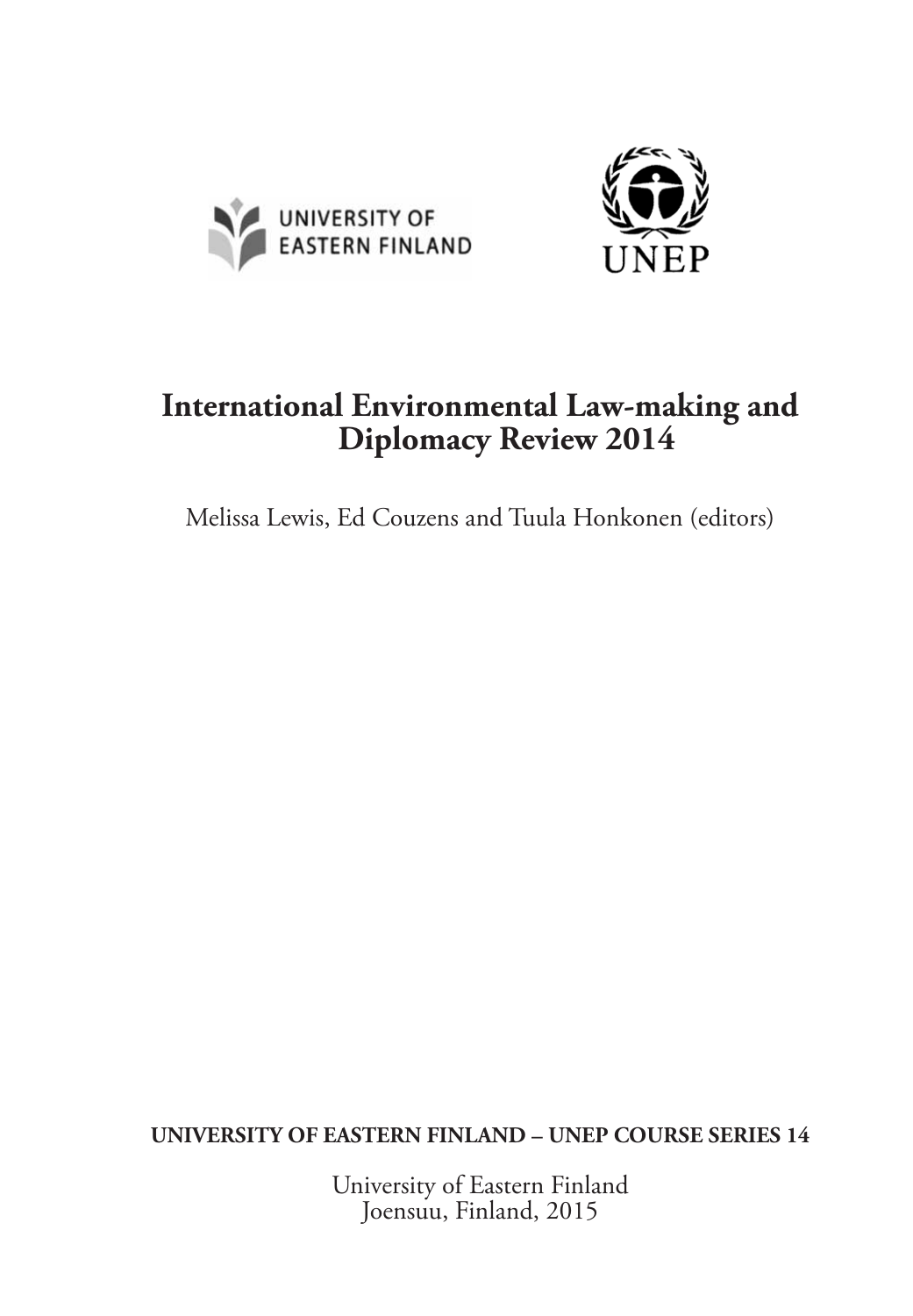|                                                                          | University of Eastern Finland - UNEP Course Series 14                                                                                                                                                                                                                                         |
|--------------------------------------------------------------------------|-----------------------------------------------------------------------------------------------------------------------------------------------------------------------------------------------------------------------------------------------------------------------------------------------|
| Publisher                                                                | Law School<br>University of Eastern Finland<br>Joensuu Campus<br>P.O. Box 111, FI-80101 Joensuu, Finland                                                                                                                                                                                      |
| Editors                                                                  | Melissa Lewis, Ed Couzens and Tuula Honkonen                                                                                                                                                                                                                                                  |
| Editorial<br>Board                                                       | Sylvia Bankobeza, Michael Kidd, Tuomas Kuokkanen,<br>Elizabeth Mrema, Barbara Ruis                                                                                                                                                                                                            |
| Contact                                                                  | Law School/UNEP Course<br>University of Eastern Finland<br>Joensuu campus<br>P.O. Box 111, FI-80101 Joensuu, Finland<br>Tel: +358 50 5207613<br>E-mail: mea-course@uef.fi<br>Website: <http: unep="" www.uef.fi=""></http:>                                                                   |
|                                                                          | United Nations Environment Programme (UNEP)<br>Division of Environmental Law and Conventions (DELC)<br>P.O. Box 305521, Nairobi, Kenya<br>Tel: +254 20 7624011<br>E-mail: delc@unep.org<br>Website: <http: <br="" delc="" tabid="" uef-unep="" www.unep.org="">54421/Default.aspx&gt;</http:> |
| Sales and<br>Exchanges                                                   | University of Eastern Finland<br>Joensuu Campus Library/Publication Sales<br>P.O. Box 107, FIN-80101 Joensuu, Finland<br>Tel.: +358 294 45 8145<br>E-mail: publication.sales@uef.fi<br>Website: <http: en="" kirjasto="" web="" www.uef.fi=""></http:>                                        |
| <b>ISSN</b><br><b>ISSN</b><br><b>ISBN</b><br><b>ISBN</b><br><b>ISSNL</b> | 1795-6706<br>1799-3008 (electronic version)<br>978-952-61-1888-8<br>978-952-61-1889-5 (electronic version)<br>1795-6706                                                                                                                                                                       |
| Cover Design                                                             | Leea Wasenius                                                                                                                                                                                                                                                                                 |
| Layout                                                                   | Taittopalvelu Yliveto Oy                                                                                                                                                                                                                                                                      |
|                                                                          | Saarijärven Offset Oy<br>Saarijärvi 2015                                                                                                                                                                                                                                                      |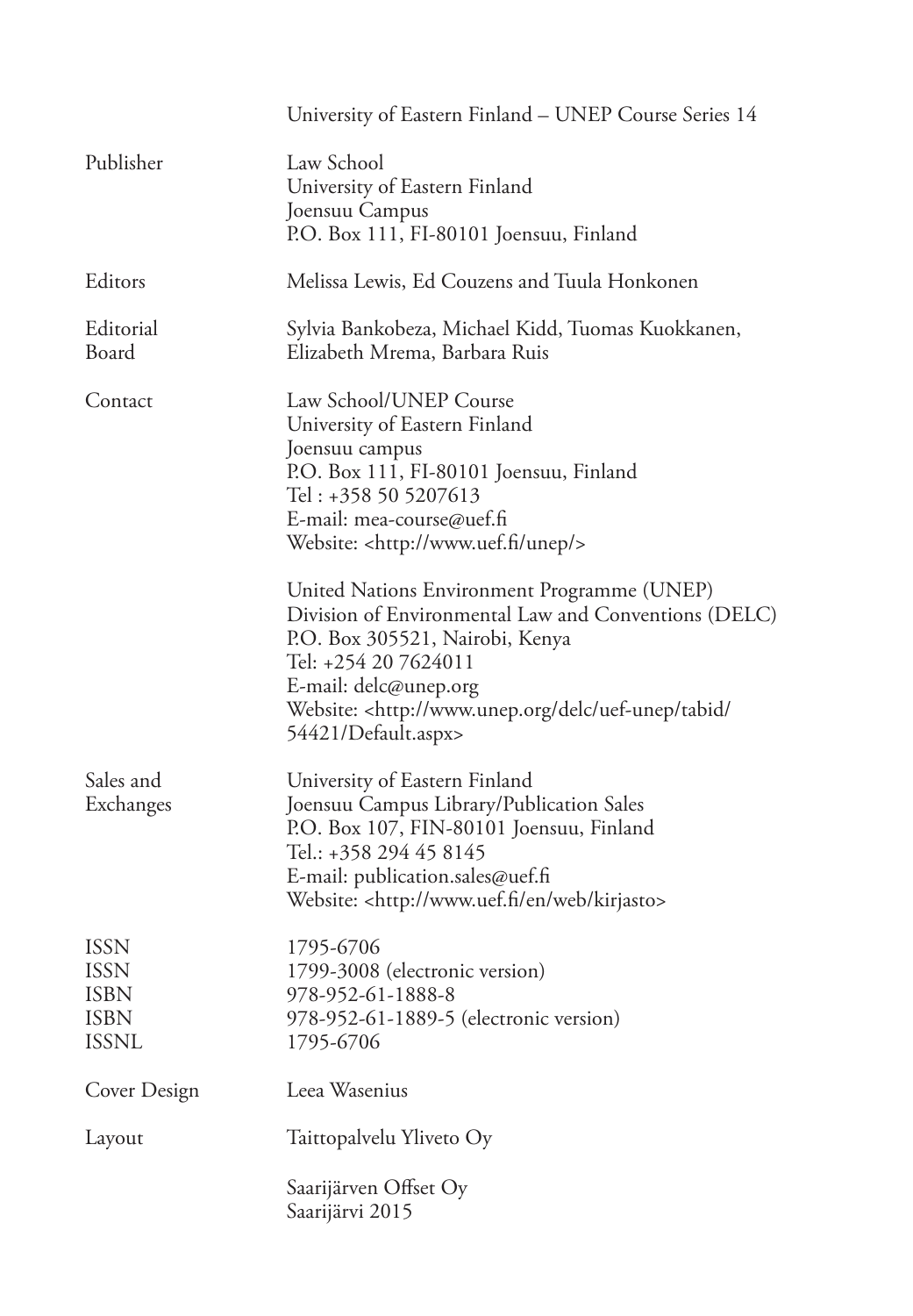# **CONTENTS**

|                                                                                                                                                                                                         | $\mathbf{V}$<br>vii |
|---------------------------------------------------------------------------------------------------------------------------------------------------------------------------------------------------------|---------------------|
| Part I<br>Enhancing Environmental Security through Education                                                                                                                                            | XV                  |
| Reflections on International Environmental Law-making and<br>Diplomacy on the basis of the University of Eastern Finland - UNEP<br>Courses on Multilateral Environmental Agreements<br>Tuomas Kuokkanen | $\mathbf{1}$        |
| Part II                                                                                                                                                                                                 | 15                  |
| Elizabeth Maruma Mrema                                                                                                                                                                                  | 17                  |
| Rodrigo Alberto Vazquez Martinez                                                                                                                                                                        | 31                  |
| Part III<br>Specific Issues related to Regional Freshwater Governance                                                                                                                                   | 47                  |
| The UNECE Water Convention and the Support it Gives to the<br>Management of Shared Waters: From Obligations to Practical<br>Annukka Lipponen                                                            | 49                  |
| The Effectiveness of EU Water Directives in Promoting Transboundary<br>Water Cooperation and Security: The Case of Finland<br>Tuula Honkonen                                                            | 65                  |
| Water-related Conflict and Security in Southern Africa: The SADC<br>Ed Couzens                                                                                                                          | 91                  |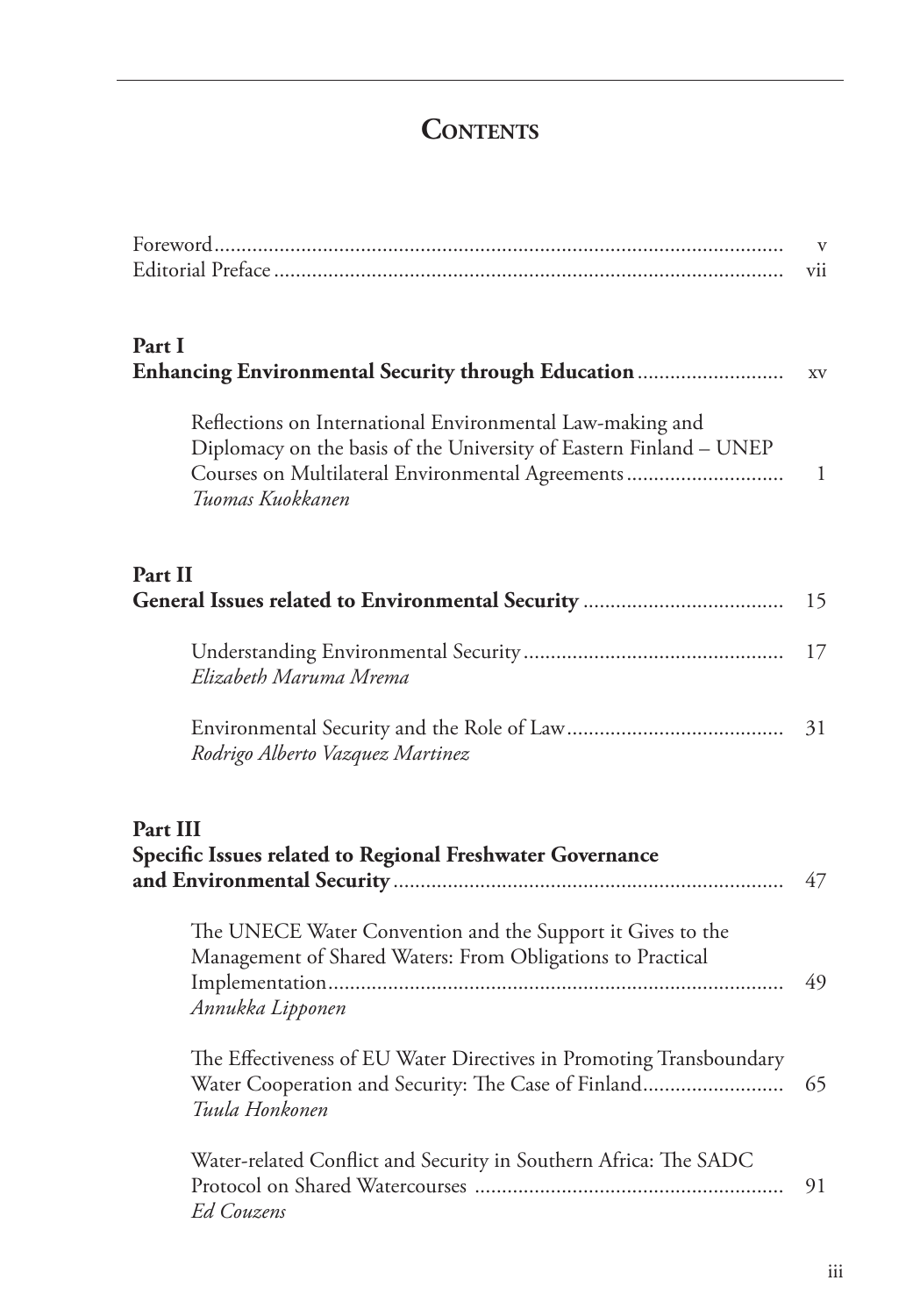| Part IV                                                                |  |
|------------------------------------------------------------------------|--|
| Interactive Negotiation Skills in the Area of International Freshwater |  |
|                                                                        |  |

The Joensuu Negotiation: A Multilateral Simulation Exercise: The UN Framework Convention on Transboundary Aquifers............... 129 *Cam Carruthers and Tuula Honkonen*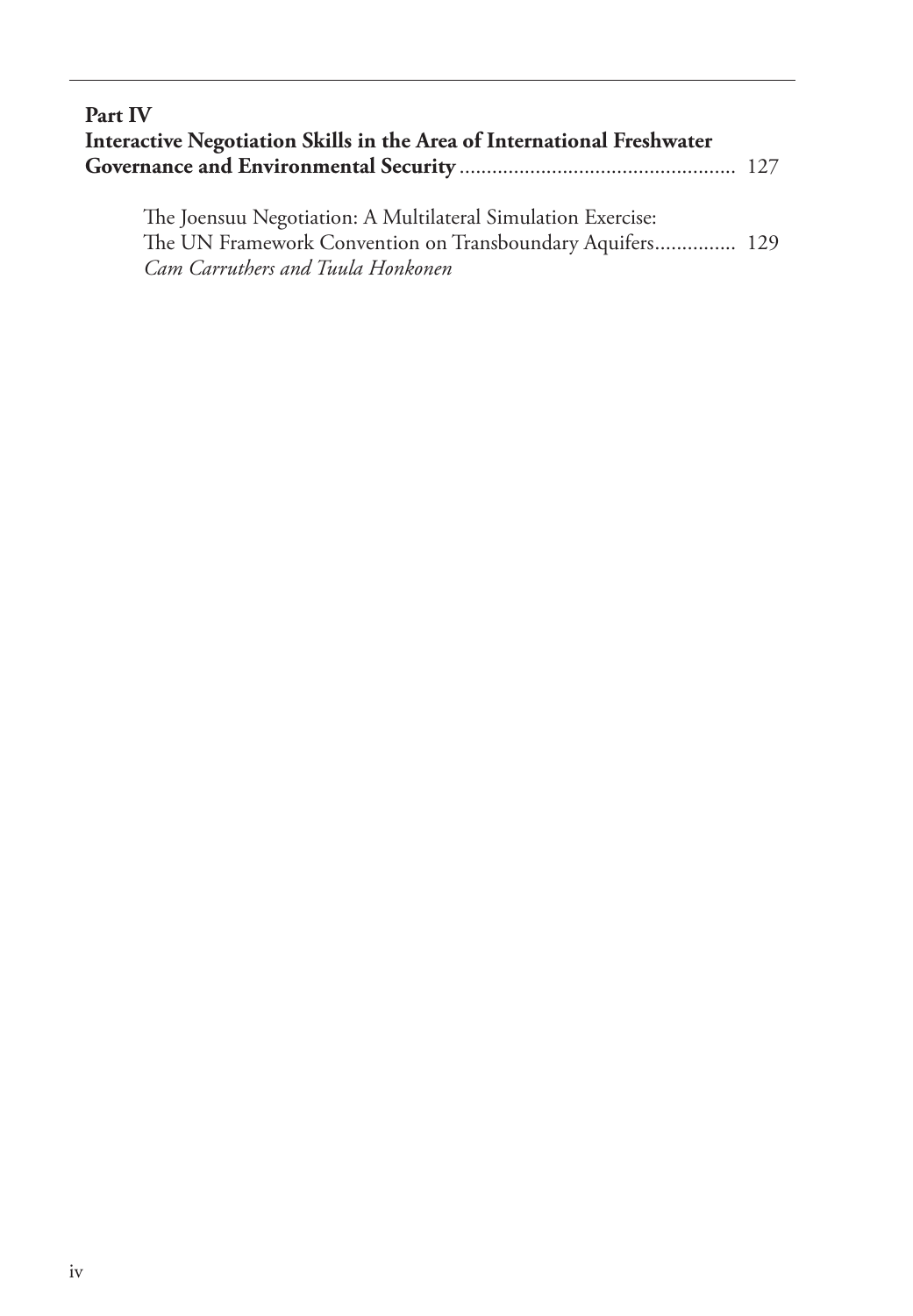## **FOREWORD**

In October 2014, the University of Eastern Finland and UNEP held the eleventh joint Course on Multilateral Environmental Agreements (MEAs) in Joensuu, Finland. The papers compiled in this volume of the *Review* are based on lectures presented on the theme of environmental security.

As we seek to strengthen environmental governance and negotiation capacity around the world, our aim is to help present and future MEA negotiators improve the implementation and impact of key treaties. Therefore, both the annual Course and this *Review* share the knowledge and experience of those working in the field of international environmental law-making, exposing students and practitioners to a variety of issues regarding environmental security, particularly in the context of transboundary water management.

These carefully selected papers, from lecturers and participants, explore the options for developing instruments to manage environmental security issues. They in turn then inform and enhance policy choices to address those issues through bilateral and multilateral cooperation. In publishing these papers, we hope to benefit not only the Course participants, but also the much wider audience who can access them through the internet, along with volumes from previous years.

We are grateful to everyone who contributed to the successful outcome of the eleventh Course and the *Review*, including the lecturers and authors. In particular, we would like to thank Melissa Lewis, Ed Couzens and Tuula Honkonen for their skillful and dedicated editing of the *Review*, as well as the members of the Editorial Board for providing guidance and oversight throughout this process.

#### **Professor Jukka Mönkkönen**

Rector of the University of Eastern Finland

#### **Achim Steiner**

Under Secretary-General of the United Nations and Executive Director, United Nations Environment Programme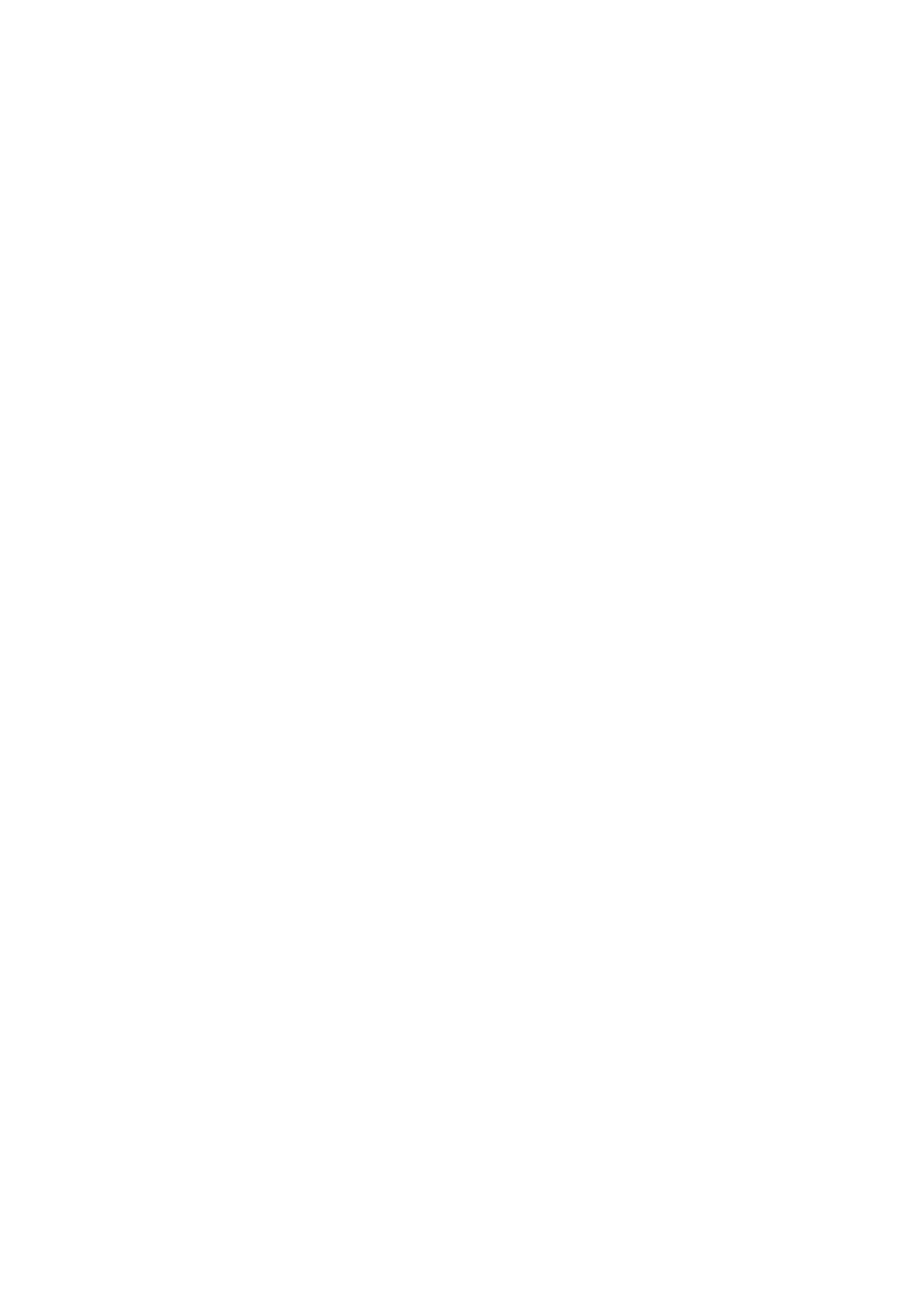# **Editorial preface**

## **1.1 General introduction**

The lectures given on the eleventh annual University of Eastern Finland<sup>1</sup> – United Nations Environment Programme (UNEP) Course on Multilateral Environmental Agreements, from which most of the papers in the present *Review* originate, were delivered by experienced diplomats, members of government and senior academics.<sup>2</sup> One of the Course's principal objectives is to educate participants by imparting the practical experiences of experts involved in international environmental law-making and diplomacy – both to benefit the participants on each Course and to make a wider contribution to knowledge and research through publication in the present *Review*. The papers in this *Review* and the different approaches taken by the authors therefore reflect the professional backgrounds of the lecturers, resource persons and participants (some of whom are already experienced diplomats). The papers in the various *Reviews*, although usually having particular thematic focuses, present various aspects of the increasingly complicated field of international environmental lawmaking and diplomacy.

It is intended that the current *Review* will provide practical guidance, professional perspective and historical background for decision-makers, diplomats, negotiators, practitioners, researchers, role-players, stakeholders, students and teachers who work with international environmental law-making and diplomacy. The *Review*, in its multi-volume entirety, encompasses different approaches, doctrines, techniques and theories in the field, including international environmental compliance and enforcement, international environmental governance, international environmental law-making, environmental empowerment, and the enhancement of sustainable development generally. The papers in the *Review* are thoroughly edited, with this process being guided by rigorous academic standards.

The first and second Courses were hosted by the University of Eastern Finland, in Joensuu, Finland where the landscape is dominated by forests, lakes and rivers. The special themes of the first two Courses were, respectively, 'Water' and 'Forests'. An aim of the organizers of the Course is to move the Course occasionally to different parts of the world. In South Africa the coastal province of KwaZulu-Natal is an extremely biodiversity-rich area, both in natural and cultural terms, and the chosen special themes for the 2006 and 2008 Courses were therefore 'Biodiversity' and

<sup>1</sup> The University of Joensuu merged with the University of Kuopio on 1 January 2010 to constitute the University of Eastern Finland. Consequently, the University of Joensuu – UNEP Course was renamed the University of Eastern Finland – UNEP Course. The Course activities are concentrated on the Joensuu campus of the new university.

<sup>&</sup>lt;sup>2</sup> General information on the University of Eastern Finland – UNEP Course on International Environmental Law–making and Diplomacy is available at <http://www.uef.fi/unep>.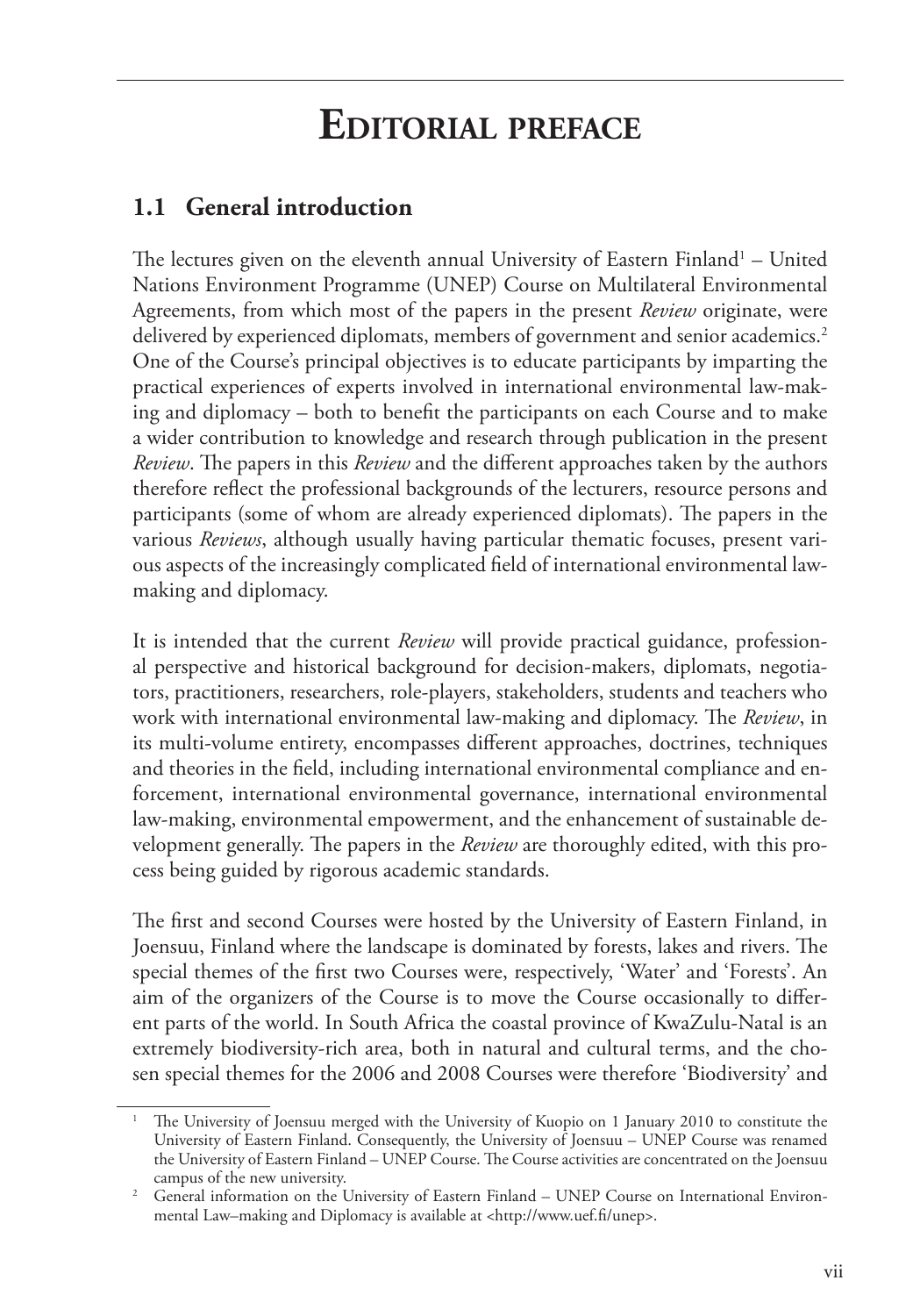'Oceans'. These two Courses were hosted by the University of KwaZulu-Natal, on its Pietermaritzburg campus. The fourth Course, held in Finland, had 'Chemicals' as its special theme – Finland having played an important role in the creation of international governance structures for chemicals management. The sixth Course was hosted by UNEP in Kenya in 2009, in Nairobi and at Lake Naivasha, with the special theme being 'Environmental Governance'. The theme for the seventh Course, which returned to Finland in 2010, was 'Climate Change'. The eighth Course was held in Bangkok, Thailand in 2011 with the theme being 'Synergies Among the Biodiversity-Related Conventions'. The ninth Course was held in 2012 on the island of Grenada, near the capital St George's, with the special theme being 'Ocean Governance'. The tenth Course, which in 2013 returned to its original venue in Joensuu, Finland, had 'Natural Resources' as its special theme. The eleventh Course was again held in Joensuu with a special theme of 'Environmental Security' – and this is therefore the special theme of the present volume of the *Review*.

The Course organizers, the Editorial Board and the editors of this *Review* believe that the ultimate value of the *Review* lies in the contribution which it can make, and hopefully is making, to knowledge, learning and understanding in the field of international environmental negotiation and diplomacy. Although only limited numbers of diplomats and scholars are able to participate in the Courses themselves, it is hoped that through the *Review* many more are reached. The papers contained in the *Review* are generally based on lectures or presentations given during the Course, but have enhanced value as their authors explore their ideas, and provide further evidence for their contentions.

All involved with the *Review* have been particularly grateful to receive ongoing contributions through the various editions by the same writers who have thereby been able to develop extended bodies of work. Many of the people who have contributed papers have been involved in some of the most important environmental negotiations the world has seen. Publication of these contributions means that their experiences, insights and reflections are recorded and disseminated, where they might not otherwise have been committed to print. The value of these contributions cannot be overstated. To complement this, an ongoing feature of the *Review* has been the publication of papers by Course participants who have brought many fresh ideas to the *Review*.

Before publication in the *Review*, all papers undergo a rigorous editorial process (which process includes careful scrutiny and research by the editors, numerous rewrites, and approval for publication only after consideration by, and approval of, the Editorial Board). Each paper is read and commented on several times by each of the editors, and returned several times to the authors for rewriting and the addressing of queries. All references are considered. By the time a paper is published in the *Review*, the editors and the Editorial Board are satisfied that it meets the expectations of formal academic presentation and high scholarly standards, and that it makes a genuine contribution both to the special theme and to knowledge generally.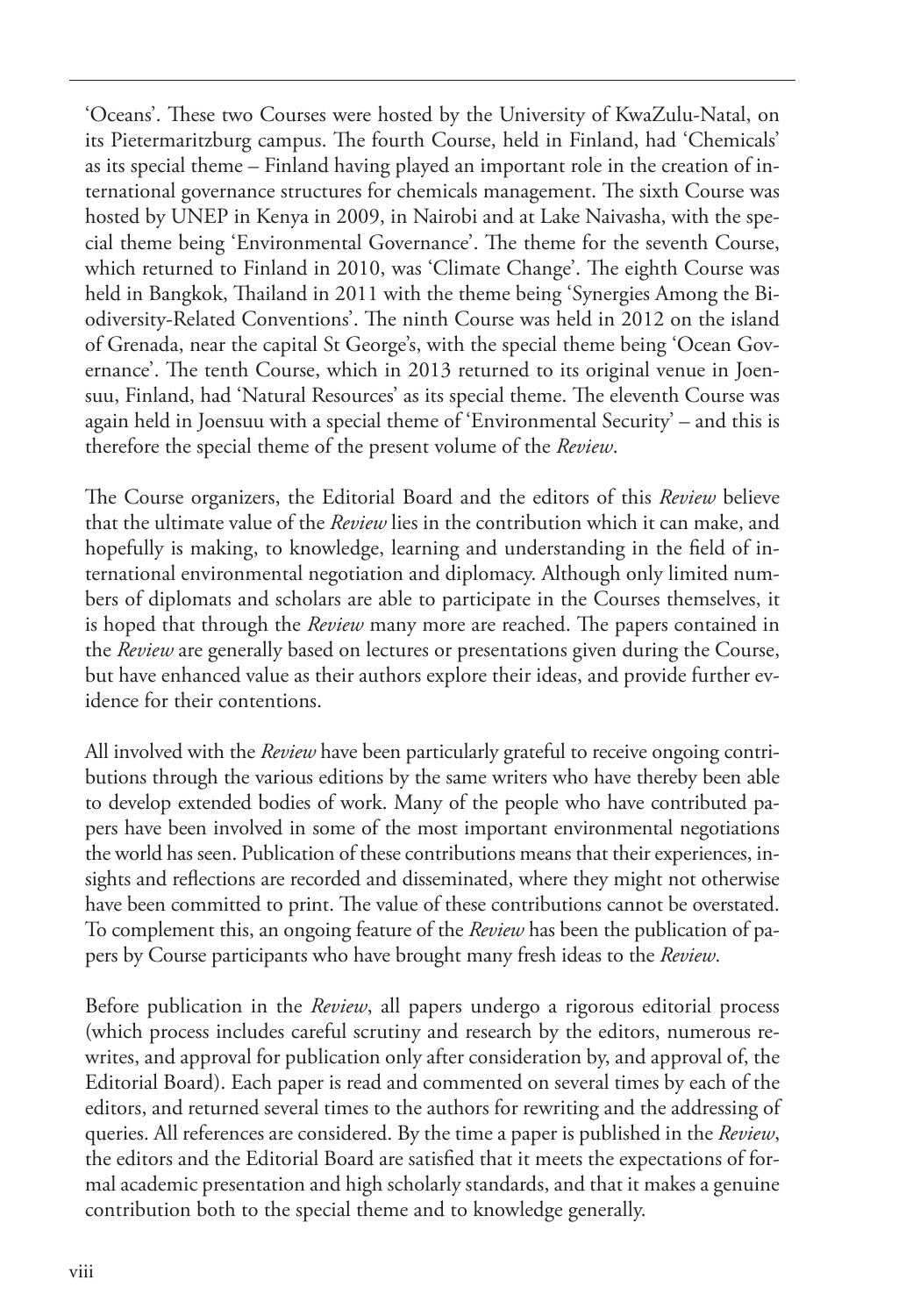While convinced of the quality of all of the papers in the *Review*, the editors introduced from the 2012 volume an anonymous peer-review process<sup>3</sup> where authors request this for their papers. This process has been followed since then.

## **1.2 International governance related to environmental security**

One of the messages which emanated from the 1987 Report of the World Commission on Environment and Development (the 'Brundtland Report', published as *Our Common Future*), an entire chapter of which is dedicated to Peace, Security, Development, and the Environment, was that '[e]nvironmental stress is both a cause and an effect of political tension and military conflict': $^4$  On the one hand, environmental challenges, such as the depletion and pollution of freshwater resources, deforestation, desertification, declines in marine fisheries and the impacts of climate change, increase the likelihood of conflict;<sup>5</sup> and, on the other, military action itself causes environmental degradation.<sup>6</sup>

Since the end of the Cold War, discussions regarding global security have broadened to include a variety of non-traditional threats,<sup>7</sup> and the concept of 'environmental security' has steadily increased in importance. The concept is both informing government policy and increasingly being used as an alternative to other approaches to understanding and resolving environmental problems (such as the concept of sustainable development), which have thus far failed adequately to address most of the world's environmental challenges.<sup>8</sup> However, its precise meaning remains unclear. No universally accepted definition has yet been formulated, although several countries, organizations and initiatives have developed working definitions.<sup>9</sup> The Millennium Project,<sup>10</sup> for instance, after assessing a variety of definitions defined environmental security to mean:

<sup>3</sup> Per generally accepted academic practice, the peer–review process followed involves the sending of the first version of the paper, with the identity of the author/s concealed, to two experts (selected for their experience and expertise) to consider and comment on. The editors then relay the comments of the reviewers, whose identities are not disclosed unless with their consent, to the authors. Where a paper is specifically so peer–reviewed, successfully, this is indicated in the first footnote of that paper. A paper may be sent to a third reviewer in appropriate circumstances. As part of the peer–review process, the editors work

<sup>&</sup>lt;sup>4</sup> World Commission on Environment and Development, *Our Common Future*, (Oxford University Press, 1987) at Chapter 11, para. 2.

<sup>5</sup> The Report acknowledged that environmental stress will seldom be the *sole* cause of conflict (*ibid.* at para. 5).

<sup>6</sup> Military conflicts are further an impediment to sustainable development insofar as such conflicts 'pre-empt human resources and wealth that could be used to combat [*inter alia*] the collapse of environmental support systems'; and 'may stimulate an ethos that is antagonistic towards cooperation among nations whose ecological and economic interdependence requires them to overcome national or ideological antipathies' (*ibid*. at para. 16).

<sup>7</sup> Simon Dalby, *Environmental* Security (University of Minnesota Press, 2002) at xx.

<sup>8</sup> Jon Barnett, *The Meaning of Environmental Security: Ecological Politics and Policy in the New Security Era*  (Zed Books Ltd., 2001) 2.

<sup>9</sup> Elizabeth Maruma Mrema, 'Understanding Environmental Security', in Part II of the current *Review.*

<sup>&</sup>lt;sup>10</sup> The Millennium Project is an independent think tank, the mission of which is to '[i]mprove thinking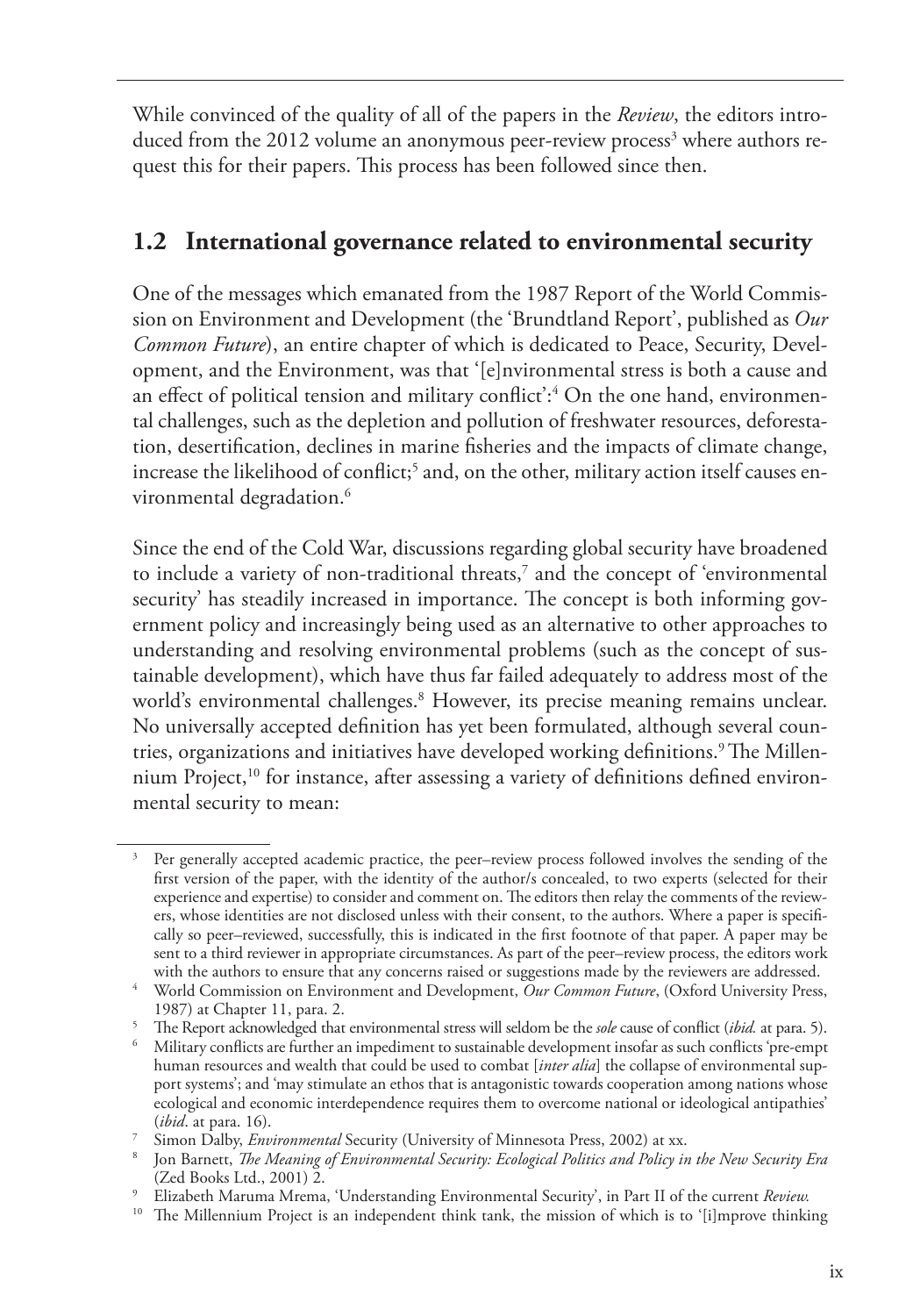environmental viability for life support, with three sub-elements:

- preventing or repairing military damage to the environment;
- preventing or responding to environmentally caused conflicts; and
- protecting the environment due to its inherent moral value.<sup>11</sup>

The advantage of defining the environment as a component of security is that this can assist in elevating the environment as a political priority. As noted by Perelet, '[t]he security label is a useful way [of] both signalling danger and setting priority as well as characterizing environmental issues for political purposes'.12 Barnett comments further that '[s]ecuritising environmental issues calls for extraordinary responses from governments equal in magnitude and urgency to their response to (military) security threats'.13 Of course, environmental insecurity cannot be combated in the same manner as the more traditional threats to security (that is, through military solutions). As Myers observes, '[w]e cannot launch fighter planes to resist global warming, we cannot dispatch tanks to counter advancing deserts, we cannot fire the smartest missiles against rising sea levels'.<sup>14</sup> Nor can these threats be overcome by states working in isolation. Instead, threats to environmental security require international cooperation.15 Frameworks for such cooperation are currently provided by a myriad of bilateral, regional and global instruments.

The majority of papers in the current *Review* focus particularly on the frameworks for managing shared water resources – the use of such resources providing a key illustration of an environmental issue with potential security implications.16 Water scarcity and water-related problems are today one of the greatest challenges facing the international community. Competing water uses, such as agriculture, energy production and recreation, together with the expected significant impacts of climate change on water resources all over the world, make freshwater resources a potential source of conflict and a state and individual security threat in many areas of the world. Increasing threats to water supply and quality have indeed raised water security as a core ele-

about the future and make that thinking available through a variety of media for feedback to accumulate wisdom about the future for better decisions today' (The Millennium Project, available at <http://www. millennium–project.org/millennium/overview.html>). In the period July 2002 – June 2011, the Millennium Project produced monthly reports on emerging environmental security issues (see The Millennium Project, *Emerging Environmental Security Issues*, available at <http://www.millennium–project. org/millennium/env–scanning.html> (both visited 26 September 2015)).

<sup>&</sup>lt;sup>12</sup> Renat Perelet, *Environmental Security Study*, Commissioned Paper for the Millennium Project, available at <http://www.millennium-project.org/millennium/es-appc.html> (visited 25 September 2015).

<sup>13</sup> Barnett, *The Meaning of Environmental*, *supra* note 8, at 10.

<sup>&</sup>lt;sup>14</sup> Norman Myers, 'Environmental Security: What's New and Different?', paper presented at The Hague Conference on Environment, Security and Sustainable Development (2004), available at <http://www. envirosecurity.org/conference/working.php> (visited 26 September 2015) at 6.

<sup>15</sup> *Ibid.* 

<sup>&</sup>lt;sup>16</sup> The focus on water security is explained by the research project 'Legal framework to promote water security' (WATSEC), financed by the Academy of Finland (268151) and at the time on-going at the UEF Law School between UEF scholars and scholars from the University of KwaZulu-Natal and North-West University in South Africa.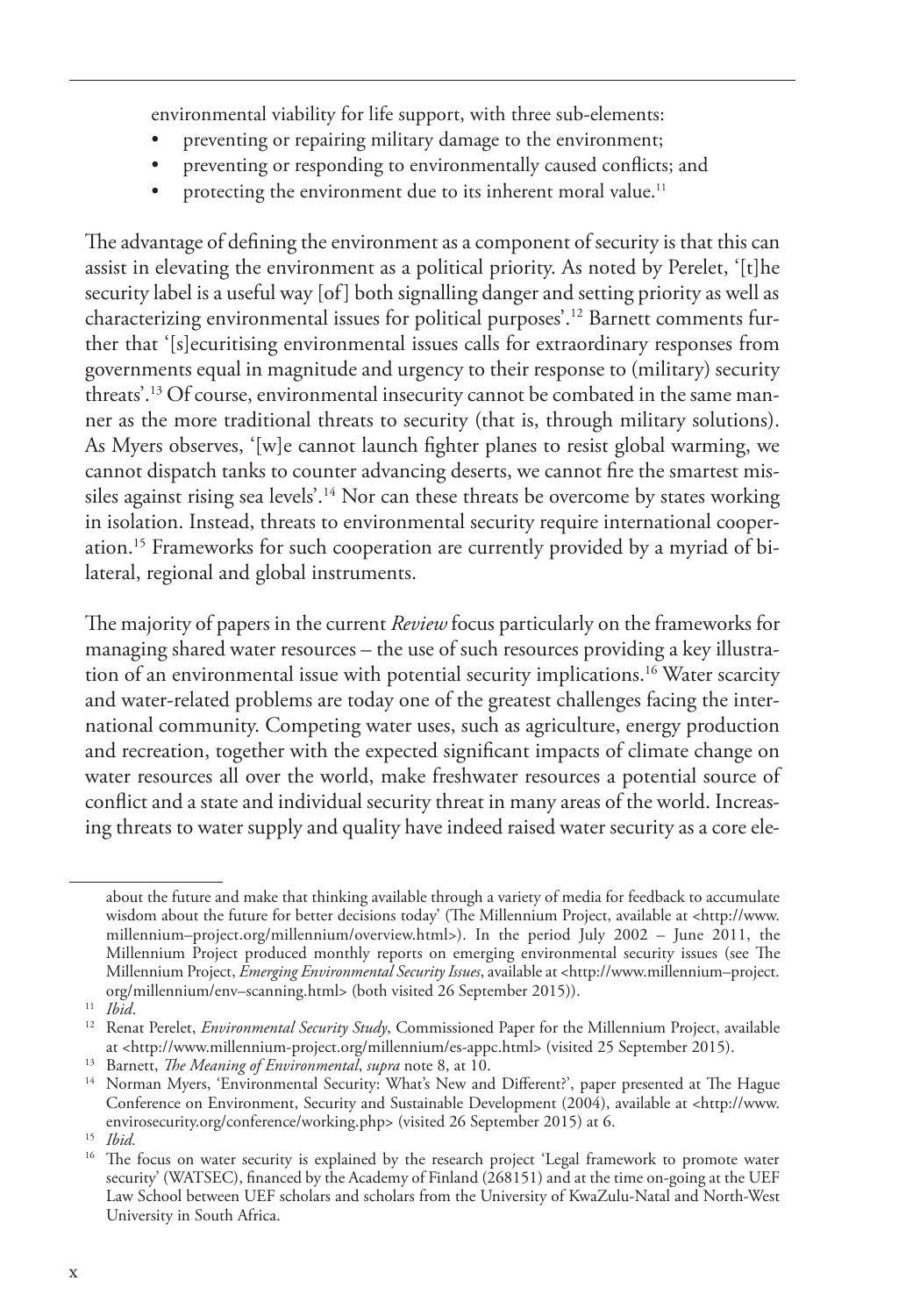ment of many countries' security policies alongside the traditional military security.<sup>17</sup> Water security refers, on the one hand, to secure and sustainable access to water; and, on the other hand, to water as an element which potentially increases conflicts and tensions between states.18 The individual level of the concept of water security refers to a (human) right to water, to meet individuals' basic water and sanitation needs. The state security dimension of water security, then, refers to the management of national and transboundary freshwater resources, with the aim of reconciling competing water uses and protecting the ecosystem functions of the water resources. The papers that focus on water security questions in the present *Review* specifically concentrate on the management of transboundary freshwater resources. There are numerous agreements – global, regional and bilateral – through which states attempt to regulate and manage their shared water resources. These play a crucial role in securing sufficient quality and quantity of transboundary freshwater resources, and assisting states to both avoid and resolve conflicts in respect thereof.

# **1.3 The papers in the 2014** *Review*

The papers collected in this volume of the *Review* explore international environmental law-making and diplomacy in the context of environmental security. It is the hope of the editors, the Editorial Board, and all involved with this *Review* that its publication will contribute to the body of research in the area of environmental security; and, indeed, to the development of international environmental law and diplomacy generally.

The present *Review* is divided into four Parts. In Part I, Tuomas Kuokkanen discusses the history and value of the University of Eastern Finland – UNEP Course on Multilateral Environmental Agreements. Kuokkanen explains how the Course came into being, describes the methods through which it is taught and the publications which have emanated from the Course, and provides an overview of the topics which have thus far been covered – these falling within the broad categories of international environmental law and policy, international environmental law-making and diplomacy, and an annually changing special theme. Apart from its value as a historical record, this paper should be of interest to any reader engaged with education initiatives in the field of international environmental law-making.

Part II contains two papers, each of which addresses general issues relating to environmental security. The first paper, by Elizabeth Maruma Mrema, introduces readers to the concept of environmental security, explaining that, although there is no uni-

<sup>&</sup>lt;sup>17</sup> Harriet Bigas et al, *The Global Water Crisis: Addressing an Urgent Security Issue*, Papers for the InterAction Council, 2011–2012 (UNU–INWEH, 2012), available at <http://inweh.unu.edu/wp-content/ uploads/2013/05/WaterSecurity\_The-Global-Water-Crisis.pdf> (visited 30 September 2015) at 3.

<sup>18</sup> See UN Water Expert Panel on Water Security, 25 September 2012, available at <http://www.unwater. org/downloads/Panel\_Water\_Security\_25Sep.pdf> (visited 30 September 2015).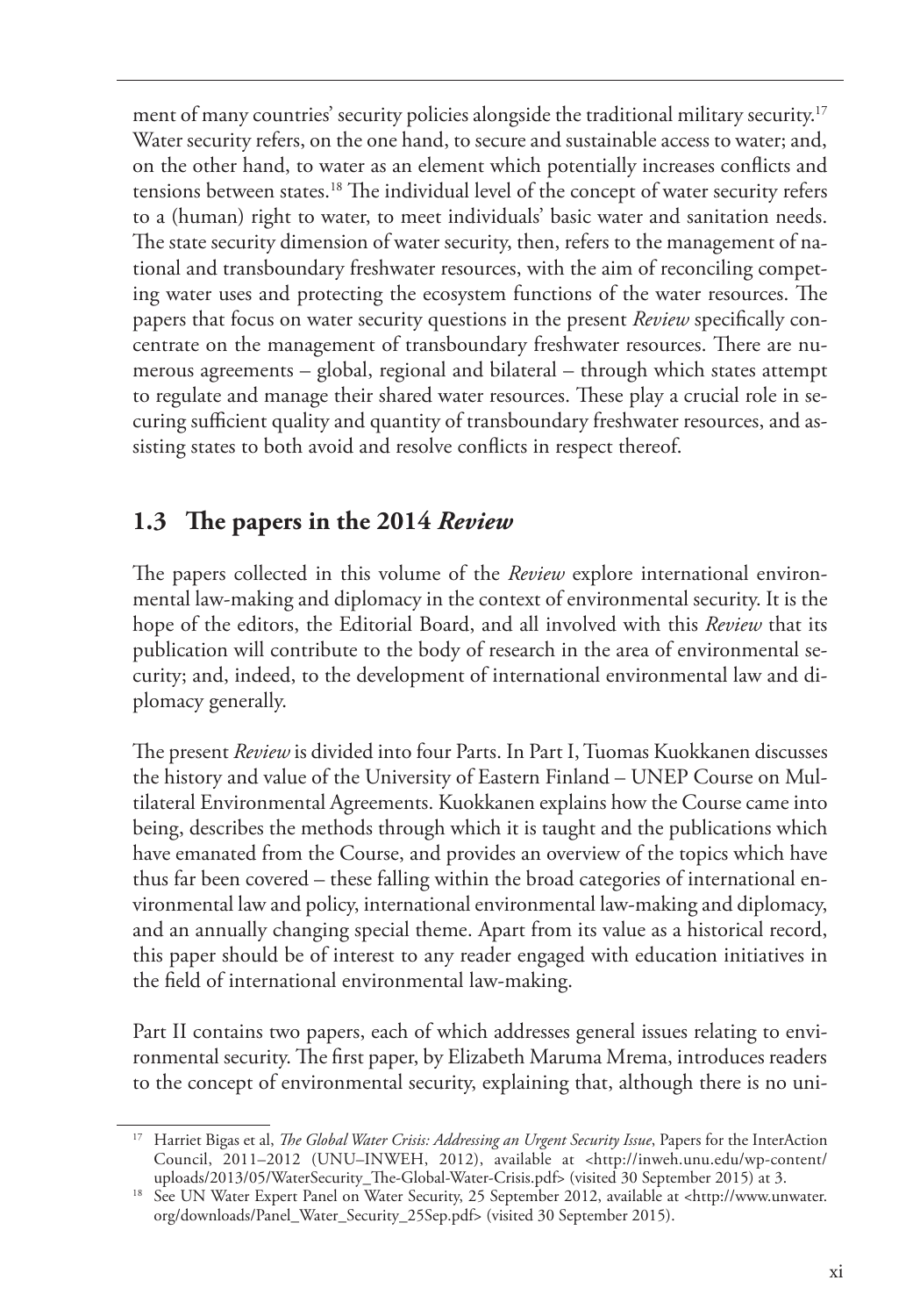versally accepted definition of this term, it generally relates to environmental threats that potentially threaten the life, health, safety, and security of humans. The paper then proceeds to provide an overview of several issues that have been associated with environmental security (for instance, the pollution of various media, the illegal wildlife trade, climate change, and the impacts of armed conflicts on the environment) and the role of MEAs in respect of these; and concludes by identifying some of the hurdles to effectively addressing the issues discussed. The second paper, by course participant Rodrigo Vazquez, examines the role of law in addressing environmental security issues. After exploring the concept of environmental security and the role that law can play in enhancing such security, the author presents three case studies aimed at demonstrating how the inclusion of legal elements in projects contributes to improving environmental security in practice, and argues that more governments need to include legal elements in projects as a tool for addressing environmental security.

Part III of the *Review* focuses specifically on environmental security in the context of regional freshwater governance. First, a paper by Annukka Lipponen examines the 1992 United Nations Economic Commission for Europe (UNECE) Water Convention<sup>19</sup> as a framework for managing shared waters. In the almost two decades that have passed since the Convention's entry into force, it has provided a model for various agreements on European transboundary waters and has supported cooperation in managing such waters by providing advice and policy guidance, facilitating negotiation, and supporting technical projects. The paper provides an overview of the Convention, its institutional structure, and main provisions; and examines its contribution to cooperation in the management of shared freshwater resources within the pan-European region. It is followed by a paper by Tuula Honkonen, which furthers the examination of transboundary water management in the European context by considering the role of the European Union's water directives in promoting transboundary freshwater regulation and water security. The author explores this issue with the use of a case study on the transboundary water agreements between Finland and its neighbouring countries – this situation being particularly interesting insofar as it involves a mixture of both EU and non-EU countries. In the third paper of Part III, Ed Couzens uses examples concerning hydropower projects and other issue-areas of actual or potential conflict to illustrate the potential for watercourse-related conflicts to arise in southern Africa; and examines the international legal framework for addressing such conflicts. The author argues that both the reluctance of countries in this region to ratify the United Nations Convention on the Law of the Non-Navigational Uses of International Watercourses<sup>20</sup> and their lack of recourse to the Southern African Development Community (SADC) Revised Protocol on Shared Watercourses<sup>21</sup> (which is modeled on the Convention) as a 'first re-

<sup>&</sup>lt;sup>19</sup> Convention on the Protection and Use of Transboundary Watercourses and International Lakes, Helsinki 17 March 1992, in force 6 October 1996, 31 *International Legal Materials* (1992) 1312.

<sup>&</sup>lt;sup>20</sup> Convention on the Law of the Non-navigational Uses of International Watercourses, New York, 21 May 1997, in force 17 August 2014, 36 *International Legal Materials* (1997) 700.

<sup>&</sup>lt;sup>21</sup> Protocol on Shared Watercourse Systems in the SADC Region, Windhoek, 7 August 2000, in force 22 September 2003, <http://www.sadc.int>.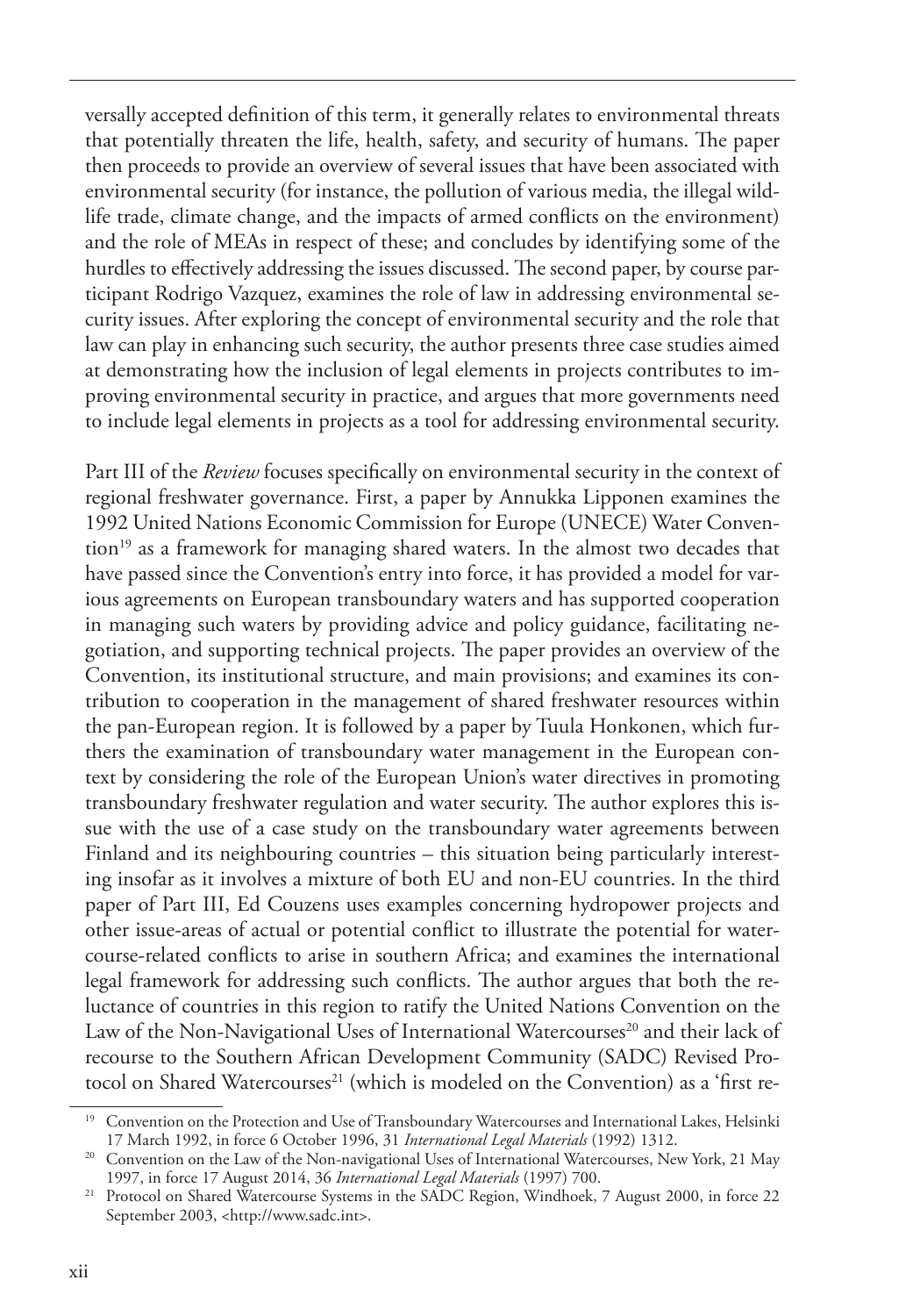sort' for resolving conflict represent a 'missed opportunity', which will hopefully be resolved in the future when conflicts arise over shared watercourses. The paper presents arguments generally on the nature of conflict over water, be such conflict international, national, regional or local.

Part IV of the *Review* reflects the interactive nature of the Course – and that education and dissemination of knowledge are at the core of the Course and of the publishing of this *Review*. During the Course international negotiation simulation exercises were organized to introduce the participants to the real-life challenges facing negotiators of international environmental agreements on issues related to environmental security. Participants were given individual instructions and a hypothetical, country-specific, negotiating mandate and were guided by international environmental negotiators. Excerpts from, explanations of, and consideration of the pedagogical value of, one of the exercises are included in Part IV. This paper describes a negotiation exercise which was devised and run by Cam Carruthers, who was assisted by Tuula Honkonen in preparing the exercise. The scenario for the negotiation simulation focused on multilateral negotiation issues relating to aquifers or aquifer systems. The simulation was hypothetical but drew upon issues at play in actual ongoing negotiations. In addition to requiring participants to explore a number of substantive issues, the simulation was intended to explore issues related to decision-making procedure in the context of multilateral environmental agreements, in particular as it relates to International Negotiation Committees and consensus decision-making.

While the majority of the papers in the present *Review* deal with specific environmental issues, or aspects of specific multilateral environmental agreements, and thereby provide a written memorial for the future; the negotiation exercises provide, in a sense, the core of each Course. This is because each Course is structured around the practical negotiation exercises which the participants undertake; and it is suggested that the papers explaining the exercises provide insights into the international lawmaking process. The inclusion of the simulation exercises has been a feature of every *Review* published to date, and the Editorial Board, editors and Course organizers believe that the collection of these exercises has significant potential value as a teaching tool for the reader or student seeking to understand international environmental negotiation. It does need to be understood, of course, that not all of the material used in each negotiation exercise is distributed in the *Review*. This is indeed a downside, but the material is often so large in volume that it cannot be reproduced in the Course publication.

The number of papers included in the present volume is less than usual, but this was unavoidable given the necessity to publish within 2015. Some papers have been held over for inclusion in the 2015 *Review*, to be published in 2016 under the theme of 'Climate Change'. Generally, it is the hope of the editors that the various papers in the present *Review*, and indeed the considerable number of *Review* volumes over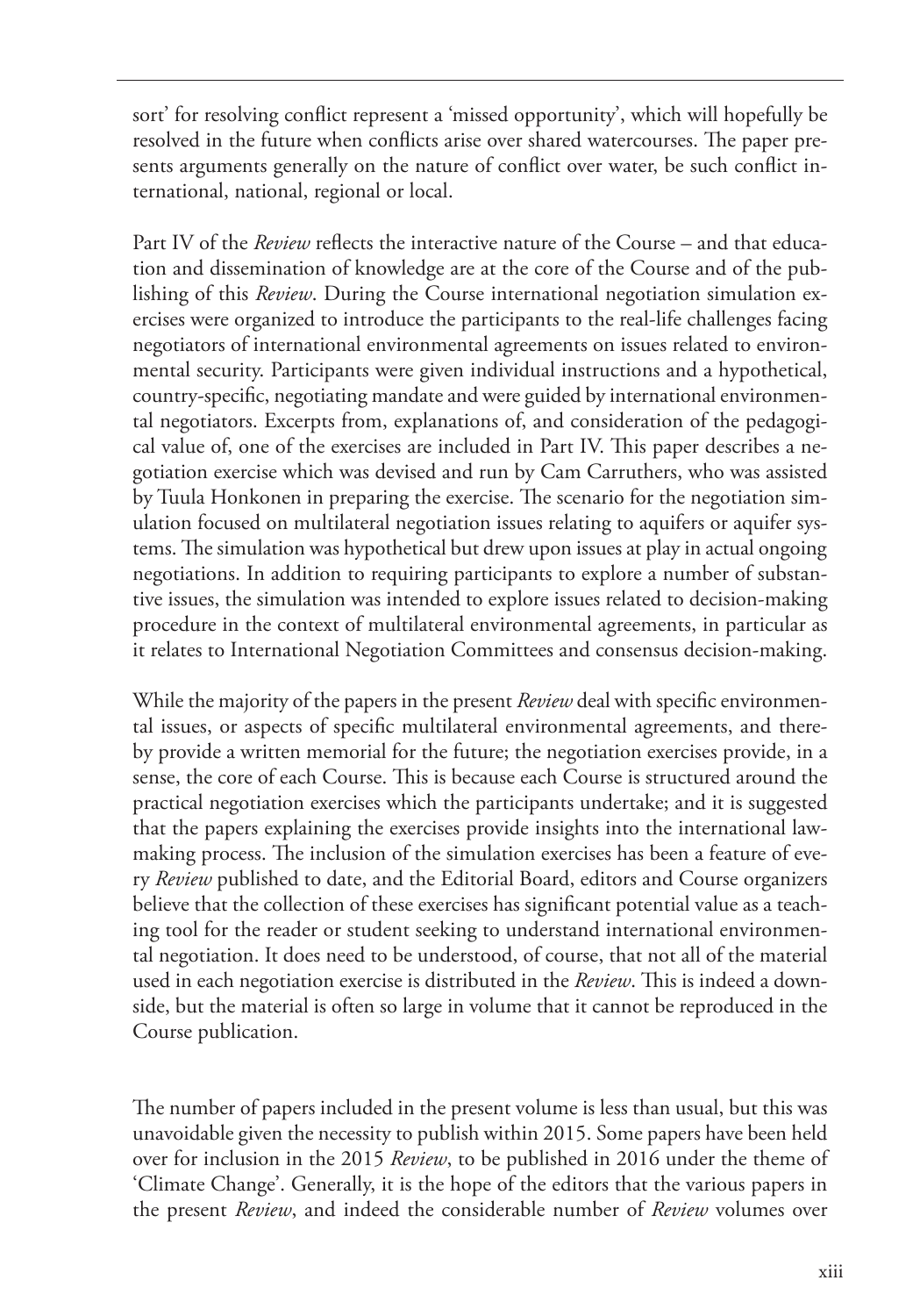the years, will not be considered in isolation. Rather, it is suggested that the reader should make use of all of the *Reviews* (currently spanning the years 2004 to 2014), all of which are easily accessible on the internet through a website provided by the University of Eastern Finland, $^{22}$  to gain a broad understanding of international environmental law-making and diplomacy.

*Melissa Lewis,*<sup>23</sup> *Ed Couzens*<sup>24</sup> *and Tuula Honkonen*<sup>25</sup>

<sup>22</sup> See <http://www.uef.fi/en/unep/publications-and-materials>.

<sup>&</sup>lt;sup>23</sup> LLB LLM (Rhodes) LLM Environmental and Natural Resources Law (Lewis and Clark); Honorary Research Fellow, University of KwaZulu–Natal, South Africa; PhD Researcher, Tilburg University, the

<sup>&</sup>lt;sup>24</sup> BA Hons LLB (Wits) LLM Environmental Law (Natal & Nottingham) PhD (KwaZulu–Natal); Attorney, RSA; Associate Professor, Sydney Law School, University of Sydney, Australia; e-mail: ed.couzens@sydney. edu.au.

<sup>&</sup>lt;sup>25</sup> LLM (London School of Economics and Political Science) DSc Environmental Law (University of Joensuu); Post-doc Researcher, University of Eastern Finland; e-mail: tuula.h.honkonen@gmail.com.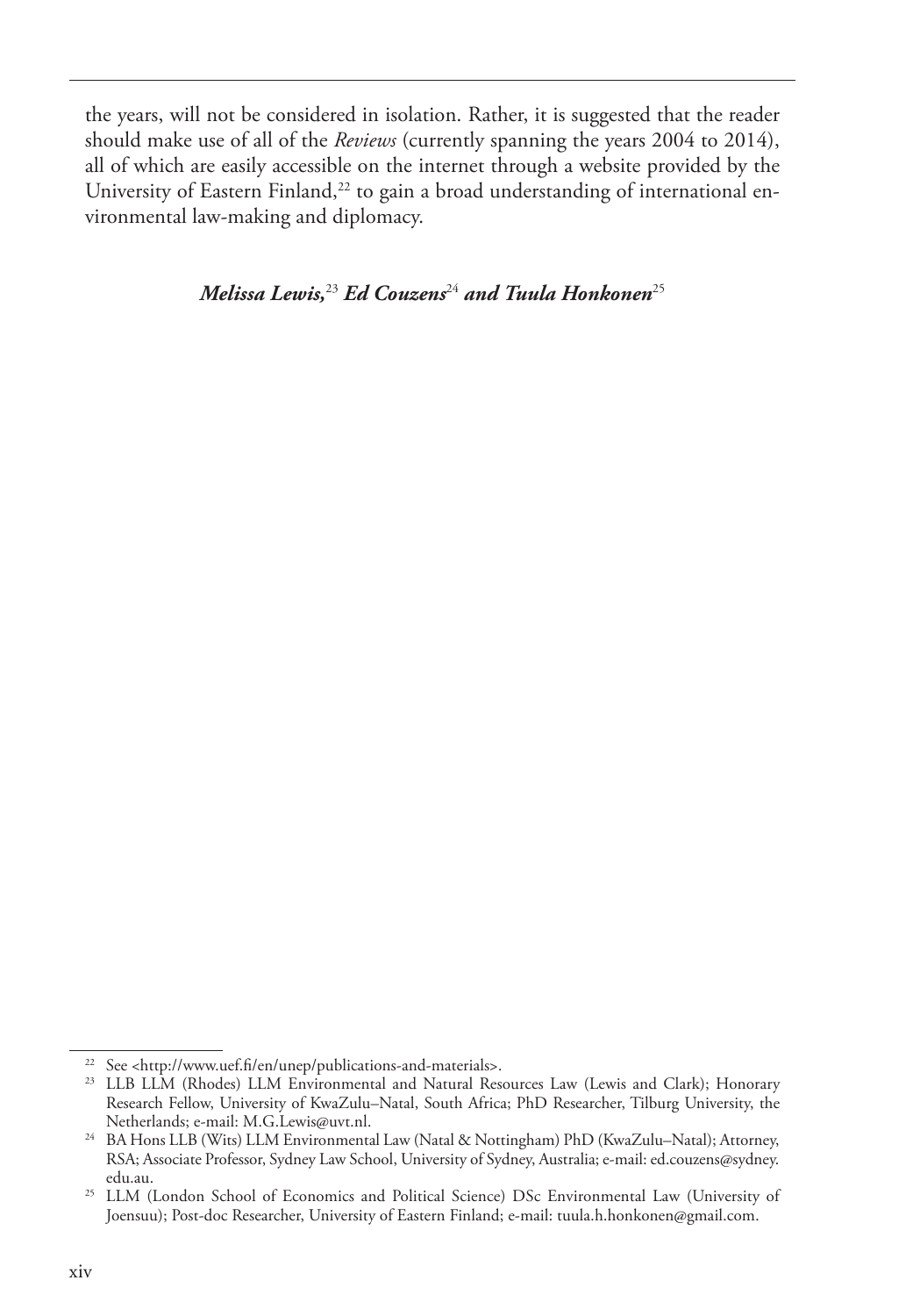# **PART I**

# **Enhancing Environmental Security through Education**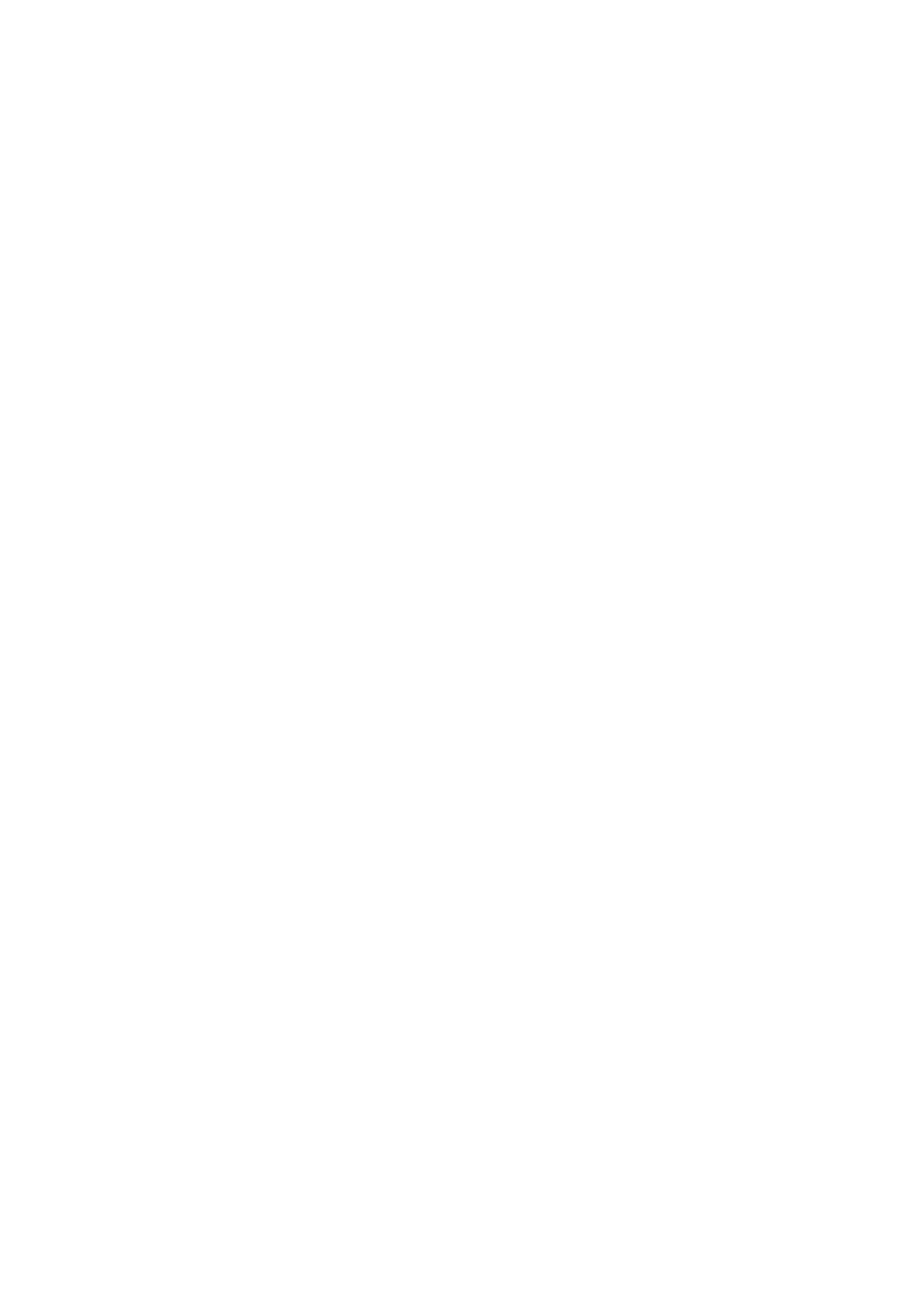# **Reflections on International Environmental Law-making and Diplomacy on the basis of the University of Eastern Finland – UNEP Courses on Multilateral Environmental Agreements**

*Tuomas Kuokkanen*<sup>1</sup>

#### **1 Courses**

Since 2004, the University of Eastern Finland (UEF – formerly the University of Joensuu) and the United Nations Environment Programme (UNEP) have jointly organized annual courses on Multilateral Environmental Agreements. These courses are concrete outcomes of the cooperation between the University of Eastern Finland and UNEP to advance local, regional and global environmental objectives. The basis for the cooperation is the joint aim to advance the implementation of the local, regional and world-wide objectives agreed at the World Summit on Sustainable Development<sup>2</sup> in Johannesburg in 2002.

After the Johannesburg Summit, Dr. Klaus Töpfer, then Executive Director of UNEP, and Dr. Perttu Vartiainen, then Rector of the University of Joensuu, signed an agreement of cooperation designating the University of Joensuu a UNEP Partner University on 12 May 2003.<sup>3</sup> Based on the agreement, Rector Vartiainen, on 24 Septem-

<sup>1</sup> PhD (University of Helsinki); Professor of International Environmental Law (part–time), University of Eastern Finland; Ministerial Adviser, Ministry of the Environment of Finland; e-mail: Tuomas.

Kuokkanen@uef.fi. 2 World Summit on Sustainable Development held in Johannesburg, South Africa, from 26 August to 4 September 2002.

<sup>&</sup>lt;sup>3</sup> A new phase in the cooperation between the two parties began when the University of Joensuu and the University of Kuopio merged to form the University of Eastern Finland as of 1 January 2010. Due to the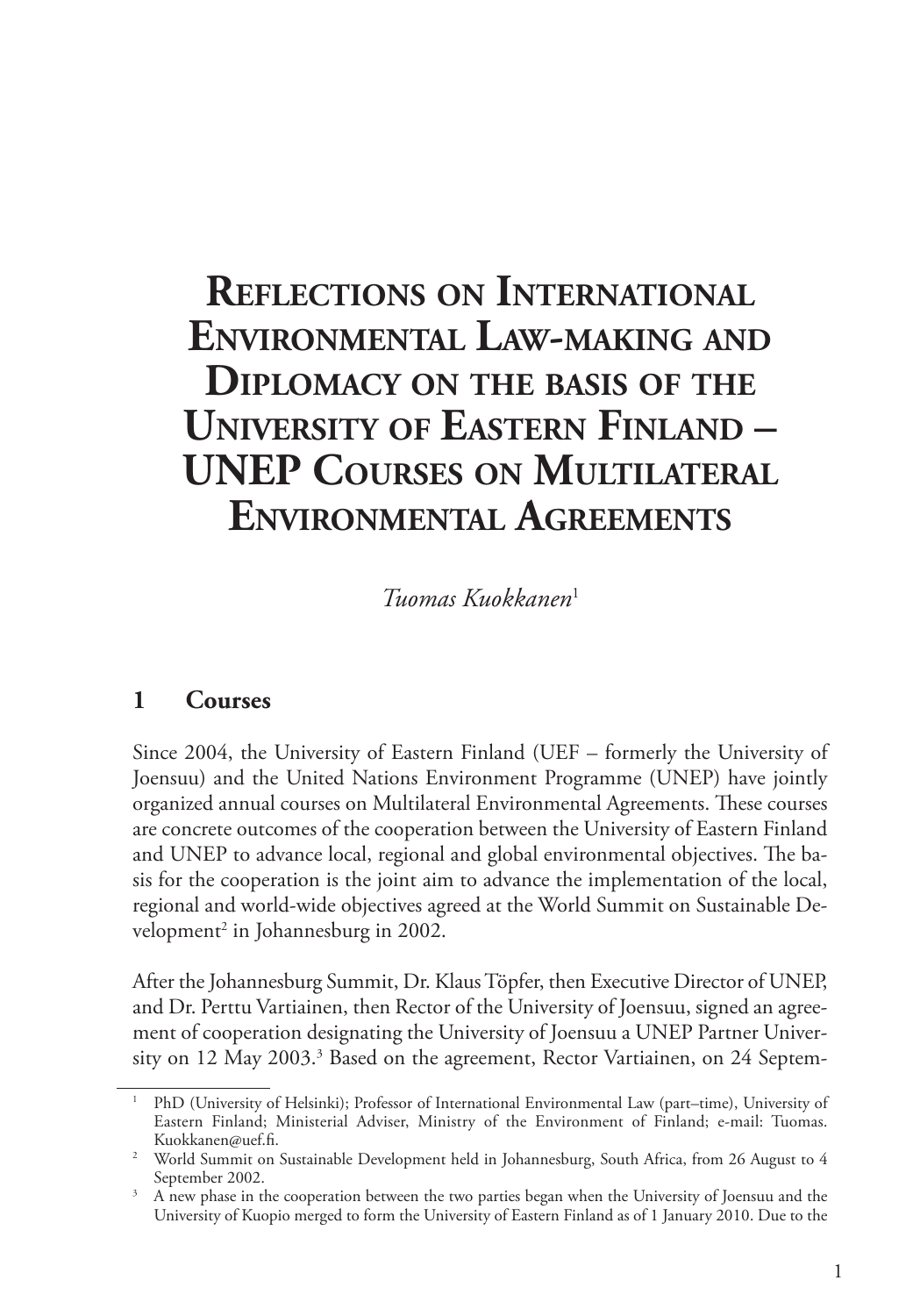ber 2003, proposed to UNEP the arrangement of a two-week International Summer School on Global Environmental Agreements and Environmental Diplomacy. The proposal included main substantive and organizational ideas for the course. According to the proposed tentative curriculum, the course would comprise of lectures and workshops on, *inter alia*, the history and development of international environmental law, drafting and negotiating environmental agreements, enforcement questions, and international environmental capacity-building issues.

On 17 October 2003, Mr. Shafqat Kakakhel, then Deputy Executive Director of the UNEP, welcomed the initiative on behalf of UNEP and provided comments on the draft structure of the course. On 24 November 2003, Professor Vartiainen confirmed to Mr. Kakakhel the readiness of the University of Joensuu to cooperate with the UNEP in organizing the University of Joensuu – UNEP Summer Course in International Environmental Law and Diplomacy. Professor Tapio Määttä, head of the Department of Law, submitted a letter on 22 December 2003 specifying further thoughts on the course. As a next step, a meeting between the representatives of the UNEP and the University of Joensuu was held in Nairobi from 26 to 28 January 2004. In that meeting, the structure and main elements for the first course were agreed.

The inaugural University of Joensuu – UNEP Course on International Environmental Law-making and Diplomacy was held from 22 August to 3 September 2004 in Joensuu, Finland. The second Course took place between 14 and 26 August 2005 in Joensuu; subsequently, the third Course was arranged in collaboration with the University of KwaZulu-Natal from 26 June to 7 July 2006 in Pietermaritzburg, South Africa. The fourth Course was held in Joensuu, from 12 to 24 August 2007. The fifth Course was again arranged together with the University of KwaZulu-Natal, and took place between 29 June and 11 July 2008 in Pietermaritzburg, South Africa. The sixth Course was, for the first time, hosted by UNEP in Kenya. The Course was arranged at UNEP Headquarters, Nairobi, and Lake Naivasha Sopa Lodge between 28 June and 10 July 2009. The seventh Course was held at the UEF Joensuu campus from 15 to 27 August 2010, and at this stage the title of the Course was changed to read 'UEF – UNEP Course on Multilateral Environmental Agreements'. The eighth Course took place in Bangkok, Thailand, between 4 and 16 September 2011, taking the Course to Asia for the first time. The Course was organized in collaboration with the Asian Institute of Technology (AIT). In 2012, the Course moved to yet another new region, taking place in Grenada, in the Caribbean between 19 and 31 August 2012. In 2013, when the Course celebrated its 10th anniversary, it was organized in Joensuu. In 2014, the eleventh Course was again organized in Joensuu from 20 to 30 October. The twelfth Course took place in Shanghai, China, from 2 to 12 November 2015. This most recent Course was organized in cooperation with the Law

merger, a new Memorandum of Understanding (MoU) between UNEP and UEF was signed in August 2010. The new MoU provides the framework for cooperation between the two parties.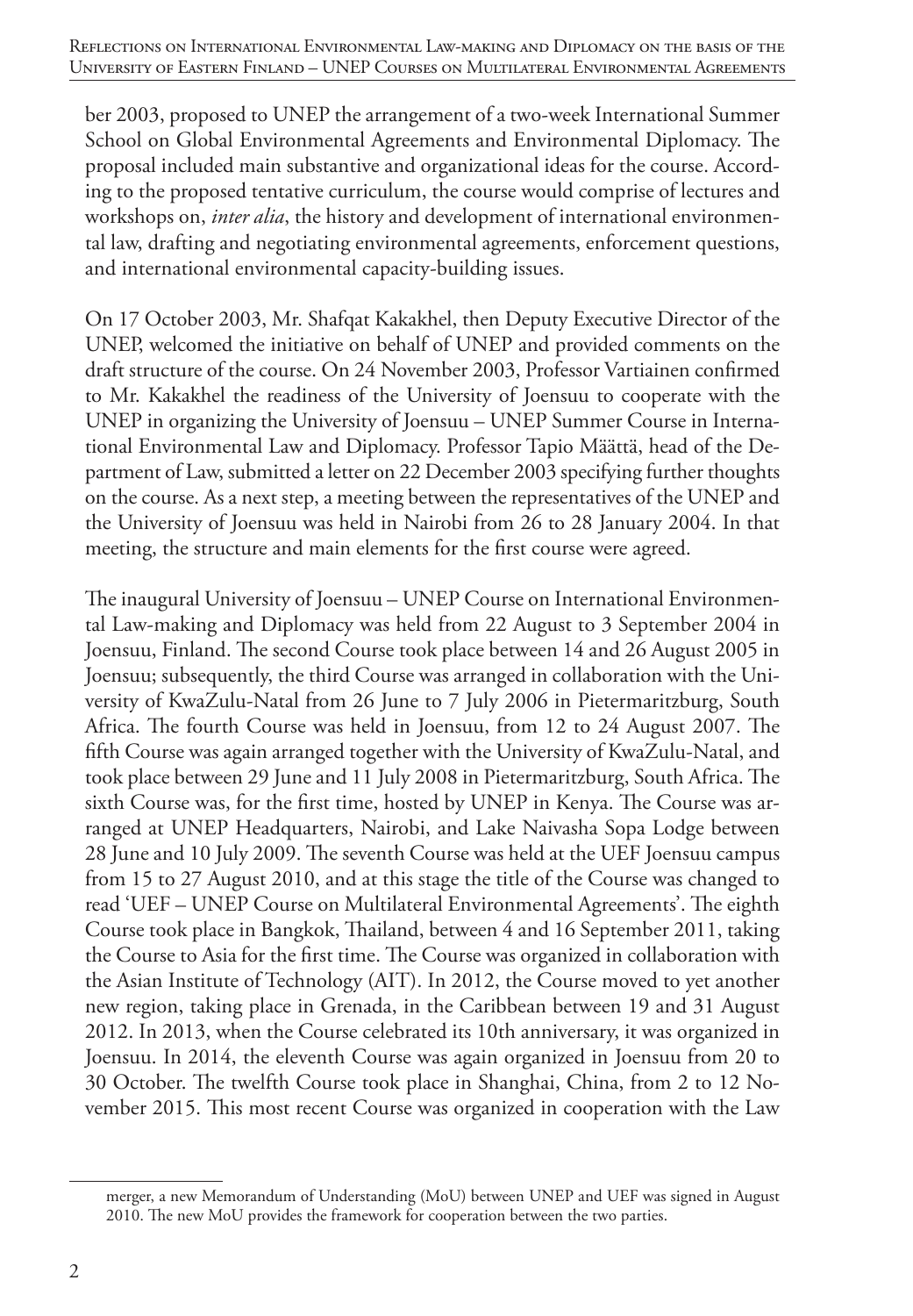School of the Fudan University and the UNEP-Tongji University Institute of Environment for Sustainable Development.

The aim of the Courses has been to enhance the capacities of future negotiators in international environmental negotiations. The Courses have also served as a forum to discuss recent and future developments in the negotiation and implementation of multilateral environmental agreements (MEAs) and to foster North–South cooperation. The Course is designed mainly for government officials engaged in international environmental negotiations. In addition, however, researchers and members of academia may be selected to participate in the Course. Representatives of nongovernmental organizations and the private sector are also eligible. Between 2004 and 2015, 375 course participants in total, from 123 different countries, have attended the Course. The selection of participants has been based, in particular, on the participants' experience, expertise and training needs in international environmental law-making and diplomacy. In the selection process, a balance between developing and developed countries, equitable geographical distribution, and a gender balance has been aimed for. A limited number of full and partial fellowships have been available for participants from developing countries and countries with economies in transition. From the beginning, the Ministry for Foreign Affairs and the Ministry of the Environment of Finland, as well as numerous individuals and organizations, have strongly supported the University of Eastern Finland and UNEP in organizing the Course.

## **2 Teaching methods, Course materials and publications**

#### **2.1 Introduction**

The working methods of the Courses have been a combination of lectures and interactive sessions in the form of plenary and group discussions, workshops and negotiation simulations.4 As a preparatory task, the participants have usually been required to prepare a synopsis of their national situation in relation to certain international environmental instruments, their ratification and implementation. This has served as groundwork for the interactive sessions.

The lecturers in the Courses have included both experienced hands-on negotiators and members of academia. UNEP has provided its staff members to give lecturers during the Course. In addition, the government of Finland, the University of Eastern Finland and the University of KwaZulu-Natal have provided staff members to present lecturers on particular topics and to lead interactive sessions. Relevant MEA secretariats have also provided resource persons for the Courses. Between 2004 and

<sup>4</sup> The Course presentations are downloadable on the Course website, available at <http://www.uef.fi/en/ unep/publications-and-materials>.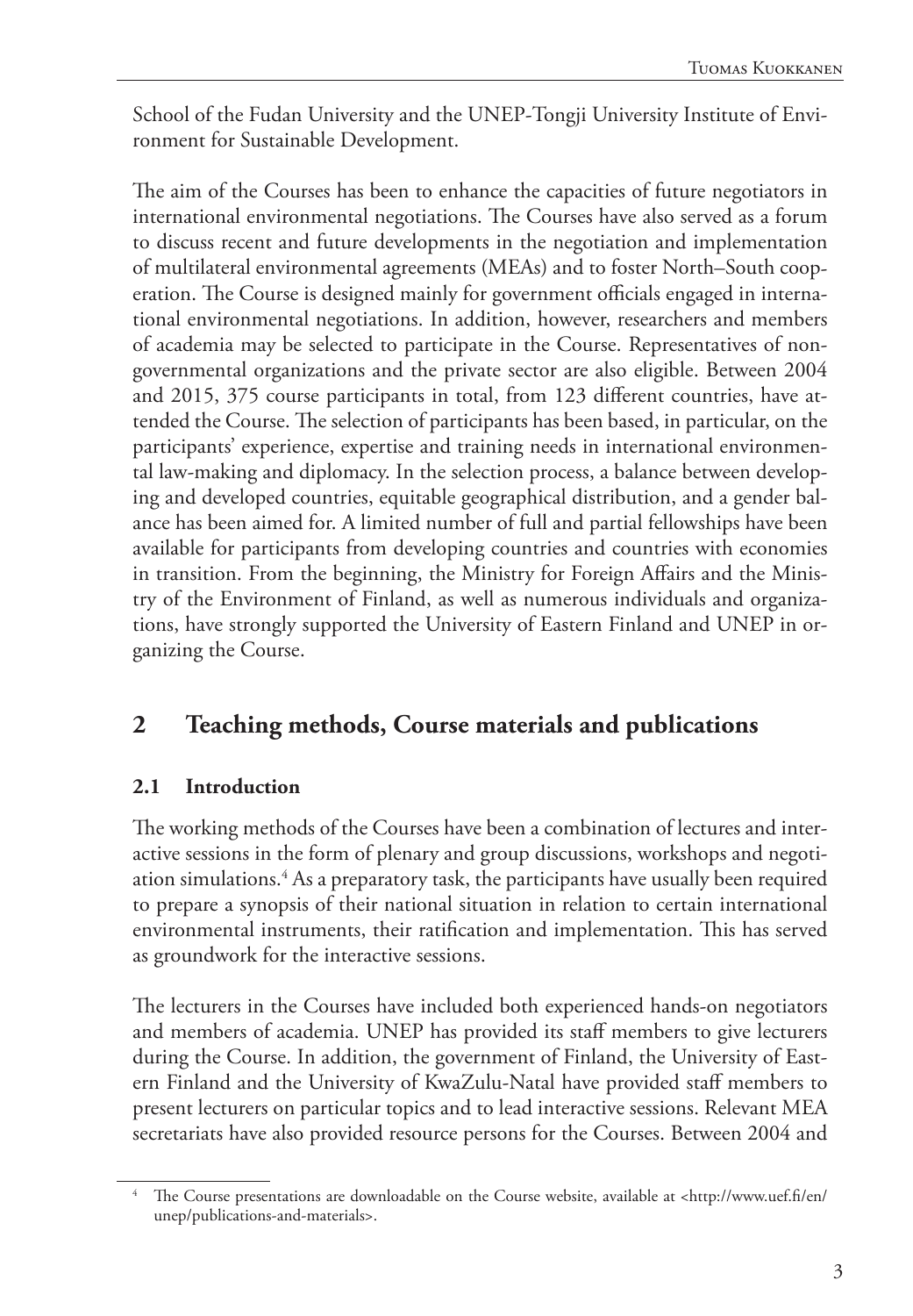2015, a total of 291 lecturers, facilitators and other persons acted as resource persons during the Course.

#### **2.2 The annual** *Review* **and other publications**

Each year, papers commissioned from resource persons, based on lectures presented during the Courses, or submitted by Course participants, have been published in the *International Environmental Law-making and Diplomacy Review*. 5 The *Review* seeks to provide historical background, professional perspective and practical guidance to practitioners, researchers and stakeholders. The articles published in volumes of the *Review* cover a range of issues on international environmental law-making and form a valuable source of information. They can also be downloaded for free on the Course website.6 In addition, hard copies of the *Review* are provided to university libraries.

It needs to be noted that papers are *submitted* to the *Review* for consideration for publication – there is no automatic right to be published. A number of papers which it was considered did not meet the required standard have been rejected; and many others accepted only after extensive revision. From the *Review 2012* a peer-review process was introduced, with papers being reviewed on a 'double-blind' basis by international experts from at least two different countries for each paper – the process adhering to high standards of anonymity and academic rigour, and with all correspondence being retained for future corroboration should this be required. Where a paper has been successfully reviewed, this is specifically indicated in the first footnote.

Available at <http://www.uef.fi/en/unep/publications-and-materials>.

<sup>5</sup> So far, *Reviews* 2004–2014 have been published. See Marko Berglund (ed*.), International Environmental Law–making and Diplomacy Review 2004*, 1 University of Joensuu – UNEP Course Series (University of Joensuu, 2005) (hereinafter *Review* 2005); Marko Berglund (ed.) *International Environmental Law– making and Diplomacy Review 2005*, 2 University of Joensuu – UNEP Course Series 2005 (University of Joensuu, 2006) (hereinafter *Review* 2005); Ed Couzens and Tuula Kolari (eds), *International Environmental Law–making and Diplomacy Review 2006*, 4 University of Joensuu – UNEP Course Series (University of Joensuu, 2007) (hereinafter *Review* 2006); Tuula Kolari and Ed Couzens (eds), *International Environmental Law–making and Diplomacy Review 2007*, 7 University of Joensuu – UNEP Course Series (University of Joensuu, 2008) (hereinafter *Review* 2007); Ed Couzens and Tuula Honkonen (eds), *International Environmental Law–making and Diplomacy Review 2008*, 8 University of Joensuu – UNEP Course Series (University of Joensuu, 2009) (hereinafter *Review* 2008); Tuula Honkonen and Ed Couzens (eds), *International Environmental Law–making and Diplomacy Review 2009*, 9 University of Joensuu – UNEP Course Series (University of Joensuu, 2010) (hereinafter *Review* 2009); Ed Couzens and Tuula Honkonen (eds), *International Environmental Law–making and Diplomacy Review 2010*, 10 University of Eastern Finland – UNEP Course Series (University of Eastern Finland, 2011) (hereinafter *Review* 2010); Tuula Honkonen and Ed Couzens (eds), *International Environmental Law–making and Diplomacy Review 2011*, 11 University of Eastern Finland – UNEP Course Series (University of Eastern Finland, 2013) (hereinafter *Review* 2011); Ed Couzens, Tuula Honkonen and Melissa Lewis (eds), *International Environmental Law– making and Diplomacy Review 2012*, 12 University of Eastern Finland – UNEP Course Series (University of Eastern Finland, 2013) (hereinafter *Review* 2012); Tuula Honkonen, Melissa Lewis and Ed Couzens (eds), *International Environmental Law–making and Diplomacy Review 2013*, 13 University of Eastern Finland – UNEP Course Series (University of Eastern Finland, 2014) (hereinafter *Review* 2013); Melissa Lewis, Ed Couzens and Tuula Honkonen (eds), *International Environmental Law–making and Diplomacy Review 2014*, 14 University of Eastern Finland – UNEP Course Series (University of Eastern Finland, 2015) (hereinafter *Review* 2014).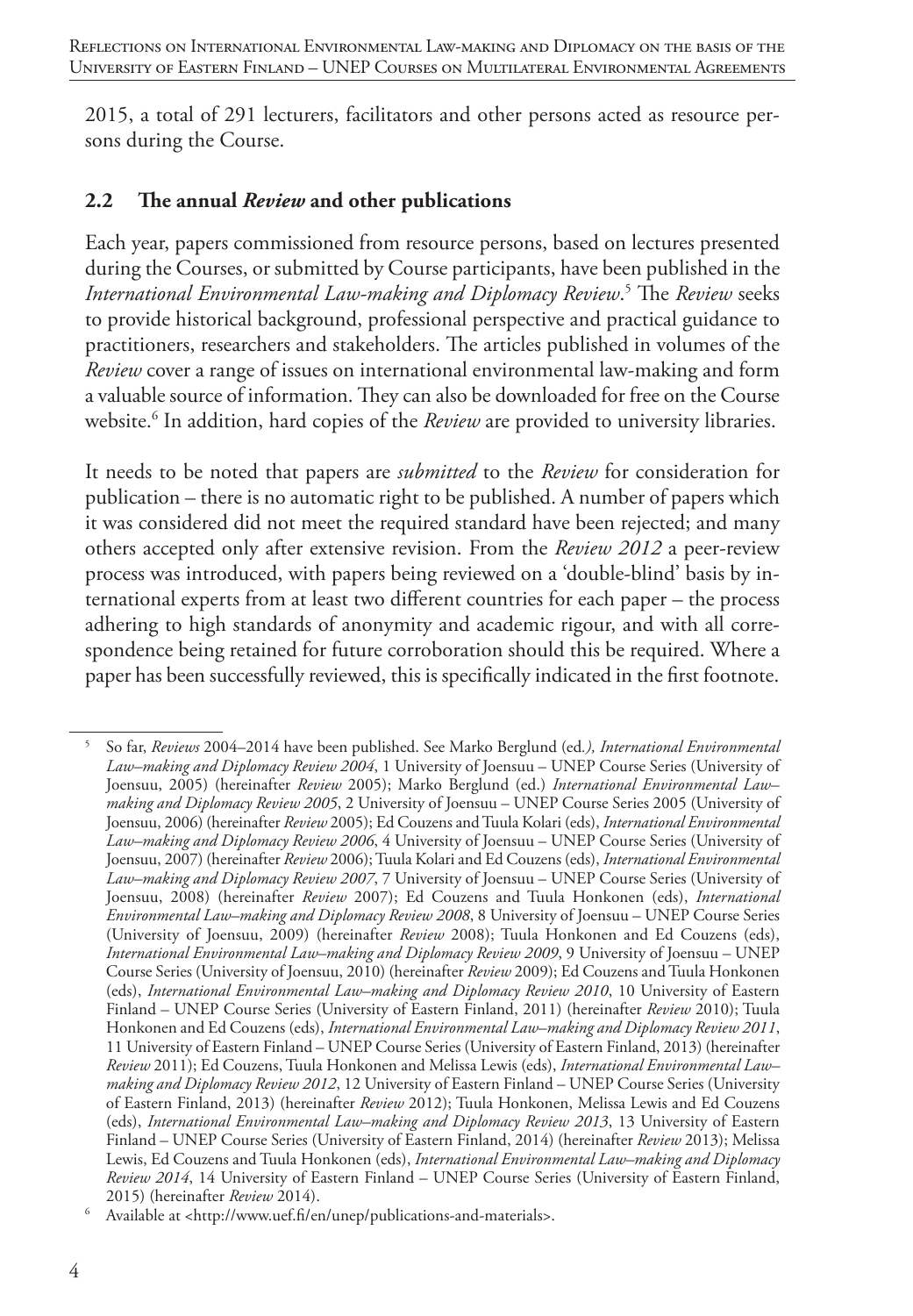Before publication, all papers in the *Review* are subjected to an extensive editing process (including careful consideration by the editors, the addition of further research, extensive rewrites, and approval by the Editorial Board). Papers are returned several times to the authors for rewriting and the addressing of queries, after being read, discussed *inter se* and commented on several times by the editors, with difficult issues being managed through consultation with the Editorial Board. All references are carefully checked. By the time a paper is published in the *Review*, the editors and the Editorial Board have satisfied themselves that it makes a genuine contribution both to the special theme and to knowledge generally; and that it meets the expectations both of formal academic presentation and of high scholarly standards.

A notable contribution has been made over the years by writers who have submitted papers for different editions of the *Review*, and who have thereby been able to develop their ideas progressively. An important aspect is that many of the writers who have contributed papers are diplomats who have been involved in some of the most important environmental negotiations to date. Publication of these contributions means that the experiences, insights, observations and reflections of these people have now been recorded and disseminated, where they might not otherwise have been permanently recorded. The value of these contributions cannot be overstated. To complement this, an ongoing feature of the *Review* has been the publication of papers by Course participants, including diplomats and Doctoral students, who have shared innovative ideas through the *Review*.

In addition, the *Multilateral Environmental Agreement Negotiator's Handbook* was prepared under the auspices of the Course to provide a reference tool that will enhance the capacity of those working on MEAs and involved in international negotiations. The *Handbook* is a joint publication of the UEF – UNEP Course on MEAs and Environment Canada, which initiated and provided core contributions for the project. Both English and French versions are available for download from the Course website.<sup>7</sup>

In an effort to reach a market slightly different to that which the *Review* reaches, in late 2015 a 'stand alone' book will be published: *International Environmental Lawmaking and Diplomacy: Insights and Overviews*. 8 This book collects as chapters 13 papers published from the first decade of the *Review*, 2004-2013, with papers having been selected on the basis of their relevance to the core theme of international en-

<sup>7</sup> The first edition of the English version of the *Handbook* was published in 2006: Cam Carruthers (ed.), *Multilateral Environmental Agreement Negotiator's Handbook*, 3 University of Joensuu – UNEP Course Series (University of Joensuu, 2006). The second edition was published a year later: Cam Carruthers (ed.), *Multilateral Environmental Agreement Negotiator's Handbook*, 5 University of Joensuu – UNEP Course Series (University of Joensuu, 2007). Subsequently, the French version was published: Cam Carruthers (ed.), *Accords multilatéraux sur l'environnement Manual du Négociateur*, 6 Université de Joensuu – Cours du PNUÈ Séries (University of Joensuu, 2008). For the electronic versions, see <http://www2.uef.fi/en/ unep/negotiators-handbook>.

<sup>8</sup> Tuomas Kuokkanen, Ed Couzens, Tuula Honkonen and Melissa Lewis (eds), *International Environmental Law–making and Diplomacy: Insights and Overviews* (Routledge, 2016).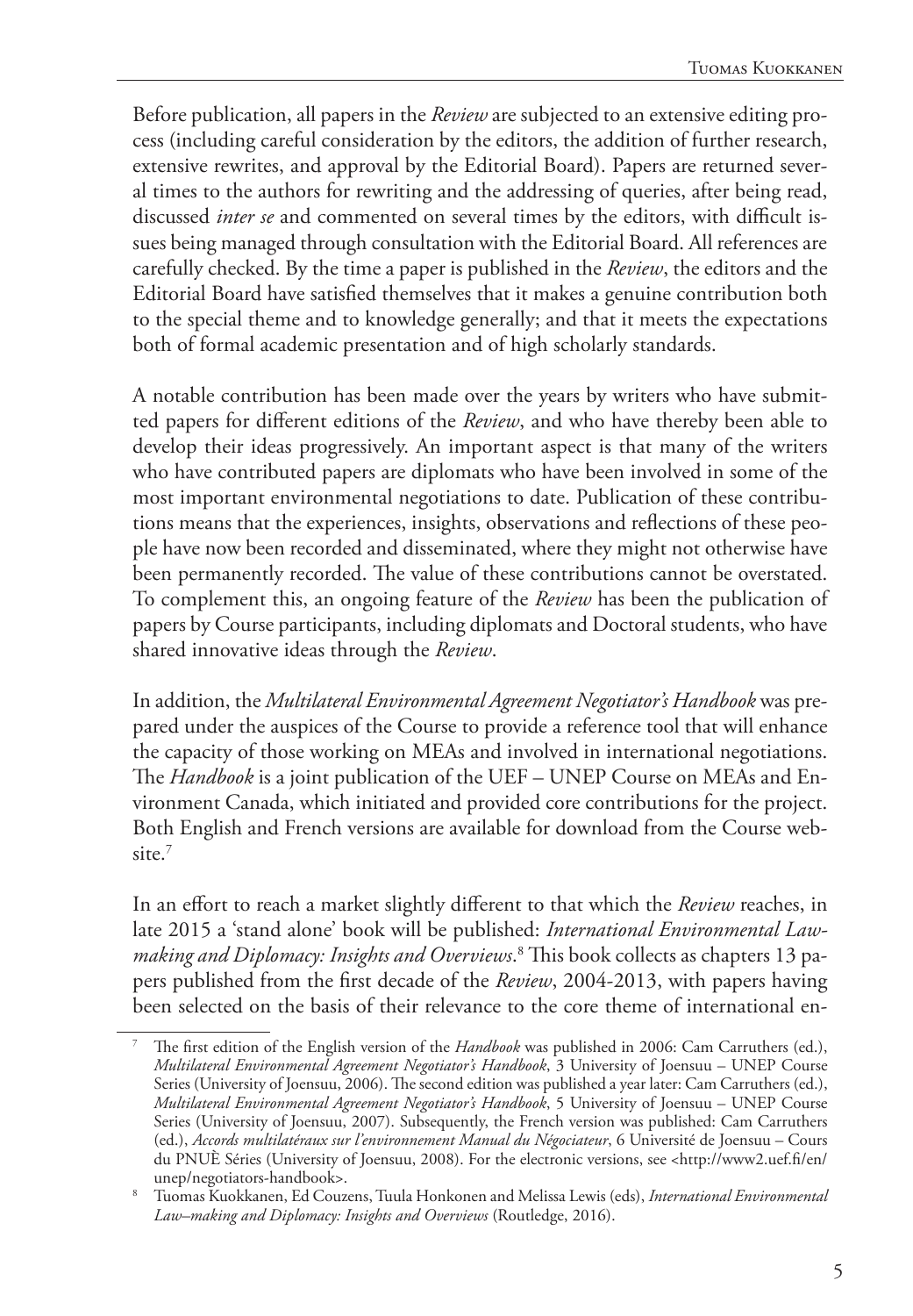vironmental law-making and diplomacy. The selected papers have not merely been copied, but have been extensively reworked, revised, and carefully edited in order to complement each other and the topic.

The book is not merely a selection, but is intended and offered as a 'thematic whole' with the chapters interwoven into a unique amalgam of theory and practice – of the writings of academics studying international environmental law and governance; and the experiences of practitioners, diplomats and negotiators, working in the field. There are chapters on substance, descriptions and explanations of events; and chapters on procedure and technique as these have manifested themselves in multilateral negotiations. In an important sense, all of the chapters are on the evolution of international environmental law, be this overall or specific. Yet, the chapters are not historical studies as many of the issues discussed are still relevant, not merely 'history'. Furthermore, one thing that all of the chapters have in common is that ultimately they all look to the future, seeking to draw lessons from the past for the improvement of future practice.

#### **2.3 Negotiation exercises**

International negotiation simulation exercises have been a very important part of the Courses – in many ways, they have provided the 'core' of each Course. They have been organized to introduce participants to the real-life challenges facing negotiators of international environmental agreements and to provide perspectives on the current international environmental governance system. Usually, there have been two main negotiation exercises during each Course. The negotiation exercises and other interactive sessions have dealt with the following themes: access and benefit sharing of genetic resources;<sup>9</sup> forest negotiations;<sup>10</sup> chemicals;<sup>11</sup> rules of procedure;<sup>12</sup> compliance;13 synergies among chemical conventions;14 synergies among biodiversity-

<sup>9</sup> Brook Boyer, 'Simulating Negotiations on Access to Genetic Resources and Benefit–Sharing (ABS)', *Review* 2006, 233–246.

<sup>&</sup>lt;sup>10</sup> Brook Boeyer, 'Multilateral Negotiation Simulation Exercise: The Sustainable Management and Conservation of Forests', *Review* 2005, 299–310; Johannah Bernstein, 'Bloc Negotiation Exercise: UN Framework Convention on Forests Conference of the Parties', *Review* 2005, 311–318.

<sup>11</sup> Hannu Braunschweiler, 'Introduction to the Global Mercury Problem, Its Analysis and Solutions', *Review* 2007, 285–292.

<sup>&</sup>lt;sup>12</sup> Cam Carruthers, 'Negotiating Rules of Procedure: A Multilateral Simulations Exercise Based on the Strategic Approach to International Chemicals Management (SAICM) – PrepCom II', *Review* 2007,  $293 - 317$ .

<sup>&</sup>lt;sup>13</sup> Cam Carruthers, 'Negotiating Rules of Procedure: A Multilateral Simulation Exercise Based on the Compliance Committee of the Cartagena Protocol', Review 2006, 245–268; Cam Carruthers and Marko Berglund, 'Negotiating Procedures: A Multilateral Simulation Exercise Based on the Compliance Procedure under the 1996 Protocol to the London Convention and the Prevention of Marine Pollution', *Review* 2008, 241–256; Cam Carruthers, Tuula Honkonen and Sonia Peña Moreno, 'The Joensuu Negotiation: A Multilateral Simulation Exercise – Compliance Negotiations in the Intergovernmental Committee for the Nagoya Protocol', *Review* 2013, 159–182.<br><sup>14</sup> Cam Carruthers and Kerstin Stendahl, 'The Naivasha Ex–COP: A Multilateral Simulation Exercise of a

Joint Extraordinary Conference of the Parties to the Basel, Rotterdam and Stockholm Conventions', *Review* 2009, 195–217.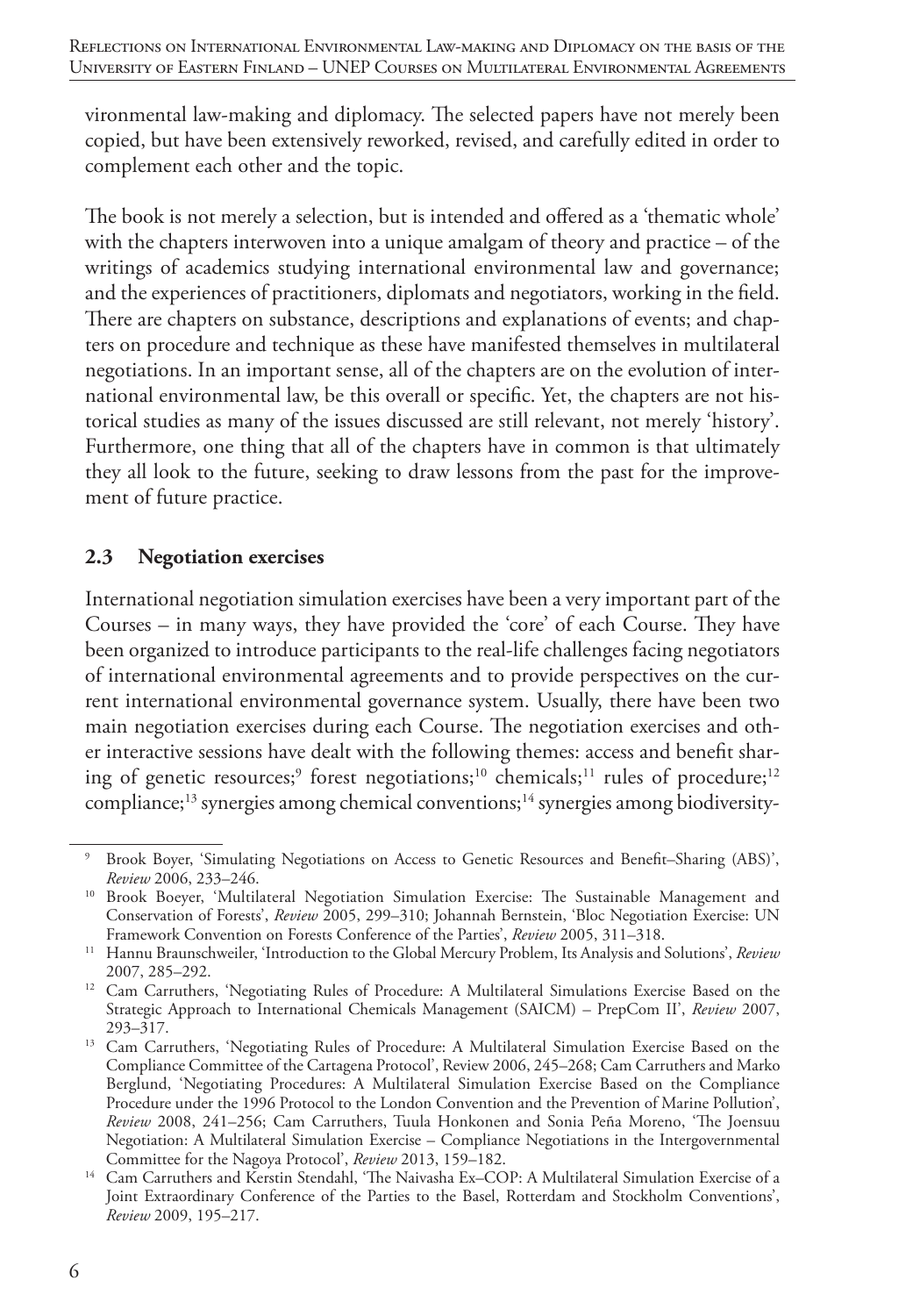related conventions;<sup>15</sup> the International Whaling Commission;<sup>16</sup> climate change;<sup>17</sup> climate-related geoengineering;18 and transboundary aquifers.19 Through the exercises the participants have learned skills and gained knowledge in respect of both procedural and substantive issues. Participants have been required to wrestle in realistic settings with issues of the substance of international environmental law, of legal and linguistic interpretation, of negotiation techniques and theories, and of the ways in which particular rules of procedure can be understood and used.

Many of the negotiation simulation exercises have been written up as papers and published in the *Review* in the belief that these will have significant pedagogic value for readers or students seeking to understand international environmental negotiation techniques.

Field trips have also been an important part of the Courses, and have been organized to provide a grass-root level understanding of the issues relating to environmental law-making. Excursions have been arranged, for instance, to national parks, forest sites, game reserves, industrial installations, and research stations. In all cases, strong efforts were made to integrate the content of the field trips with the content of the particular themed Courses.

## **3 Content of the Courses**

The Courses have focused on a broad range of subjects in the area of international environmental law-making and diplomacy. The various topics can be divided into three main categories: international environmental law and policy; international environmental law-making and diplomacy; and a special theme. In order to provide readers with an idea of the number of issues discussed in the Courses, I will refer in the following to the *Review* articles based on lectures given during the courses.

<sup>15</sup> Sylvia Bankobeza, 'A Drafting Exercise on Biodiversity and Synergies', *Review* 2011, 157–164; Haruko Okusu, 'Workshop on the Strategic Plan for Biodiversity 2011–2020 and the Acihi Targets and Synergies', *Review* 2011, 165–186. Cam Carruthers and Niko Urho, 'The Bangkok Ad Hoc Joint Working Group: A Multilateral Simulation Exercise of an Ad Hoc Joint Working Group Meeting of the Biodiversity-related Conventions', *Review* 2011, 187–222.

<sup>&</sup>lt;sup>16</sup> Ed Couzens, 'Negotiating an Impasse: A Multilateral Simulation Exercise Based on the International Whaling Commission', *Review* 2008, 257–267; Ed Couzens, 'A Strange Beast Swimming Upstream: The International Whaling Commission in the Context of Synergies between Biodiversity-related MEAs (Including a Multilateral Simulation Exercise)', *Review* 2011, 223–260; Ed Couzens, 'The International Whaling Commission, the St.Kitts and Nevis Declaration, and the Rio+20 Outcome Document Paragraphs on Ocean Governance: An International Negotiations Simulation Exercise', *Review* 2012, 195–224; Ed Couzens, 'Fighting for Sanctuary: A Multilateral Simulation Exercise Based on the International Whaling Commission', *Review* 2013, 183–205.

<sup>17</sup> Marko Berglund and Kati Kulovesi, 'Climate Change Negotiation Simulation', *Review* 2010, 257–276.

<sup>&</sup>lt;sup>18</sup> Cam Carruthers, 'The Grenada Ad Hoc Joint Working Group: A Multilateral Simulation Exercise of an Ad Hoc Joint Working Group Meeting on Climate-related Geoengineering', *Review* 2012, 171–194.

<sup>&</sup>lt;sup>19</sup> Cam Carruthers and Tuula Honkonen, 'The Joensuu Negotiation: a Multilateral Simulation Exercise: The UN Framework Convention on Transboundary Aquifers', published in this *Review*.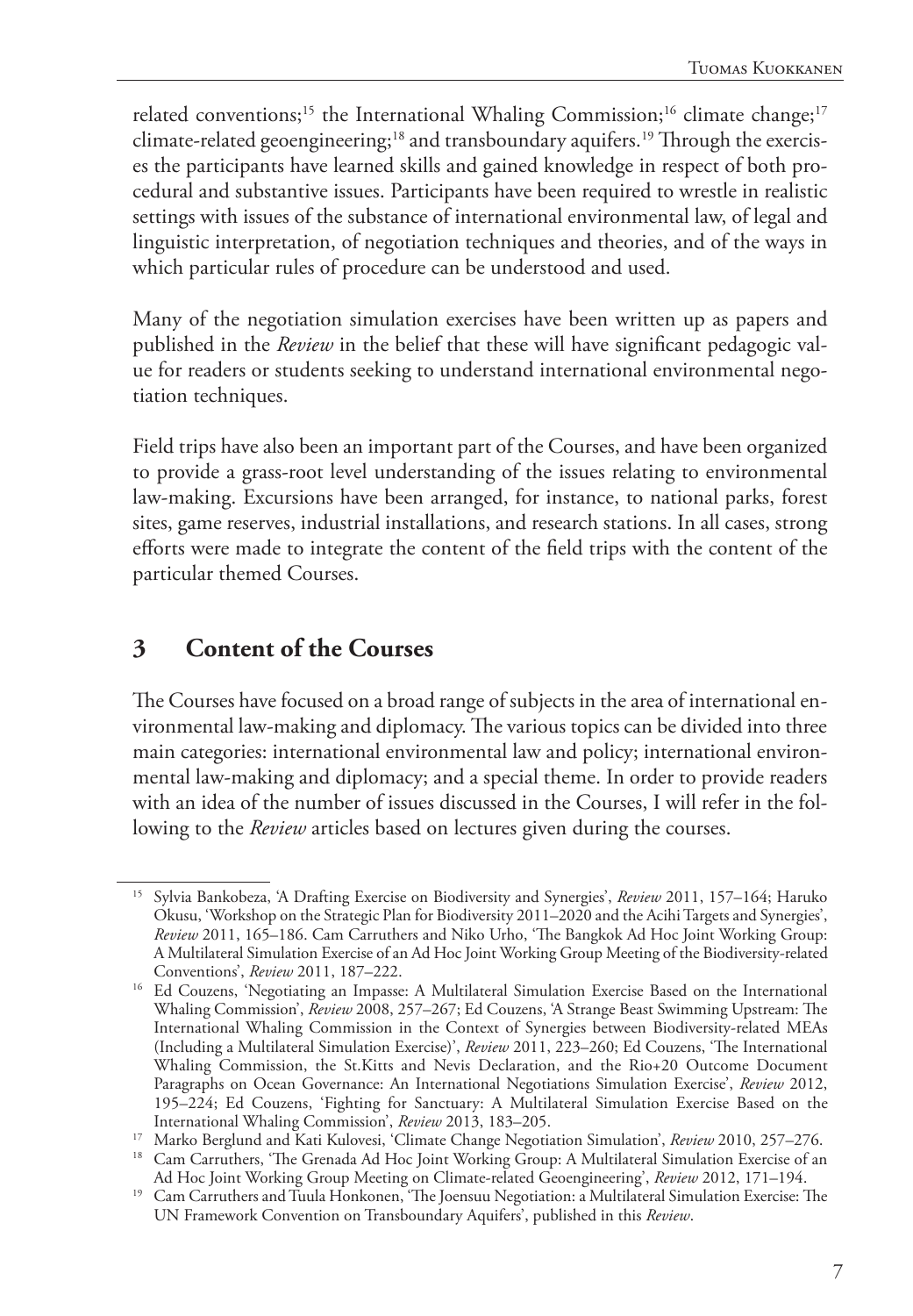#### **3.1 International environmental law and policy**

Many lecturers have sought to provide an overview and general analysis of international environmental law and its development.<sup>20</sup> For instance, the basic elements as well as norms and principles of international environmental law have been addressed.<sup>21</sup> Many *Review* articles have dealt with the role of UNEP.<sup>22</sup> Furthermore, the functions of various international environmental regimes have been explored.<sup>23</sup> In addition, such issues as legitimacy,<sup>24</sup> fragmentation<sup>25</sup> and effectiveness<sup>26</sup> have been examined. The concepts of sustainable development<sup>27</sup> and sustainable development governance<sup>28</sup> have also been discussed in a comprehensive manner.

A number of lecturers have dealt with global and regional environmental issues.<sup>29</sup> For instance, usually there has been a scientific lecture of an introductory nature to the special theme of each Course.<sup>30</sup> In addition, recent policy developments in the field of

- <sup>25</sup> Louis Kotzé, 'Fragmentation of International Environmental Law: An Oceans Governance Case Study', *Review* 2008, 11–30.
- <sup>26</sup> Ivana Zovko, 'International Law-making for the Environment: A Question of Effectiveness', *Review* 2005, 109–128; Tuomas Kuokkanen, 'The Problem-solving Role of International Environmental Law', *Review* 2007, 3–20.

<sup>30</sup> Michelle Hamer, 'Biodiversity: an Overview of Current Issues', *Review* 2006, 39–50; Mikko Alestalo, 'Man-made Climate Change: The Scientific Basis and the Main Implications', *Review* 2010, 3–10.

<sup>20</sup> Shafqat Kakakhel, 'International Environmental Diplomacy', Review 2004, 3–17; Ed Couzens, 'Individuals and Disasters: The Past and the Future of International Environmental Law', *Review* 2005, 71–96; Daniel Bodansky, 'The Development of International Environmental Law', *Review* 2010, 11–28.

<sup>&</sup>lt;sup>21</sup> Marc Pallemaerts, 'An Introduction to the Sources, Principles and Regimes of International Environmental Law', *Review* 2004, 61–72; Tuomas Kuokkanen, 'Background and Evolution of the Principle of Permanent Sovereignty over Natural Resources', *Review* 2005, 97–108; Ed Couzens, 'Fundamental Environmental Rights', *Review* 2004, 199–206; Tuula Kolari, 'The Principle of Common but Differentiated Responsibility in Multilateral Environmental Agreements', *Review* 2007, 21–54.

<sup>22</sup> Donald Kaniaru, 'The Stockholm Conference and the Birth of the United Nations Environment Programme', *Review* 2005, 3–22; Shafqat Kakakhel, 'The Role of the United Nations Environment Programme in Promoting International Governance', *Review* 2005, 23–42; Sylvia Bankobeza, 'Strengthening and Upgrading of the United Nations Environment Programme', *Review* 2013, 73–84.

<sup>&</sup>lt;sup>23</sup> Sachiiko Kuwabara–Yamamoto, 'International Legal Regimes for the Environmentally Sound Management of Hazardous Chemicals and Waste: A Practitioner's Perspective', *Review* 2004, 89–101; Ewan McIvor, 'Looking South: Antarctic Environmental Governance', *Review* 2008, 139–152; Jeremy Wates and Seita Romppanen, 'The Aarhus Convention: A Legally Binding Framework Promoting Procedural Environmental Rights', *Review* 2009, 101–126; Sonia Peña Moreno, 'Understanding the Nagoya Protocol on Access and Benefit Sharing', *Review* 2013, 87–108.

<sup>24</sup> Tuomas Kuokkanen, 'Legitimacy in International Environmental Law', *Review* 2008, 3–10.

<sup>27</sup> See Donald Kaniaru, 'The Concept of Sustainable Development from Theory to Practice', *Review* 2004, 19–30.

<sup>28</sup> Johannah Bernstein, 'Sustainable Development Governance Challenges in the New Millennium', *Review* 2004, 31–49; Ahmed Djoghlaf, 'Financing for Sustainable Development: The Global Environment Facility', *Review* 2005, 43–61; Matti Nummelin, 'The Global Environment Facility – A Brief Introduction', *Review* 2006, 281–284; Matti Nummelin, 'The Global Environment Facility: A Brief Introduction to the GEF and Its International Waters Focal Area', *Review* 2008, 133–138; Tadanori Inomata, 'Building Institutional and Managerial Foundations for Environmental Governance with the United Nations System – Towards a New Governance Structure for Environment Protection and Sustainable Development', *Review* 2009, 45–64; Elizabeth Maruma Mrema, 'Reactions to the Rio+20 Outcome Document "The Future We Want"', *Review* 2013, 33–50; Akpezi Ogbuigwe, 'The United Nations Decade of Education for Sustainable Development (2005–2014)', *Review* 2005, 179–185.

<sup>29</sup> Fritz Schlingemann, 'Global and Regional Environmental Issues and Dynamics', *Review* 2004, 81–87; Frits Schlingemann, 'The Environment and Security Initiative: An Introduction', *Review* 2005, 63–67.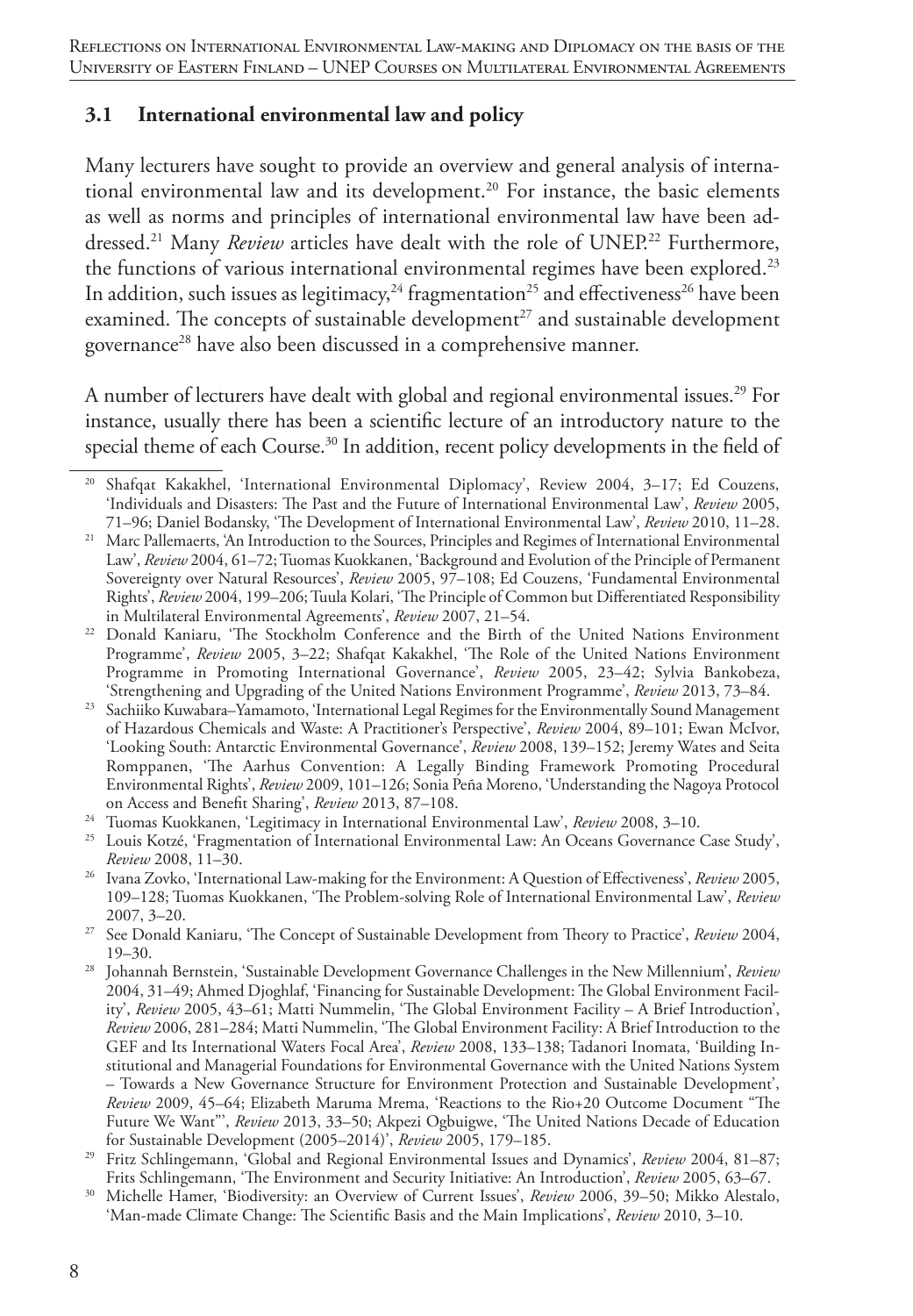international environmental policy and sustainable development have been discussed. Moreover, specific regional and local environmental issues<sup>31</sup> have been addressed.

One specific aspect that has been addressed in a number of Courses has been the issue of synergies between international environmental regimes.32 In particular, synergies among chemical and waste conventions<sup>33</sup> and among biodiversity-related conventions<sup>34</sup> have been explored. In addition, the relationship between the environmental field and other fields of international law has been discussed.35

#### **3.2 International environmental law-making and diplomacy**

The purpose of the Courses has been to provide an overview of the different steps in international environmental law-making, from problem identification to actual negotiations and to the conclusion and implementation of MEAs. For instance, the following topics have been discussed: the law of treaties;<sup>36</sup> the essence and fundamentals of MEA negotiations; $37$  rules of procedure and procedural issues; transparency of negotiations;<sup>38</sup> and treaty drafting, implementation and compliance.<sup>39</sup>

<sup>31</sup> Anna–Liisa Tanskanen, 'Water Co-operation between Finland and Russia on the Local and Regional Level', *Review* 2004, 198–196; Michael Kidd, 'Forest Issues in Africa', *Review* 2005, 189–212; Roger Porter, 'Protecting Biodiversity in the Ukhahlamba Drakensberg Park World Heritage Site', *Review* 2006, 217–229; Larissa Schmidt, 'Access and Benefit-Sharing: The Brazilian Legal Framework and the Necessity for a Legally Sound and Long-term International Solution', *Review* 2006, 145–156; Rudy P. van der Elst, 'The Oceanographic Research Institute: Half a Century of Marine Research towards Meeting Challenges in the West Indian Ocean', *Review* 2008, 91–106; Jarrah AlZu'bi, 'Transboundary Marine Life Issues in the Gulf of Aqaba: a Jordanian Case Study', *Review* 2008, 153–163; Warren Freeman, 'Integrated Coastal Management Boundaries and South Africa's New Integrated Coastal Management Act', *Review* 2008, 167–186; Tandi Breetzke, Omar Parak, Louis Celliers, Andrew Mather and Darryl Colenbrander, '"Living with Coastal Erosion": Steps That Might Be Taken, Based on the KwaZulu-Natal Best Practice Response Strategy', *Review* 2008, 219–228; Camilo-Mateo Botero Saltarén, Marlenny Diaz and Celene Milanes Batista, 'ICZM and International Instruments: A General Overview and Two Latin American Perspectives from Colombia and Cuba', *Review* 2012, 121–136.

<sup>&</sup>lt;sup>32</sup> Cam Carruthers, 'Does the World Need a Super-COP? Integrated Global Decision-Making for Sustainable Development', *Review* 2004, 311–223; Kong Xiangwen, 'Clustering of MEAs', *Review* 2004, 207–210.

<sup>&</sup>lt;sup>33</sup> Kerstin Stendahl, 'Enhancing Cooperation and Coordination among the Basel, Rotterdam and Stockholm Conventions', *Review* 2007, 127–141.

<sup>34</sup> Ines Verley and Jorge Ventocilla, 'Biodiversity Conventions and the IEG Agenda – The Need for an Integrated Approach Both Bottom-up and Top-down: a Case Study of TEMATEA', *Review* 2009, 89–100.

<sup>&</sup>lt;sup>35</sup> Tuula Varis, 'The Negotiations of the Relationship between WTO Rules and MEAs: The Story so Far', *Review* 2004, 109–114; Gerhard Loibl, 'Trade and the Environment – A Difficult Relationship', *Review* 2007, 277–286; Tuomas Kuokkanen, 'Relationships between Multilateral Environmental Agreements and Other Agreements', *Review* 2011, 19–32.

<sup>36</sup> Päivi Kaukoranta, 'The Treaty-making Process and Basic Concepts', *Review* 2004, 53–60.

<sup>37</sup> Brook Boyer, 'Multilateral Environmental Negotiation', *Review* 2004, 73–79.

<sup>38</sup> Kati Kulovesi, 'Independent Reporting: The Role of the *Earth Negotiation Bulletin* in the Climate Change Negotiations', *Review* 2010, 31–40.

The UNEP Guidelines on Compliance with and Enforcement of MEAs would form an important element of this topic. In addition, the recent practice relating to MEA compliance and implementation issues, including regional instruments for implementation, has been discussed. See Patrick Széll, 'Introduction to the Discussion of Compliance', *Review* 2004, 117–124; Elizabeth Maruma Mrema, 'Implementation, Compliance and Enforcement of MEAs: UNEP's Role', *Review* 2004, 125–135; Elizabeth Maruma Mrema, 'Cross-cutting Issues in Compliance with and Enforcement of Multilateral Environmental Agreements', *Review* 2005, 129–154; Tuomas Kuokkanen, 'Developing Compliance Mechanisms under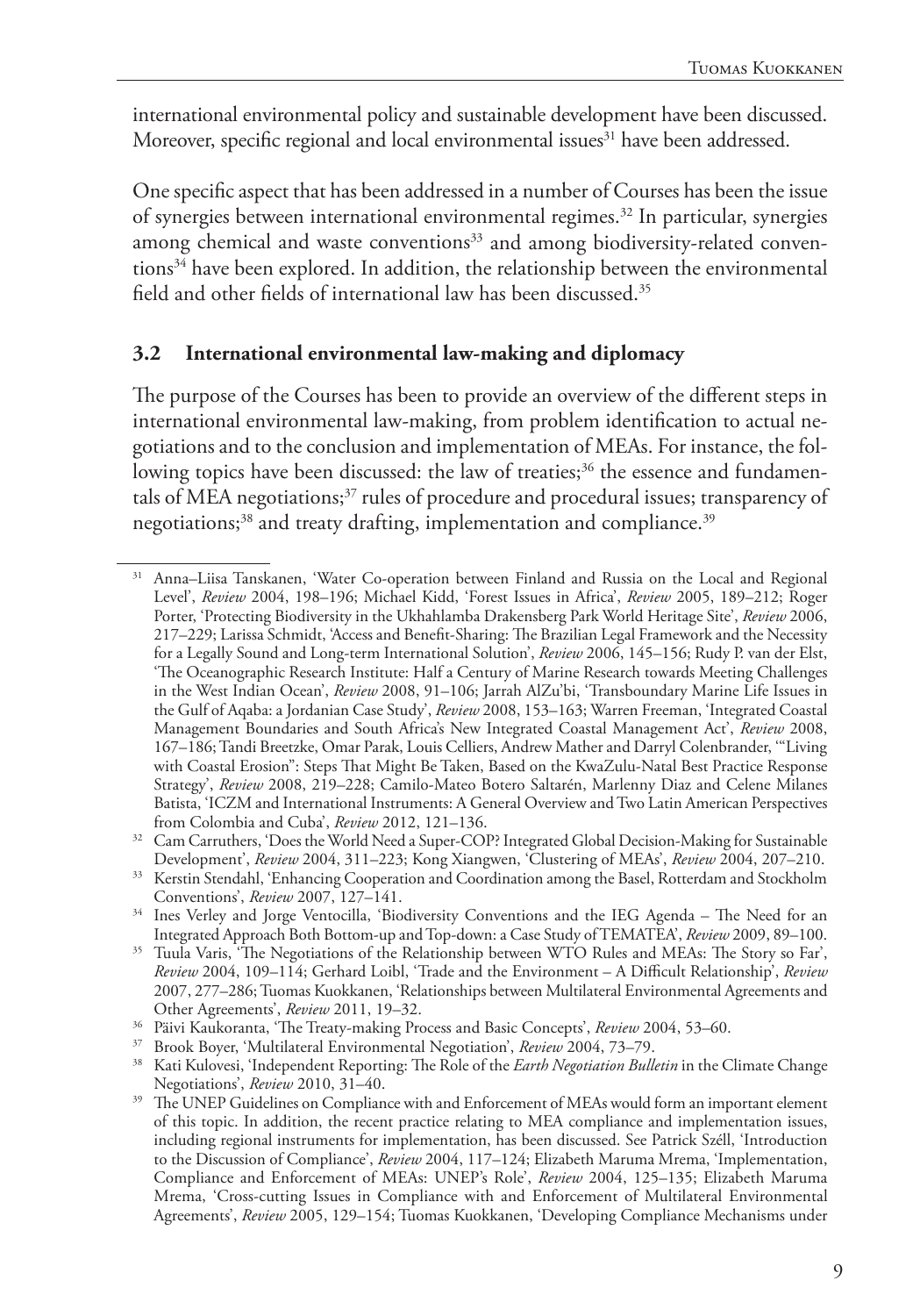With regard to environmental diplomacy,<sup>40</sup> diplomatic skills have been addressed in particular during negotiation simulations. In addition, the functions of different negotiating blocs<sup>41</sup> – such as the EU,<sup>42</sup> AOSIS<sup>43</sup> and SIDS<sup>44</sup> – have been dealt with. Moreover, the role of the national preparatory process<sup>45</sup> and national governance<sup>46</sup> has been discussed; and the role of NGOs, $47$  national parliaments<sup>48</sup> and other stakeholders<sup>49</sup> has been examined.

#### **3.3 Annually changing special theme**

Each Course has had a special theme: water  $(2004);^{50}$  forests  $(2005);^{51}$  biodiversity  $(2006);^{52}$ 

Multilateral Environmental Agreements', *Review* 2006, 27–36; Tammy de Wright, 'The Lessons from Montreal and Basel for Rotterdam and Stockholm: Ongoing Developments in (Non-)Compliance Mechanism', *Review* 2007, 247–274; Sebastian Oberthür and René Lefeber, 'The Experience of the First Five Years of the Kyoto Protocol's Compliance System', *Review* 2010, 65–94.

<sup>40</sup> Sylvia Bankobeza, 'Multilateral Environmental Diplomacy and Negotiations', *Review* 2011, 3–18; Sylvia Bankobeza and Elizabeth Mrema, 'International Environmental Diplomacy and Negotiations', *Review* 2012, 1–14; Melissa Lewis and Katileena Lohtander-Buckbee, 'Compliance Negotiations within the Intergovernmental Committee for the Nagoya Protocol', *Review* 2013, 109–136.

<sup>41</sup> Donald Kaniauru, 'International Environmental Negotiation Blocs', *Review* 2006, 3–16; Elizabeth Mrema and Ramakrishna Kilaparti, 'The Importance of Alliances, Groups and Partnerships in International Environmental Negotiations', *Review* 2009, 183–192.

<sup>42</sup> Nicola Notaro, 'International Environmental Negotiations and the EU: A Practical View-point', *Review* 2006, 17–26; Nicola Notaro, 'The New European Union Reform Treaty: What's in It for EU Environmental Negotiators?', *Review* 2007, 65–75.

<sup>43</sup> Lisa Benjamin, 'The Role of the Alliance of Small Island States (AOSIS) in UNFCCC Negotiations', *Review* 2010, 117–132.

<sup>44</sup> Lisa Benjamin, 'Small Island Developing States in International Negotiations involving Ocean Governance: UNCLOS, UNFCCC and the Doha Development Round of the WTO', *Review* 2012, 17–45.

<sup>45</sup> Marina von Weissenberg, 'Coordination of National Positions in Connection with Biodiversity-related International Issues', *Review* 2006, 269–280.

<sup>46</sup> Ander Pothin, 'National Governace in Forest Isssues', *Review* 2005, 287–294; Tuomas Kuokkanen, 'Adoption and Implementation of Multilateral Environmental Agreements from a National Governance Point of View', *Review* 2009, 21–27

<sup>47</sup> Tim Cadman, 'Theory and Practice of Non-state Participation in Environmental and Forest-related Decision-making', *Review* 2005, 155–178.

<sup>48</sup> Heidi Hautala, 'The Role of NGOs and National Parliaments in International Environmental Lawmaking', *Review* 2004, 103–108.

Akpezi Ogbuigwe, 'The Role of Public Participation and Ethics in Environmental Law Implementation and Diplomacy', *Review* 2007, 55–64; Olivier Deleuze, 'The Role of Major Groups and Stakeholders in Environmental Negotiations and Governance', *Review* 2009, 127–136.

<sup>50</sup> Esko Kuusisto, 'World Water Resources and Problems', *Review* 2004, 153–164; Tuomas Kuokkanen, 'International Law and Water', *Review* 2004, 167–187; Nies Ipsen and Marko Berglund, 'Integrated Water Resource Management: International Freshwater Agreements and National Water Policy and Law Reforms', *Review* 2004, 179–188.

<sup>51</sup> Tiina Vähänen, 'Forest and the Millennium Development Goals', *Review* 2005, 213–222; Pekka Patosaari, 'The United Nations Forum on Forests: Building a Stronger Regime', *Review* 2005, 223–230; Restricting the Import of Timber and Timber Products Harvested through Illegal Logging: A Review of Relevant Multilateral Environmental Agreements', *Review* 2005, 253–286.

<sup>52</sup> Iwona Rummel–Bulska, 'The Negotiating Process Leading to the Convention on Biological Diversity', *Review* 2006, 39–50; Tewolde Egziabher, 'The Cartagena Protocol on Biosafety: History, Content and Implementation', *Review* 2006, 73–92; Ahmed Djoghlaf, 'National Implementation of the Convention on Biological Diversity', *Review* 2006, 93–102; Elizabeth Maruma Mrema, 'Establishing a National Policy Framework for Implementation of the Convention on Biological Diversity', *Review* 2006, 103–123; Loretta Feris, 'The Protection of Biodiversity-Related Traditional Knowledge', *Review* 2006, 127–144; Ed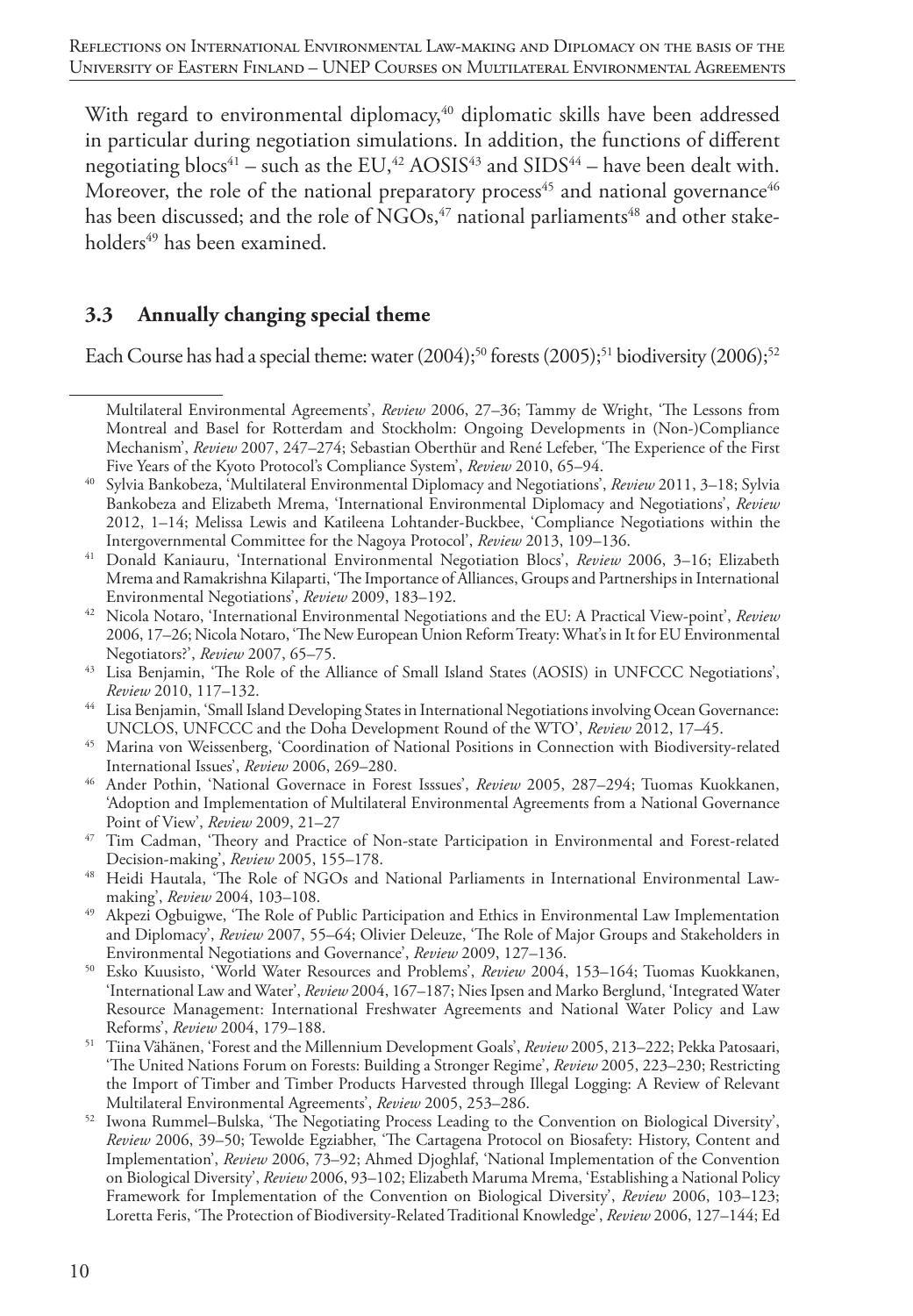chemicals  $(2007)$ ;<sup>53</sup> oceans  $(2008)$ ;<sup>54</sup> environmental governance  $(2009)$ ;<sup>55</sup> climate change  $(2010);^{56}$  synergies among the biodiversity-related conventions  $(2011);^{57}$  ocean

Couzens, 'The Problem That Categorization of Species in MEAs Poses for the Protection of Biodiversity', *Review* 2006, 185–216; Kuphakwenkosi Gumede, 'The Threat to Biodiversity Posed by Alien Species Transported in Ballast Water: the 2004 Ballast Water Convention', *Review* 2006, 157–164; Minna Pyhälä, 'Marine Biodiversity Conservation with a Special Focus on the Work Carried out under the Helsinki Convention', *Review* 2006, 165–184.

<sup>53</sup> Shafqat Kakakhel, 'Global Governance: Chemicals', *Review* 2007, 79–90; Iwona Rummel-Bulska, 'The Basel Convention on Hazardous Wastes: Problems, Negotiations and Solutions', *Review* 2007, 91–118; Maged Younes, 'Chemicals: the Global Context', *Review* 2007, 119–126; Donald Kaniaru, 'Managing Chemicals and Waste: Challenges for Developing Countries', *Review* 2007, 143–186; Arielle Delprado, 'Trade in Chemicals and the Protection of the Environment in CARICOM', *Review* 2007, 187–201; Sheila Logan, Brenda Koekkoek, Desiree Narvaez and Maged Younes, 'Mercury – Searching for Solutions to a Global Problem', *Review* 2007, 205–212; Michael Kidd, 'DDT, Malaria Control and the Stockholm Convention on Persistent Organic Pollutants', *Review* 2007, 213–230; Ed Couzens, 'Chemicals and

Marine Mammals', *Review* 2007, 231–246. 54 Michael Kidd, 'International Fisheries: An Overview of the International Legal Response', *Review* 2008, 31–38; Albert Hoffman, 'UNCLOS and the Resources of the Seabed in Areas beyond National Jurisdiction', *Review* 2008, 41–54; Marko Berglund, 'Protection of Marine Biodiversity in Areas Beyond National Jurisdiction', *Review* (2008) 55–65; Dire Tladi, 'Marine Genetic Resources on the Deep Seabed: The Continuing Search for a Legally Sound Interpretation of UNCLOS', *Review* 2008, 65–80; Ed Couzens, 'How the Whale Got Its Impasse', *Review* 2008, 81–88; Catherine Zengerling, 'NGOs versus European Pirates: Fisheries Agreements, IUU Fishing and the ITLOS in West African Seas', *Review* 2008, 107–132; Robert Mortassagne, 'Challenges of Policing Ports and Harbours', *Review* 2008, 229–238; Robert Wabuonoha, 'Drafting Integrated Legislation for the Conservation and Sustainable Use of Marine and Coastal Environments', *Review* 2008, 187–218.

<sup>55</sup> Louis Kotzé, 'Towards a Tentative Legal Formulation of Environmental Governance', *Review* 2009, 3–20; Roy Brooke, 'Environmental Governance in Post–conflict Situations: Lessons from Rwanda', *Review* 2009, 45–64. Daniel Schramm and Carl Bruch, 'Adapting Laws and Institutions to a Changing Climate', *Review* 2009, 65–88; Patricia Kameri–Mbote, 'Gender and International Environmental Governance', *Review* 2009, 137–162; Donald Kaniaru, 'National Environmental Governance: The Role of National Environmental Tribunals', *Review* 2009, 163–182.

<sup>56</sup> Tuomas Kuokkanen, 'Perspectives within the Climate Change Regime', *Review* 2010, 41–50; Harri Laurikka and Anna–Pia Schreyögg, 'The Global Carbon Market – a Disappearing Vision?' *Review* 2010, 51–64; Maria Pohjanpalo, 'A Perspective from UN Headquarters on Climate Change', *Review* 2010, 95–102; Mark Radka, 'Technology Transfer and the UN Framework Convention on Climate Change', *Review* 2010, 103–113; Michael Kidd, 'South Africa's Position on Climate Change: Fiddling while the Earth Burns', *Review* 2010, 133–162; Natascha Trennepohl, 'Brazil's National Policy on Climate Change and the Carbon Market', *Review* 2010, 163–182; Ed Couzens, 'International Law Relating to Climate Change and Marine Issues', *Review* 2010, 185–216; Niklas Hagelberg, 'Forests' Contribution to Sustainable Development and the Role of REDD+ as a Catalyst for a Green Economy Transformation', *Review* 2010, 217–230; Aline Kühl and Elizabeth Maruma Mrema, 'Impacts of Climate Change on Biodiversity with a Focus on Migratory Species', *Review* 2010, 231–244; Leila Suvantola, 'Ecosystem Services and Climate Change', *Review* 2010, 245–254.

<sup>57</sup> Marko Berglund and Wanhua Yang, 'Compliance with Biodiversity-Related Multilateral Environmental Agreements and Potential for Synergies', *Review* 2011, 35–58; Erie Tamale, 'Global Biodiversity Trends and Synergistic Strategic Policy Responses', *Review* 2011, 71–92; Peter Herkenrath, 'How Biodiversity Synergies Support and Facilitate National Implementation of Multilateral Environmental Agreements to Halt Biodiversity Loss', *Review* 2011, 95–108; Melissa Lewis, 'Synergies within the International Regime on Access and Benefit-sharing: Cooperation between the Nagoya Protocol and the ITPGRFA', *Review* 2011, 109–122; Marina von Weissenberg, 'Opportunities and Challenges for Establishing Synergies and Areas for Enhanced Cooperation in the Biodiversity Cluster', *Review* 2011, 123–134; Marceil Yeater, 'CITES Secretariat: Synergies Based on Species-level Conservation with Trade Implications', *Review* 2011, 135–153.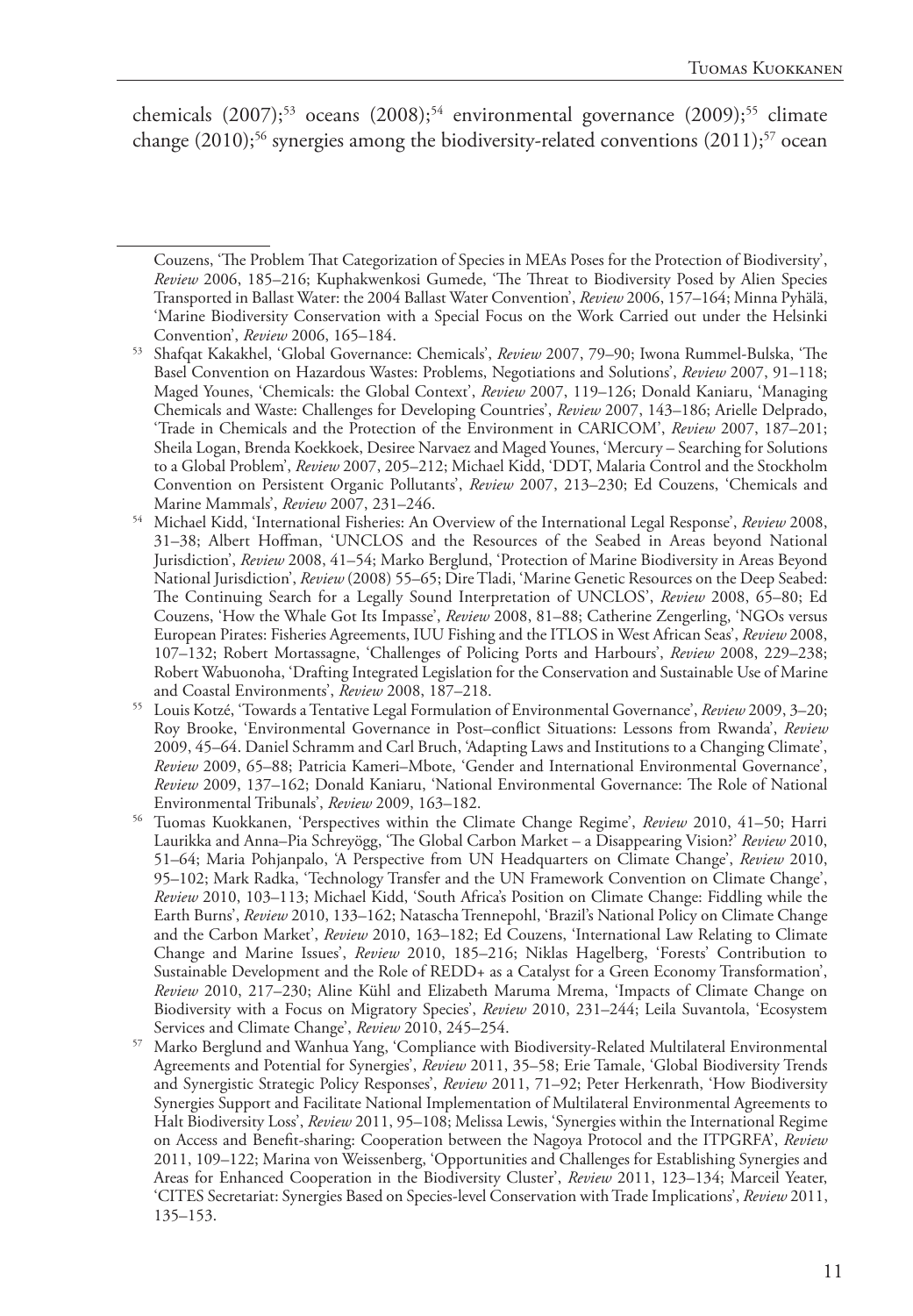governance  $(2012)$ ;<sup>58</sup> natural resources  $(2013)$ ;<sup>59</sup> environmental security  $(2014)^{60}$ ; and climate change (2015).

During the first Course, the special theme was only one of the course modules. Since 2005, however, the special theme has been integrated in a comprehensive manner into the Course programme. Rather than dealing separately with general topics and the special theme, the idea has been to teach general topics through specific themes. For instance, interactive sessions have been arranged taking examples from the special theme of each year.

# **5 Conclusions**

By focusing in a specialized area of international environmental law-making and by applying an original style which combines practice and theory, UNEP and the University of Eastern Finland have sought to develop a unique course. Over the years, a large number of topics have been covered during the Courses.

The University of Eastern Finland and UNEP have also carefully evaluated each Course and developed the following Course further on the basis of the feedback form completed by participants. The overall evaluation grade over the years has been good or very good, which is a clear indication of the value of the Course. In particular, participants have appreciated enhanced skills on MEA-related issues, relationships created across cultures and governments, and exposure to bodies of knowledge they would otherwise not have encountered. Participants have also mentioned the narrow scope of the Course content as a specific strength, providing insights to specific topics and ensuring the depth of coverage. Moreover, it appears that the Courses have given participants a chance to meet on neutral ground to discuss freely and even engaged them in viewing country positions and the world from a different perspective,

<sup>58</sup> Michael Kidd, 'Marine Biodiversity and Fisheries Governance: An overview', *Review* 2012, 45–72; Tuomas Kuokkanen, 'Ocean-based Geoengineering and International Law', *Review* 2012, 73–84; Niko Soininen, 'Planning the Marine Area Spatially – A Reconciliation of Competing Interests?', *Review* 2012, 85–117; Alana Malinde S.N. Lancaster, 'An Overview of Marine Management and Ocean Governance in the Caribbean Community and the Organisation of Eastern Caribbean Regions of the Caribbean', *Review* 2012, 137–160; Spencer Thomas, 'Development and Implementation of Ocean-Related Multilateral Environment Agreements in the Caribbean Region', *Review* 2012, 161–167.

<sup>59</sup> Tuomas Kuokkanen, 'The Relationship between the Exploitation of Natural Resources and the Protection of the Environment', *Review* 2013, 1–12; Sylvia Bankobeza, 'International Agreements on Transboundary Natural Resources', *Review* 2013, 13–29; Ville Niinistö and Niko Urho, 'Future Prospects for Enhancing Sustainable Use of Natural Resources: The Role of International Environmental Governance and Finland's Priorities after Rio+20', *Review* 2013, 51–72; Seita Romppanen, 'Promotion of Renewable Energy for Climate Change and the "Facilitative" Function of IRENA', *Review* 2013, 137–156.

<sup>60</sup> Elizabeth Maruma Mrema, 'Understanding Environmental Security', *Review 2014*; Annukka Lipponen, 'The UNECE Water Convention and Its Support to the Management of Shared Waters: From Obligations to Practical Implementation', *Review 2014*; Tuula Honkonen, 'The Effectiveness of EU Water Directives in Promoting Transboundary Water Cooperation and Security: the Case of Finland', *Review 2014;* Ed Couzens, 'Water-related Conflict and Security in Southern Africa: the SADC Protocol on Shared Watercourses', *Review 2014.*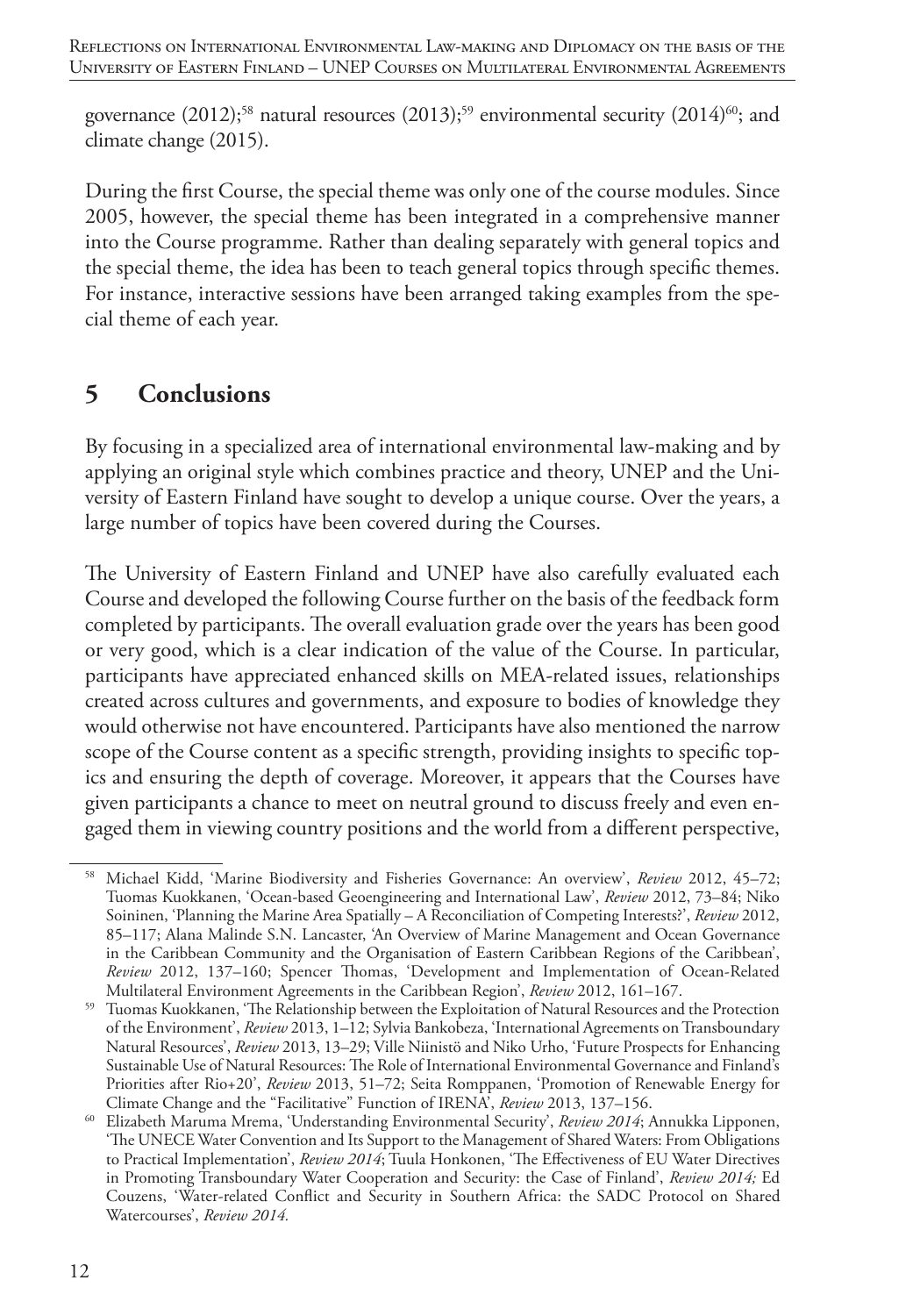in particular through negotiation simulation exercises. Even several years afterwards participants have appreciated the Courses. They have, for instance, positively mentioned networking opportunities, negotiation skills and contribution by the Course to their professional career.

Thus, the Course appears to be a well-balanced and structured entity which corresponds with the vision laid down by the organizers when they started to plan the Course way back in 2003. One important factor has been that over the years the Courses have been run with enthusiasm on the part of trainers and participants. Moreover, over the years participants have given valuable input into further improvement of the Course by making recommendations for the future. Again over the years, a notable feature has been the return as lecturers of former Course participants with special expertise.

 This said, there are of course a number of constraints or challenges for the Course. One weakness over the years has been that due to its limited management resources the Course has not been able to sufficiently respond to various networking opportunities and to connect participants across different years. Moreover, each year the number of applications for the Course have exceeded the positions offered. While this is a sign of the continued relevance of the Course it also causes some frustration as more participants have not been able to be included.

In light of the above, it appears that it has taken many years and hard work by organizing institutions and by numerous individuals to create the Course and develop it further. In pondering the true value of such efforts, one can point out that the Courses have, in many ways, had a lot of intangible value for participants and trainers, for instance, in the creation of human capacity and imparting of knowledge. The proponents of similar courses might usefully, in planning the launches of these, consider the recorded experiences of the UEF-UNEP Course. In addition, the Course organizers have tried to reach a potentially unlimited pool of negotiators, practitioners, scholars and students through the publication of the *International Environmental Law-making and Diplomacy Review* and the *Multilateral Environmental Agreement Negotiator's Handbook.* The various articles referred in the footnotes of this paper seek to illustrate the number of different topics discussed over the years.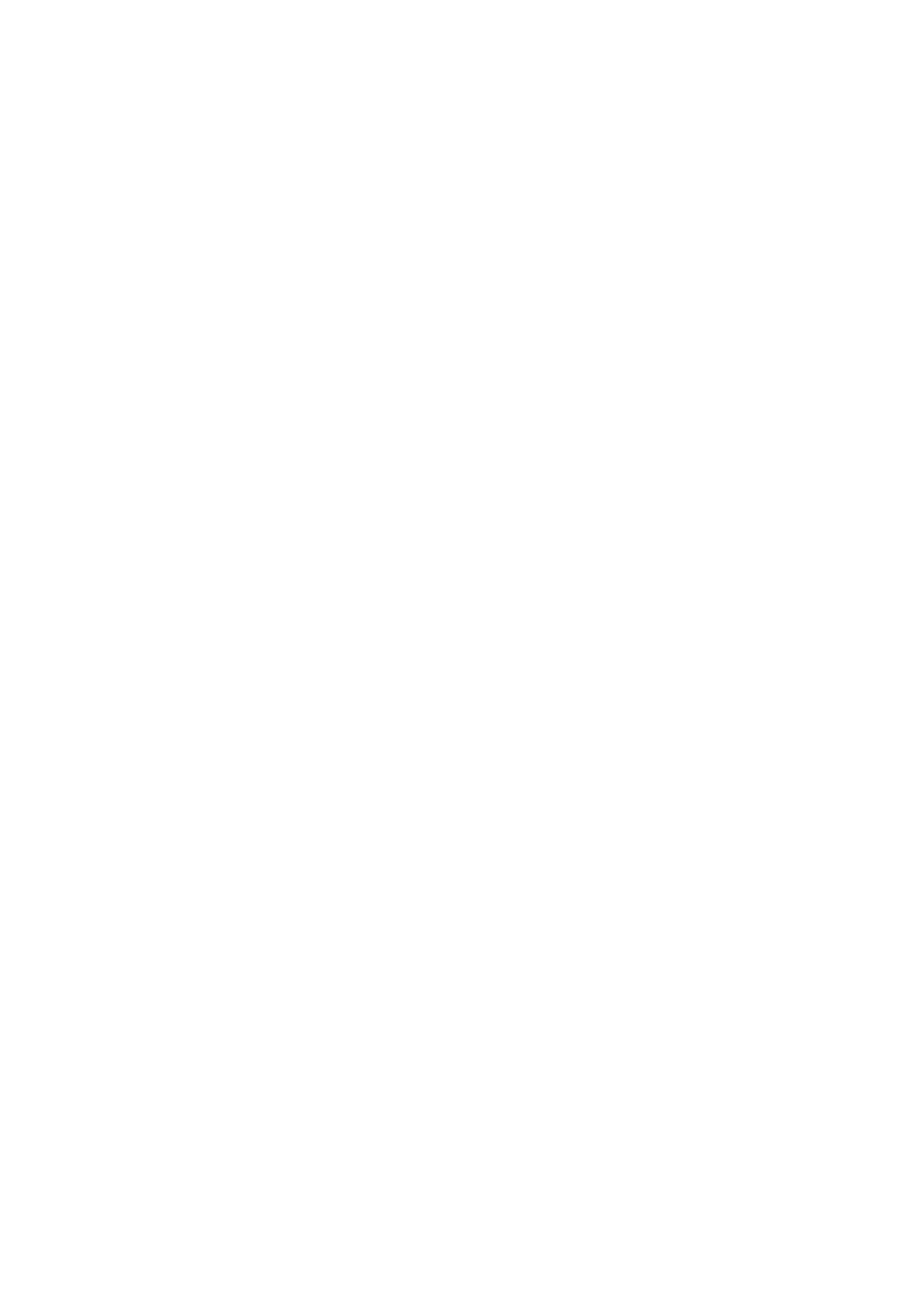# **PART II**

**General Issues Related to Environmental Security**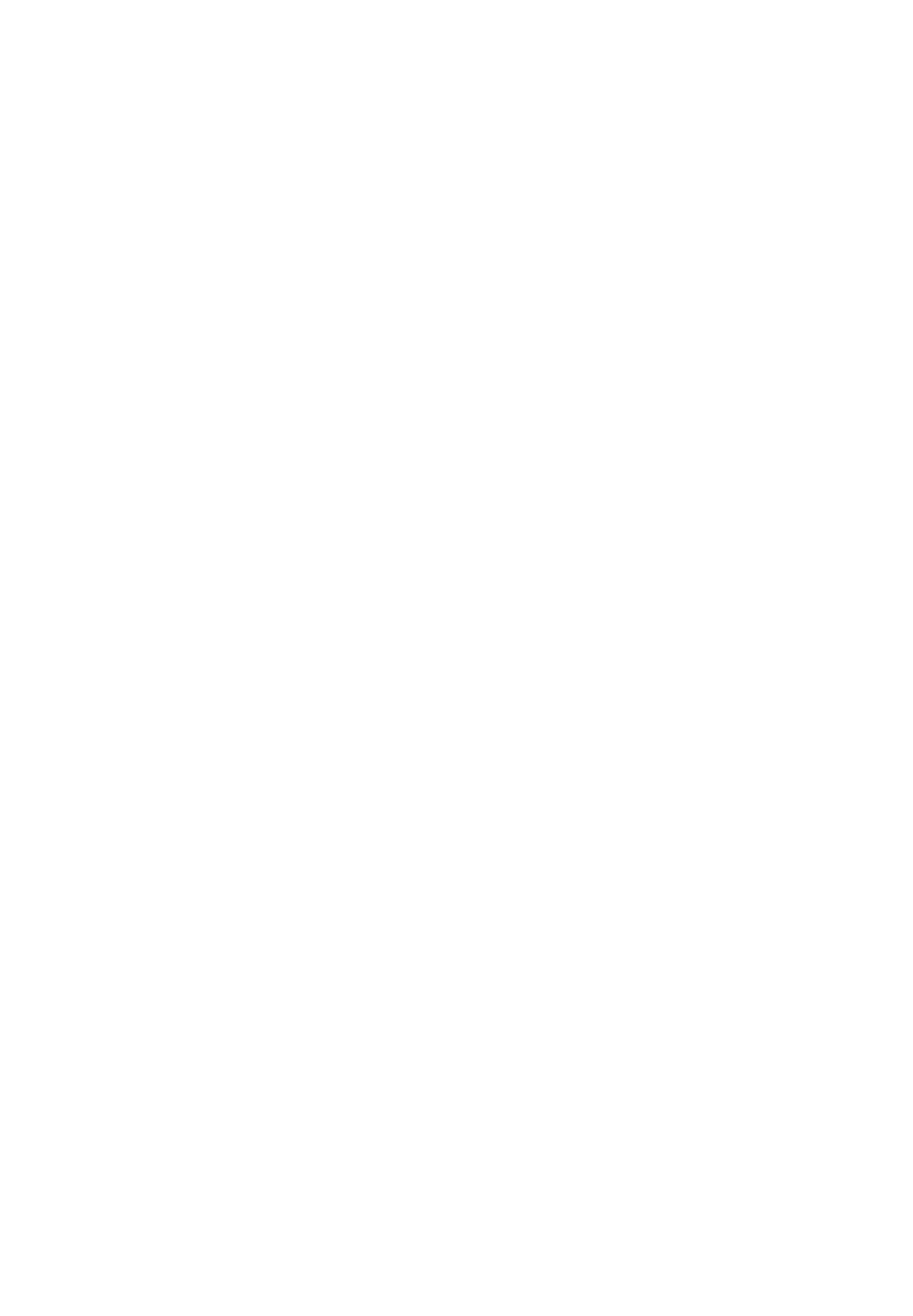# **Understanding Environmental Security**

*Elizabeth Maruma Mrema*<sup>1</sup>

#### **1 Introduction**

*'*Environmental security' is a term that is gaining much prominence and has been used by both states and academic commentators in a variety of ways. Most of these are attempting to articulate the issues around environmental security, without a clear attempt to define the concept, or to reach agreement on what it really means. While attempts, both at the international and national levels, to define environmental security conclusively have not yet borne fruit, it appears that a number of countries have developed nationally agreed working definitions of this term.<sup>2</sup> Some international organizations also have working definitions of environmental security,<sup>3</sup> while others do not have, or are silent on, a working definition.<sup>4</sup> Attempts to reach an agreed definition have not yet been successful, due to divergent dimensions, which relate to or connote the term. Environmental security covers a wide range of issues, such as water, peace, national security, resource scarcity, human rights, etc. It affects humankind, institutions and organizations alike.<sup>5</sup>

<sup>1</sup> LLB (University of D'Salaam), LLM (Dalhousie University), Post Graduate Diploma in International Relations and Conference Diplomacy (Centre for Foreign Relations); Director, Division of Environmental Law and Conventions (DELC) at United Nations Environment Programme (UNEP); e-mail: Elizabeth. Mrema@unep.org.

<sup>&</sup>lt;sup>2</sup> A study produced for the Millennium Project identified several countries with working definitions of 'environmental security', including the United States, Argentina, India, and the Russian Federation. See Environmental Security Study, Section 2 – Definitions of Environmental Security, in Jerome C. Glenn, Theodore J. Gordon and Elizabeth Florescu, 2009 State of the Future (the Millennium Project, 2009), available at <http://www.millennium–project.org/millennium/es–2def.html> (visited 18 October 2015).

<sup>&</sup>lt;sup>3</sup> For instance: the United Nations Development Programme (UNDP) and the North Atlantic Treaty Organization (NATO). *Ibid*.

<sup>4</sup> Such as UNEP and the World Health Organization (WHO). *Ibid*.

<sup>5</sup> See, generally, Institute for Environmental Security, available at <http://www.envirosecurity.org>.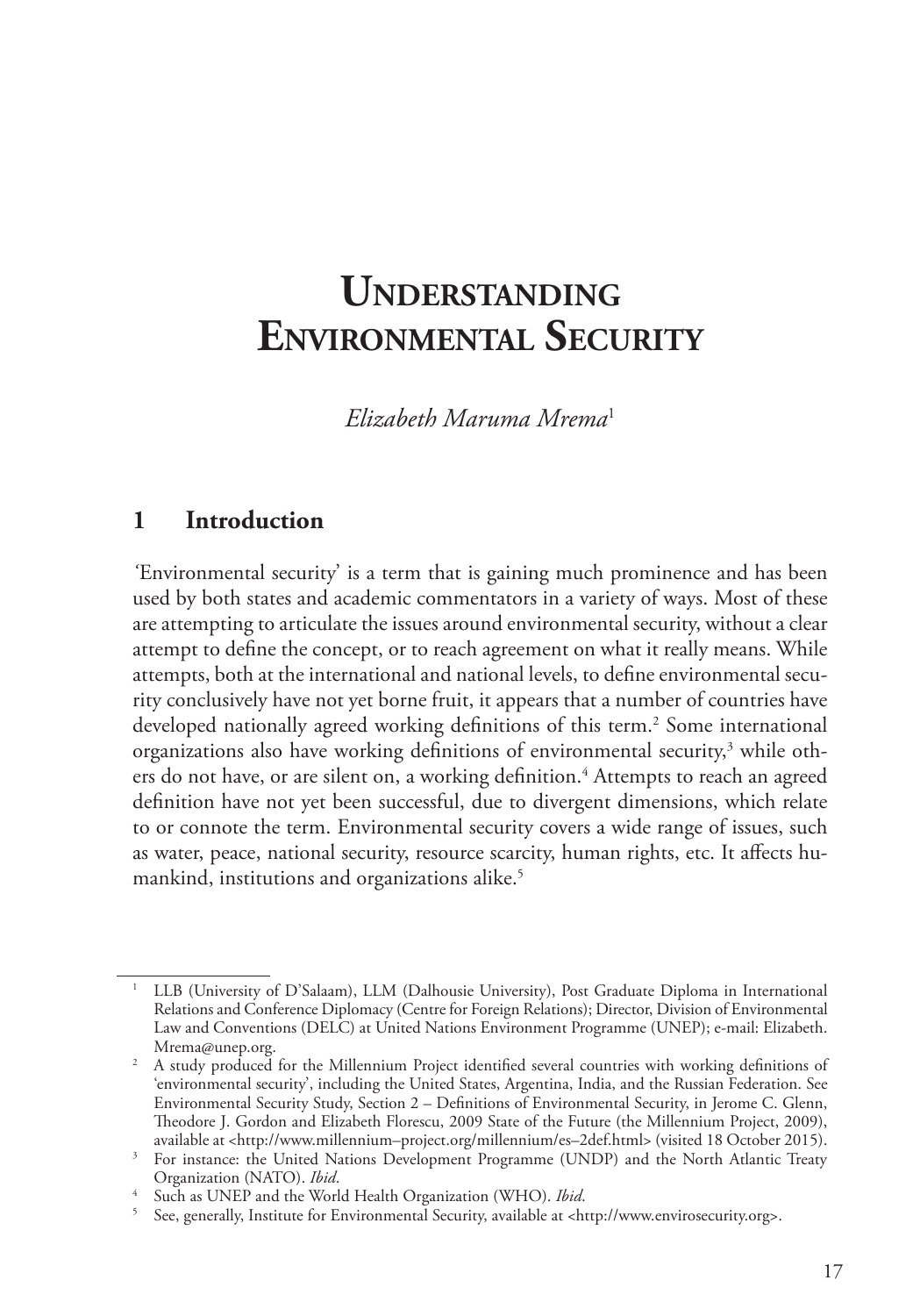The nexus between 'environment and security' tends to be linked superficially to threats posed directly by environment-related phenomena, activities, or products that can affect human health, other species and the environment. The threats posed can potentially threaten the life, health, safety, and security of humans. The concept of environmental security also concerns itself with actions that can cause a breakdown of law and order – for instance, when communities fight over scarce resources, such as water and pasture, pitting farmers and pastoralists into conflicts over the use of natural resources – including armed conflict. Tackling wildlife crime is also an environmental security issue. International scientific reports published in recent years have continued to highlight additional threats that cause serious and, in some instances, irreversible damage to the environment, thus threatening the security of humans and their well-being.<sup>6</sup>

The paper will therefore begin by identifying some of the factors which pose threats to human health and the environment and the actions being taken both at national and international levels to address these. This will be followed by a more detailed discussion of several threats, such as those posed by (i) pollution of various media and from different point and non-point sources; (ii) natural resource loss and illegal trade; (iii) climate change impacts and environmental disasters resulting in population movements; and (iv) conflicts and addressing post-conflict situations. The paper concludes with a call to elevate environmental security to a more prominent level so that the concept can be further clarified and explained, considering that many areas of threats to the environment and human health are associated with it. Challenges faced by countries that hinder or deter them from taking effective measures to deal with issues related to environmental security are also identified. Solutions for addressing such challenges need to be identified if environmental sustainability is to be secured for present and future generations.

### **2 Threats to human health and the environment associated with environmental security**

It is clear that environmental security goes beyond the protection of countries' national boundaries and sovereignty, and focuses more on environmental threats causing serious or irreversible damage to human health, livelihoods, species and the environment. Threats to human health and the environment which are considered to be associated with environmental security at the national and international levels include, *inter alia*:

<sup>6</sup> See, for instance, Global Environmental Outlook reports (<http://www.unep.org/geo/>); Global Biodiversity Outlook reports (<https://www.cbd.int/gbo/>); the Global Chemical Outlook annual reports (http://www.unep.org/chemicalsandwaste/UNEPsWork/Mainstreaming/GlobalChemicalsOutlook/ tabid/56356/Default.aspx>); Intergovernmental Panel on Climate Change (IPCC) reports (<http://www. ipcc.ch/>); and the Scientific Assessments of Ozone Depletion (<http://www.esrl.noaa.gov/csd/ assessments/ozone/>) (all visited 17 November 2015).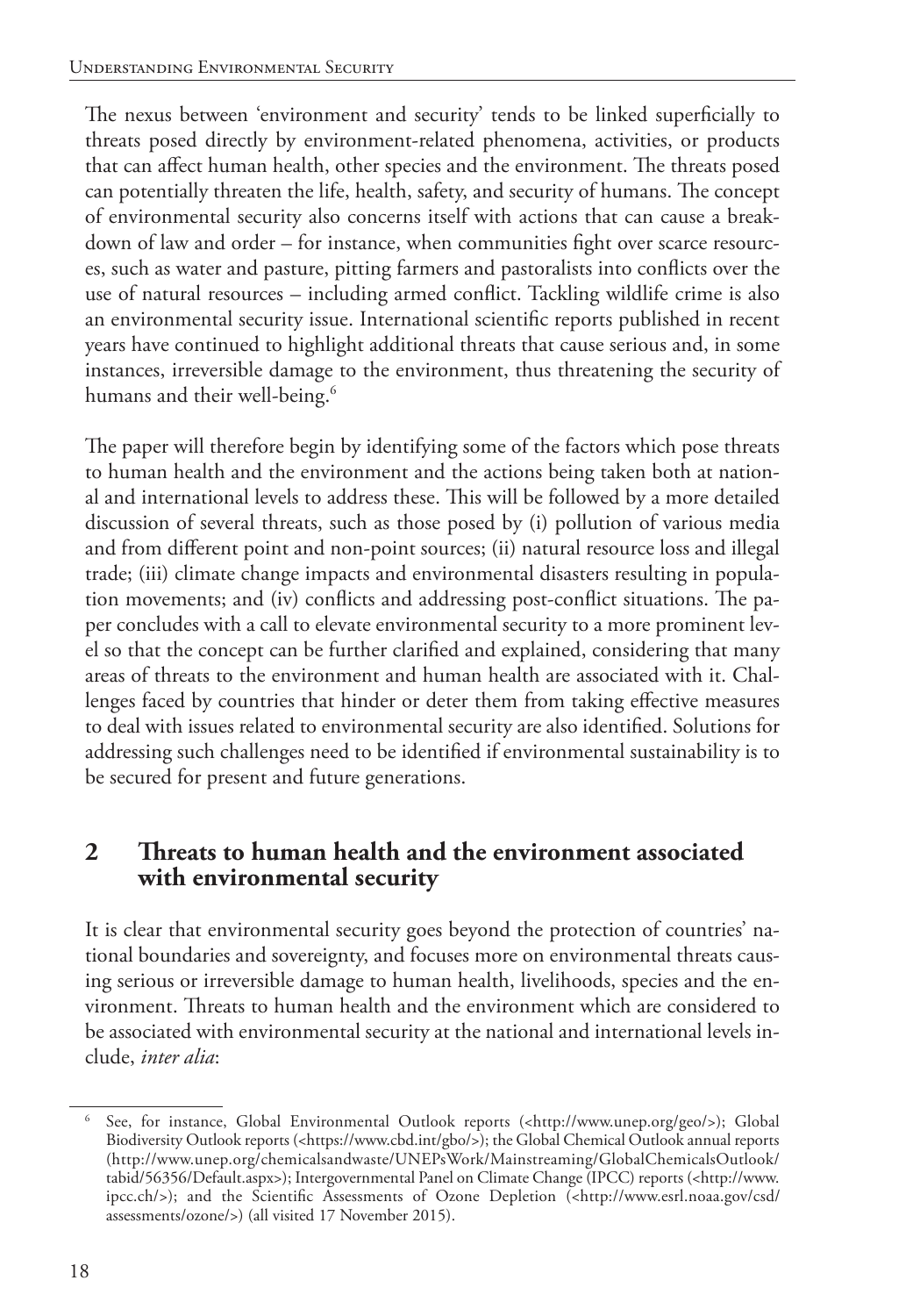- threats posed by the pollution of various media (air, water, land and sea) from different point sources and non-point sources;
- threats posed by unsustainable utilization of natural resources, including overexploitation of resources and habitat, species loss and degradation of ecosystems;
- threats posed by human activities that cause climate change;
- threats posed by armed conflicts and disasters that impact human health and the environment;
- threats caused by the management of shared natural resources when issues are not resolved through agreements among states; and
- threats causing population movements (environmental refugees or internally displaced people (IDPs), environmental migrants or climate change refugees) within or outside a country's national borders.

In order to address these threats and to protect human health and the environment, countries need to take action at the national level, as well as joint action at the international level. At the national level, countries will be expected to enact environmentrelated legislation and to set up institutions to manage and protect the environment.<sup>7</sup> It is also important for countries to ensure that their pursuit of development does not occur at the expense of environmental sustainability or sustainable development.

At the international level, the reason for negotiating most bilateral environmental agreements, as well as global and regional multilateral environmental agreements (MEAs), has been, and continues to be, to address environmental management concerns for specific environmental conservation issues, such as endangered species, water and forests. Such concerns are over different types of threats to these resources and the effects of such threats on human well-being. These threats include, for instance, increasing biodiversity loss, which led to the adoption of the Convention on Biological Diversity (CBD)<sup>8</sup> and its three protocols on biosafety,<sup>9</sup> access and benefit-sharing  $(ABS)^{10}$  and a biosafety liability regime;<sup>11</sup> and the depletion of the ozone layer, which led to the Vienna Convention on the Protection of the Ozone Layer<sup>12</sup> and its Montreal Protocol on Substances that Deplete the Ozone Layer.<sup>13</sup> Climate

<sup>7</sup> See, for instance, The Gateway to Environmental Law Database ECOLEX for national legislation relating to the environment, available at <http://www.ecolex.org>.

<sup>8</sup> Convention on Biological Diversity, Rio de Janeiro, 5 June 1992, in force 29 December 1993, 31 *International Legal Materials* (1992) 822, <http://www.biodiv.org>.

<sup>9</sup> Cartagena Protocol on Biosafety, Montreal, 29 January 2000, in force 11 September 2003, 39 *International Legal Materials* (2000) 1027, <http://www.cbd.int/biosafety>.

<sup>&</sup>lt;sup>10</sup> Nagoya Protocol on Access to Genetic Resources and the Fair and Equitable Sharing of Benefits Arising from their Utilization to the Convention on Biological Diversity, Nagoya, 29 October 2010, in force 16 October 2014, <http://www.cbd.int/abs/>. 11 Nagoya–Kuala Lumpur Supplementary Protocol on Liability and Redress to the Cartagena Protocol on

Biosafety, Nagoya, 15 October 2010, <http://bch.cbd.int/protocol/supplementary/>.

<sup>&</sup>lt;sup>12</sup> Convention on the Protection of the Ozone Layer, Vienna, 22 March 1985, in force 22 September 1988, 26 *International Legal Materials* (1985) 1529.

<sup>&</sup>lt;sup>13</sup> Montreal Protocol on Substances that Deplete the Ozone Layer, Montreal, 16 September 1987, in force 1 January 1989, 26 *International Legal Materials* (1987) 154, <http://ozone.unep.org/>.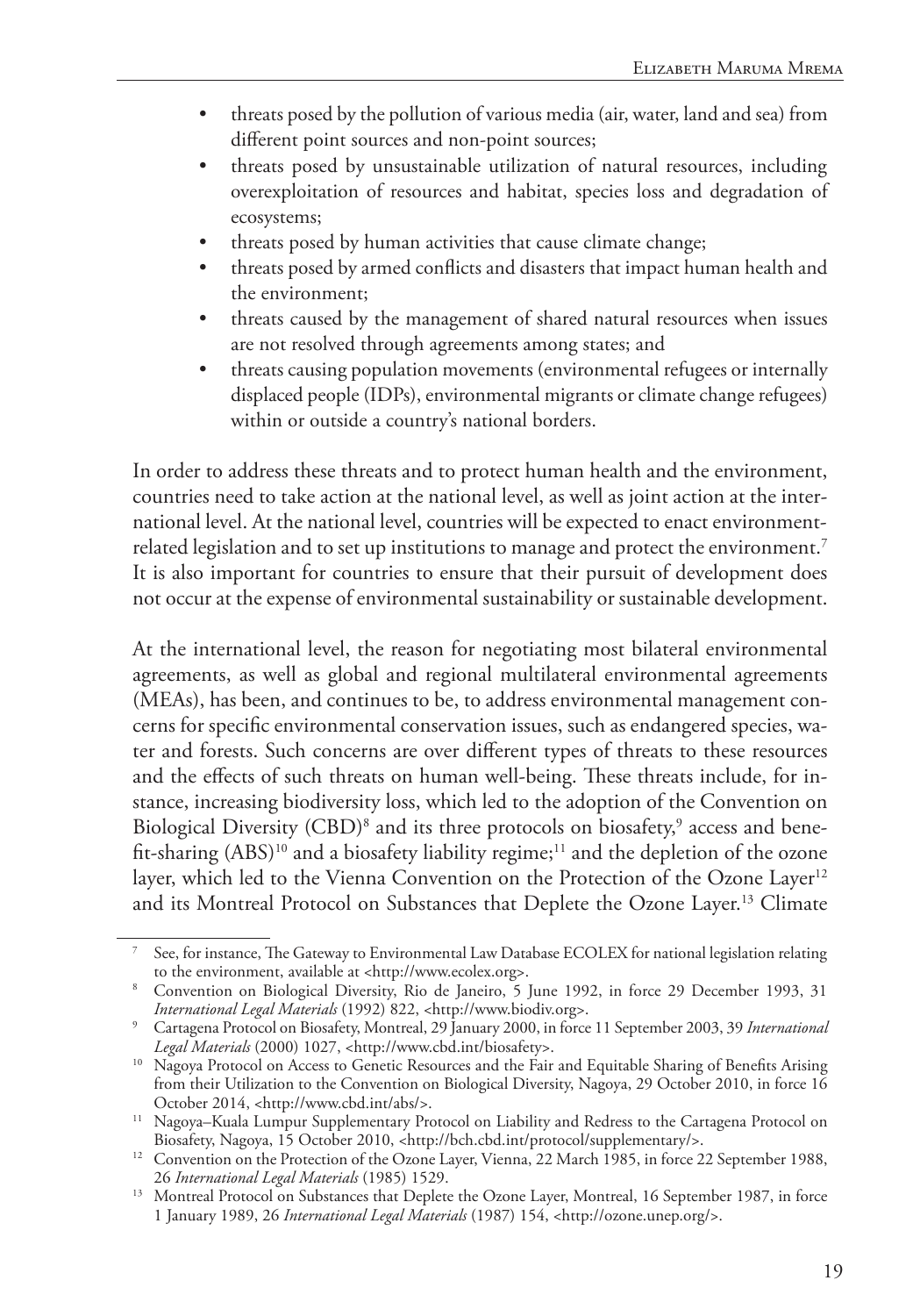change impacts led to the 1992 United Nations Framework Convention on Climate Change  $(UNFCCC)^{14}$  and its related instruments.<sup>15</sup>

Other MEAs whose creation was induced by specific environmental threats include the Stockholm Convention on Persistent Organic Pollutants (POPs),<sup>16</sup> the Convention on the Prior Informed Consent Procedure for Certain Hazardous Chemicals and Pesticides in International Trade (PIC)<sup>17</sup> and the Minamata Convention on Mercury,<sup>18</sup> which were all developed in response to pollution by chemicals. The transportation of hazardous wastes led to the Basel Convention on the Control of Transboundary Movement of Hazardous Wastes and their Disposal.19 Pollution of transboundary freshwater resources, and the need to manage these jointly, led to the United Nations Convention on the Law of Non-Navigational Uses of International Watercourses (Water Convention);<sup>20</sup> while concerns regarding the use and protection of marine and coastal resources led, at least partly, to the 1982 United Nations Convention on the Law of the Sea (UNCLOS) and several regional seas conventions and action plans (RSCAPs).<sup>21</sup> The need to ensure the survival of endangered species and to regulate international trade in wildlife and combat illegal trade led to the Convention on the Conservation of Migratory Species of Wild Animals (CMS)<sup>22</sup> and the Convention on International Trade in Endangered Species of Wild Fauna and Flora (CITES)<sup>23</sup> respectively. This list is not exhaustive. The instruments mentioned also add to, and influence, national legislation regarding the protection and use of natural resources and the conservation, preservation and/or management of the environment. All these MEAs were developed as a result of scientific underpinnings and findings on the need to conserve environmental resources and to address pollution to protect human health and the environment.

<sup>&</sup>lt;sup>14</sup> United Nations Framework Convention on Climate Change, New York, 9 May 1992, in force 21 March 1994, 31 *International Legal Materials* (1992) 849, <http://unfccc.int>.

<sup>&</sup>lt;sup>15</sup> Kyoto Protocol (Kyoto Protocol to the United Nations Framework Convention on Climate Change, Kyoto, 11 December 1997, in force 16 February 2005, 37 *International Legal Materials* (1998) 22) and currently the Doha Amendment establishing the second commitment period of the Protocol; at the time of writing this paper, the 2015 Paris climate change regime text was under negotiations.

<sup>&</sup>lt;sup>16</sup> Convention on Persistent Organic Pollutants, Stockholm, 22 May 2001, in force 17 May 2004, 40 *International Legal Materials* (2001) 532, <http://www.pops.int>.

<sup>&</sup>lt;sup>17</sup> Convention on the Prior Informed Consent Procedure for Certain Hazardous Chemicals and Pesticides in International Trade, Rotterdam, 11 September, 1998, in force 24 February, 38 *International Legal* 

<sup>&</sup>lt;sup>18</sup> Minamata Convention on Mercury, Geneva, 19 January 2013, not yet in force, <http://www. mercuryconvention.org/>. 19 Convention on the Control of Transboundary Movements of Hazardous Wastes and their Disposal, Basel,

<sup>22</sup> March 1989, in force 5 May 1992, 28 *International Legal Materials* (1989) 657, <http://www.basel. int>.

<sup>&</sup>lt;sup>20</sup> Convention on the Law of Non-Navigational Uses of International Watercourses, New York, 21 May 1997, in force 17 August 2014, 36 *International Legal Materials* (1997) 713.

<sup>21</sup> For more information, see UNEP, 'Regional Seas Programme', available at <http://www.unep.org/ regionalseas/>.

<sup>&</sup>lt;sup>22</sup> Convention on the Conservation of Migratory Species of Wild Animals, Bonn, 23 June 1979, in force 1<br>November 1983, 19 *International Legal Materials* (1980) 15, <http://www.cms.int>.

<sup>&</sup>lt;sup>23</sup> Convention on International Trade in Endangered Species of Wild Fauna and Flora, Washington DC, 3 March 1973, in force 1 July 1975, 993 *United Nations Treaty Series* 243, <http://www.cites.org>.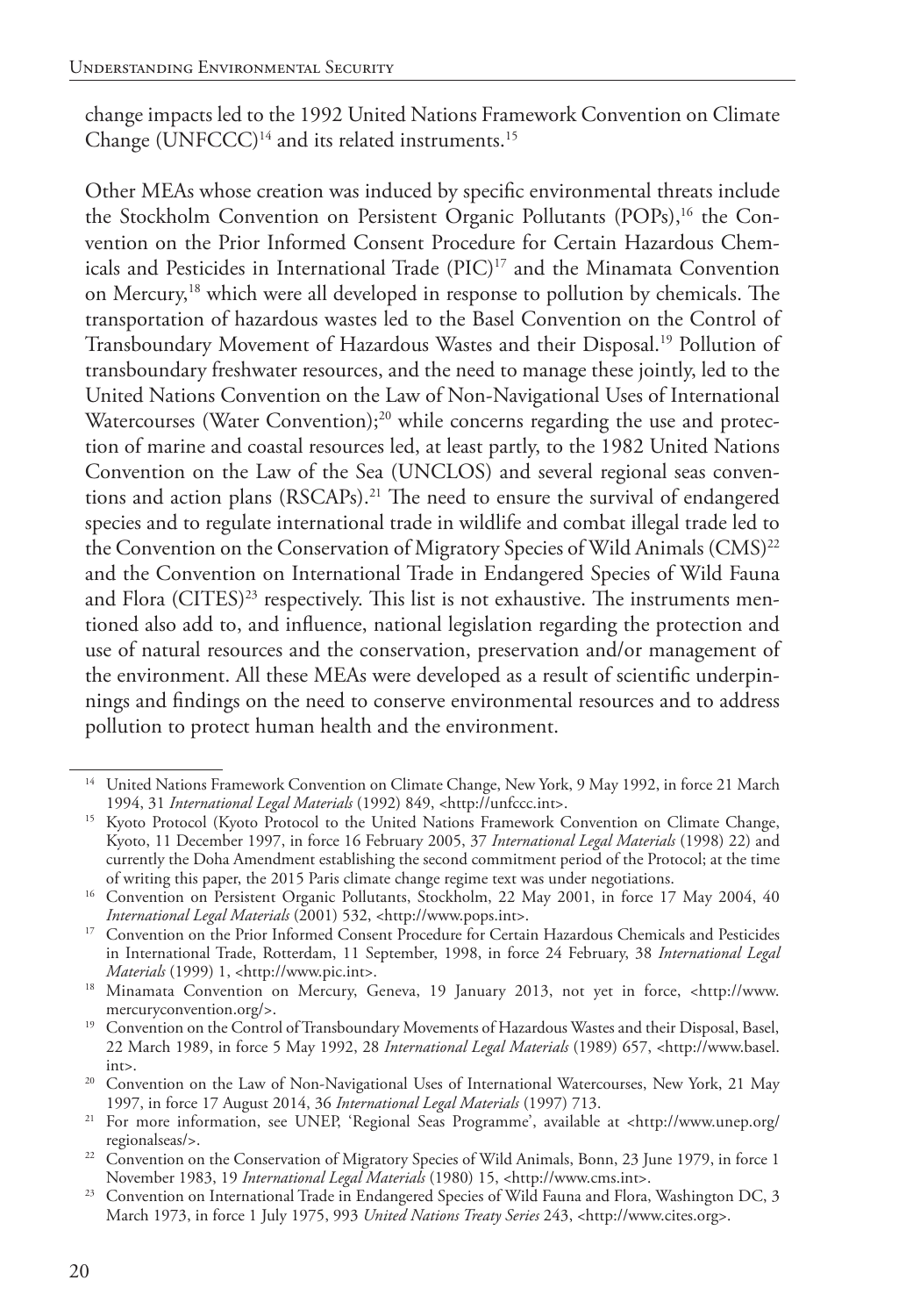Over the years, countries have continued to take environmental threats seriously, so that even when there is a lack of scientific certainty, the precautionary approach or principle has been used as a measure to take *a priori* action before damage is done. This widely applied approach, which has arguably acquired the status of being a principle of customary international law through its reiteration in numerous international instruments,<sup>24</sup> national statutes,<sup>25</sup> and judicial pronouncements<sup>26</sup> (though this status is still debatable<sup>27</sup>), has advanced environmental protection. The result is the standards set by legal instruments and various institutions at the global, regional and national levels to secure the environment from further degradation. Countries negotiated and adopted the UNFCCC, for instance, because they were unwilling to risk not taking measures to address threats caused by the changing climate as a result of greenhouse gases, and thus took precaution to protect human health and the environment. In this regard, Article 3 of the UNFCCC, for instance, calls on Parties in paragraph 3 to 'take precautionary measures to anticipate, prevent or minimize the causes of climate change and mitigate its adverse effects. Where there are threats of serious or irreversible damage, lack of full scientific certainty should not be used as a reason for postponing such measures…'. More examples could be given from other global or regional MEAs, as well as from national constitutions and national legislation to demonstrate the use of the principle to deal with environmental security for sustainability.

The issues that have been associated with environmental security, and the role of MEAs and governments in addressing them, set the stage for understanding the concept of environmental security. The above discussion of these issues does not, however, attempt to define this term or claim to be exhaustive on what environmental security really is. Rather, it is intended to give one the scope and parameters to understand what environmental security entails.

<sup>24</sup> See the Stockholm POPs Convention of 2001, Preamble and Article 1; Montreal Protocol of 1987, Preamble; CBD) of 1992, Preamble; and Cartagena Protocol on Biosafety, Preamble, Arts 1, 10(6), 11(8) and Annex III, to mention but few examples.

<sup>&</sup>lt;sup>25</sup> See, for instance, Rabbi Deloso, 'The Precautionary Principle: Relevance in International Law and Climate Change', a Dissertation for MSc in International Environmental Science, Lund University (2005), available at <http://home.agh.edu.pl/~awyrwa/Regulacje/UNFCCC/Precautionary.pdf> (visited 19 October 2015) at 38–40.

<sup>26</sup> *Ibid*.

<sup>27</sup> See, for instance, Philippe Sands and Jacqueline Peel with Adriana Fabra and Ruth MacKenzie, *Principles of International Environmental Law* (3rd ed., Cambridge University Press, 2012) 217–227; and Rosie Cooney, The Precautionary Principle in Biodiversity Conservation and Natural Resource Management: An Issues Paper for Policy-makers, Researchers and Practitioners (IUCN, 2004), available at <http://www. sehn.org/pdf/PrecautionaryPrincipleissuespaper.pdf> (visited 19 October 2015) at 12.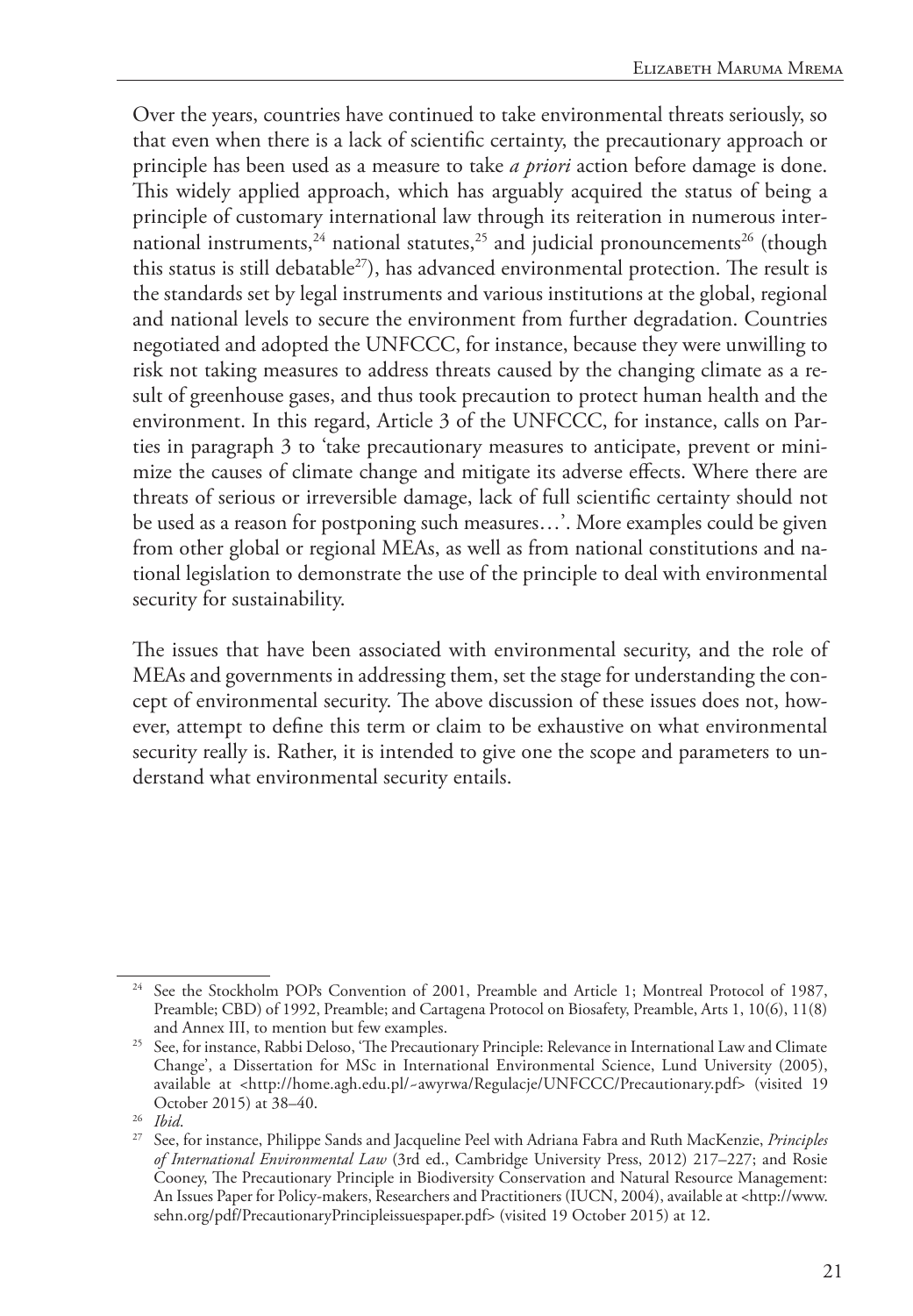#### **3 Environmental security and threats posed by pollution of various media from different point and non-point sources**

Threats posed by pollution result from the introduction of pollutants or contaminants into the environment, which can affect the quality of the air, water, soil, marine and coastal environment and pose a threat to human health, species and the environment. As countries have developed and industrialized, there has been an increase of vehicles, industries, chemicals, fuels, hazardous substances, toxins, waste and sewage, effluent, ozone-depleting substances, noise, greenhouse gases, etc. Over the years, these have caused different types of pollution, which many countries are currently grappling with in various ways.

As a result of these threats, countries have suffered from contaminated air, which causes diseases. Pollution of freshwater resources by industrial chemicals and effluent have affected drinking water. Soils have been polluted with pesticides and chemicals, resulting in degraded land resources and affecting agriculture and yields. A number of diseases are currently emerging which are caused by ingesting toxins from various sources. The marine and coastal environments are being polluted by various sources, including effluent, sewage, oil and dumping of wastes, thus threatening the health and lives of those who use these resources – both human beings as well as other species of animals and plants.

To address these threats, countries are obliged under different MEAs to take pollution prevention and control measures and actions through effective and enforceable national legislation and regulations that address the threats for the purpose of protecting and securing the environment and thus achieving sustainability.

Where these threats transcend national borders, both national and joint actions are also required to implement the various MEAs. A good example is air pollution caused by smog and haze, which is affecting countries of the Association of Southeast Asian Nations (ASEAN) region. In response, these countries have developed and adopted a regional agreement, namely, the 2002 ASEAN Agreement on Transboundary Haze Pollution.28 At an earlier stage, the European countries had adopted the 1979 UN-ECE Convention on Long-range Trans boundary Air Pollution.29

Other relevant MEAs negotiated in response to threats posed by pollution to human health and the environment include the United Nations Convention on the Law of

<sup>28</sup> ASEAN Agreement on Transboundary Haze Pollution, Kuala Lumpur, 10 June 2002, in force 25 November 2003, <http://environment.asean.org/wp-content/uploads/2015/06/ASEANAgreementon TransboundaryHazePollution.pdf> (visited 14 August 2015).

<sup>&</sup>lt;sup>29</sup> Convention on Long-Range Transboundary Air Pollution, Geneva, November 13 1979, in force 16 March 1983, 18 *International Legal Materials* (1979) 1442, <http://www.unece.org/env/lrtap/>.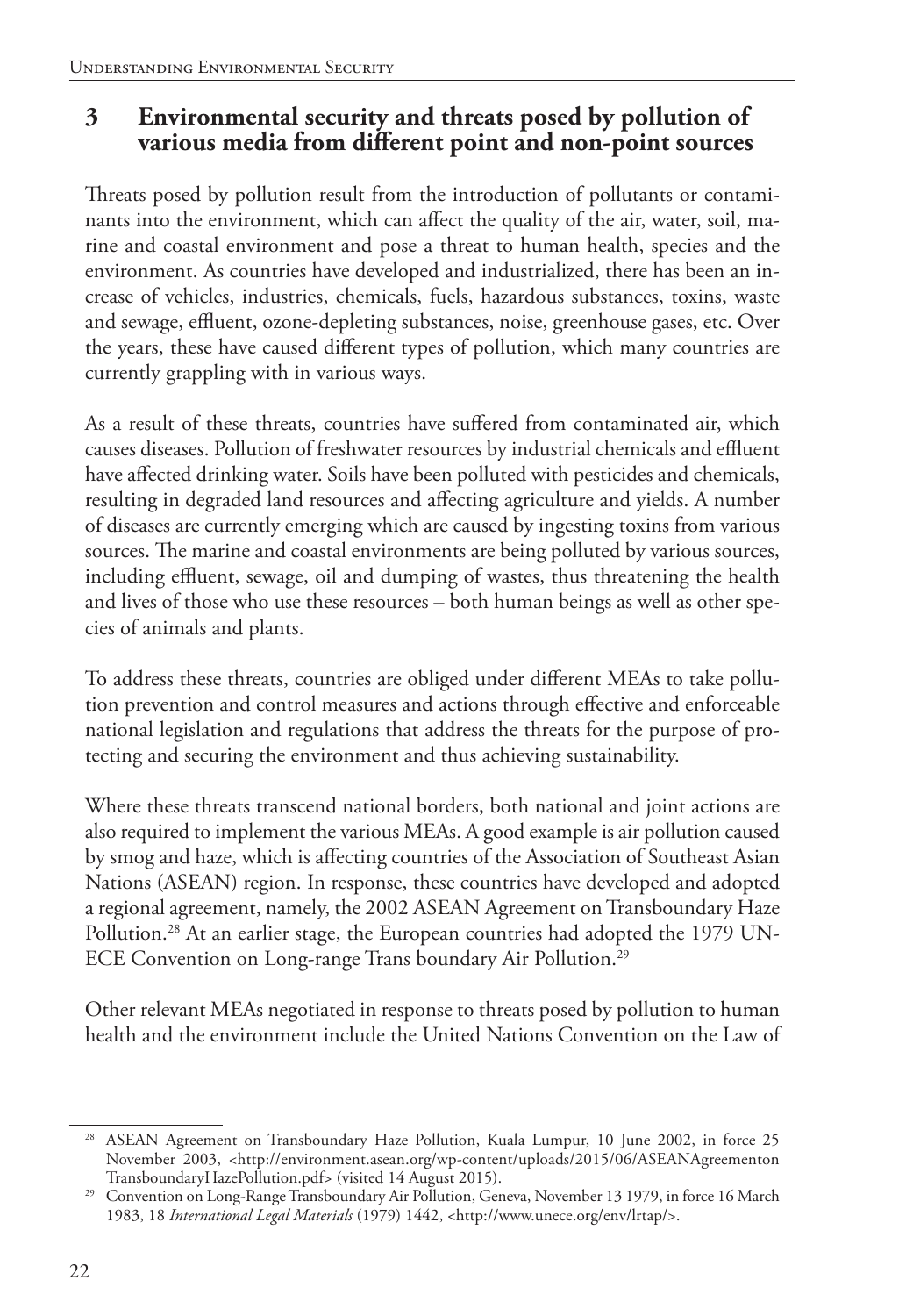the Sea;<sup>30</sup> regional seas conventions;<sup>31</sup> the 1972 Convention on the Prevention of Marine Pollution by Dumping of Wastes and Other Matter (the London Dumping Convention);<sup>32</sup> the Montreal Protocol on Substances that Deplete the Ozone Layer; the UN Framework Convention on Climate Change; the POPs and PIC Conventions; the Basel Convention on Hazardous Wastes and Their Disposal; and the Kiev Protocol on Pollutant Release and Transfer Register,<sup>33</sup> to mention but a few.

#### **4 Environmental security and threats posed by the degradation of the environment due to natural resources loss and illegal trade**

Natural resources, including terrestrial and marine species, are threatened by unsustainable utilization. The depletion of resources and degradation of ecosystems, including the loss of habitat and species, impact negatively on human health and livelihoods as well as species and the environment as a whole. Poverty and limited access result in the overexploitation of resources and affect their regeneration. This situation can cause conflicts as communities fight over access to arable land, fishstocks, the use of water resources etc. The scarcity of resources is the main cause of conflicts between farmers and pastoralist communities in water-stressed arid areas, where there is diminished arable land and inadequate pasture.<sup>34</sup> Measures to be taken include strengthening the legal and governance structures for better management of the scarce resources. In recent years, there has been a major shift from what tended to be predominantly centralized natural resource management towards more devolved models of engaging communities in the management of natural resources.<sup>35</sup>

As for the potential for conflict regarding shared natural resources, a state cannot act unilaterally when it shares a natural resource with a neighbouring country or coun-

<sup>&</sup>lt;sup>30</sup> United Nations Convention on the Law of the Sea, Montego Bay, 10 December 1982, in force 16 November 1994, 21 *International Legal Materials* (1982) 1261.

<sup>31</sup> See UNEP, 'Regional Seas Programme', *supra* note 21.

<sup>&</sup>lt;sup>32</sup> Convention on the Prevention of Marine Pollution by Dumping of Wastes and Other Matter, London, 13 November 1972, in force 30 August 1975, 11 *International Legal Materials* (1972) 1294; 1996 Protocol to the Convention on the Prevention of Marine Pollution by Dumping of Wastes and Other Matter, London, 7 November 1996, in force 24 March 2006, <http://www.imo.org>.

<sup>&</sup>lt;sup>33</sup> Protocol on Pollutant Release and Transfer Registers to the UNECE Convention on Access to Information, Public Participation in Decision-making and Access to Justice in Environmental Matters, Kiev, 21 May 2003, in force 8 October 2009, <http://www.unece.org/fileadmin/DAM/env/pp/prtr/Protocol%20texts/ PRTR\_Protocol\_e.pdf> (visited 14 August 2015).

<sup>&</sup>lt;sup>34</sup> See, for instance, Janet Koske, 'Vulnerability to Climate Change and Conflicts, Its Impact on Livelihood and the Enjoyment of Human Rights Case Study: Pastoral Communities in Northern Kenya, Master thesis, Norwegian University of Life Sciences (2014), available at <http://brage.bibsys.no/xmlui/bitstream/ handle/11250/225296/koske\_master2014.pdf?sequence=4&isAllowed=y> (visited 19 October 2015) at 12–15.

<sup>&</sup>lt;sup>35</sup> For specific examples of community natural resources management in different countries in Africa, see Dilys Roe, Fred Nelson and Chris Sandbrook, *Community Management of Natural Resources in Africa: Impacts, Experiences and Future Directions* (IIED, 2009), available at <http://pubs.iied.org/pdfs/17503IIED. pdf> (visited 19 October 2015).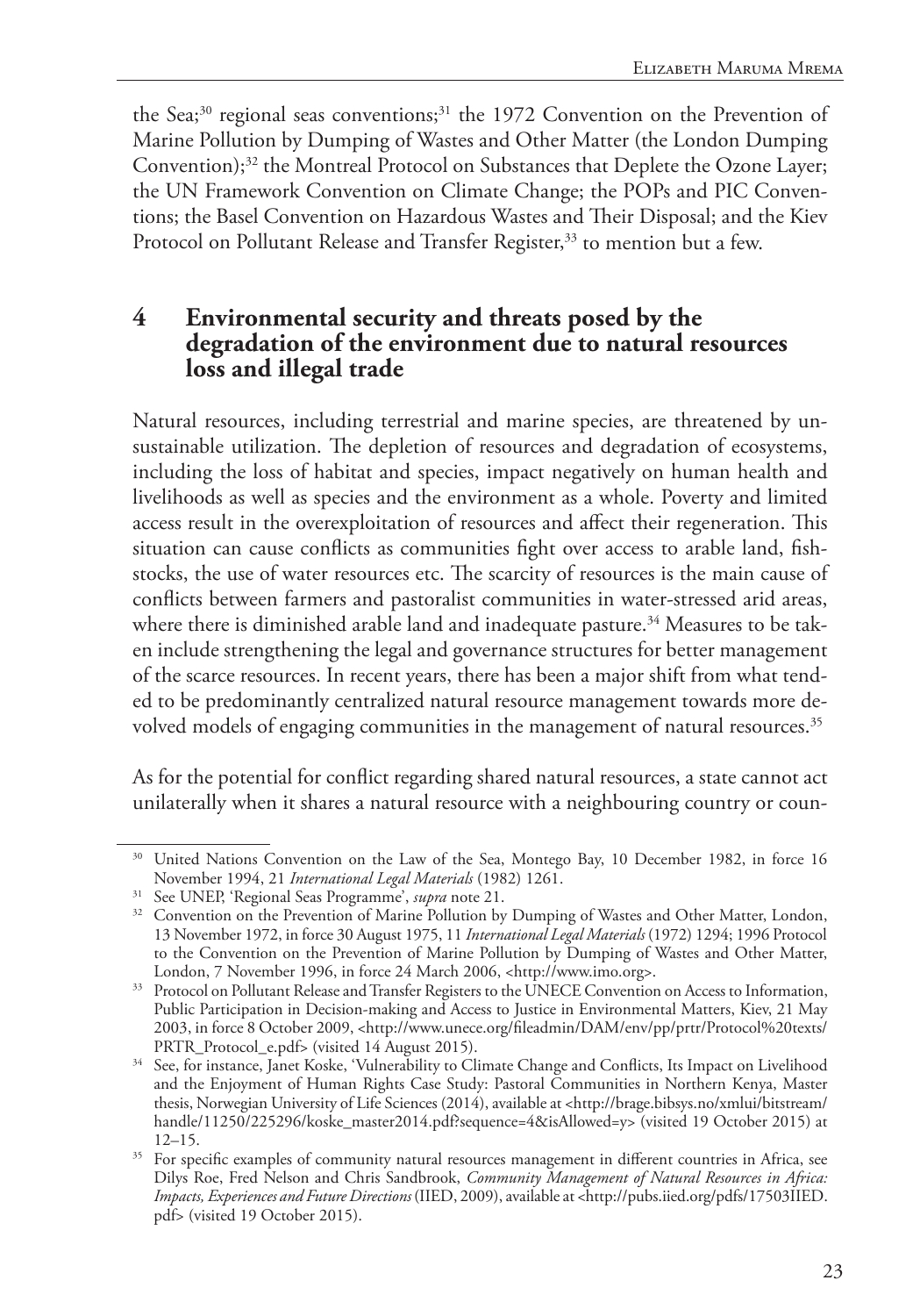tries, without regard to other states sharing that resource. When resources are shared between two or more states, the actions of one state may affect other states' ability to secure the full benefits of such resources. This can raise concerns over the equitable apportionment of the resource, its management and development, as well as the degradation and change of such resources. The global population is expected to reach 8 billion by the year 2020, which will necessitate increasing demand for resources such as food and water. The shortage of such resources will certainly create a security threat and thus environmental insecurity.

Impact on people, species and livelihoods is normally the main underlying concern which brings countries to the negotiation table to deliberate on the issues regarding transboundary resources and/or to conclude agreements. In a situation where states share transboundary water resources, for instance, the riparian state that is located downstream can be affected by pollution or flooding from an upstream state. In this regard, state cooperation plays an important role when it opens dialogue and develops agreements to resolve any concerns.36

Abundance of valuable resources, such as oil, gas and minerals, has also caused conflicts between investors and local populations that have disrupted law and order and threatened the safety and security of areas.<sup>37</sup> Where these conflicts have been caused by pollution of water bodies or land resources, including soil, the consequences have resulted in severely negative impacts on human health and the environment.

The increase in poaching and transnational environmental crimes (such as illegal trade) involving endangered species and their products continue to pose serious challenges and impacts upon the economic development of many countries, despite the

 $36$  Legal agreements on water sharing have been negotiated and maintained even as conflicts have persisted over other issues. For instance, Cambodia, Laos, Thailand and Vietnam have been able to cooperate since 1957 within the framework of the Mekong River Commission and had technical exchanges throughout the Vietnam War. The Indus River Commission survived two wars between India and Pakistan. The framework for the Nile River Basin, home to 160 million people and shared among 10 countries, was agreed in February 1999 in order to fight poverty and spur economic development in the region by promoting equitable use of, and benefits from, common water resources. The US–Mexico Transboundary Hydrocarbons agreement of 2012 (Agreement between the United States and Mexico Concerning Transboundary Hydrocarbon Reservoirs in the Gulf of Mexico, Los Cabos, 20 February 2012, available at <http://www.state.gov/p/wha/rls/2012/185259.htm> (visited 16 November 2015)) provides for a cooperation arrangement in oil and gas development and to jointly develop transboundary reservoirs in the maritime boundary in the Gulf of Mexico.

The *Trail Smelter* arbitration (1935–1941) provides an example of a dispute that arose when one state's polluting activities transcended national borders and caused damage in another state. At the time of arbitral judgment it was not clear whether Canada owed a duty to the United States not to cause damage within the United States through lawful activities inside Canada, and whether compensation needed to be paid if such duty was owed – the arbitral tribunal ruled that such a duty was owed and that compensation should be paid. The United States and Canada later entered into an international agreement to address transboundary pollution concerns that were affecting areas beyond national jurisdiction. Trail Smelter Arbitration (USA v Canada), 35 *American Journal of International Law* (1941), 684.

<sup>37</sup> See UNEP, *From Conflict to Peacebuilding: The Role of Natural Resources and the Environment* (UNEP, 2009), available at <http://postconflict.unep.ch/publications/pcdmb\_policy\_01.pdf> (visited 19 October 2015).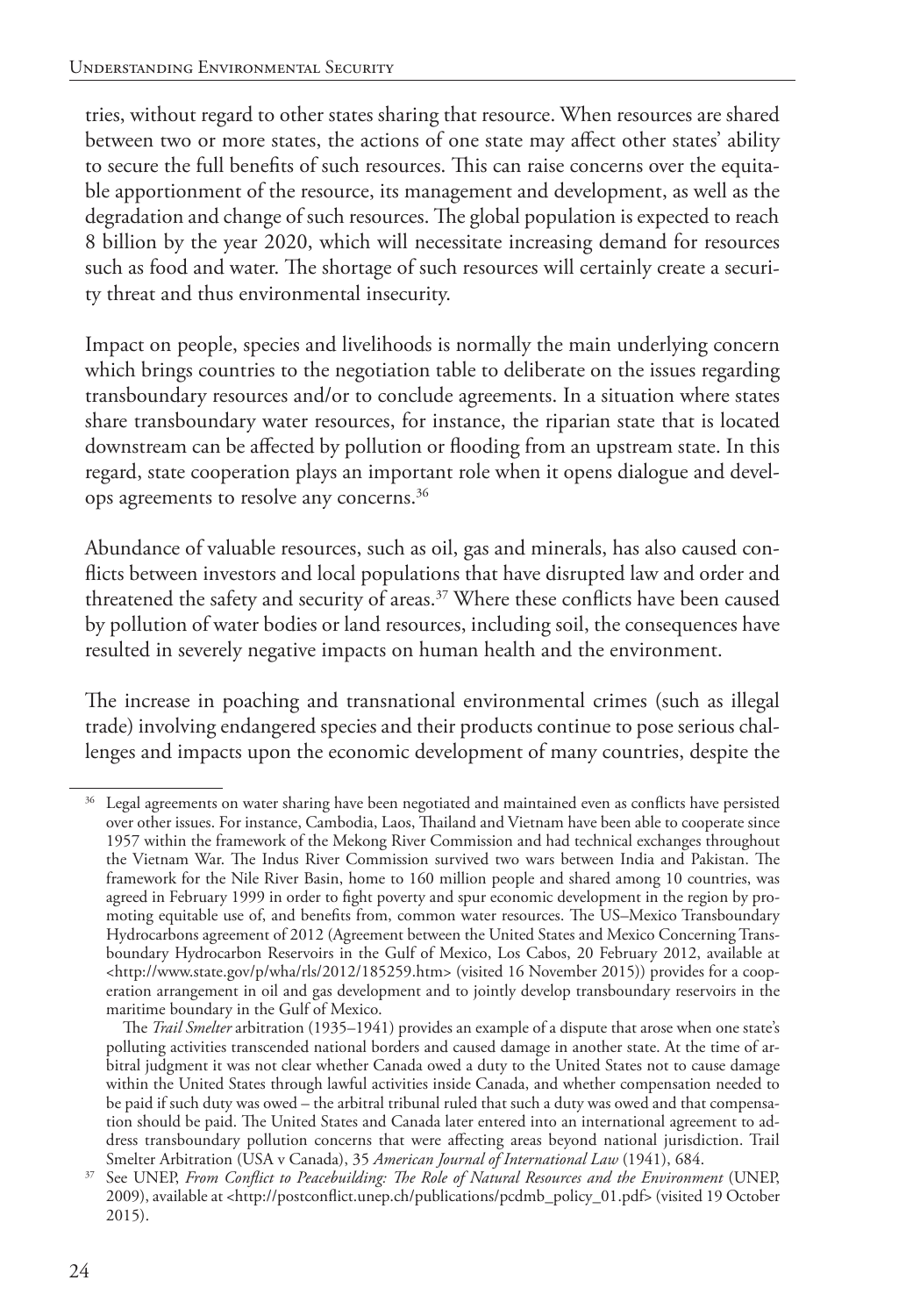existence of a number of global and regional MEAs aimed at protecting species (for instance, the CMS); regulating their trade (for instance, the CITES); and/or curbing illegal trade (for instance, the regional wildlife enforcement agreement for Africa – the Lusaka Agreement).38 The fact remains that for these treaties to be effectively implemented and enforced, and thus to bear fruitful results, countries involved in both the demand and supply of wildlife products need to be engaged and participate.

Unfortunately, wildlife and forest crime continues to play an important role in fueling illegal trade and organized syndicates in poaching, thus threatening the economic and social development of many countries and, consequently, the security of their environment. A recent report launched by UNEP in 2014, *Environmental Crime Crisis, A Rapid Response Assessment*, 39 gave alarming figures on the illegal trade in fauna and flora, charcoal, poaching, etc. These activities result in huge financial losses to the affected countries. For instance, it is estimated that US\$ 723 billion are lost every year through illegal trade in wild fauna and flora. Out of the 420,000 – 640,000 elephants remaining, 20,000 – 25,000 are killed every year, and organized crimes involving elephant poaching rose from 50 in 2007 to 1,000 in 2013.40 This deprivation of resources significantly contributes to environmental insecurity while denying local populations legitimate revenues and prosperity. With regard to illegal logging and forest crime, figures are even more alarming. US\$ 30–100 billion are lost annually through illegal logging and deforestation. Illegal and unregulated charcoal trade account for US\$ 9-24 billion annually.<sup>41</sup> Increased population growth and thereby increased demand for charcoal may further fuel illegal trade by the syndicates if this continues unchecked.

#### **5 Environmental security, climate change impacts and environmental disasters resulting in population movements**

The Earth's changing climate and the adverse effects thereof are a security concern to humankind. This threat is caused by human activities that are substantially increasing the atmospheric concentrations of greenhouse gases. These increases enhance the natural greenhouse effect, which will result on average in an additional warming of the Earth's surface and atmosphere and will thus continue to adversely affect natural ecosystems and humankind.<sup>42</sup>

Threats to the environment posed by climate change include, *inter alia*, rising temperatures, sea level rise, expanding deserts, rising levels of lakes and rivers, increasing

<sup>38</sup> Lusaka Agreement on Co-operative Enforcement Operations directed at Illegal Trade in Wild Fauna and Flora, Lusaka, 8 September 1994, in force 10 December 1996; <http://www.lusakaagreement.org/>.

<sup>39</sup> Available at <http://www.unep.org/unea/docs/RRAcrimecrisis.pdf> (visited 19 October 2015).

<sup>40</sup> *Ibid*. at 23–27.

<sup>41</sup> *Ibid*. at 61 and 70–71 respectively.

<sup>&</sup>lt;sup>42</sup> For more information, see the reports of the Intergovernmental Panel on Climate Change (IPCC), available at <http://www.ipcc.ch>.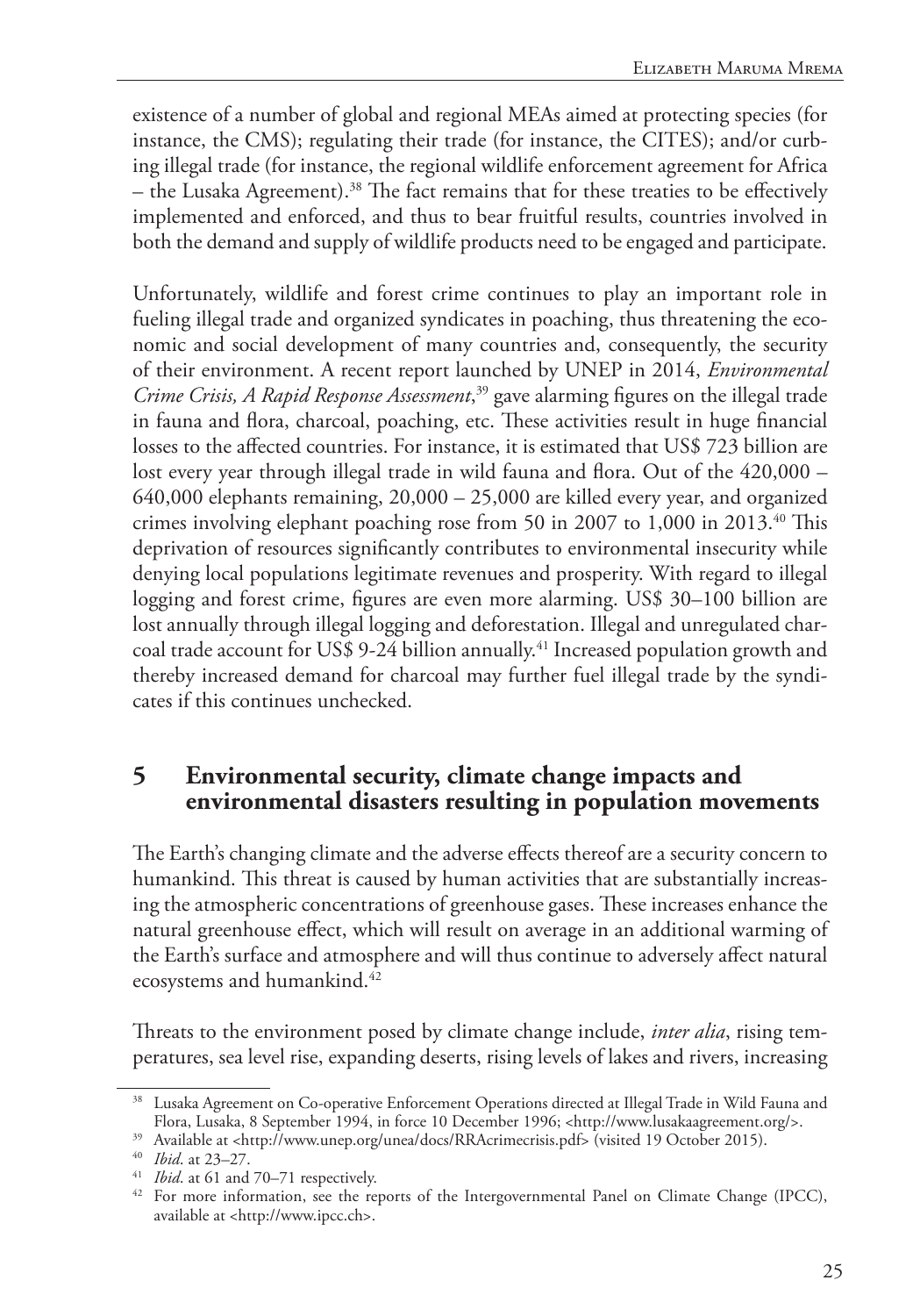and more frequent floods, and emergence of new pests and diseases that affect plants, animals and human beings. Countries need to take measures to address these threats.

Climate change is expected to increase the frequency of extreme weather events such as droughts, floods and heat waves. The impacts on countries have already included drought, floods and changing weather patterns that are affecting agriculture. There is a need to invest more in low carbon and energy efficient technologies with increased focus on renewable energy and to commit to reduce greenhouse gas emissions to limit the effects of climate change. There is also a need to address the destruction of forests because they will have an impact on climate change and affect food production.<sup>43</sup>

To avert the impacts of climate change, an international response is required by all countries to work together in controlling the global emissions of greenhouse gases. This is reflected in the 1992 UNFCCC and its Kyoto Protocol, which call for the stabilization of greenhouse gas concentrations in the atmosphere to levels that would prevent dangerous anthropogenic interference with the climate system. The existing treaty regime did not require emission reduction commitments from developing countries, and some major contributors to global emissions did not sign up to the treaty, and so the trajectory of emissions has continued to rise since, and over the last 10 years it has become evident that a new and more effective global agreement is required to meet the original objective of the UNFCCC.

Governments around the world have invested significantly in trying to reach a more ambitious agreement that includes both developed and developing countries in some form of legally binding emission reduction commitment arrangements. Capacitybuilding and financial assistance for developing countries to cope with the effects of climate change will need to accompany this. A recent, novel concept in this regard relates to compensation for loss and damage as a result of climate change, which is envisaged to function as some form of an insurance mechanism for those effects of climate change that cannot be adapted to, such as extreme weather events. In its proposed format, it should provide a safety net in the form of monetary compensation as a bulwark against environmental disasters, and as a catalyst towards increased environmental security.

A final agreement on these issues is expected in Paris in December 2015. Should agreement not be reached, or should the outcome in Paris lack the degree of ambition required to keep concentrations of greenhouse gases within specified limits, this will likely result in decreased levels of environmental security, manifested in conflicts for scarce natural resources, decrease in food security and greater incidences of climate-related migration. Failure to act now and agree on an effective, legally binding treaty will make the costs of abatement even higher in the future. Developed

<sup>43</sup> See 'Climate Change and Agriculture: Physical and Human Dimensions' in FAO, *World Agriculture: Towards 2015/2030. An FAO Perspective* (FAO, 2003), available at <http://www.fao.org/docrep/005/ y4252e/y4252e15.htm> (visited 19 October 2015).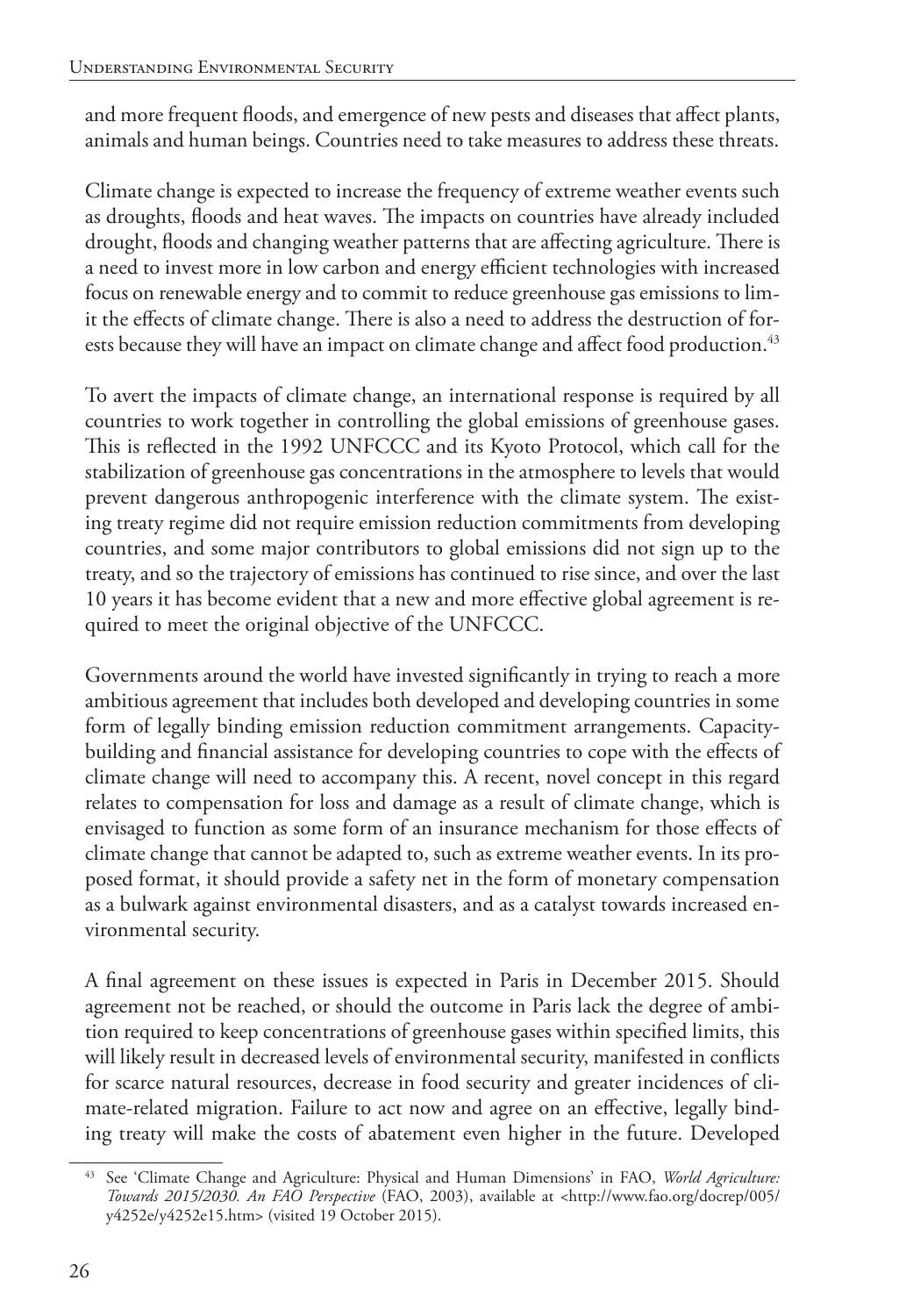countries are expected to set up appropriate targets that reduce emissions and commit to supporting programmes and providing climate finance from a range of funding sources. Developing countries are being assisted to cope with climate change by undertaking adaptation or mitigation programs, including in pursuing clean energy initiatives, smart agriculture and tree planting programs. More innovative measures are still needed to solve existing as well as emerging challenges caused by climate change impacts.<sup>44</sup>

Movement of people both within and across state borders continues to pose serious environmental security risks and depletion of resources in both the countries of origin and the recipient countries. To date, there is no internationally recognized legal protection, in the strict sense, for these refugees or displaced populations who flee from their home countries, or within their countries, as a result of change of climatic conditions or environmental degradation, such as natural disasters, water scarcity, droughts, floods, etc. The international refugee law guided by the 1951 UN Convention on the Status of Refugees<sup>45</sup> and its 1967 Protocol<sup>46</sup> is silent on this group of refugees, considering only those who flee from their countries either for fear of persecution or because they suffer persecution.<sup>47</sup> One can, however, understand that, at the time that these instruments were negotiated and adopted, the environmental issues with which we are dealing today had not yet arisen.<sup>48</sup>

Legal scholars and other commentators $49$  have, over the years, called for the amendment of these United Nations Refugee Agency (UNHCR)<sup>50</sup> treaties to extend/expand the definition of refugees, but without success. Others<sup>51</sup> have been calling for the development of a new treaty to address the needs of these environmental/climate change refugees. Currently, Parties to the UNHCR treaties have been left with discretion to interpret or extend the definition as they deem fit. The practice of many

<sup>44</sup> See the latest IPCC reports for updates on the status of the climate change phenomenon and on measures that are being taken by countries to combat climate change under the UNFCCC.

<sup>45</sup> Convention Relating to the Status of Refugees, Geneva, 28 July 1951, in force 22 April 1954, <http:// www.unhcr.org/3b66c2aa10.html> (visited 15 August 2015).

<sup>46</sup> Protocol Relating to the Status of Refugees, New York, 13 January 1967, in force 4 October 1967, <http:// www.unhcr.org/3b66c2aa10.html> (visited 15 August 2015).

<sup>47</sup> See, for instance, Human Rights Education Associates (HREA), *Study Guide: The Rights of Refugees* (HREA, 2003), available at <http://www1.umn.edu/humanrts/edumat/studyguides/refugees.htm> (visited 19 October 2015).

<sup>&</sup>lt;sup>48</sup> For a discussion on the development of international environmental law through different stages, see Tuomas Kuokkanen, 'The Relationship between the Exploitation of Natural Resources and the Protection of the Environment', in Tuula Honkonen, Melissa Lewis and Ed Couzens (eds), *International Environmental Law-making and Diplomacy Review 2013,* University of Eastern Finland – UNEP Course Series 13 (University of Eastern Finland, 2014) 1–11.

<sup>&</sup>lt;sup>49</sup> See, for instance, Bonnie Docherty and Tyler Giannini, 'Confronting a Rising Tide: A Proposal for a Convention on Climate Change Refugees', 33 *Havard Environmental Law Review* (2009) 349–403; and Frank Biermann and Ingrid Boas, 'Protecting Climate Change Refugees: The Case for a Global Protocol', 50 *Environment* (2008), available at <http://www.environmentmagazine.org/Archives/Back%20Issues/ November-December%202008/Biermann-Boas-full.html> (visited 19 October 2015). 50 See <http://www.unhcr.org>.

<sup>51</sup> Biermann and Boas, 'Protecting Climate Change Refugees', *supra* note 49.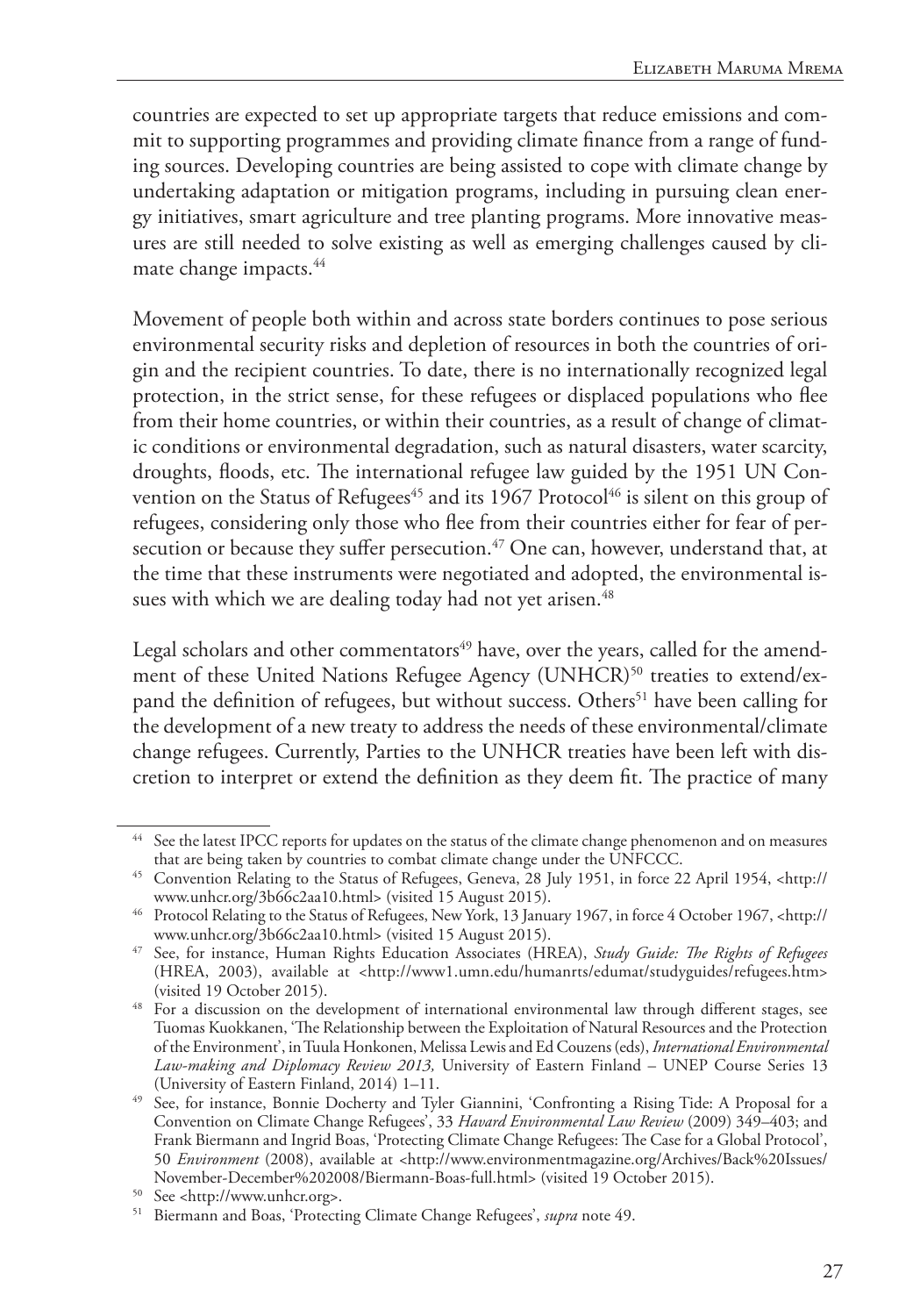countries<sup>52</sup> has been to construe or interpret the definition narrowly to reduce the number of persons that qualify for protection within their borders.

The International Organization for Migration (IOM),<sup>53</sup> however, for practical purposes, does recognize this cluster of environmental refugees or environmental or climate change migrants or displaced persons. It has developed a working definition with criteria for this group of refugees or displaced populations.<sup>54</sup> Hence, although not legally protected under the UNHCR treaties, these people are recognized and protected by the IOM. The IOM does this by applying its comprehensive migration management approach, which links climate change, environment and migration to reduce the vulnerability of populations exposed to environmental risk factors. It helps build capacities of governments and other stakeholders to cope with challenges of environmental migration.<sup>55</sup>

Various recent reports, including those of the IPCC, indicate that by 2050, climate change is likely to be the single most significant cause of migration due, but not limited, to factors like sea level rise, shoreline erosion, drought, etc. The number of environmental/climate change refugees will continue to increase to between 150 and 200 million, with about 50 million refugees produced every year, not counting those fleeing from persecution or fear of persecution.<sup>56</sup> This will be a major impediment to sustainable development and environmental security in both the countries of origin as well as the recipient countries of these population movements.<sup>57</sup> Just as sustainable development, migration too has three dimensions, namely: economic, social and environmental. Thus, both share similar overarching objectives, which include poverty eradication, and protecting and managing the natural resource base for economic and social development. The link between migration and sustainable development was also highlighted in the Rio+20 Outcome Document 'The Future We Want'.<sup>58, 59</sup>

<sup>52</sup> See Albert Kraler, Tatiana Cernei and Marion Noack, '"Climate refugees". Legal and policy responses to environmentally induced migration', a Study undertaken for the European Parliament (European Parliament's Committee on Civil Liberties, Justice and Home Affairs, 2011), available at <http://www. europarl.europa.eu/RegData/etudes/etudes/join/2011/462422/IPOL-LIBE\_ET(2011)462422\_EN.pdf> (visited 19 October 2015).

<sup>53</sup> See <http://www.iom.int>.

<sup>54</sup> See Muhammad Tawfiq Ladan, 'Addressing the Plight of Environmental Migrants through African Union and ECOWAS Community Laws: A Case for Climate Justice' (2012), available at <http://ssrn.com/ abstract=2336108> (visited 19 October 2015) at 4–5.

<sup>55</sup> See IOM, 'Immigration and Climate Change', available at <http://www.iom.int/migration-and-climatechange> (visited 19 October 2015).

<sup>56</sup> See IOM, 'Migration and Climate Change', IOM Migration Research Series No. 31(2008), available at <http://www.iom.cz/files/Migration\_and\_Climate\_Change\_-\_IOM\_Migration\_Research\_Series\_ No\_31.pdf> (visited 19 October 2015) at 11.

<sup>57</sup> See IPCC, Climate Change 2014: Synthesis Report – Summary for Policy Makers (IPCC, 2014), available at <http://www.ipcc.ch/pdf/assessment-report/ar5/syr/AR5\_SYR\_FINAL\_SPM.pdf> (visited 19 October 2015).

<sup>58</sup> Rio+20 Outcome Document 'The Future We Want', UNGA Res. 66/288 of 11 September 2012, available at <http://www.uncsd2012.org/content/documents/727The%20Future%20We%20Want%2019%20 June%201230pm.pdf> (visited 19 October 2015) at para 144 and 157.

<sup>&</sup>lt;sup>59</sup> See also Oxford Associates for International Development, 'Background Paper: Patterns and Trends in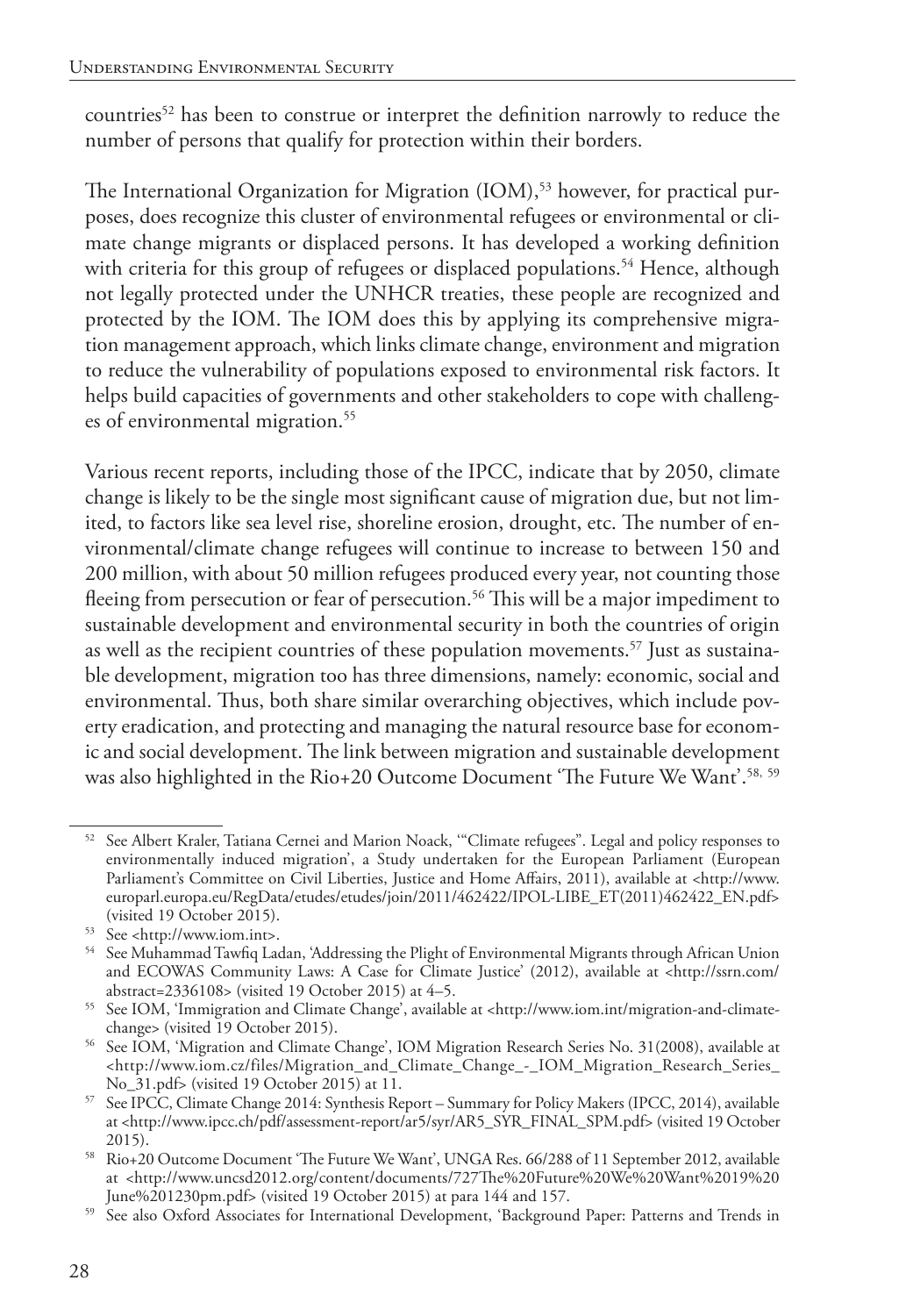#### **6 Environmental security and the threats that conflicts pose to the environment**

Armed conflicts and disasters continue to devastate the environment in spite of having related conventions that are intended to protect the environment in the time of armed conflicts.<sup>60</sup> Of interest at the time and after the conflict is always the issue of valuing the damage to the environment in the legal and administrative sense, which continues to be a challenge.<sup>61</sup> How does one quantify or value damage to natural habitats, flora and fauna and to aesthetic and natural resources, personal injury, loss, and damage of property? Laws need to establish liability and redress and thus be able to call for preventive measures and responsibility under civil and administrative law. A number of methodologies to assess such environmental damage have been devised by countries. Countries that are affected by conflict situations that have affected the environment need to assess the damage and consider ways to rehabilitate or to restore the environment.

## **7 Conclusion**

In conclusion, the examples provided above elevate environmental security to a more prominent role, which calls for this term to be further profiled, clarified and explained. Its parameters will be widely appreciated by all when defined, to enable its wide application by policy-makers and its contribution to the advancement of the protection of the environment and the progressive development of international environmental law. All of us should take leadership toward stirring this process, hoping that governments will take it up with the necessary enthusiasm.

It can be noted that the extent to which MEAs have been able to address the threats posed to species, for instance, has been limited. Whatever the factors that are limiting the effectiveness of MEAs, it is clear that concerted efforts are needed by all stakeholders to continue interrogating the reasons for the weaknesses of the existing international instruments and their compliance and enforcement mechanisms. With regard to the protection of species, organized criminals and networks that are fueling illegal traffic and illegal trade of endangered species and their products should be stemmed in tandem with mobilizing international cooperation and partnerships

Migration and Sustainable Development' (2013), available at <https://sustainabledevelopment.un.org/ content/documents/1743migrationbackground.pdf> (visited 19 October 2015).

<sup>60</sup> See Elizabeth Maruma Mrema, Carl Bruch and Jordan Diamond, *Protecting the Environment During Armed Conflicts: An Inventory and Analysis of International Law* (UNEP, 2009), available at <http://www. un.org/zh/events/environmentconflictday/pdfs/int\_law.pdf> (visited 19 October 2015).

<sup>&</sup>lt;sup>61</sup> See the work done by UNEP for the UN Compensation Commission established by the UN Security Council to hear claims and assess damage caused during the Iraq invasion of Kuwait and the subsequent firing of gas and oil wells as Iraq was held responsible for the adverse consequences of its military acts by the UN Security Council. See: Alexandre Timoshenko, *Liability and Compensation for Environmental Damage: Compilation of Documents* (UNEP, 1998).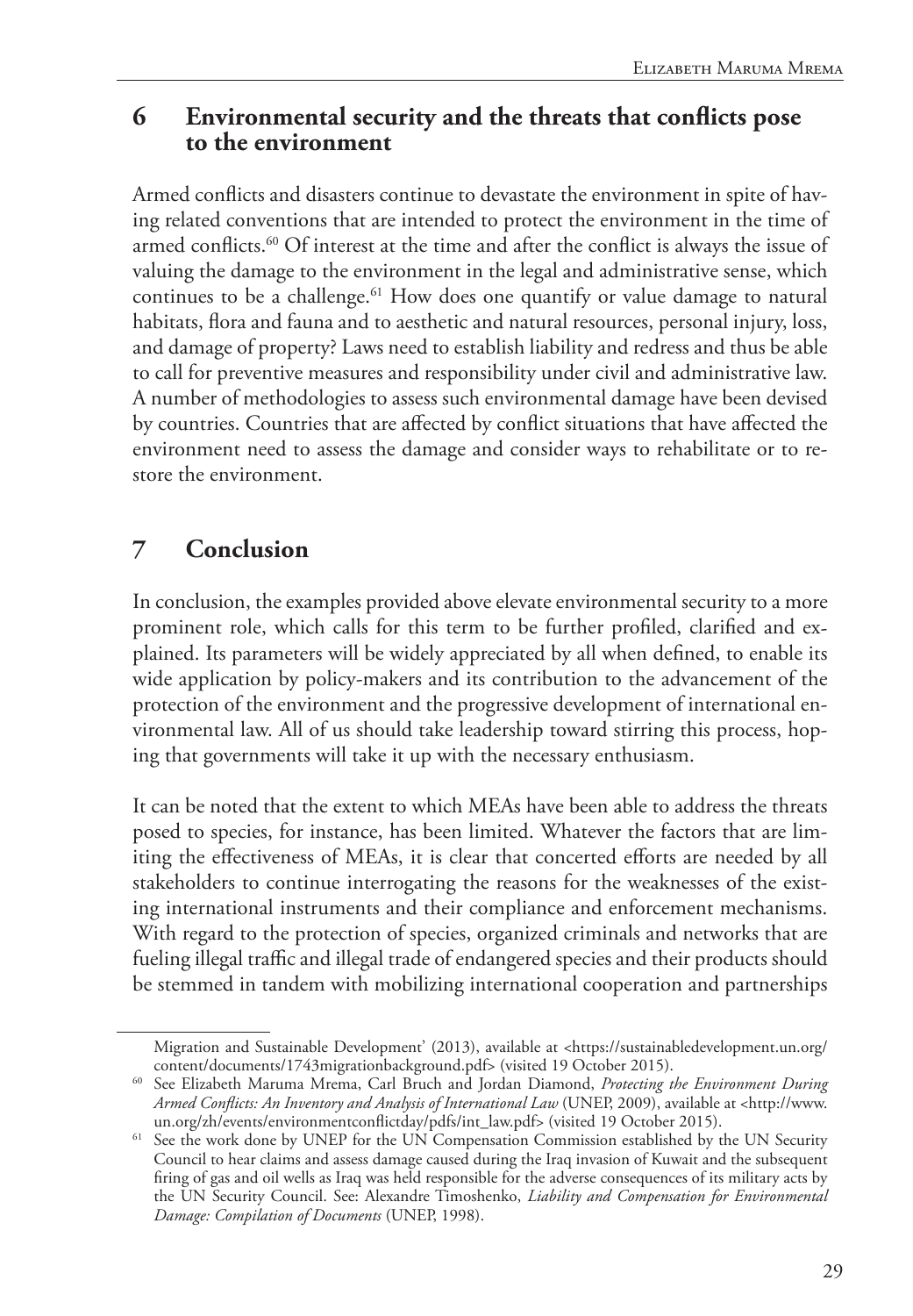targeting both demand and supply countries and chains to resolve environmental security concerns.

Countries face many and different challenges that hinder or deter them from taking effective measures or actions to deal with all issues leading to environmental insecurity, some beyond their control but others within their control – but political will and commitment are necessary to make a difference. Examples of the challenges faced include:

- inadequate national legislation with appropriately severe sentences, fines or penalties to deter future offenders;
- inadequate technical skills and capacity, including human and financial resources, for effective enforcement;
- inadequate appreciation of the seriousness of environmental, wildlife and forest related crimes;
- inadequate or lack of arrangements to extradite environmental offenders across national borders;
- inadequate or lack of mechanisms to enforce sentences awarded especially against big polluters;
- inadequate or lack of awareness and appreciation of environmental protection as beneficial to human well-being;
- corrupt practices in handling, harboring and protecting criminals who get increasingly sophisticated due to the high economic value of their crimes;
- inadequate or lack of political will and commitment at higher levels of the Government to address weaknesses in the environmental governance systems;
- lack of or inadequate numbers of courts or tribunals to deal with the increasing number of environment-related cases; and,
- lack of specialized environmental courts or tribunals in many countries, to specifically deal with environmental matters.

In view of this non-exhaustive list of challenges and problems, what should be done at all levels to alleviate these problems for the environmental sustainability of the present and future generations is an issue that should concern everyone.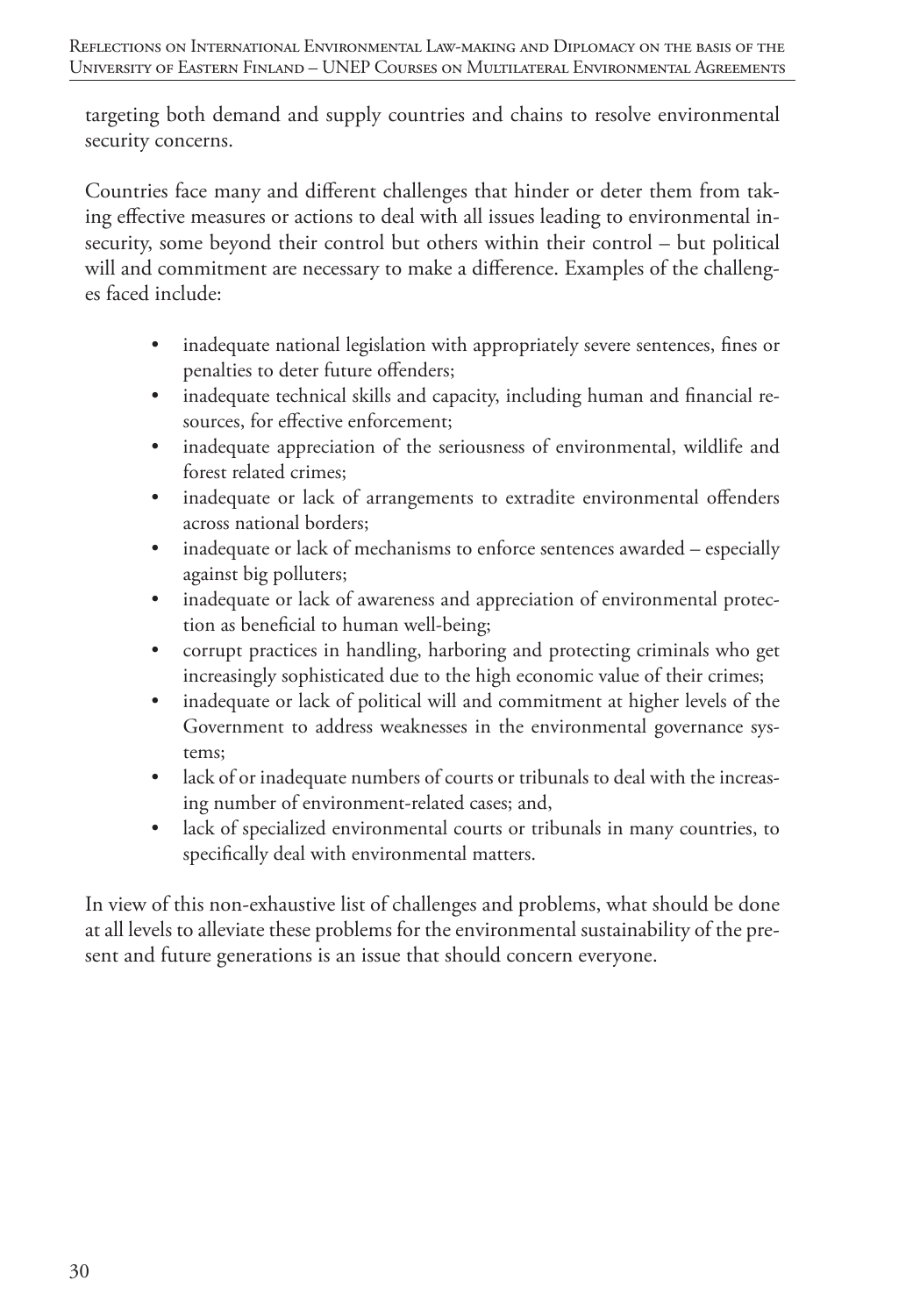## **environmental seCurity and the role oF law**

*Rodrigo Alberto Vazquez Martinez*<sup>1</sup>

#### **1 Introduction**

This paper considers the concept of environmental security and the role that law can play in enhancing such security. Specifically, this paper elaborates on how law can be used as a tool to address environmental security threats. First, the paper provides a brief background on the concept of environmental security. Second, it provides a brief overview of the role of law in addressing environmental security threats, including a description of the 'rule of law' concept. Next, the paper gives three examples of countries that have enhanced their efforts to address different environmental security threats by integrating legal changes – to help protect a population of singlehorned Asiatic rhinoceros in Nepal; to help indigenous people obtain recognition of their rights to land and natural resources in Nicaragua; and to decrease deforestation rates in the Atlantic forest in Paraguay. Lastly, the paper concludes with a call to expand the use of law as a tool to address environmental security threats.

## **2 The concept of environmental security**

Human societies have always depended on the environment for their survival and advancement. Human beings need clean air, safe water and healthy food as a source of energy to subsist, as well as to produce and transport goods; and natural resources to serve as raw materials for goods and services.<sup>2</sup> In today's modern era, human societies are collectively exploiting the environment at an increasing and alarming pace

<sup>1</sup> LLB (Okayama); LLM (Kobe); legal and policy consultant; e-mail: rodrigo.vazquez@live.com. The author would like to thank the editors of the *Review* for their valued support offered throughout the writing of this paper, and Rimma Grishmanovskaya and Kathryn Bacharach for their helpful comments on early versions of this paper. Any statements of fact, opinion, or analysis expressed herein, including mistakes and omissions, are entirely the responsibility of the author.

<sup>&</sup>lt;sup>2</sup> United Nations Environmental Programme, *Global Environmental Outlook 5: Environment for the Future*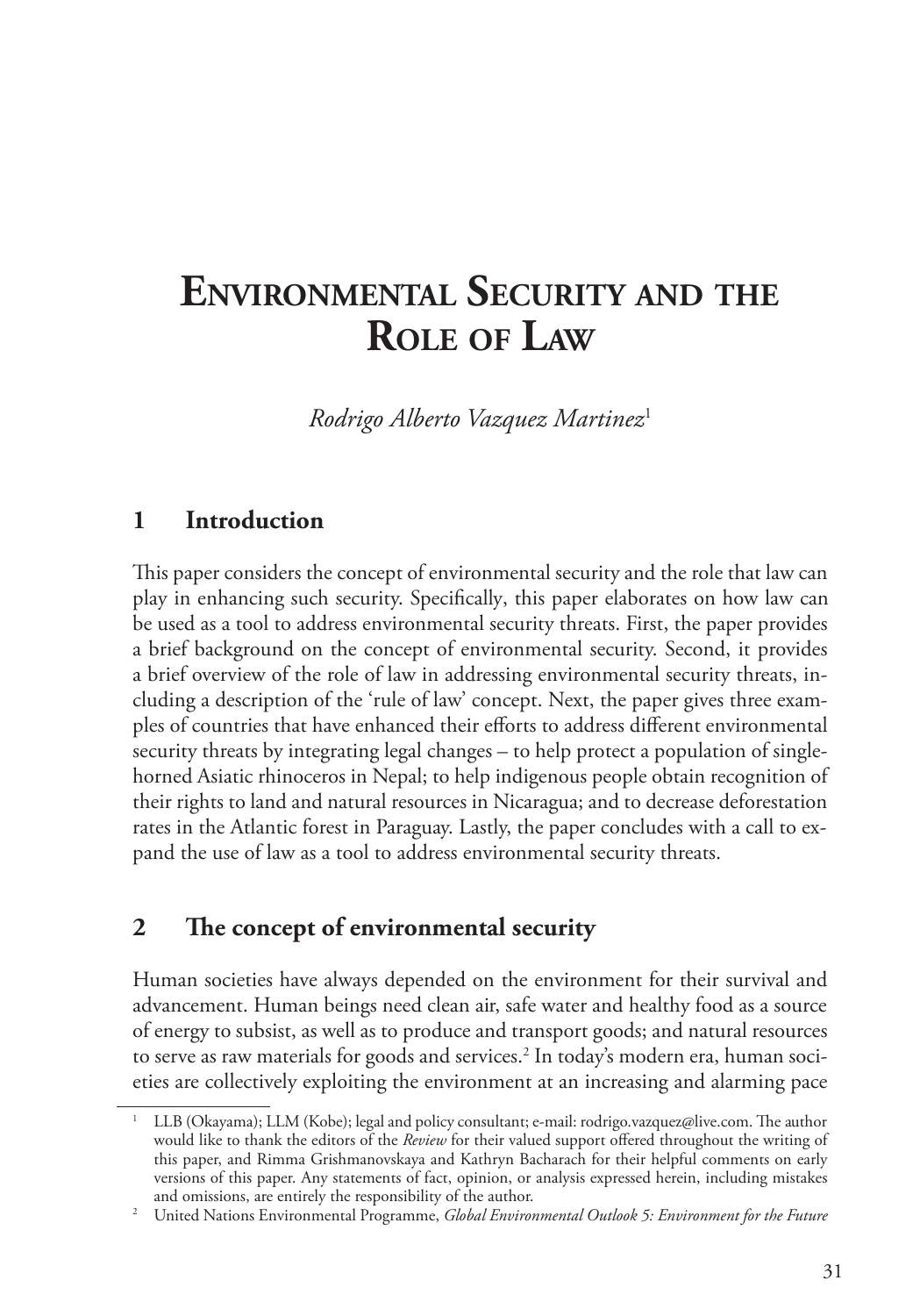in order to obtain natural resources to further advance humans needs. The collective exploitation of the environment is being conducted in an unsustainable manner, resulting in rapid depletion and degradation.<sup>3</sup>

In the last few decades, we have come to understand better the imminent threat that environmental degradation and scarcity of natural resources poses to humans, not only as individuals but also as societies, in relation to international peace and security. This understanding establishes the foundation for the concept known as 'environmental security'; a two-fold concept that mixes security and environmental aspects together. First, the concept places emphasis on the environmental aspects related to security, as to the maintenance of ecosystems, and the use of natural resources in a sustainable manner.<sup>4</sup> Further, the concept also places emphasis on the traditional aspects of security in relation to the prevention and management of natural disasters, and conflicts triggered by the degradation of the environment and scarcity of natural resources.5 In brief, the underlying idea behind environmental security is to establish a balance between humans and the environment in relation to the maintenance and sustainable use of natural resources by all human societies, with the ultimate goal being the promotion of international cooperation, peace, and security.6

The concept of environmental security evolved from the concept of 'national security'.7 National security has traditionally been seen as a matter associated with the military defence of a sovereign territory from any foreign threat – that is to say, any threat from any other sovereign territory, an exogenous threat.<sup>8</sup> However, endogenous threats such as civil conflicts, overpopulation, and public health crises are also matters associated with national security.<sup>9</sup> In the last few decades, it has been recognized that environmental threats – such as climate change, deforestation, extreme weather events, and lack of water and food security – add a new level of complexity to the matter of national security, since threats can either be exogenous or endogenous, or both.10 Thus, it is more than clear that both exogenous and endogenous threats have an impact on national security. As a result, countries hoping to address environmental threats must not only be ready to deal with them within their own territory, but must also collaborate with other countries to address them. In other words, there is a need to address environmental threats at both the national and the international levels.

*We Want* (UNEP, 2012), available at <http://www.unep.org/geo/geo5.asp> (visited 17 November 2015) at xviii.

<sup>3</sup> *Ibid.*

<sup>4</sup> Jutta Brunnée, 'Environmental Security in the Twenty-First Century: New Momentum for the Development of International Environmental Law?', 18 *Fordham International Law Journal* (1994–1995) 1742–1747 at 1742.

 $\frac{5}{6}$  *Ibid.* 

 $\frac{6}{7}$  *Ibid.* 

<sup>7</sup> Elizabeth L. Chaleckiat, *Environmental Security: A Guide to the Issues* (ABC-CLIO, 2013) 5–14.

<sup>8</sup> *Ibid.*

<sup>9</sup> *Ibid.* at 3.

<sup>10</sup> *Ibid.* at 15–23.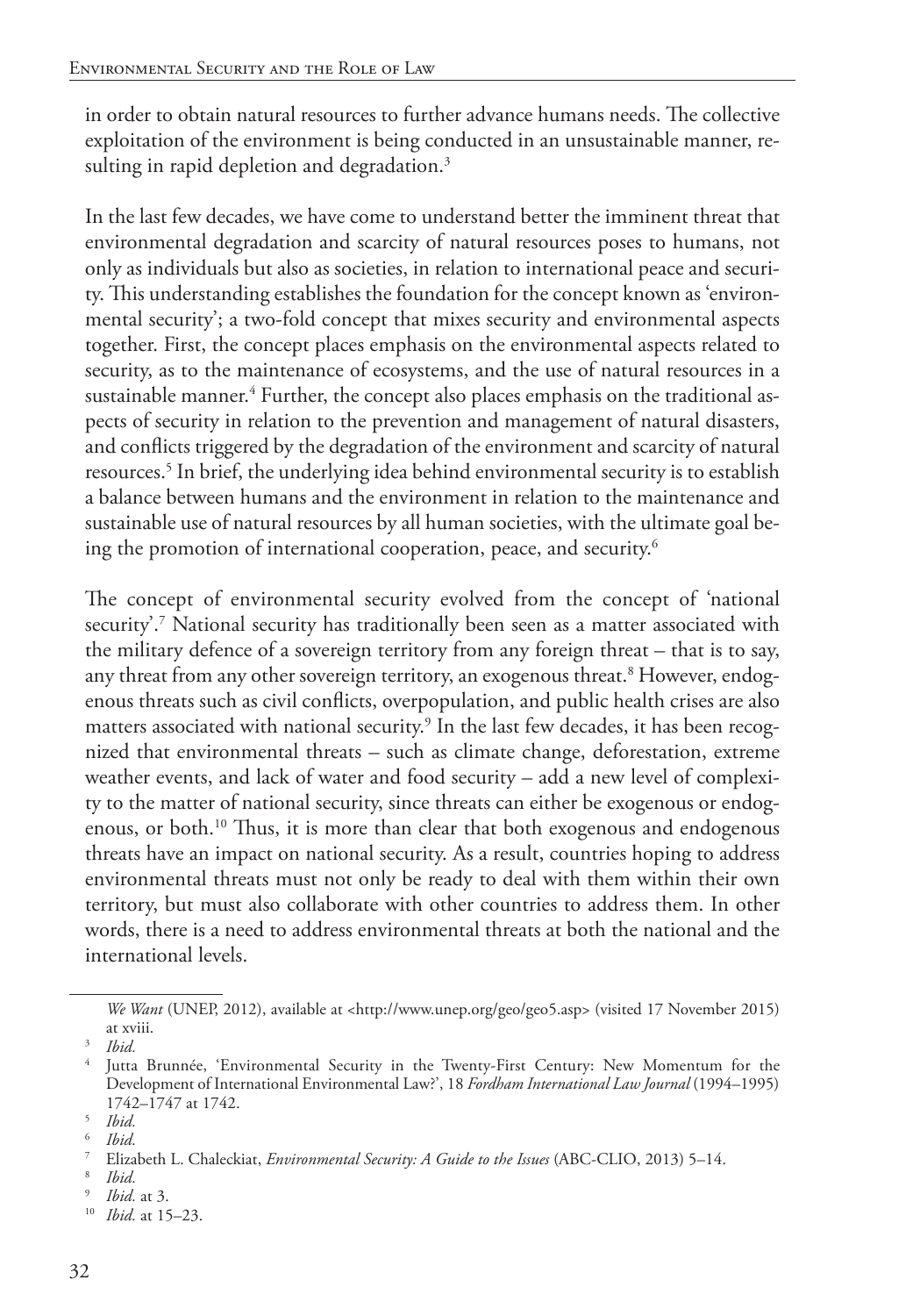Today, the concept of environmental security is linked to concerns related to human security (food security, freedom, human rights, etc.); to the security of the environment (deforestation, extension of species, ecosystems, etc.); to environmental factors (climate change, floods, droughts, and resource scarcity, etc.); and to armed conflicts (civil wars, terrorism related conflicts, etc.), to name but a few. A thorough definition of the concept of environmental security, and a detailed explanation on the different environmental security threats and linked concepts and ideas, are beyond the scope of this paper. $^{11}$ 

It is worth nothing that different elements of the concept of environmental security – such as the depletion of natural resources, climate change, deforestation, extreme weather events, water and food security, transboundary pollution, and environmental protection during armed conflicts – have been core global issues for the international community for decades. Major global discussions and negotiations on the relationship between human beings and the environment have taken place, resulting in the development of influential legally binding and non-legally binding international environmental instruments.12 By setting international agendas and raising global awareness on environmental issues, these and many other instruments have demonstrated the need to address environmental threats systematically, collaboratively and with attention to integration of different sectors. Perceptions and understandings of the concept of environmental security and related threats have evolved over the years, making environmental security an evolving concept adaptable to the changing needs and circumstances (mainly as a result of the scientific advances and evidence over the years) at all of international, regional, national and local levels. Although not many of these instruments have included the topic of security *per se*, many have suggested implementing approaches that address a range of environmental threats with potential security implications.

Global discussions and negotiations have played an important role in shaping the general environmental principles known today. These environmental principles have emerged, and can be said currently to be evolving, to address the changing needs and

<sup>&</sup>lt;sup>11</sup> For more information on the concept of environmental security and related threats see Rita Floyd and Richard Matthew, *Environmental Security: Approaches and Issues* (Routledge, 2013); and Chaleckiat*, Environmental Security*, *supra* note 7.

<sup>&</sup>lt;sup>12</sup> Such as the United Nations Conference on the Human Environment held in Stockholm, Sweden from 5 to 16 June 1972, which produced the Stockholm Declaration (Declaration of the United Nations Conference on the Human Environment, Stockholm, 16 June 1972, UN Doc. A/CONF.48/14/Rev.1 (1973), 11 *International Legal Materials* (1972) 1416); the United Nations Conference on Environment and Development held in Rio de Janeiro, Brazil from 3 to 14 June 1992, which produced the Rio Declaration (UN Declaration on Environment and Development, Rio de Janeiro, 14 June 1992, UN Doc. A/CONF.151/5/Rev.1 (1992), 31 *International Legal Materials* (1992) 876); the World Summit on Sustainable Development held in Johannesburg, South Africa from 26 August to 4 September 2002, which produced the Johannesburg Declaration (Johannesburg Declaration on Sustainable Development 'From our origins to the future', Johannesburg, South Africa, 4 September 2002, UN Doc. A/ CONF.199/20 (2002)); the United Nations Conference on Sustainable Development held in Rio de Janeiro, Brazil from 13 to 22 June 2012, which produced the Rio+20 Outcome Document 'The Future We Want' (UNGA Res. 66/288 of 11 September 2012).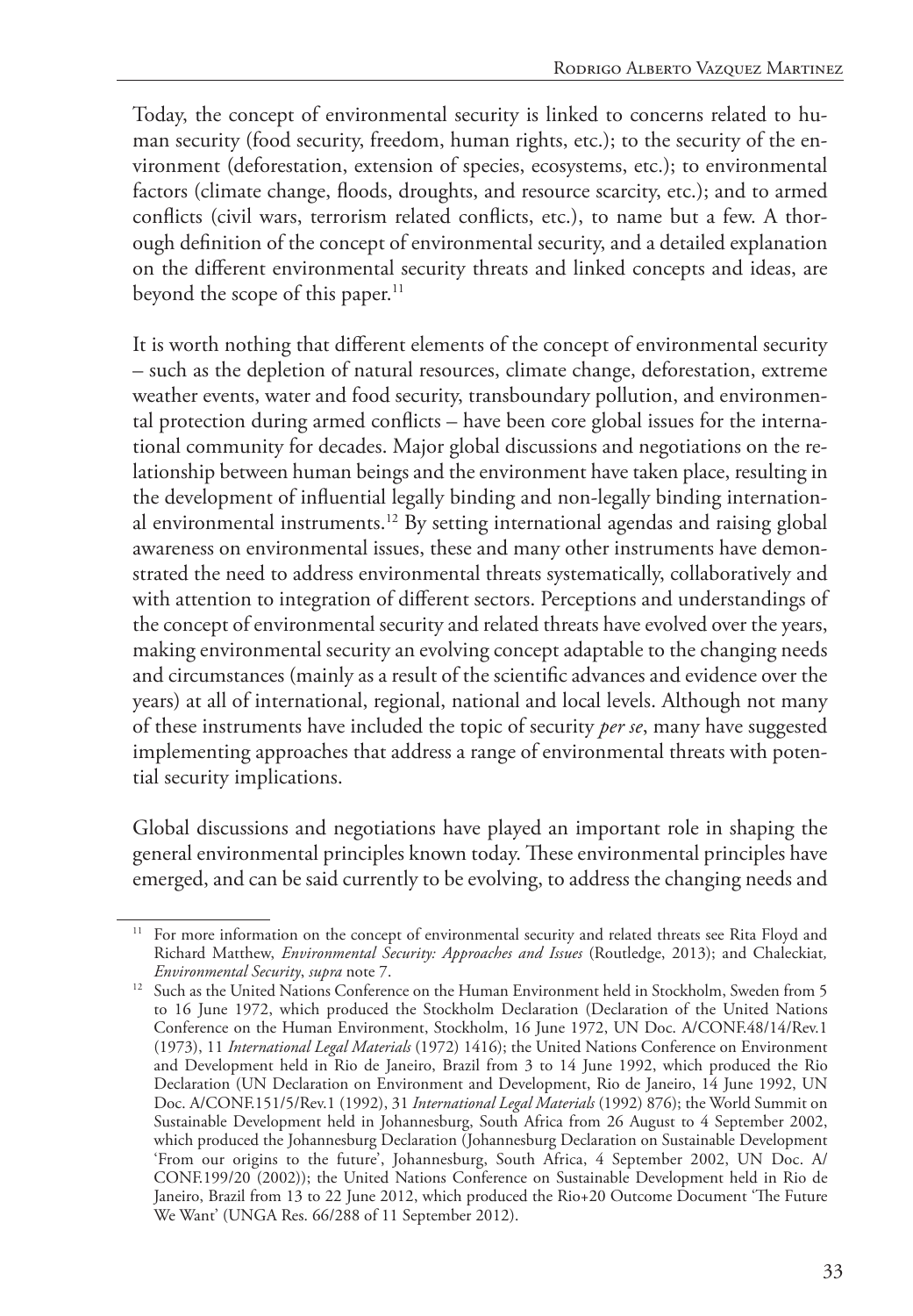circumstances of each decade. Environmental principles have been developed to address intertwined environmental security threats related to food production, access to water, management of natural resources, energy, climate change, and natural disasters, to name just a few. Some of the general environmental principles that have acquired broad recognition include the principles of sustainable development; integration and interdependence; inter-generational and intra-generational equity; responsibility for transboundary harm; transparency, public participation and access to information and remedies; common but differentiated responsibilities; precaution; prevention; polluter pays; common heritage; and good governance.<sup>13</sup> These environmental principles combine to create the basic rules and minimum standards for the interaction between humans and the environment at all levels — at the international, regional, national and local levels.

Notably, these developments aid in the evolution of the concept of environmental security and related threats as we understand them today – a need for human societies to conserve natural resources and to use them sustainably to prevent conflicts, to cooperate to address natural disasters, and to maintain international peace and security.

## **3 The role of law in environmental security**

It is increasingly apparent that environmental projects need to be underpinned and supported by sound legal principles. The role of law needs to be adapted to the changing needs and circumstances of particular projects in particular societies. Jurisprudential justification for including legal components is provided by the 'rule of law' concept.

This paper will not provide a detailed analysis of the rule of law concept,<sup>14</sup> but it will provide a general overview of the concept as understood and accepted by the international community today. The rule of law concept is embedded in the United Nations system, where it is defined as:

[a] principle of governance in which all persons, institutions and entities, public and private, including the State itself, are accountable to laws that are publicly promulgated, equally enforced and independently adjudicated, and which are consistent with international human rights norms and standards. It requires, as well, measures to ensure adherence to the principles of supremacy of law, equal-

<sup>13</sup> See, for instance, Lal Kurukulasuriya and Nicholas A. Robinson (eds), *Training Manual on International Environmental Law* (UNEP, 2006) 23–37; Ole W. Pedersen, 'Environmental Principles and Environmental Justice', 12 *Environmental Law Review* (2010) 26–49; Bruce Party, 'Towards an Environmental Rule of Law', 17 *Asia Pacific Journal of Environmental Law* (2014) 163–175 at 165; see also Brunnée, 'Environmental Security', *supra* note 4, at 1745–1747.

<sup>14</sup> For more information on the rule of law concept, see Pietro Costa and Danilo Zolo (eds), *The Rule of Law History, Theory and Criticism* (Springer Science & Business Media, 2007); and Brian Z. Tamanaha, *On the Rule of Law: History, Politics, Theory* (Cambridge University Press, 2004).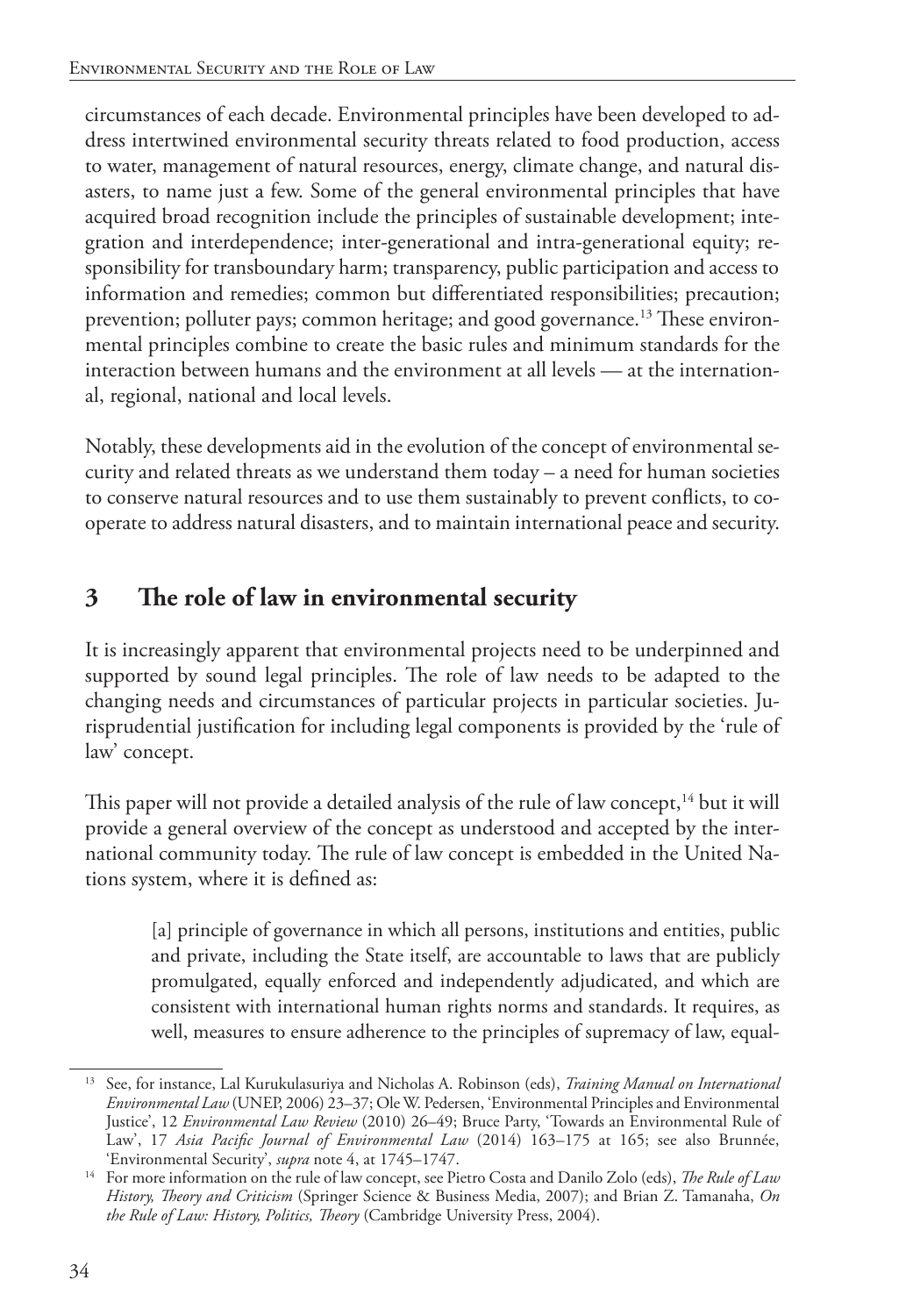ity before the law, accountability to the law, fairness in the application of the law, separation of powers, participation in decision-making, legal certainty, avoidance of arbitrariness and procedural and legal transparency.15

A strict interpretation of the rule of law concept can simply see it as a procedure of international and national governance, requiring states and citizens, institutions and entities, public and private, to be accountable to the law. However, a practical interpretation of the concept of the rule of law can see it as an enabling tool for change, where linkages exist between the rule of law concept and the concept of development. For instance, the rule of law concept can be used in a proactive manner to enable economic growth; promote equality, inclusion and social justice; prevent and mitigate crime and conflicts; strengthen accountability and checks on powers; and support sustainable development and natural resource management.<sup>16</sup> As a result, a practical interpretation of the rule of law calls for adequate and effective laws and judicial systems, access to justice and information, public participation, accountability, transparency, fair and just enforcement, and human rights.

In relation to environmental security, the rule of law concept can be used as a tool to address environmental security related threats. Specifically, the rule of law concept can be used to promote accountability of governments, businesses and citizens; just and inclusive environmental frameworks; and processes for the enforcement of environmental laws and policies. In fact, the past decades have observed important developments in relation to the rule of law concept and environmental security related threats at the international level. As is explained below, the international community is increasingly looking at the rule of law concept as a practical and fundamental tool to address present and future environmental security threats.

In 2012, the United Nations Environment Programme (UNEP) World Congress on Justice, Governance and Law for Environmental Sustainability,<sup>17</sup> held in parallel to the Rio+20 Conference, brought together leading legal experts from around the world to contribute to the debate on the environment. They declared that diplomatic outcomes related to the environment will require adherence to the rule of law for their effective implementation at the national level – resulting in a new affirmation on the importance of the rule of law for addressing environmental security related threats.18 In the same year, the United Nations General Assembly adopted of a resolution on the rule of law,19 which underlined the importance of fair, stable and pre-

<sup>&</sup>lt;sup>15</sup> Report of the Secretary General on the rule of law and transitional justice in conflict and post-conflict societies to the Security Council, UN Doc. S/2004/616 (2004). 16 UNEP, 'Integrating Rule of Law in the Post-2015 Development Framework', *Issue Briefs*, January 2013,

<sup>1–11</sup> at 3–4.

<sup>&</sup>lt;sup>17</sup> UNEP World Congress on Justice, Governance and Law for Environmental Sustainability held in Rio de Janeiro, Brazil, in June 2012.

<sup>18</sup> UNEP, 'About the World Congress', available at <http://www.unep.org/delc/worldcongress/ TheWorldCongress/tabid/55695/Default.aspx> (visited 13 April 2015).

<sup>&</sup>lt;sup>19</sup> 'Declaration of the high-level meeting of the General Assembly on the rule of law at the national and international levels', UNGA Res. 67/1 of 30 November 2012.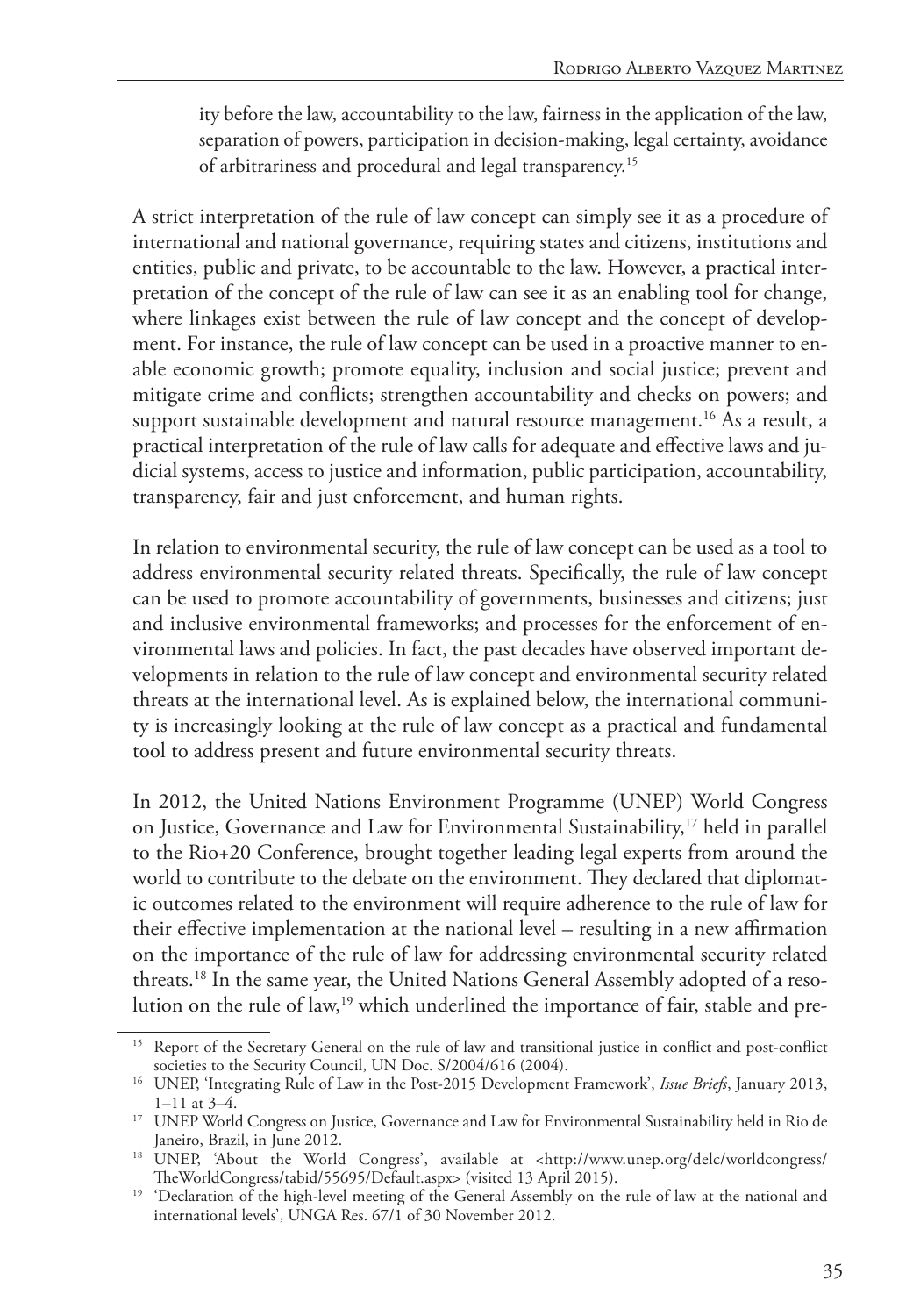dictable legal frameworks for generating inclusive and equitable development and maintaining peace and security.20 In addition, a report was placed in front of the UNEP Governing Council in 2013 providing information on developments related to the rule of law, particularly environmental law, and suggesting the need to further advance justice, governance, and law for environmental sustainability.<sup>21</sup> As a result, the UNEP Governing Council adopted a decision<sup>22</sup> that recognized the importance of the rule of law for environmental security, particularly in relation to reducing violations of environmental law and to achieving sustainable development overall. The decision states that: '[t]he violation of environmental law has the potential to undermine sustainable development and the implementation of agreed environmental goals and objectives at all levels and that the rule of law and effective governance play an essential role in reducing such violations.'23

These developments have led to the recent Global Symposium on Environmental Rule of Law, held in parallel to the first session of the United Nations Environmental Assembly in 2014.<sup>24</sup> The Symposium built on UNEP's World Congress from 2012 and convened leading legal experts from around the world to discuss the ways and means by which the rule of law can further support societies in addressing environmental security threats and promoting development that ensures just and sustainable outcomes.<sup>25</sup>

Overall, the key messages from the Global Symposium on Environmental Rule of Law called upon the international community and for the first United Nations Environmental Assembly to recognize the rule of law as a fundamental tool for addressing environmental security related threats by realizing its intrinsic value for environmental justice and sustainable development.<sup>26</sup> Consequently, the resolutions and decisions adopted by the first UNEA highlight the importance of the rule of law for addressing threats related to environmental security, and make a call to the international community not to undermine the rule of law and to recognize it as a vital tool for sustainable development at the national, regional and international levels.<sup>27</sup> As a result, there is a growing awareness of the importance of the rule of law for environmental security.

<sup>20</sup> *Ibid*. para. 8.

<sup>&</sup>lt;sup>21</sup> Report of the Executive Director on Justice, governance and law for environmental sustainability to the Governing Council of the United Nations Environmental Programme, UN Doc. UNEP/GC.27/13 (2012).

<sup>&</sup>lt;sup>22</sup> 'Advancing justice, governance and law for environmental sustainability in the Proceedings of the Governing Council/Global Ministerial Environment Forum at its first universal session', UN GC Dec. 27/9 (2013).

<sup>23</sup> *Ibid*. para. 5.

<sup>&</sup>lt;sup>24</sup> UNEP, 'A Global Symposium on Environmental Rule of Law', available at <http://www.unep.org/unea/ erl2.asp> (visited 13 April 2015).

<sup>25</sup> *Ibid.*

<sup>&</sup>lt;sup>26</sup> Summary and key messages from the Environmental Justice and Sustainable Development: A Global Symposium on Environmental Rule of Law, UN Doc. UNEP/EA.1/CRP.1 (2014).

<sup>&</sup>lt;sup>27</sup> Proceedings of the Governing Council/Global Ministerial Environment Forum at its first universal session, UN Doc. UNEP/GC.27/17 (2013).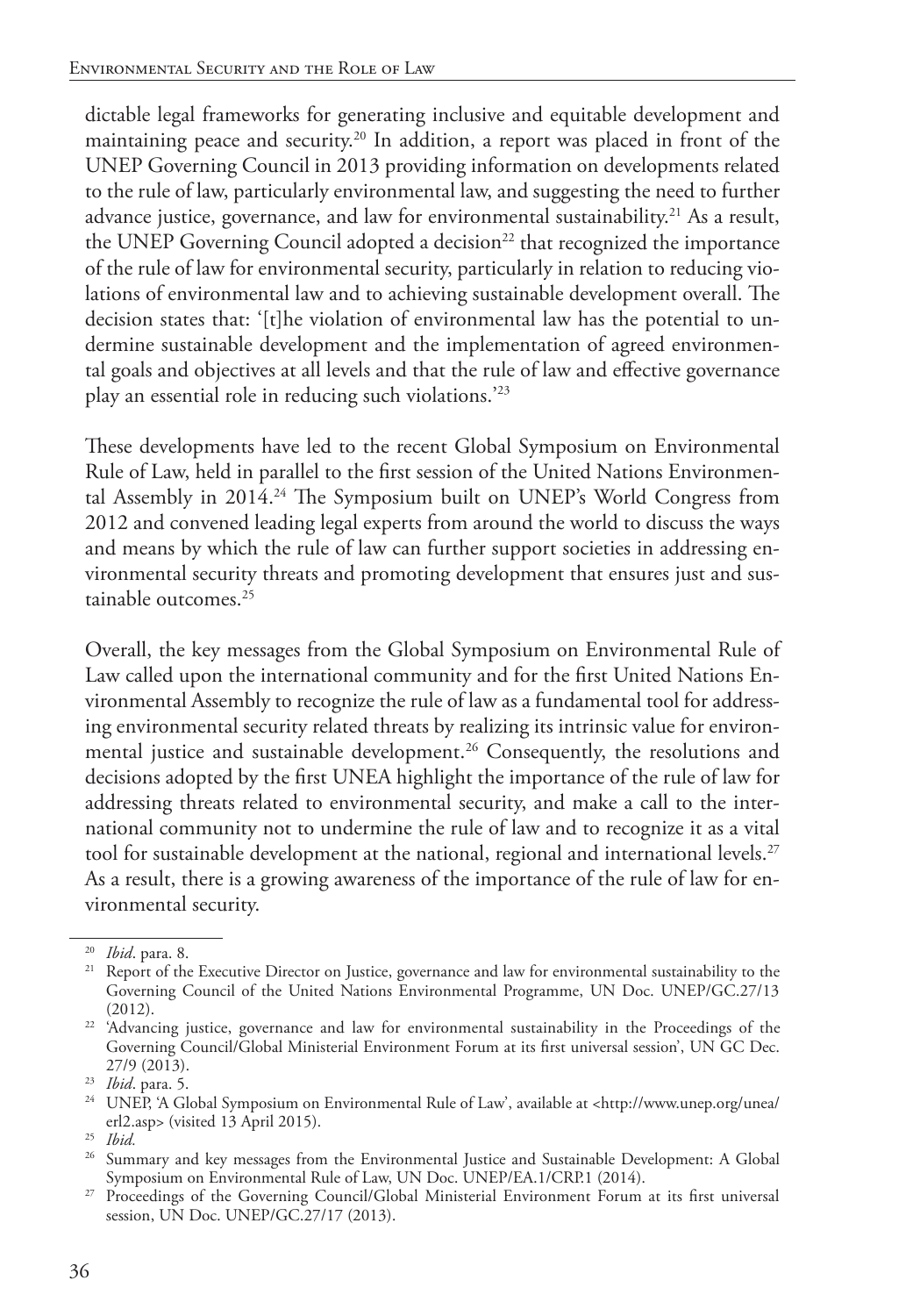In practice, including the 'rule of law' in environmental projects implies that when an environmental problem becomes apparent and it is obvious that the problem has no one simple cause and no one obvious solution, then projects designed to deal with the problem should include legal components. One can go further and argue that such projects should in fact do more than merely *include* legal components – projects should include relevant legal principles as integral components.

This is equally true for both international and national laws. While the majority of projects will probably be national in scope, significant numbers of projects will deal with problems that have transboundary implications and are influenced by physical or human actions – such as those presented by shared watercourses affected by floods, alien invasive species introduced by humans, migratory species affected by climate change, and trade-related influences.

In the environmental field, the intricate relationship between international and national laws is increasingly understood. There is an ebb-and-flow between them. International agreements are often reflective of national experiences. National laws, on the other hand, are often influenced by, and even enacted to implement, international environmental agreements. The extent to which national legal regimes prove effective will depend on a range of factors, such as the extent to which society accepts the rationale for laws regulating the environment; the extent to which the state is willing to enact legislation and has capacity to enforce such; and the extent to which actors, both in the international and the national spheres, consider the costs of abiding by such laws to outweigh the advantages than can be gained by disobeying them.<sup>28</sup>

## **4 Improving environmental security in practice**

Developments at the international level with regard to the rule of law and environmental security are being coupled with developments at the national level. Increasingly, countries are combining the rule of law concept with the general environmental principles when designing and implementing environmental laws, policies, plans, programs and strategies. While the conditions and needs of countries as regards environmental security differ, countries are increasingly using the rule of law to establish effective national environmental governance – with the development of laws; the disclosure of information to the public; the participation of stakeholders in decision-making; the accountability of decision-makers; the creation of clear roles and responsibilities; the establishment of dispute resolution mechanisms; and with the promotion of public integrity, to name a few.29

<sup>28</sup> See, generally, UNEP-CAEC, *Enforcement of Environmental Law: Good Practices from Africa, Central Asia, ASEAN Countries and China* (UNEP, 2015), available at <http://www.unep.org/delc/Portals/119/ publications/enforcement-environmental-laws.pdf> (visited 17 November 2015) at 2–3.

<sup>29</sup> Scott Fulton and Antonio Benjamin, 'Foundations of Sustainability', 28 *The Environmental Forum* (2013) 32–36 at 34.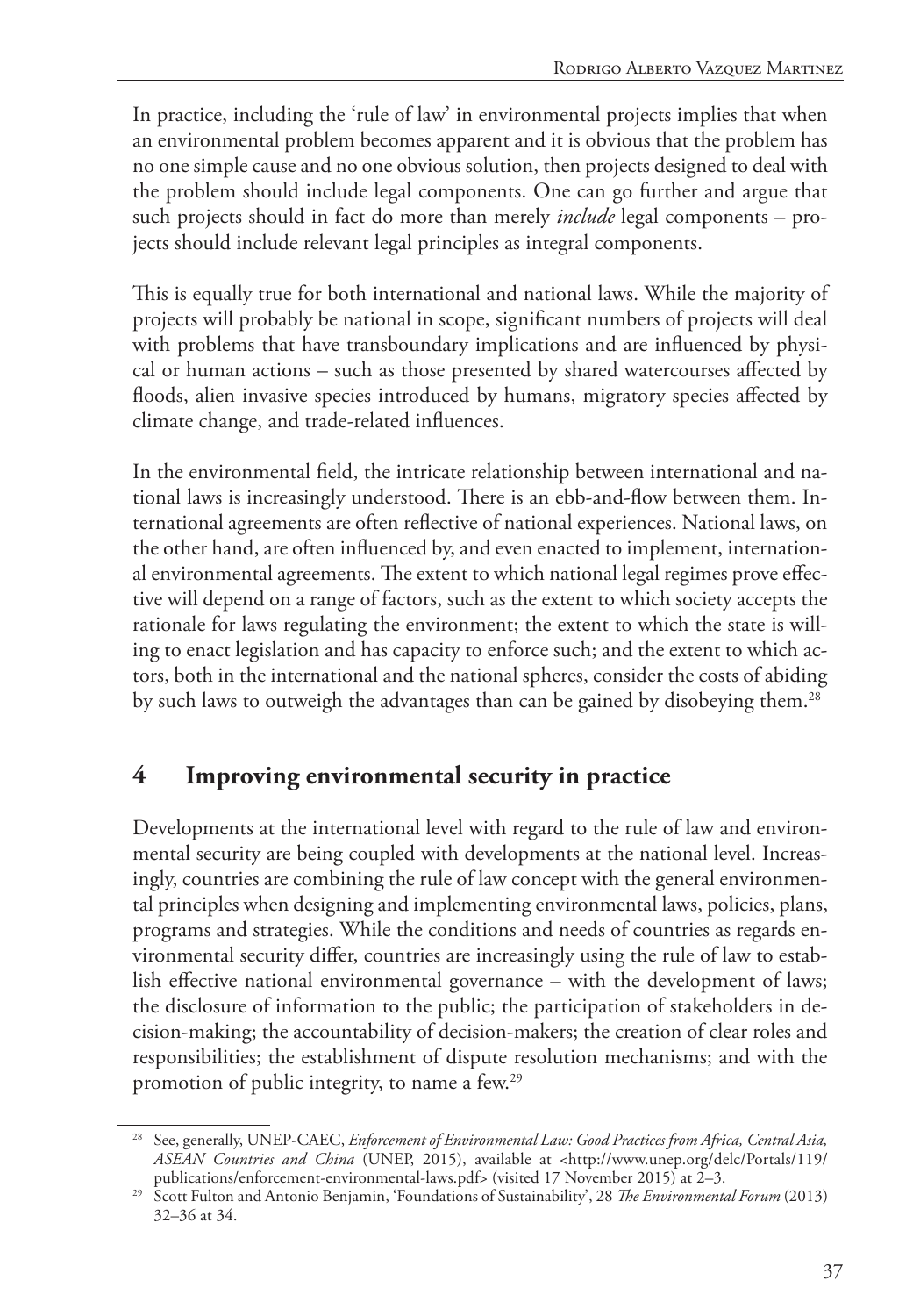This section of the paper will provide some country experiences of how the rule of law concept has been used to address issues related to environmental security in Nepal, Nicaragua, and Paraguay. It must be noted that these rule of law approaches are not perfect examples and are necessarily only snapshots, but they are potentially useful examples of the use of the rule of law as a tool to address environment-related threats in developing countries. The experiences of three developing countries were selected, as these are less documented than are the experiences of developed countries. The examples are intended to demonstrate how these three developing countries have come to use rule of law approaches to address environmental security related threats, but most importantly to inspire the further use of such approaches and the sharing of experiences.

#### **4.1 Nepal – protection of the last population of single-horned Asiatic rhinoceros**

Most biological diversity is found within developing countries, and in many cases depletion of biodiversity represents one of the greatest environmental security threats. It is important to preserve as much biodiversity as possible, and the local or even global extinction of high profile species is to be avoided at all costs. The importance of high-profile species is multifold. Often, the reason they are high-profile is because they have important, and often poorly understood, ecological roles to play; sometimes because losing them might mean that the area will never host them again, and its ecology will be forced to change; and often because there are many security-related aspects that arise. These latter aspects might include lost economic opportunities, such as are presented by eco-tourism; as well as direct security threats posed by armed poachers, traffickers and concomitant illegal activities.

The country experience of Nepal relates to environmental security in relation to the protection of a species in danger of extinction, but also in relation to human security that is threatened by illegal activities and armed conflicts that derive from the killing of single-horned Asiatic rhinoceros. The Chitwan National Park located at the foot of the Himalayas covering an area of 93,200 hectares has a rich flora and fauna, and is home to one of the last populations of single-horned Asiatic rhinoceros.30 In 1973, the Nepalese government designated the Chitwan region as Nepal's first national park and provided for its legal protection under the National Parks and Wildlife Conservation Act of 1973.<sup>31</sup> In addition, the Chitwan National Park Regulation of 1974<sup>32</sup> and the Buffer Zone Management Regulation of 1996<sup>33</sup> were enacted to ensure adequate protection of natural resources and people's participation in conservation, as well as socio-economic benefits to people living in the buffer zone – mak-

<sup>30</sup> United Nations Educational, Scientific and Cultural Organization (UNESCO), 'Chitwan National Park', available at <http://whc.unesco.org/en/list/284> (visited 13 April 2015).

<sup>31</sup> National Parks and Wildlife Conservation Act, No. 2029, 1973*.*

<sup>&</sup>lt;sup>32</sup> Chitwan National Park Rules, No. 2030, 1974.

<sup>&</sup>lt;sup>33</sup> Buffer Zone Management Regulation, No. 2052, 1996.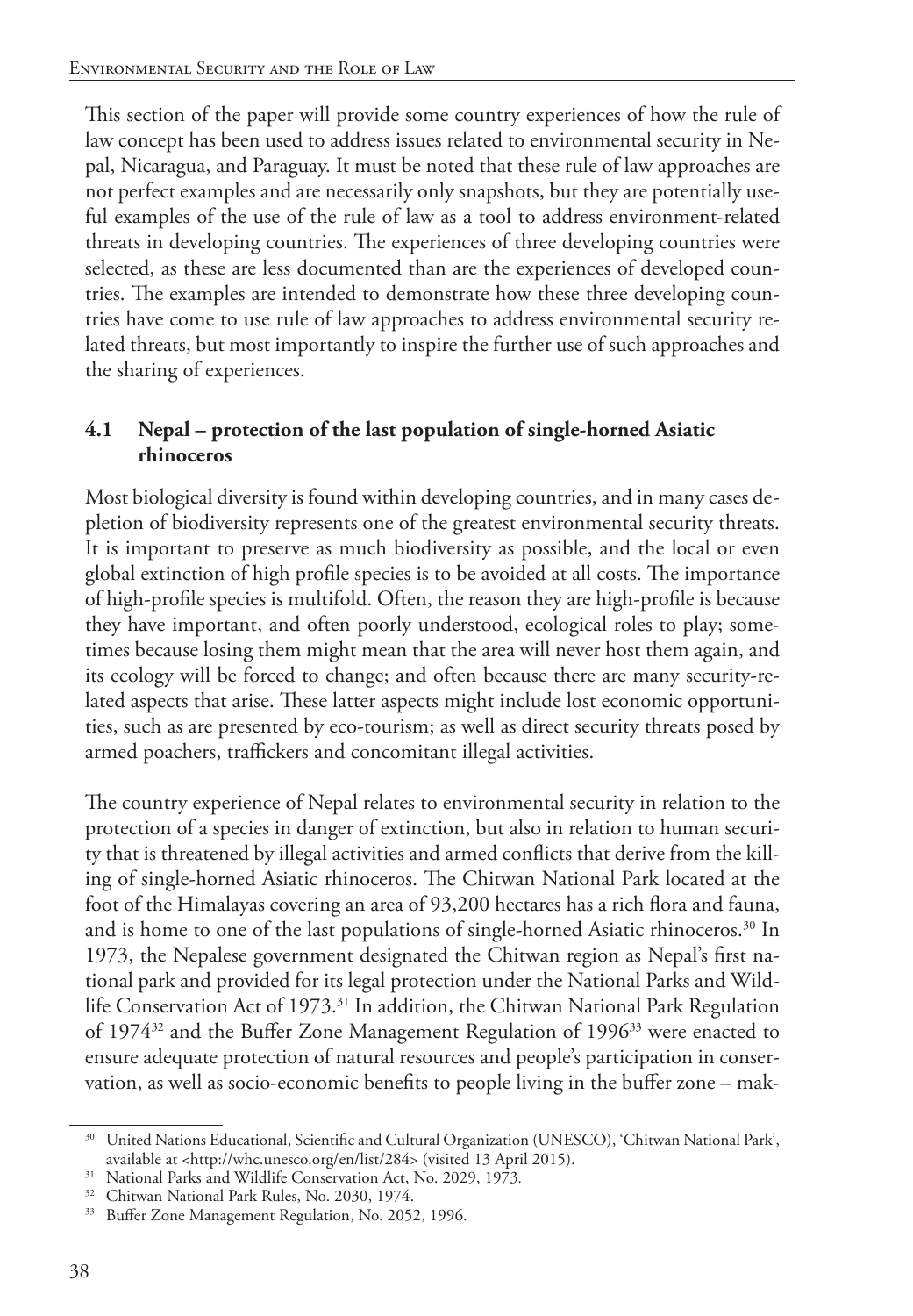ing the Chitwan National Park an example of government–community partnership for the conservation of the environment.<sup>34</sup>

In addition, since 1975, the Nepalese Army has been deployed to protect the Chitwan National Park after an amendment to the National Parks and Wildlife Conservation Act.<sup>35</sup> The amendment calls for five to fifteen years of imprisonment to be imposed on offenders for killing any animal listed in schedule one of the Act, including the single-horned Asiatic rhinoceros.<sup>36</sup> The National Parks and Wildlife Conservation Act was enacted by the Nepalese authorities to curb the killing of protected animals in Nepal, and its implementation has apparently resulted in a heavy decrease in poaching.37 In 2014, no incident of animal poaching, including the single-horned Asiatic rhinoceros, was recorded by park authorities.<sup>38</sup>

The National Park and Wildlife Conservation Act of 1973 and its subsequent amendments and supporting regulations have played an important role in strengthening Nepal's conservation efforts. In fact, the population of the single-horned Asiatic rhinoceros has increased from less than one hundred in the late 1950s to more than five hundred by 2011.39 Importantly, it is also worth noting that the fight against wildlife crimes is more than a simple interest in environmental protection, as wildlife crimes also represent a serious threat to human security. Today, organized transnational criminal and terrorist groups are found deeply involved in wildlife crimes, as these groups use the profits from wildlife crimes to buy weapons, and to subsidize civil wars and terrorist activities. For these groups, the trade of wildlife goods constitutes a quick profit in addition to the profits deriving from drug, human, and gun trafficking. Importantly, the illegal actions of these groups undermine good governance and undercut development efforts in the countries they operate. Thus, the country experience from Nepal demonstrates the rule of law, seen in the establishment of a regulatory framework supported by the efforts of the government to implement it, is assisting a country both to address a danger to a specific species; and also to address difficult multidimensional environmental security threats.

One of the inherent weaknesses faced by developing countries dealing with threats to their environments is that enforcement and implementation are rarely effective,

<sup>34</sup> UNESCO, 'Chitwan National Park', *supra* note 30*.*

<sup>35</sup> Krishna Prasad Subedi, 'Environmental Rule of law as a Key to Sustainable Development and Environmental Sustainability: Nepalese Perspective', article prepared for the Global Symposium on Environmental Rule (2014), available at <http://www.unep.org/unea/docs/erl/ERoL-Key-SD-Environmental-Sustainability.pdf> (visited 10 June 2015) at 6.

<sup>36</sup> *Ibid.*

<sup>37</sup> *Ibid.*

<sup>&</sup>lt;sup>38</sup> International Union for Conservation of Nature (IUCN), 'Nepal celebrates "zero poaching year" for rhino, tiger and elephant', available at <http://www.iucn.org/news\_homepage/news\_by\_date/?14555/Nepalcelebrates-zero-poaching-year-for-rhino-tiger-and-elephant> (visited 13 April 2015).

<sup>&</sup>lt;sup>39</sup> Government of Nepal, The Greater One-horned Rhinoceros Conservation Action Plan for Nepal (2006– 2011) (World Wildlife Fund Nepal, 2006); World Wildlife Fund Global, 'Nepal rhino census shows increase', available at <http://wwf.panda.org/wwf\_news/?200112/Collective-conservation-effortsboosted-rhino-population-in-Nepal> (visited 13 April 2015).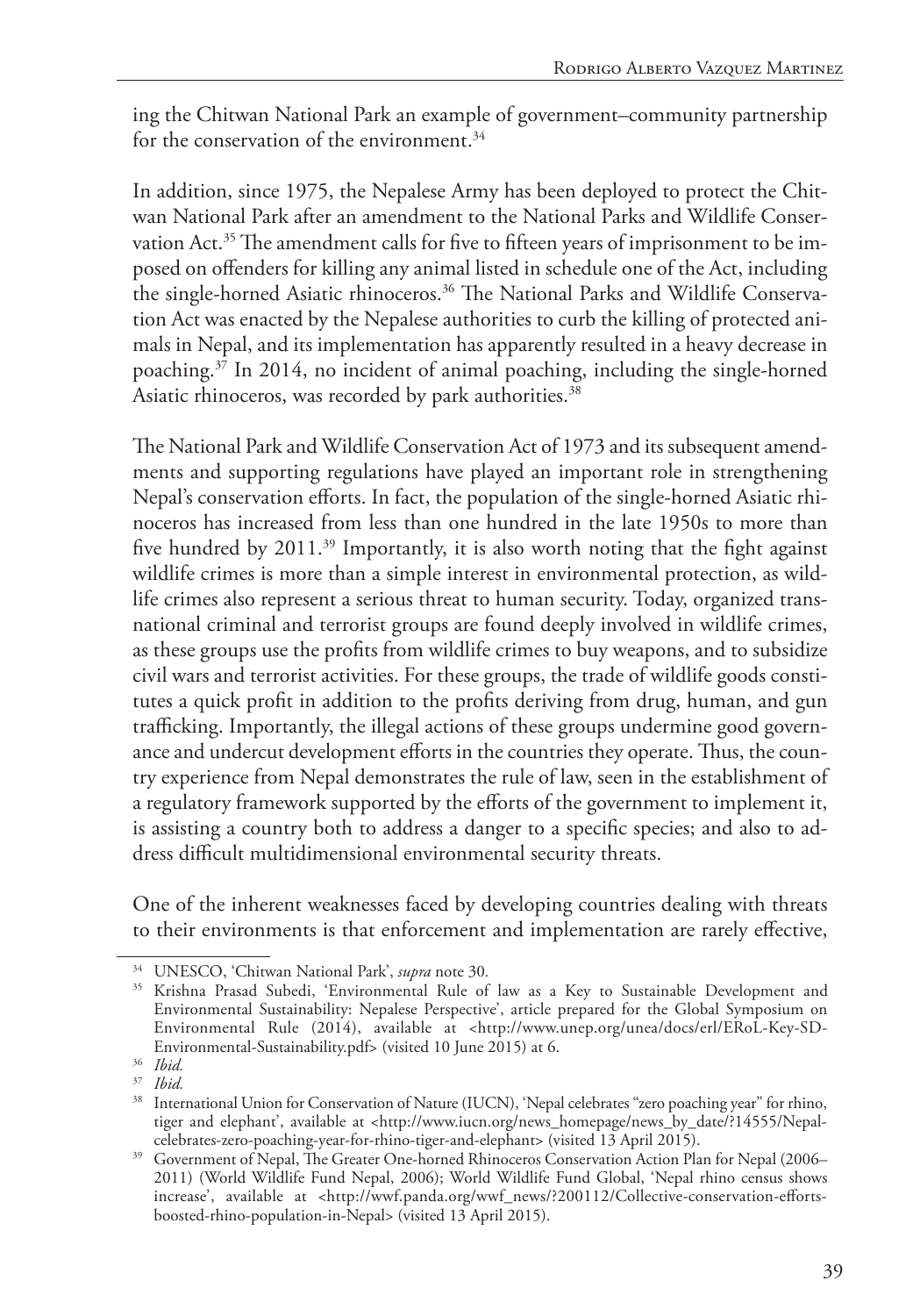even where legislation and policy are in place. A range of factors contribute to this weakness, including financial constraints, technological limitations, lack of human capacity and the desperation of people who often rely on natural resources to make a living. The concept of the rule of law requires that these issues be addressed.

#### **4.2 Nicaragua – recognition of indigenous peoples' right to land and natural resources**

The Nicaraguan experience is linked to environmental security in relation to human security, specifically in relation to the indigenous people in the country. The experience illustrates how an indigenous community obtained the recognition of their rights over land and natural resources through a rule a law approach, which has empowered them to participate in the protection of the environment and in addressing environmental security threats through their customs and way of life. This will also help address national conflicts related to the rights that they have been awarded.

In 2001, a case against the government of Nicaragua concerning the protection of the rights of indigenous peoples to land and natural resources was brought to the Inter-American Court of Human Rights.<sup>40</sup> The case challenged the legality of a thirty-year logging concession by the Nicaraguan government to a foreign corporation on lands claimed by the Awas Tingni, an indigenous community of the Mayangna located in the North Atlantic Autonomous Region of Nicaragua.<sup>41</sup> The Awas Tingni community is comprised of around 1,100 persons and has always depended on the land for subsistence farming, gathering, hunting, and fishing.<sup>42</sup> In fact, the Awas Tingni community has always played an important role in protecting the forest and animals within their lands, as these are vital for their cultural, religious, and family development and continuity.<sup>43</sup>

The Inter-American Court of Human Rights examined the case and declared that the American Convention on Human Rights guarantees and protects the rights of indigenous peoples in relation to their communal lands and the natural resources within their lands.<sup>44</sup> Consequently, the Court held that the laws in Nicaragua were ineffective to regulate the lands held by the Awas Tingni community, and that remedies were illusory; <sup>45</sup> and requested that the government of Nicaragua reform its laws

<sup>40</sup> *Mayagna (Sumo) Awas Tingni Community* v. *Nicaragua*, a judgment by the Inter-American Court of Human Rights on 31 August 2001.

<sup>41</sup> S. James Anaya and Claudio Grossman, 'The Case of Awas Tingni v. Nicaragua: A New Step in the International Law of Indigenous Peoples', 19 *Arizona Journal of International and Comparative Law* (2002) 1–15; Jeremy Firestone, Jonathan Lilley and Isabel Torres de Noronha, 'Cultural Diversity, Human Rights, and the Emergence of Indigenous Peoples in International and Comparative Environmental Law', 20 *American University International Law Review* (2005) 219–292 at 265–268.

<sup>42</sup> The University of Arizona, 'Nicaragua issues title to Awas Tingni's Lands!', available at <http://www.law. arizona.edu/iplp/outreach/pdf/Awas%20Tingni.pdf> (visited 24 February 2015).

<sup>43</sup> *Mayagna (Sumo) Awas Tingni Community* v. *Nicaragua, supra* note 40, at 19.

<sup>44</sup> *Ibid.* at 82–84.

<sup>45</sup> See Firestone et al, 'Cultural Diversity', *supra* note 41, at 266.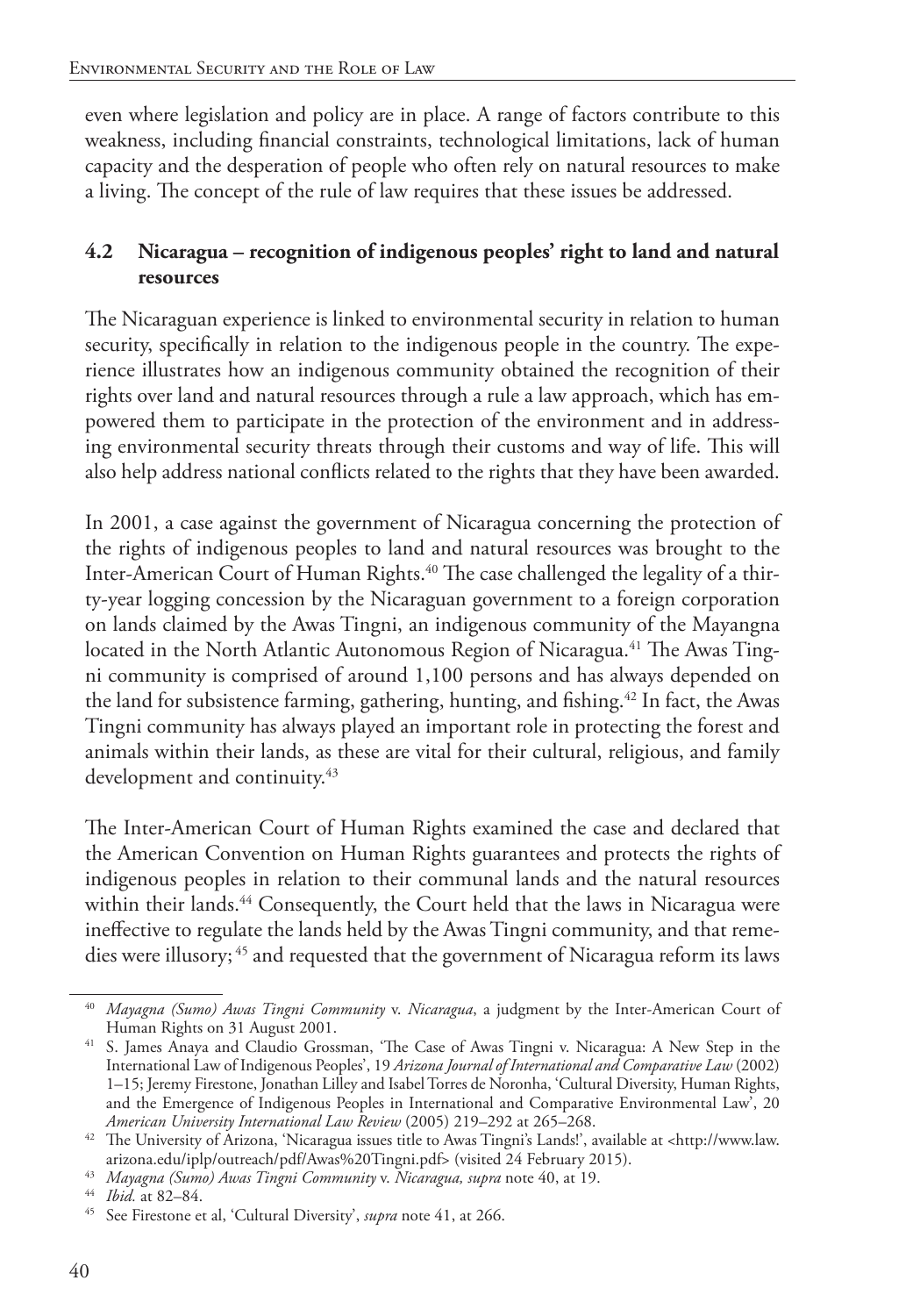to address this inefficiency. In addition, the Inter-American Court of Human Rights stated that the Awas Tingni community has the right to have its communal lands delimited, demarcated and titled by the Nicaraguan government in accordance with their customary laws<sup>46</sup> – a remarkable recognition of customary laws of indigenous peoples by an international tribunal. Furthermore, the Court added that the possession of land should be sufficient for the Awas Tingni community to obtain official recognition and registration, in cases where the community lacks legal land titles.<sup>47</sup> In response, the government of Nicaragua handed over to the Awas Tingni community the title to its communal territory, 20,000 hectares of land, in 2008.<sup>48</sup>

This case represents an important precedent, as it was the first legally binding decision by an international tribunal to uphold the right of indigenous peoples to communal land and associated natural resources.<sup>49</sup> The Court decision and response from the government of Nicaragua is an illustration of the rule of law in action. It recognizes the right of indigenous peoples (who are usually the poorest and most vulnerable groups in society) to advocate for the protection of the environment and the management of natural resources through their customs and way of life, and most importantly to guarantee their well-being (water and food security). It is also worth noting that the recognition of indigenous peoples' right to land and natural resources can play a significant role in preventing or resolving internal conflicts related to environmental security (within indigenous communities or between the government and indigenous communities), and in empowering and safeguarding indigenous peoples from interventions from mining, oil, forestry, and water companies seeking to exploit the environment **–** their home. It is evident that indigenous peoples can contribute to addressing environmental security threats, such as deforestation and consequently climate change, while enjoying their fundamental rights. Thus, this rule of law based decision and response-action by the government makes it easier for the Awas Tingni community to uphold their rights related to human security and to participate in addressing environmental security related threats that are directly connected to their livelihoods.

#### **4.3 Paraguay – moratorium to halt deforestation in the Atlantic forest**

The Paraguayan country experience relates to environmental security in relation to the protection of the environment and to environmental factors that affect human security, specifically deforestation in this case, but also related environmental factors such as climate change, natural resources depletion and environmental degradation. Deforestation is an environmental security threat that can result in many negative effects on human, physical, social and economic wellbeing. It contributes to the instability of territories and societies, as it adversely adds to climate change, the deple-

<sup>46</sup> *Ibid.* at 267.

<sup>47</sup> *Ibid.*

<sup>48</sup> The University of Arizona, 'Nicaragua issues', *supra* note 42.

<sup>49</sup> See Firestone et al, 'Cultural Diversity', *supra* note 41, at 267–268.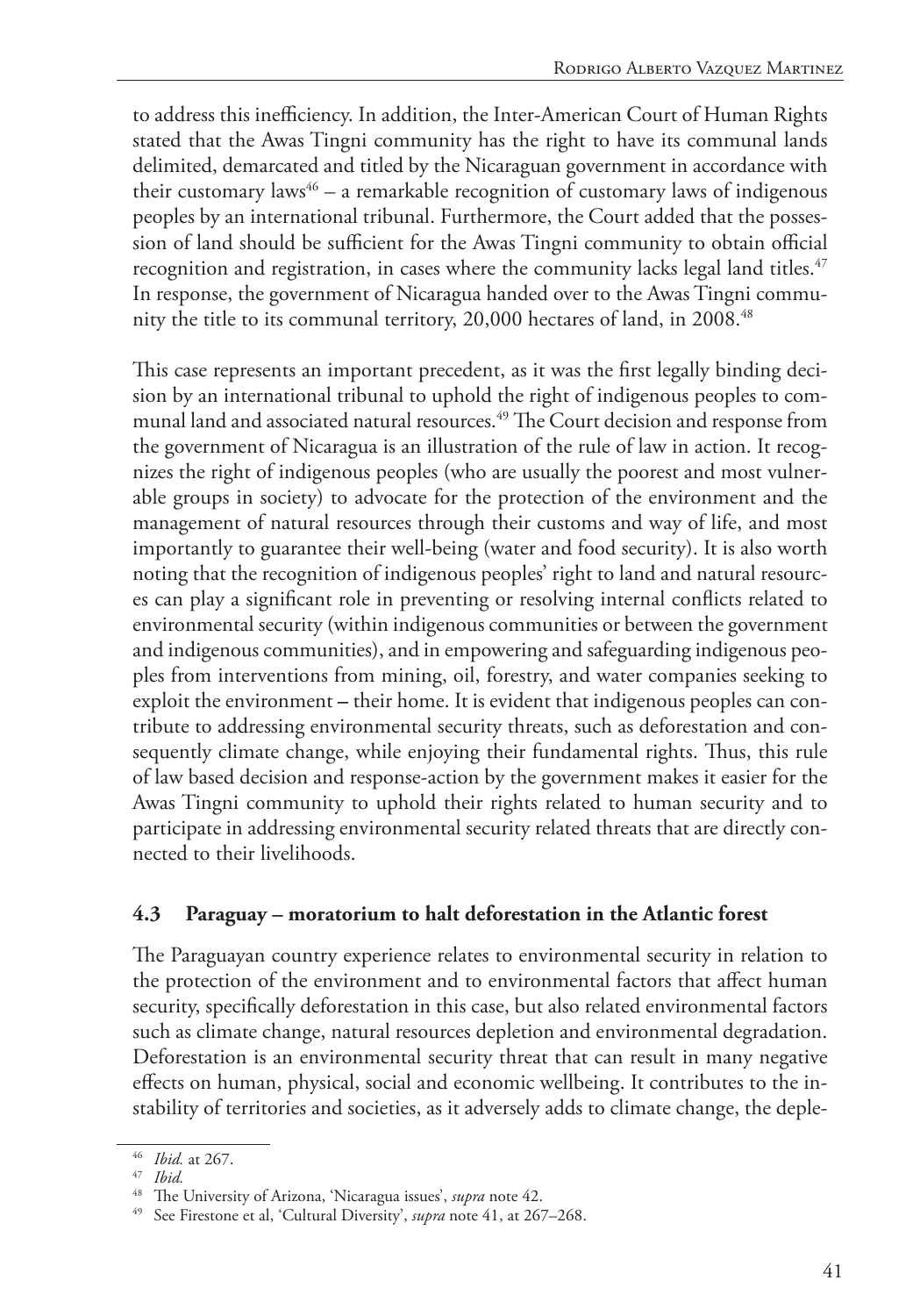tion of the ozone layer and pollution. Deforestation for unsustainable agricultural practices can also lead to soil erosion, loss of fauna, and displacement of people – all of this potentially contributing to the decline of farmland, inefficiency of agriculture, food shortages, formation of conflicts, and ultimately lack of human security.

The experience of Paraguay depicts how the country is taking a protectionist rule of law-based approach towards deforestation, coupled with alternative solutions to incentivize forest owners to participate in forest conservation practices, in order to mitigate the negative consequences of deforestation and ensure human security for its people and territory. Paraguay has a population of approximately six million people, with most living in the eastern territory of the country.50 This region of Paraguay is part of the Atlantic forest, a terrestrial biome and region in South America, and one the most biodiverse ecosystems remaining in the world.<sup>51</sup> Until 2004, Paraguay had the second highest deforestation rate in the world, which resulted in the loss of seven million hectares of forest over a few decades.<sup>52</sup> Most of this forest loss was due to clearing in order to expand agriculture and cattle ranching, the backbone of Paraguay's economy.53

It became clear to the Paraguayan government that it would lose all of its Atlantic forest within a few years if nothing was done to bring down deforestation rates. As a result, the Paraguayan Congress passed the Zero Deforestation Law in 2004.<sup>54</sup> This law placed a moratorium on deforestation for two years, making it illegal to clear any forested land in the Atlantic forests of eastern Paraguay.<sup>55</sup> The deforestation of the Atlantic forest could have reached a point of no return. However, the Zero Deforestation Law was instrumental in bringing down the country's deforestation rate in the Atlantic forest by 90 per cent, which was complemented with reforestation efforts and with a voluntary movement of farmers to comply with the law.<sup>56</sup> The support of the Paraguayan government was key for the enactment of the Zero Deforestation Law. However, it was the establishment of a multi-stakeholder coalition that made the law operational and successful. Civil society, both at the national and local levels, played a crucial role by campaigning to raise awareness on the deforestation of the Atlantic forest among the general public, government and producers.<sup>57</sup> As a result, a Social Pact for the Conservation of the Atlantic Forest – a network of support for the implementation of the Zero Deforestation Law – was created in 2005.<sup>58</sup>

<sup>50</sup> World Wildlife Fund Paraguay, 'Forests – Making a pack to tackle deforestation in Paraguay', (2011), <http://internationaltreefoundation.org/wp-content/uploads/2011/04/Paraguay-FINAL-30-march-2011.pdf> (visited 10 June 2015) at 1.

<sup>51</sup> *Ibid.*

<sup>52</sup> *Ibid.*

<sup>53</sup> *Ibid.*

<sup>54</sup> Ley de prohibición en la Región Oriental de las Actividades de Transformación y Conversión de Superficies con Cobertura Boscosa, No. 2524, 2004.

<sup>55</sup> World Wildlife Fund Paraguay, 'Forests', *supra* note 50, at 2.

<sup>56</sup> *Ibid.*

<sup>57</sup> *Ibid.*

<sup>58</sup> *Ibid.,* at 3.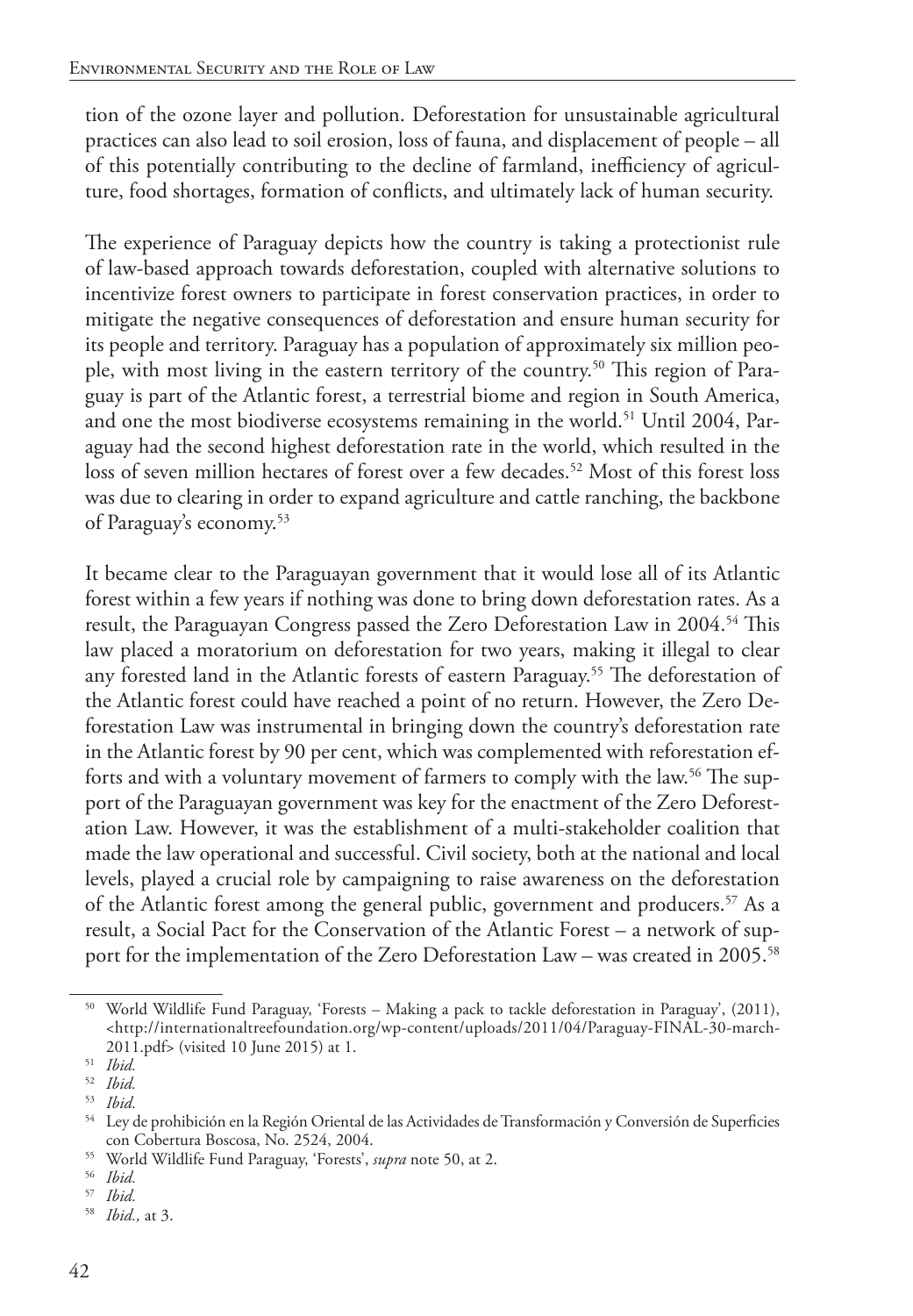The Zero Deforestation Law was extended for two years in 2006,<sup>59</sup> for five more years in 2008, $^{60}$  and for another five years in 2014 $^{61}$  as the result of its apparent success in decreasing Paraguay's deforestation rate. In addition, in 2006 a law on payment for environmental services<sup>62</sup> was enacted to support further the country's efforts to control deforestation.63 This new law established a mechanism for forest owners to receive compensation for preserving their forest reserves, intended as a mechanism to incentivize forest owners to undertake forest conservation. Apart from these apparent successes in conserving the Atlantic Forest, the Paraguayan government continues to work with stakeholders to reduce emissions from deforestation and forest degradation, and to preserve the livelihoods of forest dependent communities with the establishment of a self-sustaining forest governance system which is to be applicable after the Zero Deforestation Law is lifted.<sup>64</sup>

It is worth noting that deforestation intertwines with other environmental security threats. It has a direct effect on climate change that in turn can affect global food production and human security. For instance, global poverty reduction efforts can be affected by decreases in food production causing instability. In addition, deforestation can lead to decreases in rain and snow in some regions, while in other regions can lead to increases in draughts, floods and forest fires. Thus, the country experience from Paraguay demonstrates a rule of law approach that contributes to addressing a multidimensional environmental security threat, that of deforestation and its related aspects, by establishing a deforestation moratorium and developing supplementary measures for after the moratorium comes to an end. In particular, the experience of Paraguay demonstrates that a strict stand on deforestation is not sufficient to address an environmental security threat, but that incentives are also necessary to influence and change human behaviour.

## **5 Conclusion**

Significant progress has been made in the development of international and national laws, policies, case law and principles in relation to environmental security issues. As can be seen from the decadal international conferences on environmental issues, there is heightened awareness and improved understanding of the increasingly complicated nature of environmental problems in an increasingly globalized world. However, environmental degradation continues and is becoming an eminent (and increasingly an imminent!) problem for the international community. Over the last decade, threats have become more complex with issues such as deforestation, natural disas-

<sup>59</sup> *Ibid.* at 4.

<sup>60</sup> *Ibid.*

<sup>61</sup> World Wildlife Fund Global, 'Paraguay extends Zero Deforestation Law to 2018', available at <http:// wwf.panda.org/?210224/Paraguay-extends-Zero-Deforestation-Law-to-2018> (visited 13 April 2015).

<sup>62</sup> Ley de valoración y retribución de los servicios ambientales, No. 3.001/06, 2016.

<sup>63</sup> World Wildlife Fund Paraguay, 'Forests', *supra* note 50, at 11.

<sup>64</sup> See World Wildlife Fund Global, 'Paraguay extends', *supra* note 61.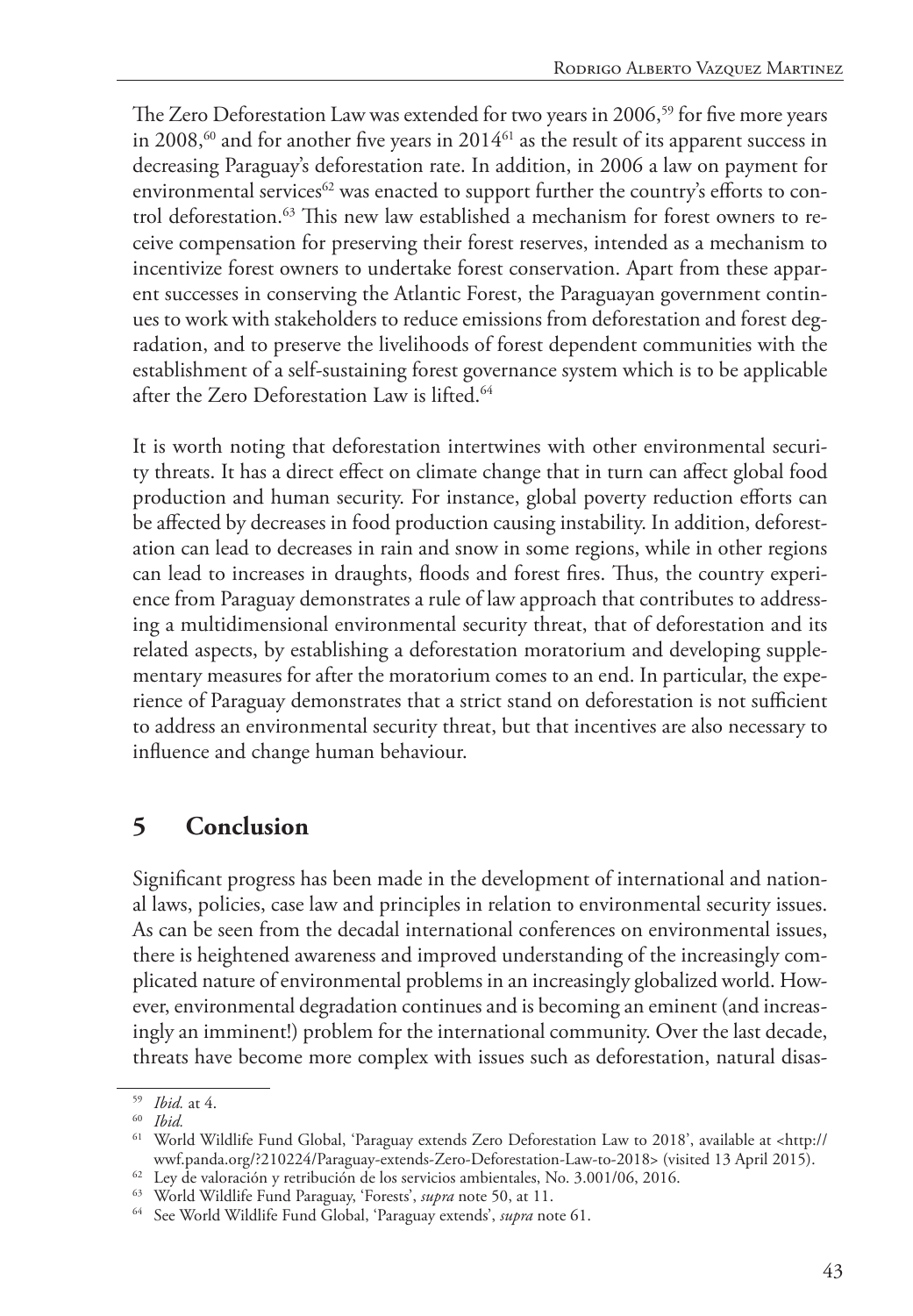ters, and climate change stemming from causes that are not necessarily within the control of affected states, but which are increasingly having impacts both within and beyond national jurisdictions. Thus, environmental security is a growing global concern as environmental issues are posing more and more threats to all humans and to the international community as a whole.<sup>65</sup>

Presently, the international community is promoting the sustainable development approach to address environmental security threats. In addition, there is a growing realization by the international community of the importance of the role of law for addressing environmental threats, both at the international and national levels. It is not enough simply to enact legislation or adopt international legal instruments, to be effective these need to be implemented and supported. There is thus a broader understanding of what role law needs to play, and a deeper understanding of how this role can be filled. At the international level, world leaders are increasingly highlighting the importance of the rule of law to address environmental threats, and making a global call to all governments around the world to use the rule of law pragmatically to solve international and national problems related to environmental security. At the same time, governments around the world are progressively providing for a greater role for law (ie: for legal changes), both at the national and international levels, to advance their efforts to tackle environmental threats in their territories. These country experiences are not perfect from a theoretical point of view, but they illustrate how legal changes can play a role in improving projects designed to address environmental security threats from a practical point of view. It is the linking of ideas, laws and policies with practical enforcement measures, and innovative adaptations to local circumstances, that will lead to the identification of good practices and inspire others to work towards closing the gap between practice and theory.

With this in mind, the present author advocates that more countries around the world need to join the movement of integrating legal changes into efforts to address threats to environmental security. Governments need to become both active and innovative in the development and implementation of projects to address issues of environmental security at the national level – taking into consideration what laws and judicial systems might be most effective; how access to justice and information might be improved; and how attention might be given to public participation, accountability, transparency, and fair and just enforcement. However, all these should be supported by the general public, who should also become active in the development and implementation of legal approaches for addressing environmental security threats at the national level. Only the legitimacy and support provided by the general public can give efforts to improve environmental security the requisite support for its success. Most importantly, integrating the rule of law concept into projects, and indeed into legal systems as a whole, should be a learning process through which countries

<sup>65</sup> See Brunnée, *supra* note 4, at 1743.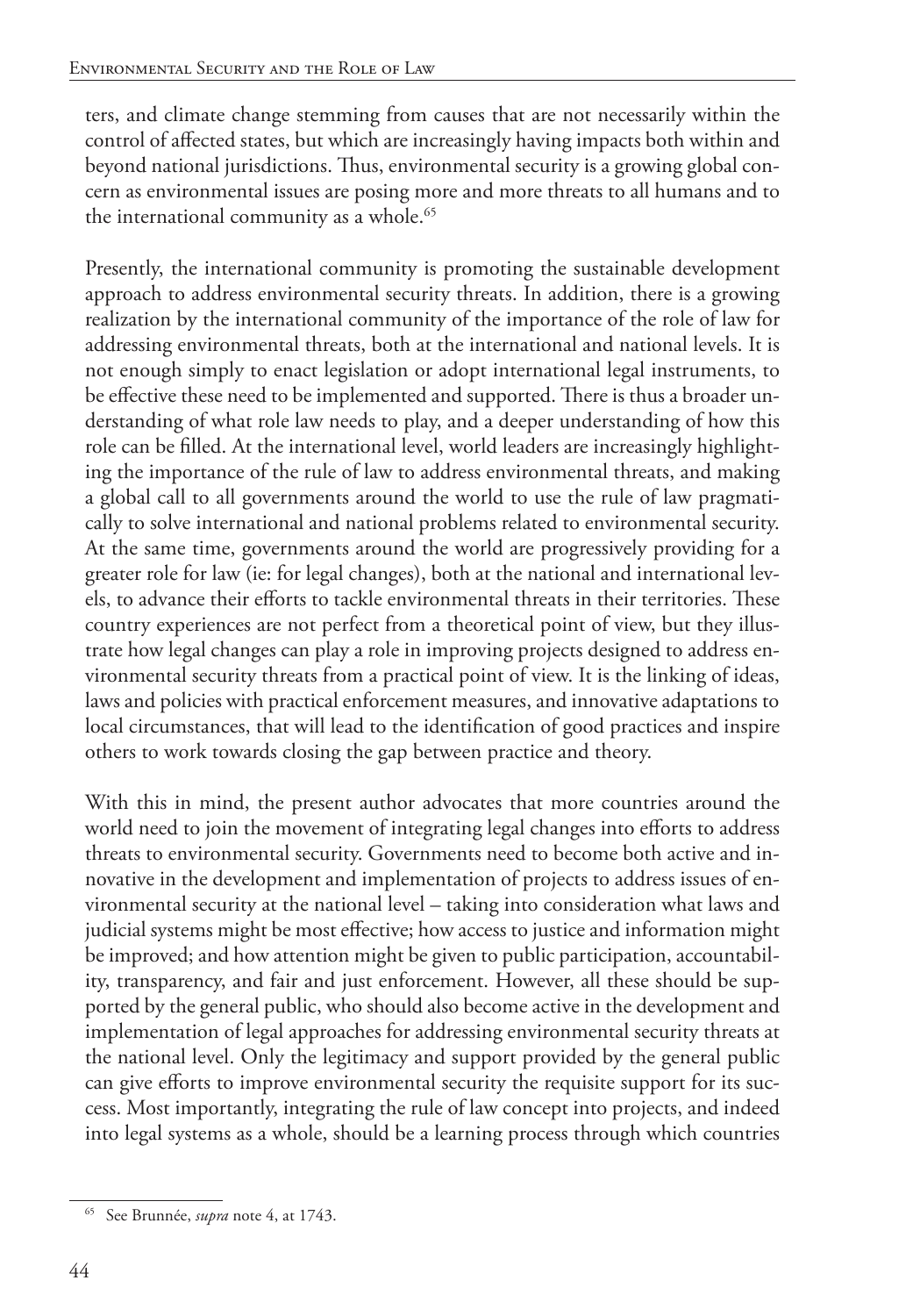share their successes and failures with the ultimate goal of developing efficient governance models to address environmental security threats at the international, regional, national and local levels.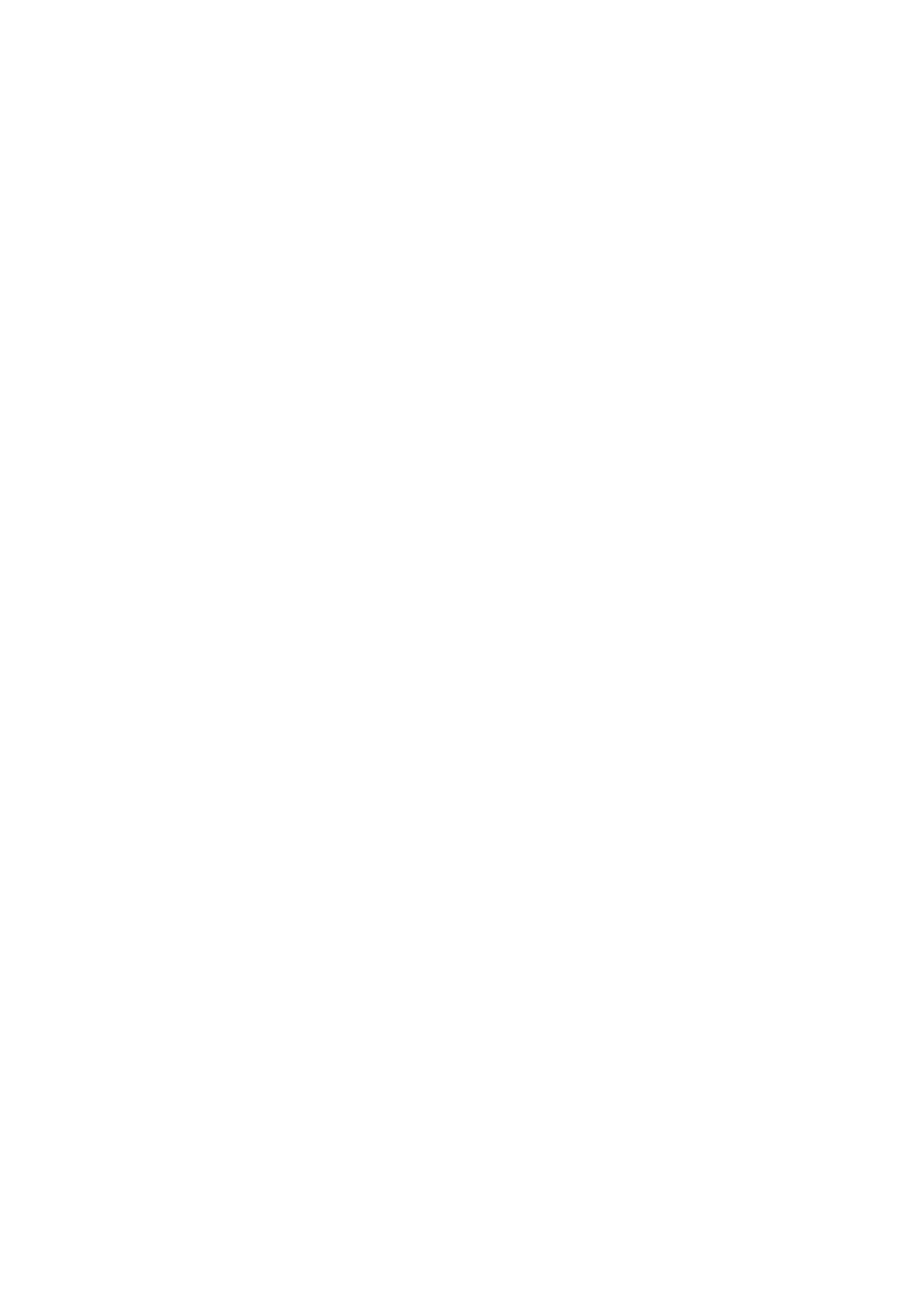# **PART III**

**Specific Issues related to Regional Freshwater Governance and Environmental Security**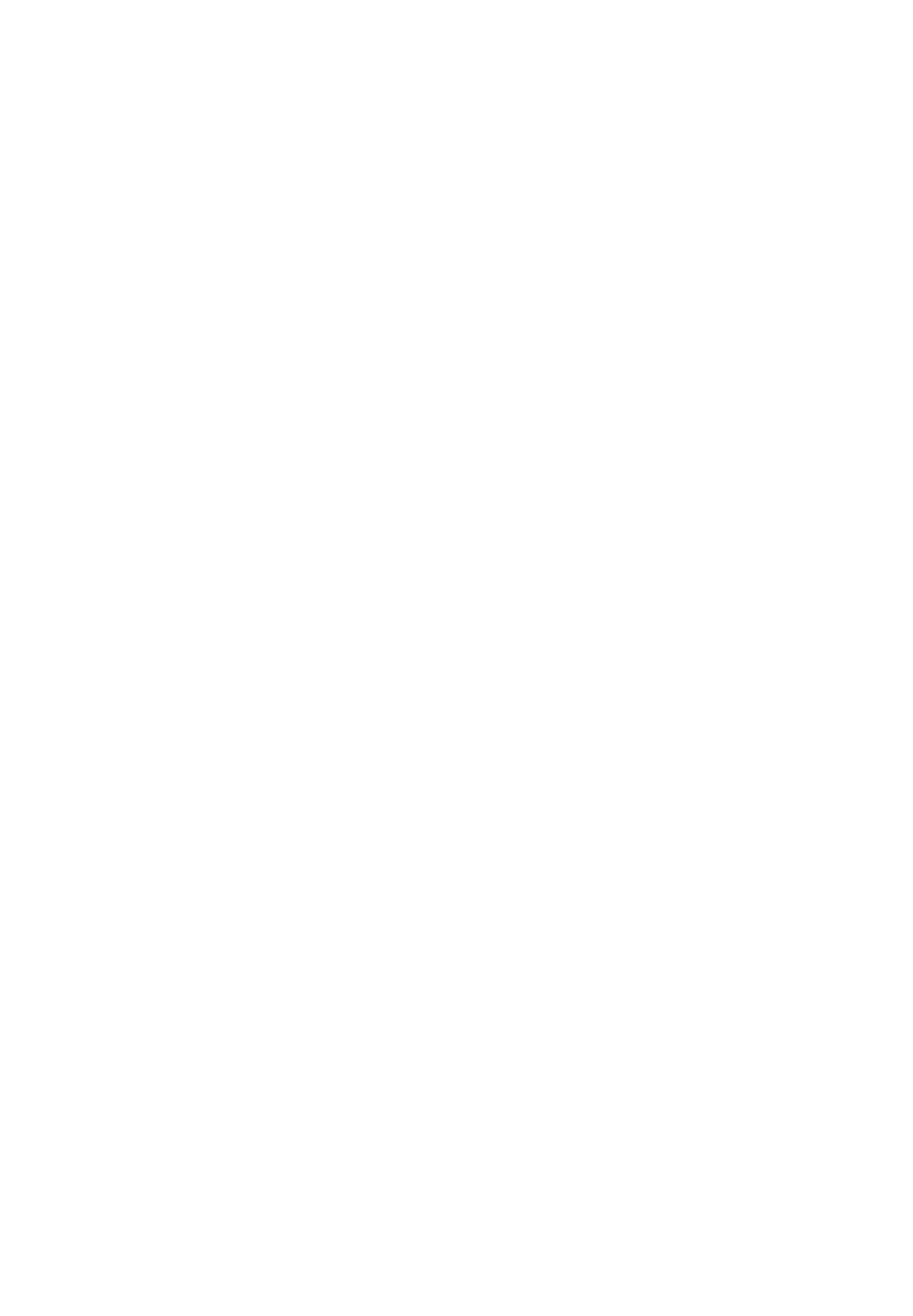# **The UNECE Water Convention and the Support it gives to the Management of Shared Waters: From Obligations to Practical Implementation**

*Annukka Lipponen*<sup>1</sup>

#### **1 Introduction**

Transboundary waters and their management influence the lives of a significant number of people. Such basins cover more than 40 per cent of the European and Asian surface of the United Nations Economic Commission for Europe (UNECE) region<sup>2</sup> and are home to approximately 460 million inhabitants.<sup>3</sup>

Divergent national interests and competing sectoral uses of transboundary waters are potential sources of conflict which affect various shared river basins around the world.4 International water law's instruments and fora, such as joint bodies for transboundary cooperation, can help to reconcile different water uses; and it has been ar-

<sup>1</sup> PhD (University of Helsinki); Environmental Affairs Officer, United Nations Economic Commission for Europe; e-mail: annukka.lipponen@unece.org. The views expressed in this article are those of the author and do not necessarily represent the views of the United Nations or its member states. This paper was written as part of the research project 'Legal framework to promote water security' (WATSEC), financed by the Academy of Finland (268151).

<sup>&</sup>lt;sup>2</sup> The 56 Member States of the UNECE include European countries (including the Commonwealth of Independent States), and also countries from Central Asia and North America.

<sup>3</sup> UNECE, *Second Assessment of Transboundary Rivers, Lakes and Groundwaters* (UN, 2011), available at  $\langle$ http://www.unece.org/fileadmin/DAM/env/water/publications/assessment/English/ECE\_Second\_ Assessment\_En.pdf> (visited 15 September 2015).

<sup>4</sup> Aaron T. Wolf and Joshua T. Newton, 'Case Studies of Transboundary Dispute Resolution' in Jerome Delli Priscoli and Aaron T. Wolf, *Managing and Transforming Water Conflicts* (Cambridge University Press, 2010) Appendix C.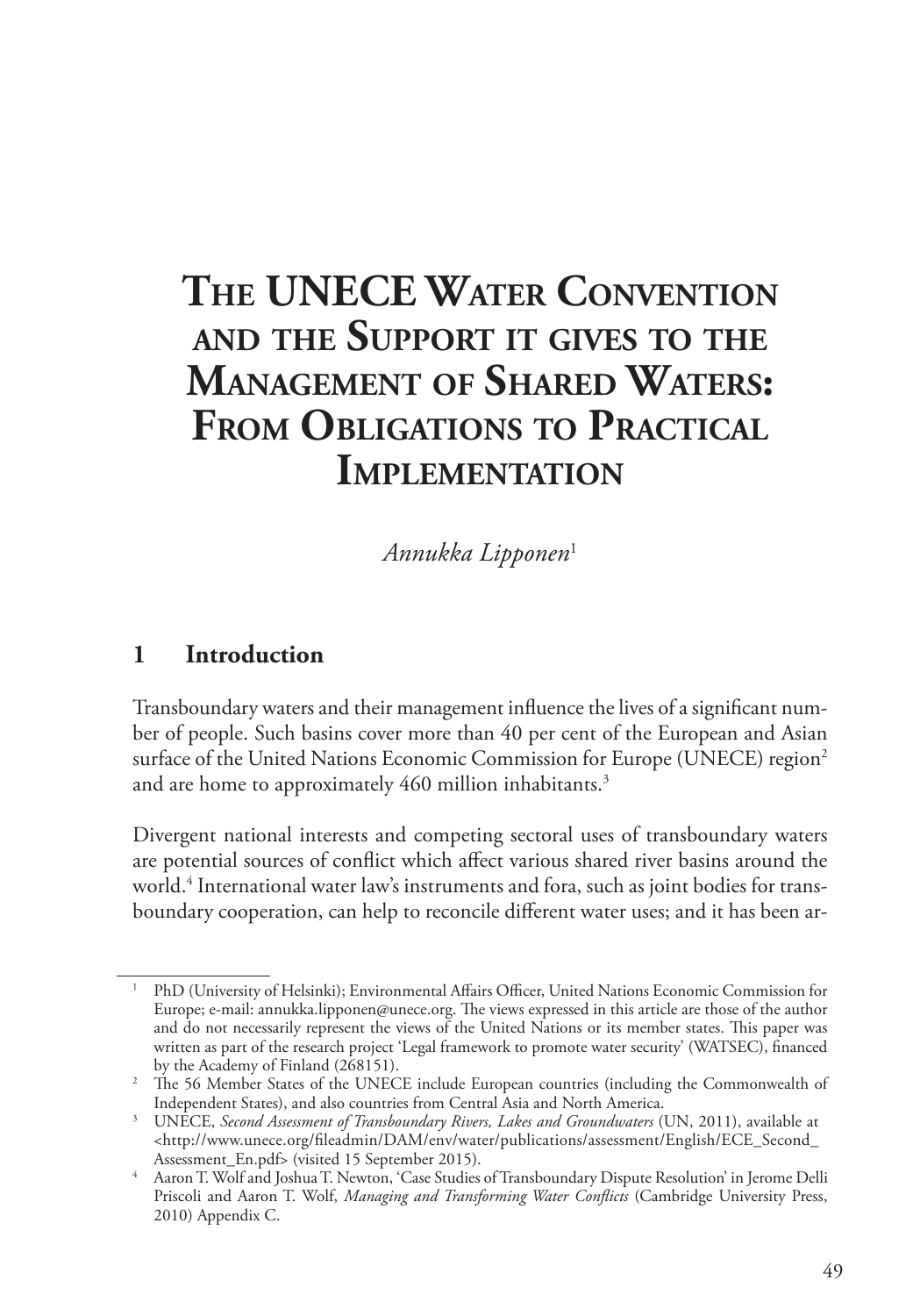gued that evolving international legal frameworks governing transboundary water resources provide an appropriate platform for addressing water security concerns.<sup>5</sup> The Convention on the Protection and Use of Transboundary Watercourses and International Lakes (UNECE Water Convention),<sup>6</sup> which was signed in Helsinki on 18 March 1992 and entered into force on 6 October 1996, provides a legal and institutional framework for improving the management of shared waters, including their protection. The Water Convention has subsequently been strengthened by two protocols: on Water and Health (2005)<sup>7</sup> and on Civil Liability (2003). $^8$ 

The Water Convention has contributed to international water law: firstly, through the development and codification of new norms; secondly, through its institutional set-up advancing the interpretation and further development of its principles and provisions; and, finally, through practical support to implementing the provisions of the Convention.<sup>9</sup> During the almost 20 years that the Convention has been in force, it has provided a model for various agreements on transboundary waters in Europe. The Convention's institutional platform has also supported cooperation in managing such waters through providing advice and policy guidance, facilitating negotiation and supporting technical projects, for instance on monitoring and assessment.

The present paper provides an overview of the UNECE Water Convention and its main provisions; briefly describes selected developments in the scope of work under the Convention; and, using several examples, provides a picture of the Convention's practical relevance in the development of cooperation in managing transboundary waters.

## **2 Institutional structure**

The Convention's Meeting of the Parties (MoP) is the highest decision-making body under the Convention. The Meeting of the Parties is held every three years. It adopts a programme of work and establishes working or subsidiary bodies to develop spe-

<sup>5</sup> Patricia Wouters, Sergei Vinogradov and Bjørn-Oliver Magsig, 'Water Security, Hydrosolidarity, and International Law: A River Runs Through It…', 19 *Yearbook of International Environmental Law* (2008) 97–134.

<sup>6</sup> Convention on the Protection and Use of Transboundary Watercourses and International Lakes, Helsinki 17 March 1992, in force 6 October 1996, 31 *International Legal Materials* (1992) 1312.

<sup>7</sup> Protocol on Water and Health to the Convention on the Protection and Use of Transboundary Watercourses and International Lakes, London, 17 June 1999, in force 4 August 2005, <http://www.unece.org/ env/water/pwh\_text/text\_protocol.html> (visited 15 September 2015).

Protocol on Civil Liability and Compensation for Damage Caused by the Transboundary Effects of Industrial Accidents on Transboundary Waters to the 1992 Convention on the Protection and Use of Transboundary Watercourses and International Lakes and to the 1992 Convention on the Transboundary Effects of Industrial Accidents, Kiev, 21 May 2003. <http://www.unece.org/env/civil-liability/welcome. html> (visited 15 September 2015).

<sup>9</sup> Iulia Trombitcaia and Sonja Koeppel, 'From a Regional towards a Global Instrument – The 2003 Amendment to the UNECE Water Convention' in Attila Tanzi, Owen McIntyre, Alexandros Kolliopoulos, Alistair Rieu-Clarke and Rémy Kinna (eds), *The UNECE Convention on the Protection and Use of Transboundary Watercourses and International Lakes: Its Contribution to International Water Cooperation* (Brill Nijhoff, 2015) 15–31 at 26.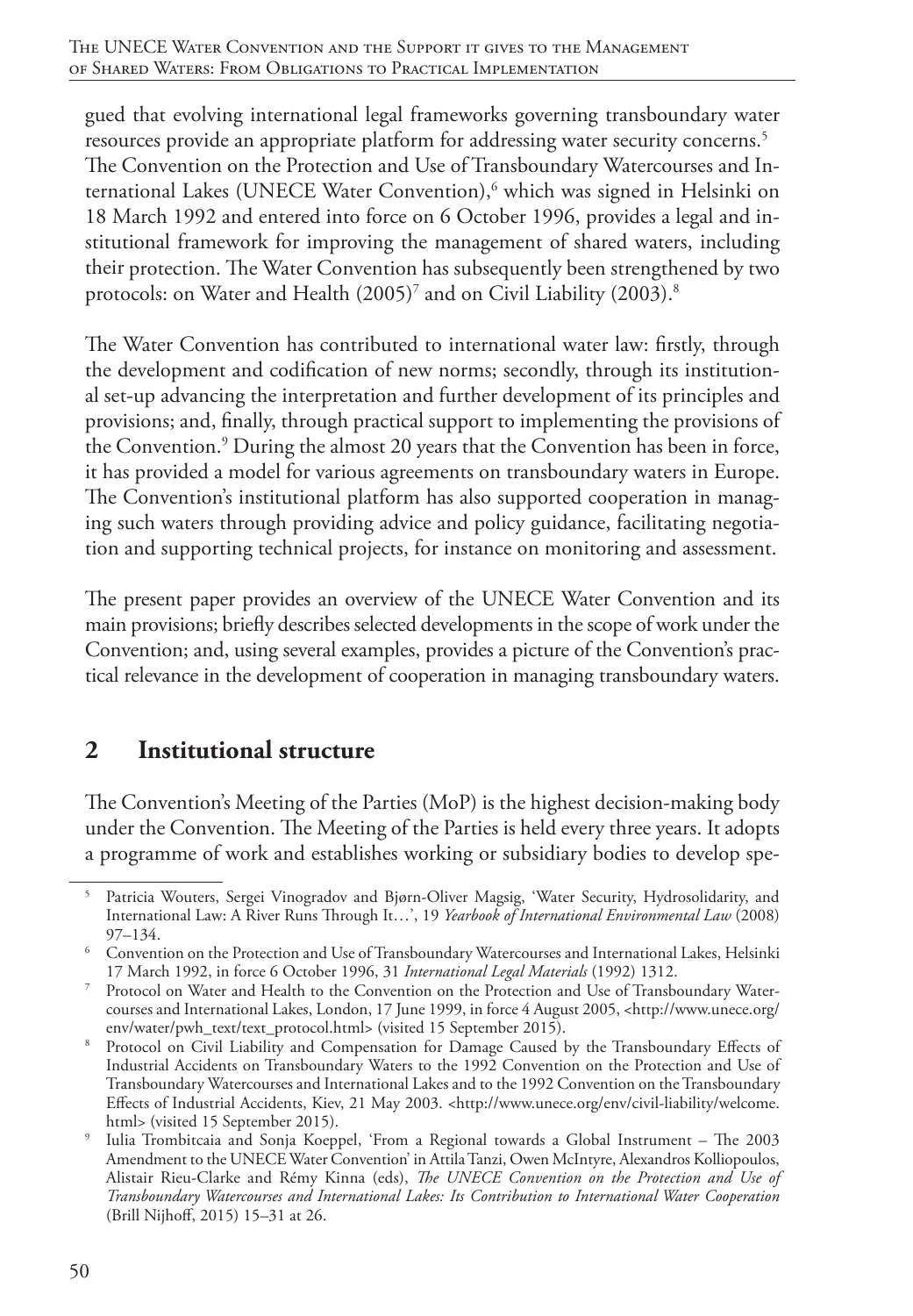cific areas of work. The constellation of such bodies evolves, but currently includes, among others, the Working Group on Integrated Water Resources Management, the Implementation Committee and the Legal Board. The Bureau, an elected body consisting of 11 Parties to the Convention, guides the work under the Convention in between the sessions of the MoP<sup>10</sup>

The institutional structure of the Convention has, over the years, adjusted to the needs of the Parties and the programme of work. For instance, a Core Group on Groundwater was established under the Legal Board to draft, in 2011–2012, the Model Provisions on Transboundary Groundwaters.<sup>11</sup> The Group brought together legal and technical expertise for the specific exercise of developing this soft-law instrument. Another relevant example of the adjustment of the Water Convention's institutional structure is that the Working Group on Monitoring and Assessment was made inactive during the implementation of the programme of work for 2013– 201512 because of the intersectoral nature of the assessment undertaken then, which required a different kind of representation both thematically and geographically. The Task Force on the Water-Food-Energy-Ecosystems Nexus was established to provide oversight to the 'nexus' assessment.<sup>13</sup>

The most recent addition to the institutional structure is the Implementation Committee, which was established by a decision of the sixth session of the Meeting of the Parties (Rome, November 2012), with the objective to facilitate the implementation of, and compliance with, the Convention. The Committee considers and provides advice in response to requests, mainly from Parties, to specific issues concerning difficulties in implementation and compliance, or may examine such issues at the request of the Meeting of the Parties. In accordance with specific conditions, the Committee may consider undertaking a Committee initiative. The members of the Implementation Committee serve in their personal capacity.14

The various bodies are serviced by a secretariat.

<sup>&</sup>lt;sup>10</sup> UNECE, *The Global Opening of the 1992 Water Convention* (UN, 2013), available at <http://www.unece. org/fileadmin/DAM/env/water/publications/brochure/Brochure\_on\_opening/Brochure\_ECE\_ENG\_ WEB\_OK.pdf> (visited 15 September 2015).

<sup>&</sup>lt;sup>11</sup> UNECE, Model Provisions on Transboundary Groundwaters (UN, 2014), available at <http://www.unece. org/fileadmin/DAM/env/water/publications/WAT\_model\_provisions/ece\_mp.wat\_40\_eng.pdf> (visited 15 September 2015).

<sup>&</sup>lt;sup>12</sup> Programme of work for 2013–2015, Report of the Meeting of the Parties on its sixth session, Rome, 28–30 November 2012, Appendum, UNECE Doc. ECE/MP.WAT/37/Add.1 (2013).

<sup>13</sup> For more information, see < http://www.unece.org/env/water/task\_force\_nexus.html>.

<sup>&</sup>lt;sup>14</sup> For a more comprehensive description of the tasks and functioning of the Implementation Committee, see 'Support to implementation and compliance of the Meeting of the Parties to the Water Convention', UNECE Water Convention Dec. VI/1 (2012).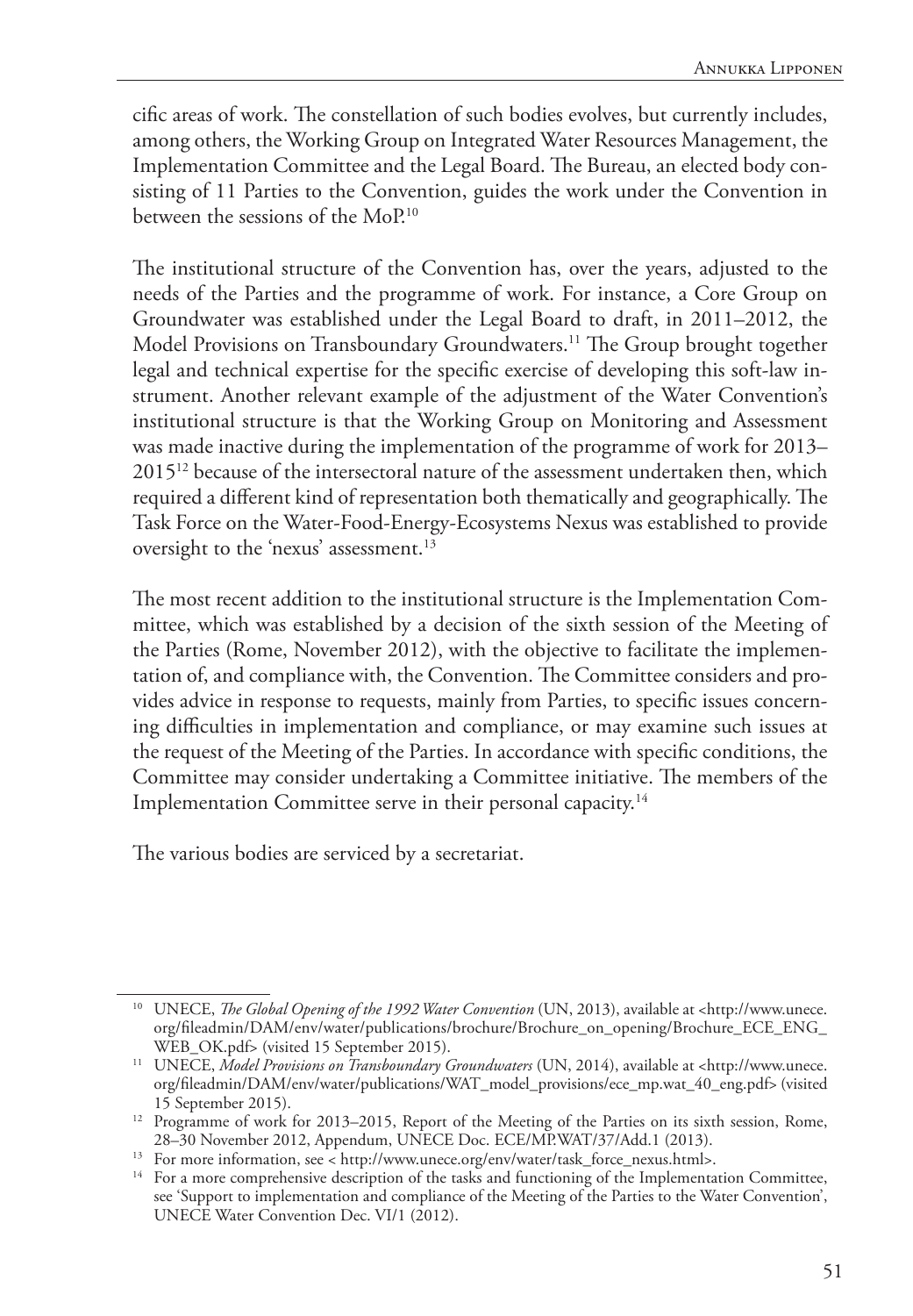## **3 The holistic and integrated approach of the Convention**

The UNECE Water Convention provides a comprehensive framework for the sustainable management of shared water resources. The Convention takes a holistic approach, based on the understanding that water resources play an integral part in ecosystems, as well as in human societies and economies.

The Water Convention defines 'transboundary waters' to mean any surface or ground waters which mark, cross or are located on boundaries between two or more states.<sup>15</sup> The catchment area concept is among the Convention's basic principles and, in addition to applying to surface waters and groundwaters alike, the Convention also makes a link to recipient seas.<sup>16</sup> Cooperation, according to the Convention, is not confined to the body of water but has to be applied to the relevant catchment area or at least parts thereof.17

The ecosystem approach to water management is also an integral part of the Water Convention. Accordingly, the various components of the aquatic and riparian ecosystems supported by the water system in the catchment area of a transboundary watercourse should also be taken into account in the planning and development of the shared water resource.<sup>18</sup>

The Convention covers aspects related to both water quality and quantity. Early work within the framework of the Convention concentrated on water quality and prevention of pollution, and several guidance documents were developed in that regard.19 Even though water quantity aspects are less explicitly regulated under the Convention, they are also an integral part of the Convention's scope, and are subject to the application of the same general principles and obligations, described in the next section.

Due to the integrated approach that the Convention promotes, it provides a framework that the Parties may use to implement integrated water resources management

<sup>15</sup> Art. 1

<sup>&</sup>lt;sup>16</sup> Art. 2 requires Parties to protect the environment influenced by their transboundary waters, including the marine environment.

 $17$  Art. 2(6).

<sup>&</sup>lt;sup>18</sup> UNECE, 'Guidelines on the Ecosystems Approach in Water Management', UNECE Doc. ECE/ ENVWA/31 (1993), available at <http://www.unece.org/fileadmin/DAM/env/water/publications/ documents/Library/Old\_documents\_found\_library/ECE\_ENVWA\_31\_eng.pdf> (visited 15 September 2015); UNECE Working Group on Monitoring & Assessment, 'Guidelines for the Monitoring and Assessment of Transboundary and International Lakes. Part A: Strategy document' (UNECE, 2002), available at <http://www.unece.org/fileadmin/DAM/env/water/publications/documents/lakesstrategydoc. pdf> (visited 26 October 2015).

<sup>&</sup>lt;sup>19</sup> The guidance developed includes topics of water quality monitoring and assessment (1996); water quality criteria and objectives (1996); licensing of waste-water discharges from point sources (1996); water pollution from fertilizers and pesticides in agriculture (1995); and prevention of water pollution from hazardous substances (1994). These instruments can be found at UNECE, 'Water publications', available at <http://www.unece.org/env/water/publications/pub.html> (visited 15 September 2015).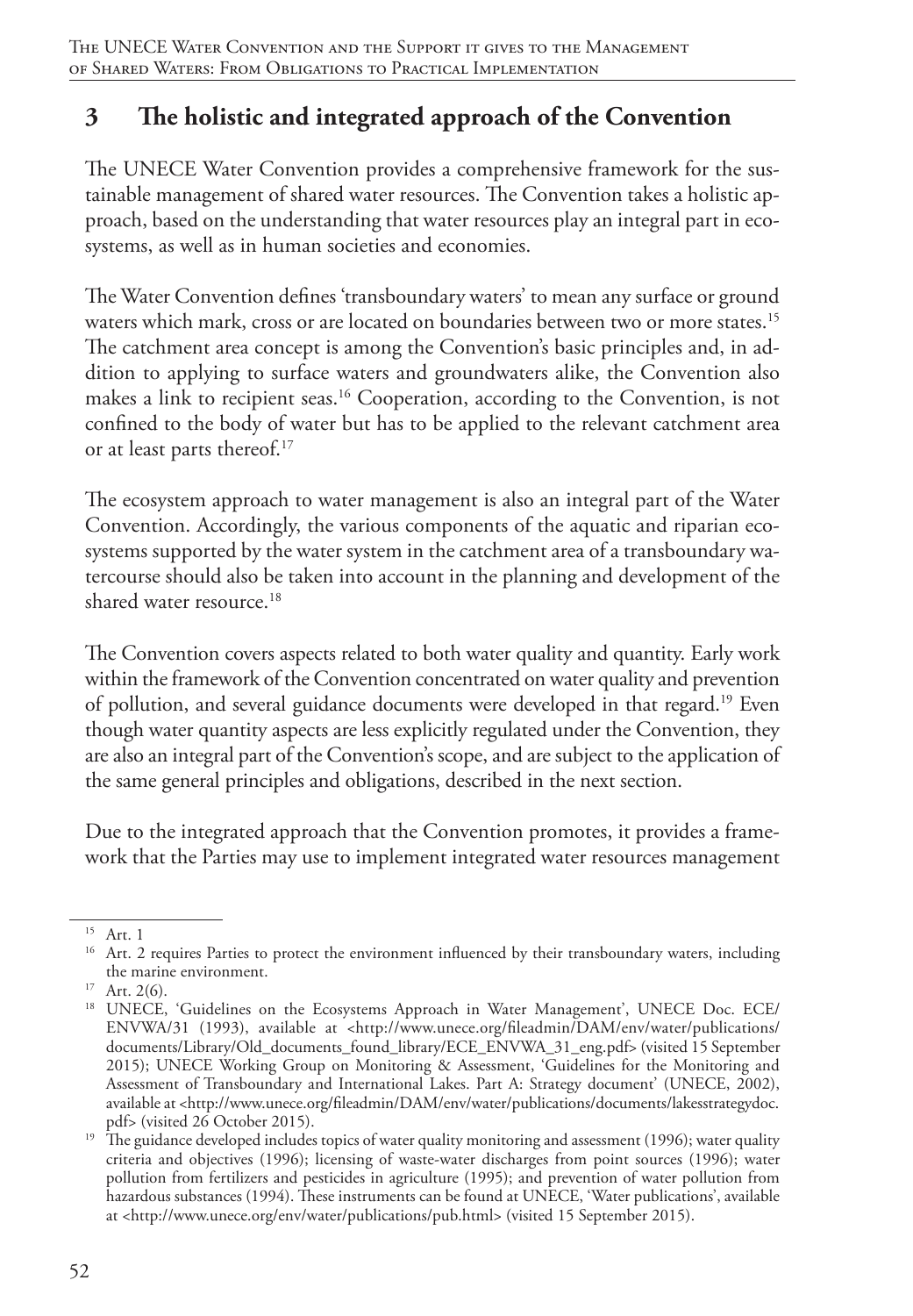(IWRM).20 In addition to having a river basin as the management unit, IWRM also involves the integration of various aspects in water resources management, notably surface water and groundwater, water quantity and quality, and considers different water uses.<sup>21</sup>

A further demonstration of the Convention's holistic nature is that it considers diverse transboundary impacts, as described in the obligation of the Parties to prevent and control transboundary impacts. Transboundary impact is defined in the Convention as significant adverse effect on the environment including 'human health and safety, flora, fauna, soil, air, water, climate, landscape and structures, and socio-economic conditions resulting from a change ... caused by a human activity'.<sup>22</sup>

## **4 Main obligations**

The main obligations of the Parties to the UNECE Water Convention are to:

- take all appropriate measures to prevent, control and reduce any transboundary impacts;
- ensure that transboundary waters are used in a reasonable and equitable way; and
- cooperate on the basis of equality and reciprocity.23

These make up the Water Convention's normative pillars and provide basic guidance for the application of its other substantive and procedural rules.<sup>24</sup>

Part I of the Convention contains provisions which are applicable to all Parties. Compliance with these provisions also involves benefits for national water management when, for instance, the control of wastewater discharges or other pollution control measures are enshrined in water legislation, contributing to a better quality of water within the country. This part of the Convention specifies a series of measures to be taken by the Parties, such as reduction of inputs of nutrients and hazardous substances from diffuse sources, and the application of environmental impact assessment.<sup>25</sup>

<sup>&</sup>lt;sup>20</sup> UNECE, *Guide to Implementing the Water Convention* (UN, 2013), available at <http://www.unece.org/ fileadmin/DAM/env/water/publications/WAT\_Guide\_to\_implementing\_Convention/ECE\_MP. WAT\_39\_Guide\_to\_implementing\_water\_convention\_small\_size\_ENG.pdf> (visited 15 September 2015) at 14.

<sup>21</sup> Global Water Partnership (GWP), 'Integrated Water Resources Management'*,* TAC Background Papers No. 4 (GWP, 2000), available at <http://www.gwp.org/Global/ToolBox/Publications/Background%20 papers/04%20Integrated%20Water%20Resources%20Management%20%282000%29%20English. pdf> (visited 15 September 2015).

<sup>&</sup>lt;sup>22</sup> Francesca Bernardini, 'The Normative and Institutional Evolution of the Convention' in Tanzi, et al (eds), *The UNECE Convention*, *supra* note 9, at 32–48. The full definition of a 'transboundary impact' is given in Art. 1 of the Convention. 23 Art. 2.

<sup>24</sup> UNECE, *Guide to Implementing the Water Convention*, *supra* note 20.

<sup>25</sup> Art. 3.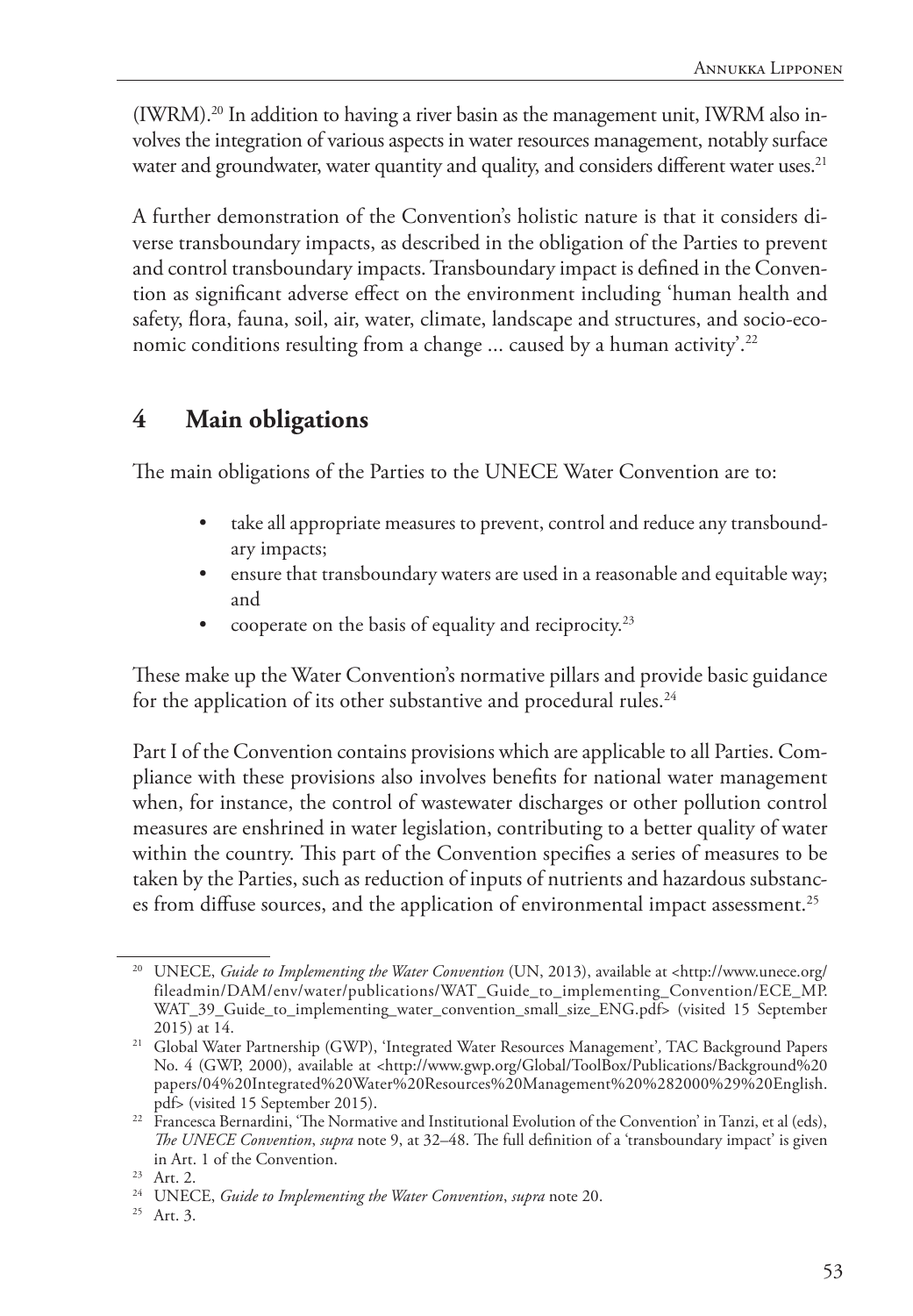The second set of obligations articulated by the Convention concerns riparian Parties, that is, states bordering the same transboundary waters. Notably, the Water Convention requires that the riparian Parties enter into agreements and establish joint bodies relating to their transboundary waters,<sup>26</sup> cooperating bilaterally and multilaterally. The Convention also specifies a number of concrete tasks for the joint bodies for transboundary cooperation; including, for example, inventorying pollution sources, the elaboration of joint monitoring programmes concerning water quality and quantity, the establishment of warning and alarm procedures, and serving as a forum for information exchange.27 Further obligations of riparian Parties concern consultation, joint monitoring and assessment, as well as the exchange of information, the establishment of warning and alarm systems, provision of mutual assistance in critical situations; and provision of information to the public.<sup>28</sup>

The Water Convention builds upon international customary law, including the work of the International Law Commission on the 1994 Draft Articles on the Law of Non-Navigational Uses of International Watercourses,<sup>29</sup> which later became the United Nations Convention on the Law of Non-Navigational Uses of International Watercourses (1997 Watercourses Convention).<sup>30</sup> The Watercourses Convention was adopted in 1997 and entered into force in 2014. A comprehensive analysis by Professor Attila Tanzi concludes as follows:

… the two Conventions are not only compatible, but largely complementary. In other words, owing to the basic compatibility of their individual provisions on the especially same subject matter, the more detailed rules contained in either Convention offer important elements of guidance for interpretation and application of less-detailed provisions on the same subject matter in the other Conven $tion.<sup>31</sup>$ 

In 2012, the UNECE Water Convention's MoP decided to promote synergies and coordination with the 1997 Watercourses Convention by sharing the experience collected under the Water Convention to support the the Watercourses Convention's implementation, promoting exchanges and coordination between the Parties to the

<sup>26</sup> Art. 9.

<sup>27</sup> Art. 9.

<sup>28</sup> Arts 9 to 16.

<sup>&</sup>lt;sup>29</sup> Draft Articles on the Law of Non-Navigational Uses of International Watercourses, adopted by the International Law Commission at its fortyösixth session, 1994, available at <http://legal.un.org/ilc/texts/ instruments/english/commentaries/8\_3\_1994.pdf> (visited 16 September 2015).

<sup>&</sup>lt;sup>30</sup> Convention on the Law of Non-Navigational Uses of International Watercourses, New York, 21 May 1997, in force 17 August 2014, 36 *International Legal Materials* (1997) 713.

<sup>&</sup>lt;sup>31</sup> Attila Tanzi, 'The Economic Commission for Europe Water Convention and the United Nations Watercourses Convention. An analysis of their harmonized contribution to international water law', Water Series 6 (UN, 2015), available at <http://www.unece.org/fileadmin/DAM/env/water/publications/WAT\_ Comparing\_two\_UN\_Conventions/ece\_mp.wat\_42\_eng\_web.pdf> (visited 26 October 2015), at 74– 75.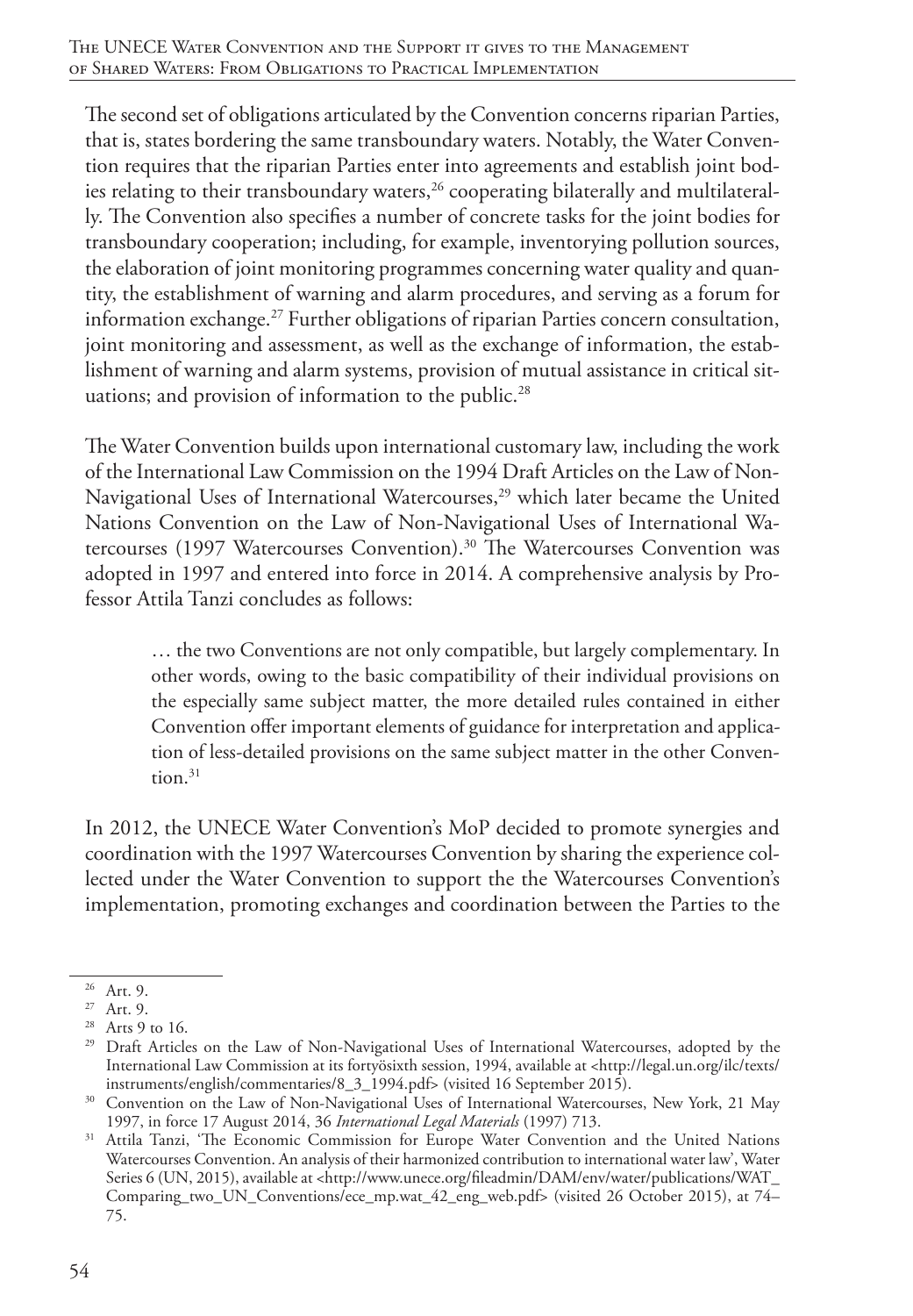two Conventions and offering an intergovernmental framework for discussion on the two Conventions.<sup>32</sup>

Some obligations under the UNECE Water Convention can be better understood by referring to other, 'kindred' conventions that are more specific on some aspects. There are such links with the other UNECE environmental conventions: for example, the obligations concerning public information (Article 16) can be interpreted in the light of the Aarhus Convention.<sup>33</sup> If an activity, plan or programme likely to cause transboundary impact is proposed under the jurisdiction of a Party to the Water Convention, notification and possible consultation should be carried out in accordance with the relevant provisions of the Espoo Convention<sup>34</sup> when both/all countries concerned have joined the Espoo Convention.<sup>35</sup>

#### **5 Geographical scope and opening the Convention to countries in other regions**

The UNECE Water Convention was initially negotiated as a regional instrument for the UNECE region. To date (ie: in late 2015), 40 countries from the pan-European region and the EU have joined the Convention.36

Parties to the Water Convention are a heterogeneous group in many ways. Not only are almost all the EU Member States Parties, but also most former Soviet Union countries. The Convention's Parties include countries which are both upstream and downstream on transboundary rivers. The pressures on waters differ between countries, as do the means available to address such pressures. The pan-European region is not homogeneous in terms of the Parties' economic development either. This is demonstrated by the diversity of the gross domestic product per capita, which ranges from the Republic of Moldova's 4,700 USD to Austria's 45,200 USD.<sup>37</sup>

The Convention was amended in 2003 in order to open up the possibility for accession to the United Nations member states from outside the UNECE region.<sup>38</sup> The amendments entered into force in February 2013. They will soon be operational

<sup>32</sup> Report of the Meeting of the Parties on its sixth session, *supra* note 12, Appendum; UNECE, *The Global Opening of the 1992 Water Convention, supra* note 10, at 15.

<sup>&</sup>lt;sup>33</sup> Convention on Access to Information, Public Participation in Decision–Making and Access to Justice in Environmental Matters, Aarhus, 25 June 1998, in force 30 October 2001, 38 *International Legal Materials* (1999) 517, <http://www.unece.org/env/pp/>.

<sup>&</sup>lt;sup>34</sup> Convention on Environmental Impact Assessment in a Transboundary Context, Espoo, 25 February 1991, in force 10 September 1997, 30 *International Legal Materials* (1991) 802. The Water Convention's Article 3(1)(h) refers to environmental impact assessment.

<sup>35</sup> UNECE, *Guide to Implementing the Water Convention, supra* note 20, 53–54.

<sup>36</sup> See UNECE, 'Status of ratification', available at <http://www.unece.org/env/water/status/legal1.html> (visited 15 September 2015). 37 The figures are from 2013, at current prices and purchase power parity. UNECE, 'Economic Statistics,

Statistical Database', available at <http://w3.unece.org/PXWeb/en> (visited 26 October 2015). 38 The Amendment to the Convention's Articles 25 and 26 was adopted at the third session of the Meeting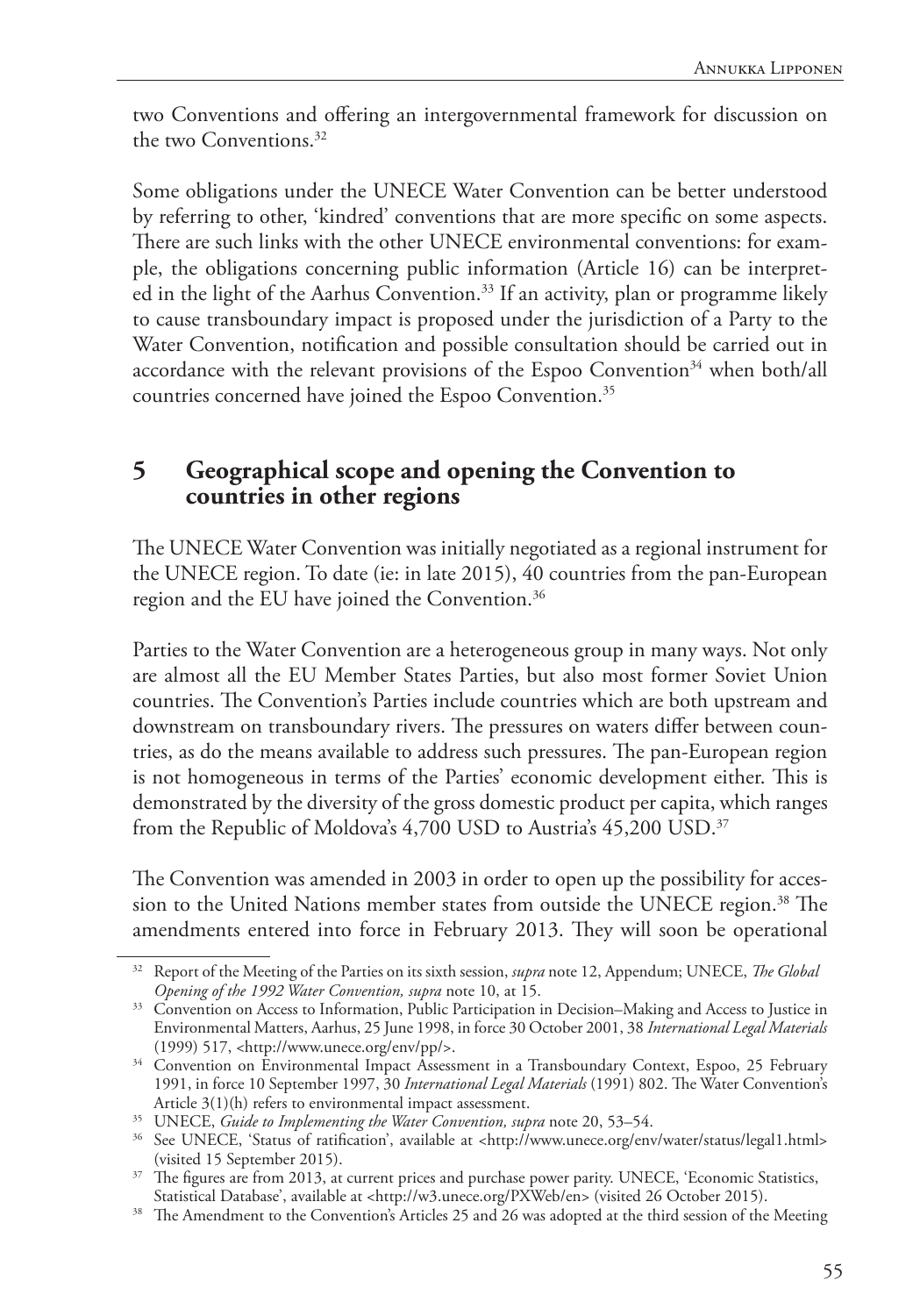when Ukraine as the last Party completes the procedure of depositing its instrument of ratification of the amendments, thereby making it possible for UN member states from other regions of the world to accede to the Convention.<sup>39</sup>

At its sixth session, the Meeting of the Parties gave a blanket approval to all future requests for accession from non-UNECE region countries,<sup>40</sup> therefore making the process of accession by non-UNECE countries the same as for UNECE member states. Future Parties from outside the UNECE region will have the same rights and obligations as Parties from the UNECE region, $41$  i.e. they will be able to participate in decision-making in the Meeting of the Parties, to be elected to the Convention's bodies, to lead the activities under the Convention, and to receive assistance for the implementation of the Convention and participation in the Convention's activities.<sup>42</sup>

#### **6 The Convention's achievements in assisting countries and its contribution to water diplomacy**

During more than 20 years of work under the UNECE Water Convention, and through the provision of assistance to countries through the UNECE secretariat, rich experience has been accumulated in facilitating transboundary water cooperation. The Water Convention and its institutional framework provide an intergovernmental platform, contributing to water conflict prevention and resolution, both through broader exchange of experience on diverse themes and through tailored assistance in treaty implementation.

The various guidelines and other soft-law instruments, such as model provisions, that have been developed under the Convention transmit substantive experience. This is both because the preparation of these instruments has usually involved expertise from countries of both Western and Eastern Europe, and because in the case of quite a few of them, stock is taken at a later point in time, when some experience has been acquired by the Parties about their practical application. For instance, the Guidelines on monitoring and assessment of transboundary rivers,<sup>43</sup> first issued in 1996, were

of the Parties, Madrid, 26–28 November 2003. See 'Amendment to the Water Convention', UNECE Dec. III/1 (2003).

<sup>&</sup>lt;sup>39</sup> On 7 October 2015, the Ukrainian Parliament passed a law accepting the amendments opening the Convention, thereby lifting the last legal obstacle to countries outside the UNECE region from acceding to the Convention. UNECE, 'Ukraine paves the way for globalising the Water Convention', a press release of 13 October 2015, available at <http://www.unece.org/info/media/presscurrent-press-h/ environment/2015/ukraine-paves-the-way-for-globalising-the-water-convention/doc.html> (visited 21 October 2015).

<sup>&</sup>lt;sup>40</sup> 'Decisions and vision for the future of the Convention', Report of the Meeting of the Parties on its sixth session, *supra* note 12, Addendum

<sup>&</sup>lt;sup>41</sup> Malgosia Fitzmaurice and Panos Merkouris, 'Scope of the UNECE Water Convention' in Tanzi, et al (eds), *The UNECE Convention*, *supra* note 9, 103–115, at 111–115.

<sup>42</sup> UNECE, *The Global Opening of the 1992 Water Convention, supra* note 10.

<sup>43</sup> UNECE, 'Guidelines on Water Quality Monitoring and Assessment of Transboundary Rivers', UNECE Doc. ECE/CEP/11 (1996).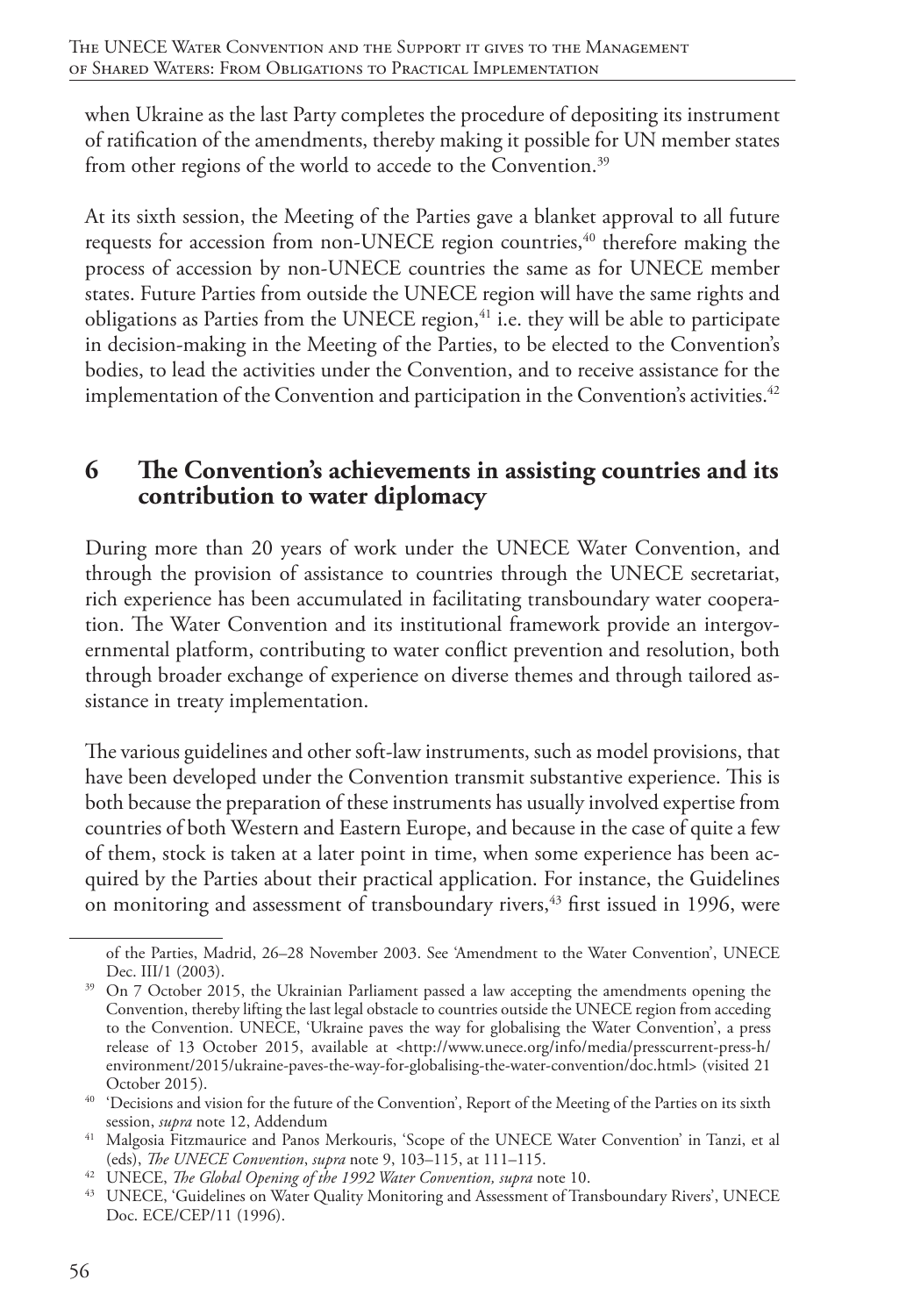revised in 1998–2000<sup>44</sup> – firstly, to incorporate the considerable experience that had been gathered under the Convention during a series of pilot projects implemented in the 1990s; and, secondly, to reflect new strategic and scientific developments.<sup>45</sup> Support regarding the monitoring and assessment of transboundary waters was a major component of many of the early projects and practical on-the-ground assistance established under the Convention. The monitoring and assessment guidelines, as well as the capacity-building related thereto, helped Eastern and Central European countries in improving their monitoring of waters, which was a pre-requisite to meeting the EU requirements.<sup>46</sup>

Upon request, the UNECE secretariat generally assists countries in preparing for accession to the Water Convention and in implementing their obligations under the Convention. As the assistance provided in the Chu and Talas, Dniester and the Drin Basins, for instance, demonstrates, the approach of providing support has been adapted to the specificities of the circumstances, including the relationships between the basin countries. With frameworks for cooperation already in place, the support for the Chu and Talas Basins as well as in the Dniester Basin also included practical efforts, such as joint monitoring and exchange of information. On the Drin Basin, a Memorandum of Understanding (MoU) between individual institutions was negotiated and concluded instead of an intergovernmental agreement, allowing some political bottlenecks to be avoided.<sup>47</sup>

The process of developing the programme of work for activities of the Parties in the Convention's framework provides opportunities for countries to voice their needs, and such opportunities are not limited to the Convention's Parties but are also available to non-Parties within the UNECE.<sup>48</sup> Thematic activities organized as part of implementing the programme of work, such as workshops on adaptation to climate change in transboundary basins, also provide countries with opportunities to exchange views and experiences.

Among the features that characterize the activities under the Convention is the strong participation of non-Parties in the UNECE region and increasingly of countries from other regions of the world. The pan-European assessment on the status of transboundary waters,<sup>49</sup> which was carried out from 2009 to 2011, for instance,

<sup>44</sup> UNECE, 'Guidelines on Monitoring and Assessment of Transboundary Rivers. First review of the 1996 Guidelines on Water-quality Monitoring and Assessment of Transboundary Rivers' (UNECE, 2000), available at <http://www.unece.org/fileadmin/DAM/env/water/publications/documents/guidelinestransrivers2000.pdf> (visited 16 September 2015).

<sup>45</sup> Annukka Lipponen and Lea Kauppi, 'Monitoring and Assessment and the Duty of Cooperation under the Water Convention: Exchange of Information Among the Riparian Parties' in Tanzi, et al (eds), *The UNECE Convention*, *supra* note 9, 251–267, at 266.

<sup>46</sup> *Ibid*.

<sup>47</sup> Bo Libert, 'The UNECE Water Convention and the Development of Transboundary Cooperation in the Chu-Talas, Kura, Drin and Dniester River Basins', 40 *Water International* (2015) 168–182.

<sup>48</sup> *Ibid*.

<sup>49</sup> UNECE, *Second Assessment of Transboundary Rivers, supra* note 3.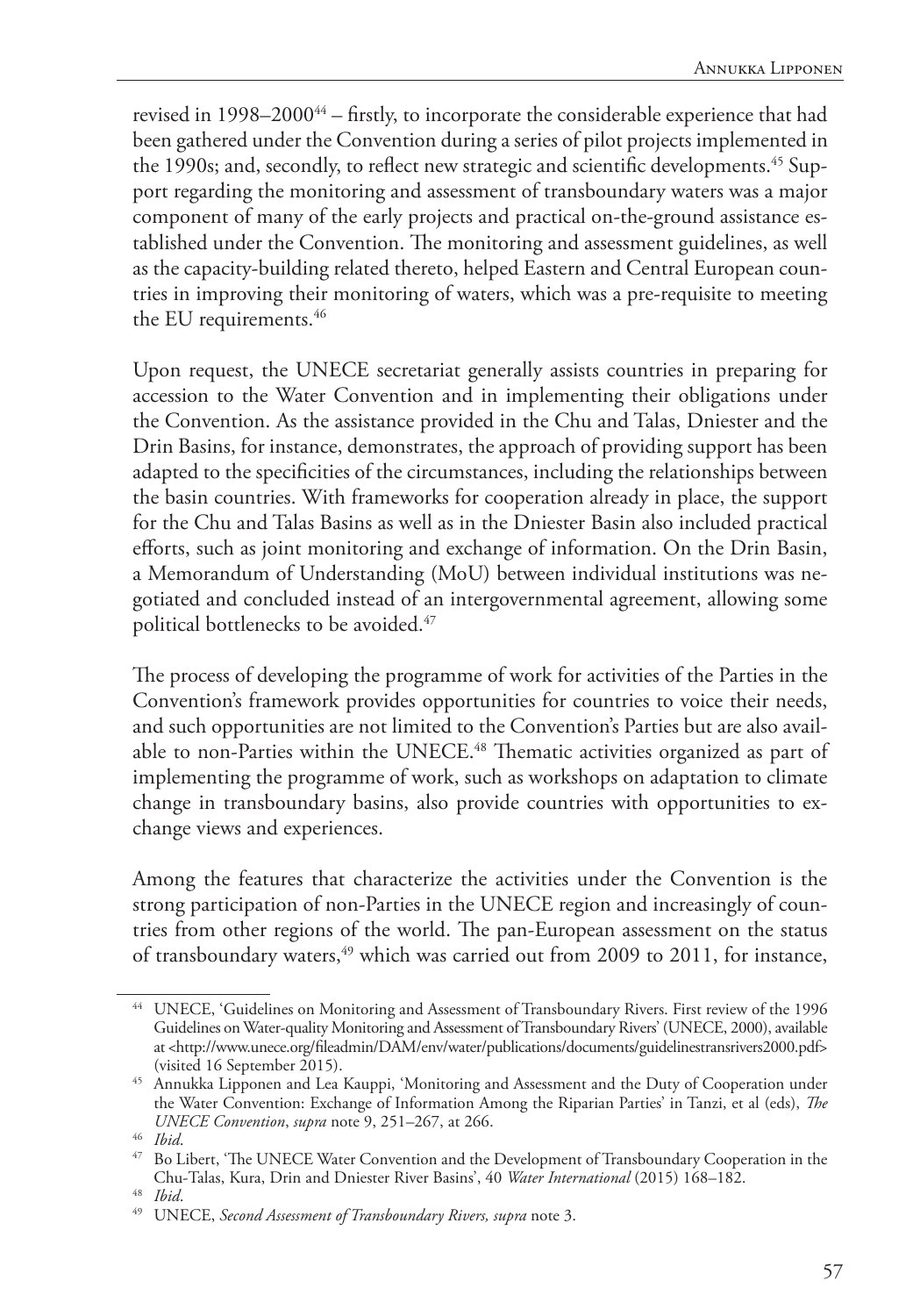involved active participation of several countries sharing waters with the UNECE countries, notably Afghanistan, the Islamic Republic of Iran and Mongolia. In recent years, a number of requests from countries outside the UNECE region to organize awareness-raising workshops have been responded to, among them requests from Jordan, Lebanon and Tunisia.

The work programme themes under the Water Convention have evolved over the years to meet the needs of the Parties and to include a mix of policy work (such as the European Union Water Initiative's National Policy Dialogues<sup>50</sup>) and technical work (such as assistance to improve dam safety in Central Asia) through supporting the development of model technical norms and regulations.

For the time being, activities such as the above-mentioned regional assessments have served to keep the status of transboundary waters in the pan-European region under scrutiny. A reporting mechanism will be presented for consideration by the seventh Meeting of the Parties (Budapest, 17–19 November 2015), which would provide for regular reporting by Parties on their water cooperation to foster implementation of the Convention. Under a number of global and regional conventions, the Parties have an obligation to report on progress in meeting their commitments. For instance, all multilateral environmental agreements (MEAs) of the UNECE, except the Water Convention, use periodic mandatory national reporting. The secretariats of the UN-ECE MEAs confirm the added value of reporting, with synthesis reports contributing, among others, to the design of the programme of work; the review of compliance and the refinement of guidance; and the targeting of technical assistance; just to mention a few of the associated benefits.<sup>51</sup>

The analysis conducted on the needs for reporting under the Water Convention shows that the introduction of reporting is expected to contribute to strengthening the effectiveness of the Convention and to enhance its implementation through stimulating concrete measures to address gaps in implementation and enhancing cooperation between Parties in specific transboundary waters and basins. The introduction of reporting would complement the compliance mechanism put into place with the establishment of the Implementation Committee. So far, the Parties to the Water Convention have been invited to provide information for specific initiatives, such as the regional assessments of transboundary waters.

Support in preparing for accession to the Convention and in the monitoring and assessment of transboundary waters and the negotiation of agreements are among the more traditional areas of work under the Water Convention. An example of a more recent thematic area that involves conflict potential is adaptation to climate change

<sup>&</sup>lt;sup>50</sup> For more information, see UNECE, 'National Policy Dialogues on Integrated Water Resources Management', available at <http://www.unece.org/env/water/npd> (visited 16 September 2015).

<sup>51</sup> UNECE Committee on Environmental Policy, 'Multilateral environmental agreements: overview of national implementation', UNECE Doc. ECE/CEP/2014/16 (2014).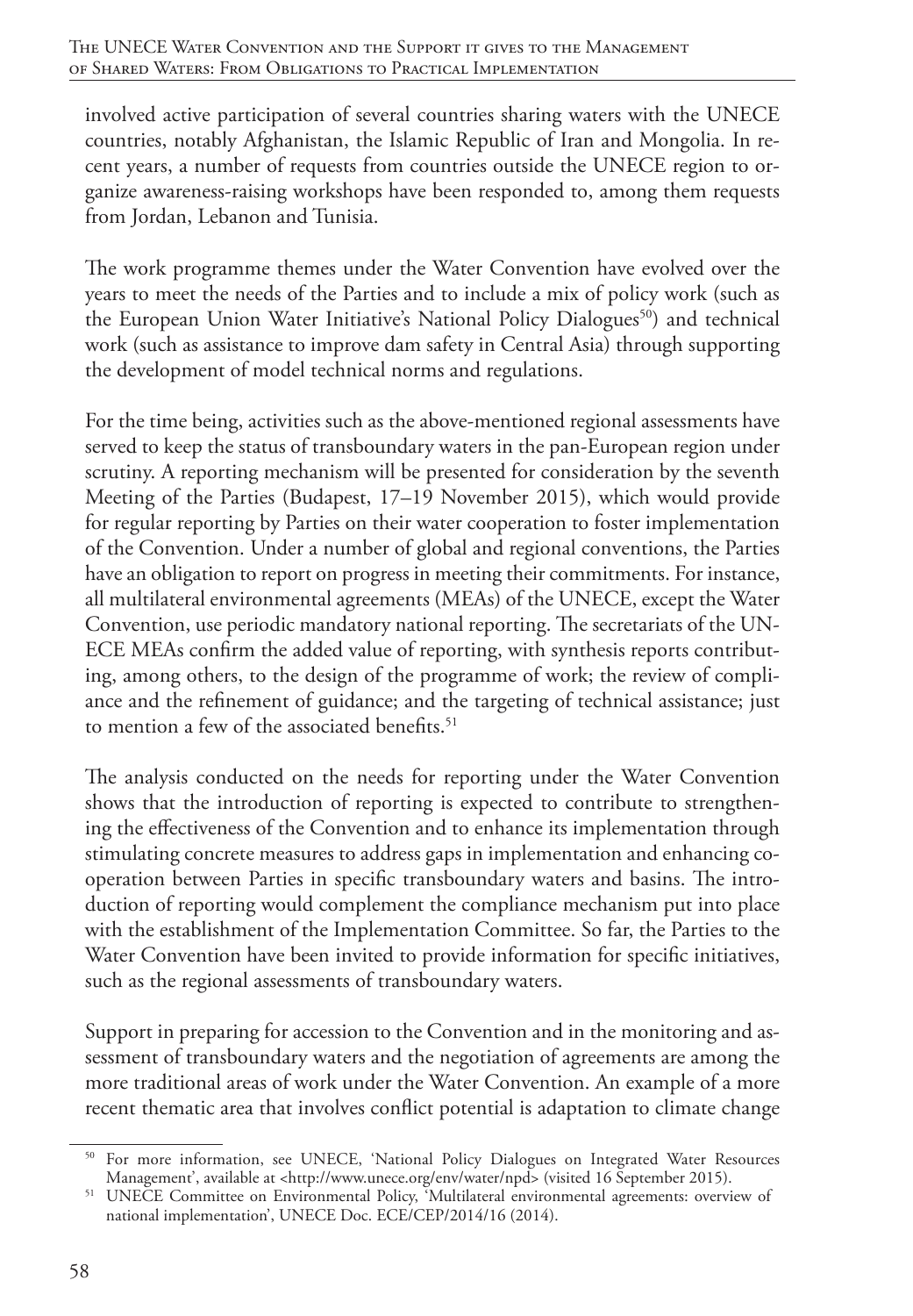in transboundary basins. Building on the guidance on water and climate<sup>52</sup> which has been developed within the framework of the Water Convention, cooperation in the development of adaptation strategies and in their implementation in transboundary basins is being promoted. The work on a programme of pilot projects, by the Task Force on Water and Climate, has led to the formation of an increasingly global platform and a collection of good practices and lessons learned.<sup>53</sup>

## **7 The landscape of cooperation in the pan-European region and the Water Convention's contribution**

An uneven level of transboundary water cooperation is observed across the pan-European region, influenced by, for instance, varying political priorities, finances, institutional capacities or conflicting interests of countries.<sup>54</sup> Drawing upon the more than 150 freshwater agreements inventoried in UNECE's latest regional assessment,<sup>55</sup> the following three categories of agreements can be roughly outlined, based on the timing of their conclusion:

- a third signed by 1991 (most during the 1950s or 1960s);
- a third from the 1990s (in response to the break-up of the Soviet Union and Yugoslavia, with new agreements mostly being modeled on the UNECE Water Convention); and
- a third from the 2000s (many being revisions related to the EU Water Framework Directive,<sup>56</sup> and concluded between UNECE countries that are also EU Member States).

The institutions established to implement transboundary water agreements in the UNECE region are highly diverse, from river basin commissions with a relatively broad mandate involving different sectors to bilateral commissions in charge of agreements on parts of transboundary waters or a specific water use.<sup>57</sup> Due to the requirement of the Convention that riparian Parties should enter into joint arrangements and establish joint bodies relating to their transboundary waters, the Convention has

<sup>52</sup> UNECE, 'Guidance on Water and Adaptation to Climate Change' (UN, 2009), available at <http://www. unece.org/fileadmin/DAM/env/water/publications/documents/Guidance\_water\_climate.pdf> (visited 26 October 2015).

<sup>53</sup> UNECE and International Network of Basin Organizations, 'Water and Climate Change Adaptation in Transboundary Basins: Lessons Learned and Good Practices' (UN, 2015), available at <http://www.unece. org/fileadmin/DAM/env/water/publications/WAT\_Good\_practices/ece.mp.wat.45.pdf> (visited 26 October 2015).

<sup>54</sup> UNECE, *Second Assessment of Transboundary Rivers, supra* note 3.

<sup>55</sup> *Ibid*.

<sup>56</sup> Directive 2000/60/EC of the European Parliament and of the Council of 23 October 2000 establishing a framework for Community action in the field of water policy, OJ 2000 L 327/1.

<sup>57</sup> UNECE, *River Basin Commissions and Other Institutions for Transboundary Water Cooperation* (UN, 2009), available at <http://www.unece.org/fileadmin/DAM/env/water/documents/CWC\_publication\_joint\_ bodies.pdf> (visited 15 September 2015).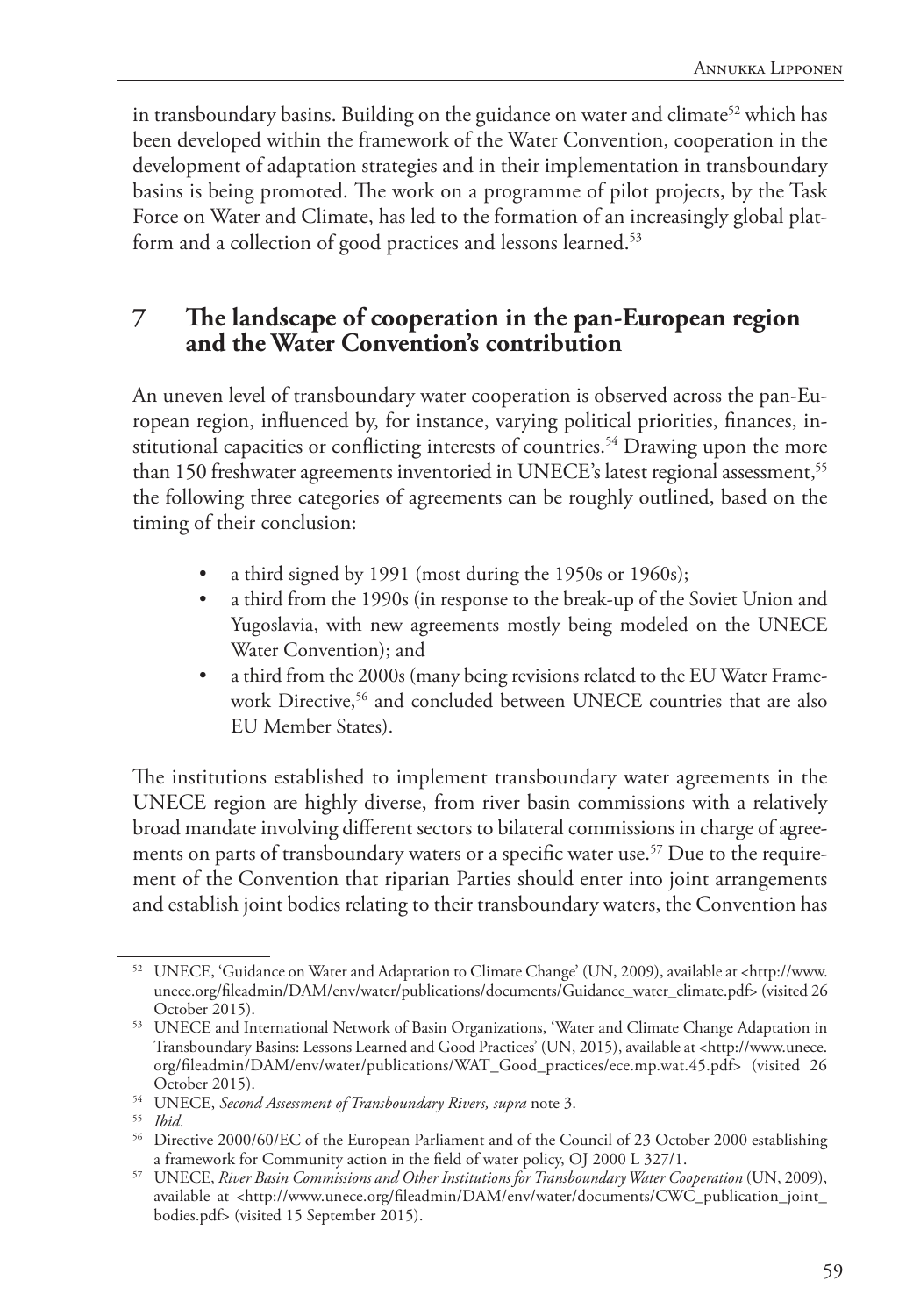contributed to their establishment. Such bodies play an active role in many activities under the Convention involving exchange of experience.

Among the factors that differentiate the joint bodies are, for example, the scope of application of the respective agreement, competence, functions, powers and organizational structure.58 Despite the diversity – from multilateral basin-specific commissions with permanent secretariats to institutions of plenipotentiaries – making it challenging to generalize, some features related to organization and activities can be identified that contribute to effective functioning of such bodies. Drawing upon the experience reviewed in the framework of the Convention, these features have been synthesized into the *Draft principles for effective joint bodies for transboundary water cooperation*, proposed for adoption at the seventh session of the Meeting of the Parties.<sup>59</sup>

The Water Convention has contributed to strengthening the legal and institutional basis for transboundary water cooperation in Europe. It served as a model for most of the freshwater agreements developed in the 1990s (in the former Soviet Union, former Yugoslavia, etc.). Examples, to mention just a few, include: the Convention on Cooperation for the Protection and Sustainable Use of the Danube River  $(1994)$ ,<sup>60</sup> the Framework Agreement on the Sava River Basin  $(2002)$ , <sup>61</sup> and the bilateral treaties between Estonia and the Russian Federation (1997), between the Russian Federation and Kazakhstan (1992), and between Belarus and Ukraine (2001).<sup>62</sup>

The European Union's Water Framework Directive (WFD), another regional legal framework in which IWRM is firmly enshrined, has close links with the Water Convention: the European Union became a Party to the Convention in 1995 and the WFD explicitly states that it must contribute to the implementation of the UNECE Water Convention.<sup>63</sup> The WFD has built on the foundation laid by the UNECE Water Convention, and the Convention has provided a framework for coordinating implementation of the WFD in transboundary basins which include countries that are not EU Member States (such as in the Danube and the Sava river basins). In these basins, there are also various bilateral agreements between the riparian countries which detail the legal framework further, as relevant to each particular case.<sup>64</sup>

<sup>58</sup> *Ibid.*

<sup>59</sup> UNECE, Draft principles for effective joint bodies for transboundary water cooperation, Meeting of the Parties, seventh session, Budapest, 17–19 November 2015, UNECE Doc. ECE/MP.WAT/2015/6 (2015).

<sup>&</sup>lt;sup>60</sup> Convention on Cooperation for the Protection and Sustainable Use of the Danube River, Sofia, 29 June 1994, in force 22 October 1998, <http://www.icpdr.org/main/>.

<sup>&</sup>lt;sup>61</sup> Framework Agreement on the Sava River Basin, Kranjska Gora, 3 December 2002, in force 29 December 2004, <http://www.savacommission.org/dms/docs/dokumenti/documents\_publications/basic\_ documents/fasrb.pdf> (visited 16 September 2015).

<sup>62</sup> UNECE, *Strengthening Water Management and Transboundary Cooperation in Central Asia: the Role of UNECE Environmental Conventions* (UN, 2011), available at <http://www.unece.org/fileadmin/DAM/ env/water/publications/documents/Water\_Management\_En.pdf> (visited 15 September 2015); UNECE, *Second Assessment of Transboundary Rivers*, *supra* note 3.

<sup>&</sup>lt;sup>64</sup> UNECE, *Second Assessment of Transboundary Rivers*, *supra* note 3.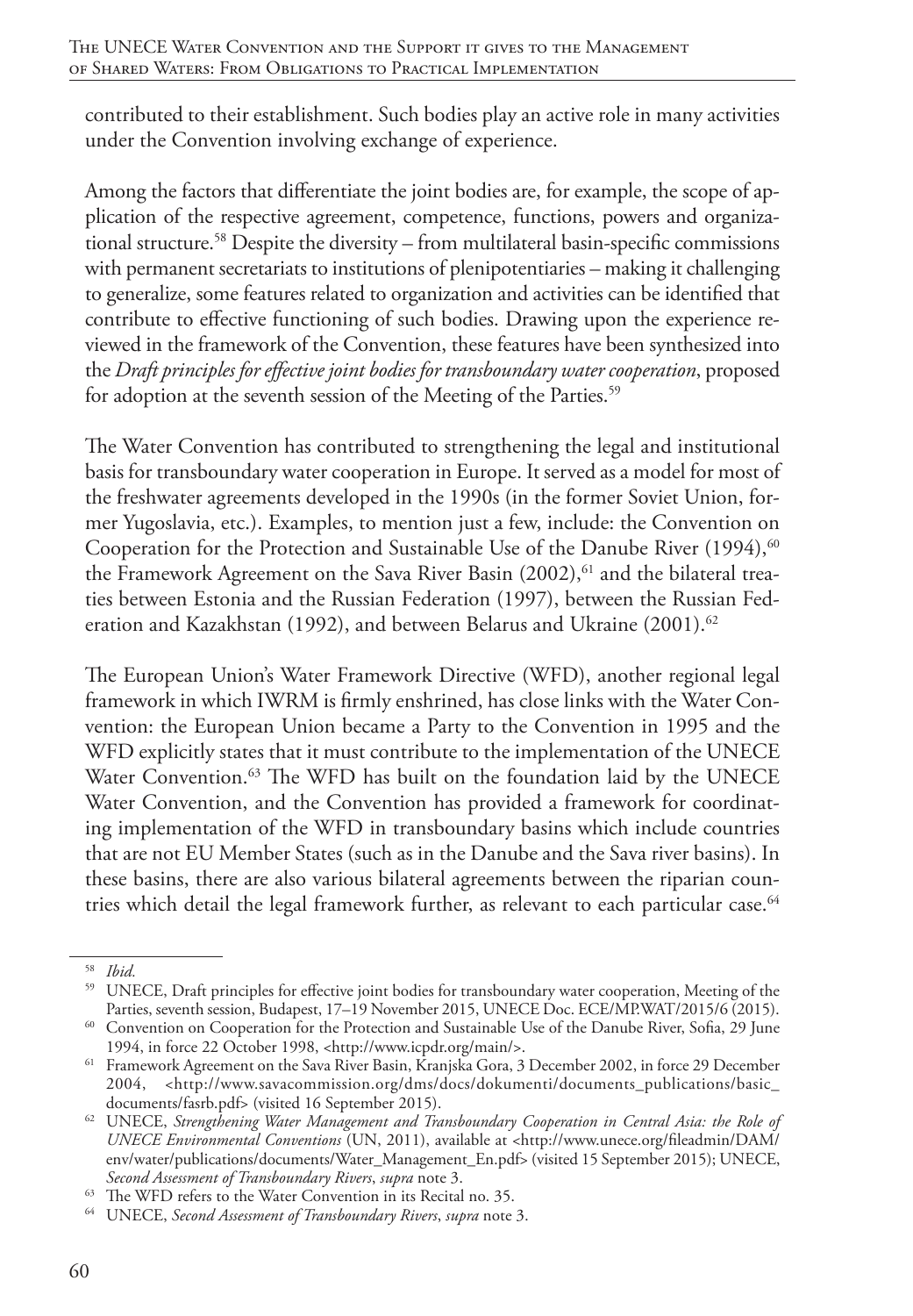This illustrates the mutual supportiveness and complementarity of international instruments at multiple levels.

The overall quality of European waters has markedly improved since the early 1990s<sup>65</sup> and the development of environmental legislation and regulation has contributed to this in an important way. The regional instruments, including the Water Convention, which obliges its Parties to limit discharges, have played a role in this development. Gradually, point sources of pollution, notably discharges of municipal wastewaters, have been brought under control, although diffuse pollution by nutrients and agrochemicals continues to pose challenges to the quality of European waters.

# **8 Discussion and future outlook**

The UNECE Water Convention has fostered the development of transboundary agreements, the establishment of joint bodies and cooperation at the political and technical levels for some 20 years. It does not replace basin-level agreements, but provides a basis and a framework for the conclusion of such agreements. It is currently the platform for cooperation and sharing experience for more than 40 Parties. The Convention's institutional structure, scope and focus of work have evolved to respond to changing needs.

The work under the Convention has experienced a gradual shift of emphasis to the east, to the Caucasus and in particular to Central Asia.<sup>66</sup> Now, a shift is occurring beyond the UNECE region. Recent years have also seen increasing participation by countries from other regions in the Convention's meetings and activities. A number of non-UNECE countries have formally expressed interest in acceding to the Convention once this becomes possible.<sup>67</sup> Hence, the opening of the Convention to accession by countries from other regions is expected to gradually shape the work under the Convention.

There are various problems related to the status and availability of water resources, and addressing these problems effectively requires transboundary coordination and cooperation. For instance, the binding targets set in the EU for renewable energy<sup>68</sup> have led to a renewed interest in developing hydropower, and since hydropower developments commonly affect river flow there may be transboundary implications on downstream uses and ecosystems. Where institutional arrangements for transbound-

<sup>65</sup> European Environment Agency (EEA), *European Waters – Assessment of Status and Pressures*, EEA Report No 8/2012 (EEA, 2012), available at <http://www.eea.europa.eu/publications/european-watersassessment-2012> (visited 15 September 2015).

<sup>66</sup> Lipponen and Kauppi, 'Monitoring and Assessment', *supra* note 45, at 266.

<sup>67</sup> Trombitcaia and Koeppel, 'From a Regional', *supra* note 9.

<sup>68</sup> Directive 2009/28/EC of the European Parliament and of the Council of 23 April 2009 on the promotion of the use of energy from renewable sources, OJ 2009 L140/16. The Directive lays down lays down legally binding targets; notably, a 20 per cent share of renewable energy in the EU by 2020.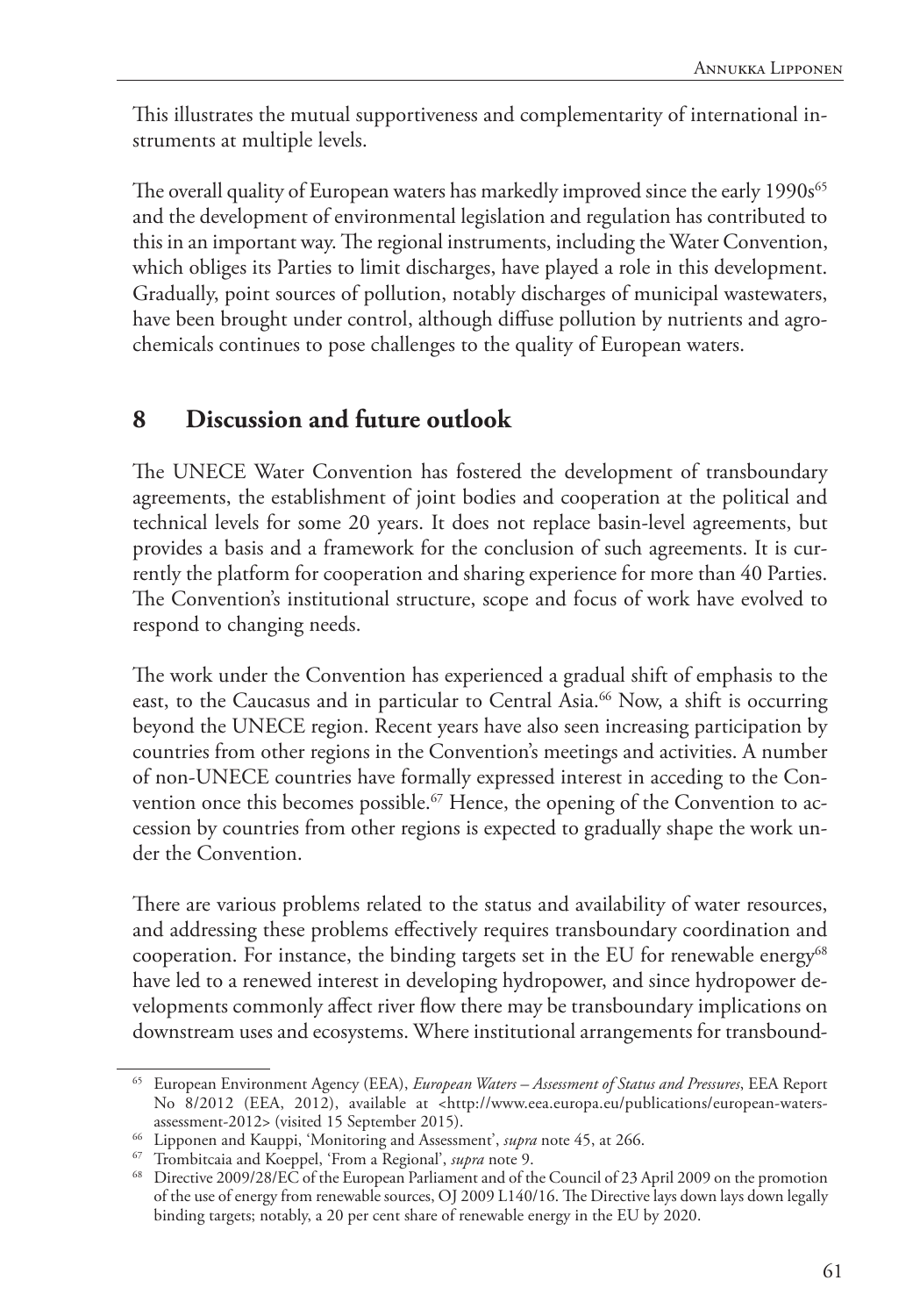ary cooperation are in place and functioning, there is a better basis for consultation of co-riparian countries and assessment of impacts, reducing potential for conflict. Mitigating impacts of hydrological extremes, flood management in particular, is an area where good cooperation through exchange of monitoring information, early warning arrangements and smart management of infrastructure can greatly reduce the potential damage to all countries sharing the watercourse. At the other extreme, drought situations may put pressure on the water allocation agreed between the riparian countries.69 To support countries and joint bodies in dealing with challenges related to climate variability and change, good experiences and practices of adaptation to climate change have been collected from all over the world in this thematic area of work under the Water Convention.70 Another topical area where the Water Convention can provide assistance is in reconciling different water uses and reducing intersectoral frictions in transboundary basins.<sup>71</sup> It is increasingly clear that water administrations need to work closely with other sectors to improve coherence between sectoral policies and to reduce impacts on shared waters.

To move forward and promote the principles of international water law, it will be essential to provide countries with assistance in implementing the Convention, and to strengthen the related capacity. One new means to that end is the Implementation Committee, which was established to render practical, case-tailored assistance to prevent water-related disputes and to support Parties in their efforts to implement the Convention. Overall, rich experience has accumulated in the framework of the Convention, as documented in the guidelines and other soft-law instruments which have been developed thereunder. These are expected to find wider application in the future, supported by increasing dissemination in additional UN official languages.

Many bilateral and multilateral agreements in Eastern Europe, the Caucasus and Central Asia either make no explicit reference to groundwater, or have only a very limited application thereto. The Model Provisions on Transboundary Groundwa-

<sup>&</sup>lt;sup>69</sup> The Convention on Cooperation for the Protection and Sustainable Use of the Waters of Portuguese-Spanish River Basins (Albufeira, 30 November 1998, in force 17 January 2000) regulates the transboundary waters in the shared basins between Spain and Portugal. It includes the transboundary Tagus, Minho, Duero/Douro, and Guadiana Rivers. This so-called Albufeira agreement was amended to be better able to account for the seasonal variability of flows and for low flows (Protocol of Revision of the Agreement on Cooperation for the Protection and Sustainable Use of the Waters of the Spanish-Portuguese Hydrographic Basins and the Additional Protocol, Madrid and Lisbon, 4 April 2008, in force 5 August 2009). The amendment is discussed from the point of view of climate variability and change in Els Otterman and Sonja Koeppel 'Case study: The UNECE Water Convention and its Program of Adaptation to Climate Change in transboundary Basins' in Juan Carlos Sanchez and Joshua Roberts (eds), *Transboundary Water Governance: Adaptation to Climate Change* (IUCN, 2014), available at <https:// portals.iucn.org/library/efiles/documents/IUCN–EPLP–no.075.pdf> (visited 26 October 2015) 159– 174, at 172–173.

<sup>70</sup> UNECE, *Water and Climate Change Adaptation in Transboundary Basins: Lessons Learned and Good Practices* (UNECE, 2015), available at <http://www.unece.org/index.php?id=39417> (visited 26 October 2015).

<sup>71</sup> UNECE, *Reconciling resource uses in transboundary basins: assessment of the water–food–energy–ecosystems nexus* (UNECE, 2015), available through <http://www.unece.org/env/water/publications/pub.html>.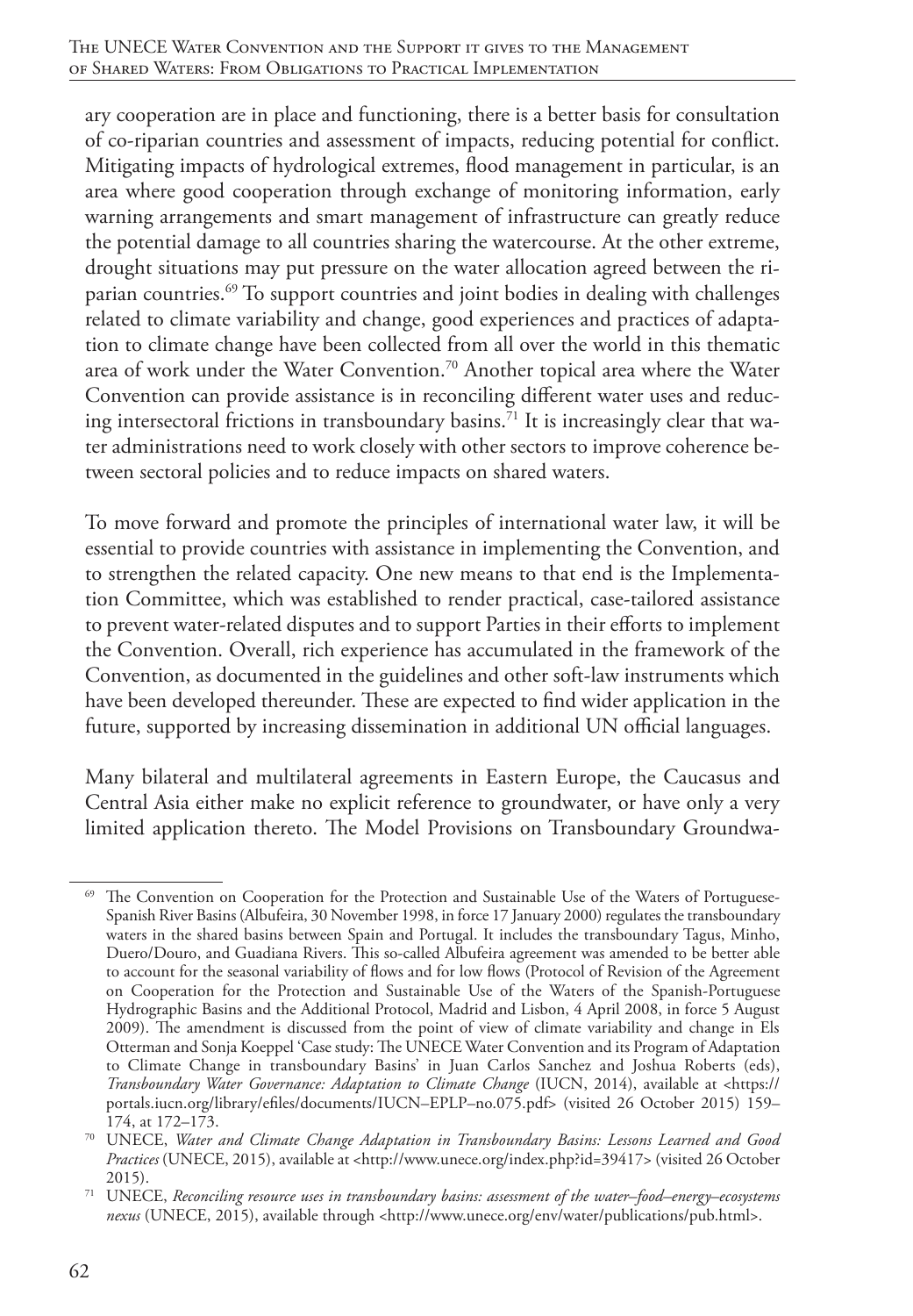ters72 may provide practical assistance to countries in addressing this gap by providing a model that could be adapted, for instance, to revise the scope of existing agreements or to complement them with a protocol on groundwaters. The Model Provisions build on the 2008 Articles on the Law of Transboundary Aquifers,<sup>73</sup> developed by the United Nations International Law Commission – a development which has drawn attention to the application of international water law to groundwaters and aquifers. Challenges in groundwater cooperation are technical, legal and also institutional, and the work under the Water Convention tries to address all of these aspects. On the technical side, the guidelines on monitoring and assessment of transboundary groundwaters are still relevant despite technical progress in groundwater monitoring and the Model Provisions are a helpful new soft-law instrument for supporting the development of the related legal and institutional basis.

The seventh Meeting of the Parties, to be held in November 2015, will decide on a number of issues that are important for the future of the Water Convention, among them the proposed regular reporting by Parties on transboundary cooperation, as well as the programme of work for 2016–2018. It will also be an important occasion for forging partnerships which will be key for extending the outreach of the Convention and also for mobilizing resources to support countries in the development and regularization of their transboundary cooperation.

The fact that the Sustainable Development Goal on water (Goal 6), adopted by 193 UN Member States in September 2015 as part of the global Sustainable Development Agenda for the period 2015 to 2030,<sup>74</sup> has a target on IWRM (target 6.5) which explicitly mentions transboundary cooperation is a high-level recognition of its importance. Especially if the eventual monitoring of the transboundary cooperation aspect of target 6.5 will be based on the availability of operational agreements, arrangements or institutions for transboundary cooperation in shared basins as proposed by UN-Water,75 the inter-agency coordination mechanism on water issues, the reporting under the Convention and the regular assessments of transboundary waters can contribute to monitoring progress.

<sup>72</sup> See *supra* note 11.

<sup>73</sup> Articles on The Law of Transboundary Aquifers of the United Nations International Law Commission, adopted by the International Law Commission at its sixtieth session, in 2008, available at <http://legal. un.org/docs/?path=../ilc/texts/instruments/english/draft\_articles/8\_5\_2008.pdf&lang=EF> (visited 26 October 2015).

<sup>74</sup> The Sustainable Development Agenda with 17 global Goals was adopted at the Summit on Sustainable Development on 25 September 2015 in New York. For more information, see 2015 – Time for Global Action for People and Planet, 'Historic New Sustainable Development Agenda Unanimously Adopted by 193 UN Members', available at <http://www.un.org/sustainabledevelopment/blog/2015/09/historic-newsustainable-development-agenda-unanimously-adopted-by-193-un-members/> (visited 26 October 2015).

<sup>75</sup> UN-Water, 'Metadata on Suggested Indicators for Global Monitoring of the Sustainable Development Goal 6 on Water and Sanitation' (2015), available at <http://www.unwater.org/fileadmin/user\_upload/ unwater\_new/docs/Goal%206\_Metadata%20Compilation%20for%20Suggested%20Indicators\_UN– Water\_v2015–10–20.pdf> (visited 26 October 2015).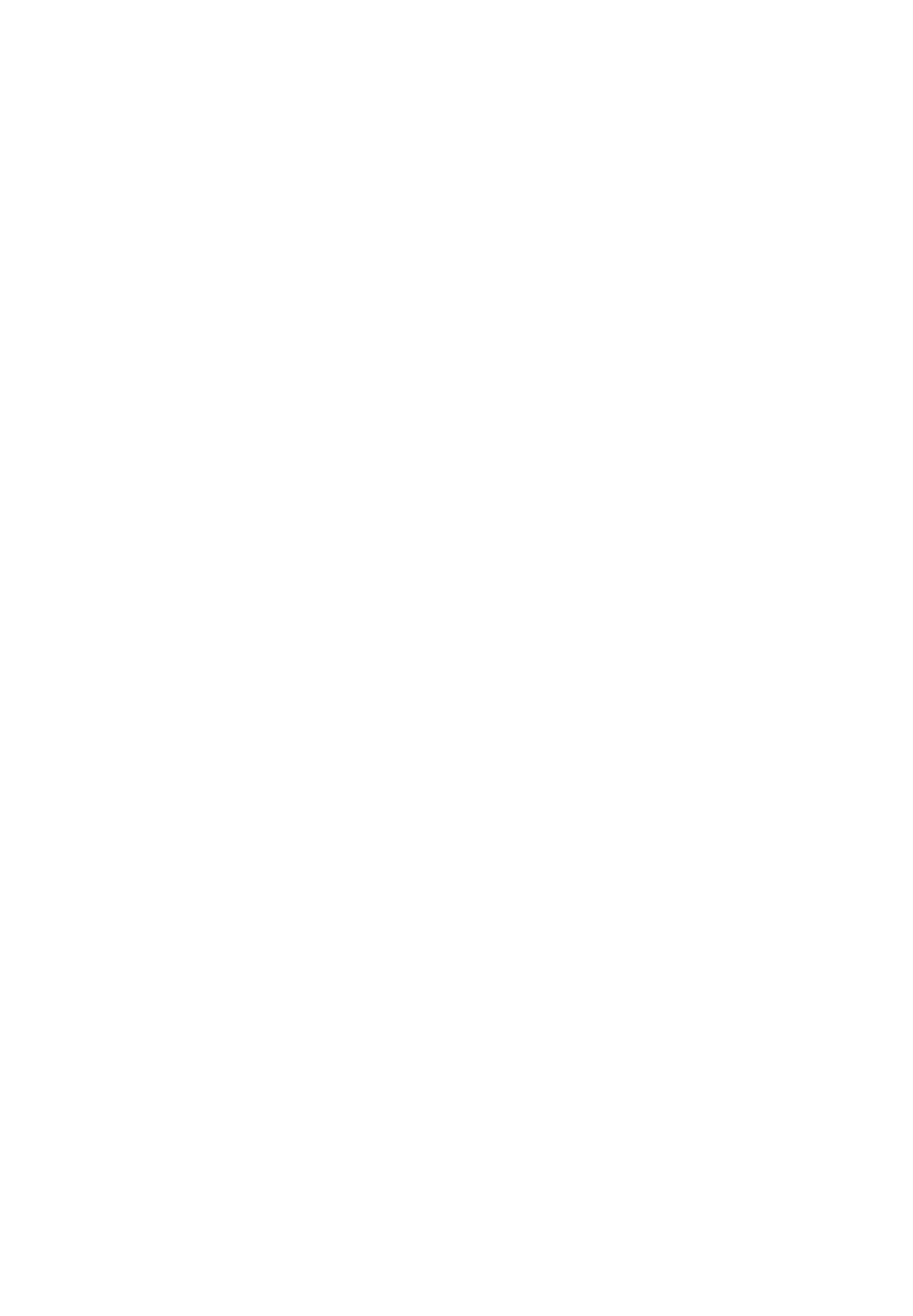# **The Role of EU Water Directives in Promoting Transboundary Water Cooperation and Water Security through Water Agreements – with a Special Focus on Finland**

*Tuula Honkonen*<sup>1</sup>

# **1 Introduction**

### **1.1 Transboundary water cooperation**

There are approximately 263 transboundary water basins in the world, covering nearly half of the Earth's land surface and accounting for an estimated 60 per cent of global freshwater flow. A total of 145 states have territory within such basins, and 30 countries lie entirely within them.2 On a European scale, the continent has the largest number of international basins: 68.3 About 60 per cent of the EU's surface area lies in river basins that cross at least one national border. In addition, all Member States except Cyprus and Malta have territory on at least one established international river basin district (IRBD).<sup>4</sup> With regard to transboundary groundwater,

<sup>1</sup> LLM (London School of Economics and Political Science) DSc Environmental Law (University of Joensuu); Post-doc Researcher, University of Eastern Finland; e-mail: tuula.h.honkonen@gmail.com. The author has participated in the research project 'Legal framework to promote water security' (WATSEC), financed by the Academy of Finland (268151). The author is grateful for the helpful comments presented by the two anonymous reviewers of this paper. NOTE: This paper underwent a formal anonymous review process, through two anonymous reviewers. The reports of these reviewers, and any relevant further correspondence, are kept on file with the two editors who were not involved in the writing of this paper.

<sup>&</sup>lt;sup>2</sup> UN Water, *Transboundary Waters: Sharing Benefits, Sharing Responsibilities* (UN, 2008), available at <http://www.unwater.org/downloads/UNW\_TRANSBOUNDARY.pdf> (visited 5 August 2015) at 1.

<sup>3</sup> UN Water, 'Transboundary Waters', a fact sheet (UN, 2013), available at <http://www.unwater.org/fileadmin/user\_upload/unwater\_new/docs/transboundary\_waters.pdf> (visited 5 August 2015).

<sup>&#</sup>x27;Joining Forces for Europe's Shared Waters: Coordination in international river basin districts', Water Information System for Europe (WISE) Water Note 1 (European Commission, 2008), available at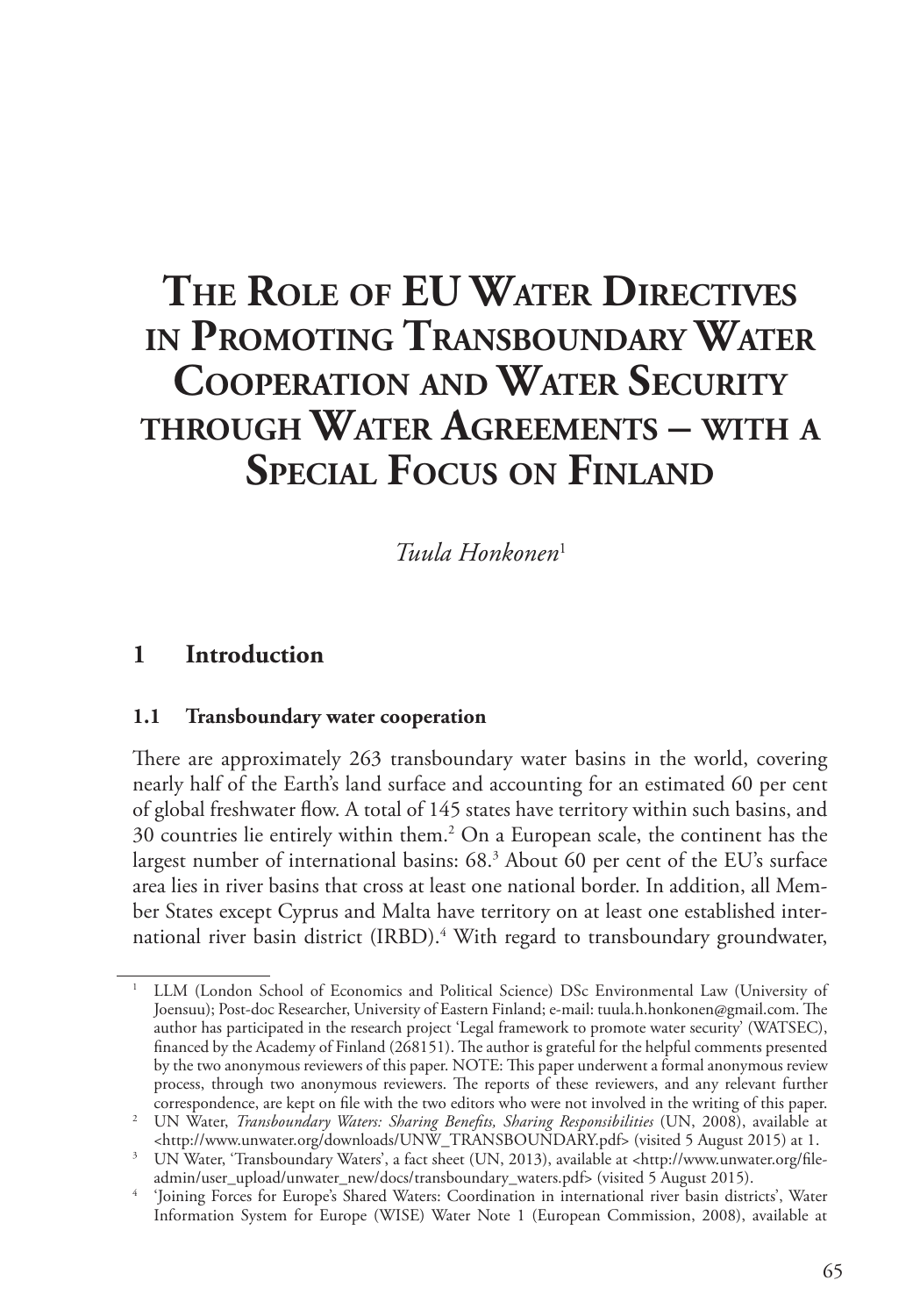there are 592 identified transboundary aquifers in the world, underlying almost every nation.5 Within Europe, there are 92 transboundary aquifers and 226 identified groundwater bodies.6

Numerous transboundary water agreements have been established in order to govern transboundary rivers and lakes and foster cooperation among riparian states. These agreements lay down common principles and rules for the protection and use of transboundary waters. They cover a wide spectrum of issues, ranging from rules for energy production and irrigation to navigation and fishing. In addition to regulating the services which are provided by shared waters, bilateral and multilateral transboundary water agreements often regulate the fundamental elements of the water resource itself: its quantity and quality; and the associated ecosystems. Under these agreements, it is common for riparian states to establish joint bodies to promote coordination and cooperation in the management of shared water resources.

### **1.2 Transboundary water regulation within the EU**

Transboundary water management in Europe is affected not only by legislation of national origin and agreements among riparian countries, but also regulations adopted under the European Union (EU). The EU Water Framework Directive (WFD),<sup>7</sup> which came into force in 2000, established an overarching legal framework to protect and restore the aquatic environment across Europe and to ensure long-term sustainable use of freshwater resources. The Directive established a new integrated approach to the protection, improvement and sustainable use of freshwater resources in Europe.

The WFD was introduced partly 'to contribute to the implementation of Community obligations under international conventions on water protection and management, notably the United Nations Convention on the Protection and Use of Transboundary Watercourses and International Lakes … and any succeeding agreements on its application'.<sup>8, 9</sup> The Convention was negotiated under the UN Economic Commission for Europe (UNECE) and it used only to be open to states belonging to UN-ECE, until in 2013 treaty amendments were ratified to open the Convention for all interested UN member states to join.

<sup>&</sup>lt;http://ec.europa.eu/environment/water/participation/pdf/waternotes/water\_note1\_joining\_forces.pdf> (visited 5 August 2015) at 1.

<sup>5</sup> International Groundwater Resources Assessment Centre (IGRAC), 'Transboundary Aquifers of the World', Special edition for the 7th World Water Forum 2015, available at <http://www.un-igrac.org/ download/file/fid/179> (visited 18 September 2015).

<sup>6</sup> *Ibid*.

<sup>7</sup> Directive 2000/60/EC of the European Parliament and of the Council of 23 October 2000 establishing a framework for Community action in the field of water policy, OJ 2000 L 327/1.

<sup>8</sup> UNECE Convention on the Protection and Use of Transboundary Watercourses and International Lakes, Helsinki 17 March 1992, in force 6 October 1996, 31 *International Legal Materials* (1992) 1312.

<sup>9</sup> Explanatory note 35 of the Directive.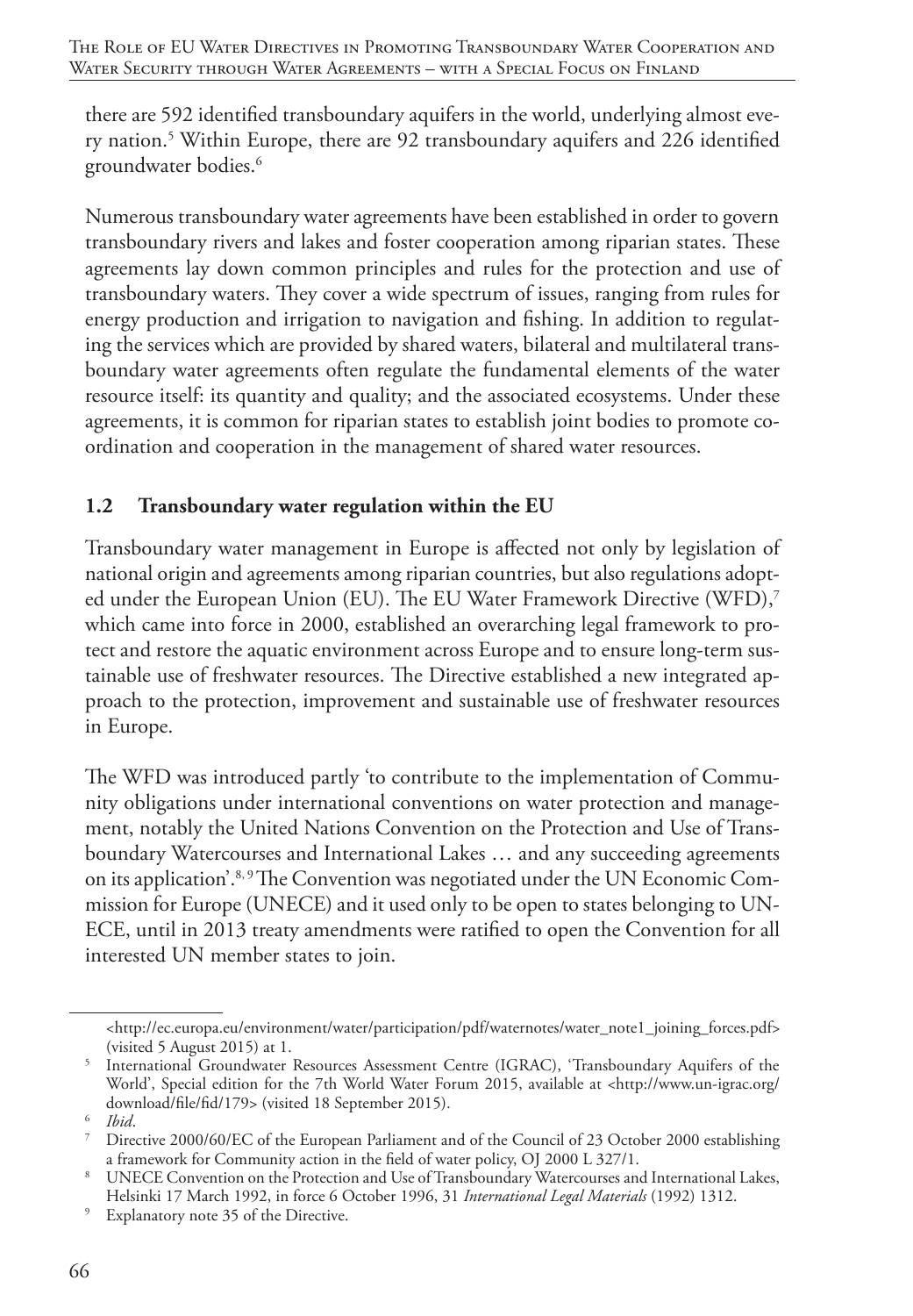The UNECE Convention aims at preventing, reducing and controlling pollution in transboundary waters (specifically, obligations under Articles 2 and 4) and promoting cooperation in their sustainable management. States are to create specific agreements and establish joint bodies for this purpose. According to Article 9, the riparian Parties shall cooperate on the basis of equality and reciprocity, in particular through bilateral and multilateral agreements (adapting existing ones or creating totally new ones), in order to develop, *inter alia*, harmonized policies and programmes. The agreements should define the mutual relations and conduct of states *vis-à-vis* the prevention, control and reduction of transboundary impact (Article 9). Cooperation among Parties or riparian states is also needed in research and development (Articles 5 and 12); exchange of information (Articles 7 and 13); consultations (Article 10); joint monitoring and assessment (Article 11); warning and alarm systems (Article 14); and in mutual assistance (Article 15). The actual management of the transboundary waters under bilateral or multilateral agreements is to be done by new bodies, which are to be created. The Convention describes a long list of tasks for these bodies (Article 9): for instance, to collect, compile and evaluate data in order to identify pollution sources likely to cause transboundary impact; and to elaborate joint monitoring programmes concerning water quality and quantity. Recently, 'Principles for effective joint bodies' have been under preparation under the UN-ECE Water Convention.10

A river basin approach, the central feature of the Water Framework Directive, is also implicit in the substantive rules and principles of the 1997 UN Convention on the Law of Non-Navigational Uses of International Watercourses (UNWC).<sup>11</sup> The 1997 Convention has always been global in scope, but a slow rate of ratifications hampered it from becoming effective; the Convention finally entered into force in August 2014.

The UNWC is a framework that establishes basic rules and standards for cooperation between states that share a watercourse. These rules regulate the use, management and protection of international watercourses. The UNWC does not obligate Parties to create agreements for the management of international watercourses; it merely states that Parties 'may, where necessary, consider harmonizing such agreements with

<sup>&</sup>lt;sup>10</sup> The aim of the project is to identify certain principles of organization and activities that increase the efficiency of joint bodies for transboundary water management and contribute to reaching a mature level of cooperation between the riparian states. The draft principles are being circulated to the parties and partners of the Water Convention for comments, and it is expected that the Meeting of the Parties will adopt them in November 2015. See Principles for effective joint bodies, draft, Second Workshop 'River Basin Commissions and Other Joint Bodies for Transboundary Water Cooperation: Technical Aspects' (2014), available at <http://www.unece.org/fileadmin/DAM/env/documents/2014/WAT/04April\_9-10\_ Geneva/Principles\_jointBodies\_final.docx> (visited 18 September 2015).

<sup>&</sup>lt;sup>11</sup> Convention on the Law of Non-Navigational Uses of International Watercourses, New York, 21 May 1997, in force 17 August 2014, 36 *International Legal Materials* (1997) 713. See also Alistair S. Rieu-Clarke and Patricia Wouters, *The Role and Relevance of the UN Convention on the Law of the Nonnavigational Uses of International Watercourses to the EU and Its Member States* (Univ. of Dundee Centre for Water, Policy and Science, 2008), available at <http://www.internationalwaterlaw.org/bibliography/ WWF/RA\_European\_Union.pdf> (visited 8 October 2014) at 11.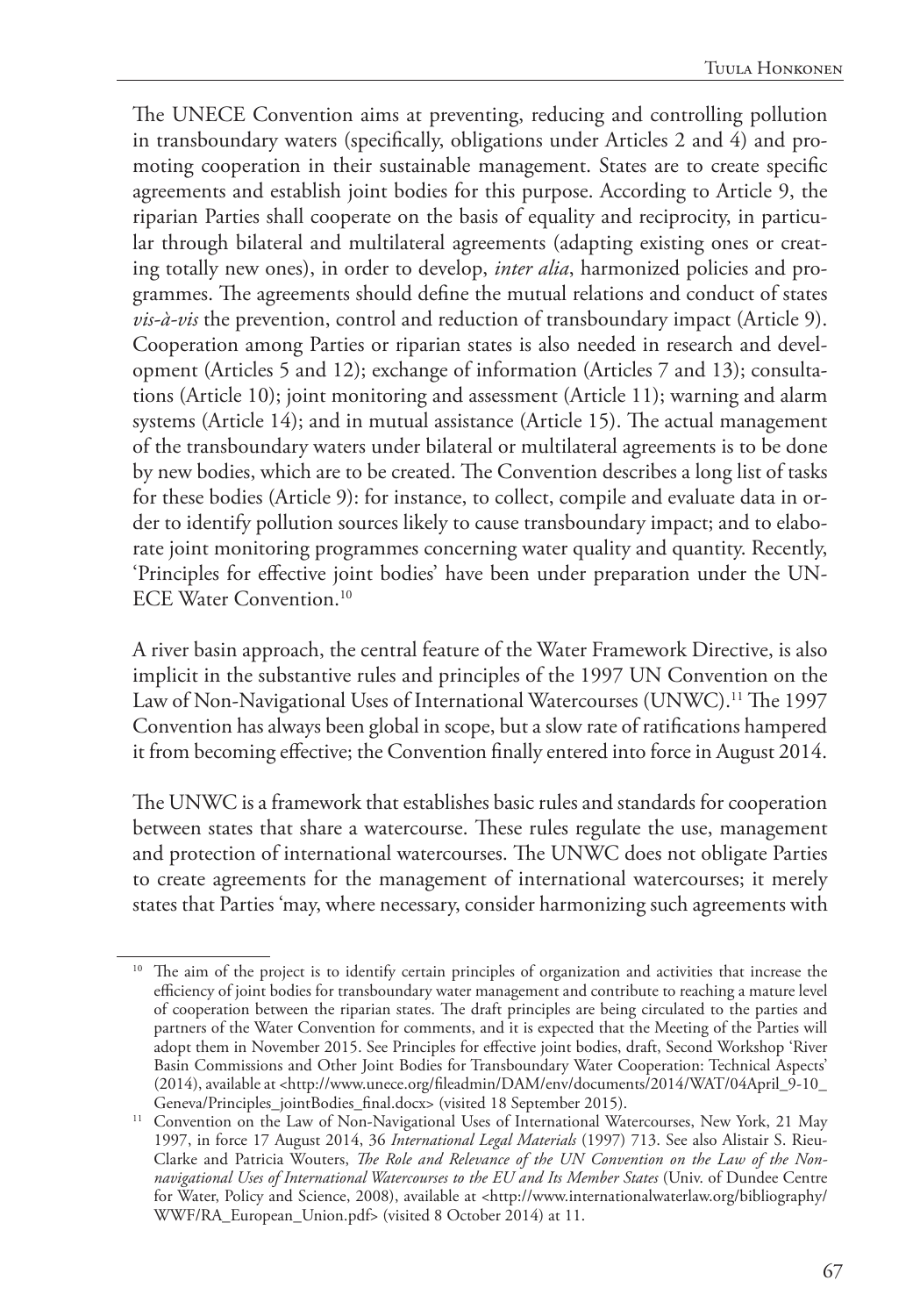the basic principles of the present Convention' (Article 3(2)), or may enter into new agreements to implement the Convention (Article 3(3)).

The UNWC includes several principles relevant to the management of an international watercourse: equitable and reasonable utilization and participation (Article 5); the obligation not to cause significant harm (Article 7); and a general obligation to cooperate (Article 8). Article 10 specifically states that '[i]n the absence of agreement or custom to the contrary, no use of an international watercourse enjoys inherent priority over other uses' and that '[i]n the event of a conflict between uses of an international watercourse, it shall be resolved with reference to articles 5 to 7, with special regard being given to the requirements of vital human needs'. Cooperation among state Parties is promoted through regular exchange of data and information (Article 9); exchange of information and consultation on the possible effects of planned measures on the condition of an international watercourse (Article 11) and a notification obligation regarding planned measures with possible adverse effects (Articles 12–19). The obligations of environmental protection are divided into protection and preservation of ecosystems (Article 20); prevention, reduction and control of pollution (Article 21); introduction of alien or new species (Article 22); and protection and preservation of the marine environment (Article 23).

These two international treaties on transboundary waters reflect, to some extent, customary norms in the area (for instance, regarding the UNWC, Article 5 on equitable and reasonable utilization; and Article 9 on prior notification). Generally, the coordination of the implementation of the EU freshwater directives takes place within the framework of these conventions.12

The Water Framework Directive is by far the most important piece of Community legislation regulating freshwater resources in Europe. In addition to the WFD, the EU Floods Directive,<sup>13</sup> adopted in 2007, is a significant legal instrument within this context. It established a legal framework for the assessment and management of flood risks across the EU Member States. The Directive aims at reducing the adverse consequences of floods to human health, the environment, cultural heritage and economic activity. Similarly to the WFD, the Floods Directive has adopted a river basin approach as the basis for regulation.

Of the broad selection of EU water-related legislation, the 2006 Groundwater Directive<sup>14</sup> could be picked up as the third particularly significant instrument regulating freshwater resources, also in a transboundary context, in Europe. The Directive

<sup>&</sup>lt;sup>12</sup> Marleen van Rijswick, Herman Kasper Gilissen and Jasper van Kempen, 'The Need for International and Regional Transboundary Cooperation in European River Basin Management as a Result of New Approaches in EC Water Law', 11 *ERA Forum* (2010) 129–157 at 140–141 and 142.

<sup>&</sup>lt;sup>13</sup> Directive 2007/60/EC of the European Parliament and of the Council of 23 October 2007 on the assessment and management of flood risks, OJ 2007 L288.

<sup>&</sup>lt;sup>14</sup> Directive 2006/118/EC of the European Parliament and of the Council of 12 December 2006 on the protection of groundwater against pollution and deterioration, OJ 2006 L372.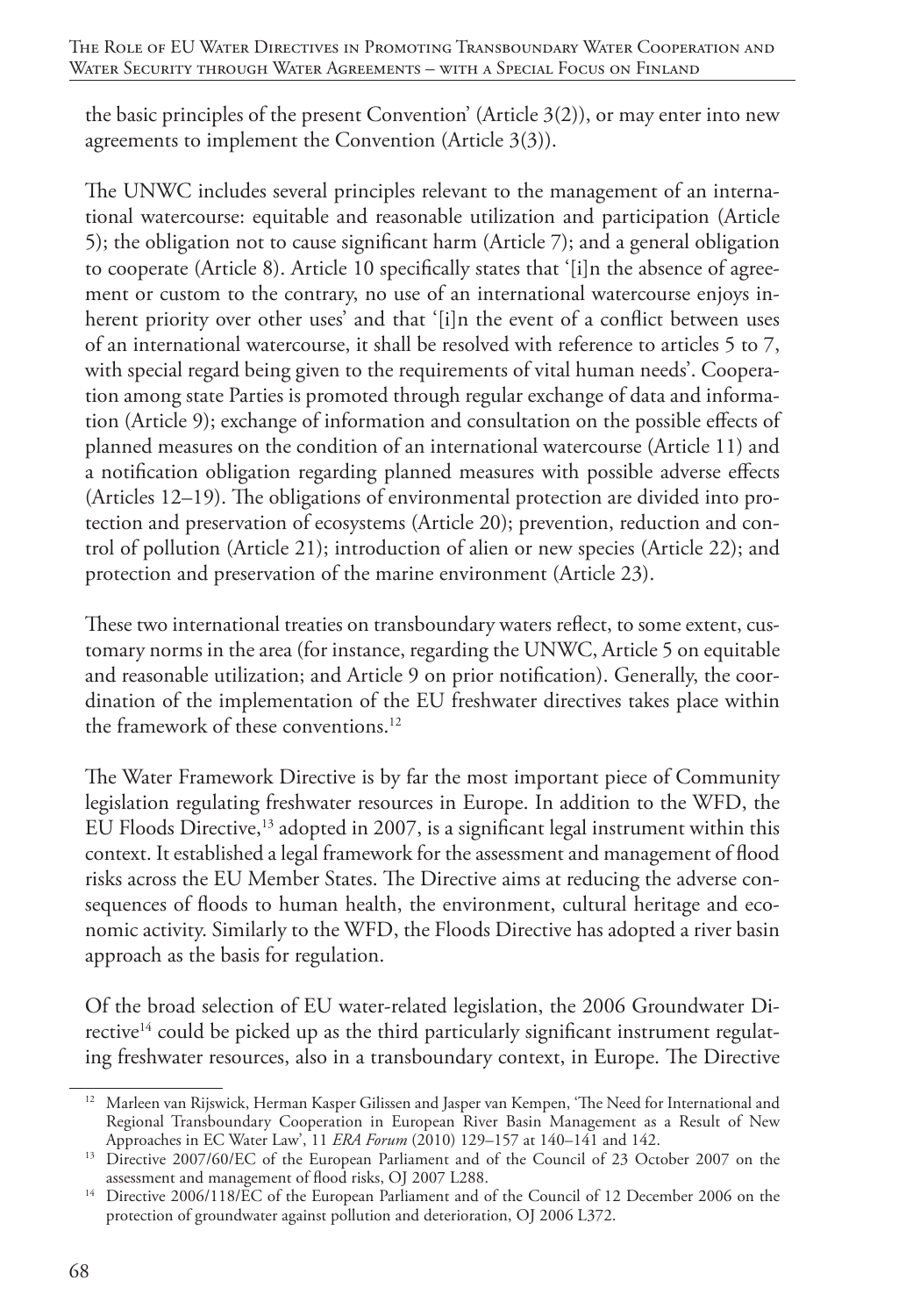is focused on preventing pollution of the groundwater by setting quality standards and introducing measures to prevent or limit pollutants getting into groundwater. The Groundwater Directive complements the Water Framework Directive and for its part contributes to the achievement of the environmental objectives of the WFD.

It is notable that these three Directives – the WFD, the Floods Directive and the Groundwater Directive – lay down significant obligations concerning transboundary water management. These will be discussed in greater detail in subsequent sections of this paper.

### **1.3 Water security and its promotion through transboundary water agreements**

The notion of water security is a relatively recent phenomenon,<sup>15</sup> and is attracting increasing attention amongst academics, politicians and decision-makers. Furthermore, it is important to recognize that the concept of water security goes beyond the sphere of the (nowadays quite popular) environmental security discourse, since freshwater is essential for many purposes other than merely ecosystem-related services – for instance, power generation, irrigation, flood control, transportation and recreation, to name but a few.16

There exist many definitions or framings for the concept of water security.<sup>17</sup> Briefly stated, Cook and Bakker have distinguished four dimensions for the concept: water availability; human vulnerability to hazards; human needs (with an emphasis on food security); and sustainability.<sup>18</sup> According to Lautze and Manthrithilake, water security consists of the availability of water for basic human needs; availability of water for productive activities (such as agriculture); environmental protection; prevention of water-related disasters (risk-management); and of risks of water for national security.19 Along the same lines, Grey and Sadoff have defined water security as focused on 'the availability of an acceptable quantity and quality of water for health, livelihoods, ecosystems and production, coupled with an acceptable level of water-related risks to people, environments and economies'.20 Finally, the United Nations has

<sup>&</sup>lt;sup>15</sup> See, for instance, Patricia Wouters, Sergei Vinogradov, and Bjørn-Oliver Magsig, 'Water Security, Hydrosolidarity, and International Law: A River Runs Through It …', 19 *Yearbook of International Environmental Law* (2008) 97–134 at 102.

<sup>16</sup> Bjørn-Oliver Magsig, 'Introducing an Analytical Framework for Water Security: A Platform for the Refinement of International Water Law, 20 *Water Law* (2010) 61–69 at 64–65. See also, for instance, Jutta Brunneè and Stephen J. Toope, 'Environmental Security and Freshwater Resources: Ecosystem Regime Building', 91 *American Journal of International Law* (1997) 26–59.

<sup>17</sup> Christina Cook and Karen Bakker, 'Water Security: Debating an Emerging Paradigm', 22 *Global Environmental Change* (2012) 94–102; Jonathan Lautze and Herath Manthrithilake, 'Water Security: Old Concepts, New Package, What Value?', 36 *Natural Resources Forum* (2012) 76–87; and Wouters et al, 'Water Security, Hydrosolidarity', *supra* note 15.

<sup>&</sup>lt;sup>18</sup> See, for instance, Cook and Bakker, 'Water Security', *supra* note 17, at 97-98.

<sup>19</sup> Lautze and Manthrithilake, 'Water Security', *supra* note 17, at 77.

<sup>&</sup>lt;sup>20</sup> David Grey and Claudia W. Sadoff, 'Sink or Swim? Water Security for Growth and Development', 9 Water *Policy* (2007) 545–571 at 548.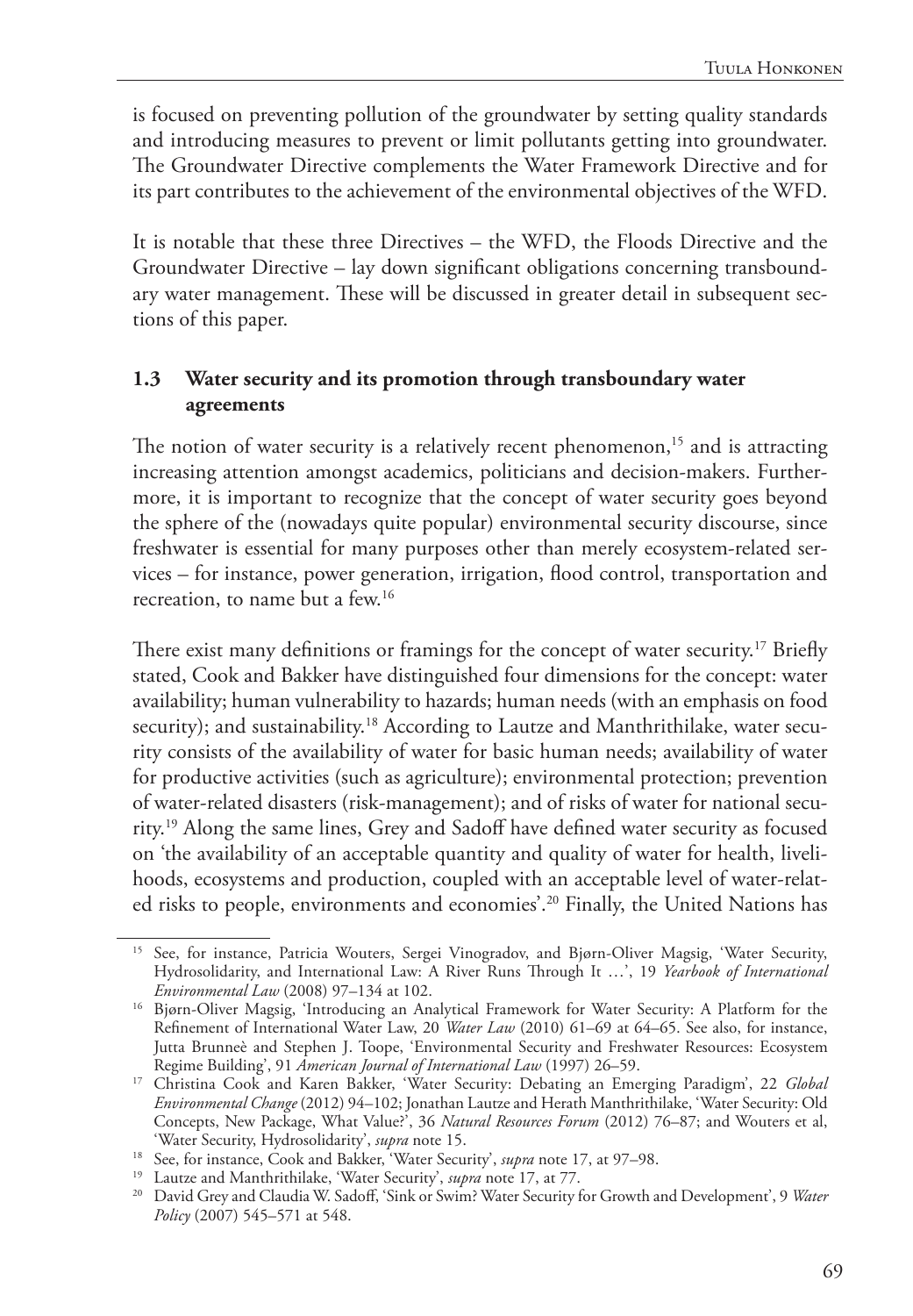formulated water security as 'the capacity of a population to safeguard sustainable access to adequate quantities of acceptable quality water for sustaining livelihoods, human well-being ..., and socio-economic development, for ensuring protection against water-borne pollution and water-related disasters, and for preserving ecosystems in a climate of peace and political stability'.21 Common to these definitions is the emphasis on the availability of water, (people's) access to water for different essential purposes, and the existence of risks related to water and conflicts over water use.<sup>22</sup> Nevertheless, the precise scope and content of the notion of water security remain broad or somewhat elusive.

How, then, could water security be promoted, maintained or improved? At the international level, good relations between states sharing a freshwater basin (even the existence of so-called hydro-solidarity)<sup>23</sup> most often lead to effective joint management of the shared resource, which is then apt to contribute to the realization of water security within and among the riparian states. Good water governance at all levels is essential for water security at all levels. It has been argued that a broad concept of water security and good water governance may be symbiotic, each facilitating the other: water security sets goals, general or more specific, for good water governance, and good water governance is necessary to move towards water security at an operational level.<sup>24</sup> In encouraging and guiding this kind of cooperation and coordination, international, regional and bilateral treaties and other regulatory instruments often play a key role.

In general, using treaties to govern the relations between states sharing freshwater resources contributes to water security in a variety of ways. Perhaps the main function of treaties is that they stabilize state relations, providing them with certainty and predictability and 'forcing' riparian states to engage in dialogue and to be interested in the development of cooperation.

Transboundary water agreements allow states to define rules to govern all aspects of their relations involving freshwater resources: from allocation of water and sharing of benefits to the control of pollution, the construction of works and navigation.25 In addition, it is important that many agreements have provisions on monitoring

<sup>21</sup> UN Water, *Transboundary Waters*, *supra* note 2, at 1.

<sup>&</sup>lt;sup>22</sup> Similarly, see Wouters et al, 'Water Security, Hydrosolidarity', *supra* note 15, at 106.

<sup>&</sup>lt;sup>23</sup> The term refers to the state of harmony of interests and responsibilities among riparian states and is manifested in effective joint management of a shared freshwater basin. See Wouters et al, 'Water Security, Hydrosolidarity', *supra* note 15, at 132. On hydrosolidarity, see, for instance, Malin Falkenmark et al, 'Hydrosolidarity through Catchment Based Balancing of Human Security and Ecological Security', contribution to the Virtual World Water Forum, Kyoto (2003); Andrea K. Gerlak, Robert G. Varady and Arin C. Haverland, 'Hydrosolidarity and International Water Governance', 14 *International Negotiation* (2009) 311–328; and more recently Cameron Harrington, 'Toward a Critical Water Security: Hydrosolidarity and Emancipation', 21 *Canadian Foreign Policy Journal* (2015) 28–44.

<sup>24</sup> Cook and Bakker, 'Water Security', *supra* note 17, at 100.

<sup>25</sup> Stephen C. McCaffrey, 'The Need for Flexibility in Freshwater Treaty Regimes', 27 *Natural Resources Forum* (2003) 156–162 at 157.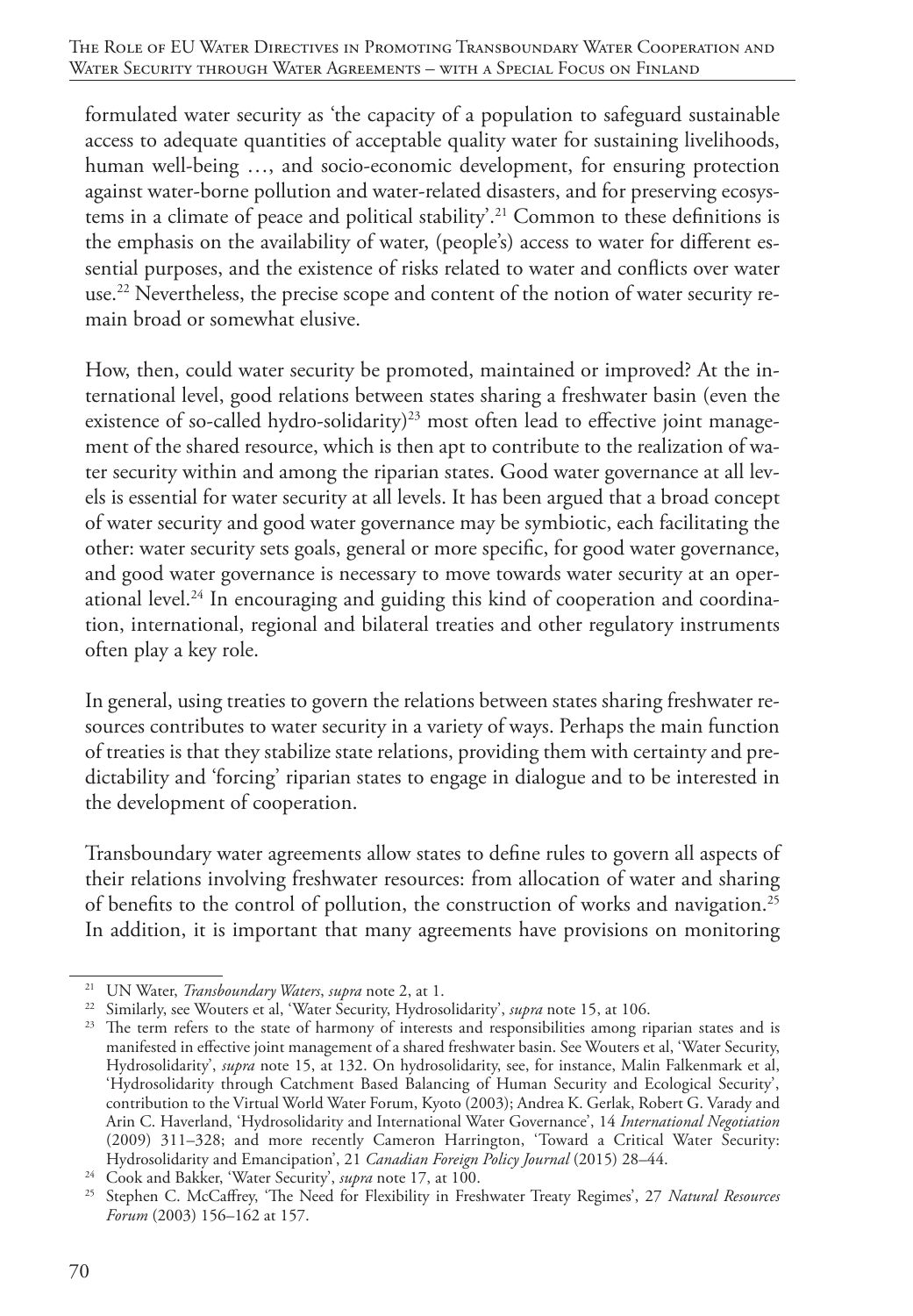and data-sharing as well as on measures to be taken in the case of exceptional circumstances actualizing within the shared basin. These effectively contribute towards reducing tensions and (potentially) preventing conflicts between Parties. Furthermore, water security is promoted when the measures and plans taken under the transboundary regime are consistent and directly linked with the national strategies and action programs of the riparian states. This is precisely what the EU Water Framework Directive requires from Member States.

Concrete mechanisms through which transboundary water agreements promote water security include, *inter alia*, notification requirements whereby Parties are obliged to notify each other on projects and plans that may have an effect on the basin. Parties may then consult each other and negotiate a solution that is the least harmful to the other riparian(s). Another common requirement that is intended to reduce concrete water security risks is dispute settlement within the framework and mechanisms provided by the agreement. A conflict or dispute may arise if a Party perceives that the shared basin is not governed according to its interests due to, for instance, the pollution of water or unequal allocation of the water resources. It is also possible that there is a risk of a greater (water) security threat emerging within the ambit of the treaty arrangement, for instance in the form of a direct conflict over the allocation or use of scarce water resources.

Of the different aspects of water security, transboundary water treaties primarily address the need to prepare for water-related risks and to secure sustainable use of freshwater resources. In contrast, the human right dimension of water security is not usually directly addressed through water agreements among riparian states; and is instead accounted for in other regulations, be they national or international. In the same vein, transboundary water agreements often regulate the quantity rather than quality of the water. This enables the agreements to apply concrete mechanisms to share the waters among Parties and to determine between different, often competing, uses of the water resources. However, it is notable that the EU Water Framework Directive, which sets the framework for many transboundary freshwater agreements among the Member States, also sets a qualitative objective for the water: to achieve a 'good ecological status' for all surface water by 2015.<sup>26</sup>

The main benefits of transboundary water agreements from the viewpoint of water security is that they address shared water management and development issues and may directly prescribe how to address issues and situations that are likely to cause conflicts; or, alternatively, encourage or allow Parties to enter negotiations aimed at addressing such issues and situations. A key requirement for the agreements is flexibility, which allows the agreements to react to changes and situations that were not foreseen at the time of their adoption.

<sup>&</sup>lt;sup>26</sup> Art.  $4(1)(a)(ii)$  of the WFD.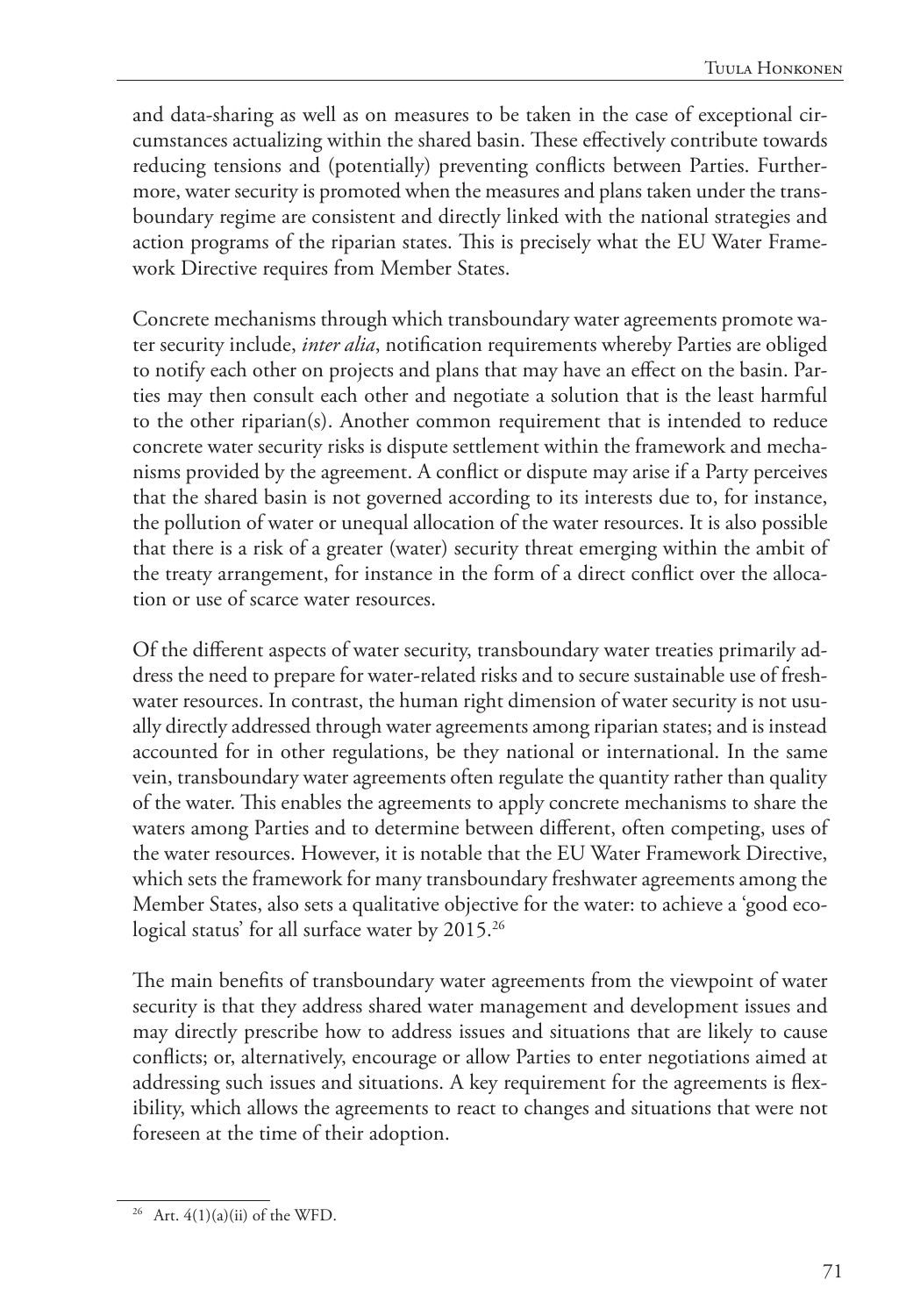### **1.4 Structure of the paper**

This paper deals with transboundary freshwater regulation and agreements, water security and the role of the EU water directives in promoting these. The paper is structured as follows: After the introduction, section 2 presents an overview of the implications of the relevant EU directives on transboundary water cooperation involving EU Member States. Section 3 deals with a number of implementation issues and challenges in this respect. Section 4 provides a case study of the transboundary water agreements between Finland and its neighboring countries, with a focus on implementing the EU water directives in the cooperation established between these countries. The paper ends with a concluding section, in which the findings are summed up and a future outlook is provided concerning the issues on which the paper has focused.

# **2 The EU water directives' implications for transboundary water cooperation**

The Water Framework Directive aims at reaching a 'good status' of surface water across the Member States. This has to be achieved through establishing river basin districts (RBDs) for freshwater basins and by producing relevant action plans and river basin management plans for each basin district within the territories of the Member States.27 In order to achieve the objectives established under Article 4 of the WFD, the Member States are also obliged to draw up a programme of measures for each RBD within their territory.<sup>28</sup>

The Directive contains regulations on, *inter alia*, the contents of river basin management plans and on public information and consultation with regard to the formulation, review and revision of these plans. Most importantly within the present setting, the WFD also obliges Member States to establish specific river basin districts in a transboundary waters context and to draw up the relevant action plans and river basin management plans.<sup>29</sup>

Furthermore, according to the Directive, where a river basin extends outside the European Community (EC), the relevant Member State must endeavour to establish the appropriate cooperation with the relevant non-Member State with the aim of achieving the objectives of the Directive throughout the river basin district.<sup>30</sup> In such instances, the Member States shall endeavour to produce a single coordinated river basin management plan. If that is not possible, the plan should at least cover the part of the international river basin district lying within the territory of the Mem-

<sup>27</sup> Art. 5.

<sup>28</sup> Art 11.

<sup>29</sup> Art. 3(3).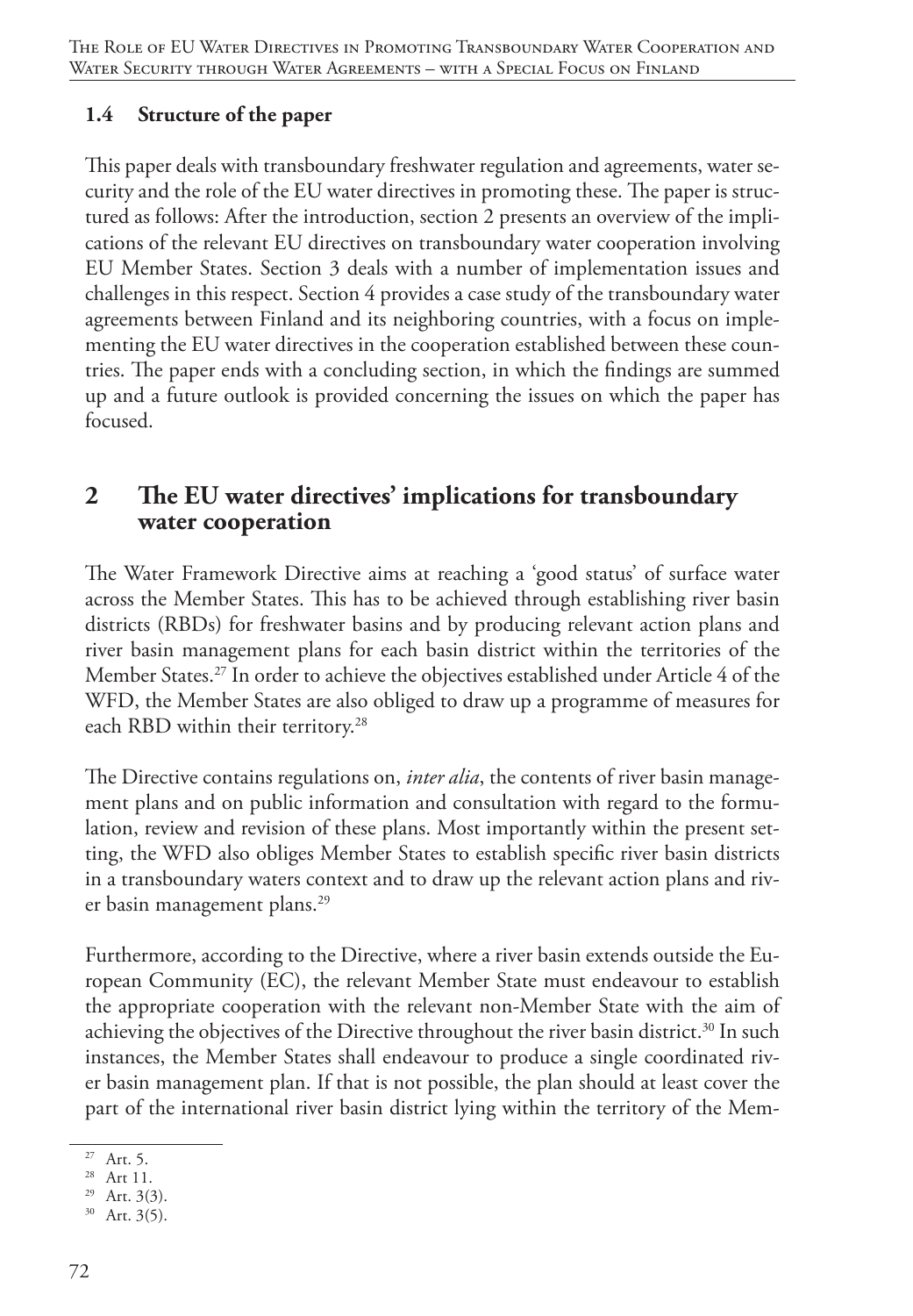ber State concerned and cover the measures needed to achieve the objectives of the WFD and the Floods Directive.<sup>31</sup>

Where a river basin lies solely within the territory of one Member State, that state must assign a 'competent authority', responsible for the application of the EU water legislation in the area of the entire river basin.32 In the case of a transboundary river basin, there is no obligation to assign a competent authority, but states have to coordinate the application of the relevant EU legislation across the watershed with other co-basin Member States. This means that the Member States shall together ensure that the requirements of the WFD for the achievement of the environmental objectives, and in particular all programmes of measures, are coordinated for the whole of the international river basin district. To that end, Member States may use existing cooperation arrangements,<sup>33</sup> stemming from international agreements, for instance. Where a river basin district extends beyond the borders of the EC, there is no obligation to adopt a river basin approach; coordination with non-Member States is simply encouraged.34 The Water Framework Directive does not oblige Member States to establish joint governance bodies to coordinate the management of transboundary waters. Generally, Member State cooperation in the implementation of the WFD has taken place either between state actors or between regional authorities.<sup>35</sup>

Among the ca. 110 river basin districts established across the EU, 40 are international river basin districts. The international river basin districts cover more than 60 per cent of the territory of the EU. This has been said to make international coordination one of the most significant issues and challenges for the WFD's implementation.<sup>36</sup>

The aims of the EU Floods Directive have to be achieved by the Member States in three successive steps: first, by undertaking preliminary flood risk assessments; second, by preparing flood hazard maps and flood risk maps; and third, by establishing flood risk management plans in those areas for which potential significant flood risk has been assessed.37 Implementation shall be carried out in coordination with the Water Framework Directive, by coordinating flood risk management plans and river basin management plans, and by coordinating the public participation procedures in the preparation of these plans.<sup>38</sup> Furthermore, Member States shall coor-

<sup>&</sup>lt;sup>31</sup> Art. 13(3) of the WFD and Art. 12 of the Floods Directive.

 $32$  Art.  $3(2)$  of the WFD.

 $33$  Art.  $3(4)$ .

<sup>&</sup>lt;sup>34</sup> Art. 3(5). This could take place under the 1992 UNECE Convention.

<sup>35</sup> See, generally, Rijswick et al, 'The Need for International', *supra* note 12.

<sup>&</sup>lt;sup>36</sup> International Network of Basin Organizations (INBO), 'WFD contributions to water management in transboundary river basins: progress report and needs identified by the basin organizations' (2008), available at <http://www.inbo–news.org/IMG/pdf/20081120\_INBO\_report.pdf> (visited 6 August 2015) at 3. A map of national and international river basin districts (2012) is available at <http://ec. europa.eu/environment/water/water-framework/facts\_figures/pdf/River%20Basin%20Districts-2012. pdf> (visited 18 September 2015).

<sup>&</sup>lt;sup>37</sup> Arts 4, 6 and 7.

<sup>&</sup>lt;sup>38</sup> Art. 9 of the Floods Directive.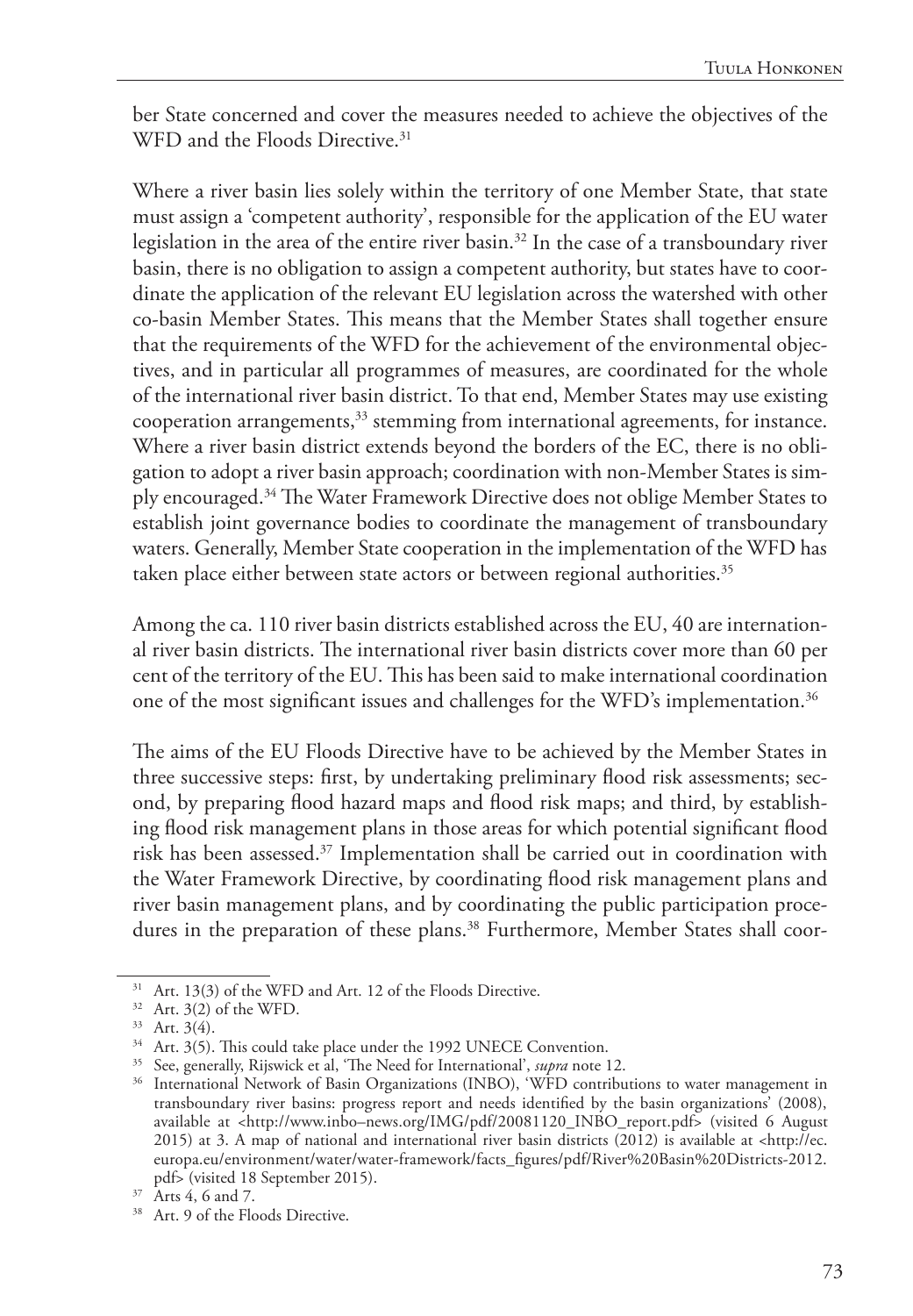dinate their flood risk management practices in shared river basins, including with non-Member States, and shall in solidarity not undertake measures that would increase the flood risk in neighboring countries.<sup>39</sup> In addition, competent authorities are required to engage in information exchange and/or coordination in transboundary river basin districts.40

The EU Groundwater Directive lays down criteria for assessing groundwater chemical status. This provision has transboundary elements: it is provided that 'threshold values can be established at the national level, at the level of the river basin district or the part of the international river basin district falling within the territory of a Member State, or at the level of a body or a group of bodies of groundwater'.<sup>41</sup> Furthermore, the Member States are to 'ensure that, for bodies of groundwater shared by two or more Member States and for bodies of groundwater within which groundwater flows across a Member State's boundary, the establishment of threshold values is subject to coordination between the Member States concerned, in accordance with Article 3(4) of Directive 2000/60/EC [the Water Framework Directive]'.42 Finally, where a body or a group of bodies of groundwater extends beyond the territory of the Community, 'the Member State(s) concerned shall endeavour to establish threshold values in coordination with the non-Member State(s) concerned, in accordance with Article 3(5) of Directive 2000/60/EC'.43 The Directive further prescribes the procedure for assessing the chemical status of groundwater and for the publication of the summary of the assessment established at the level of the river basin district or the part of the international river basin district falling within the territory of a Member State (Article 4).

## **3 Some implementation issues**

### **3.1 Introduction**

The management of a shared freshwater basin is seldom a straightforward job for the riparian states. When a number of relevant international and regional regulatory instruments are added to the picture, the management challenge grows in complexity. EU water-related directives have acknowledged implications, deriving from the number of international and regional instruments that are applicable in this region, on the transboundary water cooperation involving EU Member States (see the preceding section of this paper). Below, two specific implementation challenges receive closer scrutiny. These are also both issues that bear some relevance beyond the immediate context of transboundary water management.

<sup>39</sup> Arts 4(3), 5(2), 7(4) and 8.

<sup>40</sup> Recital 15 and Arts 4.3, 5.2, 6.2 and 8 of the Floods Directive.

<sup>41</sup> Art. 3(2).

<sup>42</sup> Art. 3(3).

<sup>43</sup> Art. 3(4).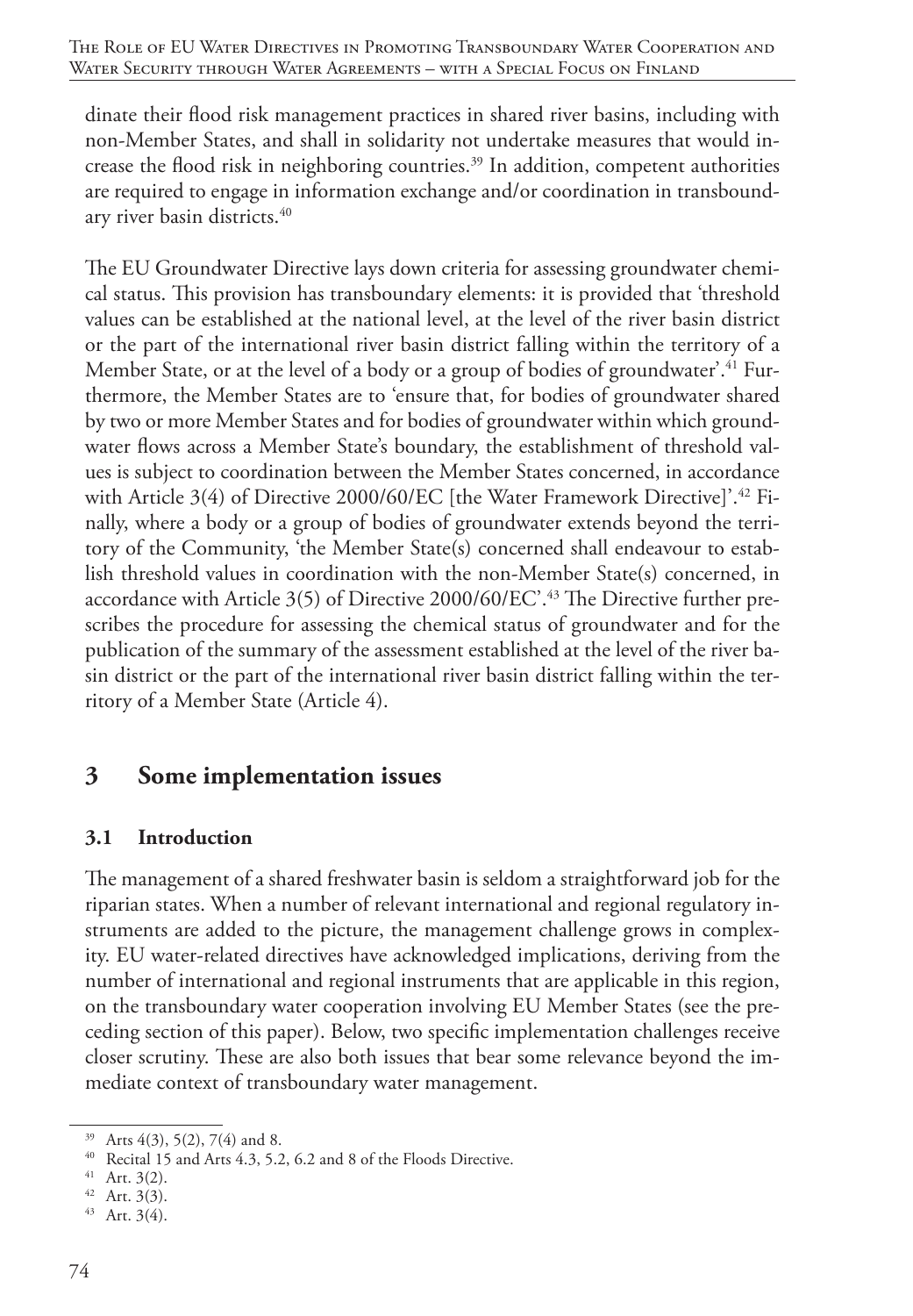### **3.2 The problem of shared responsibilities**

The much appraised river basin approach adopted in the EU water directives has also been identified as producing potential implementation problems where it leads to shared responsibilities between Member States in one transboundary river basin. The obligations of the EU water directives are directed at the Member States individually and so the EC water law does not contain any provisions to hold Member States collectively responsible for achieving the required results of the regulation in an international river basin district.<sup>44</sup> Moreover, the EC water law does not provide for exemptions if the results are not achieved by a Member State because of certain acts or omissions by another (Member) State.<sup>45</sup> It has been established that absence of cooperation (or poor cooperation) with/by other Member States is not an acceptable reason for an individual Member State not to meet its obligations.<sup>46</sup> In line with this, the WFD, the Floods Directive and the Groundwater Directive do not contain any exemptions for Member States that do not achieve the prescribed results due to unsuccessful cooperation.<sup>47</sup> However, the Member State in this situation, having suffered damage, may naturally institute proceedings for non-compliance before the European Court of Justice against the Member State that fails to comply with its obligations under the WFD or the Floods Directive.48 This situation as a whole has been argued to lead to the conclusion that EC water law today does not itself provide for a satisfactory solution to one of the major problems in European water management: transboundary pollution and the transboundary effects of flood risk management.<sup>49</sup>

It is to be noted that insofar as the obligations contained in the EU water directives are directly implementing the commitments of the UNECE Water Convention, to which most EU Member States are Parties, the work of the Implementation Committee under the Convention becomes relevant in assuring compliance with the ob-

<sup>44</sup> See Rijswick et al, 'The Need for International', *supra* note 12, at 130–131.

<sup>&</sup>lt;sup>45</sup> *Ibid.* at 131. Consequently, a policy guidance document adopted within the EU has recognized the need to coordinate exemptions in international river basin districts within the Union. It has been stated that exemptions can be applied in cases where a certain Member State cannot resolve the reasons for not achieving the environmental objectives of the Water Framework Directive because they lay outside the competence and jurisdiction of the Member State. In these cases, a country causing the problem should be obliged to provide sufficient information for justification of the application of exemptions for the affected Member State. The WFD also includes the provision of Article 12 on the involvement of the Commission to solve the issue. See Common Implementation Strategy for the Water Framework Directive (2000/60/EC). Guidance Document No. 20 'Guidance Document on Exemptions to the Environmental Objectives' (2009), available at <http://ec.europa.eu/environment/water/water-framework/objectives/pdf/ Guidance\_document\_20.pdf> (visited 6 August 2015) at 15.

<sup>46</sup> See Rijswick et al, 'The Need for International', *supra* note 12, at 137; and Case C–58/89 Commission/ Germany (1989) ECR I–2849.

<sup>47</sup> Rijswick et al, 'The Need for International', *supra* note 12, at 137; and Andrea M. Keessen, Jasper J. H. van Kempen and Helena F. M. W. van Rijswick, 'Transboundary River Basin Management in Europe. Legal Instruments to Comply with European Water Management Obligations in Case of Transboundary Water Pollution and Floods', 4 *Utrech Law Review* (2008) 35–56 at 46. On exemptions within this context, see *ibid*. at 41–42.

<sup>48</sup> *Ibid*. at 46.

<sup>49</sup> Rijswick et al, 'The Need for International', *supra* note 12, at 131.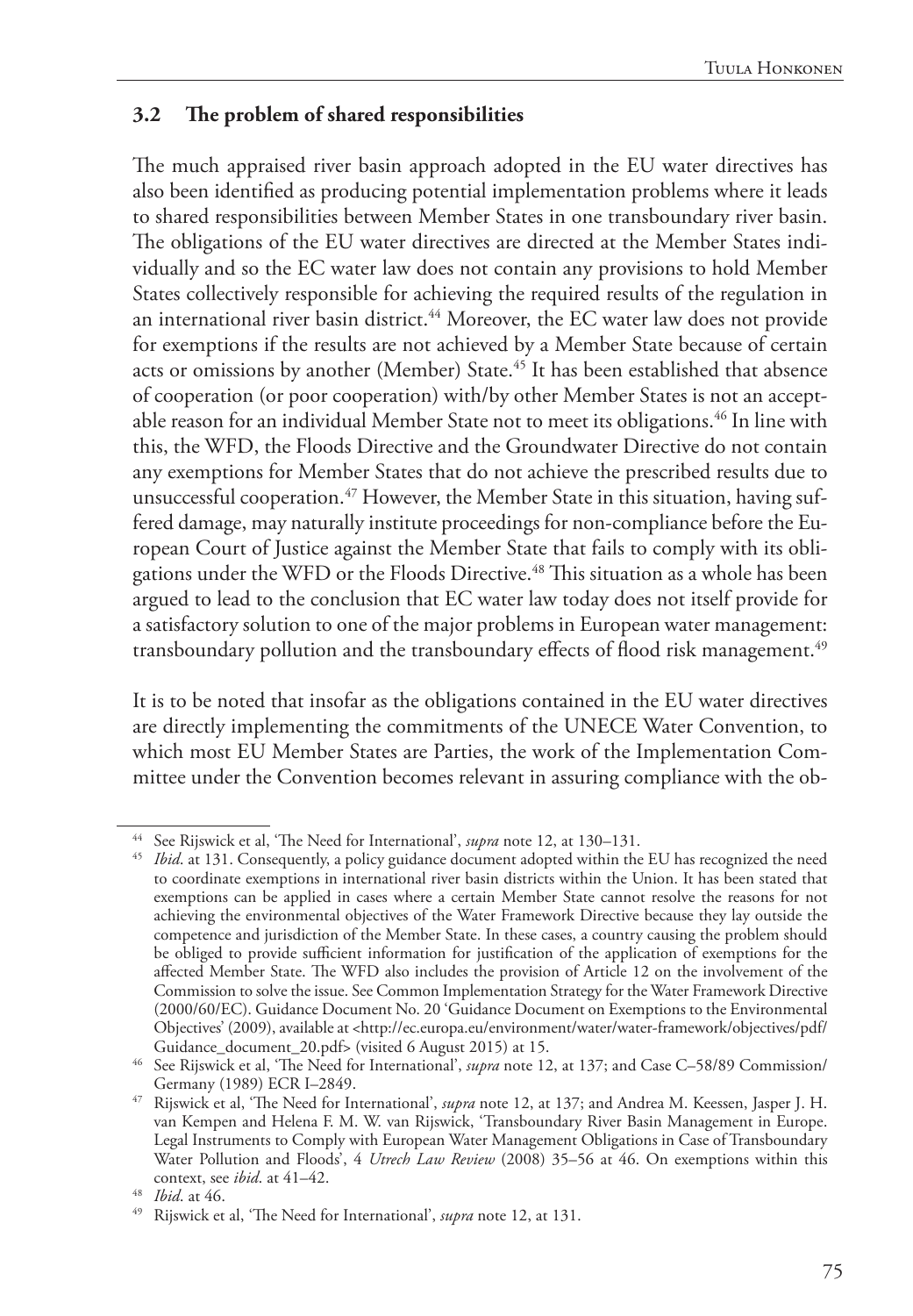ligations. The Committee has the aim to facilitate, promote and safeguard the implementation and application of and compliance with the Convention.<sup>50</sup> A Party may bring a submission before the Implementation Committee concluding that, despite its best endeavors, it is or will be unable to comply fully with the Convention. Within this context, the Party may express that it may have been or may be affected by another Party's difficulties in implementing and/or complying with the Convention. In this case, the submitting Party should, before so doing, inform the Party whose implementation and/or compliance is in question.<sup>51</sup> It is to be noted that the compliance procedures may also involve non-Parties to the Convention subject to their consent.52 Among the facilitative measures that the Committee may take in response to a Party's submission regarding alleged non-compliance with the Convention is the provision of advice and assistance regarding not only states' domestic regulatory regimes but also concerning transboundary water cooperation agreements.<sup>53</sup>

In light of the above conclusions regarding the implementation of the EU water directives, it becomes clear that the relationship between shared responsibilities and individual obligations, as imposed by the water directives in the context of international river basin districts, requires more effective transboundary cooperation among the Member States sharing a basin. This arguably concerns the whole process of implementing the water directives, including goal-setting, the use of exemptions, planning, and the taking of practical measures.54 Increased cooperation between Member States within this context becomes all the more important given that, despite the WFD containing a general obligation for Member States to cooperate,<sup>55</sup> the EU water directives do not prescribe any concrete instruments to shape this cooperation.<sup>56</sup> It is, therefore, up to the Member States themselves to establish and maintain the cooperation.57 Some assistance in this task is provided by the EU WFD Common Implementation Strategy.58 In the preparation of this Strategy, it was recognized that, in the context of shared river basins, 'a common understanding and approach is crucial to successful and effective implementation [of the requirements of the WFD]'.59 The Common Implementation Strategy is envisioned to potentially 'limit the risks of bad application of the Directive and subsequent dispute'.<sup>60</sup> In addition, the UN-ECE Water Convention contains a general obligation for Parties to prevent, control and reduce any transboundary impacts.<sup>61</sup> This is the basis for the relatively detailed

<sup>50</sup> 'Support to implementation and compliance', UNECE Water Convention Dec. VI/ 1 (2012) para. 1.

<sup>51</sup> *Ibid.* paras 24–25.

<sup>52</sup> *Ibid.* para. 20.

<sup>53</sup> *Ibid.* para. 41(a).

<sup>54</sup> Rijswick et al, 'The Need for International', *supra* note 12, at 136.

<sup>55</sup> Art. 3(4).

<sup>56</sup> See Rijswick et al, 'The Need for International', *supra* note 12, at 131.

<sup>57</sup> *Ibid*. See also INBO, 'WFD contributions to water', *supra* note 36, at 3.

<sup>&</sup>lt;sup>58</sup> Common Implementation Strategy for the Water Framework Directive (2000/60/EC). Strategic document as agreed by the directors under Swedish presidency (2001), available at <http://ec.europa.eu/environment/ water/water-framework/objectives/pdf/strategy.pdf> (visited 7 August 2015).

<sup>59</sup> *Ibid*. at 2.

<sup>60</sup> *Ibid*.

<sup>61</sup> Art. 2.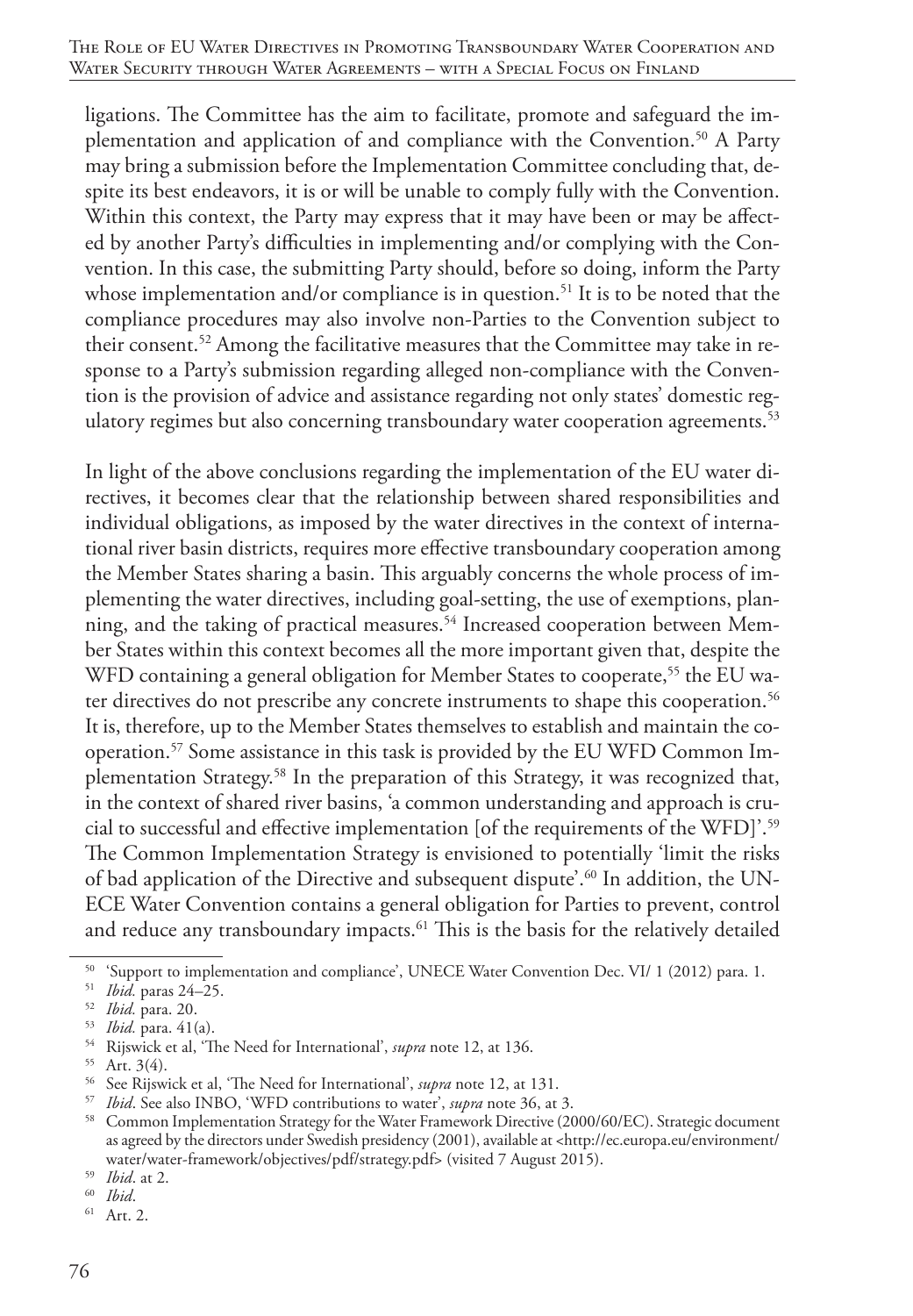obligations of the Convention that are to shape the cooperation on transboundary freshwaters between Parties.

To date, implementation of the Water Framework Directive has shown that real cooperation in transboundary basins is best facilitated when there are already established legal and institutional frameworks for transboundary cooperation, such as agreements and commissions.<sup>62</sup> This is understandable, since existing transboundary river basin management frameworks usually have effective mechanisms and established methods of cooperation in place that can be modified with relative ease to be compatible with the requirements of the EU water law.

### **3.3 Cooperation with non-Member States**

There are a number of transboundary water basins and established international river basin districts in Europe which involve both EU Member States and non-EU riparian states. According to the Water Framework Directive, there is no legal obligation for the Member States to coordinate with non-EU countries in the management of the shared basin. However, coordination is encouraged and Member States 'shall endeavour' to produce a single coordinated river basin management plan for the shared basin. In the same vein, there is no legal obligation for Member States to establish a joint management regime with an appropriate institutional framework with the non-EU riparian(s).

In practice, most river basins that are shared between EU Member States and non-Members have been designated as international river basin districts according to the WFD, and remarkable coordination in the management of the transboundary waters is taking place among the states involved. Joint implementation of the WFD with non-EU countries has been considered as a major issue of concern for EU Member States.<sup>63</sup> It is indeed important to engage non-Member States, since their contribution and active involvement in sustainable management practices is often significant, if not crucial, for achieving the objectives of EU water law; most importantly for reaching and maintaining the good status of the waters in a transboundary context.

The level of cooperation varies from flexible cooperation projects involving all riparians to coordination programs and participation in the work of established transboundary water institutions.

Funding from the EU often plays an important role in fostering cooperation and building capacity in non-EU Member States within the context of transboundary water management.

<sup>62</sup> INBO, 'WFD contributions to water', *supra* note 36, at 3. It has been studied that 158 of the world's 263 international river basins lack any type of cooperative management framework. UN Water, *Transboundary Waters*, *supra* note 2, at 6.

<sup>63</sup> INBO, 'WFD contributions to water', *supra* note 36, at 21.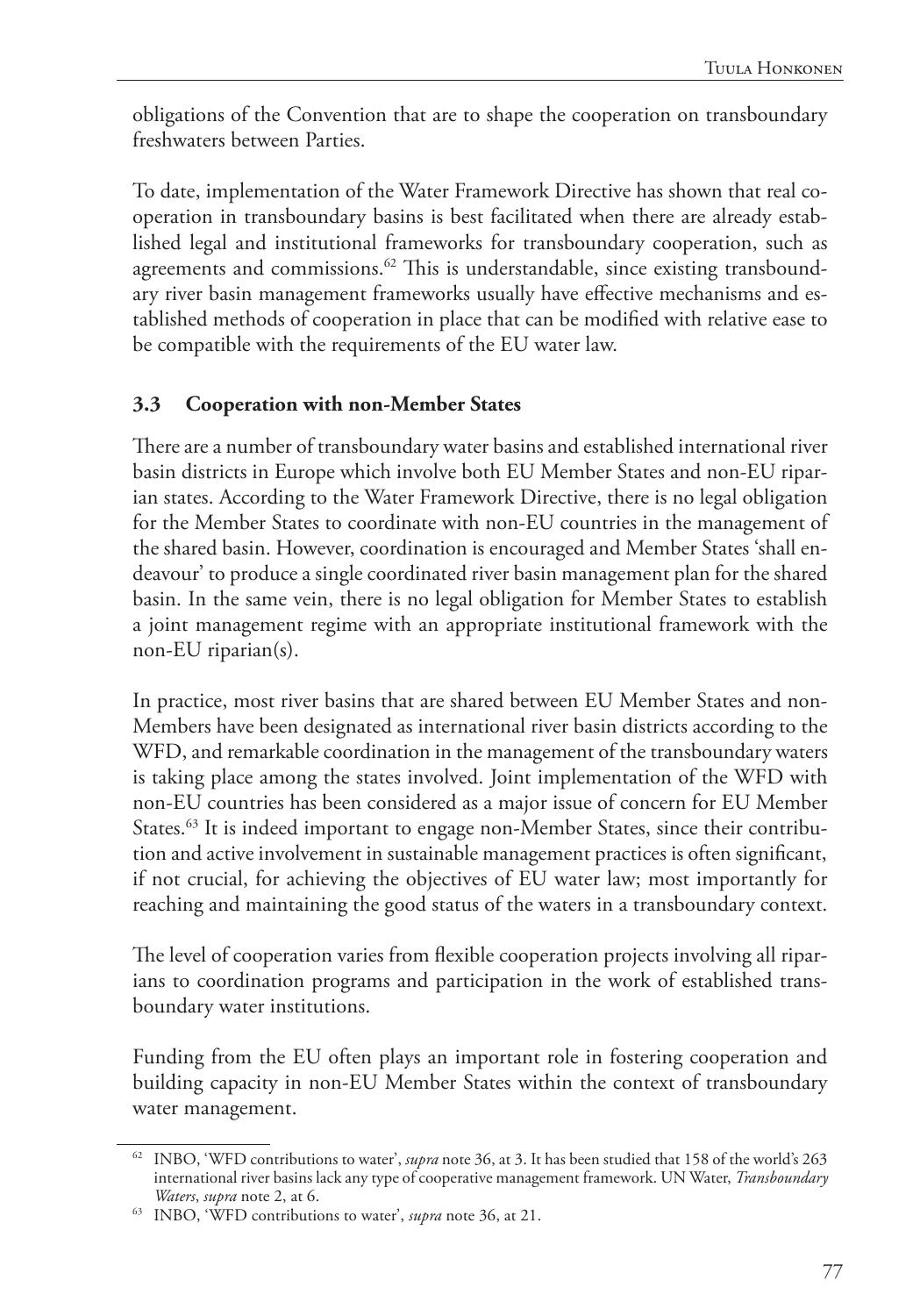An example of a transboundary river that is shared by EU Member States and non-Members and that has a sophisticated management regime is the Rhine. An international convention to govern the river was first established in as early as 1804;<sup>64</sup> and new Conventions and Protocols have subsequently been added, the latest being the Convention on the Protection of the Rhine, which entered into force in 2003.<sup>65</sup> The Rhine Convention has been ratified by Germany, France, Luxembourg and the Netherlands (EU Member States), Switzerland (a non-Member State) and the European Community. The joint management body established under the Convention is the International Commission for the Protection of the Rhine (ICPR).<sup>66</sup>

The Rhine has been designated as an international river basin district under the EU Water Framework Directive. Consequently, a coordinated management plan, as required by the WFD, has been created by the riparian states.<sup>67</sup> The Rhine Coordination Committee,<sup>68</sup> working under the ICPR, has as one of its aims to coordinate and harmonize the implementation of the Water Framework Directive among the Parties to the Rhine Convention. The need for the Committee arose because it was seen that the Rhine Convention and the ICPR are not suitable for the task as a non-Member State and the European Community are also Parties to the Convention on the one hand,<sup>69</sup> and as some EU Member States that are lying in the Rhine catchment area are not Contracting Parties to the ICPR, on the other hand.

In spite of the separate Coordination Committee being responsible for coordinating the implementation of the WFD in the area of application of the Rhine Convention, some have seen the Directive rather as an impediment than as a contributor to the development of further measures by the ICPR. In the background, there is the perceived tendency of Member States to focus more on the implementation of the WFD in their own territory rather than investing in the ICPR to take active measures in transboundary issues.<sup>70</sup> Nevertheless, it could be that the focus will shift back to transboundary questions when pressures in that direction become more intense, for instance due to increased transboundary pollution problems and/or if there is found to be inadequate compliance with the objectives of the WFD.

Another good example within this context is the Danube River. Altogether, this river flows through the territories of 19 states, which makes it the world's most inter-

<sup>64</sup> Convention Respecting the Navigation of Rhine between the Empire and France, Paris, 15 August 1804, 57 *Consolidated Treaty Series* 465.

<sup>&</sup>lt;sup>65</sup> Convention on the Protection of the Rhine, Bern, 12 April 1999, in force 1 January 2003, available at  $\langle$ http://www.iksr.org/fileadmin/user\_upload/Dokumente\_en/convention\_on\_tthe\_protection\_of\_\_the\_ rhine.pdf> (visited 11 August 2015).

<sup>66</sup> See <http://www.iksr.org/en/index.html>.

<sup>67</sup> For more information, see ICPR, 'Management Plan 2009', available at <http://www.iksr.org/index. php?id=171&L=3> (visited 11 August 2015).

<sup>68</sup> See <http://www.iksr.org/en/international-cooperation/about-us/organisation/coordinating-committeecc/index.html> (visited 25 September 2015).

<sup>69</sup> Rijswick et al, 'The Need for International', *supra* note 12, at 143.

<sup>70</sup> Keessen et al, 'Transboundary River Basin Management', *supra* note 47, at 38.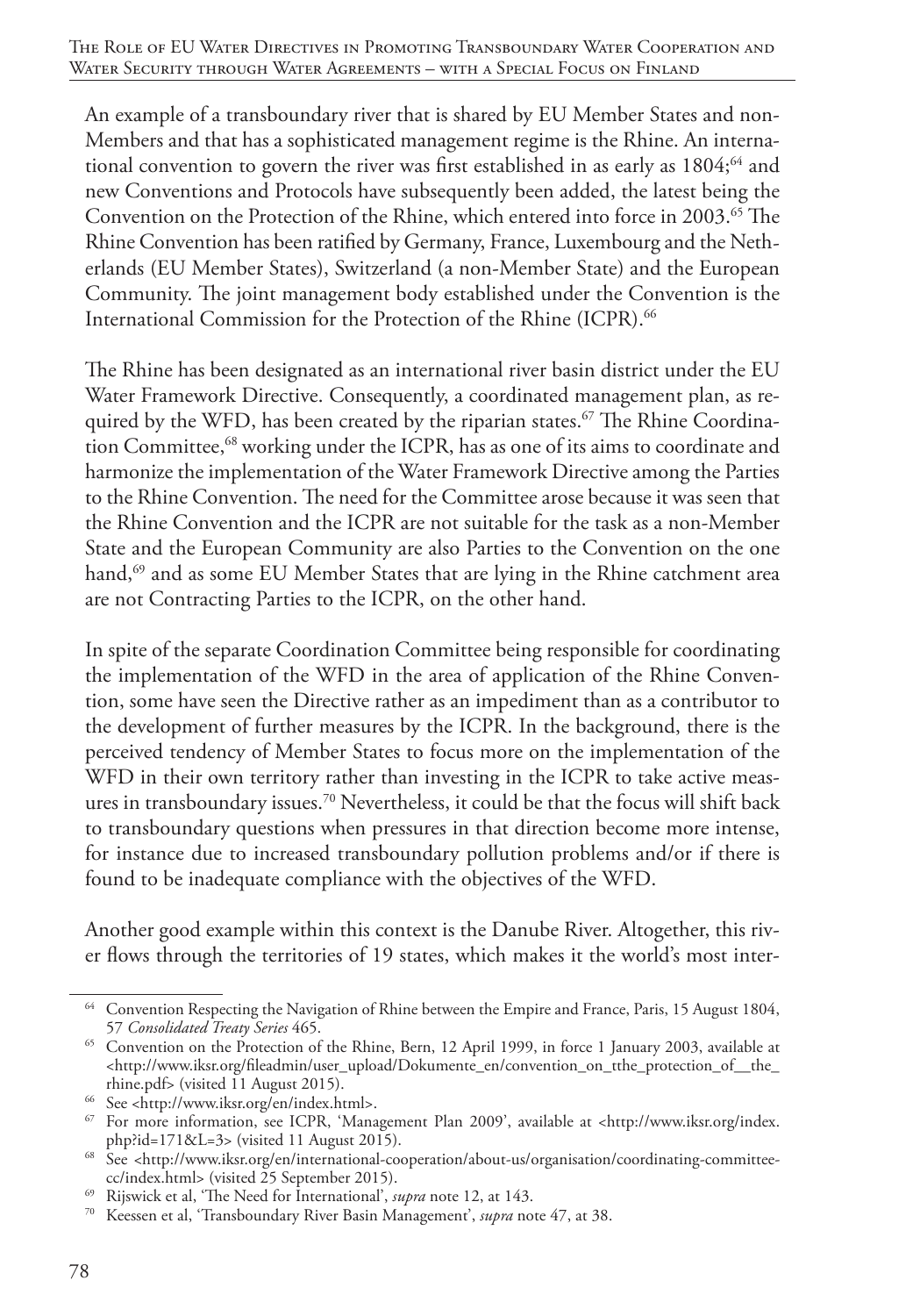national river basin. The Convention on Co-operation for the Protection and Sustainable Use of the River Danube, or the Danube River Protection Convention (DRPC),<sup>71</sup> entered into force in 1998 and has 15 Contracting Parties.<sup>72</sup> It is notable that not all Parties are EU Member States (i.e. Bosnia-Herzegovina, Croatia, Moldova, Montenegro, Serbia and Ukraine). In addition to the general Danube River Protection Convention, numerous bilateral treaties exist between states in the Danube river basin district. There treaties are usually of older origin than the EU WFD and so they do not directly fulfill the requirement of the Directive that agreements should be 'established in order to ensure coordination' in the implementation of the WFD.<sup>73</sup> However, they are generally used as the platform for coordination needed to fulfil the requirements of the WFD.74

The River Basin Management Expert Group (RBM EG)75 was created under the Danube management regime to prepare and coordinate the necessary actions for the implementation of the EU Water Framework Directive. The Expert Group developed a strategy on how to coordinate the actions of the riparian countries, how to develop a coordinated river basin management plan, and how to report to the European Commission on the actions taken. This strategy was accepted in 2002.76 The members of the DRPC report regularly to the Danube Commission on the progress of their implementation of the EU WFD, and these national reports serve as a means for exchanging information between the riparian states and for streamlining implementation activities at the national level.77 The Danube River Basin Management Plan was created in 2009, in part to comply with the requirements for international river basin districts set out in the WFD.78

<sup>71</sup> Convention on Co-operation for the Protection and Sustainable Use of the River Danube, Sofia, 29 June 1994, in force 22 October 1998, <http://www.icpdr.org/main/sites/default/files/DRPC%20English%20 ver.pdf> (visited 11 August 2015).

<sup>&</sup>lt;sup>72</sup> The membership of the Convention has been restricted, and is open only to those states that have territories of more than 2000 km² within the Danube Basin.

<sup>73</sup> Annex I of the WFD.

<sup>74</sup> ICPDR, 'Danube River Basin District Part A – Roof report Information required according to Art. 3 (8) and Annex I of the EU Water Framework Directive' (2004), available at <http://www.icpdr.org/main/ sites/default/files/Roof%20report%202003%20-%20Main%20document\_FINAL.pdf> (visited 11 August 2015) at 16.

<sup>75</sup> See <http://www.icpdr.org/main/icpdr/river-basin-management-expert-group>.

<sup>76</sup> Ursula Schmedtje, 'Development of the Danube River Basin District Management Plan – Strategy for coordination in a large international river basin', draft (2005), available at <http://projects.inweh.unu. edu/inweh/inweh/content/342/Proj%20website/Strategic\_Paper\_for\_River\_Basin\_Management\_ Plan\_-\_draft\_9s.html> (visited 11 August 2015).

<sup>77</sup> ICPDR, 'Danube River Basin District', *supra* note 74.

<sup>78</sup> See ICPDR, 'Danube River Basin Management Plan (2009)', available at <http://www.icpdr.org/main/ activities-projects/danube-river-basin-management-plan-2009> (visited 11 August 2015).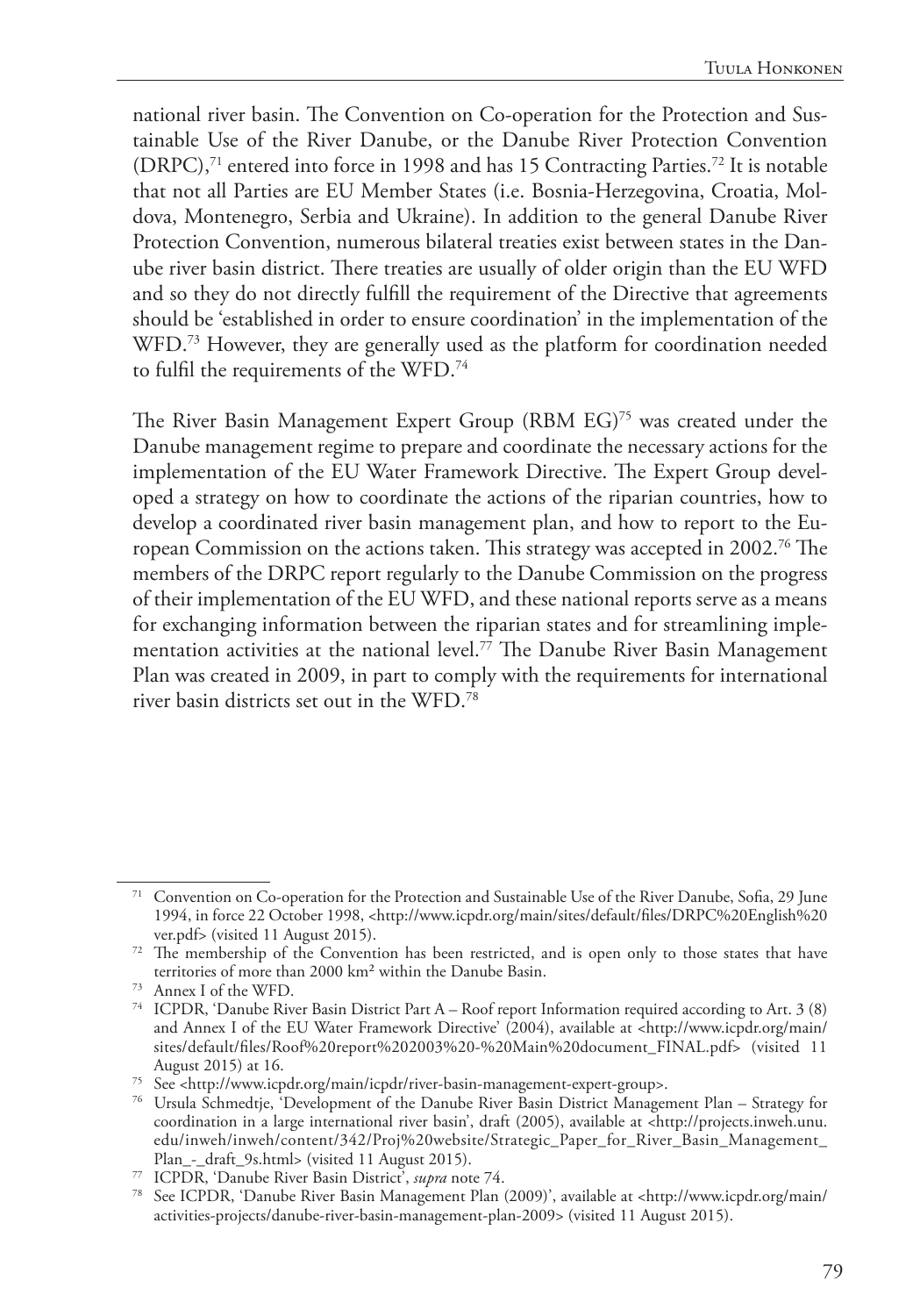# **4 The case of Finland**

### **4.1 Introduction**

Finland is located in Scandinavia, Northern Europe. The northern part of the country, Lapland, is bordered with Sweden in the west, with Norway in the north (for the full length of the northern border) and with Russia in the east. Below Lapland, Finland shares the whole of its eastern border with Russia. The length of the border that goes through water areas is 617 km with Sweden, 715 km with Norway, and 370 km with Russia.79 With Sweden, a river forms part of the state boundary.

To manage these large areas of shared fresh water (most importantly, rivers and lakes), Finland has established bilateral transboundary waters agreements with its neighbouring countries. The joint bodies under all three agreements are particularly concerned with the quality of the waters and factors influencing such quality, and with exchange of information in the field.<sup>80</sup>

On the basis of the EU Water Framework Directive, Finland has two international river basin districts: the Torne River and Muonio River basin with Sweden, and the Tana, Neiden, Munkelva and Paats River (which all flow into the Arctic Sea) basin with Norway. Finland's third international river basin is shared with Russia; it essentially remains outside the scope of the Directive since Russia is not a member of the European Union.

## **4.2 Cooperation with Sweden**

Cooperation between Finland and Sweden regarding transboundary rivers was first formalized by a Border River Agreement in 1971.<sup>81</sup> The Agreement was quite a unique boundary water agreement in that it replaced the national legislation that applied within its thematic scope both in Finland and Sweden. This resulted in strong powers (for instance, permit authority) being vested in the Border River Commission established by the Agreement.

Towards the turn of the century it became apparent that the Finnish-Swedish Agreement should be improved and updated. The EU Water Framework Directive was one of the main catalysts for the Agreement's revisions, along with developments in national legislation, which was made more rigorous in both countries, and with the

<sup>79</sup> Joint website of Finland's environmental administration, 'Rajavesistöyhteistyö Lapissa', available at <http://www.ymparisto.fi/fi-FI/Vesi\_ja\_meri/Vesien\_ja\_merensuojelu/Rajavesistoyhteistyo\_Lapissa> (visited 26 September 2014).

<sup>80</sup> Finnish Government, 'Suomi on rajavesiyhteistyön edelläkävijä', available at <http://valtioneuvosto.fi/ ajankohtaista/tiedotteet/tiedote/fi.jsp?oid=256717> (visited 26 September 2014).

<sup>&</sup>lt;sup>81</sup> Agreement between the Republic of Finland and the Kingdom of Sweden concerning Frontier Rivers, 16 September 1971, 825 *United Nations Treaty Series* 191.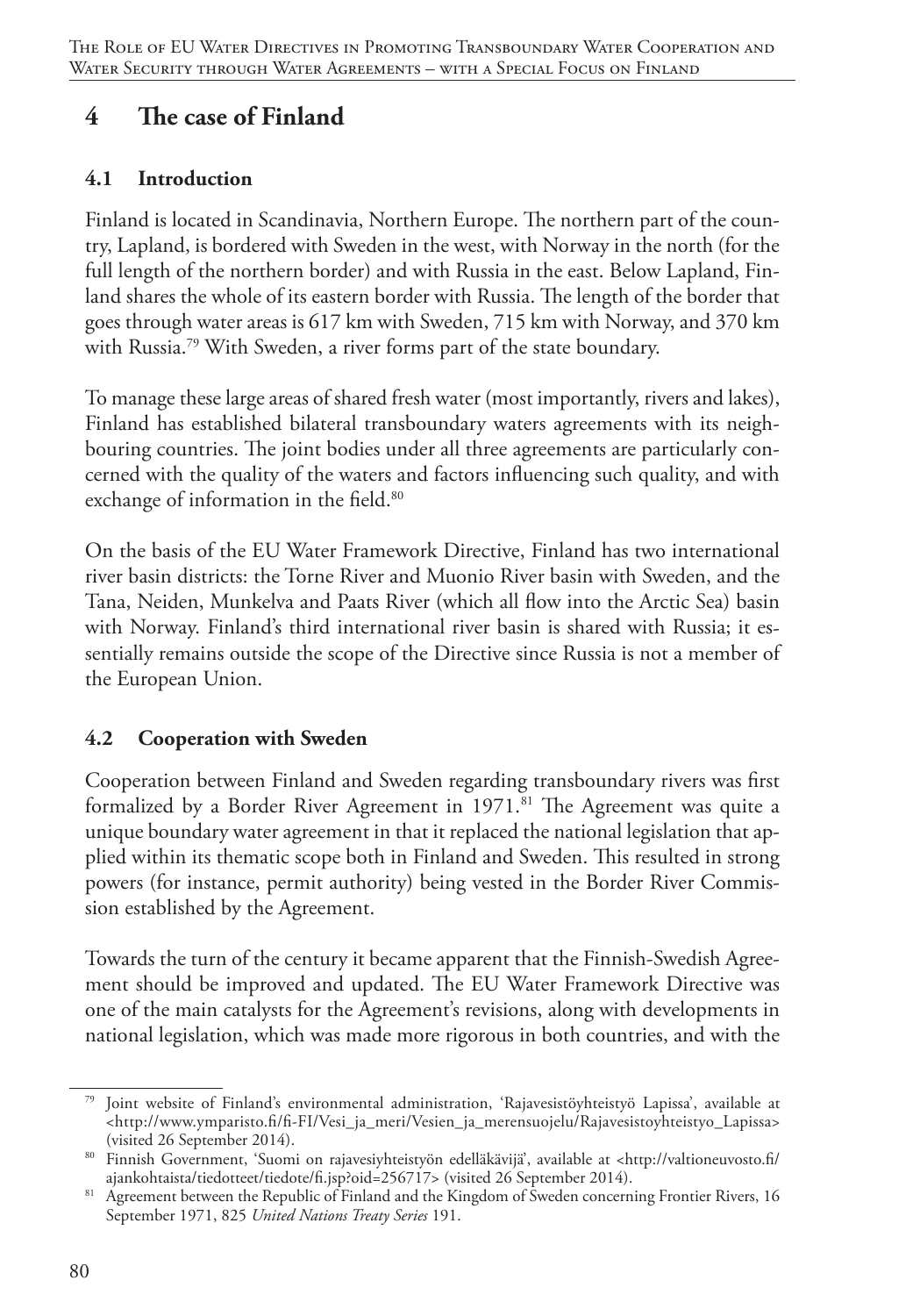international agreements on freshwaters concluded during the 1990s. These developments rendered the 1971 Agreement obsolete.

A new Agreement between Finland and Sweden Concerning Transboundary Rivers came into force in 2010.<sup>82</sup> The new Agreement addresses both water and fishing issues, and it replaces the 1971 Agreement between the two countries. The objectives of the Agreement include securing equal opportunities for both Parties to use transboundary rivers;<sup>83</sup> and preventing flood and environmental damages.<sup>84</sup> The Agreement also seeks to reconcile those programmes, plans and measures in the water management area which are necessary for reaching the objectives set for the status and sustainable use of waters in light of the Parties' international obligations and the EU water law. The institution to manage the cooperation is the Finnish-Swedish Transboundary River Commission, established by the Agreement.

The 2010 Agreement establishes the Torne River and Muonio River international river basin district. In this respect, it implements the EU's Water Framework Directive and is in line with the EU Floods Directive's requirement concerning cooperation in transboundary waters.

The Parties realize cooperation in the management of transboundary rivers through joint programmes and plans, which their respective authorities are required to prepare.85 Coordination in setting national objectives for the status of the aquatic environment in the transboundary waters of the Parties is also recommended in relatively strong language ('shall … as far as possible …') that falls only a little short of a robust legally binding obligation.<sup>86</sup> Parties are also to monitor flow relations constantly at a specified point of the transboundary river basin, and to report the information gathered to the cooperation body, the Finnish-Swedish Transboundary River Commission.

### **4.3 Cooperation with Norway**

The largest river basins that Finland shares with Norway are the catchment areas of the Tana (Tenojoki), Neiden (Näätämöjoki) and Pasvik (Paatsjoki) Rivers, all located in Lapland, in the north. The total length of the River Tana is 334 km, of which 255 km is on the frontier.<sup>87</sup> The River is one of the most famous salmon habitat rivers in Europe, which gives it a high profile in transboundary regulation.

<sup>82</sup> Agreement between Finland and Sweden Concerning Transboundary Rivers, Stockholm, 11. November 2009, in force 1 October 2010, <http://www.fsgk.se/2013/KORJATTU-VERSIO–24.6.2013\_Finnish– Swedish-Transboundary-Rivers-Agreement-2009.doc-Finnish-Swedish-Transboundary-Rivers-Agreement-2009.pdf> (visited 11 August 2015).

<sup>83</sup> This is based, in particular, on principles of international water law and the UNECE Water Convention.

<sup>84</sup> This is based, in particular, on the UNECE Water Convention and the EU Floods Directive.

<sup>85</sup> Art. 4.

<sup>86</sup> Art. 5.

<sup>87</sup> Timo Kotkasaari, 'Transboundary Cooperation Between Finland and Its Neighbouring Countries' in Olli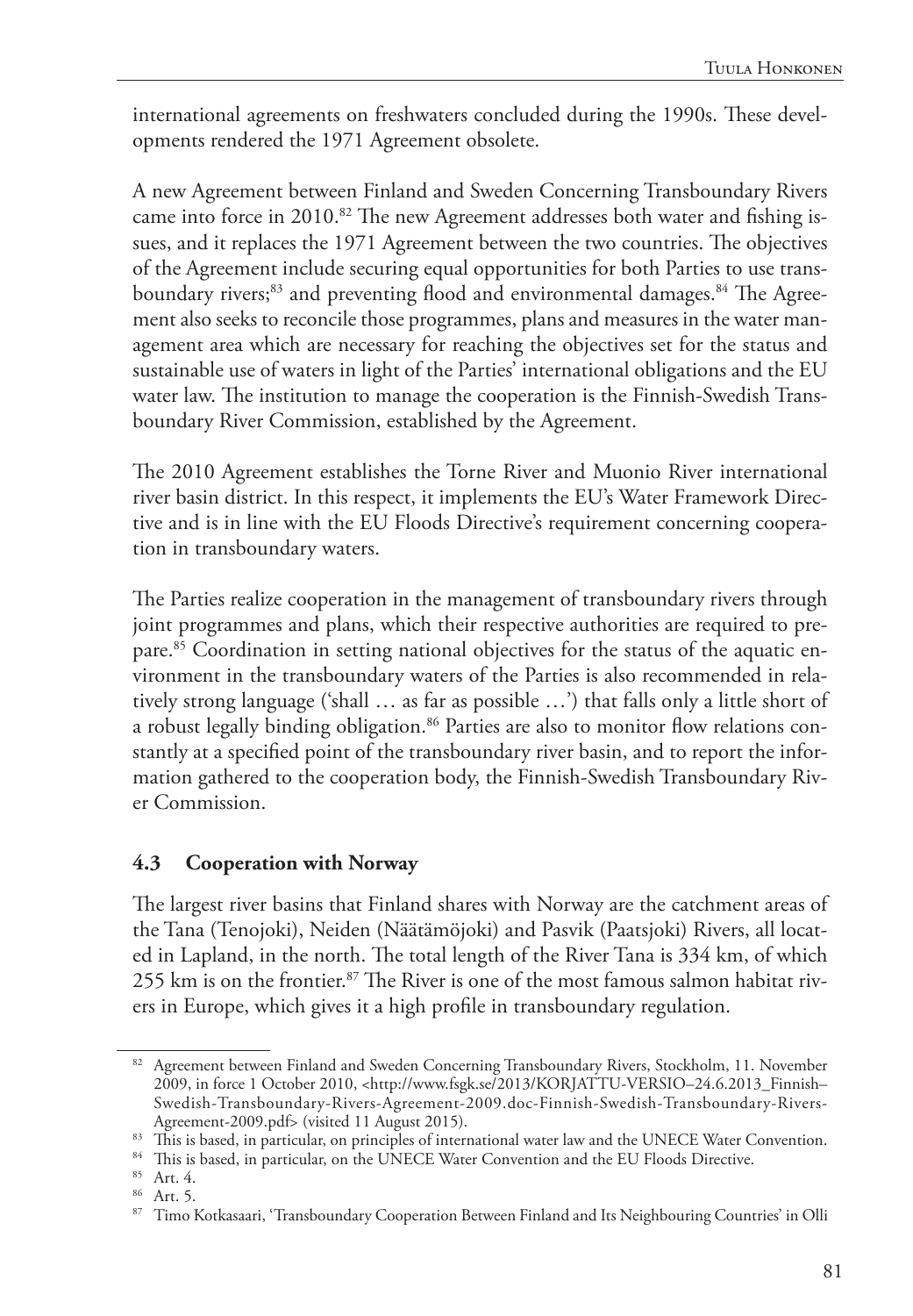Finland and Norway concluded an Agreement on the Frontier Water Commission in 1980.<sup>88</sup> The Agreement complements other agreements (of smaller scope) concerning the shared waters, which were concluded in the 1950s.<sup>89</sup> The purpose of the Agreement is to preserve the border waters and their unique natural environment, as well as to safeguard the environmental interests of both states and of the residents of the border region, with a view to using the boundary waters.<sup>90</sup>

The Finnish-Norwegian Transboundary Water Commission functions as a body of cooperation between the governments of the countries in questions concerning boundary waters.

Even though Norway is not a member of the European Union (but a European Economic Area (EEA) country), it is obliged to implement the EU Water Framework Directive – though with a delayed schedule.<sup>91</sup> In order for both Finland and Norway to implement the WFD's requirements concerning transboundary waters, the countries concluded an Agreement on the Finnish-Norwegian River Basin District in 2014.92 The specific objective of the Agreement is to create a framework for bilateral cooperation and administration for river basins that lie in both Finland and Norway, for the purpose of fulfilling the requirements laid down in the WFD.<sup>93</sup> It is to be noted, however, that bilateral administrative cooperation already existed before the 2014 Agreement; the Frontier Water Commission has implemented a common water quality monitoring and reporting program for the River Tenojoki, common multiple use plans for the main rivers and many common research and planning programs.94 These have improved cooperation with the border municipalities as well as improved water quality in the border rivers.

Varis, Asit K. Biswas and Cecilia Tortajada (eds), *Management of Transboudary Rivers* (Springer, 2008) 123–141 at 123.

<sup>88</sup> Agreement between Finland and Norway on a Finnish–Norwegian Transboundary Water Commission, Helsinki, 5 November 1980.

<sup>89</sup> Agreement on the transfer from the courses of the Näätämö River to the course of the Gandvik River of water from the Garsjöen, Kjerringvatn and Förstevannene Lakes, Oslo, 25 April 1951; Agreement between Finland, Norway and the Soviet Union Concerning the Regulation of Lake Inarijärvi, Moscow, 29 April 1959 and its additional Protocol concerning compensation for loss and damage and for the works to be carried out by Finland in connexion with the implementation of the agreement of 29 April 1959 between the USSR, Finland and Norway, Moscow, 29 April 1959.

<sup>&</sup>lt;sup>90</sup> Preamble.

<sup>&</sup>lt;sup>91</sup> Norway is formally committed to implementing the Water Framework Directive through the framework of its EEA–agreement, into which the WFD was incorporated in 2007 (Joint Commission Decision No 125/2007 of 28 September 2007). The Directive entered into force in Norway on 1 May 2009. The deadlines stated in the Directive were extended to give Norway the same amount of time to implement the WFD obligations as the EU Member States.

<sup>&</sup>lt;sup>92</sup> Agreement on the Finnish–Norwegian River Basin District, Oslo, 30 October 2013.

<sup>93</sup> Art. 1.

<sup>&</sup>lt;sup>94</sup> See, for instance, Kari Kinnunen, 'Finnish Transboundary Cooperation', a presentation at the first Steering Committee meeting under the EU Water Initiative National Policy Dialogue in Georgia 11 – 12 June 2012, available at http://www.unece.org/fileadmin/DAM/env/water/npd/Kari\_Kinnunen\_finnish\_ transboundary\_water\_cooperation.pdf> (visited 9 October 2014), slide 22; and Vannportalen, 'Norway as part of International River Basin Districts', available at <http://www.vannportalen.no/english/norwayas-part-of-international-river-basin-districts/> (visited 11 August 2015).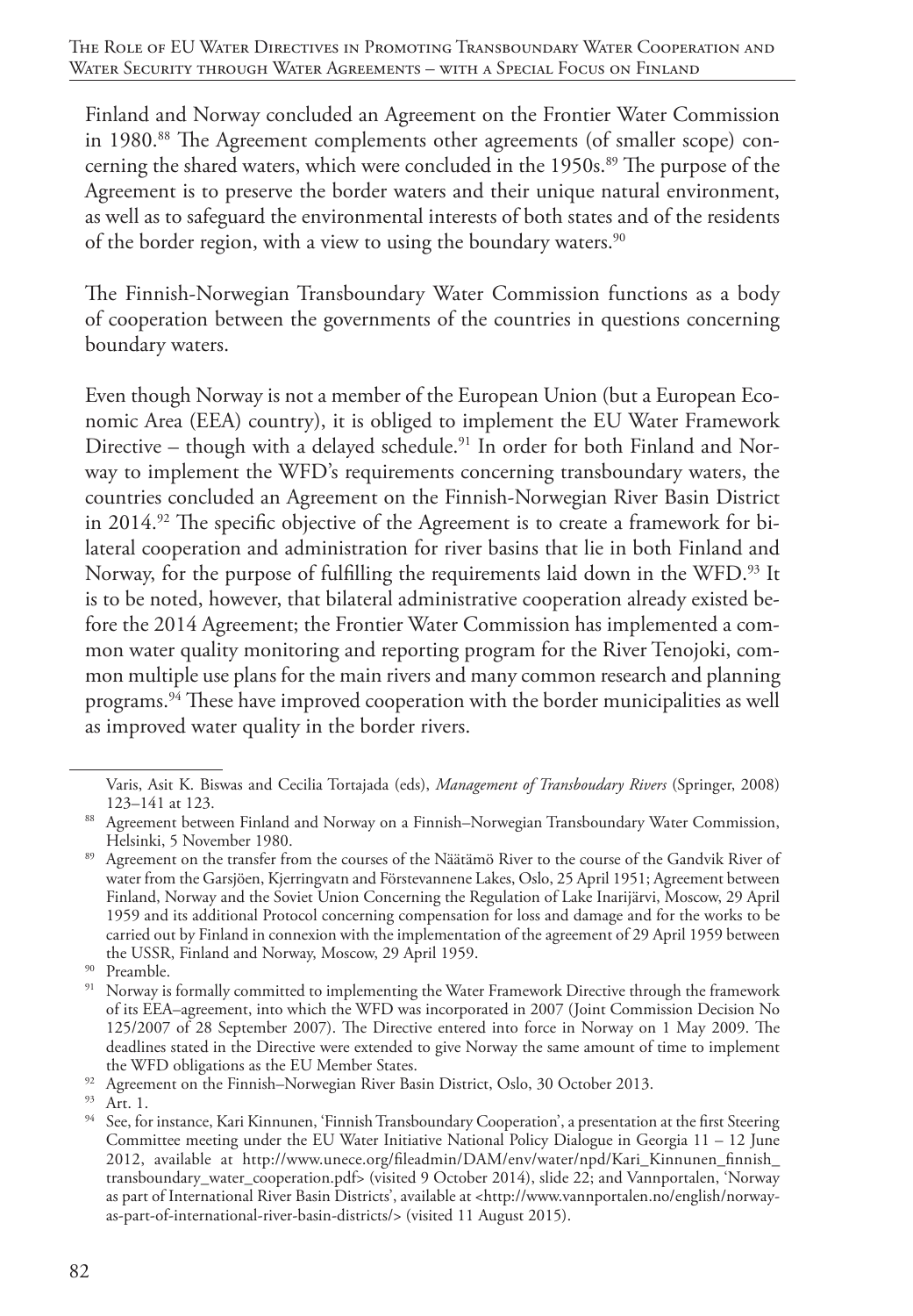Through the new Agreement on the Finnish-Norwegian River Basin District, Finland and Norway establish an international river basin district. Each country is to prepare and approve a river basin management plan that covers the parts of the Finnish-Norwegian river basin district that are located in the country's area. The competent authorities of both countries shall cooperate when drafting their national river basin management plans through which they implement the environmental objectives of the WFD. The national plans are then to be coordinated to produce a single international river basin management plan for the transboundary basin,  $95$  as required by the Directive. Consultations with the public and the Frontier Water Commission should be undertaken during the preparation of the river basin management plans.<sup>96</sup> In practice, the river basin authorities of the two countries started meetings in 2013, aiming at the production of a common 'Roof Report' for the whole international river basin district in 2015, in the form of a comprehensive 'executive summary' of the two national river basin management plans, in order to meet the requirements of the Water Framework Directive.<sup>97</sup> In addition, there will be a common monitoring program for the international water district, stemming from national programs.

The countries are currently negotiating the role of the Finnish-Norwegian Frontier Water Commission in the implementation of this new transboundary river basin management instrument. The Commission will be heard in the preparation of the river basin management plans, but no decision has been made on its other rights or functions within this context.

In October 2013, Finland and Norway signed a Memorandum of Understanding (MoU) pursuant to the Agreement on the Norwegian-Finnish River Basin District. The purpose of the MoU is to create more detailed procedures for cooperation in preparing and coordinating river basin management plans, with the stated aim to achieve the environmental objectives of the EU Water Framework Directive.<sup>98</sup> According to the MoU, the competent authorities will exchange information. It is preferable that the procedures for exchanging such information will facilitate efficient cooperation and enhance public information and consultation, ensuring also the involvement of the Norwegian-Finnish Transboundary Water Commission.<sup>99</sup>

The competent authorities will endeavor to achieve coordinated characterization (common terminology) and risk assessment for the water bodies in the Norwegian-Finnish River Basin District, including both surface waters and groundwater bodies. In addition, the competent authorities endeavor to harmonize the determination of the environmental status of the water bodies in the shared river basin district, with the aim of achieving uniform results.<sup>100</sup> Finally, the competent authorities will en-

<sup>95</sup> Art. 4.

<sup>96</sup> Art. 5.

<sup>97</sup> Vannportalen, 'Norway as part of International', *supra* note 94.

<sup>98</sup> Section 1.

<sup>&</sup>lt;sup>99</sup> Section 3.

<sup>&</sup>lt;sup>100</sup> Section 7.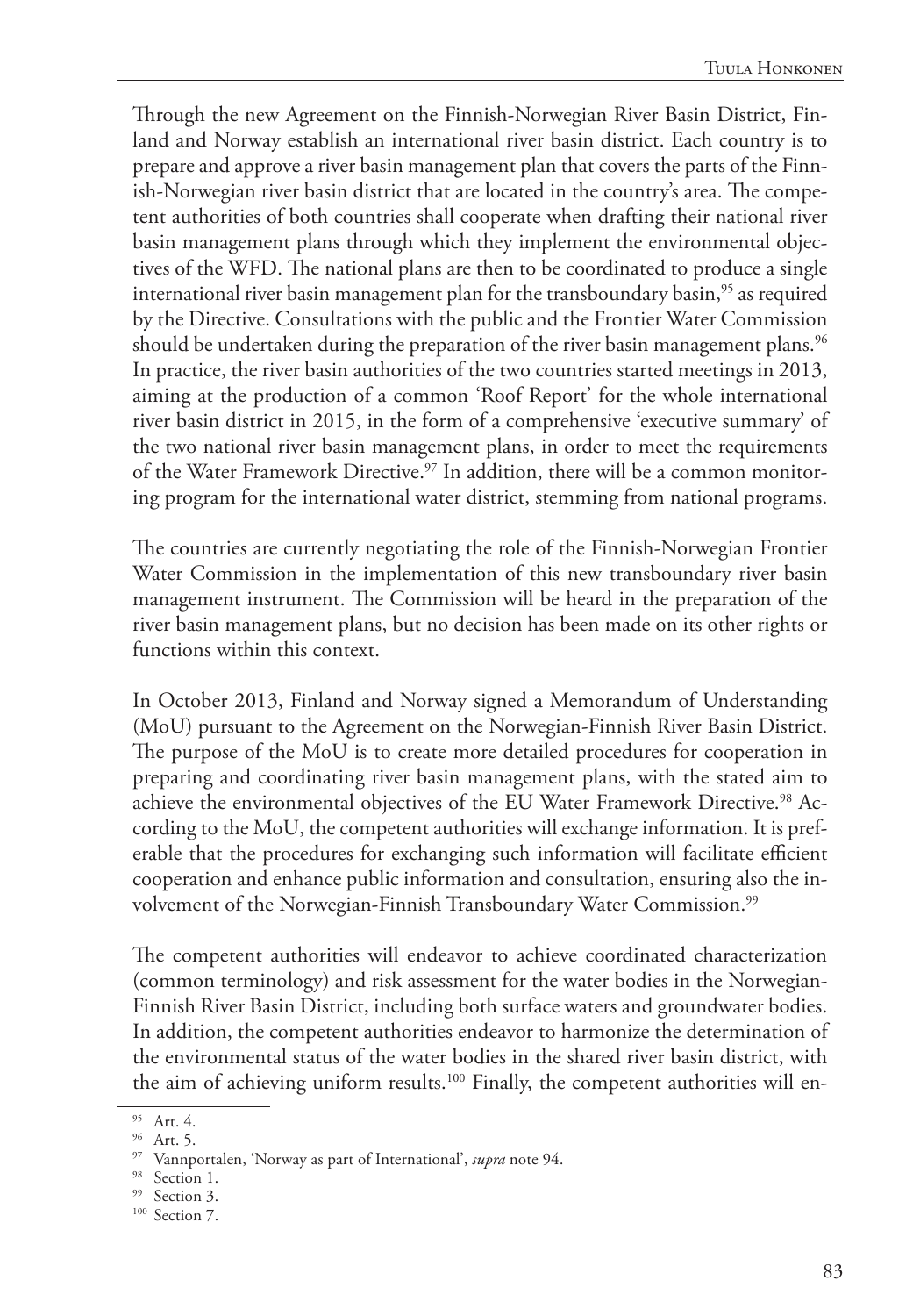deavor to produce a common river basin management plan for the river basin district. The competent national authority may also produce and adopt more detailed river basin management plans for the parts of the common river basin district lying within its respective area of competence.<sup>101</sup> The national programmes of measures should also be coordinated on the basis of the results of the coordination of characterization, monitoring, classification and exemptions, so that the measures mutually support the achievement of the environmental objectives.<sup>102</sup> In addition, there should be coordination of monitoring among the Parties so that the monitoring programmes are mutually complementary and cost effective.<sup>103</sup>

Overall, the transboundary water agreements and other cooperative arrangements between Finland and Norway have improved cooperation between Norwegian and Finnish (water management) authorities and border municipalities, and have led to improved water quality in border rivers.<sup>104</sup>

It is notable that the River Tana, Neiden and Pasvik international river basin district reaches across the border to Russia. Finland and Norway have sought cooperation with Russia concerning water management in the joint river basins. This is also in accordance with the EU Water Framework Directive. In matters related to River Paatsjoki, Murmansk regional environment authorities from Russia work in cooperation with the Frontier Water Commission. Russia has participated in the work of the Commission in the role of an observer and expert since  $1991;^{105}$  having partnered, for instance, in the preparation of a multiple-use plan for the River Paatsjoki.<sup>106</sup> The three riparians have also created a common environmental monitoring programme for the River.<sup>107</sup>

#### **4.4 Cooperation with Russia**

Finland and the Russian Federation share a land border of ca. 1,300 kilometres. In the border region, there are 20 watersheds and 800 water bodies, but none of the major rivers runs on the Finnish-Russian borderline. Most of the transboundary wa-

<sup>&</sup>lt;sup>101</sup> Section 9.

<sup>&</sup>lt;sup>102</sup> Section 10.

<sup>&</sup>lt;sup>103</sup> Section 6.

<sup>104</sup> Eira Luokkanen and Pekka Räinä, 'Cooperation in Transboundary River Basins – Tornionjoki River Basin District' in Milla Laita (ed.), Water *Management and Assessment of Ecological Status in Transboundary River Basins,* Abstracts of presentations, Final Seminar of the TRABANT project, Helsinki, Finland, 11–13 September 2007, 18–20 at 18.

<sup>&</sup>lt;sup>105</sup> Bente Christiansen, 'River basin management in a transboundary context: Norwegian experience', available at <http://www.unece.org/fileadmin/DAM/env/water/meetings/Assessment/Kiev%20workshop/ Presentations/Presentation\_2ndAssessment\_Kiev\_Christiansen.pdf> (visited 8 October 2014), slide 5.

<sup>106</sup> *Ibid*. at slide 7.

<sup>107</sup> Tenon–Näätämöjoen–Paatsjoen vesienhoitoalueen toimenpideohjelma pintavesille vuoteen 2015 (2009), available at <http://www.ymparisto.fi/download/noname/%7B6A779490-FE54-4D69-9204- 3582E9755B5A%7D/47769> (visited 9 October 2014) at 7.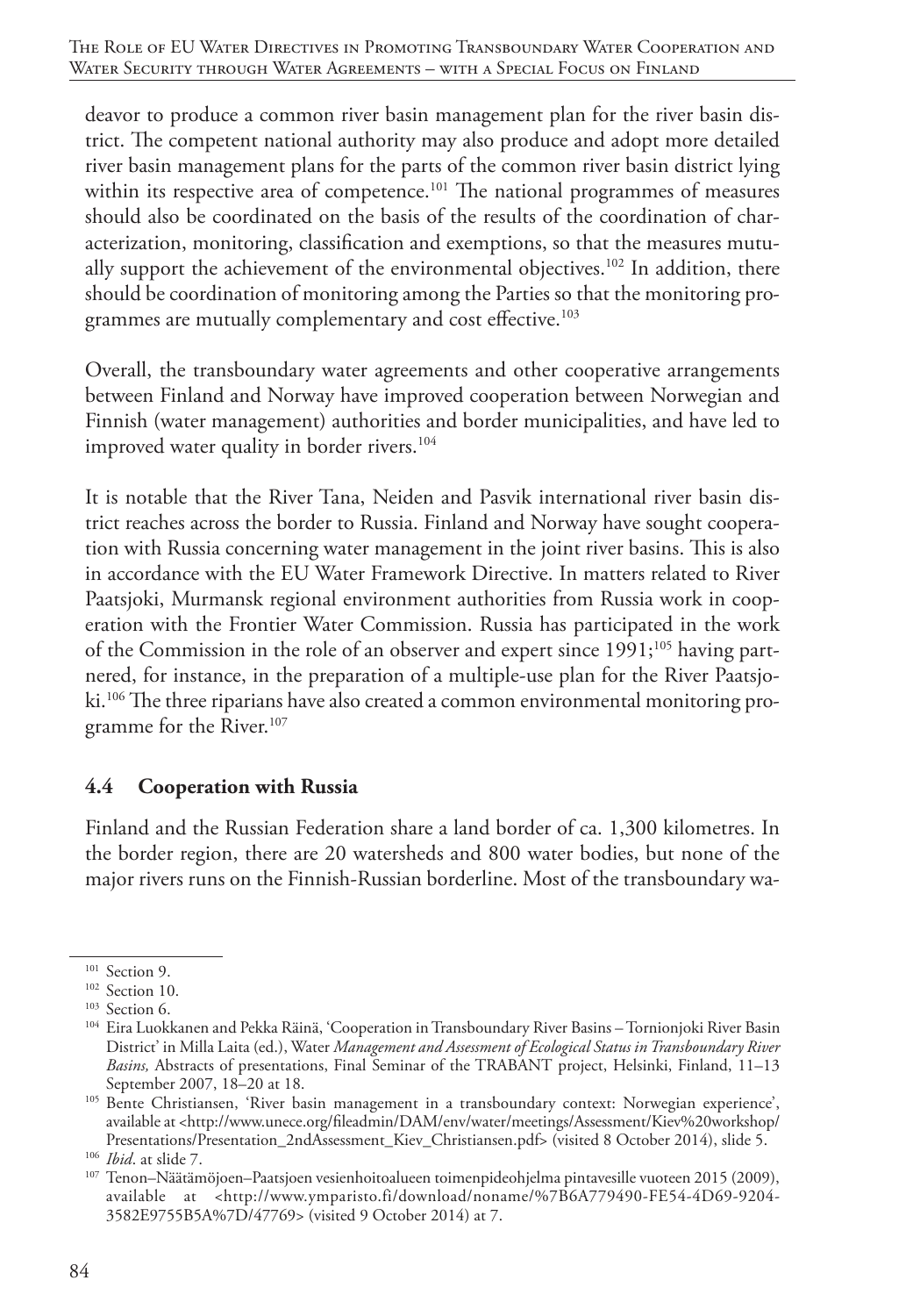ters flow from Finland to the Russian side. The largest transboundary watercourses are those of the Vuoksi (68 500 km2 ) and Paatsjoki (14 500 km2 ) Rivers.108

Finland has a long tradition of cooperation with Russia (and before that with the Soviet Union) on transboundary waters. Formal cooperation through bilateral agreements started soon after Finland received its independence from Russia in 1917.

The Agreement Concerning Frontier Watercourses<sup>109</sup> between Finland and the Soviet Union entered into force in 1965. The Agreement was adopted by the Russian Federation after the dissolution of the Soviet Union in the early 1990s. The Finnish-Russian Frontier Watercourses Agreement is concerned with a variety of issues: water flow and structural measures; flood control and water scarcity; timber floating and water traffic; fisheries and fish migration; pollution and water quality; and public health and economy.

The Agreement established the Joint Finnish-Russian Commission on the Utilization of Frontier Waters.110 The Commission examines matters relating to the utilization of frontier watercourses, such as the utilization or protection of transboundary waters or fishing – as included in the Frontier Watercourses Agreement. In addition, the Commission oversees, in general, that the Agreement is complied with and monitors the state of the transboundary waters.<sup>111</sup>

Parties' principal obligation under the Finnish-Russian Agreement is not to cause transboundary harm. The Agreement does not, as such, address many of the issues which fall within the scope of the EU water directives. This is understandable since the Agreement is relatively old, and there has not been a pressing need to amend it to ensure its compatibility with subsequently adopted EU regulations. Perhaps the Lake Saimaa and River Vuoksi Discharge Rule,<sup>112</sup> which was enacted in 1991 and is an integral part of the Finnish-Russian Agreement Concerning Frontier Watercourses, is the most relevant instrument under the regime from this perspective, as it addresses some issues that are central to the EU Floods Directive.

The Discharge Rule provides for rapid and flexible changes, accounting for the impacts in both countries, in the discharge volumes to control flood and drought risks. The discharge program is negotiated and agreed between Finland and the Russian Federation on a yearly basis.<sup>113</sup> The Joint Commission is responsible for supervising

<sup>108</sup> See Kai Kaatra, 'Outcomes of Vuoksi River Cooperation and Tasks between Finland and Russia since the 1960s' in Creating a Peace and Ecology Lake Park in the Upriver of Bukhan River and the Cases of International River Cooperation, Korea DMZ Council Third International Conference (2012) 57–71 at 57.

<sup>&</sup>lt;sup>109</sup> Agreement between the Republic of Finland and the Union of Soviet Socialist Republics Concerning Frontier Watercourses, 24 April 1964, in force 6 May 1965, 537 *UNTS* 231. 110 Art. 6.

<sup>&</sup>lt;sup>111</sup> Art. 8.

<sup>&</sup>lt;sup>112</sup> Discharge Rule of Lake Saimaa and the River Vuoksi, Helsinki, 26 October 1989.

<sup>&</sup>lt;sup>113</sup> Section 2.2 of the Discharge Rule.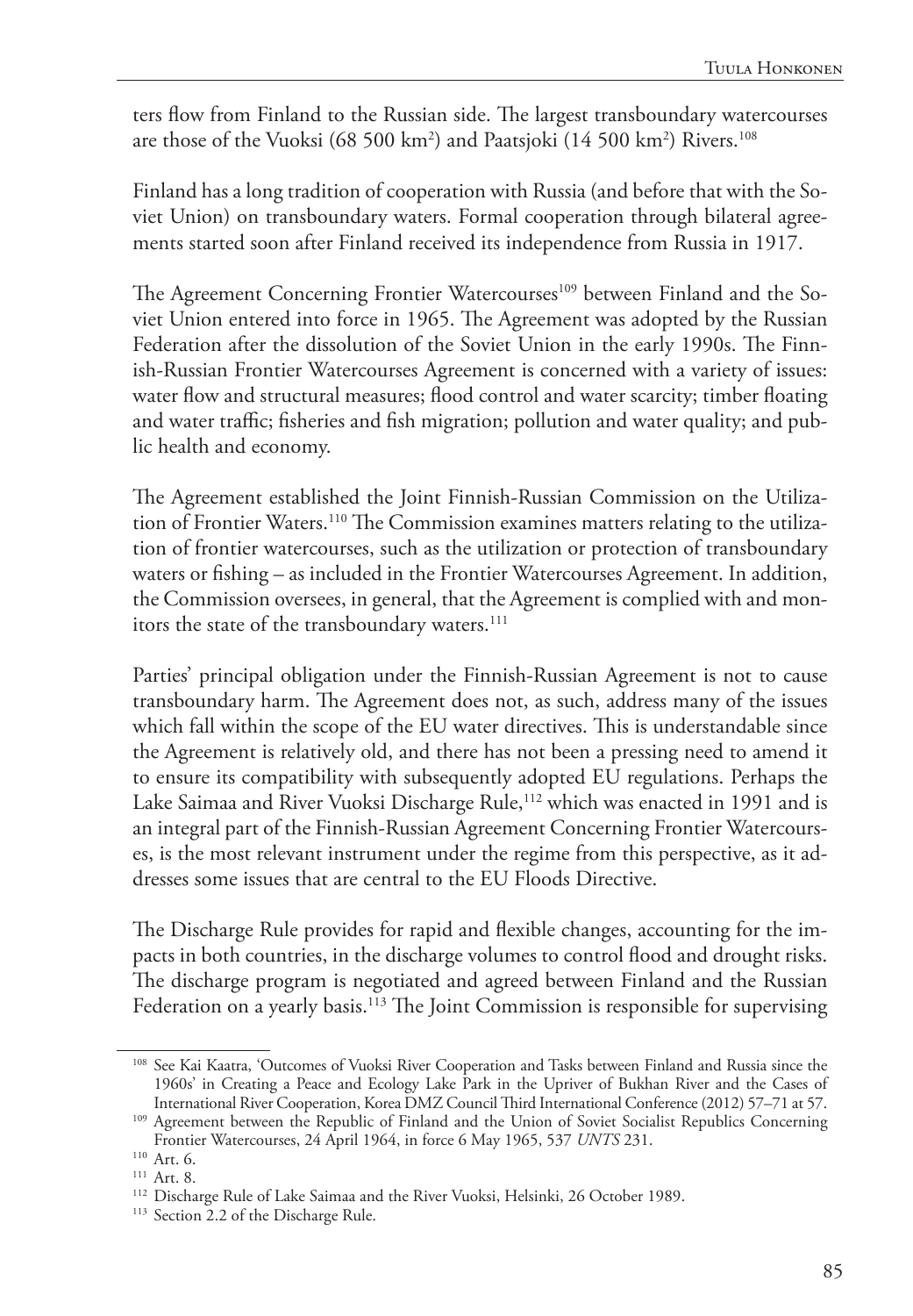the implementation of the Discharge Rule; Parties are to report on the implementation, discuss implications and, in some cases, agree on compensation through the Commission.114 Finland is responsible for monitoring the water situation and making forecasts for Lake Saimaa and River Vuoksi. Each Party informs the other of any relevant reports, projects, plans and developments.115 The Discharge Rule does not contain an obligation to prepare official flood risk assessments and management plans as recommended by the Floods Directive in the case of an international river basin district that extends beyond the boundaries of the Community.116 Nevertheless, studies and assessments have been conducted under the Finnish-Russian regime, and the Discharge Rule is being used as an instrument to regulate flood risks within the shared basin.

#### **4.5 Assessment**

Overall, it is a slight challenge to the administrative arrangements for the management of the boundary fresh water areas between Finland and its neighbours that the countries have different status with regard to membership of the European Union. For example, the Torne River basin involves two EU Member States, Finland and Sweden.<sup>117</sup> In contrast, the Tana River basin is managed jointly by Finland and Norway, which is an EEA country; Norway is obliged to implement the WFD, but is entitled to do so in accordance with a delayed schedule. With regard to the eastern border waters, Finland cooperates with Russia, which is not an EU Member State.

The above sections have shown that the transboundary water agreements that Finland has concluded with its neighboring countries address issues contained in the EU water directives, and implement such directives, to varying degrees. It is clear that the Water Framework Directive and the Floods Directive have shaped the relatively recently adopted agreements that Finland has with Sweden and Norway. In particular, the cooperation established and the Agreement (and MoU) concluded on the shared water management district with Norway is a prime example of effective implementation of the WFD in a transboundary context. Combined with the adopted MoU, the Finnish-Norwegian Agreement implements the requirements of the WFD very thoroughly. The 2010 Agreement with Sweden creates the conditions for the implementation of the EU water directives in the transboundary water cooperation and

<sup>&</sup>lt;sup>114</sup> 'Capacity for Water Cooperation in Eastern Europe, Caucasus and Central Asia. River Basin Commissions and Other Institutions for Transboundary Water Cooperation' (UNECE, 2009), available at <http://www. unece.org/fileadmin/DAM/env/water/documents/CWC%20publication%20joint%20bodies.pdf> (visited 9 October 2014) at 20. The Commission has harmonized the monitoring methods and country reports are comparable with each other. See Kaatra, 'Outcomes of Vuoksi River', *supra* note 108, at 66.

<sup>115</sup> *Ibid*. at 64.

<sup>116</sup> Art. 8(3) of the Directive.

<sup>&</sup>lt;sup>117</sup> Minor areas of the northernmost part of the Torne Rivers catchment area reach up to three river basin districts in Norway. There is cooperation that includes Norway in the harmonization of the management plans under the Water Framework Directive. The organization 'Northern Calotte Water Authority' held meetings in 2011–2013 where issues common to all three countries within the Torne River Basin were discussed.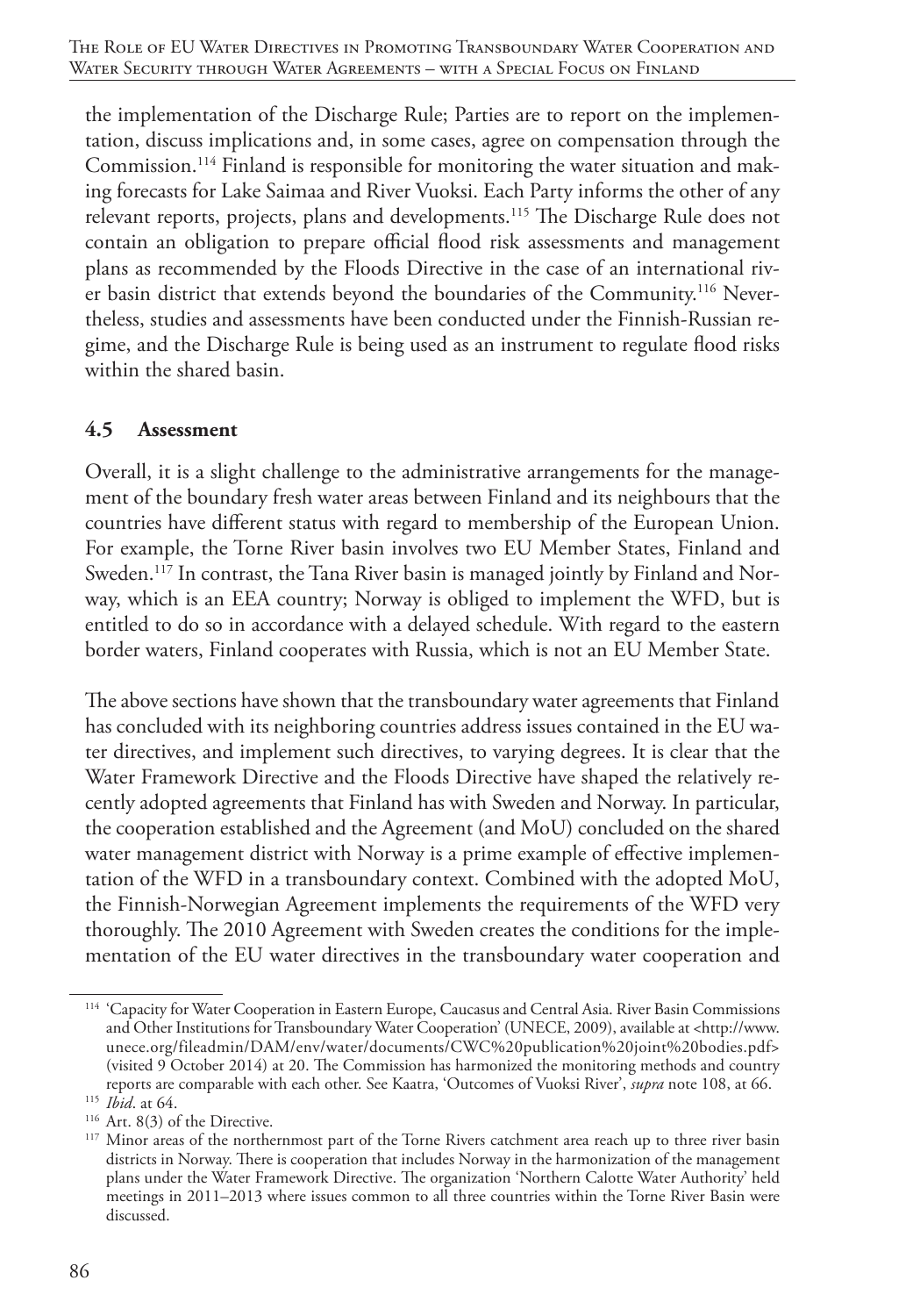management between Finland and Sweden; though the Agreement is not quite as detailed as that with Norway.

The 1964 Agreement Concerning Frontier Watercourses between Finland and Russia stresses the importance of cooperation in the management of the transboundary watercourses. The 1964 Agreement is relatively old but still highly relevant for the Parties.

The implementation of the EU Water Framework Directive has received attention in Russia even though the country is not a member of the European Union. Russia has signalled that it would like to integrate the implementation of the WFD into the work of the Finnish-Russian Commission on the Utilization of Frontier Waters in order to create the necessary monitoring and assessment procedures for the status of the shared waters. It appears that no very profound changes to the existing cooperation structures would be needed to realize this aspiration and increase the collaboration of the Parties, since the Agreement of 1964 has been drafted in a flexible manner.<sup>118</sup> Through the work of the Joint Commission, new issues can be discussed under the framework of cooperation. Thus, the Agreement may not even be in need of modification if Russia would like to adopt some measures in accordance with the EU water directives.

Interestingly within this context, the Estonian-Russian Joint Transboundary Commission on Lake Peipsi already adopted a decision in 1998 that the Estonian-Russian transboundary waters will be managed in accordance with the EU Water Framework Directive.119 However, that cooperation has not been very effective in practice. For instance, it has been pointed out that the Commission lacks capacity to implement integrated water management approaches in the basin and to involve stakeholders in the management of the Lake.<sup>120</sup>

# **5 Concluding remarks**

The EU Water Framework Directive and the Floods Directive have led to the need to amend or supplement many, if not most, of the existing transboundary water agreements in Europe. This has been necessary to make the agreements comply with the new concepts and obligations presented by these directives, such as the objective of a good ecological status of the waters, the development of coordinated management plans and programmes of measures, and coordination in respect of flood/drought

<sup>118</sup> Kaatra, 'Outcomes of Vuoksi River', *supra* note 108, at 68.

<sup>119</sup> Per Stålnacke and Gulnara Roll, 'Lake Peipsi: A Transboundary Lake on the Future Border of the European Union' in Lars Hedegaard and Bjarne Lindström (eds), *The NEBI (North European and Baltic Sea Integration) Yearbook* 2001/2002 (Springer, 2002) 159–178 at 174.

<sup>120</sup> See Gulnara Roll et al, 'Lake Peipsi/Chudskoe. Experience and Lessons Learned Brief', *Third World Water Forum* (2006) 335–346 at 340.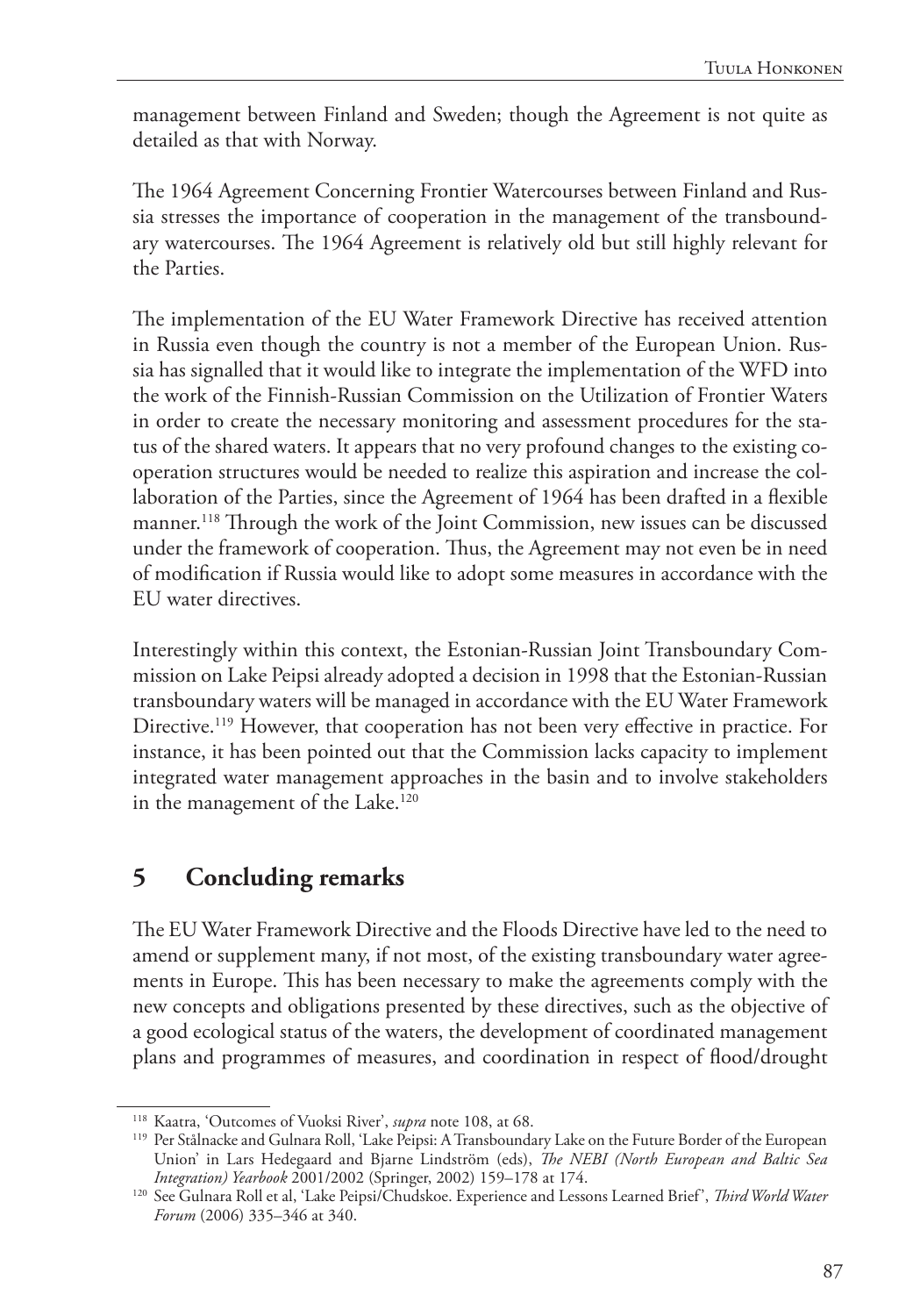prevention and control.<sup>121</sup> The transboundary water agreements to which Finland is a party are no exception to this. The agreements with neighboring countries that have a similar obligation to implement the Directives (i.e. Sweden and Norway) have been significantly updated or supplemented with new regulations in order to fulfill the requirements of the EU water law. The Agreement with Russia has not seen a similar development for an obvious reason (Russia being a non-EU country). However, even under that Agreement, discussions have begun regarding the adoption of some measures from the sphere of the EU water directives. Russia does not have any legal obligation regarding this kind of effort, but clearly perceives the WFD, or at least some elements thereof, as a potentially effective and useful instrument for freshwater management.

It has been assessed that the general efficiency of international freshwater commissions has been increased by the WFD approach.<sup>122</sup> That sounds to be a reasonable conclusion. The commissions benefit from the increased cooperation and coordination of the national water administration authorities and they are often engaged in the preparation of joint management practices and instruments.

Overall, the EU Water Framework Directive commits Member States to the same objectives in their freshwater management and to coordinated planning and implementation of management in shared river basins. Member States are individually responsible for the proper implementation of the water directives and, at the same time, strongly committed to cooperation with fellow Member State riparian countries. The commitment to cooperation with the non-Member States sharing the basin is not quite as strong, but there has been an emerging trend to also engage these countries more strongly in cooperative arrangements. Sometimes, this initiative has come from the non-Member State, as evidenced, for instance, by the case of the Finnish-Russian cooperation.

The fact that the role of existing treaty arrangements and their governing bodies (commissions) has been reinforced by the EU water directives also has implications for improved water security in the area of the Union and beyond. The directives allow and encourage the participation of all riparian countries, including non-EU Member States, in the preparation of assessments and regulatory measures and in the actual implementation of genuinely joint freshwater management in shared basins. Then again, active cooperation with non-Member States is only encouraged by the directives and so the level of regulation remains rather weak. In any case, early and active involvement of all riparians is apt to reduce water-related conflicts among states, especially through effective sharing of information and a sense of participation in the process and influencing the outcomes of the joint management scheme.

<sup>121</sup> INBO, 'WFD contributions to water', *supra* note 36, at 4. <sup>122</sup> *Ibid*.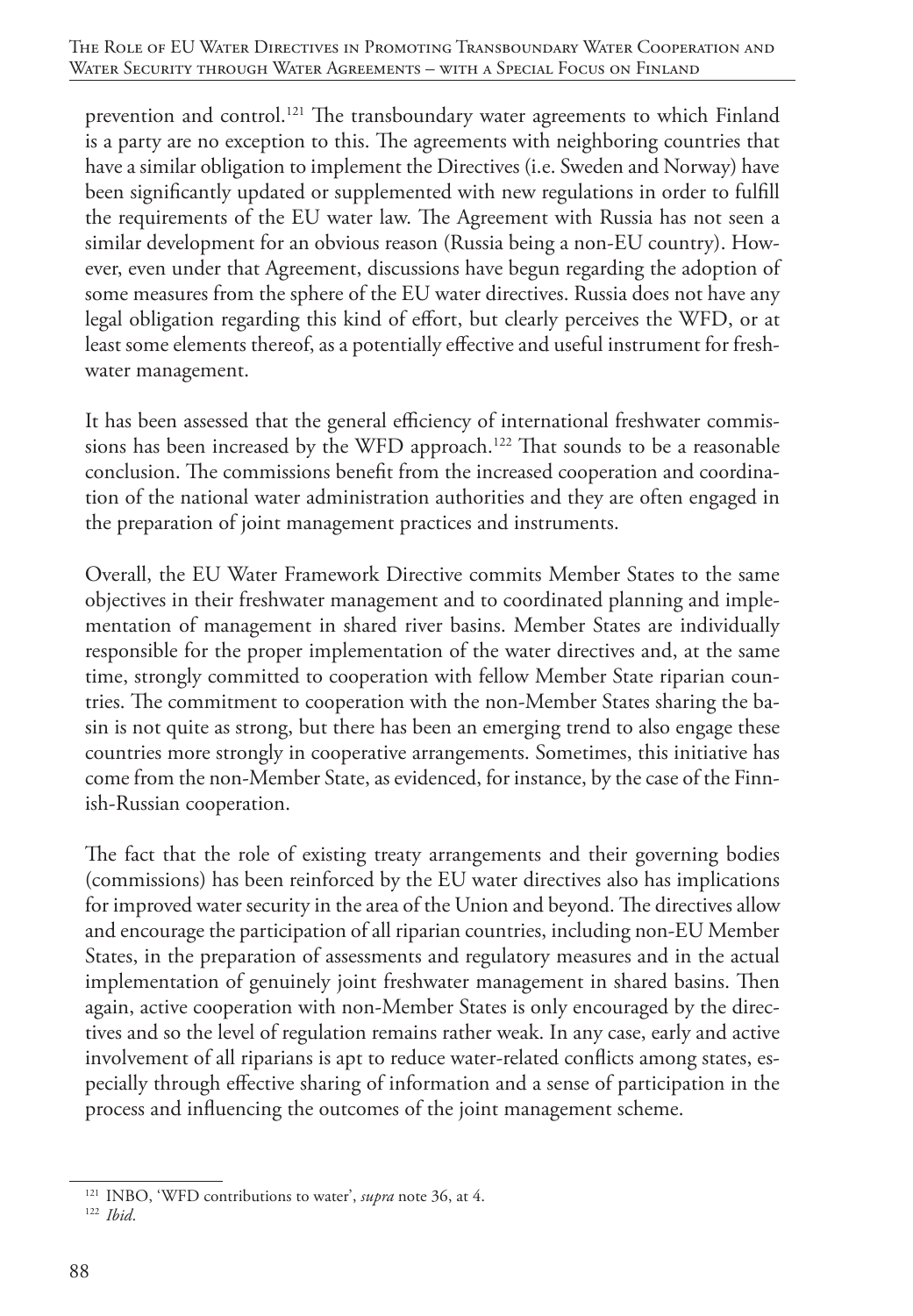Finland has traditionally had open and reliable relations with Sweden and Norway, including in the management of shared freshwater resources. The recently adopted agreements and the implementation of the EU water directives more generally within this context will ensure that the potential for freshwater-related conflict situations will be further reduced among these states. With regard to the cooperation with Russia on frontier waters, the influence of EU water directives has naturally been of much less significance. Nevertheless, the future is looking interesting, as Russia has been indicating its willingness to adopt elements from the relevant EU legislation into its freshwater management regulation.<sup>123</sup> The current Finnish-Russian regime has been cited as being one of the success stories of international water law,<sup>124</sup> and the integration of relevant pieces of the EU water directives into that scheme of cooperation will certainly not weaken the regime's effectiveness.

<sup>123</sup> See, for instance, Veli-Pekka Tynkkynen, 'Russia' in Sigrid Hedin et al, *The Water Framework Directive in the Baltic Sea Region Countries – Vertical Implementation, Horizontal Integration and Transnational Cooperation*, Nordregio Report 2007:2, available at <https://www.diva-portal.org/smash/get/ diva2:700419/FULLTEXT01.pdf> (visited 12 October 2015) 131–137 at 134.

<sup>124</sup> Antti Belinskij, 'Cooperation between Finland and the Russian Federation' in Attila Tanzi, Owen McIntyre, Alexandros Kolliopoulos and Alistair Rieu–Clarke (eds), *The UNECE Convention on the Protection and Use of Transboundary Watercourses and International Lakes: Its Contribution to International Water Cooperation* (Brill, 2015) 310–315. This is also how the parties themselves view it. See Minna Hanski, 'Reconciling flood protection and energy in the transboundary cooperation on water management between Finland and the Russian Federation', a presentation in a UNECE Workshop on Transboundary Water Cooperation 11–12 June 2013, Buenos Aires, Argentina, available at <http://www.unece.org/ fileadmin/DAM/env/documents/2012/wat/workshops/Latin\_American\_workshop\_in\_Buenos\_ Aires/3.3.Minna\_Hanski\_FiRuCooperation\_En.pdf> (visited 13 August 2015), slide 11.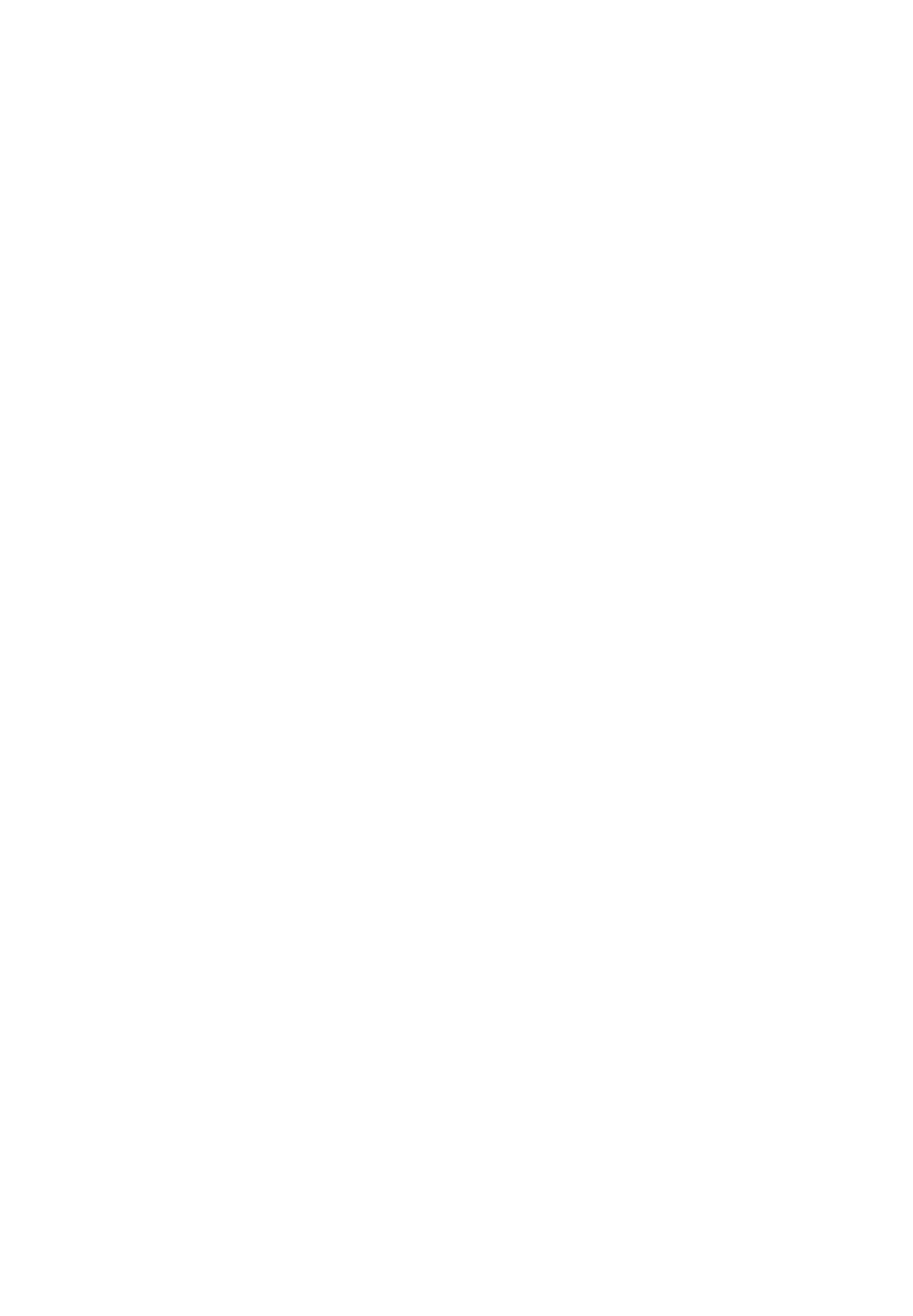# **Water-related Conflict and Security in Southern Africa: The SADC Protocol on Shared Watercourses**

### *Ed Couzens*<sup>1</sup>

## **1 Introduction**

Southern Africa (the SADC region – Southern African Development Community)<sup>2</sup> is one of the most arid regions in the world, with many of its countries being water-stressed or in places even water-scarce.<sup>3</sup> All central and most southern African countries are considered water-scarce – those that are not water-scarce are either 'approaching water-scarcity' or have not been estimated.<sup>4</sup> The region is also one of those with the greatest imperatives for rapid economic growth in order to lift its inhabitants from poverty. The region is currently heavily dependent on coal for elec-

<sup>1</sup> Associate Professor, The University of Sydney, Sydney Law School, Australia; BA Hons LLB (Wits) LLM Environmental Law (Natal & Nottingham) PhD (KZN); Attorney of the High Court, RSA. E-mail: ed.couzens@sydney.edu.au. The author has participated in the research project 'Legal framework to promote water security' (WATSEC), financed by the Academy of Finland (268151). NOTE: This paper underwent a formal anonymous review process, through two anonymous reviewers. The reports of these reviewers, and any relevant further correspondence, are kept on file with the two editors who were not involved in the writing of this paper. FURTHER NOTE: The author of this paper wishes to thank the anonymous reviewers, whose input improved the writing of this paper.

<sup>&</sup>lt;sup>2</sup> The SADC comprises 15 member states: Angola, Botswana, the Democratic Republic of Congo, Lesotho, Madagascar, Malawi, Mauritius, Mozambique, Namibia, the Seychelles, South Africa, Swaziland, the United Republic of Tanzania, Zambia and Zimbabwe. See <http://www.sadc.int/>.

<sup>3</sup> According to the UN Department of Economic and Social Affairs (UNDESA), a water-stressed area is one in which annual water supply drops below 1 700m<sup>3</sup> per person, a water-scarce area is one in which the supply drops below 1,000m<sup>3</sup> per person, and 'absolute scarcity' means a supply of less than 500m<sup>3</sup> per person. UNDESA, 'International Decade for Action "WATER FOR LIFE" 2005–2015' (24 November 2014), <http://www.un.org/waterforlifedecade/scarcity.shtml> (visited 8 November 2015).

<sup>4</sup> *Ibid*. See map drawn from World Water Assessment Programme (WWAP), 'World Water Development Report 4' (March 2012), available at <http://www.unesco.org/new/en/natural-sciences/environment/ water/wwap/wwdr/wwdr4-2012/> (visited 8 November 2015).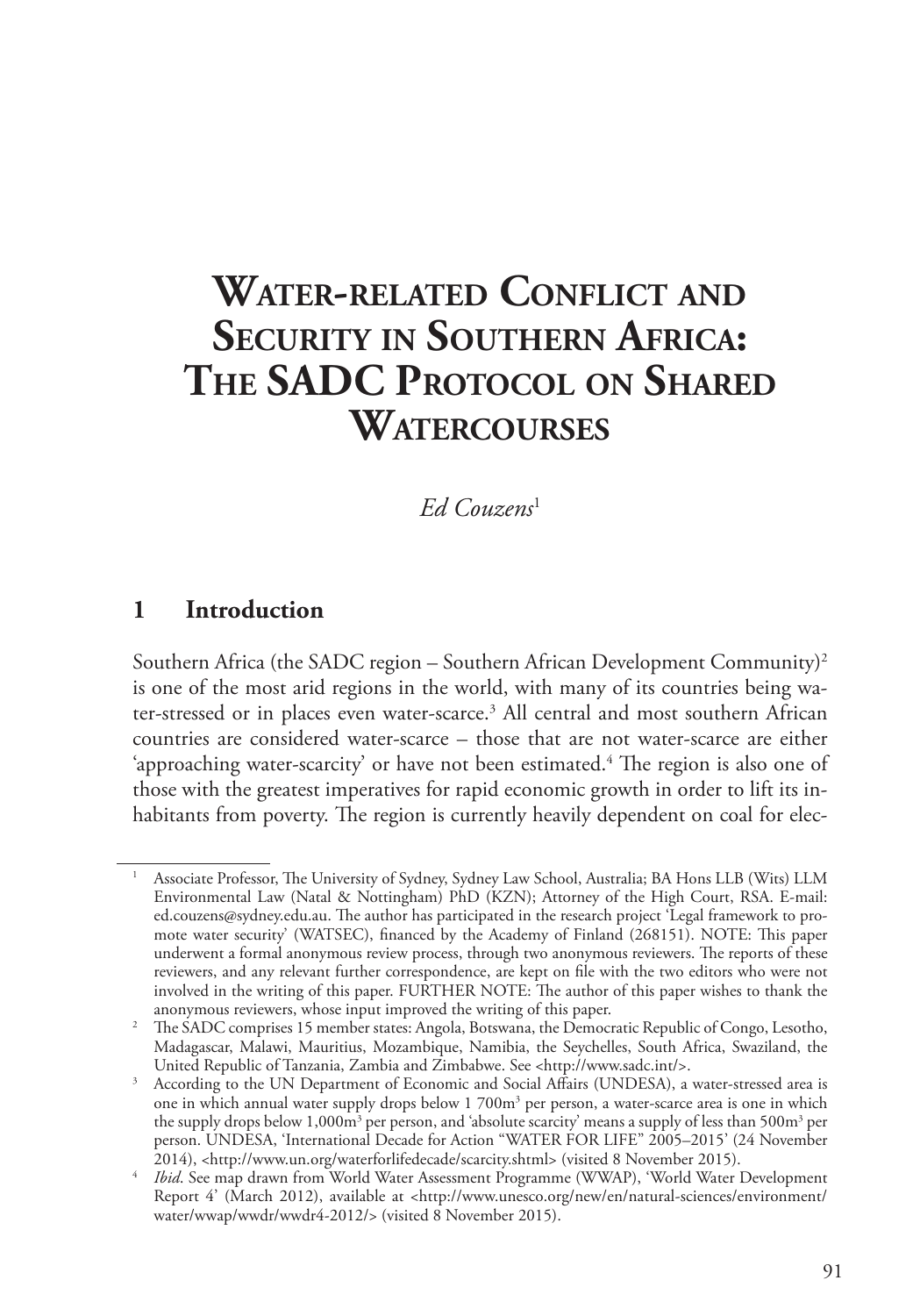tricity production, with the various problems associated with mining and burning coal. Hydro-electric power, which has been used as a particular focus in this paper, has the potential to provide an alternative, but does come with many problems of its own.<sup>5</sup> Amongst these are potential conflicts between the users of watercourses shared between southern African states. According to Meissner, 'many scholars and practitioners are convinced that water will, in the future, lead to violent conflict in many parts of the world' with '[r]egions that are pronounced to develop "water wars" includ<sup>[ing]</sup> the Middle East and southern Africa<sup>'.6</sup>

The role of the SADC's Revised Protocol on Shared Watercourses<sup>7</sup> is considered. While the aim of the Revised Protocol is to further cooperation, there are some warning signs that some SADC member states might be taking a wary approach toward it. This can be seen in the paucity of references to the Revised Protocol in the political bickering over high-profile examples of regional water-related conflict; and in the failure of most members to ratify the 1997 UN Convention on International Watercourses,<sup>8</sup> which is now in force, even though the Revised Protocol was designed to reflect the provisions of this Convention.

# **2 Water security and conflict in southern Africa**

While the SADC's member states are at different stages of development, say Braune and Xu, they are 'predominantly underdeveloped' with poverty being 'widespread in the sub-region, with an estimated 70 [per cent] of the population living below the international poverty line of [US\$ 2 per day], and 40 [per cent] living in extreme poverty (less than [US\$ 1 per day])'.9 According to Braune and Xu, further, the SADC region is characterized by socio-economic conditions that include: 'rapid population growth, high rates of urbanisation, high HIV/AIDS and malaria prevalence, high levels of poverty and income inequality, and a high incidence of food insecurity'.10 'These socioeconomic drivers', they say, 'have placed an increasing demand for water resulting in increased stress on the limited water resources, and exacerbated

<sup>5</sup> As Böge points out, 'any endeavours to develop [a] river economically and make use of its resources that necessitate the usage of the river as a whole, e.g. production of hydroenergy, can become issues of contention. A dam for the purpose of producing hydropower cannot be built on one half of the river bed only'. Volker Böge, *Water Governance in Southern Africa – Cooperation and Conflict Prevention in Transboundary River Basins, BICC Brief 33* (Bonn International Center for Conversion, 2006), available at <https://www.bicc.de/uploads/tx\_bicctools/brief33.pdf> (visited 8 November 2015) at 6.

<sup>6</sup> Richard Meissner, 'Drawing the Line', 2 *Conflict Trends* (2001) 34–37 at 34.

<sup>7</sup> Revised Protocol on Shared Watercourses in the Southern African Development Community, Windhoek, 7 August 2000, in force 22 September 2003. See below, Part 4.

<sup>8</sup> UN Convention on the Law of the Non-Navigational Uses of International Watercourses, New York, 21 May 1997, in force 17 August 2014. See below, Part 7.

<sup>9</sup> Eberhard Braune and Yongxin Xu, 'Groundwater management issues in Southern Africa – An IWRM perspective', 34 *Water SA* (2008) 699–706 at 702, at this point citing the Economic Commission for Africa, 2006 (see <http://www.uneca.org/publications/economic-report-africa-2006>).

<sup>10</sup> *Ibid*.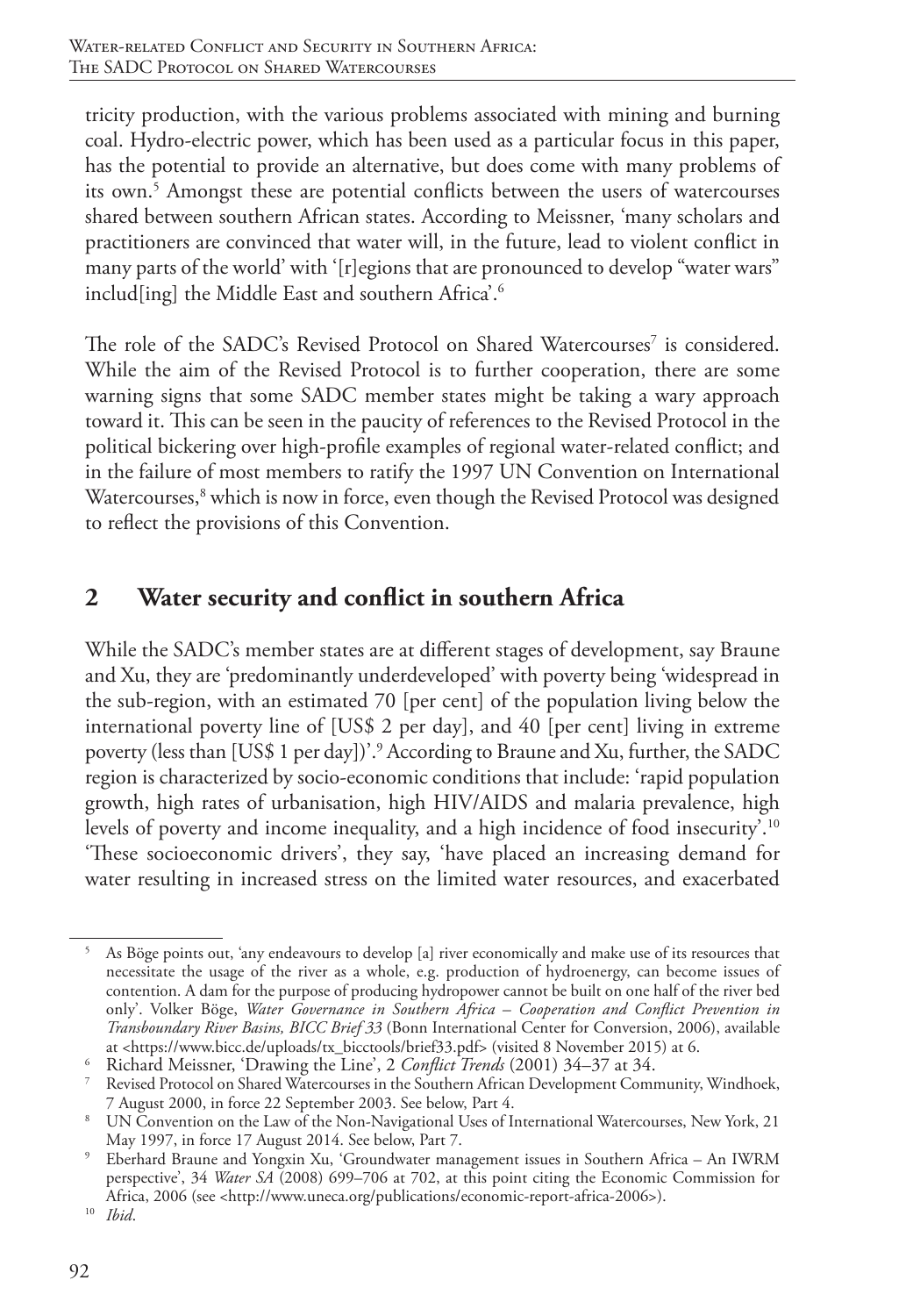competition and conflict between and among sectoral users'.11 According to Ashton and Turton, '[e]very southern African country faces equally daunting pressures to stimulate national and regional development so as to alleviate poverty and improve the living standards of their populations'.12 Swatuk describes SADC states as being 'primarily a collection of economically weak, primary commodity exporting, debt distressed countries with unconsolidated democracies'.<sup>13</sup>

If southern Africa is to achieve its developmental goals, a key factor will be the ways in which it makes use of its water resources; Braune and Xu argue this, but point out that the African continent as a whole has so far used only a relatively small proportion of its available water resources.<sup>14</sup> Their argument then becomes that the 'African water crisis, often referred to in international forums', is more complex than simple availability indicates. Key, according to these writers, is the 'large spatial and temporal variability of resource availability', alongside the arid climates found in most (approximately 60 per cent of) African countries; and the 'widespread lack of skilled and experienced human resources to manage the irregular availability of water'. As examples of such human resources-based weaknesses they cite 'building balancing storage', the 'transfer [of] water between water-rich and water-poor areas' and 'implementing water conservation and demand management'.15

According to the UN Department of Economic and Social Affairs (UNDESA), waterscarcity is defined as 'the point at which the aggregate impact of all users impinges on the supply or quality of water under prevailing institutional arrangements to the extent that the demand by all sectors, including the environment, cannot be satisfied fully'. Water-scarcity, says UNDESA, is 'a relative concept [which] can occur at any level of supply or demand' and which 'may be a social construct (a product of affluence, expectations and customary behaviour) or the consequence of altered supply patterns'.<sup>16</sup>

South Africa, in particular, is an example of a country that is heavily reliant on shared river basins, with approximately 60 per cent of the country being located within international river basins (these being the Inkomati, the Limpopo, the Maputo and the Orange).17 These four river systems are shared with South Africa's six immediate

<sup>11</sup> *Ibid*.

<sup>&</sup>lt;sup>12</sup> Peter Ashton and Anthony Turton, 'Transboundary Water Resource Management in Southern Africa: Opportunities, Challenges and Lessons Learned' in Lars Wirkus (ed.), *Water, Development and Cooperation – Comparative Perspective: Euphrates-Tigris and Southern Africa, BICC Brief 46* (Bonn International Center for Conversion, 2005), available at <https://www.bicc.de/uploads/tx\_bicctools/paper46.pdf> (visited 8 November 2015), 5–32 at 25.

<sup>&</sup>lt;sup>13</sup> Larry Swatuk, 'Political Challenges to Sustainably Managing Intra-Basin Water Resources in Southern Africa: Drawing Lessons from Cases' in *Wirkus, Water, Development and Cooperation*, *supra* note 12, 157–183 at 173.

<sup>&</sup>lt;sup>14</sup> Braune and Xu, 'Groundwater management issues', *supra* note 9, at 699.

<sup>15</sup> *Ibid*.

<sup>16</sup> UNDESA, 'International Decade for Action', *supra* note 3.

<sup>17</sup> Charles M. Breen, 'Part I: Overview' in Charles M. Breen, et al, *Strategic Review of River Research*. *Water Research Commission Project K5/1198: Final Report* (Water Research Commission, 2003), available at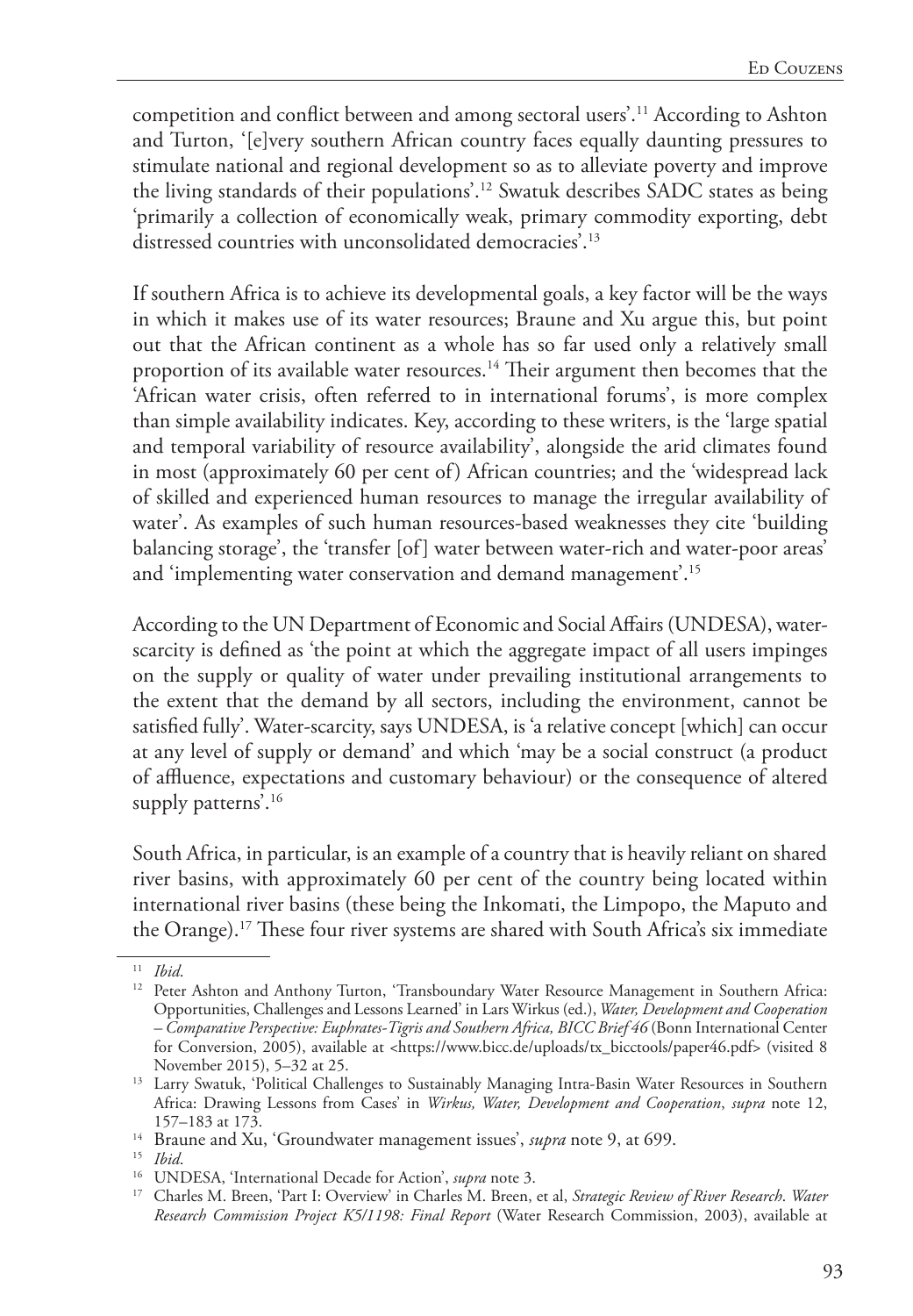neighbouring states: Botswana, Lesotho, Mozambique, Namibia, Swaziland and Zimbabwe.18 The strategic importance of this, evaluates Breen, is to be found 'not only in the urgency to deal constructively with establishing dynamic equity, but also in the lessons to be learned that may have much wider application in Africa and beyond'.19 Jansen van Vuuren tells us that the sharing of these river basins 'raise[s] the importance of water in the regional integration agenda [within the] SADC' and that 'South Africa's policy and legislation recognises international obligations in allocation protocol'.20 Botswana is another example of a country heavily reliant on other countries, and particularly vulnerable to management decisions taken within those countries, with only some 6 per cent of its water originating from within its own borders.21 Per Ashton, Botswana obtains 94 per cent of its total freshwater from neighbouring states.<sup>22</sup> Broadly speaking, every member of the SADC faces waterrelated challenges – most common to all, a few unique.

According to Church, the issues which concern international water systems are 'far more complex than a linear equation allows'; as the 'stakes are high, as water is a key element to national prosperity, in so far as it is a form of cheap energy, used in irrigation and food production'.23 Water, she says, is 'also the crucial element in flood and drought control schemes' and conflict due to water is therefore 'integrally related to many factors, such as the degree of inequality of distribution within a region, particularly between bordering states, as well as the extent to which the river basin is shared by one or more states'.24 Moreover, she adds, 'one cannot ignore the importance of power politics in these scenarios, or the relative power relationship between sharing states'.25

Swatuk records that '[f]or perhaps the last 25 years, there has been a great deal of speculation as to whether [] persistent water problems [in Africa] will one day lead to violent or acute conflict, within and between states'26 – the World Bank, he notes, 'echoed by many others', turned its attention in the mid-1990s 'to freshwater resources, arguing that the wars of the future would be about water'.<sup>27</sup> Swatuk notes also that the 'fear of scarcity-driven conflict in SADC is pervasive in regional and international water resources scholarship' and characterizes the 'standard argument'

<sup>&</sup>lt;http://www.wrc.org.za/Knowledge%20Hub%20Documents/Research%20Reports/1198-1-03.pdf> (visited 9 November 2015) 7–25 at 22–23.

<sup>18</sup> Richard Jansen van Vuuren, 'Water Resource Strategy Part 2: The blueprint for our survival', 38 *IMIESA* (2013) 9–11 at 9.

<sup>19</sup> Breen, 'Part I: Overview', *supra* note 17, at 22–23.

<sup>20</sup> Jansen van Vuuren, 'Water Resource Strategy', *supra* note 18, at 9.

<sup>21</sup> Cheyanne Church, 'Water: A Threat of War or an Opportunity for Peace?', 2 *Conflict Trends* (2000) 18–23 at 18.

<sup>&</sup>lt;sup>22</sup> Peter J. Ashton, 'Avoiding Conflicts over Africa's Water Resources' 31 Ambio (2002) 236-242 at 240.

<sup>23</sup> Church, 'Water: A Threat of War', *supra* note 21, at 20–21.

<sup>24</sup> *Ibid*.

<sup>25</sup> *Ibid*.

<sup>26</sup> Larry A. Swatuk, 'Water conflict and cooperation in Southern Africa', 2 *WIREs Water* (2015) 215–230 at 215.

<sup>27</sup> *Ibid*. at 218.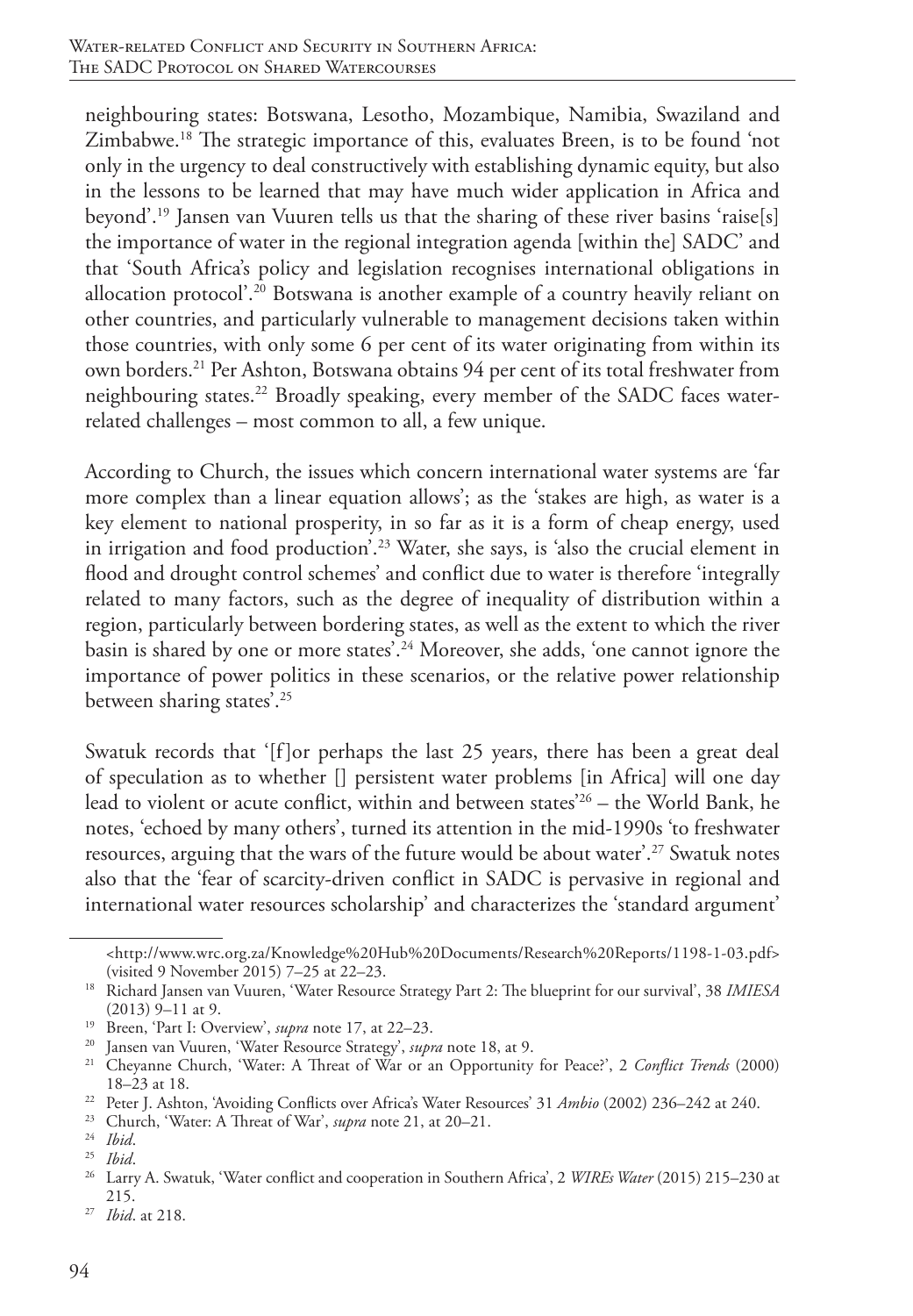as being to the effect that 'while cooperation predominates now, there is no guarantee that conflict will not arise in the near future particularly if current trends continue'.<sup>28</sup> Along the same lines, Böge suggests that possible 'conflicts at international, regional and local levels regarding access to and use of freshwater [] poses a serious threat to both human security and the security of states'; and that '[i]t is against this background that the imminent danger of "water wars" has become a prominent issue in the political and scientific discourse and in the perception of the general public'.29 Böge then tells us that international tensions have many times arisen with regard to water; and reminds us of Egypt's oft-repeated threats that it would be willing to go to war over threats to its supply of water from the river Nile.<sup>30</sup> He identifies 'almost half of the international water courses in [s]outhern Africa' as being 'potential hot spots of intensified tensions and possible conflict escalation'.<sup>31</sup>

According to Ashton, 'the broad scale and imminence of the threats posed to many African countries' by 'increasing pressures for finite quantities of water' are factors that 'demand our urgent attention if we are to avoid large-scale hardship and possible future conflicts' – with '[s]ome authorities' even having 'extended these arguments [] and postulated the strong likelihood that reduced availability of water could ultimately lead to "water wars" between countries that may compete for the same scarce resources'.32 Beck and Bernauer consider how climate change may exacerbate the impacts of changes in water demand and, projecting that 'current water abundance  $[]$  is unlikely to last<sup>233</sup> in their chosen study area,<sup>34</sup> argue that 'the greatest conflict potential is among Mozambique, Zambia and Zimbabwe' with 'all three countries [being] likely to experience a large decrease in water availability' and it 'appear[ing] quite likely that (downstream) Mozambique and (contiguous) Zimbabwe will challenge Zambia at some not too distant point in time if the latter expands its water consumption as assumed'.35

History, says Church, 'does indicate that water can cause or contribute to internal conflict within states' with such conflict 'generally manifest[ing] itself at the intrastate level between tribes, communities or water-use sectors'.36 Additionally, she says,

<sup>&</sup>lt;sup>28</sup> *Ibid.* at 220. As factors likely to contribute to conflict, Swatuk notes

a history of intrastate and interstate violence, a dominant state in need of water for development, limited human, financial, and other key resource capacities [ ] limiting adaptive capacity [ ], poor states with (relatively or absolutely) authoritarian elites presiding over weak civil societies and poor populations, difficult and sometimes unpredictable hydrological regimes, and many shared rivers.<br>Ibid. at 217.

<sup>&</sup>lt;sup>29</sup> Böge, *Water Governance in Southern Africa*, *supra* note 5, at 4.

<sup>30</sup> *Ibid*. at 6–7.

<sup>31</sup> *Ibid*. at 18.

<sup>32</sup> Ashton, 'Avoiding Conflicts', *supra* note 22, at 237.

<sup>&</sup>lt;sup>33</sup> Lucas Beck and Thomas Bernauer, 'How will combined changes in water demand and climate affect water availability in the Zambezi River Basin?', 21 *Global Environmental Change* (2011) 1061–1072 at 1062.

<sup>&</sup>lt;sup>34</sup> The Zambezi River basin, the largest river system in the SAC area, which is shared by eight countries (Angola, Botswana, Malawi, Mozambique, Namibia, Tanzania, Zambia, Zimbabwe).

<sup>35</sup> Beck and Bernauer, 'How will combined changes', *supra* note 33, at 1070–1071.

<sup>36</sup> Church, 'Water: A Threat of War', *supra* note 21, at 21.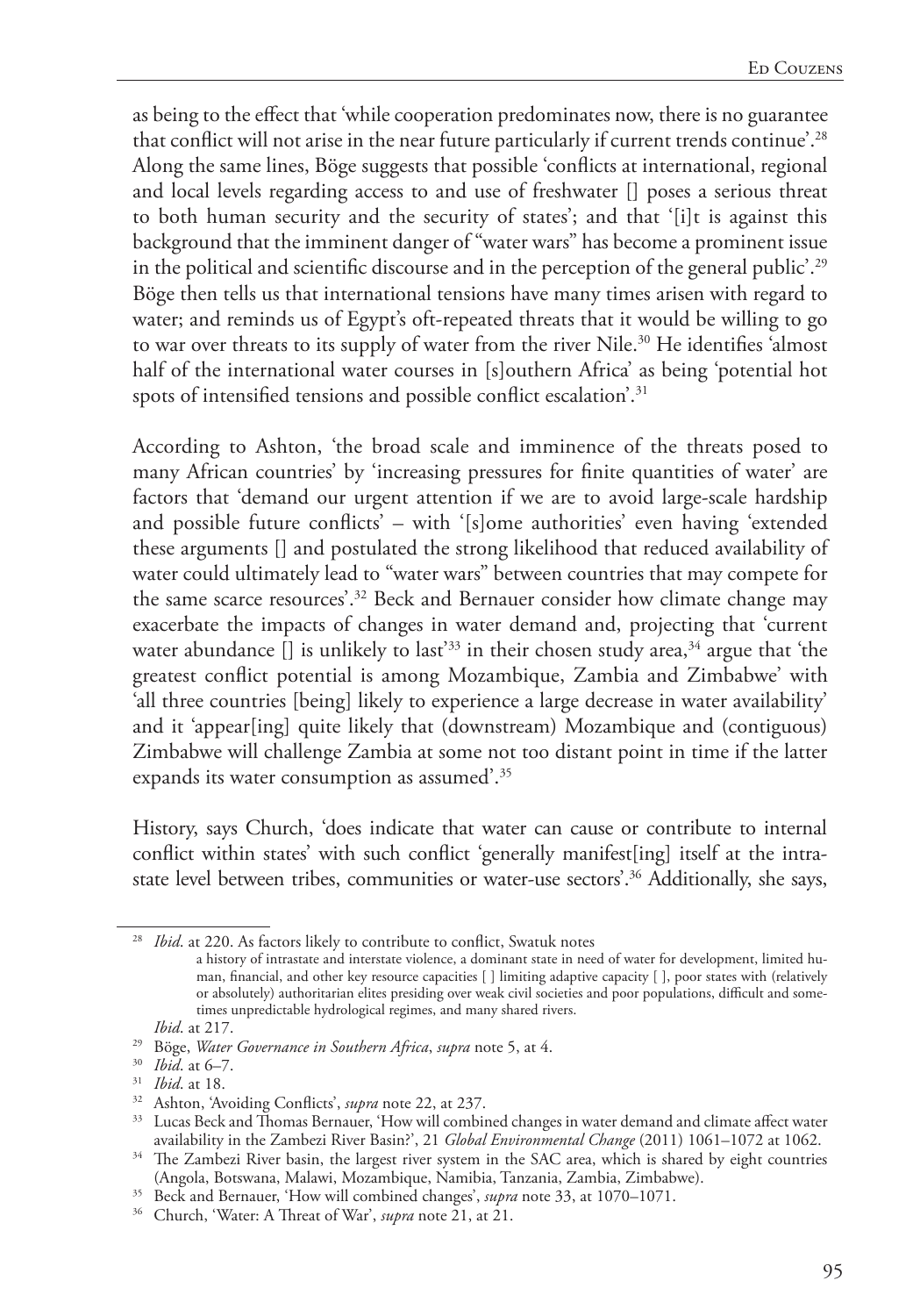both 'political instability' and 'increased intra-state tensions' can arise from waterrelated causes; and conflict can be a result of '[p]oor government water management schemes, the lack of a social safety net in times of drought, and the use of water as a political lever by governments to marginalise or aid select groups within society<sup>2,37</sup> Despite this potential for conflict, she argues that studies of conflict<sup>38</sup> involving water 'have proven that cooperation over shared water resources is more the norm than the exception' with there being 'more than 300 treaties dealing with non-navigational uses of water, such as flood control, hydropower projects, allocation for consumption and water management<sup>'39</sup> In general, she says, 'co-riparians stand to gain far more through cooperative measures and the creation of a mutually beneficial treaty, than by fighting'.<sup>40</sup>

Muller takes a cautious approach to claims that conflicts may arise in southern Africa, pointing out that in some situations of apparent conflict over water there may actually be a supply of water 'vastly greater than is needed to meet the economic and social needs of the communities who share the common resource'; and arguing that what is really being seen is 'conflict over the protection of the environmental resource which the water sustains, and more specifically, the extent to which that resource may be impacted upon'.<sup>41</sup> Muller acknowledges, however, that there are tensions, with these including who would have the authority to make decisions – especially where an ecosystem to be protected 'might lie in one country, which also derives the tourism benefits from its preservation, while other riparian states bear the costs of conservation, but receive no benefits'.42

It must be acknowledged, though, that the argument of commentators such as Church, Böge, Swatuk, Ashton, Beck and Bernauer, and Muller is that while the *potential* for conflict exists, this potential is tempered by the reality that 'there is far more cooperation than there is conflict where shared waters are concerned' and that 'the "chorus of doom" that persistently echoes around the world of water politics, governance, and management finds little resonance among scholars of [s]outhern Africa<sup>', 43</sup> According to Swatuk, 'conflict and cooperation are generally simultaneously to be found'.44 Böge suggests that 'in the SADC context it does not make much sense to talk about conflict or cooperation as mutually exclusive alternatives'; instead, 'one

<sup>39</sup> Church, 'Water: A Threat of War', *supra* note 21, at 22.

<sup>37</sup> *Ibid*.

<sup>38</sup> On such studies, Church references AaronT. Wolf, '"Water Wars" and Water Reality: Conflict and Cooperation Along International Waterways' (University of Alabama, 1997).

<sup>40</sup> *Ibid*.

<sup>41</sup> Mike Muller, 'Water Wars?' 3 *Conflict Trends* (2001) 32–35 at 34. 42 *Ibid*.

<sup>43</sup> Swatuk, 'Water conflict and cooperation', *supra* note 26, at 215–216.

<sup>&</sup>lt;sup>44</sup> *Ibid.* at 223. According to Jägerskog, '[w]hile it was previously assumed that shared waters could and would be a source of conflict, and even war, it has been demonstrated more recently that they can serve as a strong unifying force if addressed in a coherent manner'. Anders Jägerskog, 'Why States Cooperate over Shared Waters: The Example of the Jordan River basin' in Wirkus, *Water, Development and Cooperation*, *supra* note 12, 82–100 at 82. Jägerskog concludes that it might even be possible to see 'the international water regimes that exist […] as a conflict-mitigating factor since they promote basin-wide interstate cooperation and thereby increase water security'. *Ibid*. at 98.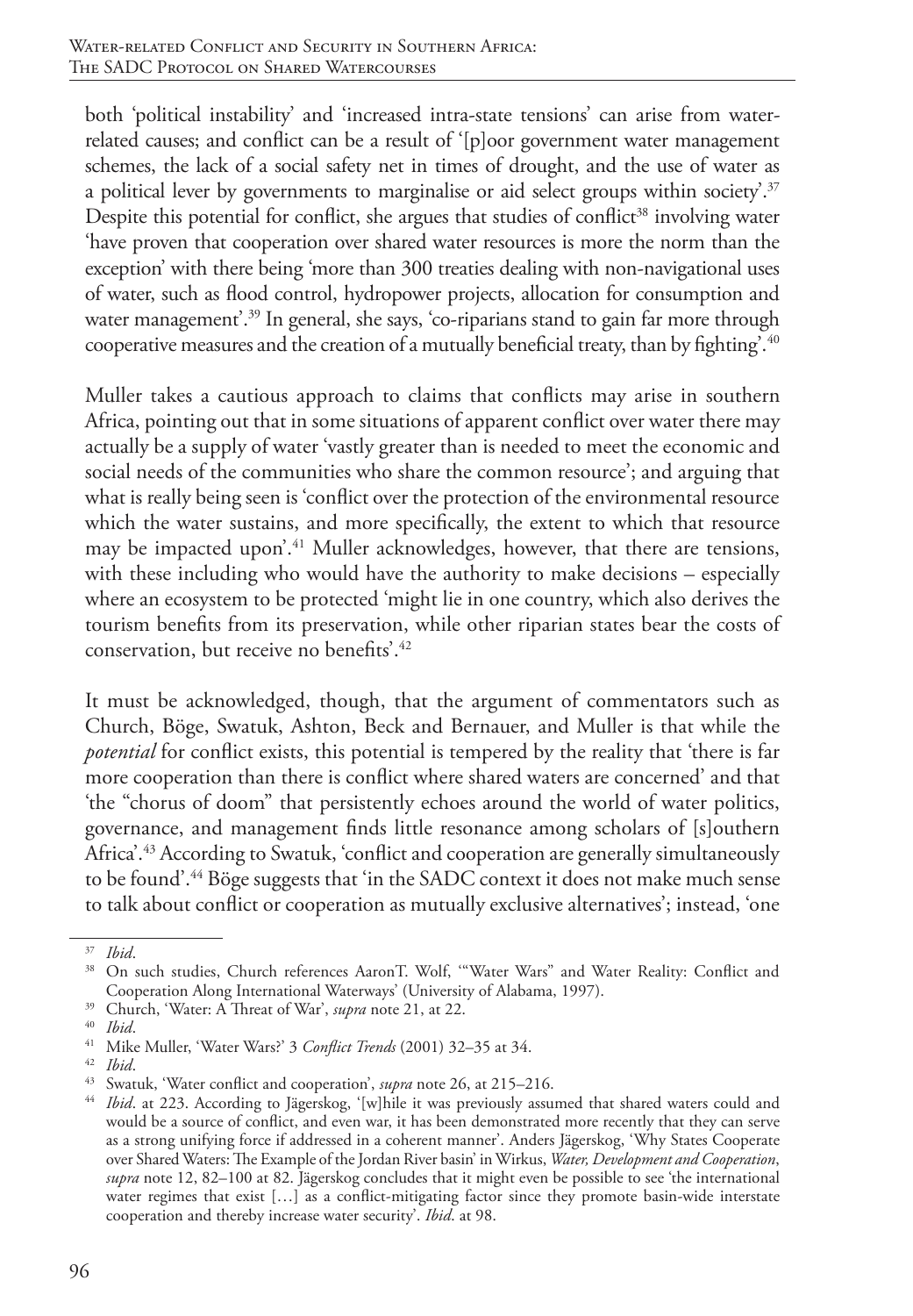has to talk about conflict and cooperation, the interesting development being that the conflict-side has been transformed: from conflict about the resource to conflict about the ways of cooperation with regard to the commonly beneficial use of the resource'.<sup>45</sup>

Generally, it may be that commentators on 'security issues' are 'alarmist' in their nature. Warner tells us that '[w]riting on security has traditionally been dominated by international relations scholars, who focused on the art of war and diplomacy'.<sup>46</sup> In the water context, Gupta and van der Zaag point to an apparent 'bias' in literature toward writing about 'water conflict' than about 'water cooperation', positing that 'nearly three times more scientific articles are published on the topic of water conflict than on water cooperation' and that 'the articles on conflict are cited five times more frequently'.47 Katz and Postel and Wolf quote past and former UN Secretary-Generals as having said that '[t]he next war in the Middle East will be fought over water, not politics' (Boutrous Ghali),<sup>48</sup> that 'fierce competition for fresh water may well become a source of conflict and wars in the future' (Annan),<sup>49</sup> and that water scarcity has created 'a high risk of violent conflict' (Ki-moon).<sup>50</sup>

Katz points out that 'proclamations that water wars are imminent remain prevalent' despite there being 'weak supporting evidence and numerous theoretical challenges to the water wars hypothesis' – and that there is a 'growing body of literature [which] has challenged both the empirical and theoretical foundations of such a hypothesis'.<sup>51</sup> According to Katz, there are various reasons why commentators might choose to overemphasize conflict, including 'highlight[ing] the risks of water wars in order to bring attention to other environmental goals'.<sup>52</sup> While arguing that '[o]verstating risks of water wars or oversimplifying causal links may be detrimental to intended objectives', Katz does admit, however, that '[w]ater has been and continues to be a source of political conflict, at times even violent conflict, a prospect which may worsen as populations grow, economies develop, and climatic conditions change'.<sup>53</sup> Although he argues that '"true" water wars have happened very rarely, if at all', with other factors such as territorial sovereignty being 'implicated in virtually every dispute or conflict that has taken place over, or near to, water',<sup>54</sup> Ashton argues that this is 'no reason for complacency on our part' and that '[b]ased on the available

<sup>45</sup> Böge, *Water Governance in Southern Africa*, *supra* note 5, at 24–25.

<sup>46</sup> Jeroen Warner, 'Mending the GAP – Hydro-Hegemonic Stability in the Euphrates-Tigris Basin' in Wirkus, *Water, Development and Cooperation*, *supra* note 12, 184–214 at 185.

<sup>47</sup> Joyeeta Gupta and Pieter van der Zaag, 'The Politics of Water Science: On Unresolved Water Problems and Biased Research Agendas', 9 *Global Environmental Politics* (2009) 14–23 at 15–16.

<sup>48</sup> David Katz, 'Hydro-Political Hyperbole: Examining Incentives for Overemphasizing the Risks of Water Wars', 11 *Global Environmental Politics* (2011) 12–35 at 12.

<sup>49</sup> Sandra L. Postel and Aaron T. Wolf, 'Dehydrating Conflict', 126 *Foreign Policy* (2001) 60–67 at 60.

<sup>50</sup> Katz, 'Hydro-Political Hyperbole', *supra* note 48, at 12.

<sup>51</sup> *Ibid*. at 12–13. Katz says that 'despite some instances of violent conflict over water, there is little systematic evidence of war over water resources' with '[e]vidence for a deterministic relationship between water scarcity and the outbreak of armed conflict [being] particularly weak'. *Ibid*. at 17.

<sup>52</sup> *Ibid*. at 21.

<sup>53</sup> *Ibid*. at 29.

<sup>54</sup> Ashton, 'Avoiding Conflicts', *supra* note 22, at 239.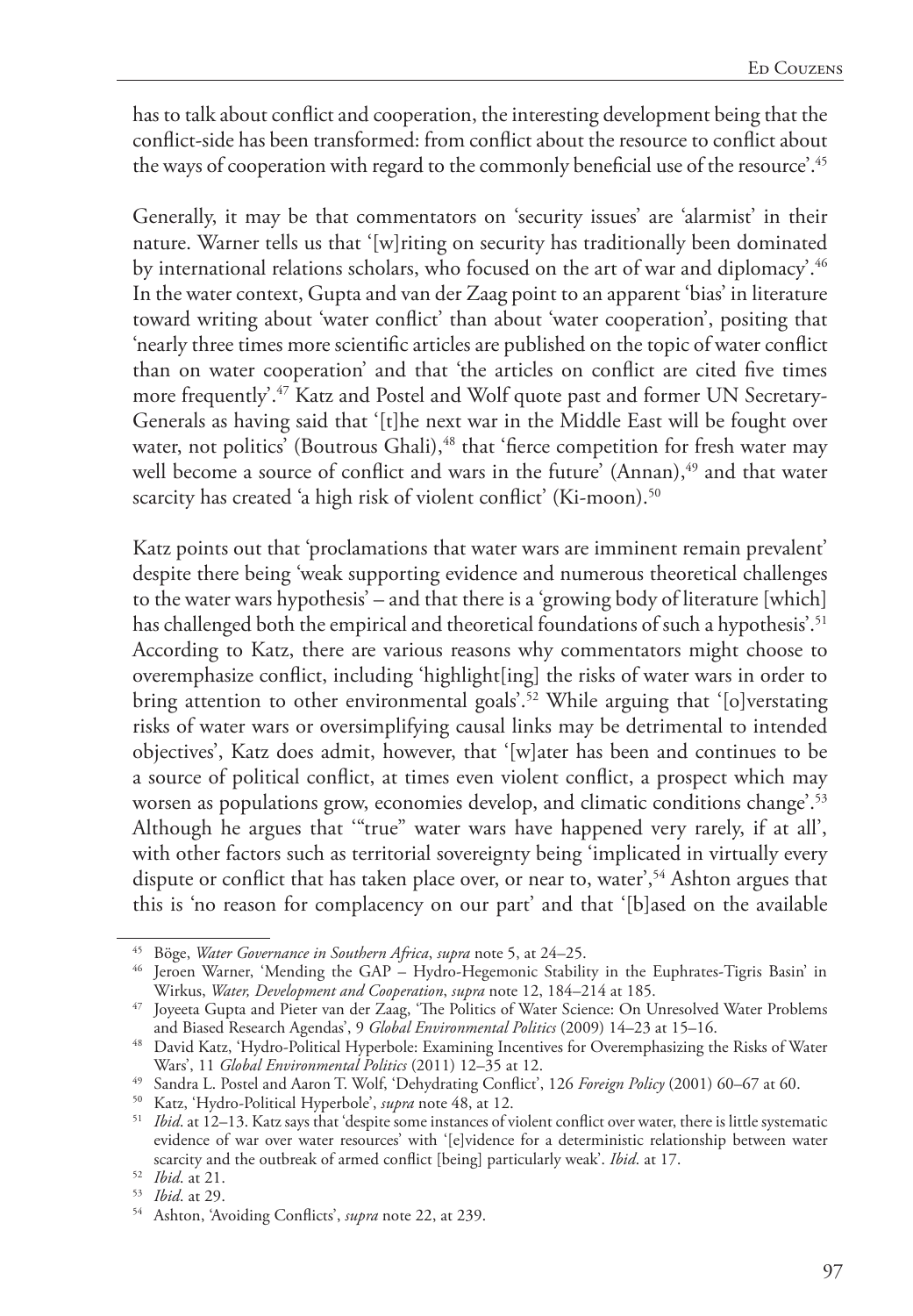evidence, we can conclude that conflicts over water in Africa will be inevitable unless we can jointly take preventive actions'.55

Jacobs has argued that 'the 1990s saw the resurgence in transboundary water diplomacy beyond technical collaboration in the region' and that '[t]he nature of cooperative arrangements reflects a shift in focus from bilateral arrangements to the creation of joint water commissions with multilateral basin-wide agreements being established in all SADC basins with a significant level of development'.<sup>56</sup>

It is important also to acknowledge that conflicts may occur at all of the local, regional, national and international levels – or in combinations thereof. As Swatuk puts it, transboundary conflicts do occur, but they 'pale in comparison to the numerous, primarily non-violent intrabasin user conflicts within states' - he suggests that the reason for this might be 'the immediacy of user concerns, as most conflicts tend to arise in the dry season'.57 At the local level, Funder et al have argued, based on a case study in Zambia, that 'the relationship between conflict and cooperation [] is dynamic, with cooperative events often following from conflictive events and vice versa, being related to the same situation'.<sup>58</sup> The writers conclude that 'many local water conflict and cooperation events' are *very* local, taking place '*within* individual communities'; and that it remains important 'to ensure that […] high-profile situations do not lead us to overlook or ignore everyday water conflict and cooperation events'.<sup>59</sup> The creation of new norms, says Jacobs, 'may face local resistance if they appear to contradict longstanding local norms'.60 Turton et al note that 'although conflict at the international scale is unlikely, this does not mean that conflict cannot occur at the sub-state level'.<sup>61</sup> It may even be that, as Curtin puts it, '[c]onflicts related to water resources tend to be at their most intense at the local level, between different sectors and stakeholders in direct competition over inadequate water supplies'.<sup>62</sup> Conflicts between different sectors might well arise. As Salman notes, '[w]ater serves different sectors and its value differs from one sector to another'.<sup>63</sup>

<sup>55</sup> *Ibid*. at 242.

<sup>56</sup> Inga M. Jacobs, 'A Community in the Orange: The development of a multi-level water governance framework in the Orange-Senqu River basin in southern Africa', 12 *International Environmental Agreements* (2012) 187–210 at 203.

<sup>57</sup> Swatuk, 'Political Challenges', *supra* note 13, at 171.

<sup>58</sup> Mikkel Funder et al, 'Understanding Local Water Conflict and Cooperation: The case of Namwala District, Zambia', 35 *Physics and Chemistry of the Earth* (2010) 758–764 at 760.

<sup>&</sup>lt;sup>59</sup> *Ibid.* at 763. The writers point out that such situations 'may have a more localized impact, they appear to be more numerous, affect a considerable total number of people, and evolve around critical everyday livelihood- and water access issues for communities' and argue that they are therefore 'important to take into consideration in IWRM and water governance in general'. *Ibid*.

<sup>60</sup> Jacobs, 'A Community in the Orange', *supra* note 56, at 204. As an example of this, Jacobs offers the illegal abstraction of water from the Orange-Senqu River by farmers in South Africa. *Ibid*.

<sup>61</sup> Anthony Turton, Marian J. Patrick and Frederic Julien, 'Transboundary Water Resources in Southern Africa: Conflict or Cooperation?', 49 *Development* (2006) 22–31 at 29.

<sup>&</sup>lt;sup>62</sup> Fiona Curtin, 'Emerging Trends in Water Resources Conflict Prevention: Public Participation and the Role of Civil Society' in Wirkus, Water, *Development and Cooperation, supra* note 12, 33–54 at 34.

<sup>&</sup>lt;sup>63</sup> Salman M. A. Salman, 'The Euphrates and Tigris: South Boundary Utilization and Views' in Wirkus, *Water, Development and Cooperation*, *supra* note 12, 136–156 at 137.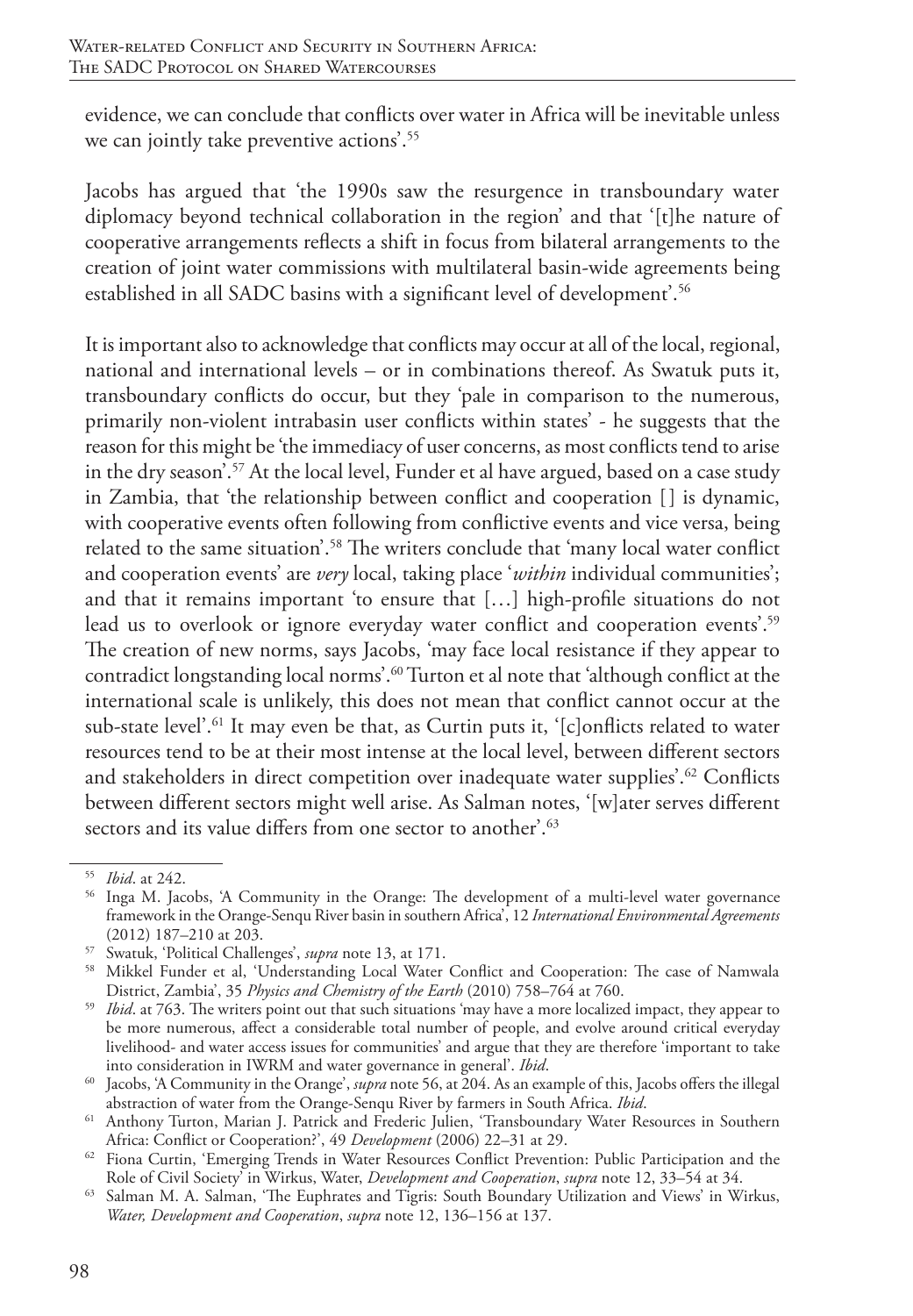Much will depend, of course, on how 'conflict' is defined. Meissner tells us that 'a dispute does not always and necessarily imply armed violence between states, or states and non-state actors … [a] dispute can also be an argument or a disagreement between two people or collectivities, like an interest group and a government'.<sup>64</sup>

According to Postel and Wolf, 'water disputes between countries, though typically not leading to war directly, have fuelled decades of regional tensions, thwarted economic development, and risked provoking larger conflicts before eventually giving way to cooperation'.65 'History', they say, 'supports the hopeful notion that fresh water may foster cooperation more often than conflict in the years ahead' with '[w]ater sharing hav[ing] regularly brought even hostile neighbouring states together' – but they do caution that 'the unprecedented degree of current water stress is creating more zerosum situations – in which one party's gain is perceived as another's loss – both within and between countries'.66

Against this backdrop of both conflict and cooperation, states in the region have created a number of important regional legal instruments with the potential to assist in managing conflict. The chief such instrument is the SADC Protocol on Shared Watercourses (Revised), 2000, which came into force in 2003.<sup>67</sup> This instrument imposes numerous obligations on its member states, and should assist in resolving conflicts, but is little used. A number of examples of actual or potential conflict, drawn from hydropower-related projects and similar, are considered to illustrate this. After establishing that there is this potential for conflict, the point of this paper is ultimately to raise the fact that the SADC has adopted an instrument for pre-empting the arising of, or resolving after it has arisen, such conflict, but which it does not appear is being used for this purpose. The argument is made that while the Revised Protocol may be providing a useful backdrop for cooperation over water-related conflicts, much more could be achieved if the instrument were one of the first to which states involved in conflicts had recourse – and that there must be reservations over states' commitment to the instrument in the light of their virtually unanimous failure to ratify the United Nations on the Law of the Non-Navigational Uses of International Watercourses.<sup>68</sup>

There probably are a number of reasons related to political considerations and financial and capacity constraints for the apparent lack of enthusiasm for resort to the Revised Protocol,<sup>69</sup> but it does give rise to a curious anomaly. The Revised Protocol was

<sup>64</sup> Richard Meissner, 'Interest Groups as Local Stakeholders involved in the Water Politics of a Transboundary River: The Case of the Proposed Epupa Dam across the Kunene River' in Wirkus, *Water, Development and Cooperation*, *supra* note 12, 101–121 at 107.

<sup>65</sup> Postel and Wolf, 'Dehydrating Conflict', *supra* note 49, at 61.

<sup>66</sup> *Ibid*. at 65.

<sup>67</sup> See Part 4, below.

<sup>68</sup> See Part 7, below.

<sup>69</sup> It could (in addition) be argued that SADC member states have simply 'not bothered' to ratify the Convention because their membership of the Revised Protocol makes such ratification superfluous, but this cannot be assumed – after all, Tanzania abstained from the original adoption of the UN Convention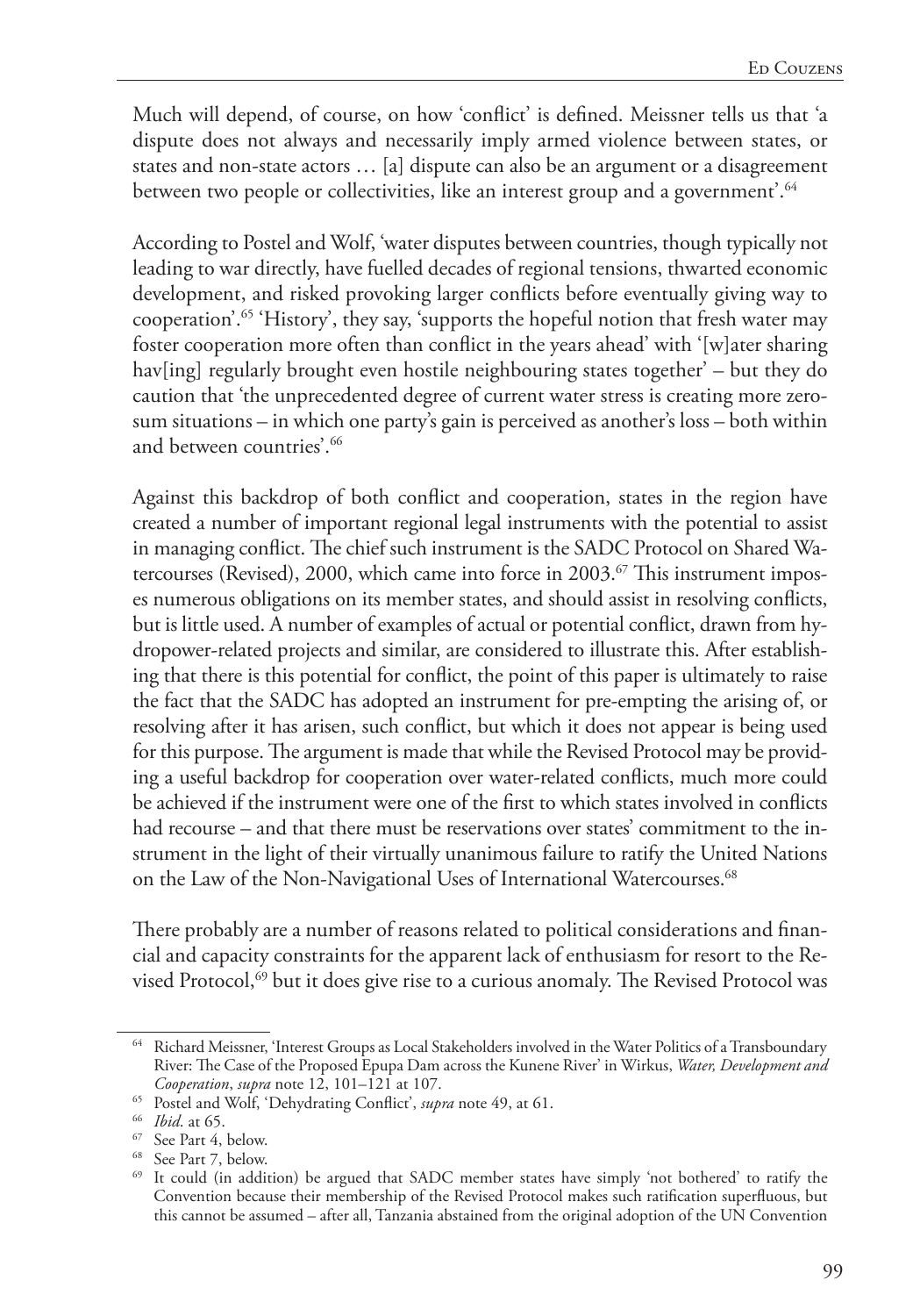apparently adopted, and then brought into force, to give effect to the provisions of the UN Convention – more than a decade before this Convention came into force.

Despite this, member states to the Revised Protocol seem reluctant now to ratify the Convention. While it might be objected that it is 'conjecture' on the present writer's part to describe this failure to ratify as 'reluctance', it seems to me that there is cause to do so. While no overt reason has been offered by the states themselves, Salman and Eckstein have suggested that their reluctance might relate to concern over riparian rights. According to these writers, although the SADC countries adopted the Revised Protocol in 2000 to make the Protocol 'consistent with the Convention, they tried to maintain parity between  $\left[\right]$  two principles by subjecting each to the other,<sup>70</sup> thus keeping the actual relationship in abeyance and unresolved'.<sup>71</sup> As such, it seems to the present writer most likely that SADC member states are showing a reticence to being bound by a global Convention, the full implications of which they might not yet consider foreseeable, rather than by a regional instrument which probably seems to them more 'controllable'. The failure to ratify remains worthy of study, in the present writer's view.

It is argued finally that this reluctance to ratify the Convention and the lack of application in practice of the Revised Protocol (in other words, the loss of an opportunity to begin building platforms for cooperation sooner rather than later) represent a missed opportunity which will hopefully be resolved in the future when (rather than *if*) conflicts<sup>72</sup> arise over shared watercourses in southern Africa.

# **3 Examples of current schemes and problems**

# **3.1 Potential conflicts**

Even a quick scan of the current situation in the SADC region will show that there are numerous conflicts currently simmering, albeit not yet boiling over. Access to water, to waterways and to water-related resources are a major source of international conflict. Hydropower projects can cause tensions; and so can other related and similar projects. It has been suggested that '[f]or decades water resources was equated with construction of water infrastructure' and that '[e]xperience has showed this

<sup>(</sup>see Part 8 below). Failure to ratify an international convention is not a purely neutral act in international

law.  $70$  Instead of subordinating the obligation not to cause harm to the principle of equitable and reasonable utilization, as does the Convention. Salman M. A. Salman and Gabriel Eckstein, 'Concluding Thoughts on the Implications of the Entry into Force of the United Nations Watercourses Convention' *International Water law Project Blog* (1 September 2014), available at <http://www.internationalwaterlaw.org/blog/ category/un-watercourses-convention/> (visited 9 November 2015).

<sup>&</sup>lt;sup>71</sup> *Ibid*. The writers point out that the 'same concerns' seem to be a reason for similar reluctance by South

Asian countries.<br><sup>72</sup> Wherever such conflicts might fall on a continuum between diplomatic hostility and armed force.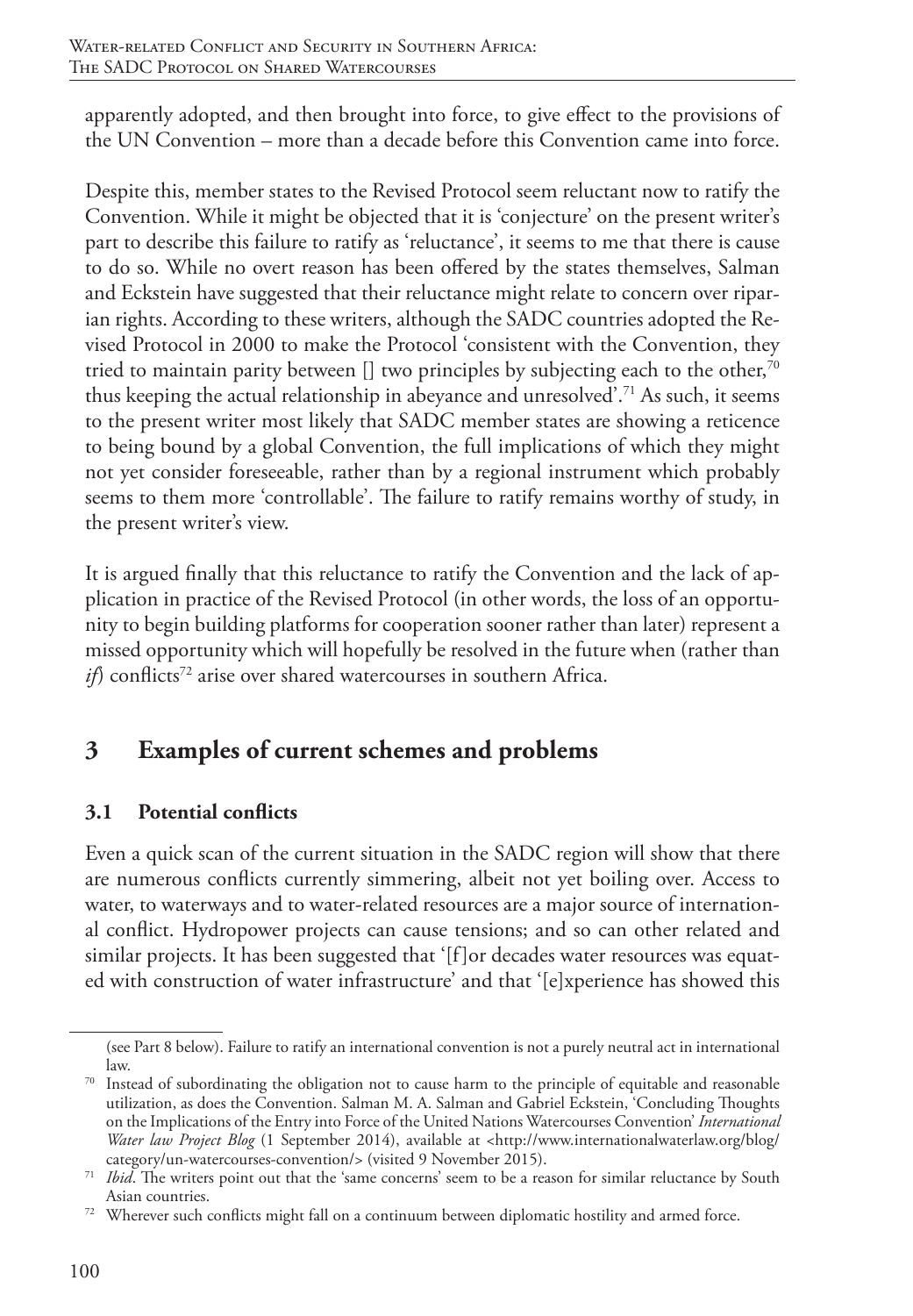to be a major error, for economic, social, and environmental reasons'.73 Despite this claim, that the building of dams should not be hastily undertaken, it appears that in southern Africa a number of new dams are being considered – most, if not all, without apparent consideration of every relevant potentially affected population or environment.

## **3.1.1 The Popa Falls dam: Namibia/Botswana/Zambia/Angola**

Namibia currently imports more than 50 per cent of its power from South Africa, at high cost, and is understandably keen to reduce this reliance. In 2003 Namibia (through Nampower, its electricity authority) concluded a study (a 'Feasibility Study') of a proposed dam at Popa Falls on the Okavango River to supply hydroelectric power.

There is, however, a significant transboundary aspect to this idea. Numerous potential negative impacts could arise for the Okavango inland delta (swamps) in Botswana, including loss of biodiversity and habitats; changes in water flow and flooding rates; interruption of free flow of sediments; riverbed scouring; erosion of riverbanks; animal migration routes could change; changes to fish habitats and breeding sites; loss of homes and villages; and loss to local communities of fishing and reedcollecting.74

The Feasibility Study was concluded in 2003 and no action since then has been taken. From time to time (including as recently as May 2014) rumours circulate that Namibia is considering reviving the plan. Nampower, however, denied this in June 2014 and said that although the environmental concerns could have been resolved by engineering solutions, the amount of power that would have been introduced would have been too small to be viable.<sup>75</sup>

Namibia, says Böge, 'at present uses very little water from the Okavango River [but] in the future it intends to use Okavango River water [] to augment the water supplies in the central area of Namibia'; and Botswana is 'especially vulnerable as it obtains 94 percent of its fresh water from neighbouring countries'.76 Böge suggests, however, that although

<sup>73</sup> Philippe Gourbesville, 'Challenges for Integrated Water Resources Management', 33 *Physics and Chemistry of the Earth* (2008) 284–289 at 284.

<sup>&</sup>lt;sup>74</sup> See, generally and *inter alia*, the references in note 75 below, which touch on potential environmental problems which could arise.

<sup>75</sup> See, generally and *inter alia*, Southern African Institute for Environmental Assessment (SAIEA), 'Pre-Feasibility Study for the Popa Falls Hydro Power Project: Preliminary Environmental Assessment' (2009), available at <http://www.saiea.com/case\_studies09/08%20PopaFallsHydropower.pdf>; thewaterpage. com, 'Dam Proposed for Kavango River' (Und., 2012), available at <http://www.thewaterpage.com/ okavango\_article.htm>; Steve Boyes, 'Sold Up the River? Hydro Power Threat Re-Opens Debate' *National Geographic* (27 May 2014), available at <http://voices.nationalgeographic.com/2014/05/27/sold-up-theriver-hydro-power-threatens-okavango-delta/> (all visited 9 November 2015). 76 Böge, *Water Governance in Southern Africa*, *supra* note 5, at 42.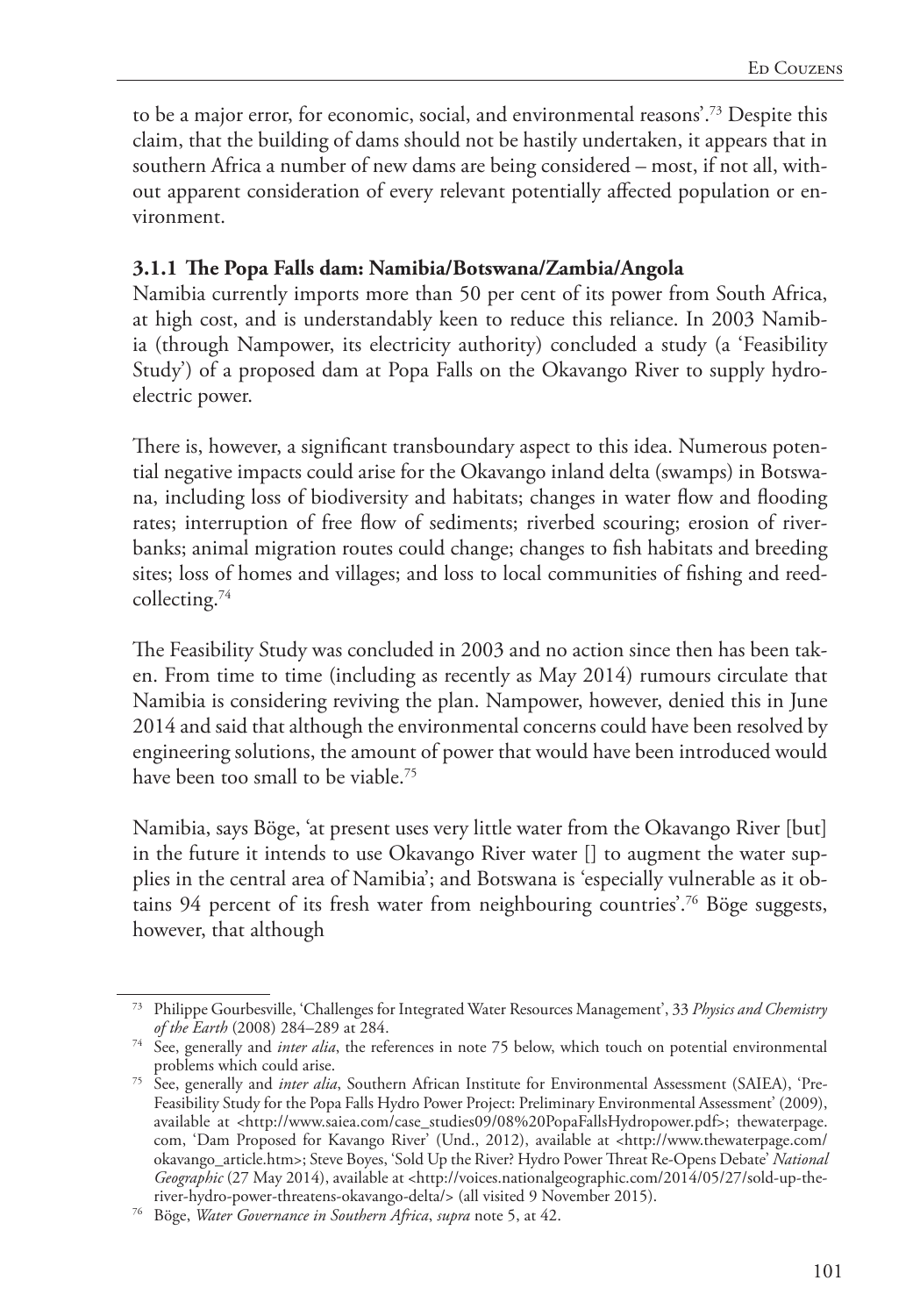there have been considerable tensions between Namibia and Botswana because of Namibia's [ ] plans [to increase its use of Okavango River water] in the past (which Botswana perceived as a threat to national security), the [ ] countries so far have demonstrated their willingness to solve the problems related to the Okavango River in a mutually acceptable and beneficial way.77

## **3.1.2 The Inga III and Grand Inga dams: DR Congo (Kinshasa)/Congo (Brazzaville)/Central and Southern Africa**

The Grand Inga Hydroelectric project is proposed for siting in the Democratic Republic of Congo (DRC). Two projects are currently planned. The first is the 'Inga III' project – one phase of which is under construction. The Congo River is a river which (unusually) has rapids close to its mouth and the dam site will be on the world's largest waterfall by volume (it is 4 km wide), Inga Falls. There already are two dams (Inga I, 1972, and Inga II, 1982), and the effects of the proposed Inga III project will need to be considered in relation to these. In May 2013 the DRC and South Africa signed a cooperation treaty in terms of which South Africa will purchase more than half of the electricity produced by Inga III. Construction should commence in 2016.

Much more significantly, the Grand Inga Hydroelectric Project (which was first proposed in the 1970s) in western DRC (50 km from the mouth of the Congo River) will be, when built, the largest hydro-electric project in the world. It is anticipated that it will produce 40,000 MW, which is twice the capacity of China's Three Gorges Dam. It is a project approved and potentially partially funded by the World Bank, amongst other international investors; the total cost of the project being estimated at US\$80 billion.

Potential negative impacts from the combined projects overall include possible loss, or at least significant reduction, of the 800 km Congo plume; nutrient and sediment trapping; inescapable flooding of the Bundi Valley, inundating local agriculture efforts; loss of, and shifts in, biodiversity; the clearing of forests for roads and infrastructure; a need for dedicated power sources/plants; and severe socio-economic effects on local communities, with benefits to these people being small.

If it does go ahead and is successful, Grand Inga should be able to supply electricity to most of southern and central Africa; in other words to more than 500 million people. The effects on neighbouring countries are potentially positive in a region where far too few people have adequate power sources, but many of the negative side-effects may be difficult to justify.78

<sup>77</sup> *Ibid*.

<sup>78</sup> See, generally and *inter alia*, reuters.com, 'World Bank Approves Funds to Study Congo's Inga Dam' (20 March 2014), available at <http://www.reuters.com/article/2014/03/20/us-congodemocratic-worldbankidUSBREA2J1Y220140320>; Katrina Manson, 'Congo renews push for Grand Inga Dam, an African white elephant' ft.com African Economy, (8 September 2014), available at <http://www.ft.com/cms/ s/0/207ac48c-34ef-11e4-aa47-00144feabdc0.html#slide0>; Daniel Wesangula, 'From Cape Town to Kinshasa: could the Grand Inga Dam Power Half of Africa?' theguardian.com (19 September 2014),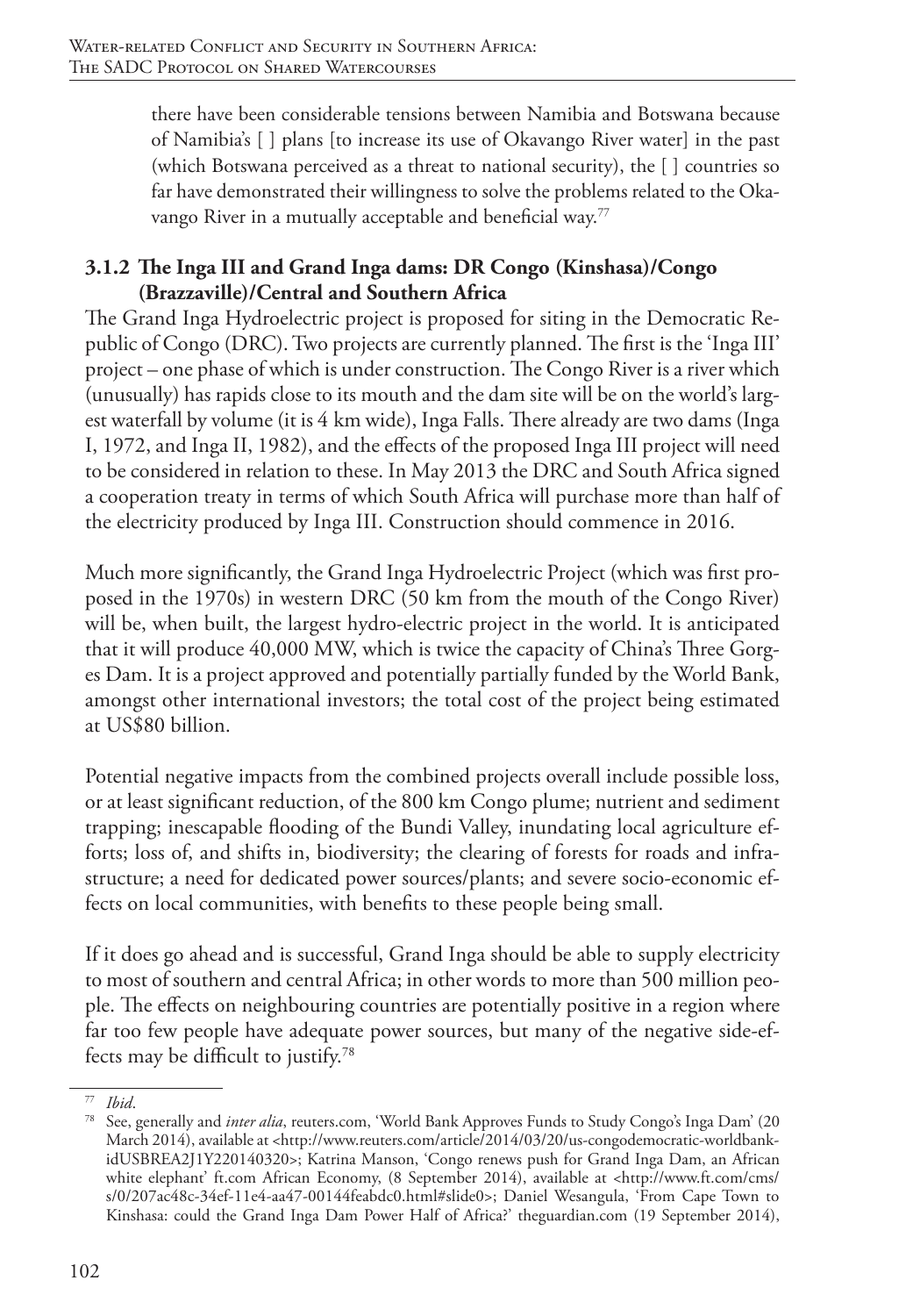#### **3.1.3 The CESUL project: Mozambique/South Africa/Zimbabwe**

A project known as CESUL (Strategic Regional Environmental and Social Assessment) – Mozambique Backbone is planned. A double transmission line is planned to link two new Zambezi River hydro power plants from Mphanda Nkuwa and Cahora Bassa North in Tete in the North of Mozambique to Maputo and to South Africa. In addition, two new coal-fired plants are planned at Moatize and Benga. The project incorporates the building of a new dam, to be named 'Mphanda Nkuwa', some 60 km downstream from the Cahora Bassa dam on the Zambezi River.

According to the CESUL plan, '[i]mpacts resulting from resettlement and relocation are expected to be offset by a properly executed Resettlement Action Plan, plus the indirect benefits of economic development and increase to community well-being that are expected to result from electrification of rural and peri-urban areas'. There are likely to be various environmental and social impacts but, according to the plan, 'the cumulative effects to the natural, social and economic environment are expected to be net positive once a Zambezi River Watershed Management Plan is in place, supported by all riparian countries within the Basin'.

However, there are likely to be significant negative environmental and social impacts, as has already happened below the Cahora Bassa dam on the Zambezi,79 and the majority of the power produced will be sold to South Africa – whether for a fair price<sup>80</sup> or not, given South Africa's economic hegemony in southern Africa, is as yet unknown. Several countries, and the region as a whole, will be affected – if not directly by the electricity lines, then at least by the effects of the new dam and the coalfired plants.

There have also been hints of corruption, or at least of conflict of interest. There have, for instance, been allegations (as recently as October 2013) that both President Armando Guebuza of Mozambique and President Jacob Zuma of South Africa have family members involved in the project.<sup>81</sup> While it is not unusual for elected politi-

available at <http://www.theguardian.com/global-development-professionals-network/2014/sep/19/ south-africa-drc-grand-inga-dam>; internationalrivers.org (und., 2015), 'Grand Inga Hydroelectric Project: An Overview', available at <http://www.internationalrivers.org/resources/grand-inga-hydroelectricproject-an-overview-3356>; Nathaniel Green, Benjamin K. Sovacool and Kathleen Hancock, 'Who Will the DRC's Grand Inga Dam Benefit?' *Mail & Guardian* (17 June 2015), <http://mg.co.za/article/2015-06- 11-who-will-the-grand-inga-dam-benefit> (all visited 9 November 2015).

<sup>79</sup> See part 3.1.5 below.

<sup>&</sup>lt;sup>80</sup> The calculation of such a price, to be truly fair, would need to take into account negative environmental effects – but these 'external' costs are often not considered.

<sup>&</sup>lt;sup>81</sup> See, generally, and *inter alia*, European Investment Bank, 'EIB – Strategic Regional Environmental and Social Assessment (SRESA)- Mozambique Regional Transmission Development Project (MZ-Maputo) 2009/S 200-286868' (16 October 2009), available at <http://www.eu-africa-infrastructure-tf.net/ attachments/Tender-documents/sresa-2009s-200-286868-new.pdf>; Adriana Lafleur and Stephen Lindley, 'SRESA of a Regional Transmission development in Mozambique' IAIA13 Conference Proceedings (13 May 2013), available at <http://www.iaia.org/conferences/iaia13/proceedings/Final%20 papers%20review%20process%2013/SRESA%20of%20a%20Regional%20Transmission%20 development%20in%20Mozambique.pdf>; Lionel Faull, 'Zuma blood thickens hydro scheme' *Mail & Guardian* (25 October 2013), available at <http://mg.co.za/article/2013-10-25-00-zuma-blood-thickens-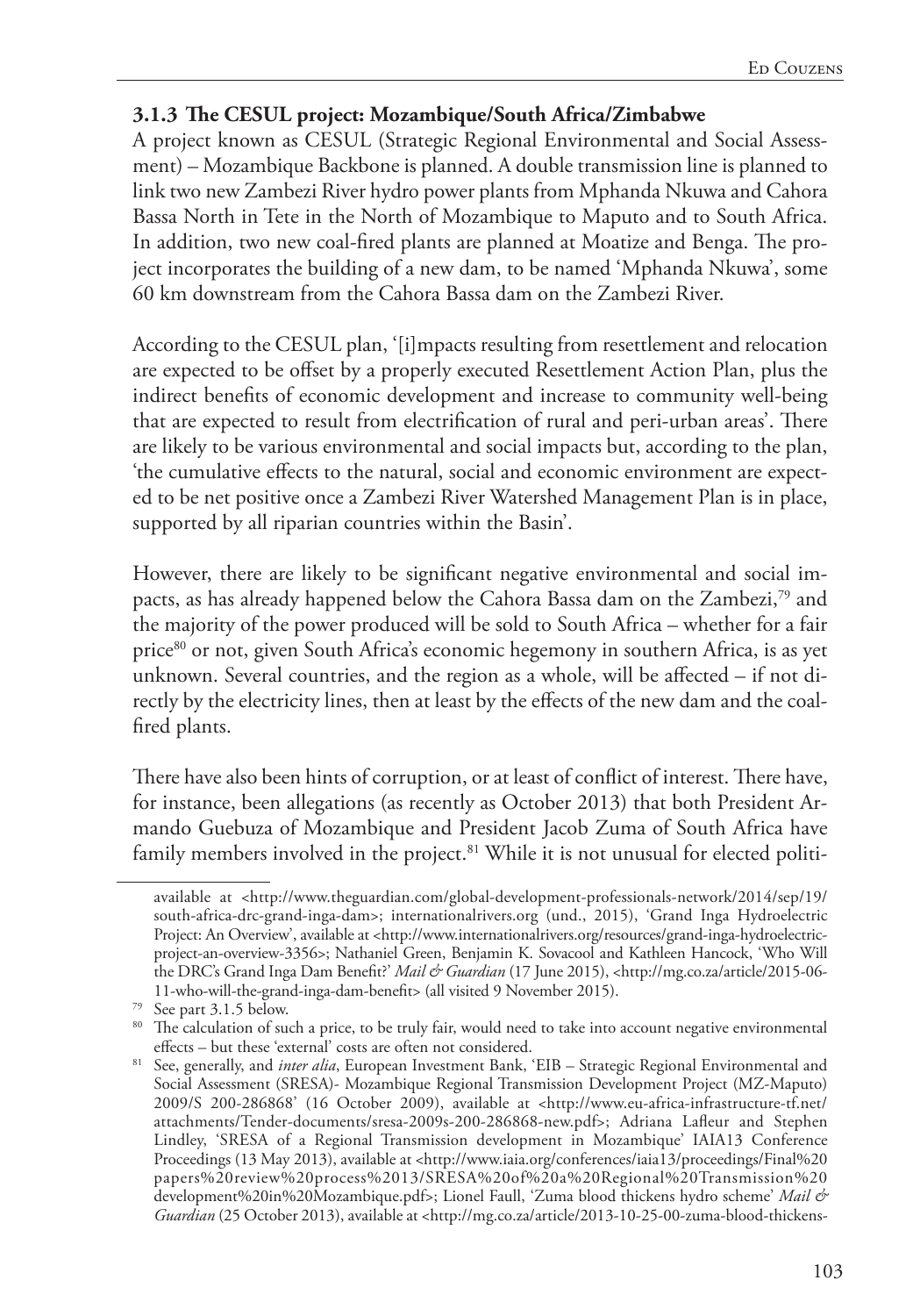cians and/or their family members to be involved in large-scale infrastructure projects, and it may never be known whether there was wrongdoing or not, it is worrying to see potential financial enrichment of decision-makers as this implies that benefits for relevant people may not be the only criteria which led to approval of the projects.

## **3.1.4 The Lesotho Highlands Water Project: Lesotho/South Africa**

The Lesotho Highlands Water Project (LHWP), which has been ongoing since the 1950s and was formally created by treaty in 1986,<sup>82</sup> sees dams built in Lesotho both to meet Lesotho's power needs and to send water to the Gauteng region of South Africa. So far the Katse and Mohale dams have been built, in 1998 and 2002 respectively. Phase 2 of the project was launched in March 2014. Amongst other things, this will require construction of the Polihali dam, extension of the Muela hydroelectric complex, and construction of a 38.2 km water transfer tunnel connecting the Polihali reservoir with the hydroelectric complex.

Although largely successful, there have over the years been many problems such as corruption (Lesotho has bravely prosecuted a number of international construction companies); displacement of villages; pollution of watercourses; and the country remains very poor. According to Mirumachi and van Wyk, problems that have been raised (largely by NGOs) include livelihood issues suffered by local people displaced during the dam construction process; the failure of restoration efforts for such local people and inadequate livelihood compensation; and various environmental problems – to the extent that South Africa's former Minister responsible for Water Affairs, Kader Asmal, apparently even 'pledged' that there would not be further implementation of the project.<sup>83, 84</sup>

Ali, writing in 1999, tells us that the project, which is 'the largest water transfer project in southern Africa', 'has recently been the subject of serious environmental misgivings' and that '[m]ore than 20 000 people, residing in over 5 000 hectares of land, will be displaced' thereby.<sup>85</sup> Ali records also that only a small amount of money was

hydro-scheme>; Anon., 'Feasibility Studies of CESUL Project Nearing Completion in Mozambique' *macauhub.com* (17 November 2014), available at <http://www.macauhub.com.mo/en/2014/11/17/ feasibility-studies-of-cesul-project-nearing-completion-in-mozambique/> (all visited 9 November 2015).

<sup>&</sup>lt;sup>82</sup> Treaty on the Lesotho highlands water project between the government of the Kingdom of Lesotho and the government of the Republic of South Africa, Maseru, 24 October 1986; available at <http://www.fao.

org/docrep/w7414b/w7414b0w.htm> (visited 9 November 2015). 83 Naho Mirumachi and Ernita van Wyk, 'Cooperation at Different Scales: Challenges for Local and International Water Resource Governance in South Africa', 176 *The Geographical Journal* (2010) 25–38 at 31–32.

<sup>&</sup>lt;sup>84</sup> See, generally and *inter alia*, Trans-Caledon Tunnel Authority (TCTA), 'Lesotho Highlands Water Project' (2013), available at <http://www.tcta.co.za/Projects/Pages/LesothoHighlands.aspx>; Lesotho Highlands Water Project (LHDA) (2014), available at <http://www.lhda.org.ls/>; The World Bank, 'Lesotho Highlands Water Project – Phase 1A' (2015), available at <http://www.worldbank.org/projects/P001396/ lesotho-highlands-water-project-phase-1a?lang=en>;

International Rivers, 'Lesotho Water Project<sup>5</sup> (2015), available at <http://www.internationalrivers.org/ campaigns/lesotho-water-project> (all visited 9 November 2015).

<sup>&</sup>lt;sup>85</sup> Saleem H. Ali, 'Water Scarcity and Institutional Reform in Southern Africa', 24 *Water International* (1999) 116–125 at 119.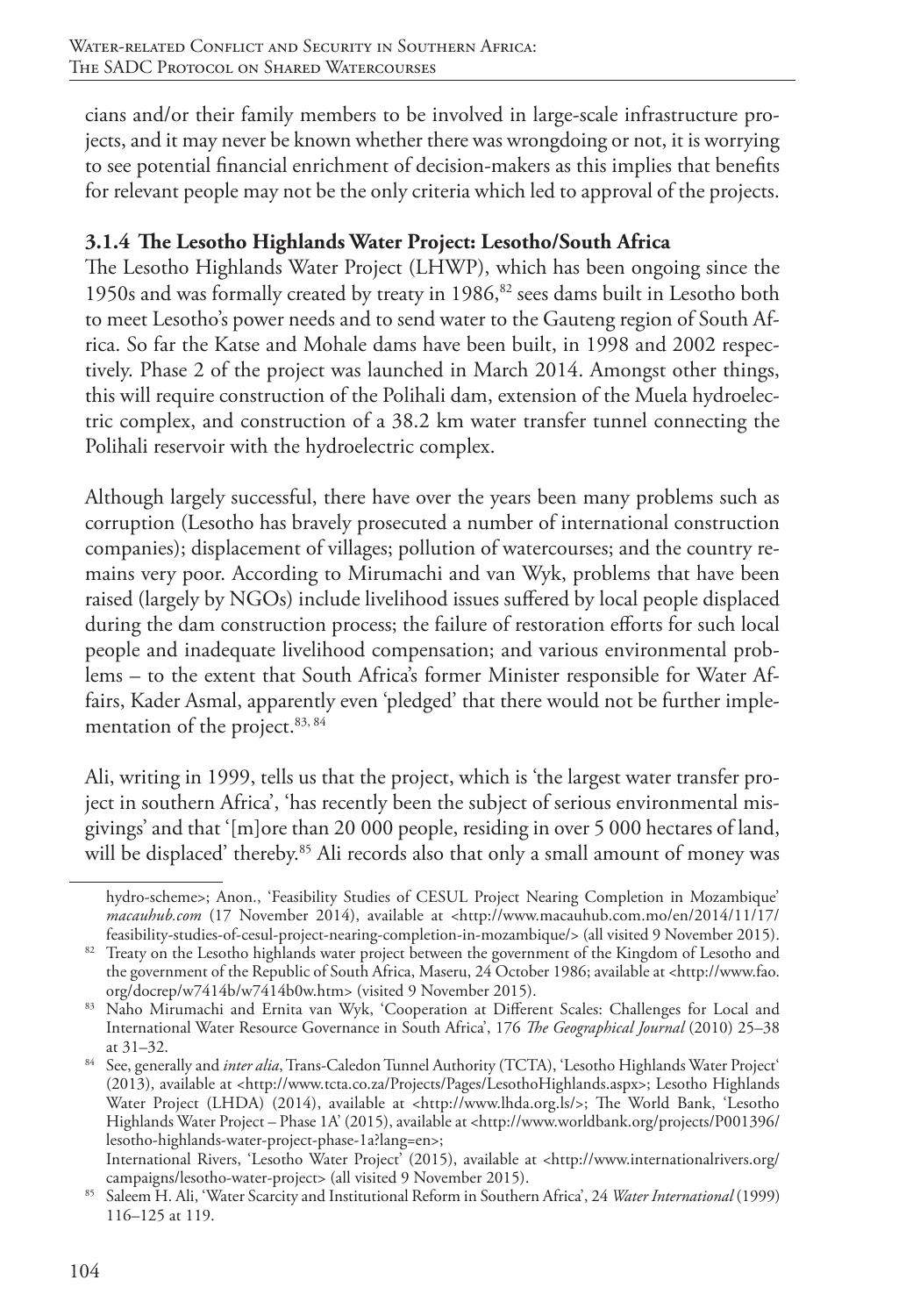allocated for an 'environmental action plan'; and that 'Namibia, which is a downstream riparian [], was given peripheral opportunities to participate in the planning of the project, which may seriously hamper long-term viability of water extraction for usage in southern Namibia'.<sup>86</sup> Namibia, says Jacobs, 'is the most downstream riparian state and is highly reliant on the Orange-Senqu for agricultural activity in the south of the country' and, 'suffer[ing] an extremely arid hydroclimate', is 'therefore very dependent on international water resources to meet internal demand'.<sup>87</sup>

Mokorosi and van der Zaag point out that the bulk of the 'environmental and social impacts of the project [have been] felt in Lesotho', with more than 3,000 households being directly affected, of which more than 680 were displaced and resettled, with losses to 'private and communal properties and resources', and 'experiences of reduction of fish stocks, loss of wild vegetation, and medicinal plants due to reduced water flows'.88 The treaty does provide for 'social and environmental considerations' to be taken into account. Article 15 reads:

[t]he Parties agree to take all reasonable measures to ensure that the implementation and maintenance of the Project are compatible with the protection of the existing quality of the environment and, in particular, shall pay due regard to the maintenance of the welfare of persons and communities immediately affected by the Project.<sup>89</sup>

As a safeguard for the interests both of the environment and of local people, this Article is weak and it appears that negative impacts have been the rule.

The LHWP has been cited as an example of actual interstate conflict, with reference being made to the 1998 intervention by the SADC (using a military force provided by South Africa and, nominally, Botswana) in Lesotho to 'restore order in the face of internal power struggles' – '[o]ne main reason for this military intervention', says Böge, 'was to protect the LHWP and especially to safeguard the Katse dam, and thus the water supply to the RSA … Seventeen people were killed in a firefight that took place  $\Box$  at the dam site'.<sup>90</sup> Swatuk maintains that the evidence supporting the claim that this was an example of a 'water war' is 'conjectural and anecdotal';<sup>91</sup> but Böge says that even if this was not '[s]outhern Africa's first water war', which claim he calls an 'exaggeration', one 'has to concede that the LHWP holds some potential for further conflict in the future'.92

<sup>86</sup> *Ibid*. at 120.

<sup>87</sup> Jacobs, 'A Community in the Orange', *supra* note 56, at 191.

<sup>88</sup> Palesa S. Mokorosi and Pieter van der Zaag, 'Can Local People also Benefit from Benefit Sharing in Water Resources Development? Experiences from the Orange-Senqu River basin', *Physics and Chemistry of the Earth* (2007) 1–13 at 7–8.

<sup>89</sup> Treaty on the Lesotho highlands water project, *supra* note 82.

<sup>90</sup> Böge, *Water Governance in Southern Africa*, *supra* note 5, at 21.

<sup>91</sup> Swatuk, 'Water conflict and cooperation', *supra* note 26, at 219–220.

<sup>92</sup> Böge, *Water Governance in Southern Africa*, *supra* note 5, at 21.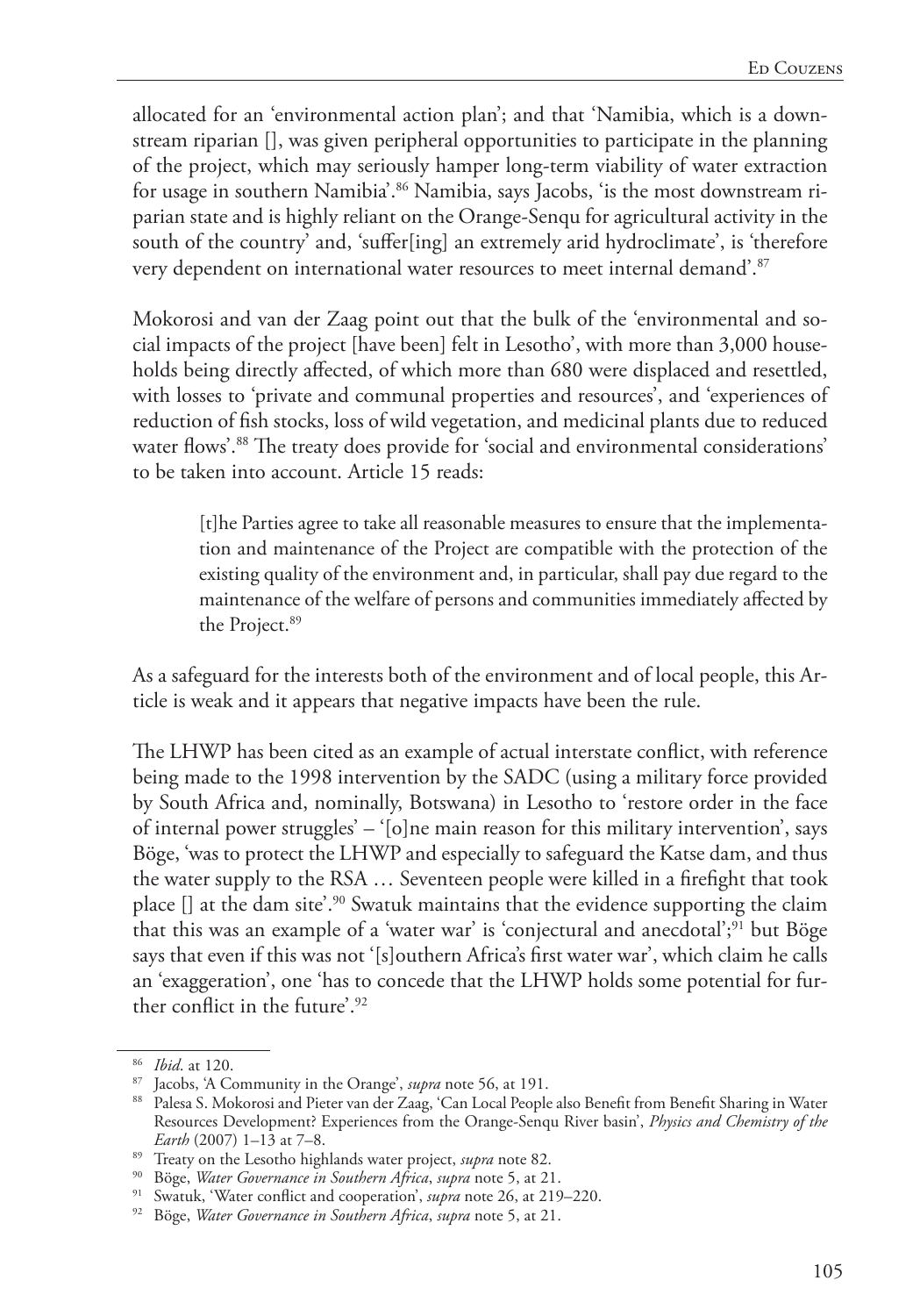### **3.1.5 The Batoka Gorge dam: Zimbabwe/Zambia/Angola/Mozambique**

The Batoka Gorge dam on the Zambezi River is planned downstream from Victoria Falls, on the Zambian/Zimbabwean boundary. It is not a recent proposal, having been planned for 70 years, and with studies having been conducted in 1993 and 1998 – there is recent momentum, however, with a Memorandum of Understanding having been signed in 2012, and international investors were being sought in 2012 and 2013.

The dam will not inundate land but will back water up and flood upstream rapids. There will be many impacts on bird and animal species in both Zimbabwe and Zambia, and many financial impacts on tourism. The dam will be the river's third large hydropower development – after Kariba and Cahora Bassa – and the tenth large reservoir; but there are already dam safety risks in the area, with the Kariba dam being old and having structural problems. As far as environmental concerns go, existing dams have already affected coastal mangroves; freshwater fisheries have been reduced; floodplain agriculture has been reduced; wildlife habitats have been reduced; and water table reductions have been caused.

The new dam will affect Zimbabwe, Zambia, Mozambique and perhaps Angola – and the amount of electricity produced will not be large.<sup>93</sup> According to Ali, the project 'could potentially disrupt the capacity of Kariba Dam and Ca[h]ora Bassa'; and 'the tribes that live along the Zambezi have [already] poignantly felt the disruptions to their lives of hydroelectric projects'.<sup>94</sup> It has been recorded that the Kariba and Cahora Bassa dams (on the middle and lower Zambezi, respectively) have already altered the hydrological regime of the Zambezi River delta in Mozambique so substantially that 'the natural flood cycles of the [l]ower Zambezi River are now a phenomenon of the past'.95 According to Beilfuss and Brown, '[n]umerous adverse biophysical changes have been associated with' these changes; as have '[s]ocio-economic impacts [been] attributed to these deleterious hydrological changes' – such impacts 'include[ing] a reduction in floodplain and riverbank agriculture, inland fisheries, prawn fisheries,<sup>96</sup> and safari hunting opportunity (through reduced carrying capacity

<sup>93</sup> See, generally and *inter alia*, Brian Hatyoka, 'Zambia: Batoka Project to Ease Power Shortage', allAfrica. com/Times of Zambia (3 October 2013), available at <http://allafrica.com/stories/201310031305.html>; International Rivers, 'Batoka Gorge Dam, Zambezi River: Flooding out a Natural Wonder' (7 April 2014), available at <http://www.internationalrivers.org/resources/batoka-gorge-dam-zambezi-river-8291>; The World Bank, 'Board Approves CIWA Support for the Zambezi River Authority's Zambezi River Development Project' (1 July 2014), available at <http://www.worldbank.org/en/news/feature/2014/07/01/ board-approves-ciwa-support-for-the-zambezi-river-authoritys-zambezi-river-development-project>; Regional Investment Agency/COMESA, 'Batoka Gorge Hydro-Power Station' (2015), available at <http://www.comesaria.org/site/en/opportunities\_details.php?chaine=batoka-gorge-hydro-power-

<sup>&</sup>lt;sup>94</sup> Ali, 'Water Scarcity and Institutional Reform', *supra* note 85, at 120.

<sup>95</sup> Richard Beilfuss and Cate Brown, 'Assessing environmental flow requirements and trade-offs for the Lower Zambezi River and Delta, Mozambique', 8 *International Journal of River Basin Management* (2010) 127–138 at 127.

<sup>96</sup> It has, for instance, been reported that shrimp fisheries outside of the mouth of the Zambezi River have seen considerable drop-offs in abundance and that this can be attributed, at least in part, to changes in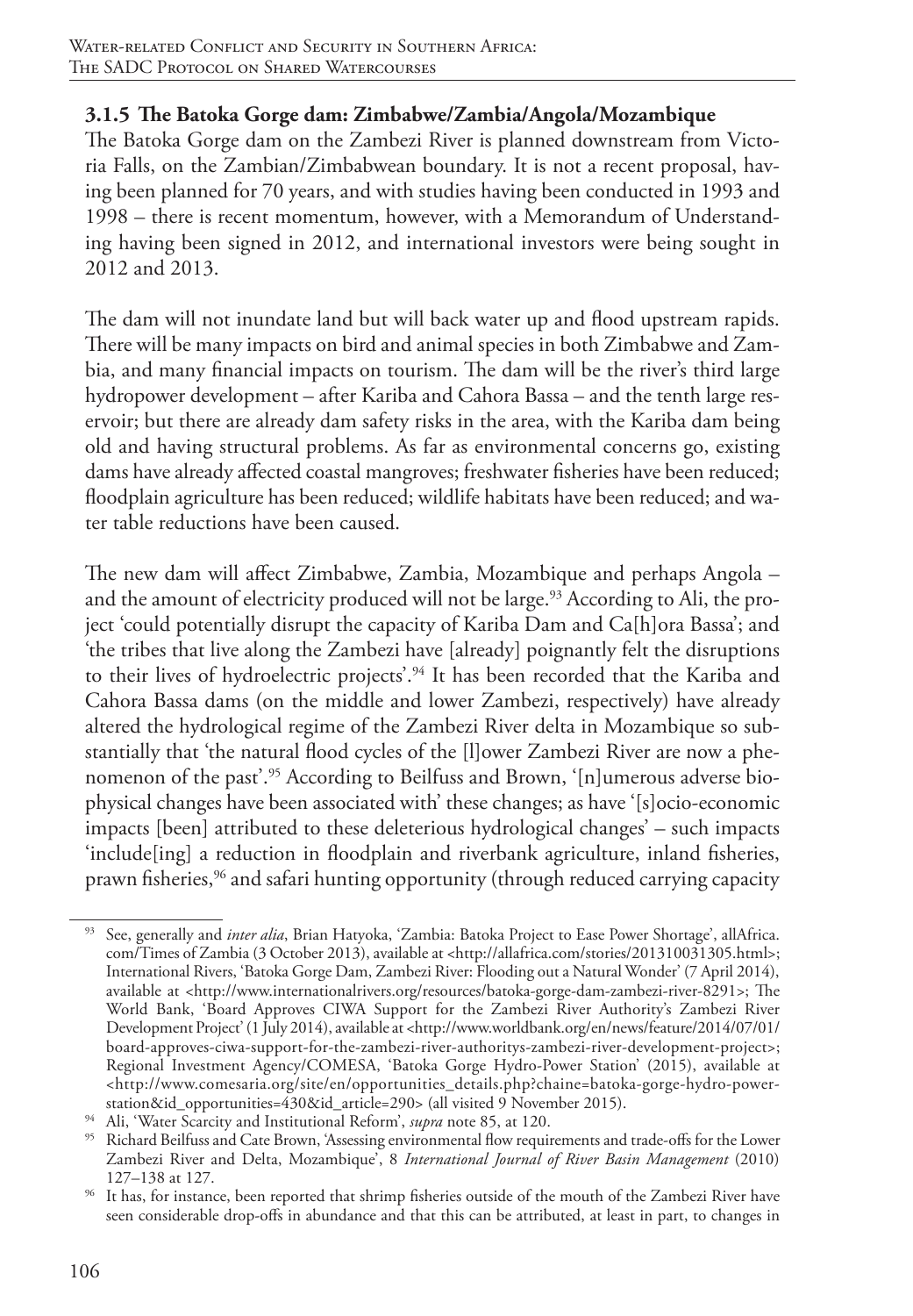for several trophy species)'.97 The writers conclude that 'reinstating the annual flood [can be] singled out as the most valuable change that could be made to the delta flow regime'98 – the construction of another dam on the Zambezi can hardly be conducive to such reinstatement, however.

Reinforcing these views much more recently, Fanaian et al record that before the Kariba and Cahora Bassa99 dams were constructed 'the floodwaters of the lower Zambezi Basin supported a wide variety of aquatic plants and wildlife', but the 'loss of seasonal variations in flow has reduced the quality of the environment to sustain ecosystem functions and services downstream'.100 The authors suggest that a 'holistic, integrated approach for assessing the economic value of river flow regime[s]' be adopted; and argue that when this approach is applied to the lower Zambezi in Mozambique, 'additional ecosystem benefits produced as a result of environmental friendly flow regimes may outweigh by a wide margin the benefits forgone by the current economic use of water – in this case hydropower production'.<sup>101</sup>

Is it likely that the changes suggested will be implemented soon? Probably only after considerable political turbulence has been weathered. In late 2015, as this paper was going to press, it was reported that water levels in Lake Kariba were so low that power production was being seriously affected, especially in Zimbabwe – and traditional chiefs on both sides of the lake were turning to religious ceremonies to appease the river god 'Nyaminyami', blamed by some for the low water levels.102 While it is more likely that low rainfall and mismanagement of water flows has led to the problem, local beliefs are one of many issues which will need to be taken into account, and skillfully negotiated, before upstream users (be these users national governments or local authorities) can be persuaded to release valuable water to benefit users downstream.

downstream ecological systems since the construction of the Cahora Bassa dam. Tor Gammelsrød, 'Variation in Shrimp Abundance on the Sofala Bank, Mozambique, and its Relation to the Zambezi River Runoff', 21 *Ambio* (1992) 145–147 at 145.

<sup>97</sup> Beilfuss and Brown, 'Assessing environmental flow', *supra* note 95, at 128. 98 *Ibid*. at 136.

<sup>99</sup> Although the Cahora Bassa dam is inside Mozambique, it should be noted that it was constructed in the 1960s under the Portuguese colonial regime. As Pazvakavambwa notes, the dam was 'intended to boost the energy requirements of the urban industrial and mining conurbation of South Africa, with a small proportion of the energy going directly to Mozambique' and '[t]here is little evidence of consultations (if any) having been undertaken prior to [] construction'. Simon C. Pazvakavambwa, 'The Politics of Water Use and Water Access: How National Water Development Plans Affect Regional Cooperation (Focus on Zimbabwe and South Africa)' in Wirkus, *Water, Development and Cooperation*, *supra* note 12, 122–134 at 124.

<sup>100</sup> Safa Fanaian et al, 'An Ecological Economic Assessment of the Flow Regimes in a Hydropower Dominated River Basin: The case of the lower Zambezi River, Mozambique', 505 *Science of the Total Environment* (2015) 464–473 at 468. 101 *Ibid*. at 471.

<sup>102</sup> See, for instance, Anon., 'Angry river god blamed for parched Kariba', *News24.com* (28 October 2015), available at <http://www.news24.com/Africa/Zimbabwe/Angry-river-god-blamed-for-parched-Kariba-20151028>. Anon., 'ZESA loadshedding: Shocking details about Nyami Nyami snake which caused Kariba dam to dry up', *myzimbabwe.co.zw* (29 October 2015), available at <http://www.myzimbabwe. co.zw/news/4213-zesa-loadshedding-shocking-details-about-nyami-nyami-snake-which-caused-karibadam-to-dry-up.html> (all visited 9 November 2015).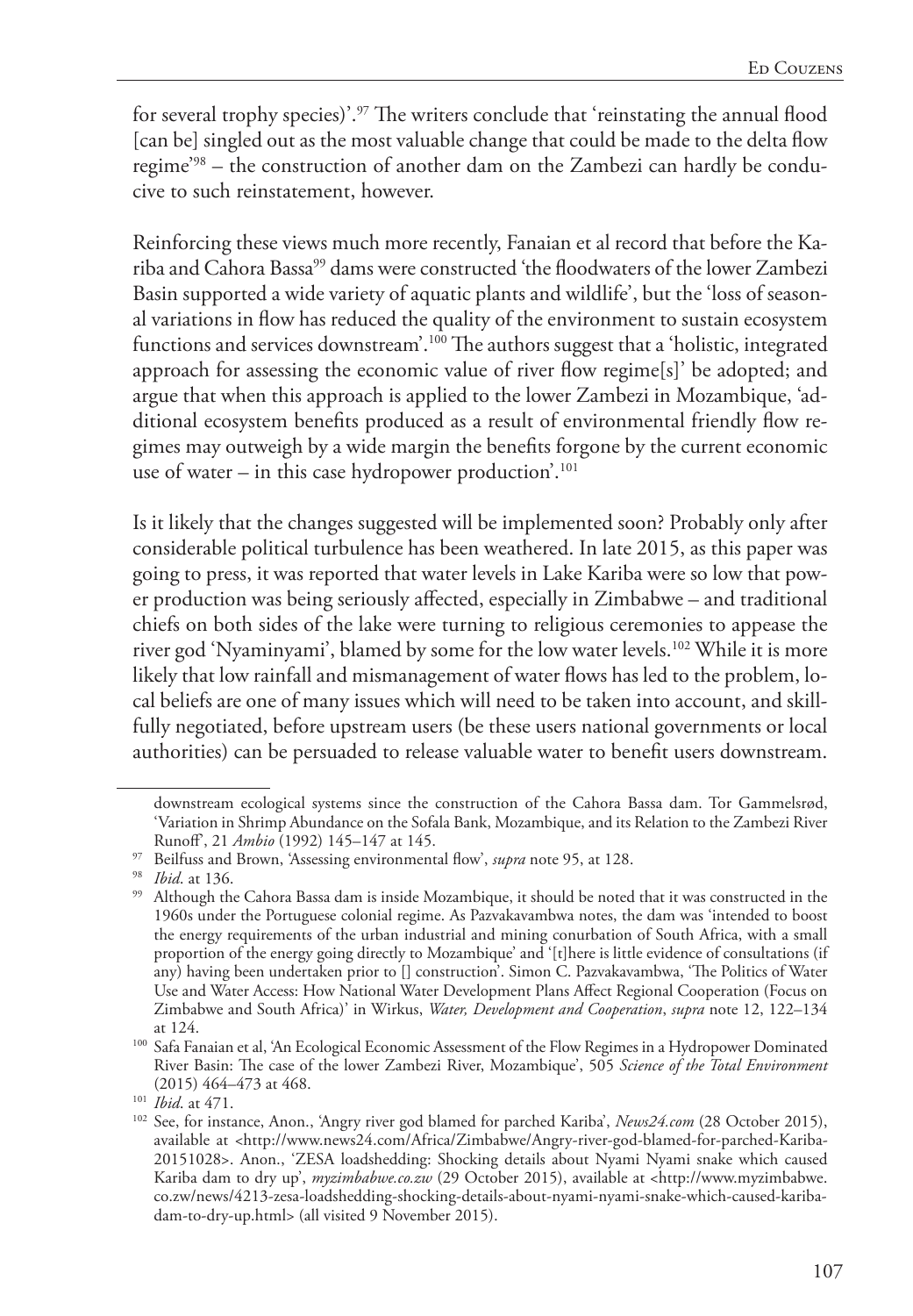## **3.1.6 The De Hoop dam: South Africa/Mozambique**

Between 2003 and 2006, the Department of Water Affairs and Forestry (DWAF) in South Africa proposed to build a dam (the 'De Hoop' dam) on the Olifants River, which runs into the Kruger National Park (KNP) and then on into Mozambique. The Department of Environmental Affairs and Tourism (DEAT) then provided authorization by way of a Record of Decision (RoD), November 2005.

The RoD was handed down despite objections (including from SANParks, the organ of state responsible for the management of all national parks in South Africa, and from a Mozambican NGO, Geasphere). Potentially, this matter could have resulted in an interdepartmental crisis, with SANParks (an organ of state) threatening litigation against both DWAF and DEAT (its own principal) – as well as involving an international dispute between Mozambique and South Africa.

In November 2005 a Record of Decision was released by DEAT in terms of which DWAF was authorized to build the proposed dam. In reaching its decision, DEAT took into account the final environmental impact report (EIR) and environmental management plan (EMP) dated October 2005; and also comments received from the South African Heritage Resources Agency (SAHRA), and the Departments of Health and Social Services (Mpumalanga), Minerals and Energy (Limpopo), Economic Development, Environment and Tourism (Limpopo), and Agriculture and Land Administration (Mpumalanga). Curiously, nothing was said about the Kruger National Park and about Mozambique. It was as though the research toward the EIR had simply stopped at the border of the KNP.

Formal objections were then made to the RoD based, firstly, on environmental concerns, including the potential impact on the Kruger National Park; the potential impact on Mozambique; the loss of the Sekhukhune Centre of Plant Endemism; and that no 'ecological reserve' had been determined as required by the National Water Act. Secondly, the objections were based on socio-economic concerns, these including that the dam would benefit mining interests, but not the poor in the area; and that tourism would be negatively affected. Thirdly, the objections were based on procedural concerns, including that insufficient time had been given for appeal; that there had been insufficient public consultation; and that the conditions laid down provided insufficient safeguards.

In October 2006, releasing a Revised Record of Decision (RRoD), the Minister of Environmental Affairs acknowledged that the objections had merit, and so argued the appeals were partially upheld. The Minister concluded that the need for the dam has been demonstrated, with there being 'no viable alternative to a supply-side solution for the demands envisaged on the system'; that the construction and operation of the dam will, however, 'have definite and substantial detrimental impacts on the environment'; and that the substantial impacts 'cannot therefore be avoided, but measures must be put in place to mitigate the potential impacts to acceptable levels'.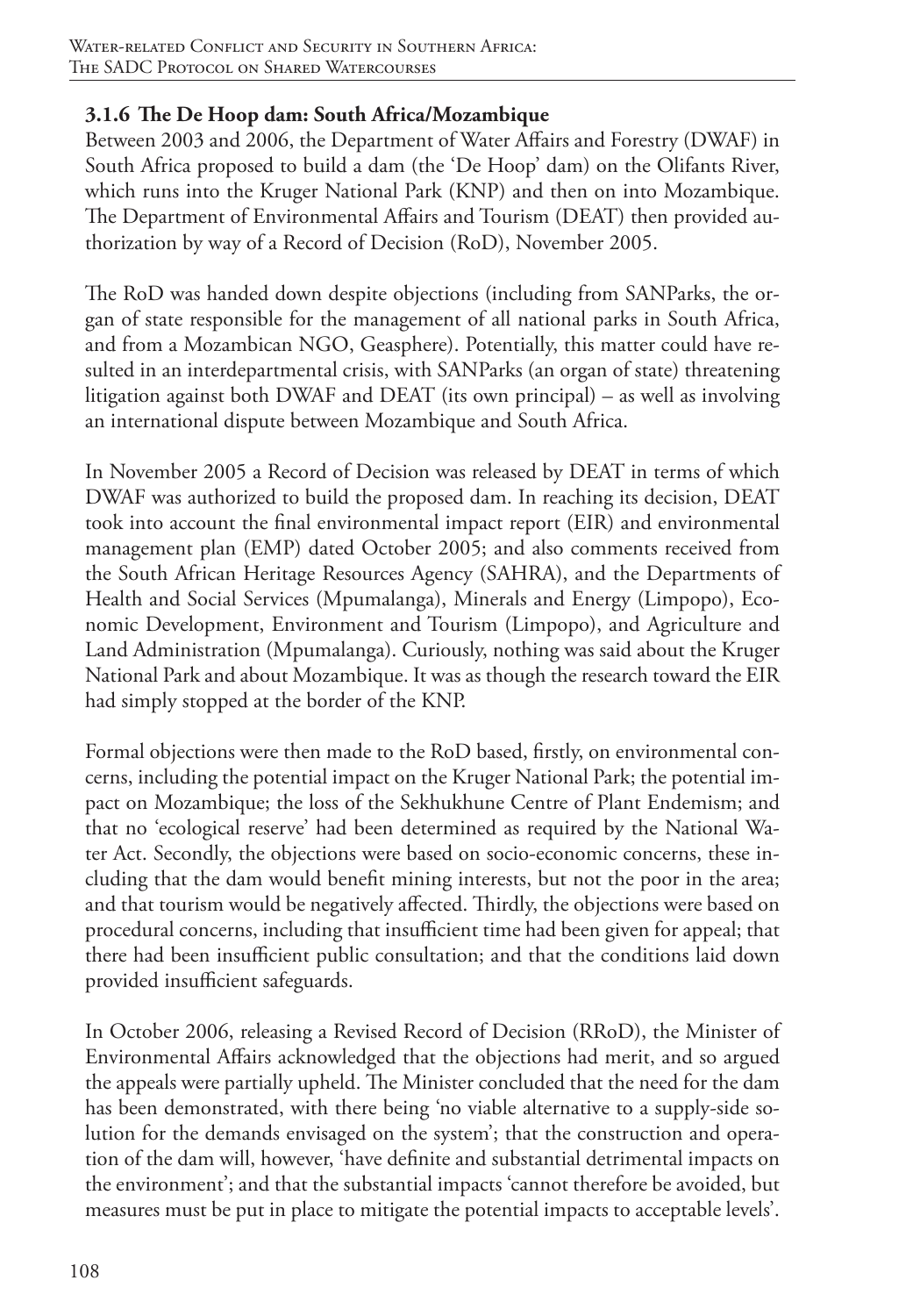Still nothing was said about Mozambique, however! As difficult to believe as it may be, no acknowledgement was made – even in the RRoD – that a neighbouring country would almost certainly be affected. This probably indicates the general lack of concern which countries show for their international obligations.

The dam was officially opened in March 2014,<sup>103</sup> and in coming years it will be seen what effects it will have.

Writing some 15 years ago of Mozambique's water-related situation generally, Carmo Vaz and Lopes Pereira suggest that '[u]unfortunately, in Mozabique there is very little information and hydrometric data regarding [] other basin countries' and '[t] here is no information in Mozambique regarding the present water uses and planned future developments in [] upstream countries, besides sparse information that is presented in various types of fora'.<sup>104</sup> They conclude that Mozambique has achieved little 'in its relations with SADC countries with whom it shares river basins' and that '[b]asically, the general attitude has been that each country promoted its own water developments, trying to cope with increasing water demands'.<sup>105</sup> Mozambique, they say, has 'been too passive in face of the developments taking place in the other countries'.106 Ashton and Turton reinforce this view, writing of the Limpopo Basin that Mozambique is 'located downstream of three of the four regional pivotal states' and that 'in most years, negligible quantities of water are left in the river once the strategic needs of the upstream pivotal states have been taken care of'.107

#### **3.1.7 The Nsanje inland port: Malawi/Mozambique**

Malawi is landlocked and proposed the Nsanje inland port (which cost US\$ 6 billion to build) to link the country, through the Shire-Zambezi Waterway, with the Indian Ocean port of Chinde, 238 km away in Mozambique. The port officially opened in October 2010, but has not yet become operational, as Mozambique is refusing to allow barges to traverse its waters until various feasibility studies have been completed.

In mid-2013, however, international companies were contracted to conduct the feasibility studies; and the two countries' leaders agreed to renew the project. One of those leaders (Malawi's) has since been ousted, however, and much remains uncertain.<sup>108</sup>

<sup>103</sup> See, generally and *inter* alia, Department of Water Affairs and Forestry, 'Olifants River Water Resources Development Project (ORWRDP) (2005), available at <https://www.dwa.gov.za/ORWRDP/documents/ Strategic%20Perspective%20FINAL.pdf>; Ed Couzens and Mark Dent, 'Finding NEMA: The National Environmental Management Act, the De Hoop Dam, Conflict Resolution and Alternative Dispute Resolution in Environmental Disputes', 9 *Potchefstroom Electronic Law Journal* (2006) 2–51, available at <http://www.nwu.ac.za/p-per/volume-9-2006-no-3>; SouthAfrica.info, 'South Africa opens R3bn De Hoop dam' (24 March 2014), available at <http://www.southafrica.info/business/economy/infrastructure/

dams-240314.htm> (all visited 9 November 2015). 104 Álvaro Carmo Vaz and Arnaldo Lopes Pereira, 'The Incomati and Limpopo international river basins: a view from downstream', 2 *Water Policy* (2000) 99–112 at 104.

<sup>105</sup> *Ibid*. at 109.

<sup>106</sup> *Ibid*. at 110.

<sup>107</sup> Ashton and Turton, 'Transboundary Water Resource', *supra* note 12, at 14.

<sup>108</sup> See, generally and *inter alia*, Claire Ngozo, 'Southern Africa: New Inland Port Set to Improve Regional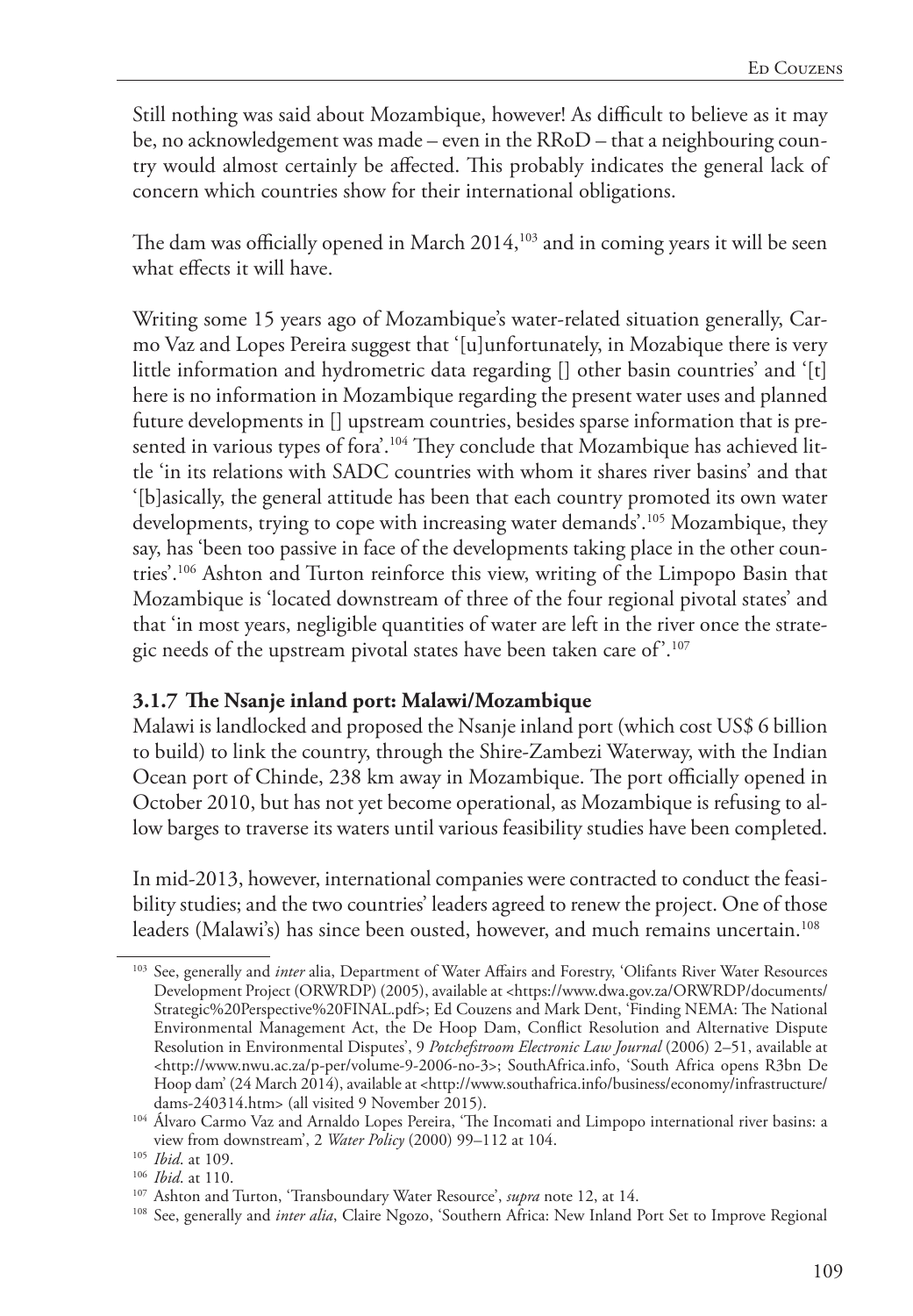While this matter concerns navigation and so does not technically relate to either the UN Convention or the Revised Protocol, it has been cited here as an example of water-related international conflict in the region – it being important to note that hydropower projects are not the only possible source of conflict.

# **3.1.8 The Lake Malawi dispute: Malawi/Tanzania**

There is an ongoing territorial dispute between Malawi and Tanzania concerning the boundaries of Lake Malawi (Lake Nyasa), which has led to threats of military action and of international legal action. Malawi claims that it owns the entire lake up to the Tanzanian shore; Tanzania claims that the boundary is in the middle of the lake.

The matter became particularly contentious in 2011 and 2012 because Malawi awarded gas and oil exploration licences to a UK-based private company (Surestream Petroleum Co.). In 2012 the two countries agreed to mediation by a number of African heads or former heads of state (Joaquim Chissano, Thabo Mbeki and Festus Mogae of Mozambique, South Africa and Botswana respectively) facilitated by the SADC, and the mediation process began but reached deadlock in March 2013. In April 2013, Malawi withdrew from the process on the basis of alleged bias by SADC officials. Malawi has always been reluctant to go through mediation, and seems to prefer the option of going to the International Court of Justice on this matter.

As recently as July 2013 Tanzania's President Kikwete implied strongly that military force might be used to maintain access to the lake. As at February 2014, the two countries had agreed to meet the panel of mediators again. In November 2014, however, Malawi's President Mutharika again insisted that Malawi owns the entire lake.<sup>109</sup>

Trade', InterPressService (25 October 2010), available at <http://www.ipsnews.net/2010/10/southernafrica-new-inland-port-set-to-improve-regional-trade/>; IRINnews, 'Malawi: Dream Fades for Inland Port', *IRINnews* (10 May 2012), available at <http://www.irinnews.org/report/95438/malawi-dreamfades-for-inland-port-project>; Diana Phiri, 'Malawi: AGOA Pledges to Support Nsanje World Inland Port', allAfrica.com/Malawi News Agency (21 April 2015), available at <http://allafrica.com/ stories/201504270101.html>; Frank Chirwa, 'Quelimane Port Much Better Option for Malawi than Unrealistic Nsanje Inland Port', *Nyasa Times* (1 June 2015), available at <http://www.nyasatimes. com/2015/06/01/quelimane-port-much-better-option-for-malawi-than-unrealistic-nsanje-inland-port/>

<sup>(</sup>all visited 10 November 2015). 109 James Mayall, 'The Malawi-Tanzania Boundary Dispute', 11 *The Journal of Modern African Studies* (1973) 611–628; Aditi Lalbahadur, 'Malawi v Tanzania v SADC: Regional Dispute Resolution Bites the Dust' (South African Institute of International Affairs (SAIIA, 2013), available at <http://www.saiia.org.za/ opinion-analysis/malawi-vs-tanzania-vs-sadc-regional-dispute-resolution-bites-the-dust>; Mangengesa Mdimi, 'Malawi-Tanzania Border Dispute an Eye-Sore in 2013', allAfrica.com/*Tanzania Daily News* (25 December 2013), available at <http://allafrica.com/stories/201312250011.html>; Chris Mahony, *et al*, 'Where Politics Borders Law: The Malawi-Tanzania Border Dispute', *New Zealand Centre for Human Rights Law, Policy and Practice – WP 21* (2014), available at <https://cdn.auckland.ac.nz/assets/ humanrights/Research/MalawiTanzania-NZCHRLPP-final.pdf>; Green Muheya, 'Mutharika Maintains Lake Malawi Ownership Non-Negotiable', *Nyasa Times* (20 November 2014), available at <http://www. nyasatimes.com/2014/11/20/mutharika-maintains-lake-malawi-ownership-non-negotiable-no-war-withtanzania/> (all visited 10 November 2015).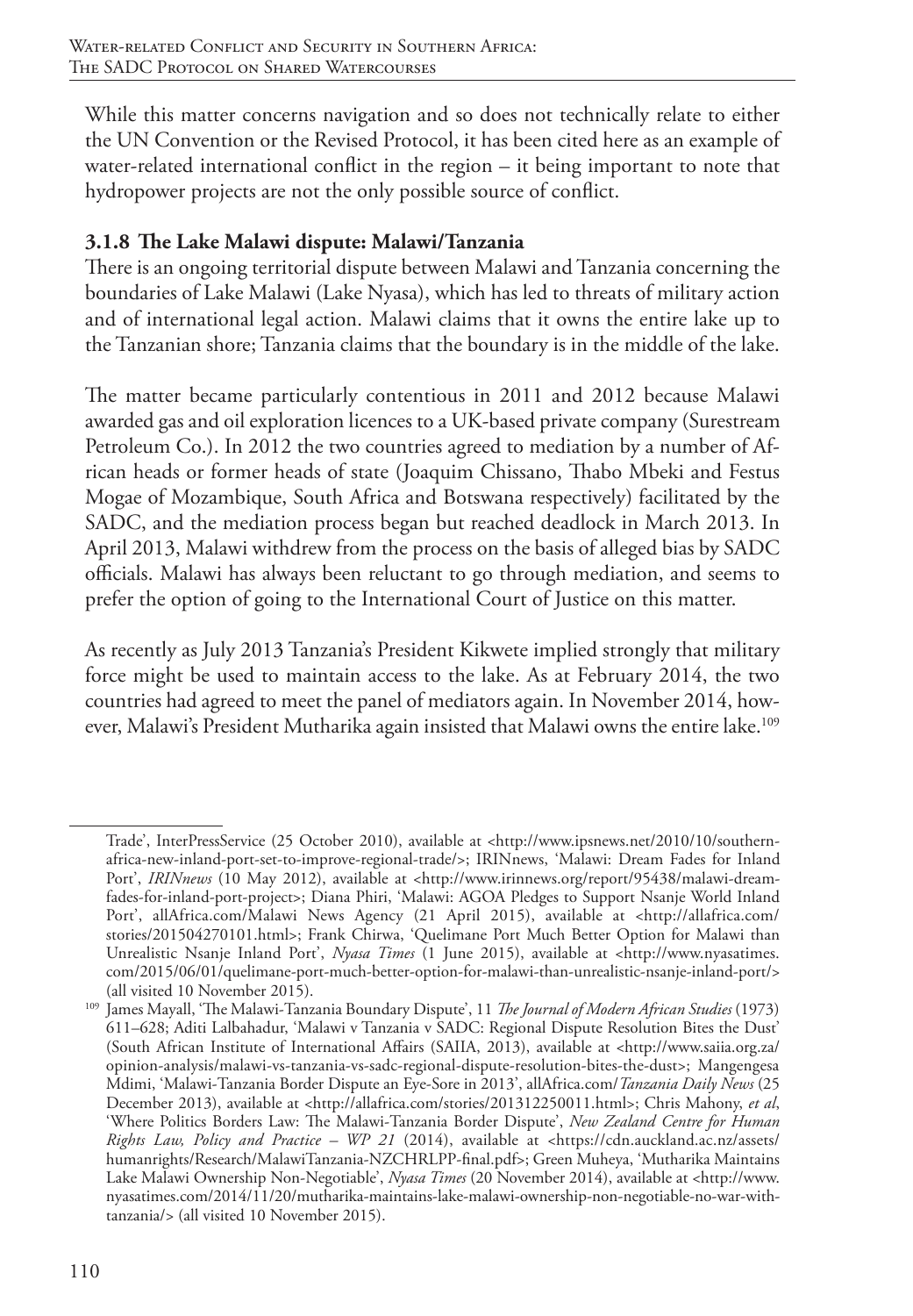While this matter concerns territorial boundaries and so does not technically relate to either the UN Convention or the Revised Protocol, it has been cited here as a further example of water-related international conflict in the region – demonstrating (as did the example concerning the Nsanje inland port) that hydropower projects are not the only possible source of conflict.

## **3.2 Comment**

These are just eight examples, which have been provided in order to give a 'snapshot' of what is happening in the SADC with hydropower projects and other, water-related international issues.110 As should be apparent, hydropower projects have the potential for major transboundary impacts and to give rise to serious conflict. It is to be expected that, exacerbated by climate change, more prevalent water shortages and increased demand, these and other conflicts will need to be dealt with in the future. In fact, they will probably need to be dealt with sooner rather than later – and certainly before the region is prepared to deal with the conflict.

# **4 The SADC Protocol on Shared Watercourses (Revised), 2000**

There are 12 continental member states of the Southern African Development Community (SADC), these being: Angola, Botswana, the Democratic Republic of Congo, Lesotho, Malawi, Mozambique, Namibia, South Africa, Swaziland, Tanzania, Zambia and Zimbabwe; and three 'offshore' member states, Madagascar, Mauritius, and the Seychelles.111 Obviously, watercourse-related conflict will mainly concern the continental members. The main objectives of the SADC, according to its own website, are to 'achieve development, peace and security, and economic growth [and] to alleviate poverty'; as well as 'enhanc[ing] the standard and quality of life of the peoples of Southern Africa' and 'support[ing] the socially disadvantaged through regional integration, built on democratic principles and equitable and sustainable development'.<sup>112</sup>

Southern African countries face many environmental constraints, and insufficient water is one of the gravest of these. As said,<sup>113</sup> the region is generally water-stressed or water-scarce, and is subject also to extreme regional and/or economic class differences in availability of water. The region suffers also from major problems related to

<sup>110</sup> There are other actual or potential conflicts which could have been considered, such as a dispute between Namibia and South Africa over their boundary where the Orange River is concerned. South Africa maintains that the boundary should be the pre-colonial boundary of the northern bank; Namibia maintains that the boundary should be redrawn to be the middle of the river. This issue may have repercussions for the mining- and water-related interests of both countries. See, for instance, Richard Meissner 'Drawing the Line', *supra* note 6, at 36–37.

<sup>111</sup> SADC, 'Member States', (2012), available at <http://www.sadc.int/member-states>.

<sup>112</sup> SADC, 'Overview', (2012), available at <http://www.sadc.int/about-sadc/overview/>.

<sup>&</sup>lt;sup>113</sup> See Parts 1 and 2 above.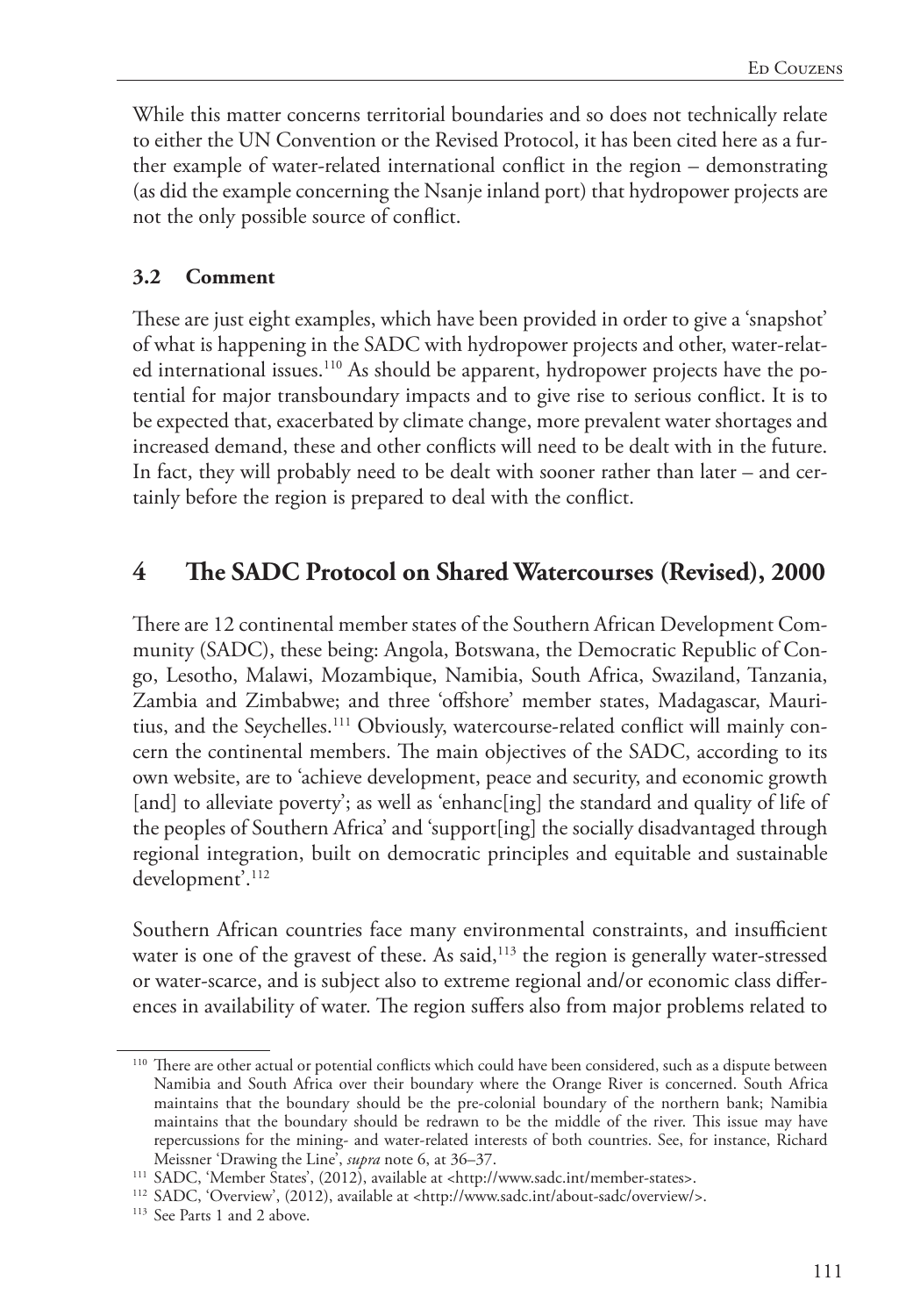lack of infrastructure and many of its people live without adequate access to electric or other power. Energy insecurity is a real problem which has many corollary problems, such as deforestation as people turn to the use of wood burning as a source of power. As the region is not densely forested, except in scattered pockets, it is hardly surprising that many southern African countries see possible energy solutions in hydropower projects, despite the lack of water and the concomitant problems caused by large-scale hydropower projects.

In the words of the SADC itself, on its own website, Southern Africa's water resources are vital for sustainable economic and social development in the region – in fact, according to the SADC these resources are 'critical for meeting the basic needs related to water supply for domestic, industrial and agricultural requirements and for sanitation and waste management for over 250 million people'.<sup>114</sup> Further, the SADC records that more than 70 per cent of the fresh water resources of the region 'are shared between two or more Member States, a situation that has been the basis for the development and adoption of a series of regional instruments to support the joint management and development of shared watercourses'.<sup>115</sup>

In particular, there is a Protocol on Shared Watercourses. According, again, to the SADC itself, water is of 'special concern' for the SADC 'as much of Southern Africa relies on agriculture for its subsistence'; and many of the region's watercourses 'are shared among several Member States, a situation that demands their development in an environmentally sound manner'.116 The SADC adopted the Protocol on Shared Watercourse Systems in the Southern African Development Community on 28 August 1995 but then, as will be explained below, adopted a revised version on 7 August 2000. The term 'shared watercourse' is defined in the Protocol as meaning 'a watercourse passing through or forming the border between two or more Watercourse States'.117

According to the SADC, the aim of the Protocol is to 'foster closer cooperation among Member States for protection, management, and use of shared watercourses in the region'; with those members 'agree[ing] to cooperate on projects and exchange information on shared watercourses, consulting with each other and collaborating on initiatives that balance development of watercourses with conservation of the environment'.118

<sup>114</sup> SADC, 'SADC Water Sector' (2012), available at <http://www.sadc.int/sadc-secretariat/directorates/ office-deputy-executive-secretary-regional-integration/infrastructure-services/sadc-water-sector/> (visited 12 November 2015).

<sup>115</sup> *Ibid*.

<sup>116</sup> SADC, 'Documents and Publications: Revised Protocol on Shared Watercourses (2000)' (2012), available at <http://www.sadc.int/documents-publications/show/1975> (visited 12 November 2015).

<sup>&</sup>lt;sup>117</sup> Art. 1: Definitions. It should be noted that this definition is shared with that of the United Nations Convention on Shared Watercourses, 1997, discussed below.

<sup>118</sup> SADC, 'Documents and Publications', *supra* note 116.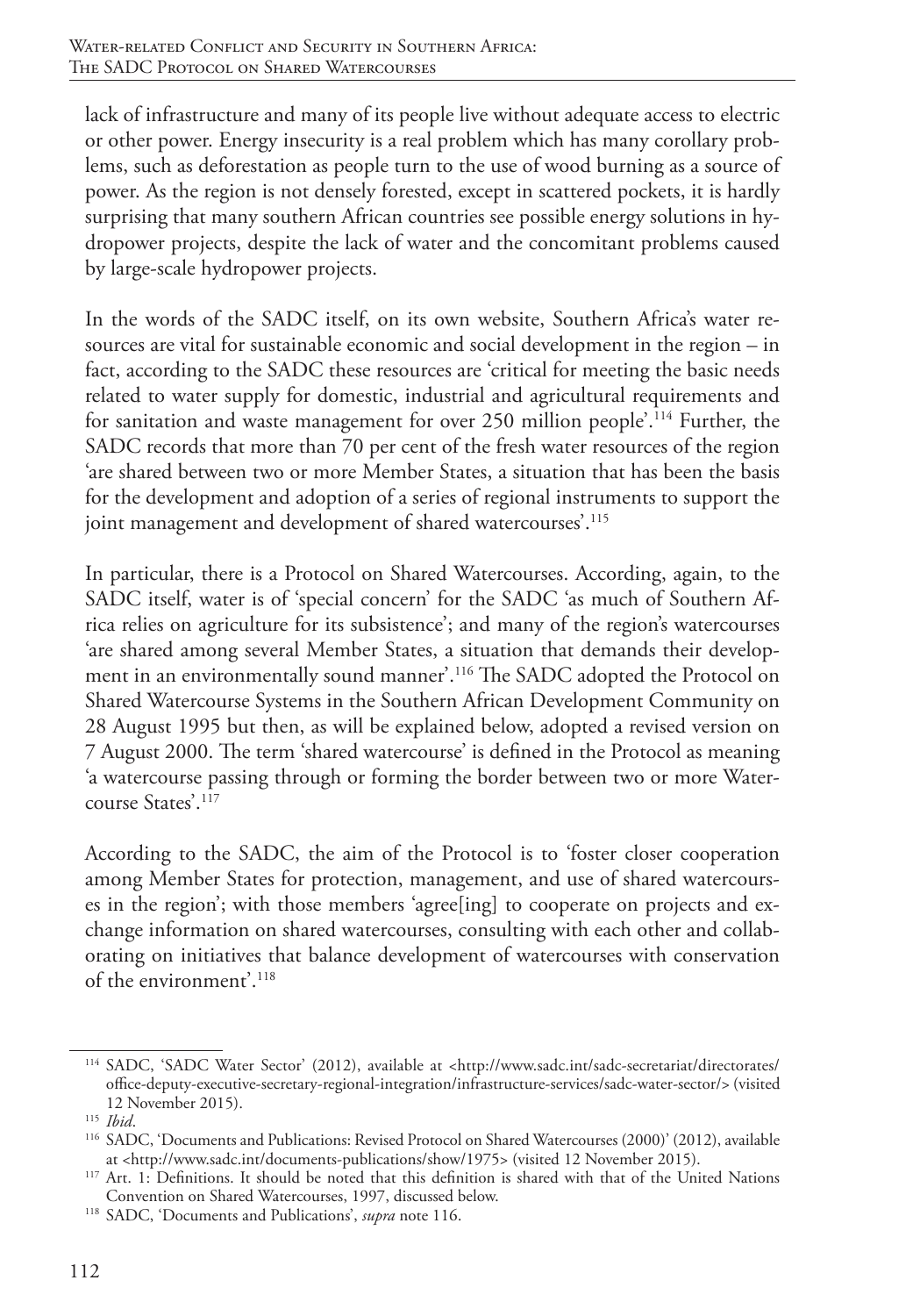# **5 Consideration of the Revised Protocol**

The SADC Protocol was revised in order to reflect the UN Convention. As Böge puts it, 'after the UN Convention [ ] had been adopted there was a general feeling among SADC members that the Water Protocol should be revised to bring it more in line with the UN Convention' and '[h]ence the revision process [] was pursued'.<sup>119</sup>

One of the reasons for the importance of the SADC Revised Protocol, according to Turton, is that it provides 'the basis of regional cooperation in the Southern African water sector'; with Turton drawing an analogy with 'coal and atomic cooperation [ ] as the basis of European integration' in order to argue that 'water can [ ] become the basis for Southern African regional integration'.120 In this regard, he sees the Revised Protocol as potentially 'being the foundation to functional integration and not simply a watersharing agreement'; arguing that while 'the main emphasis is at the regional scale [ ] the impacts are felt down to the national and river basin level if that basin is shared between two or more riparian states' and with there being 'no real impact below that scale'.121

Ashton and Turton consider it significant that the Protocol on Shared Watercourses was the first cooperation protocol signed within the SADC region – they say that this illustrates the 'significant role played by water in southern Africa'.122

According to Church, most cooperative situations are based on bilateral – and occasionally, as in the case of the SADC, multilateral – agreements, and states are too concerned about potential erosion of their sovereignty to be willing to broaden the number of stakeholders, despite the better results that would follow from increased cooperation.123 The SADC itself, she points out, has only 'limited supranational capability' as it 'devolves the authority and responsibility for initiating policy-related actions down to the relevant state actors'.124 It would, she says, 'be expected that the adoption of this model would facilitate other issues and create a more stable regional environment'.125

Mirumachi and van Wyk argue that despite some contentious issues,<sup>126</sup> the Treaty on the Lesotho Highlands Water Project' (Lesotho/South Africa, 1986) 'has been

<sup>119</sup> Böge, *Water Governance in Southern Africa*, *supra* note 5, at 23.

<sup>120</sup> Anthony Turton, 'Report on the Hydropolitical Dimension' in Breen et al, Strategic Review of River Research. Water Research Commission Project K5/1198: Final Report (Water Research Commission, 2003), available at <http://www.wrc.org.za/Knowledge%20Hub%20Documents/Research%20 Reports/1198-1-03.pdf> (visited 9 November 2015) 59–92 at 86.

<sup>121</sup> *Ibid*.

<sup>122</sup> Ashton and Turton, 'Transboundary Water Resource', *supra* note 12, at 10.

<sup>123</sup> Church, 'Water: A Threat of War', *supra* note 21, at 22–23.

<sup>124</sup> *Ibid*. at 23.

<sup>&</sup>lt;sup>126</sup> The authors cite 'speculation regarding South African manipulation of the Lesotho government to sign the project treaty'; 'adverse environmental and social impacts in the project area, which raise questions of how beneficial the project is to the Basotho locals'; 'South African led military intervention at a major project dam site'; and 'a corruption scandal between the project authority and multilateral corporations'. Mirumachi and van Wyk, 'Cooperation at Different Scales', *supra* note 83, at 30.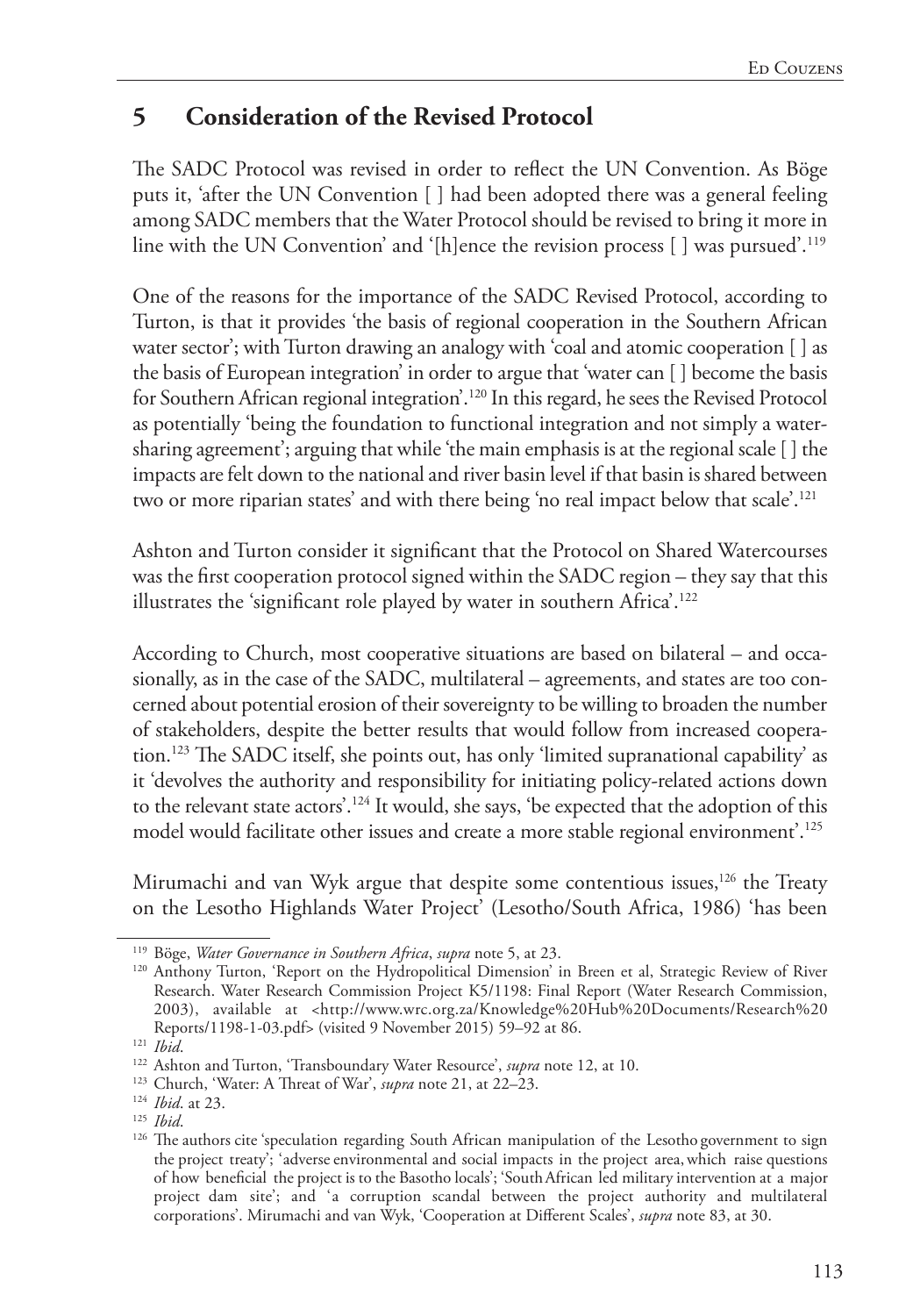regarded as an example of successful regional cooperative initiatives over water, particularly among the implementing agencies'.127 They argue that this success has 'implications for the regional water management principles' and claim that 'with the creation of the Southern African Development Community (SADC) and their mandate for economic development the water sector has been considered as the motor for achieving these goals'.128 The writers argue that the SADC Revised Protocol on Shared Watercourses 'emphasises the need for collective effort in sustainable management of water for socio-economic development'; that there are examples of 'horizontal cooperation between riparian states' and 'encourage[ment of] the vertical linkage of water users for user-oriented, participatory management of  $\lceil \cdot \rceil$  waters<sup>'.129</sup>

According to Muller, the Revised Protocol 'provides the basic framework whereby an equitable approach to the use of shared waters can be promoted' – he criticizes the Protocol, however, on the basis that it contains 'no clear mechanisms through which the financial benefits, accrued from the allocation of water for use within the territory of only one of the riparian countries, could be shared'; his point being that 'such mechanisms could help to reduce contention'.130

Unfortunately, the optimism apparent in much of the writing available on the Revised Protocol appears to be coming from researchers, such as Church or Mirumachi and van Wyk, writing from a scientific or a humanistic (social sciences) angle – not from an international legal perspective. In most cases commentators, from whatever perspective they are writing, appear simply to note the existence of the Protocol, offer a quick description of its objectives, and to assume that it is functioning as it is intended to do. As a legal instrument, the Revised Protocol is probably being observed more in the breach.131

<sup>127</sup> *Ibid*.

<sup>128</sup> *Ibid*.

<sup>&</sup>lt;sup>129</sup> As an example they give the Orange Senqu River Basin Commission (ORASECOM), established in 2000 by Botswana, Lesotho, Namibia and South Africa, which they say 'acknowledges the cooperative initiative of the SADC protocol for better management between the riparian states'. *Ibid*.

<sup>130</sup> Muller, 'Water Wars?', *supra* note 41, at 34–35.

<sup>&</sup>lt;sup>131</sup> Cawthra, writing of the challenges which face 'security cooperation' within the SADC, summarizes challenges as being 'the absence of common values; weak institutional capacity; member states' guarding of their sovereignty'. Gavin Cawthra (2006), quoted in Naomi Kok, 'Post-Conflict Development: What South Africa Can Achieve through SADC', *ISS Paper No. 279* (Institute for Security Studies (ISS), 2015), available at <http://www.issafrica.org/uploads/Paper279.pdf> (visited 12 November 2015). These points arguably apply also to the issue of cooperation on watercourses.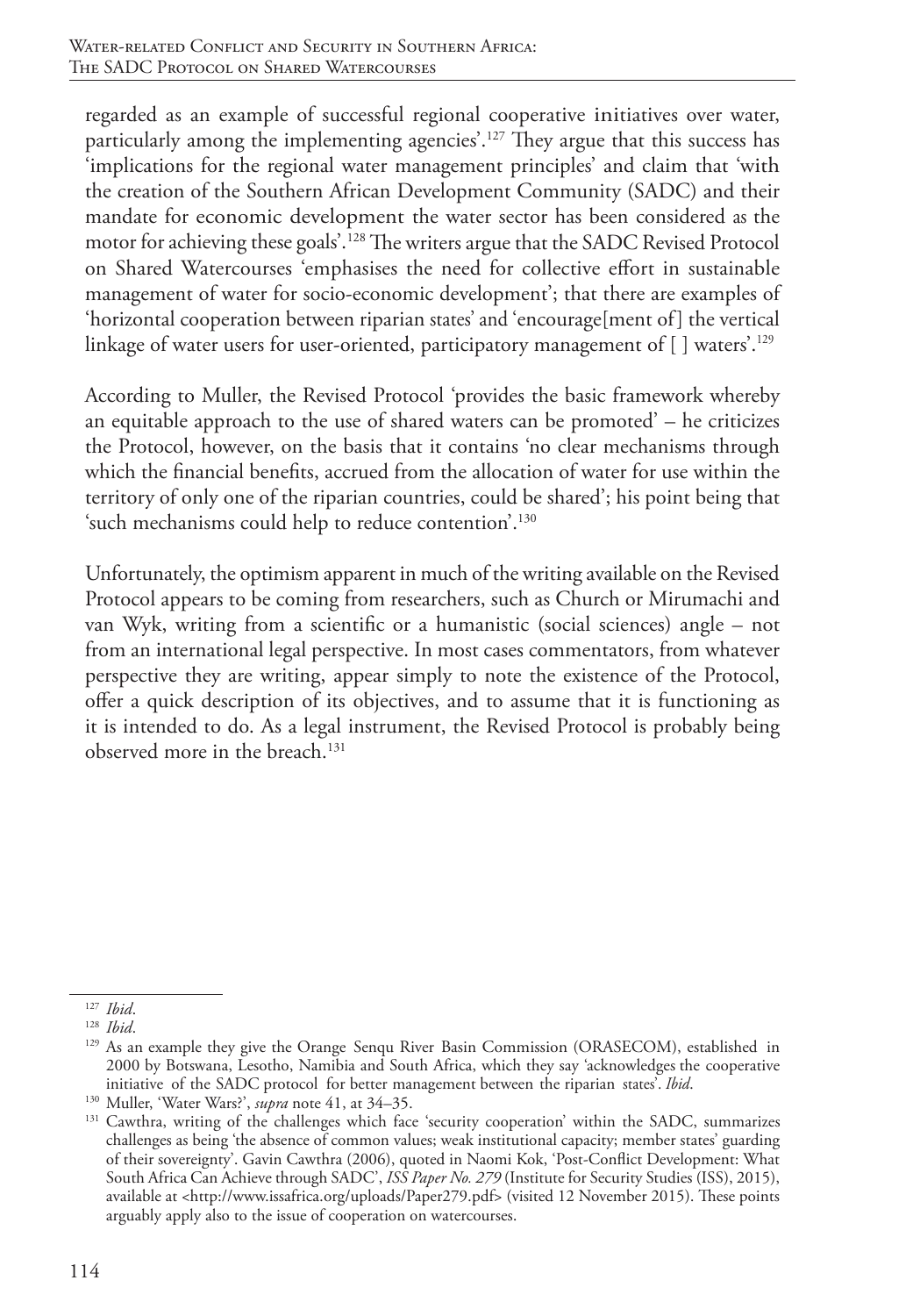# **6 The Revised Protocol in operation**

## **6.1 Operational instruments**

While there are various instruments which have been concluded to 'operationalize' the Revised Protocol, such as the SADC Regional Water Policy of 2005,<sup>132</sup> these have not been considered<sup>133</sup> in this paper, which concentrates on the relationship between the Revised Protocol and the UN Convention.

Briefly, however, it should be mentioned that the Regional Water Policy provides that 'regional cooperation in shared watercourses shall be guided by the Revised protocol';<sup>134</sup> that member states 'shall pursue all avenues of amicable prevention and resolution of conflicts, in accordance with the principles enshrined in the SADC Treaty';<sup>135</sup> and that 'SADC shall actively participate in and support other African Initiatives, as well as creating relationships with international initiatives on water resources management'.136 Given these policy imperatives, it is even less clear why SADC member states continue not to refer to the Revised Protocol as a first recourse in water-related conflict situations – and why so many have still failed to ratify the UN Convention.

## **6.2 Missed opportunities**

'In some ways', says Swatuk, 'the [southern African] region was ahead of the global curve in contesting "the water wars" and "resource wars" hypotheses'.137 On paper, the Protocol provides an excellent framework for cooperation and improved environmental management. South Africa, for instance, has been described as being 'committed to managing shared river basins in line with the Revised Protocol on Shared Watercourses in the Southern African Development Community (SADC) and in terms of specific agreements with riparian states'; and as having as its 'second highest priority<sup>'138</sup> the 'meeting of international water requirements in terms of  $\Box$ agreements with riparian states'.<sup>139</sup>

One noticeable feature, however, of the various actual or potential conflicts described above,140 and other such actual or potential conflicts, is that the SADC Revised Pro-

<sup>&</sup>lt;sup>132</sup> Available at <http://www.sadc.int/files/1913/5292/8376/Regional\_Water\_Policy.pdf> (visited 12 November 2015). 133 Nor have the various river basin commissions which have been created. These include the Limpopo

Watercourse Commission (LIMCOM), see <http://www.limcom.org/>; the Permanent Okavango River Basin Water Commission (OKACOM), see <http://www.okacom.org/>; the Orange-Senqu River Commission (ORASECOM), see <http://www.orasecom.org/>; and the Zambezi Commission (ZAMCOM), see <http://www.zambezicommission.org/>.

<sup>&</sup>lt;sup>134</sup> Section 9(a) 'Water for Peace'.

<sup>&</sup>lt;sup>135</sup> Section 9(a) 'Conflict Management'.

<sup>136</sup> Section 9(a) 'Water for International Cooperation'.

<sup>137</sup> Swatuk, 'Water conflict and cooperation', *supra* note 26, at 218.

<sup>&</sup>lt;sup>138</sup> In terms of its National Water Resource Strategy 2 (2013).

<sup>139</sup> Jansen van Vuuren, 'Water Resource Strategy', *supra* note 18, at 13.

<sup>&</sup>lt;sup>140</sup> In Part 3 of this paper, above.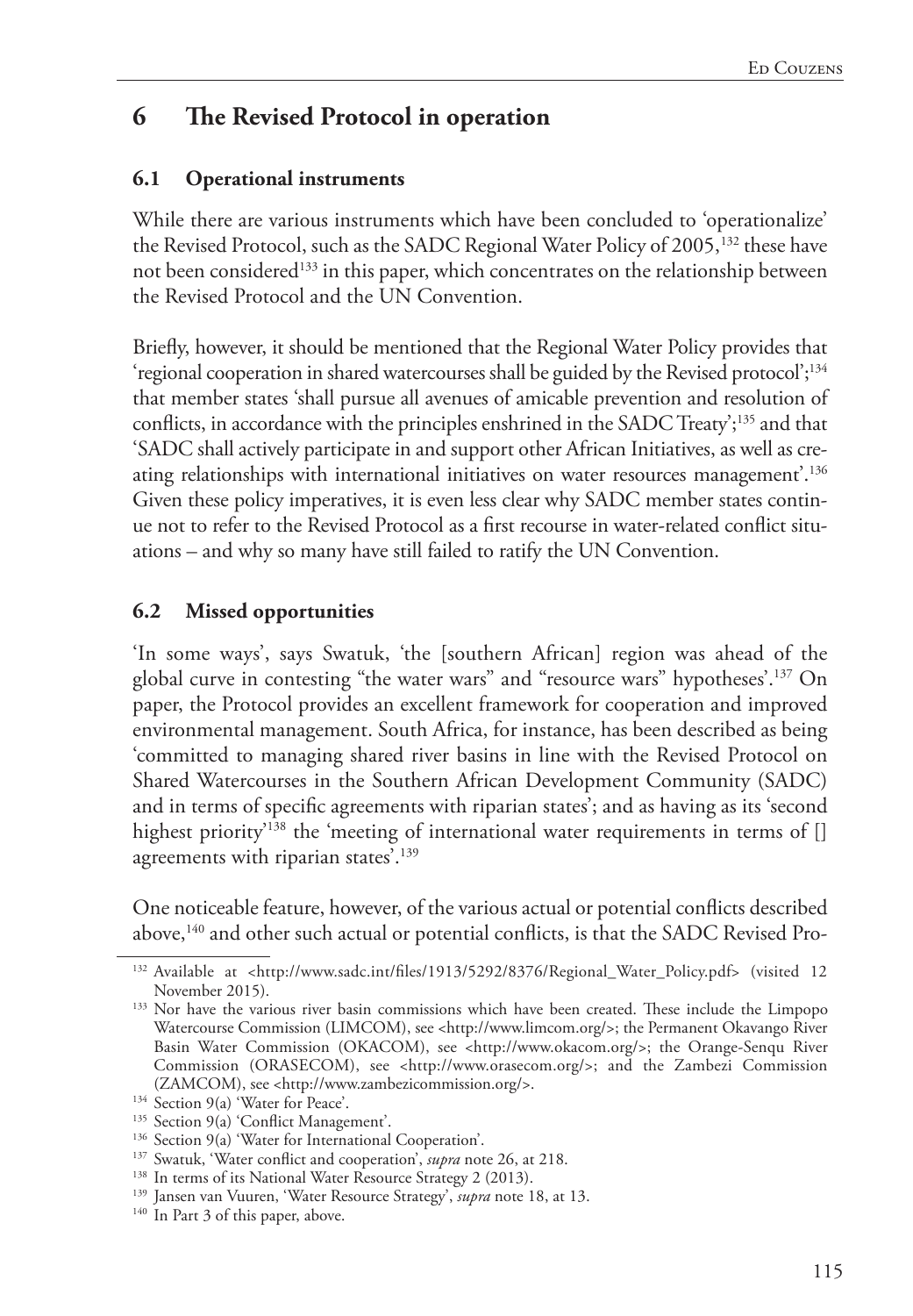tocol on Shared Watercourses of 2000 does not appear to have been considered by any of the various roleplayers in any of the examples given as providing them with their first (or even with any!) recourse for conflict resolution. This seems a great pity, and a missed opportunity, as the Revised Protocol is well-placed to provide a forum for conciliation.

The Revised Protocol recognizes the legitimacy of industrial use, including for the generation of electricity, while emphasizing regional cooperation over territorial sovereignty. 'Industrial use', according to the Revised Protocol, means 'use of water for commercial, electrical power generation, industrial, manufacturing and mining purposes'.141

Using, and perhaps strategically strengthening, the SADC Protocol now would undoubtedly assist states to deal better with the future conflicts which will, it seems inevitable, arise – either from the conflicts presently incipient or from sets of circumstances as yet unforeseen.

# **6.3 The Revised Protocol and the Helsinki Rules**

The Helsinki Rules on the Uses of the Waters of International Rivers<sup>142</sup> are a set of suggested rules for regulating both the exploitation and the protection of international watercourses. While they have no legally binding effect, they remained until the adoption in 1997 of the UN Convention on the Law of the Non-Navigational Uses of International Watercourses<sup>143</sup> the 'single most authoritative and widely quoted set of rules for regulating the use and protection of international watercourses'.144 According to Salman, the Rules 'established the principle of "reasonable and equitable utilization" of the waters of an international drainage basin among the riparian states as the basic principle of international water law'.145

Heyns, Patrick and Turton suggest that the Helsinki Rules were adopted by the International Law Association (ILA) 'in order to devise international laws concerning the equitable allocation of shared water resources between states', with the Rules provide 'a set of guidelines for reasonable and equitable sharing of common water resources'.146 According to these authors, the Rules indicate that 'each state is entitled to a reasonable and equitable share in the beneficial uses of the waters in the drainage basin; a use or category of uses is not entitled to any inherent preference over any

<sup>&</sup>lt;sup>141</sup> Art. 1: Definitions.

<sup>&</sup>lt;sup>142</sup> Adopted by the International Law Association's 52nd Conference, Helsinki, August 1966. Report of the Committee on the Uses of the Waters of International Rivers (International Law Association, 1967). 143 See Part 7, below.

<sup>144</sup> Salman M. A. Salman, 'The Helsinki Rules, the UN Watercourses Convention and the Berlin Rules: Perspectives on International Water Law', 23 *Water Resources Development* (2007) 625–640 at 630. <sup>145</sup> *Ibid*. at 629.

<sup>146</sup> Pieter S. V. H. Heyns, Marian J. Patrick and Anthony R. Turton, 'Transboundary Water Resource Management in Southern Africa: Meeting the Challenge of Joint Planning and Management in the Orange River Basin', 24 *International Journal of Water Resources Development* (2008) 371–383 at 373.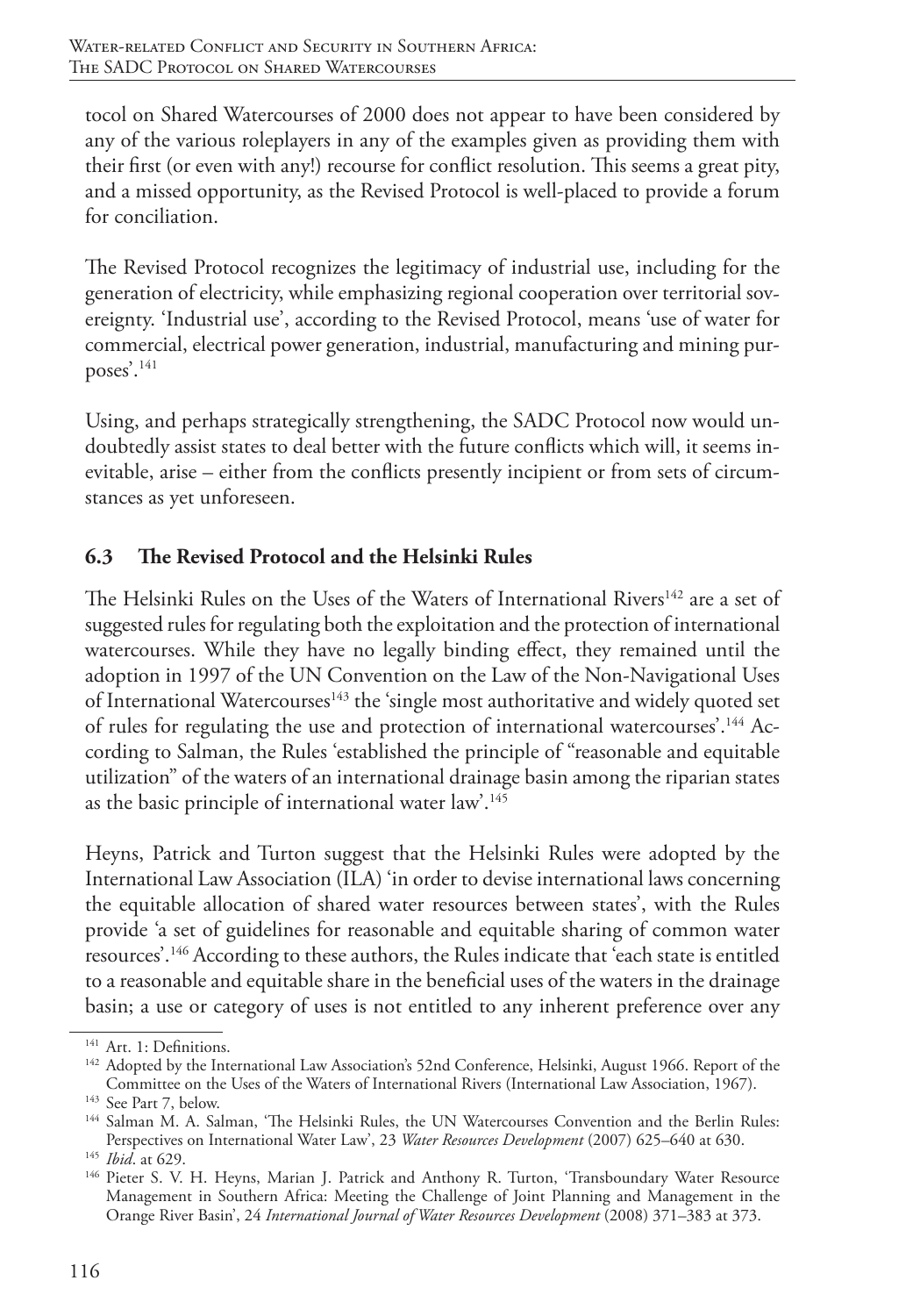other use or category of uses; and a state may not be denied the present reasonable use of water in order to reserve for a co-basin state the right to future use'.<sup>147</sup>

It has been recognized under the United Nations Watercourses Convention that the Helsinki Rules have 'played an important role in shaping subsequent treaty practice, particularly in Africa', with a number of the principles suggested by the Helsinki Rules being reflected in the subsequent UN Watercourses Convention.<sup>148</sup>

The original Protocol of 1995, which came into force in 1998, reflected the Helsinki Rules – the Revised Protocol of 2000, which came into force in 2003, was changed to reflect the introduction of the UN Convention on the Law of the Non-Navigational Uses of International Watercourses, 1997.

The essential difference between the old and the new Protocols is that the new (ie: Revised) Protocol stresses the importance of taking a basin-wide approach to water management, rather than emphasizing the principle of territorial sovereignty. The difference between the Helsinki Rules and the Convention, and thus between the Protocol and the Revised Protocol, might be what van der Zaag calls a 'false dilemma'.149 According to van der Zaag, the Helsinki Rules 'codified the principle that "[e]ach basin state is entitled, within its territory, to a reasonable and equitable share in the beneficial uses of the waters of an international drainage basin'; whereas the Convention formulated 'the principle of the obligation not to cause significant harm' (in Article 7) – both principles, van der Zaag says, 'apply concurrently and represent, as it were, two sides of the same coin [as t]hey convey the basic tenet that riparians have rights and duties in the uses of water resources'.150 Nevertheless, the importance of de-emphasizing territorial sovereignty is something that cannot be denied in the southern African region. This is particularly so if Ashton is correct that there have been no 'true' water wars, but that these have often been a part of conflicts over territorial sovereignty.<sup>151</sup>

Of the SADC member states, Botswana, Lesotho, Malawi, Mauritius, Mozambique, Namibia, South Africa, Swaziland, Tanzania, and Zambia have all ratified the Revised Protocol. Angola and Zimbabwe have signed. The Democratic Republic of Congo and the Seychelles have neither signed nor ratified.

<sup>147</sup> *Ibid*. at 373–374.

<sup>148</sup> UN Watercourses Convention Online User's Guide, 'Importance: Evolution of the UN Watercourses Convention', available at <http://www.unwatercoursesconvention.org/importance/evolution-of-the-unwatercourses-convention/> (visited 6 May 2015).

<sup>149</sup> Pieter van der Zaag, 'Asymmetry and Equity in Water Resources Management: Critical Institutional Issues for Southern Africa', 21 *Water Resources Management* (2007) 1993–2004 at 1997.

<sup>150</sup> *Ibid*.

<sup>151</sup> Ashton, 'Avoiding Conflicts', *supra* note 22.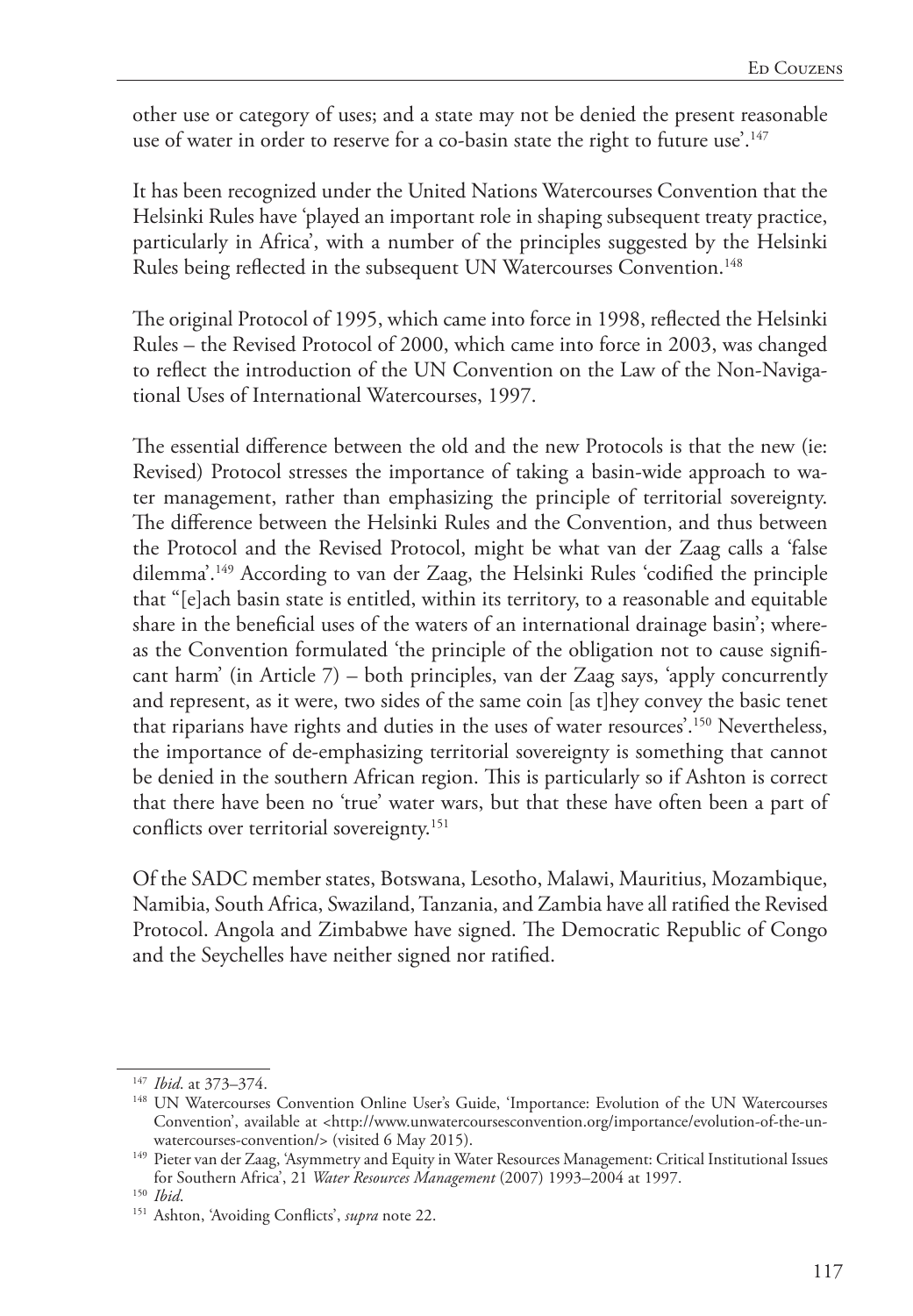## **6.4 The Helsinki Rules and the Berlin Rules**

The Helsinki Rules were replaced by the Berlin Rules on Water Resources,<sup>152</sup> approved<sup>153</sup> in 2004 by the ILA's Water Resources Law Committee. The Berlin Rules are intended to set out customary international law in respect of fresh water resources and to replace the Helsinki Rules by making changes including the incorporation of concepts from international environmental and human rights law. According to Salman, the 'major distinction between the Helsinki Rules and the UN Convention [on the Law of the Non-Navigational Uses of International Watercourses]<sup>154</sup> on the one hand, and the Berlin Rules on the other, is that the former establish and emphasize the right of each basin state to a reasonable and equitable share' while the latter 'oblige[] each basin state to manage the waters of an international drainage basin in an equitable and reasonable manner'.155

As the UN Convention has now come into force, the place and status of the Berlin Rules will not be discussed further in the present paper – it has been included here for historical completeness.

## **6.5 The provisions of the Revised Protocol**

The overall objective of the Revised Protocol is to 'foster closer cooperation for judicious, sustainable and co-ordinated management, protection and utilisation of shared watercourses and advance the SADC agenda of regional integration and poverty alleviation'.156 In order to achieve this objective, the Protocol seeks to 'promote and facilitate the establishment of shared watercourse agreements and Shared Watercourse Institutions for the management of shared watercourses';157 'advance the sustainable, equitable and reasonable utilisation of the shared watercourses';<sup>158</sup> and 'promote a co-ordinated and integrated environmentally sound development and management of shared watercourses'.159 Further, the Protocol's objective includes promotion of 'the harmonisation and monitoring of legislation and policies for planning, development, conservation, protection of shared watercourses, and allocation

<sup>&</sup>lt;sup>152</sup> The Berlin Rules on Water Resources, International Law Association, Berlin Conference (2004), available at <http://internationalwaterlaw.org/documents/intldocs/ILA\_Berlin\_Rules-2004.pdf> (visited 12 November 2015).

<sup>153</sup> Although with a 'dissenting opinion' – see International Water Law Project, 'ILA Berlin Conference 2004 – Water Resources Committee Report Dissenting Opinion' (9 August 2004), available at <http://www. internationalwaterlaw.org/documents/intldocs/ila\_berlin\_rules\_dissent.html> (visited 12 November 2015).

<sup>154</sup> See Part 7, below.

<sup>155</sup> Salman, 'The Helsinki Rules', *supra* note 144, at 636. Salman summarizes the difference by suggesting that 'whereas the Helsinki Rules and the UN Convention establish and emphasize the right of each of the riparian states to a reasonable and equitable share, the Berlin Rules emphasize the obligation to manage the shared watercourse in an equitable and reasonable manner'. *Ibid*.

<sup>&</sup>lt;sup>156</sup> Art. 2: 'Objective'.<br><sup>157</sup> Art. 2(a).

 $158$  Art. 2(b).

<sup>159</sup> Art. 2(c).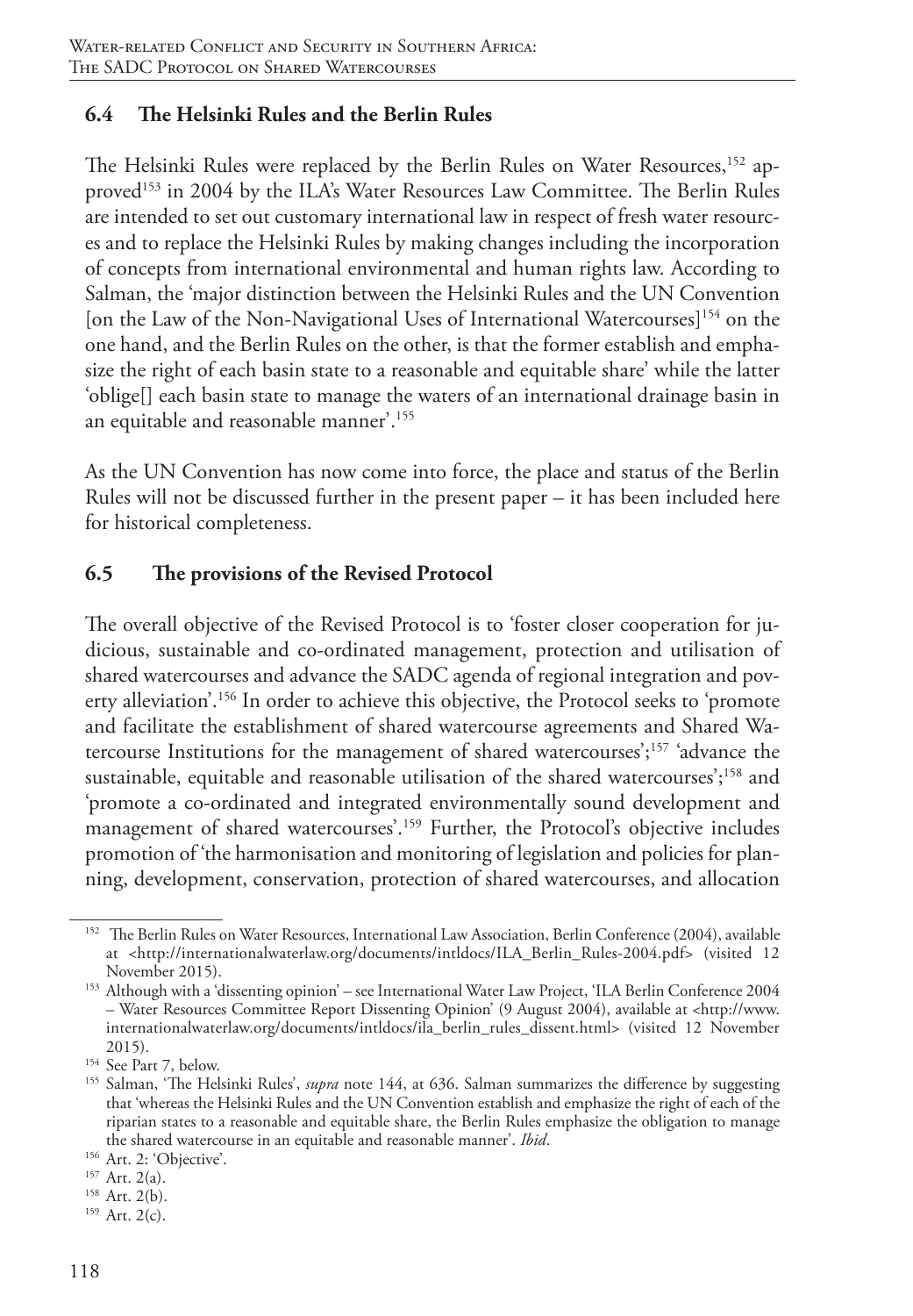of the resources thereof';<sup>160</sup> and the promotion of 'research and technology development, information exchange, capacity building, and the application of appropriate technologies in shared watercourses management'.<sup>161</sup>

There are specific provisions<sup>162</sup> in the Protocol which concern both environmental protection and preservation<sup>163</sup> and the prevention and mitigation of harmful conditions.164 Under the sub-heading '[p]rotection and preservation of ecosystems' it is provided that 'State Parties shall, individually and, where appropriate, jointly, protect and preserve the ecosystems of a shared watercourse'.165 Under the sub-heading '[p]revention, reduction and control of pollution'166 it is provided that 'State Parties shall, individually and, where appropriate, jointly, prevent, reduce and control the pollution and environmental degradation of a shared watercourse' where this 'may cause significant harm to other Watercourse States or to their environment, including harm to human health or safety, to the use of the waters for any beneficial purpose or to the living resources of the watercourse'.<sup>167</sup>

It is then further provided that 'Watercourse States shall take steps to harmonise their policies and legislation in this connection';<sup>168</sup> and that 'State Parties shall, at the request of any one or more of them, consult with a view to arriving at mutually agreeable measures and methods to prevent, reduce and control pollution of a shared watercourse'.169 In respect of this latter obligation, examples of such 'measures and methods' are given, such as the setting of 'joint water quality objectives and criteria';170 the establishing of 'techniques and practices to address pollution from point and non-point sources';171 and the establishing of 'lists of substances the introduction of which, into the waters of a shared watercourse, is to be prohibited, limited, investigated or monitored'.172

Under the sub-heading '[i]ntroduction of alien or new species' it is further provided that 'State Parties shall take all measures necessary to prevent the introduction of species, alien or new, into a shared watercourse which may have effects detrimental to

- <sup>161</sup> Art. 2(e).
- <sup>162</sup> Art. 4.
- <sup>163</sup> Art. 4(2).

 $169$  Art.  $4(2)(b)(iii)$ .

<sup>&</sup>lt;sup>160</sup> Art. 2(d).

<sup>&</sup>lt;sup>164</sup> Art. 4(4).

 $165$  Art.  $4(2)(a)$ .

 $166$  Art.  $4(2)(b)$ .

<sup>&</sup>lt;sup>167</sup> Art. 4(2)(b)(i). As Böge notes, conflicts over 'pollution/contamination result from the fact that the upstream riparian can externalize the costs of using the river as a sink to the detriment of the downstream riparian. Urban sewage, pesticides for agricultural use, contaminated mine tailings, industrial pollution, etc. all contribute to the qualitative decline of the resource'. Böge, *Water Governance in Southern Africa*, *supra* note 5, above.<br><sup>168</sup> Art. 4(2)(b)(ii).

 $170$  Art.  $4(2)(b)(iii)(aa)$ .

 $171$  Art.  $4(2)(b)(iii)(bb)$ .

 $172$  Art.  $4(2)(b)(iii)(cc)$ .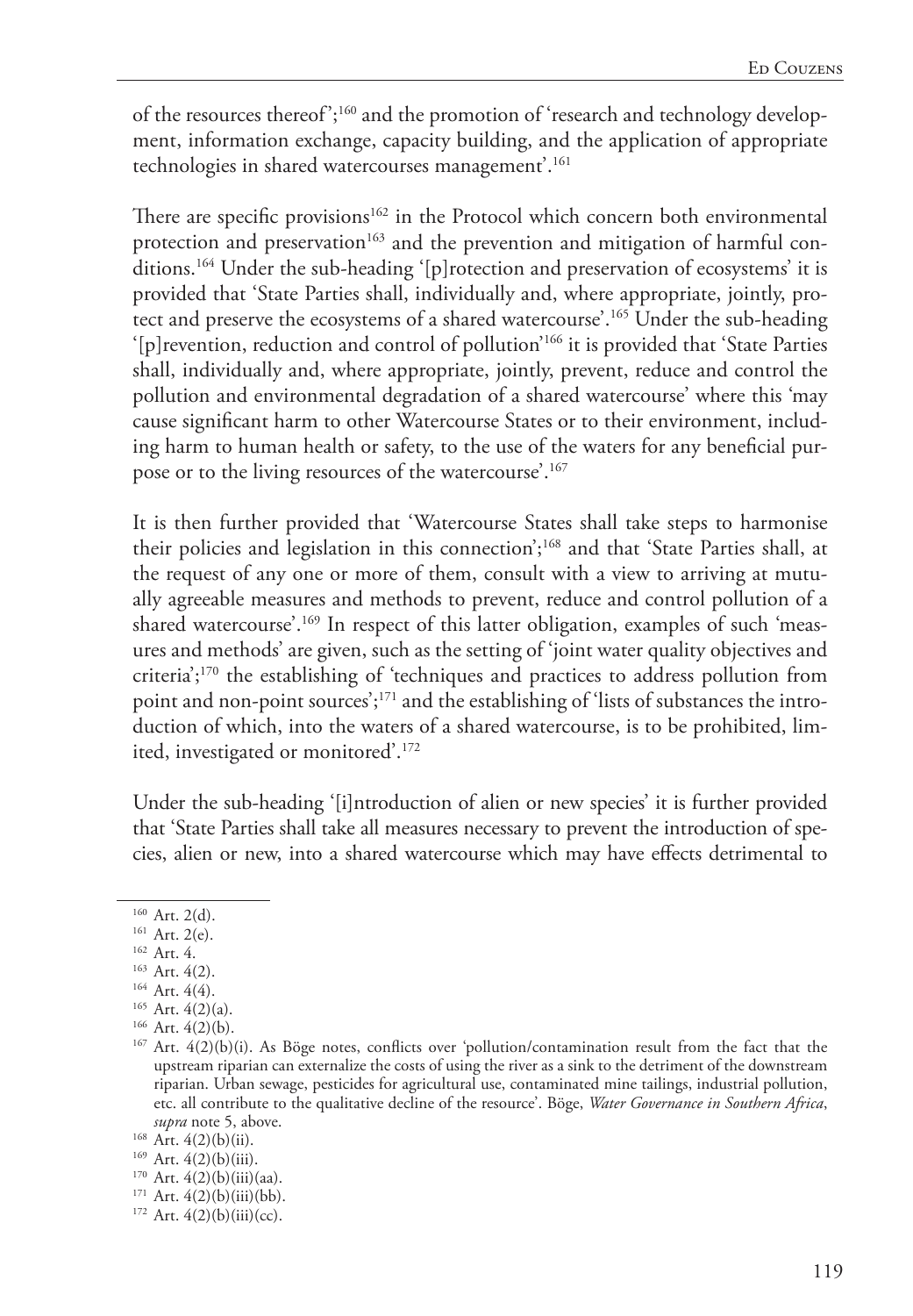the ecosystems of the watercourse resulting in significant harm to other Watercourse States'.173 Finally, under the sub-heading [p]rotection and preservation of the aquatic environment', it is provided that 'State Parties shall individually and, where appropriate, in co-operation with other States, take all measures with respect to a shared watercourse that are necessary to protect and preserve the aquatic environment, including estuaries, taking into account generally accepted international rules and standards'.<sup>174</sup>

Under the Article sub-heading '[p]revention and mitigation of harmful conditions' it is provided that '[s]tate Parties shall individually and, where appropriate, jointly take all appropriate measures to prevent or mitigate conditions related to a shared watercourse that may be harmful to other Watercourse States', whether such conditions result 'from natural causes or human conduct, such as floods, water-borne diseases, siltation, erosion, salt-water intrusion, drought or desertification'.175 It is then further provided that

State Parties shall require any person intending to use the waters of a shared watercourse within their respective territories for purposes other than domestic or environmental use or who intends to discharge any type of waste into such waters, to first obtain a permit, licence or other similar authorisation from the relevant authority within the State concerned;

with the stipulation that such 'permit or other similar authorisation shall be granted only after such State has determined that the intended use or discharge will not cause significant harm on the regime of the watercourse'.176

Also of relevance for purposes of the present paper is Article 7, which is headed '[s] ettlement of [d]isputes' and which provides that 'State Parties shall strive to resolve all disputes regarding the implementation, interpretation or application of the provisions of this Protocol amicably in accordance with the principles enshrined in Article 4 of the Treaty'.177 It is then provided that '[d]isputes between State Parties regarding the interpretation or application of the provisions of this Protocol which are not settled amicably, shall be referred to the Tribunal;<sup>178</sup> and that '[i]f a dispute arises between SADC on the one hand and a State Party on the other, a request shall be made for an advisory opinion in accordance with article  $16(4)$  of the Treaty'.<sup>179</sup>

 $173$  Art.  $4(2)(c)$ .

 $174$  Art.  $4(2)(d)$ .

 $175$  Art.  $4(4)(a)$ .

 $176$  Art.  $4(4)(b)$ .

<sup>&</sup>lt;sup>177</sup> Art. 7(1).

<sup>&</sup>lt;sup>178</sup> Art. 7(2). It should be noted, however, that the Tribunal is currently suspended after a dispute over whether its jurisdiction included human rights-based complaints or not. After a SADC review, the Tribunal was suspended in 2010. In 2012 the SADC agreed to create a new Tribunal with jurisdiction limited to inter-state complaints only. See, for instance, International Justice Resource Center (IJRC), 'SADC Tribunal', available at <http://www.ijrcenter.org/regional-communities/southern-africandevelopment-community-tribunal/> (visited 12 November 2015). 179 Art. 7(3).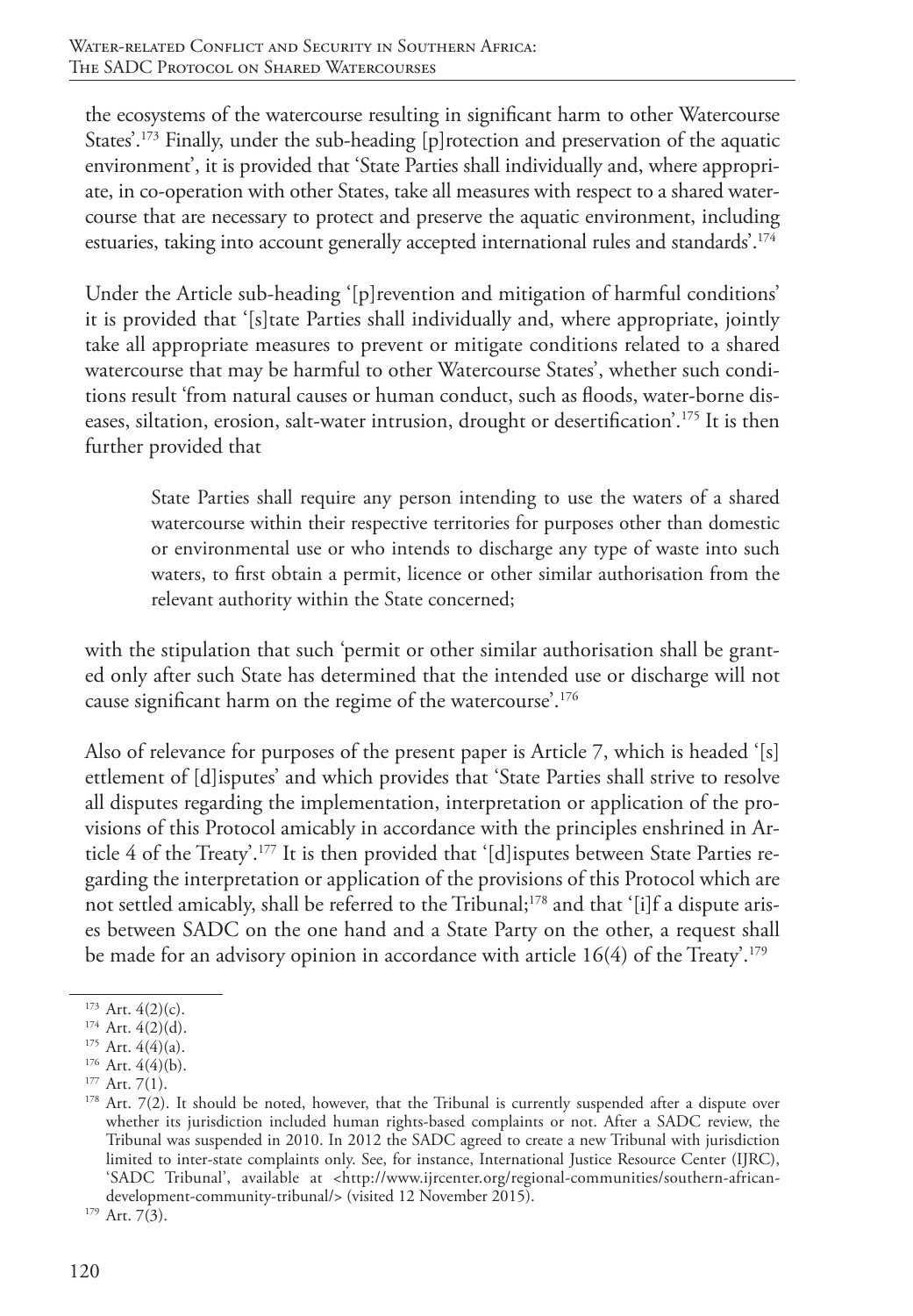# **7 The United Nations Convention on the Law of the Non-Navigational Uses of International Watercourses**

The UN Convention on the Law of the Non-Navigational Uses of International Watercourses entered into force in August 2014. The Convention applies to non-navigational use of international watercourses and measures to protect, preserve and manage those waters. It has been described as 'the only treaty governing shared freshwater resources that is of universal applicability'; and as 'a framework convention, in the sense that it provides a framework of principles and rules that may be applied and adjusted to suit the characteristics of particular international watercourses'.<sup>180</sup>

The Convention contains principles on equitable and reasonable utilization;<sup>181</sup> the obligation not to cause significant harm;<sup>182</sup> the general obligation to cooperate;<sup>183</sup> regular exchange of data and information;<sup>184</sup> the relationship between types of uses;<sup>185</sup> notification and response, relating to planned measures;<sup>186</sup> protection and preservation of ecosystems;<sup>187</sup> prevent, reduce and control pollution;<sup>188</sup> introduction of alien or new species;<sup>189</sup> protection and preservation of the marine environment;<sup>190</sup> and international watercourses and installations during time of armed conflict.<sup>191</sup> Further, the Convention contains an innovative dispute resolution mechanism, which includes possible use of an impartial fact-finding commission in the event negotiations are unable to resolve the conflict.<sup>192</sup>

The UN Watercourses Convention was not adopted with universal acclaim. It was adopted on 21 May 1997, with 103 votes in favour,<sup>193</sup> 3 votes against<sup>194</sup> and 26 abstentions.<sup>195</sup> The Convention then took time to come into force – two decades.

- <sup>184</sup> Part II. Art. 9.
- <sup>185</sup> Part II. Art. 10.
- 186 Part III. Arts 11 and 12.
- <sup>187</sup> Part IV. Art. 20.
- <sup>188</sup> Part IV. Art. 21.
- <sup>189</sup> Part IV. Art. 22.
- <sup>190</sup> Part IV. Art. 23.
- <sup>191</sup> Part VI. Art. 29.
- <sup>192</sup> Part VI. Art. 33.

<sup>180</sup> Stephen C. McCaffrey, 'Introductory Note: The Convention on the Law of the Non-Navigational Uses of International Watercourses', in *UN Audiovisual Library of International Law: Historic Archives*, (Und.), available at <http://legal.un.org/avl/ha/clnuiw/clnuiw.html> (visited 12 November 2015).

<sup>181</sup> Part II. Art. 5.

<sup>182</sup> Part II. Art. 7.

<sup>183</sup> Part II. Art. 8.

<sup>193</sup> This number could have been 106. Belgium, Fiji and Nigeria did not vote in favour, but indicated subsequently that they had intended to do so. Salman M. A. Salman, 'The United Nations Watercourses Convention Ten Years Later: Why Has its Entry into Force Proven Difficult?', 32 *Water International* (2007) 1–15 at 4; and Alistair Rieu-Clarke, Ruby Moynihan and Bjørn-Oliver Magsig, *UN Watercourses Convention User's Guide* (IHP-HELP Centre for Water Law, Policy and Science, 2012), available at <http://www.gwp. org/Global/Our%20Approach/Strategic%20Allies/User's%20Guide%20to%20the%20UN%20 Watercourses%20Convention%20%282012%29.pdf> (visited 12 November 2015) at 37.

<sup>&</sup>lt;sup>195</sup> UN Watercourses Convention Online User's Guide, 'Importance: Evolution of the UN Watercourses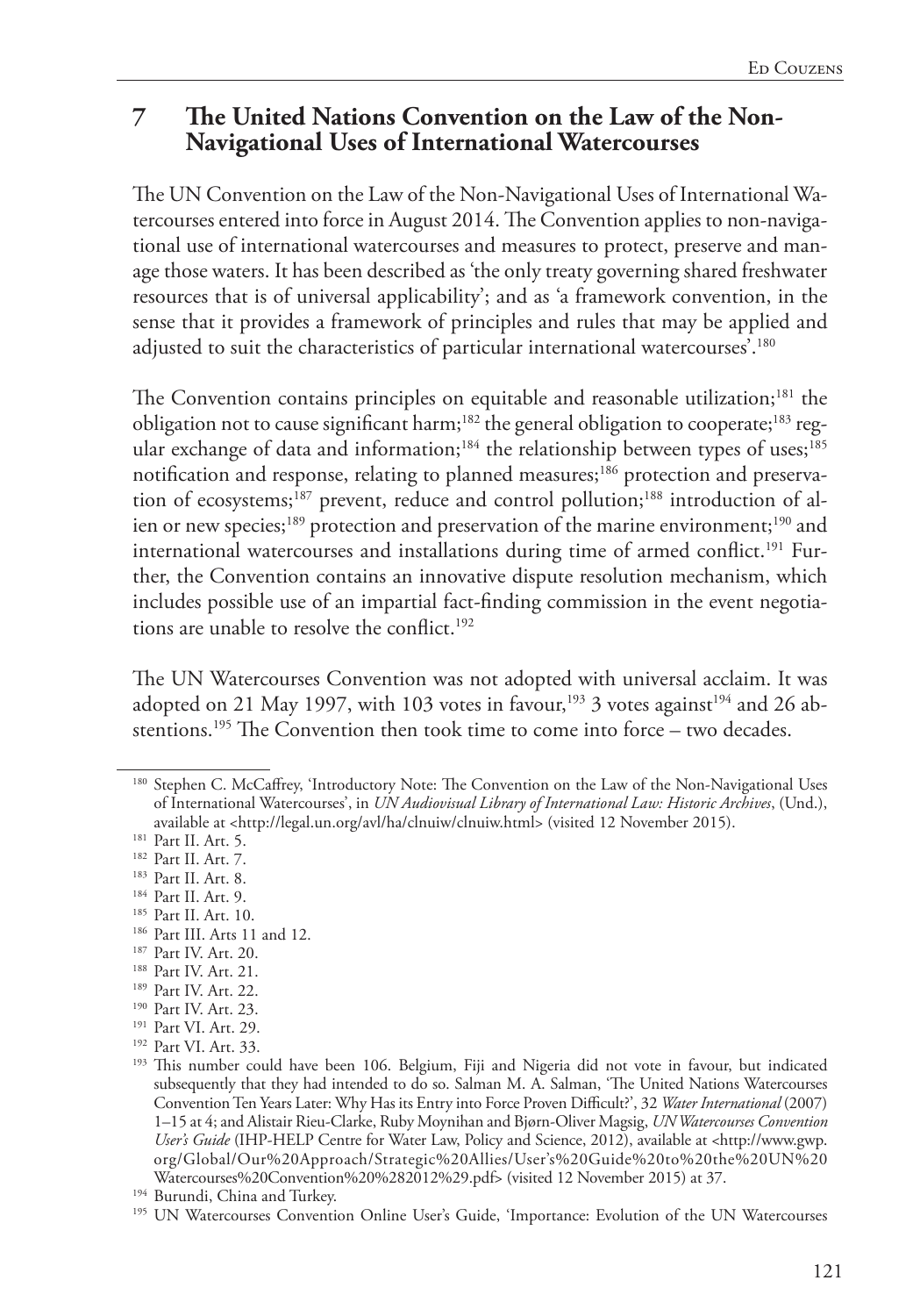One of the contentious issues is that the Convention 'embraces the principle of equitable and reasonable utilization'196 and provides 'certain factors and circumstances which should be taken into account for determining such'.<sup>197</sup> In this, comments Salman, the Convention 'follows the same approach adopted thirty years earlier by the Helsinki Rules, which established the principle of equitable and reasonable utilization as the guiding principle for international water law'.198 However, the Convention deals also<sup>199</sup> with the 'obligation not to cause significant harm, and requires the watercourse states to take all appropriate measures to prevent the causing of significant harm to other watercourse states'; with agreement on which of these rules takes priority having proved quite difficult to achieve during the negotiation phase.<sup>200</sup> The compromise reached, per Salman, was that Article 7 'requires the state that causes significant harm to take measures to eliminate or mitigate such harm "having due regard to [A]rticles 5 and 6"'.201 However, comments Salman, 'the prevailing view is that the Convention has subordinated the obligation not to cause significant harm to the principle of equitable and reasonable utilization'.<sup>202</sup> Salman considers this issue to have been the 'first and most important area of contention' which led to reluctance to ratify.203

# **8 The SADC's Revised Protocol and the UN Watercourses Convention**

Of SADC Member States present at the Conference which adopted the UN Watercourses Convention, Angola, Botswana, Lesotho, Madagascar, Malawi, Mauritius, Mozambique, Namibia, South Africa and Zambia voted in favour; the United Republic of Tanzania abstained.204 The only countries which have ratified *both* the UN Watercourses Convention *and* the SADC Revised Protocol on Shared Watercourses are Namibia and South Africa. However, for most SADC countries the principles of the Convention effectively entered into force in 2003!

According to Salman, writing before the Convention came into force and at a time when it was not certain that it ever would, the 'Convention has already shown con-

Convention', (Und., 2015), available at <http://www.unwatercoursesconvention.org/importance/ evolution-of-the-un-watercourses-convention/> (visited 12 November 2015).

<sup>196</sup> Part II. Art. 6.

<sup>197</sup> Salman, 'The United Nations Watercourses', *supra* note 193, at 5.

<sup>198</sup> *Ibid*.

<sup>199</sup> In Part II. Art. 7.

<sup>200</sup> Salman, 'The United Nations Watercourses', *supra* note 193, at 5.

<sup>201</sup> *Ibid*. at 6.

<sup>202</sup> *Ibid*.

<sup>203</sup> *Ibid*. at 8. Other issues of concern included a view, held by upper riparian states, that the notification process under the Convention favoured downstream riparians, even providing them with a veto power over projects; the manner in which the Convention deals with existing agreements; and the belief that the Convention's dispute settlement provisions are too weak. *Ibid*. at 9–11.

<sup>204</sup> Rieu-Clarke, et al, *UN Watercourses Convention User's Guide, supra* note 193, at 37.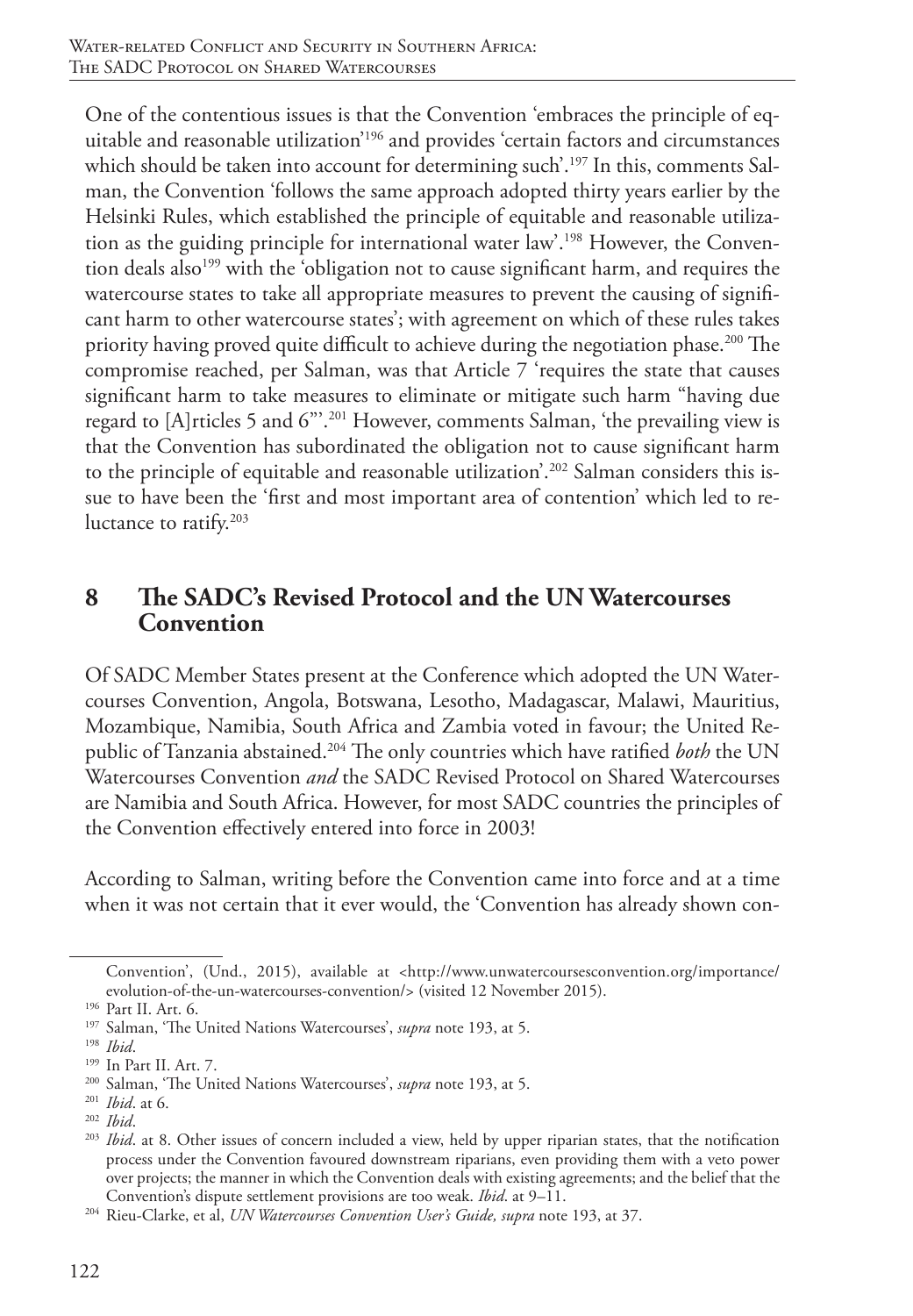siderable influence on multilateral and bilateral water treaties'.<sup>205</sup> He then comments that 'most of the articles of the [Revised Protocol of the SADC] are a copy of the articles of the Convention'; and points out that the same definition of 'watercourse' is adopted, and that the 'environmental provisions and those related to management, regulation and installations are largely a reiteration of those of the Convention'.206

Jacobs argues that, despite only two southern African states having ratified the Convention, 'all SADC members indirectly adhere to the principles contained therein and are still bound by these core principles, due to their compliance with the Revised SADC Protocol'.207, 208 She points out that the 'regional legal framework reflects the international context in terms of the adoption of the global principles of equitable utilization, no harm and prior notification found in […] the UN Convention as well as the Helsinki Rules'; and that the Revised Protocol 'is a valuable legal instrument, which illustrates how norm convergence is taking place at the regional level'.<sup>209</sup> Heyns adds to this, arguing that '[i]t can [] be inferred [] that those SADC states that have abstained or were not present when the vote was taken on the UN Convention are now bound by those concepts included in the Protocol'.<sup>210</sup> This probably is putting the position too strongly. While the argument can certainly be made that conventions which states have adhered to provide strong evidence of binding rules of customary international law, where states have specifically declined to ratify conventions their deliberate failure to do so is a factor that needs to be taken into account.

National environmental problems are becoming more complicated and international environmental problems even more so.211 Disputes over water-related issues will never be easy to resolve, and it is not likely that they will lessen in the future. It is important that we learn from mistakes made and from the experiences of international legal instruments.

Mirumachi and van Wyk comment that 'due to the multiple and non-linear interconnectedness between river system components and the complex societal use

<sup>205</sup> Salman, 'The United Nations Watercourses', *supra* note 193, at 12.

<sup>&</sup>lt;sup>206</sup> *Ibid.* <sup>207</sup> Jacobs, 'A Community in the Orange', *supra* note 56, at 194.

<sup>&</sup>lt;sup>208</sup> Although not conclusive, in support of Jacobs' point it can be pointed out that in terms of Article 18 of the Vienna Convention on the Law of Treaties (Vienna, 22 May 1969, in force 27 January 1980, 1155 *United Nations Treaty Series* 331), a state which has signed (but has not ratified) a treaty is obliged to refrain from acts which would defeat the object and purpose of the treaty. Not all states have ratified the Vienna

<sup>&</sup>lt;sup>209</sup> Jacobs, 'A Community in the Orange', *supra* note 56, at 195.

<sup>&</sup>lt;sup>210</sup> Pieter Heyns, 'Strategic and Technical Considerations in the Assessment of Transboundary Water Management with Reference to Southern Africa' in Wirkus, *Water, Development and Cooperation*, *supra* note 12, 55–81 at 60.

<sup>&</sup>lt;sup>211</sup> See, for instance, the discussion of the 'complex chains of causation' of international environmental problems in Daniel Bodansky, *The Art and Craft of International Environmental Law* (Harvard University Press, 2010) 37–56; and the discussion of 'environmental problem-solving' in Tuomas Kuokkanen, 'The Problem-Solving Role in International Environmental Law' in Tuula Kolari and Ed Couzens (eds), *International Environmental Law-making and Diplomacy Review 2007* University of Joensuu – UNEP Course Series 7 (University of Joensuu, 2008)3–19.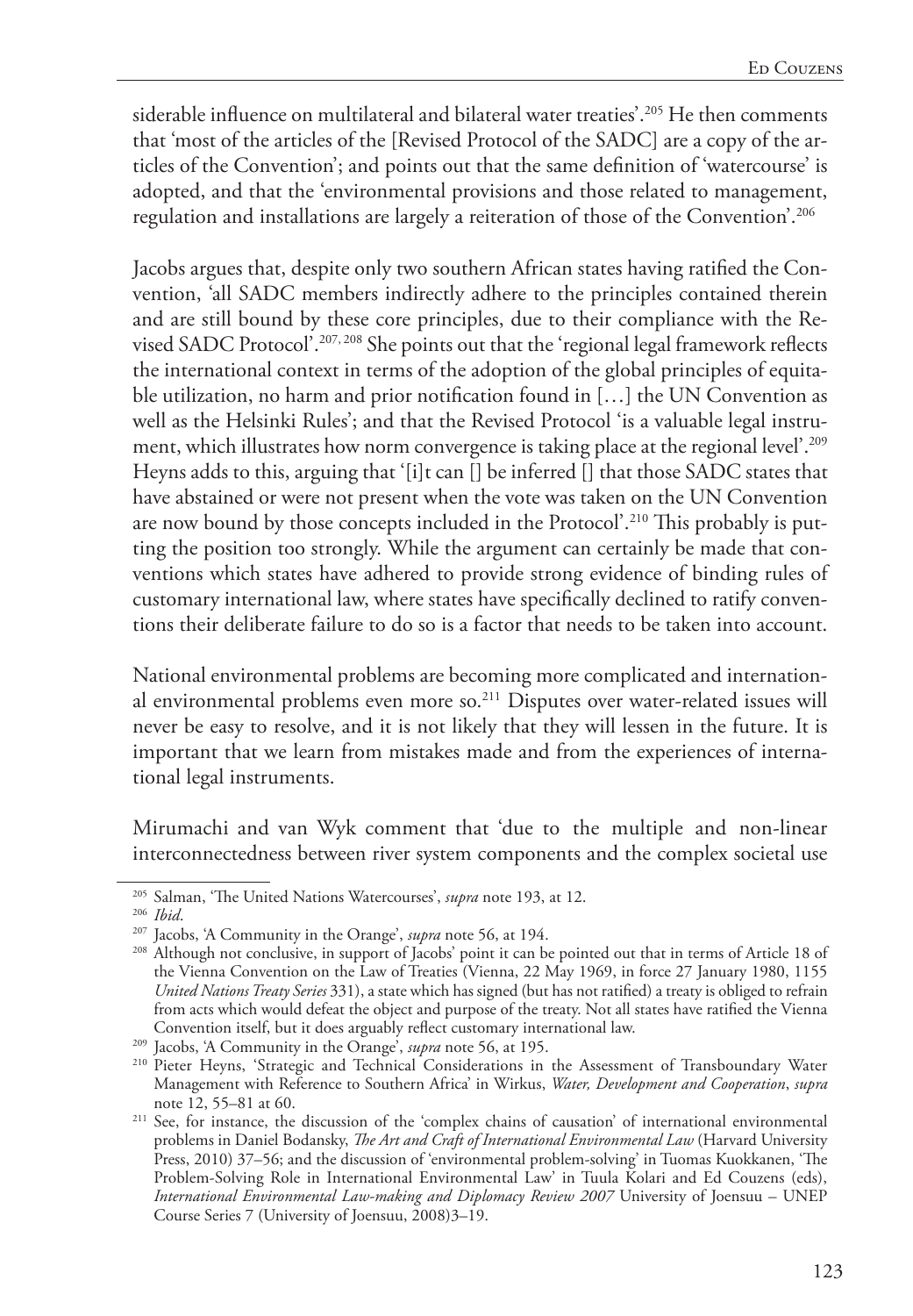system, it is very difficult to regulate resource supply and demand transactions effectively in a mechanistic way' and suggest that 'even at the direct level of use, where resource use patterns are presumably most explicit, the connections between users and the resource are nonetheless complex and sometimes hidden'.<sup>212</sup>

Breen tells us that 'the notion that river systems might be regarded as "production units" delivering goods and services valued by society directs us to reflect upon how access to use of such goods and services is regulated'.<sup>213</sup> 'Since', Breen adds, 'not all uses of goods and services are compatible, use brings with it benefits for some and costs for others'; with the 'distribution of costs [being] a potential source of conflict'.<sup>214</sup> To overcome this, in Breen's terms, we need 'equity in access to opportunity to use and benefit from goods and services, and equity in the distribution of costs borne through use of goods and services'.<sup>215</sup>

According to Heyns, Patrick and Turton, 'when the same watercourse system covers the territory of more than one state, it is clear that conflicts may arise between the upstream and downstream states because of potentially contradictory priorities' and 'the only way to prevent such conflicts is through cooperation and joint planning'.<sup>216</sup> Further to this, they say, 'it is clear that national and international water management are not separate matters that can be achieved in isolation of each other' and 'in managing shared water resources within a country, the authorities must take the principles of international water law into account and they must establish institutions that have been mandated to advise them on the best and most beneficial use of shared water'.217

# **9 Conclusion**

It is not possible to overstate the value of water, and the value of seeking to understand and ultimately to prevent conflict over access thereto and use thereof. As Carmo Vaz and Lopes Pereira comment,

while it is well accepted that water has an economic value, we must not go to the extreme of considering water in the same way as any other common trading commodity. Economic efficiency, when applied to water resources and water development, must be considered with extreme care so that all other fundamental dimensions of water – an essential resource for life, public health and social well-being, for the conservation of the environment – are not simply forgotten or dismissed.218

<sup>212</sup> Mirumachi and van Wyk, 'Cooperation at Different Scales', *supra* note 83, at 32.

<sup>213</sup> Breen, 'Part I: Overview', *supra* note 17, at 15.

<sup>214</sup> *Ibid*. at 18.

<sup>215</sup> *Ibid*.

<sup>216</sup> Heyns *et al*, 'Transboundary Water Resource', *supra* note 146, at 372.

<sup>217</sup> *Ibid*. at 373.

<sup>218</sup> Carmo Vaz and Lopes Pereira, 'The Incomati and Limpopo', *supra* note 104, at 112.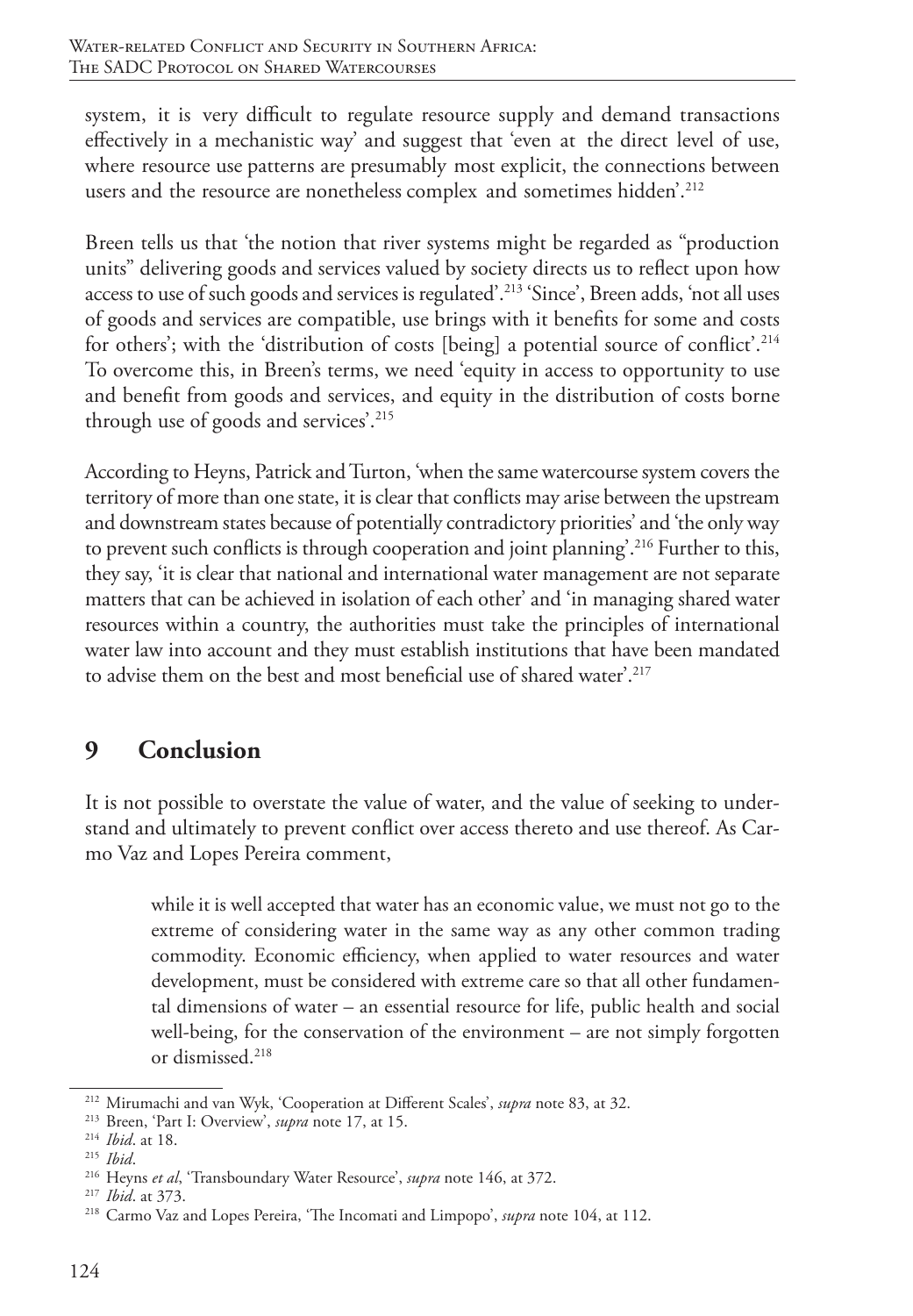Achieving this will require a change in approach. According to Al Radif, while '[o] ld practices focused solely on maximizing the quantity of water available for direct use and only considered costs and benefits [of projects, t]he new allocation strategies consider both the economic and the social and cultural benefits<sup>219</sup> and the best use of water resources to ensure their sustainability for future generations'.<sup>220</sup> It does seem that this may be happening. Derman and Ferguson tell us that there are increasingly conceptualizations in southern Africa that 'water management and rights should be used as a means of environmental and social transformation and justice'.<sup>221</sup> Mehta does caution that 'there are signs of IWRM fatigue in Europe', but notes that it seems to have 'acquired a new life of its own in southern Africa'.<sup>222</sup>

Savenije and van der Zaag point out that it is 'important to recognize the asymmetrical situation that exists in river basins, whereby downstream uses hardly impact [on] upstream users, if at all, but upstream uses do cause downstream impacts'; and that '[t]he possibility that conflicts over water arise [is] real, but it is also possible, and empirically assessed, that cooperative deals can emerge between riparian countries that so much depend on each other'.<sup>223</sup>

Writing in 2006, Turton et al suggest that 'it is still too early to predict either a conflictual or cooperative outcome' for the difficulties raised by competing needs in respect of transboundary water resources in southern Africa – although they argue that 'the propensity to cooperation seems to be the most likely outcome', given an empirical history of cooperation in the water sector and given that 'the existence of water scarcity constraints to future economic development within basin hegemonic states

<sup>219</sup> 'Alternative water resource benefits', according to Thomas and Durham, 'are well proven' and '[t]he economic and environmental benefits are a reality […] driven by the recognition of the social and environmental impact of water stress and the advantages of integrated water resource solutions'. Jean-Sébastien Thomas and Bruce Durham, 'Integrated Water Resource Management: Looking at the Whole Picture', 156 *Desalination* (200 21–28 at 27. According to Mokorosi and van der Zaag, '[t]he argument in favour of benefit sharing is that all involved parties eventually gain from the arrangement, while on the other hand sharing water may introduce losers'. Mokorosi and van der Zaag, 'Can Local People also Benefit', *supra* note 88, at 1.

<sup>220</sup> Adil Al Radif, 'Integrated Water Resources Management (IWRM): An Approach to Face the Challenges of the Next Century and to Avert Future Crises', 124 *Desalination* (1999) 145–153 at 151.

<sup>&</sup>lt;sup>221</sup> Bill Derman and Anne Ferguson, 'Value of Water: Political Ecology and Water Reform in Southern Africa', 62 *Human Organization* (2003) 277–288 at 280.

<sup>222</sup> Lyla Mehta, 'Politics of Integrated Water Resources Management in Southern Africa [Guest Blog]' *AllAfrica.com* (8 October 2015), available at <http://allafrica.com/stories/201510121869.html> (visited 12 November 2015). Mehta notes, however, that '[i]n Zimbabwe, despite a promising start, IWRM reform was destroyed by the land reform process and many irrigation systems are now non-functional and the usage of productive water has dramatically declined'. *Ibid*.

<sup>223</sup> Hubert H. G. Savenije and Pieter van der Zaag, 'Integrated Water Resources Management: Concepts and Issues', 33 *Physics and Chemistry of the Earth* (2008) 290–297 at 295. The authors note that '[b]ecause of this asymmetry the equitable sharing of water resources between upstream and downstream users will always imply that upstream users have to forego some of the potential water benefits'. *Ibid*. Van der Zaag has noted elsewhere that '[d]ownstream users may affect upstream users, such as through interfering with navigation, or through the construction of reservoirs which may have upstream impacts such as on fish migration, … [h]owever, in most cases these impacts are small [by comparison]'. Van der Zaag, 'Asymmetry and Equity', *supra* note 149, at 1994.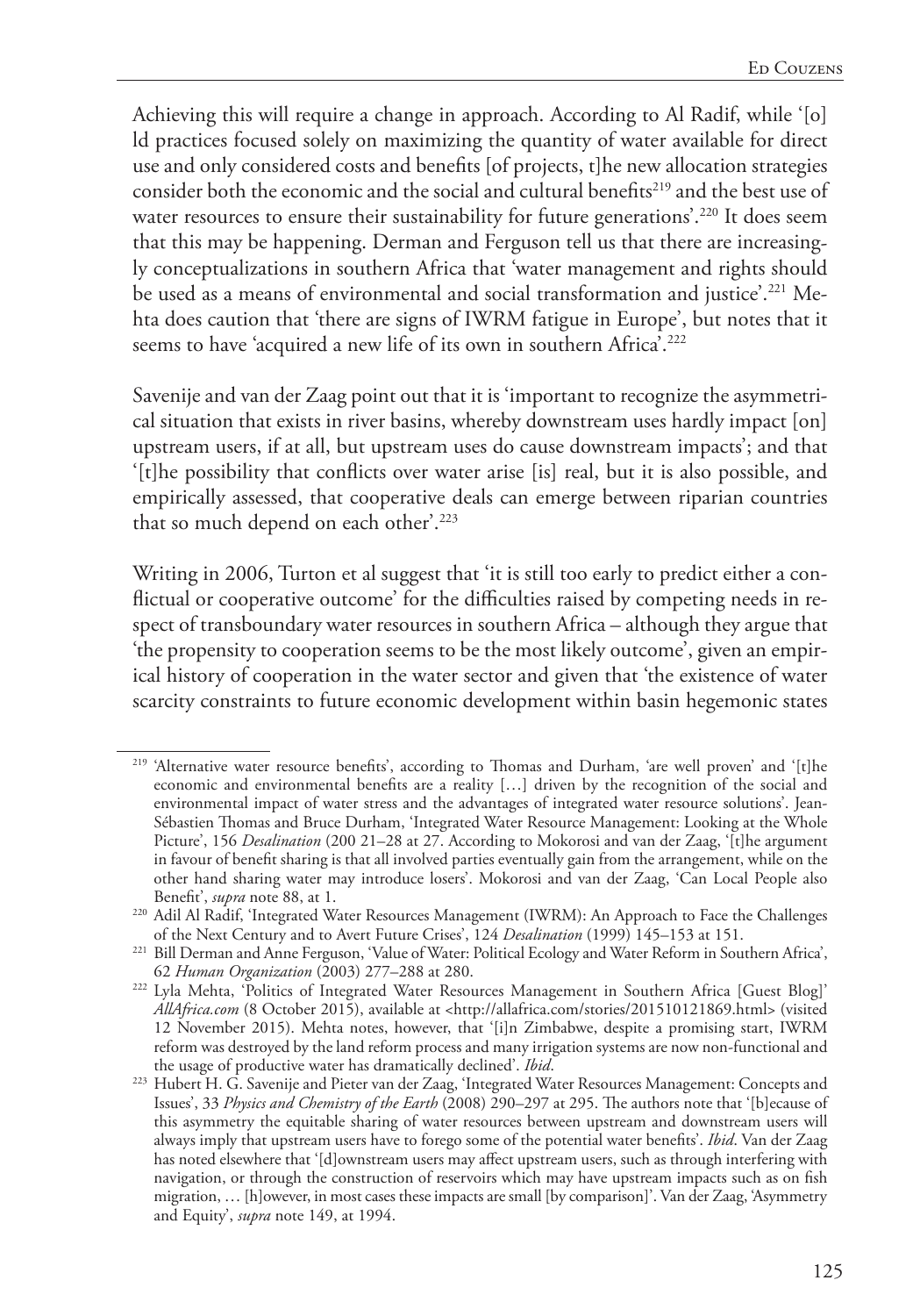[] might be sufficient inducement to seek future cooperative solutions'.<sup>224</sup> Böge queries why it is that 'water obviously is a special resource which does not lend itself as easily to violent conflict as [do] other natural resources'.225 In answer, he suggests that water 'is not of considerable economic value on the global market, and it is not (at least not easily) tradable' and it '[t]herefore cannot serve as a basis for economic power and political might'.226 He cautions, though, that water 'comes into the picture again if one looks at the issues from […] the angle of environmental degradation as a cause of (violent) conflict'.227

In the context of southern Africa, important questions that arise are, first, why the SADC countries chose to revise their own Protocol to embody the UN Convention, but the majority now seem apparently reluctant to ratify the Convention; and, second, why the SADC countries are generally ignoring the Revised Protocol.

Answers to these two questions are elusive. Probably both have the same answer, that the SADC countries remain (politically) obsessed by a belief in the value of territorial sovereignty over natural resources – and water is a particularly important such resource.

It is arguable that there is a generally cautious approach visible in African states' willingness to embrace international conventions – this may reflect both capacity and financial constraints and a political reluctance toward being seen to be 'told what to do'.228 However, this makes the history of the adoption of the Revised Protocol *particularly* curious, given that its member states effectively pre-empted the coming into force of the UN Convention, instead of showing more customary caution.

Even though the SADC countries incorporated the principles of the UN Convention into their Revised Protocol, and brought the Revised Protocol into force more than a decade before the UN Convention came into force, they now seem reluctant to ratify the Convention. Probably this reflects an expression of 'African solidarity' and an approach that seeks 'African solutions for African problems' … unfortunately, the Protocol is not currently being used as it should be. This is a great pity, and hopefully the recent coming into force of the UN Convention will provide some impetus toward change.

<sup>&</sup>lt;sup>224</sup> Turton et al, 'Transboundary Water Resources', *supra* note 61, at 29.<br><sup>225</sup> Böge, *Water Governance in Southern Africa*, *supra* note 5, at 12.<br><sup>226</sup> Ibid.

<sup>226</sup> *Ibid*. 227 *Ibid*. at 13.

<sup>&</sup>lt;sup>228</sup> *Vide* recent threats by various African governments to withdraw from the Statute of the International Criminal Court.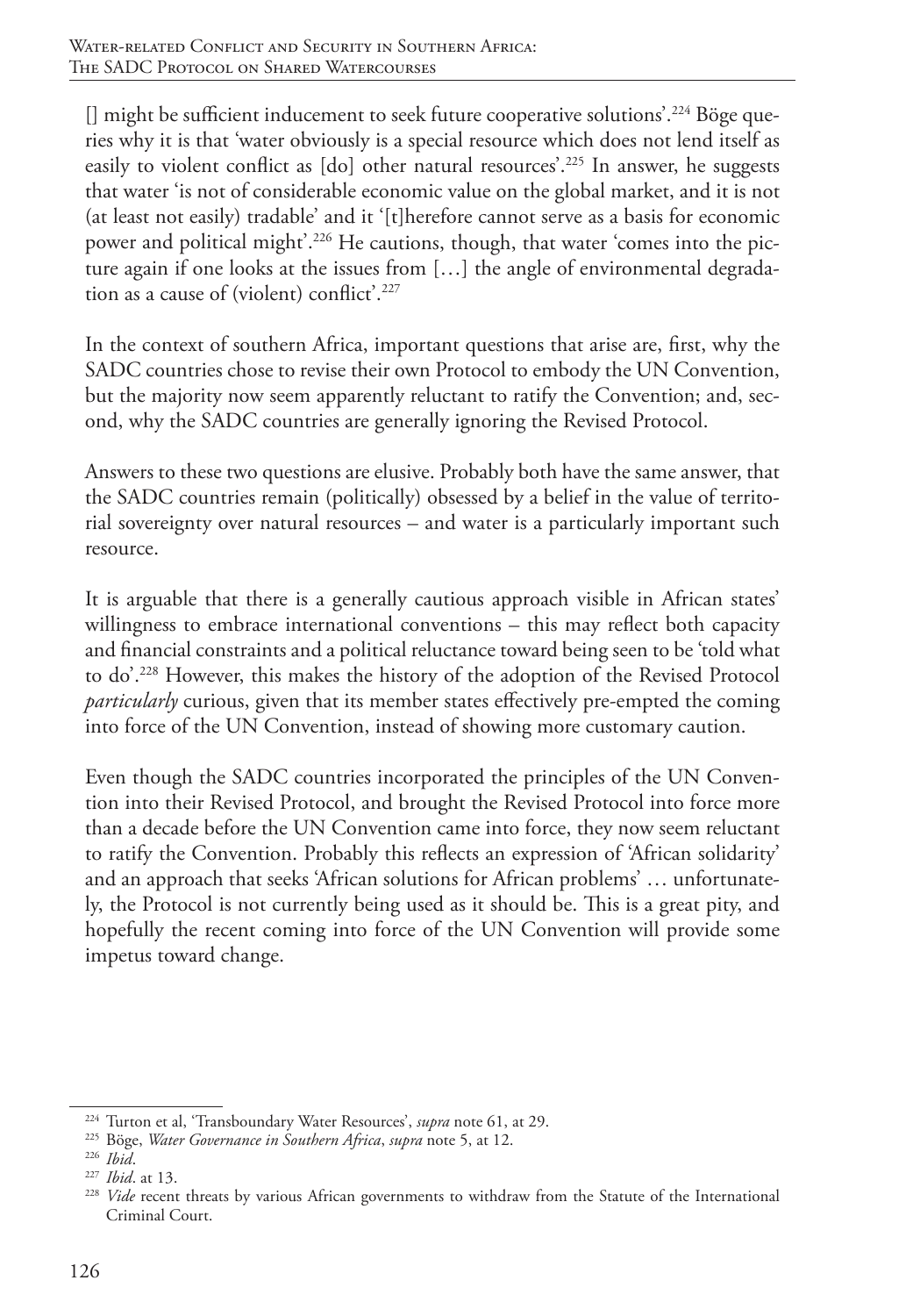# **PART IV**

**Interactive Negotiation Skills in the Area of International Freshwater Governance and Environmental Security**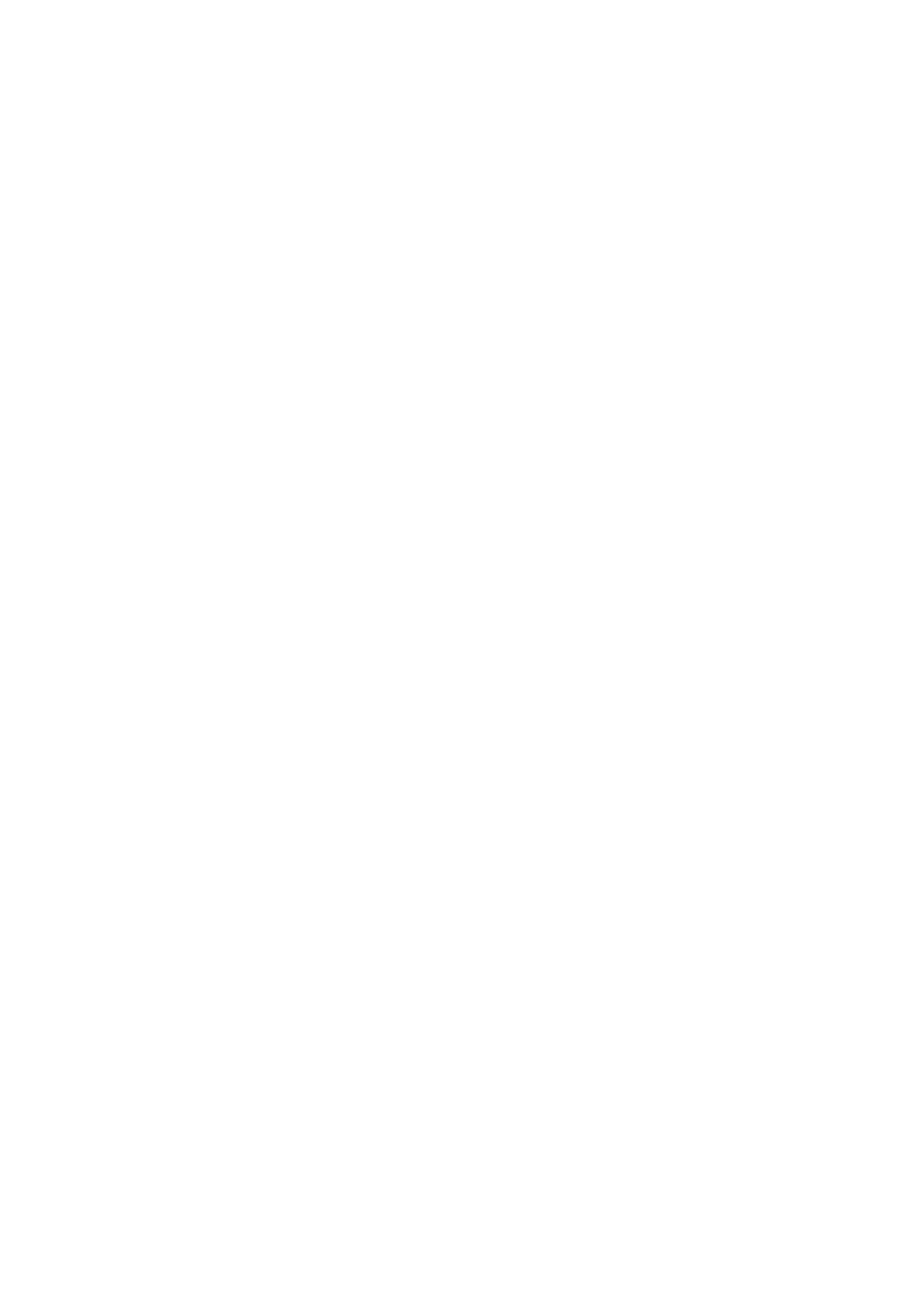# **The Joensuu negotiation: a multilateral simulation exercise: The UN Framework Convention on Transboundary Aquifers1**

Cam Carruthers<sup>2</sup> and Tuula Honkonen<sup>3</sup>

## **1 Overview**

#### **1.1 Introduction**

These materials set out the elements and structure of a negotiation simulation exercise for the University of Eastern Finland – UNEP Course on Multilateral Environmental Agreements (MEAs), held 28-29 October, 2014.

The scenario for the negotiation simulation focused on susbstantive, institutional and procedural issues related to aquifers or aquifer systems. The simulation was hypothetical but drew on issues at play in actual ongoing negotiations. Four groups (A– D) were asked to produce agreed text on the following issues:

<sup>1</sup> The primary materials for this simulation exercise are contained in this document, including annexes. Individual instructions are provided separately. These materials are for professional development purposes only. With the exception of the text of official documents of UNEP and UN bodies, these materials may not be used, reproduced, revised or translated in whole or in part, by any means, without written permission of the authors. They are not intended to represent any official policy, positions or views of any state, organization, legal entity or individual. Any views expressed in these materials are solely those of the authors. This paper was written as part of the research project 'Legal framework to promote water security' (WATSEC), financed by the Academy of Finland (268151).

<sup>2</sup> LLB (University of British Colombia) M. Public Administration (University of Victoria); Director, Integrity Division, Temporary Foreign Worker Program, Employment and Social Development Canada; former senior legal officer with the Legal Affairs Programme, UN Climate Change Secretariat; e-mail: cam.carruthers@sympatico.ca. The authors of this paper are referred to collectively as 'the organizers' throughout.

<sup>&</sup>lt;sup>3</sup> LLM (London School of Economics and Political Science) DSc Environmental Law (University of Joensuu); post–doc researcher of International Environmental Law at the University of Eastern Finland; e-mail: tuula.h.honkonen@gmail.com.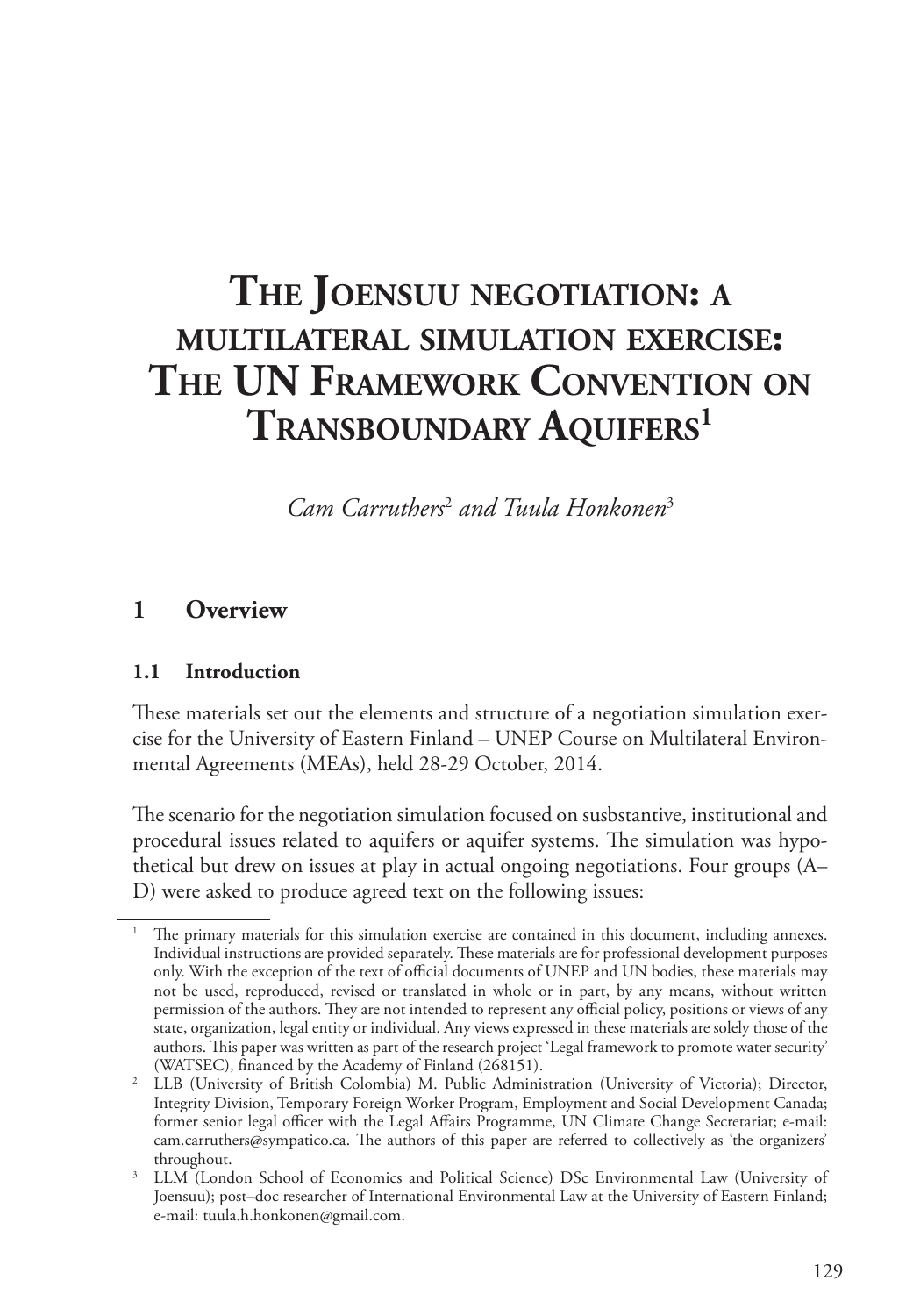- A. Acquired state sovereignty and the obligation not to cause harm/cooperate; and emergency situations and protection in armed conflict.
- B. Equitable and reasonable utilization versus sustainable use; and preservation.
- C. Institutional arrangements.
- D. Financial mechanism; capacity building; and bilateral and regional agreements.

In addition, the simulation was intended to explore issues related to MEA decisionmaking procedure, in particular as it relates to International Negotiation Committees; and as it relates to consensus decision-making.

A supplementary objective of this exercise was to produce discussion and results, including through this paper in the Course *Review*. The theme also provided an opportunity for participants to gain perspective on the complexity of international environmental law-making in the current international environmental governance (IEG) context.

This paper contains key elements of the primary materials provided to partcipants for the simulation exercise, including general instructions and supporting material. Individual instructions were provided separately to each negotiation simulation participant.

## **1.2 Importance of procedures and rules of procedure in MEA negotiations**

In MEAs decisions, procedures and/or rules of procedure (rules) are set up to govern activities in decision-making bodies, based on a provision in the MEA itself which usually stipulates that Parties are to agree on such rules. The Conference of the Parties (COP, or other similar body), serves as the supreme decision-making body of the agreement. A COP takes decisions to implement the agreement, and reviews and evaluates implementation of the agreement, including related decisions. Even in the case of the negotiation of a completely new MEA, procedures are still very important and there are generally accepted norms of practice which are generally followed. The participating states in an INC may agree on their own rules of procedure, though in UN fora the base must be consensus. Where a new legal instrument, such as a protocol, is being negotiated under the umbrella of an existing treaty, generally the rules of procedure of the existing treaty would apply, absent an alternative agreement.

Rules of procedure generally regulate the activities of decision-making bodies (Intergovernmental Negotiating Committees or COPs) including subjects such as membership, officers, conduct of business, decision-making, agendas, languages and amendments to the rules, and for an MEA that is in force, secretariat functions. Among other things, the rules reflect fundamental principles of transparency and procedural fairness, the latter of which is based largely on the principle of equality of sovereign states. Another principle reflected in the rules is that in internation-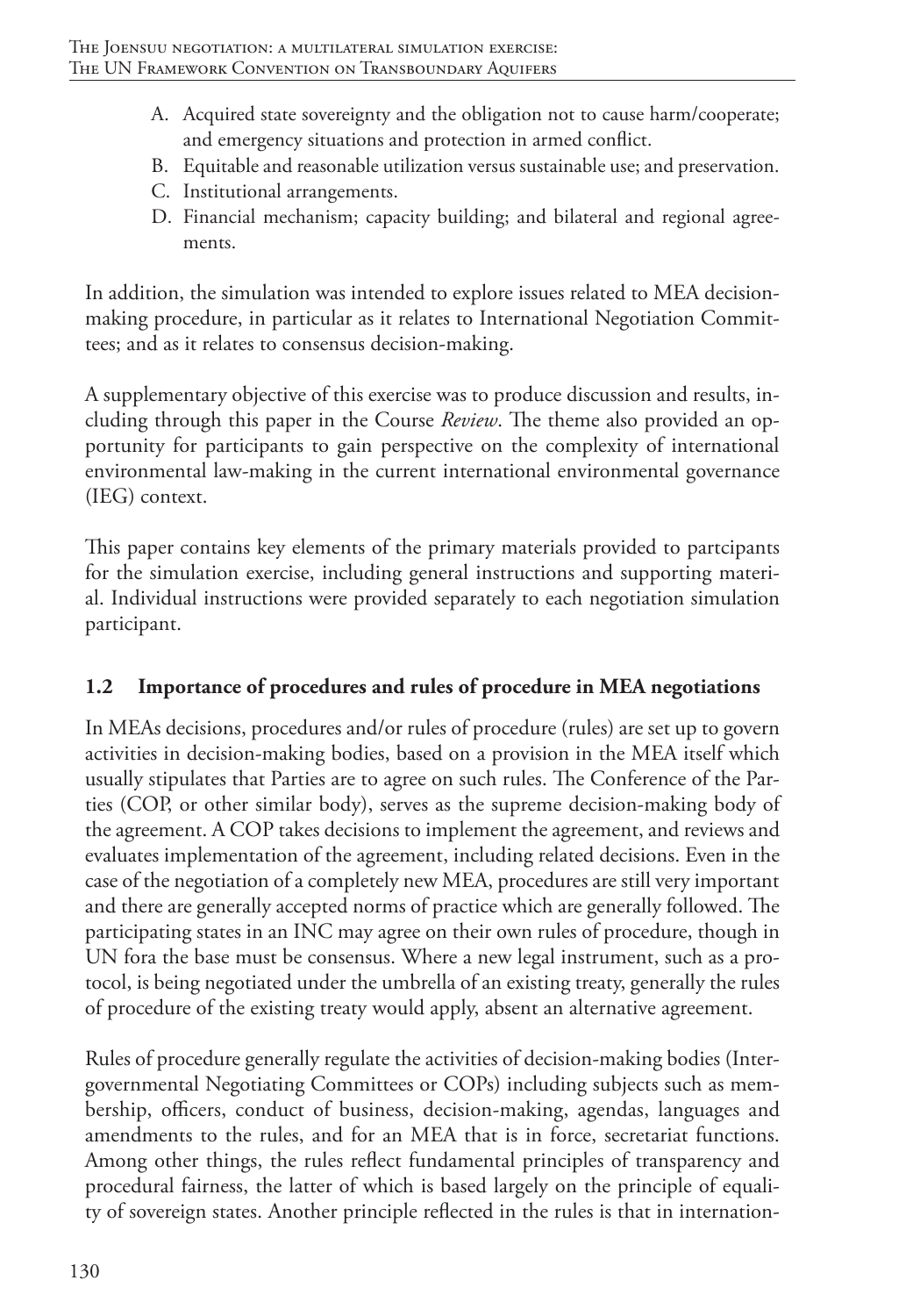al law, authority is ultimately derived from states. While the fundamental principles are common, each set of rules is adapted to its specific context. A good knowledge of the rules of procedure of the forum a negotiator works in is invaluable. Knowing the rules means knowing what one can do to advance or protect one's position, and how to do it.4

However, all too often negotiators in multilateral environmental fora have only a limited awareness of the rules that define the arena in which they operate. The rules and related issues may seem either mundane or arcane, and only incidental to the more compelling questions of substance. Negotiators are often more concerned with strategy or technical priorities. Some may not even be aware of the influence of the rules on the process, which can be subtle. Even when no reference is made to the rules they have a profound influence on outcomes. A key example is decision-making: votes are generally avoided, but whether and how consensus is obtained on a given issue may depend to some degree on the understanding of how Parties would vote if they did vote. Negotiators who fail to understand the underlying dynamics on such issues can make serious strategic errors.

Indeed, ignorance of the rules can lead to major failures and frustrations with the process, especially since problems may be discovered after key decisions have been taken. It is difficult, if not practically impossible, to undo multilateral process decisions, once taken. So, it is important to consider strategic issues about decision-making processes and relevant rules early in any multilateral endeavour. Once a process is underway, it may result in a proliferation of sub-processes based on a set of interrelated decisions. While these processes are susceptible to congestion and inertia, it is also possible that they can move toward an unexpected direction or conclusion very quickly, with major outcomes in the balance.

This simulation was designed, in part, to open up certain procedural issues so that participants could strengthen their knowledge and understanding of the procedures and rules as tools for more effective and efficient negotiation of individual and common objectives. The idea was for participants to negotiate conceptual ownership of procedures while they negotiated practical textual solutions. The premise was that the procedures and rules constitute a code which reflects the values and interests of Parties and informs the way negotiators work together to take decisions. The rules frame what happens, who can make it happen, when, where and how. The higher the level of common understanding and agreement of the rules in any given body, the more efficiently and effectively that body can operate and reach agreement to attain common objectives.

<sup>4</sup> For an analysis of the importance of the rules of procedure in a particular MEA see Joanna Depledge, *The Organization of Global Negotiations: Constructing the Climate Change Regime* (Earthscan, 2005), particularly at 80–102.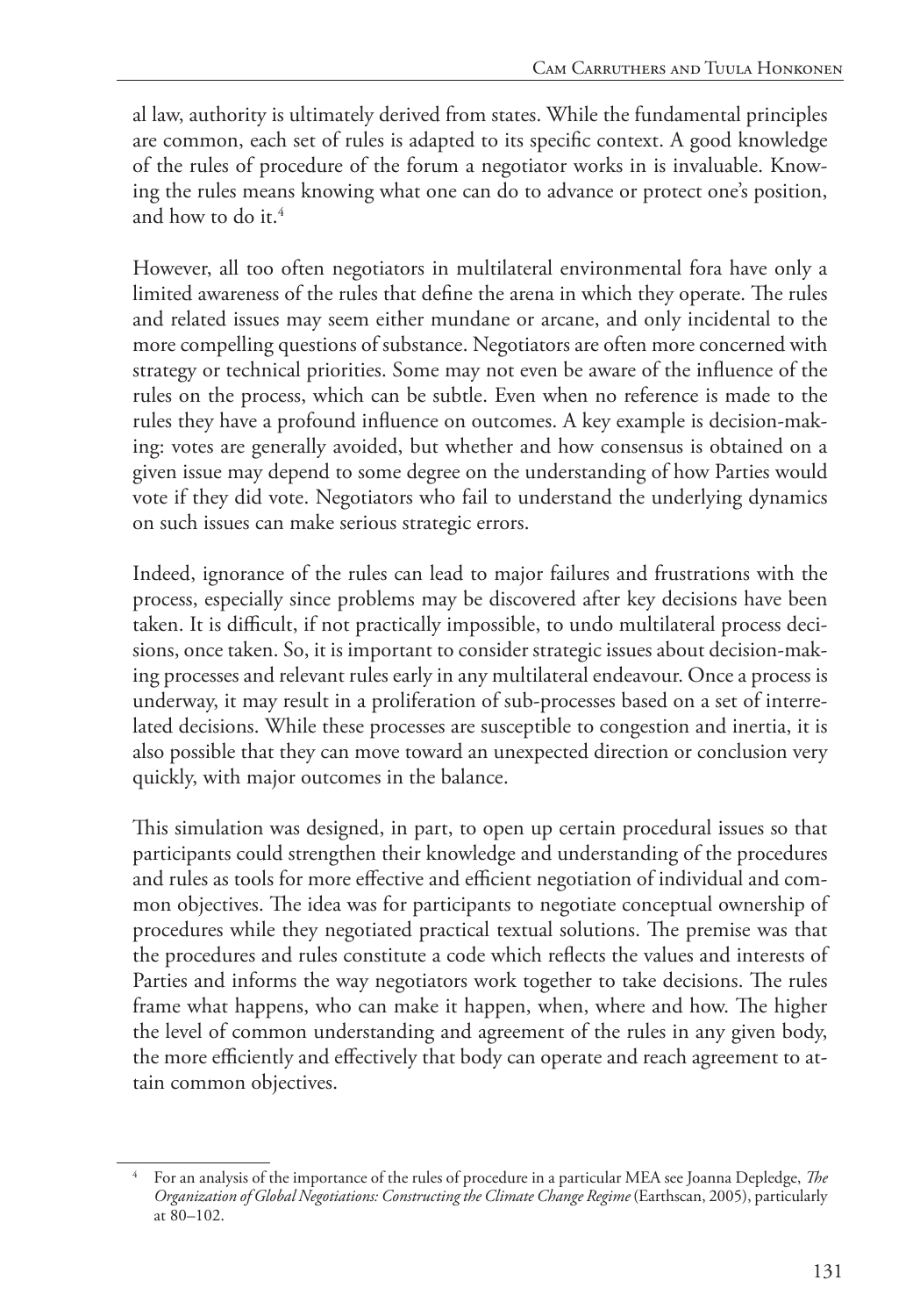## **1.3 Simulation objectives**

This negotiation simulation exercise focused on multinational negotiation issues related to aquifers and aquifer systems. The general objectives were to promote among participants, through simulation experience:

- 1) understanding of the challenges and opportunities related to adopting a new international legal instrument, both in general and in this specific MEA context;
- 2) understanding of the principles and practices of multilateral negotiation (including high level segments) and appreciation of the value and role of the rules of procedure;
- 3) familiarity with specific substantive and drafting issues; and,
- 4) discussion and appreciation of different perspectives on substantive and institutional issues related to multilateral groundwater issues.

Within the exercise, the specific objective of the meeting was to produce agreement on the four issues set out in section 1.1 above.

## **1.4 Procedural scenario**

The scenario was set in an International Negotiation Committee, on two levels: drafting groups and plenary. The negotiation simulation scenario and the issues set out within it were hypothetical, but based on actual and recent discussions.

The premise of the scenario was that an INC session took place in Joensuu, Finland, 28-29 October 2014, with the objective of adopting a new legal instrument, a Framework Convention on Transboundary Aquifers. The exercise began on the first day of the INC with a plenary followed by three drafting groups and one Friends of the Chairs group. Then on the second day the exercise returned to the INC plenary for the planned adoption of an agreed text. When the action began in the INC, the body had before it the draft convention text drafted by the Co-Chairs. The Parties were taken to have agreed on the establishment of a drafting group to address each of three of four key issues, but to have been unable to agree on a drafting group for the fourth issue. The INC Co-Chairs therefore asked for a group of Friends of the Chair to negotiate this proposed text.

The first day of the simulation was also understood as ending on the last day of the drafting group activity; and because of difficulties in the negotiations and limited availability of rooms, this was also taken to be the second last day of the High Level Segment. The second day of the simulation was the last day of the High Level Segment.

The INC had two Co-Chairs and one rapporteur for the whole simulation. These officials were elected by Parties for the third meeting of the INC, at the opening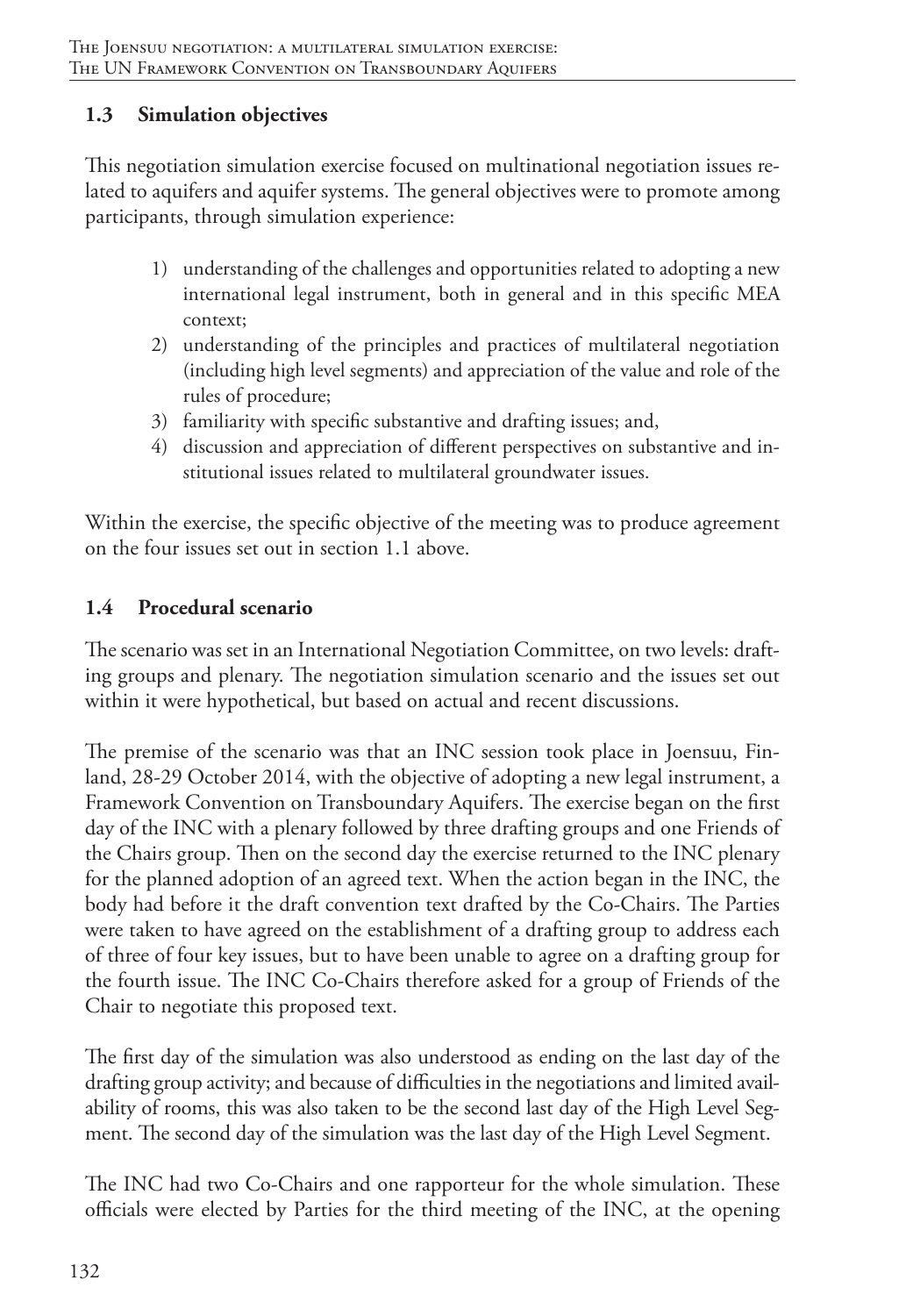plenary. The Parties followed established practice and sought to balance developed country and developing country representation in these elected positions. In addition, the drafting groups each elected one facilitator and one rapporteur. The elections would normally have taken place at a previous session, but for simulation purposes they took place at the introductory session after initial informal consultations (participants were encouraged to consult ahead of time).

The negotiation text provided to the INC is found below in subsection 3.3. The draft text addresses both substantive and institutional issues.

Four drafting groups were set up for four issue clusters, as set out in section 1.1 above.

#### **1.5 Introduction to the exercise**

The following introduction was provided to participants:

Each participant plays a specific role, representing a state (once an MEA is in force, delegates are generally considered Party representatives). Participants are encouraged to play their part in the overall scenario for the simulation, following general and individual instructions.

Where possible, it is a good idea to make alliances and develop coordinated strategies to intervene in support of others, or to take the lead in other cases. Participants are particularly encouraged to seek support in the context of their negotiation group. No specific time allocation has been made for negotiation group coordination, nor has any organizational approach been set out for such groups. In real life, negotiation groups differ widely in their internal organization and they usually have very limited status in official multilateral negotiations (with the exception of the European Commission, which now often has Party status in MEAs). However, they can be very effective at driving negotiation outcomes, particularly when their members have consistent interests and positions, and when they are well-organized.

Some roles, including the Co-Chairs, play a resource function and can be useful to participants. Those playing such roles are to serve all participants and work for a positive outcome in addition to their individual instructions (They are encouraged to signal to the other Parties when they take up their partisan roles, e.g. 'I'm taking off my Chair's hat …').

Participants should keep in mind their interests and positions with respect to all four issues, but focus on the issue assigned to their drafting group. The groups should narrow their focus as quickly as possible to identify issues to be addressed, and to dispose of issues expeditiously where possible. Participants should work hard to achieve their objectives.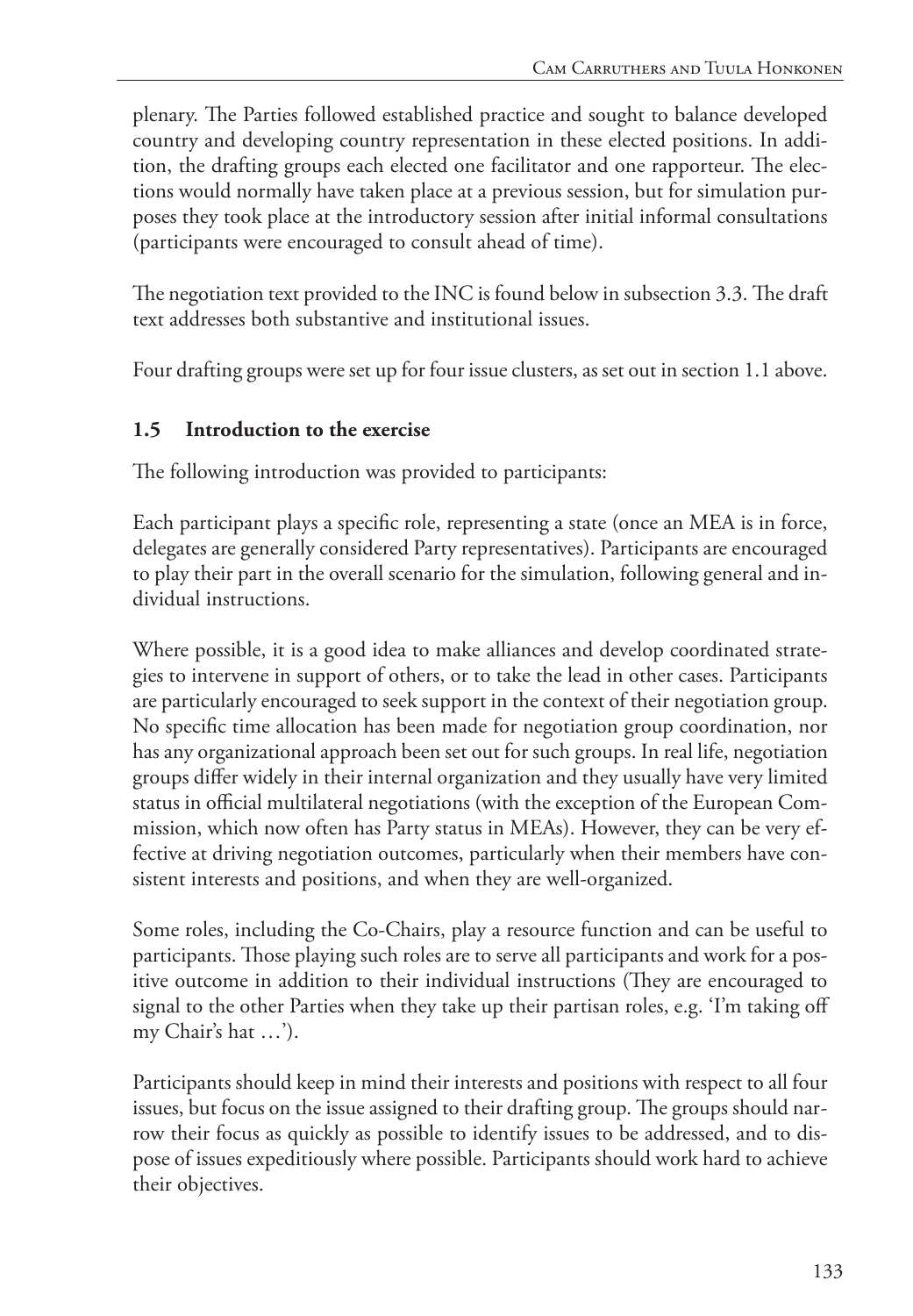Participants are strongly urged to follow their instructions, and to elaborate interventions with a compelling rationale to advance their positions, for example by drawing on context provided by their twin (see below for an explanation of 'twinning'). Participants are also encouraged to take the initiative and be inventive and to intervene in drafting groups and in plenary even if they have no specific instructions on a particular issue. Participants representing Parties are highly encouraged to seek support from other participants for, and identify opposition to, their positions, including positions discussed in drafting groups in which they do not participate. To this end, participants should consider developing joint drafting proposals and making interventions on behalf of more than one state, and may wish to consider using regional and negotiation groups as a point of departure. Participants are also asked to think about issues for discussion in the 'post-mortem', a facilitated review of the exercise, which will immediately follow the final plenary, and include issues of both process and substance within the exercise, as well as issues relating to the structure and management of the exercise itself.

The simulation is designed to focus on both the negotiation process as well as the substantive issues, and it is designed to be difficult, with failure to reach agreement being a real possibility. Unavoidably, a random distribution of positions is likely to result in making some Parties appear more or less constructive, and indeed for simulation purposes some positions are designed to cause difficulties. It is important to note that the positions in individual instructions are developed and assigned randomly. They are entirely hypothetical and are not intended to reflect specific positions of particular Parties or the views of organizations or individuals.

Individual delegates often face situations similar to this exercise, where they have little opportunity to prepare, but should still define objectives and develop a strategy. Informal diplomacy is where most progress toward agreement on concepts is made, while drafting group and plenary discussion is often required for agreement on specific texts. Drafting often involves a fine balance between accommodation and clarity. In real life, decision-making on final text in plenary may appear to be simply '*proforma*' (merely a formal repetition of what has already been agreed) but there can be surprises. Decisions in the plenary are critical and can sometimes move very quickly, at times moving back and forth on an agenda, so that being prepared with an effective intervention at any moment is essential.

The Co-Chairs and the four drafting group facilitators play important roles, setting up and managing the process – and managing time – to produce agreement. They are encouraged to consult broadly, including with facilitators and state representatives (note that the simulation organizers may be able to provide advice acting as senior secretariat officials). The key to success will be thoughtful organization of the work of the groups, including strategic management of how the smaller drafting groups and the plenary sessions function and are linked.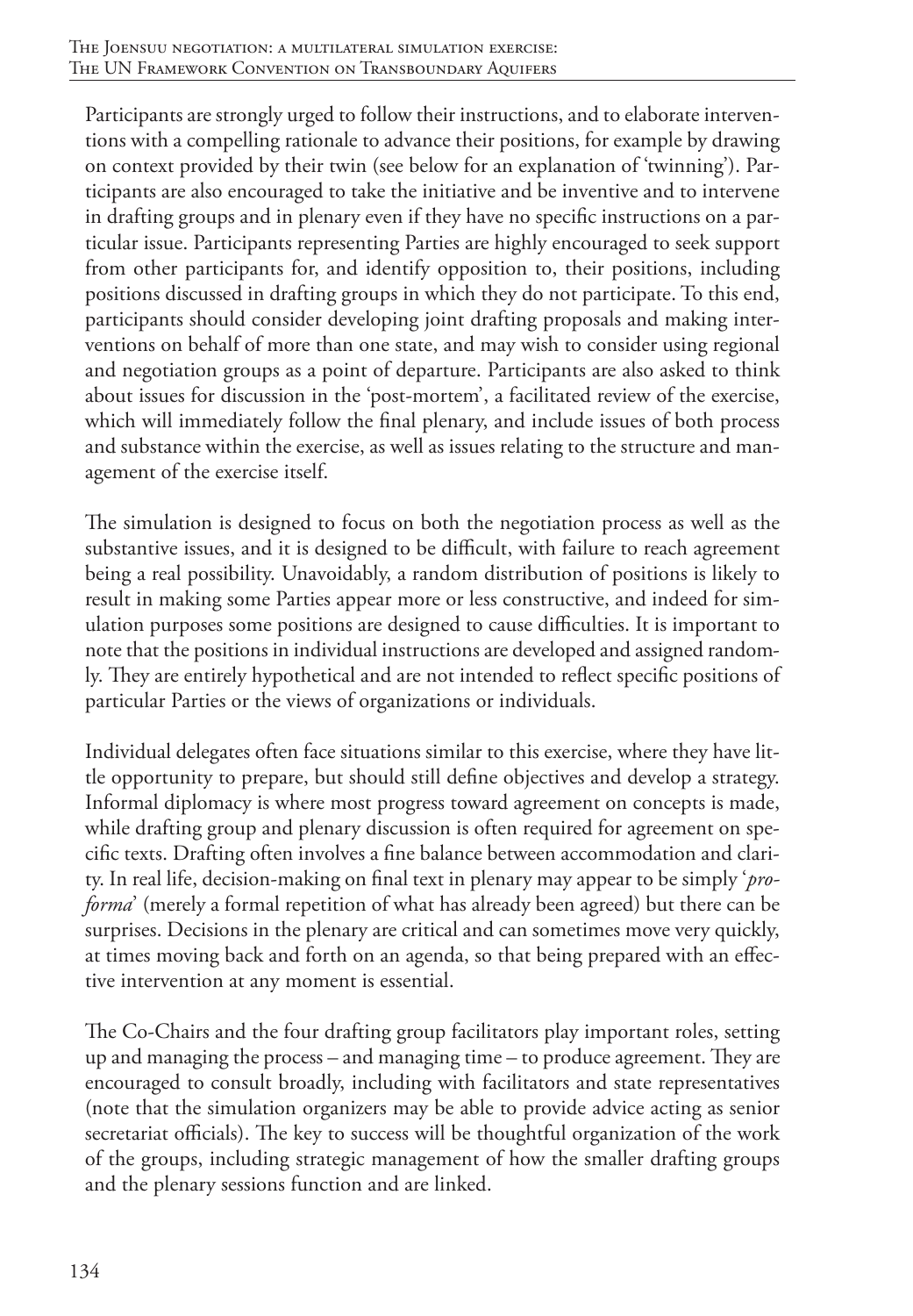## **1.6 Drafting v. High Level Segment**

The following advice was given to participants:

Participants should focus on drafting, and then shift to more discussion of trade-offs and accommodations with other Parties for the High Level Segment of the INC. Participants should also expect that there Ministers and Heads of Delegation will only have limited time to deal with a few issues, perhaps only one issue. On the one hand, it is often important to settle complex issues at the technical level and in settings like drafting groups, and it is very risky to rely on outcomes from the High Level Segment. In the latter, issues that can be formulated as a 'yes' or a 'no' are most susceptible to High Level discussion. The formulation of the question can be critical.

## **2 Instructions**

The instructions below were provided to participants.

## **2.1 Individual instructions**

The core of the simulation is set out in **confidential** individual instructions of 1-2 pages in length. They provide very brief positions and fall-back positions on each of the issues being negotiated, but no rationale or strategy (this must be developed by each participant). *In some cases, the instructions may seem internally inconsistent and even contradictory (this happens in real life, and is interesting to watch!).* For this exercise, instructions are provided in a simplified form rather than that of official delegation instructions. In some cases, instructions will stipulate that a position cannot be abandoned for a fall-back without consulting a designated senior official in the state's capital. For the purposes of this simulation the simulation coordinators will serve in this capacity. For further guidance in dealing with procedural and strategic issues, see the *MEA Negotiators' Handbook.*<sup>5</sup>

## **2.2 General instructions**

At a minimum, please review the general and individual instructions and the key simulation documents (subsection 3.1).<sup>6</sup>

1) Each participant is assigned dual role as a Lead Negotiator (in the INC Drafting Groups and Friends of the Chair sessions) and then as Head of Delega-

<sup>5</sup> Cam Carruthers (ed.), *Multilateral Environmental Agreement Negotiator's Handbook* (2nd ed., University of Joensuu, 2007), available in English and French at <http://www.uef.fi/en/unep/publications-andmaterials>.

<sup>6</sup> See also *ibid*. sections 3.1, 3.2, 3.3, 3.6, 2.4, 4.3 and 5, in particular.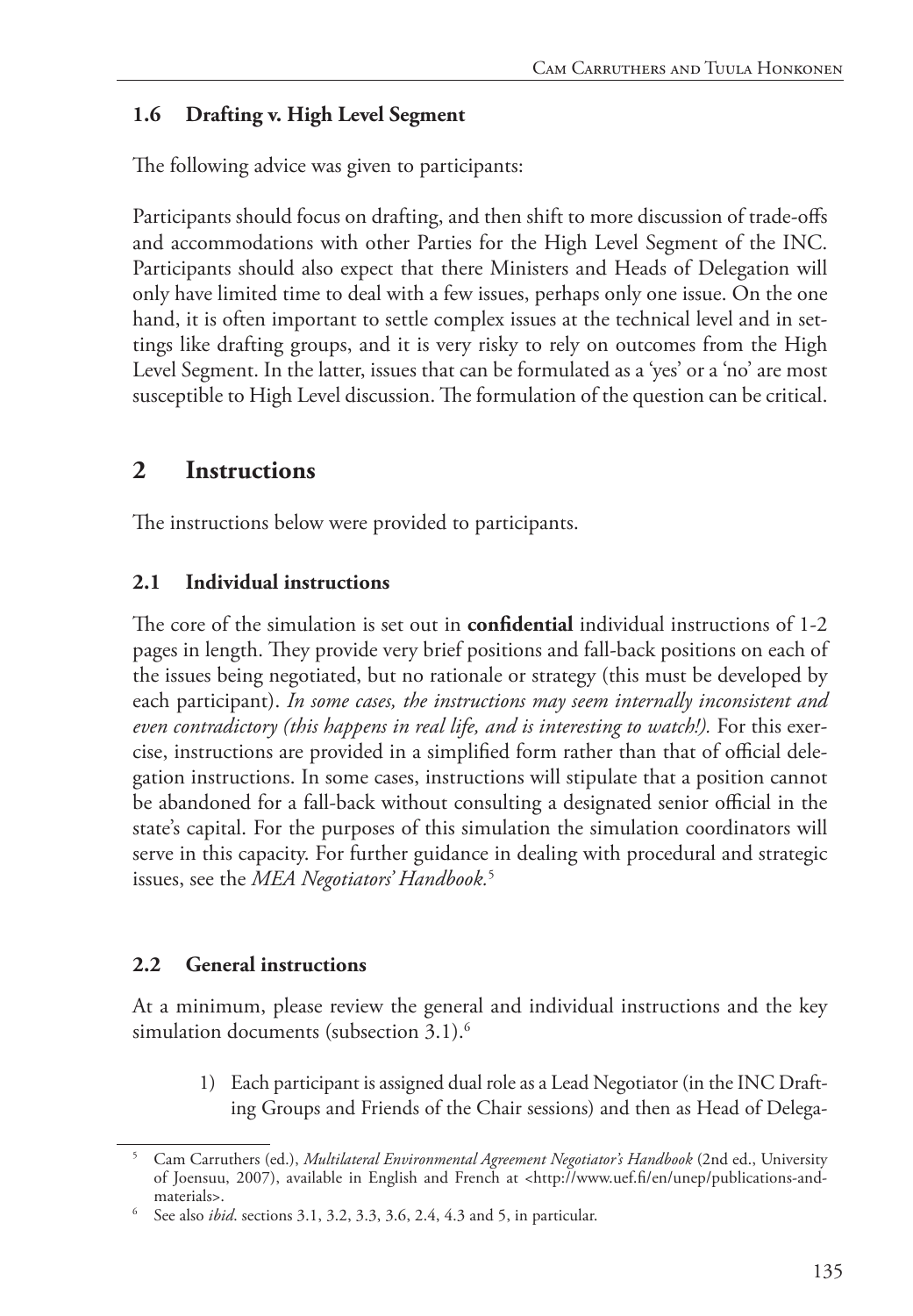tion (in the INC High Level Segment) for a particular state (these are both 'speaking roles'); each participant will also play the role of a Delegation Expert (see subsection 2.4 below) in the delegation of another participant, to whom they provide advice about their country or region of origin (a nonspeaking role); in addition, each participant will also be asked to rotate into a secretariat support role at least once in the exercise.7 Additional **confidential** individual instructions will be provided to each participant.

- 2) *Participants representing Parties* have been sent with full credentials from their governments to participate in the meeting of the INC, using their confidential individual instructions as a guide.<sup>8</sup>
	- a. Participants *should do their best to achieve the objectives laid out in their instructions.* You should develop a strategy and an integrated rationale to support your positions.
	- b. On any issues which you do not have a position in your individual instructions, you should develop your own positions, with a view to securing agreement on the issues where you do have a position;
	- c. Do not share your confidential individual instructions with other participants.
	- d. Do not concede to a fall-back position without a serious effort to achieve your primary objective (and not on the first day!).
	- e. You should work with your negotiation group and allies as much as possible – within the scope of your individual instructions. If possible, consult with others before the session, to identify and coordinate with those who have similar instructions, and even prepare joint interventions. *You should build alliances and try to support anyone with a similar position who is outnumbered. You should try to identify participants with opposing views, and influence them both in formal negotiations, as well as in informal settings.*
	- f. *At any time, you may receive supplementary instructions.* Participants should, of course, always be respectful of each other's views and background.
- 3) All participants will temporarily play the role of a secretariat official to support the Parties, Chair and rapporteurs, including in both plenaries and drafting groups, as appropriate (only in a support / advisory role).
	- a. Participants will rotate into a secretariat role based on time 'Slots' set out in the table of roles in section 2.3 and in the schedule for the simulation annexed to these instructions. (Participants may agree among themselves to switch slots – for instance, if elected as a Co-Chair.)
	- b. Secretariat officials should keep speakers lists, take notes and intervene as needed to respond to Parties. You should focus on matters of procedure and organization of work, as well as issues related to secretariat resources

There are no IGO or NGO roles in this exercise, based largely on feed–back from participants in earlier simulations who indicated that they found such roles very limited.

<sup>8</sup> **Confidential** individual instructions have been developed without reference to actual country positions, and it is not necessary for this simulation that participants attempt to follow positions in the real negotiations.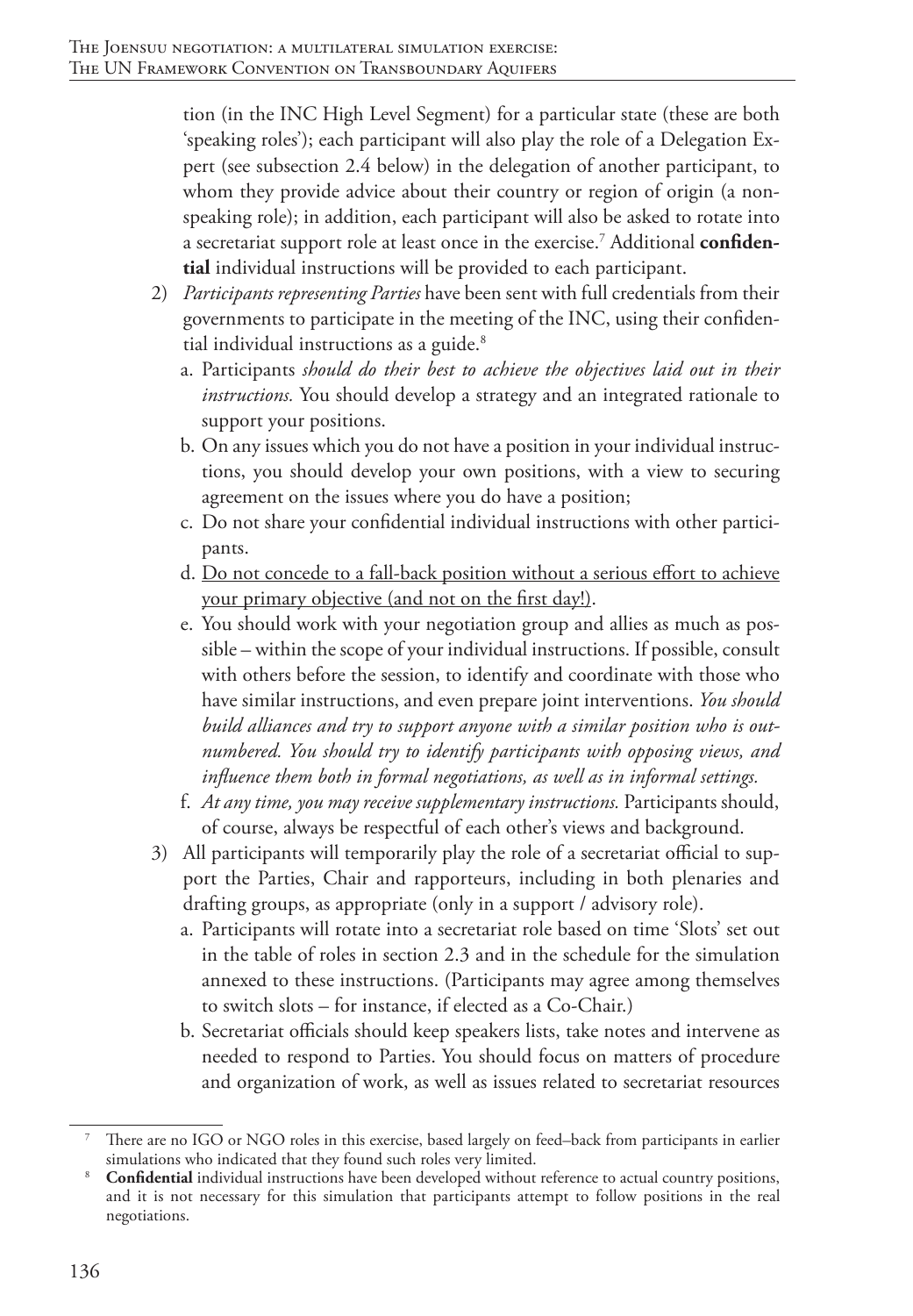and capacity, but are required to maintain neutrality on issues where there is a divergence of views among Parties.

- c. Participants temporarily in a secretariat role may also switch roles and intervene in their state representative role as a last resort if necessary to maintain their position. (When acting as a secretariat official they should use a secretariat flag; when as a state, their state flag.)
- d. There is no intended link between a participant's role as a state representative and their temporary functions as a secretariat official.
- 4) Simulation Coordinators may, as needed, act as senior secretariat officials and/or a designated senior government official in a state's capital authorized to provide supplementary instructions to their delegations. Coordinators will remain as far as possible outside of the simulation and should not be consulted unless necessary. Questions on procedure, etc. should be addressed to the Co-Chairs, drafting group facilitators or secretariat officials.
- 5) In the plenaries, the Co-Chairs sit at the head of the room, with secretariat officials beside them. Parties will have the opportunity to select a 'flag' or country nameplate (fold it twice, so the name is in the mid panel). To speak, raise your 'flag' and signal the secretariat official keeping the speakers' list. Secretariat officials will also have nameplates.
- 6) The simulation will begin and end in the INC plenary. As explained in subsections 1.1 and 1.4, the INC will establish three drafting groups and one Friends of the Chair group (Groups A-D). No arrangements will be made for regional groups unless made by participants themselves.
- 7) The first task for Parties is to elect two Co-Chairs, and then a facilitator for each group. The usual practice is that developing country Parties and developed country Parties are equally represented. Selection should be based on informal consultations, and decided by consensus.
- 8) When the INC breaks into the four groups, please join the group identified in your individual instructions. The groups will operate consistent with MEA practice for these groups (see the *MEA Negotiator's Handbook*).
- 9) The four drafting groups must reach agreement on what to report back to the plenary. Each drafting group selects a facilitator to manage the meeting and a rapporteur to record agreed text (see the *MEA Negotiator's Handbook* on drafting, especially use of brackets).
- 10) Once elected, the Co-Chairs and facilitators must each play their role in the session of the body they manage, and in that body, generally refrain from openly taking positions. If they do, they should explicitly indicate that they are 'taking their Chair's hat off'.
- 11) Please use only the materials provided, as well as advice and information from other participants, and do not be distracted by Internet resources or use any precedent found there or elsewhere (even though this is often a good idea in real life!).
- 12) The exercise will take place over a two-day period. Participants are encouraged to consult informally before the exercise for nominations to the official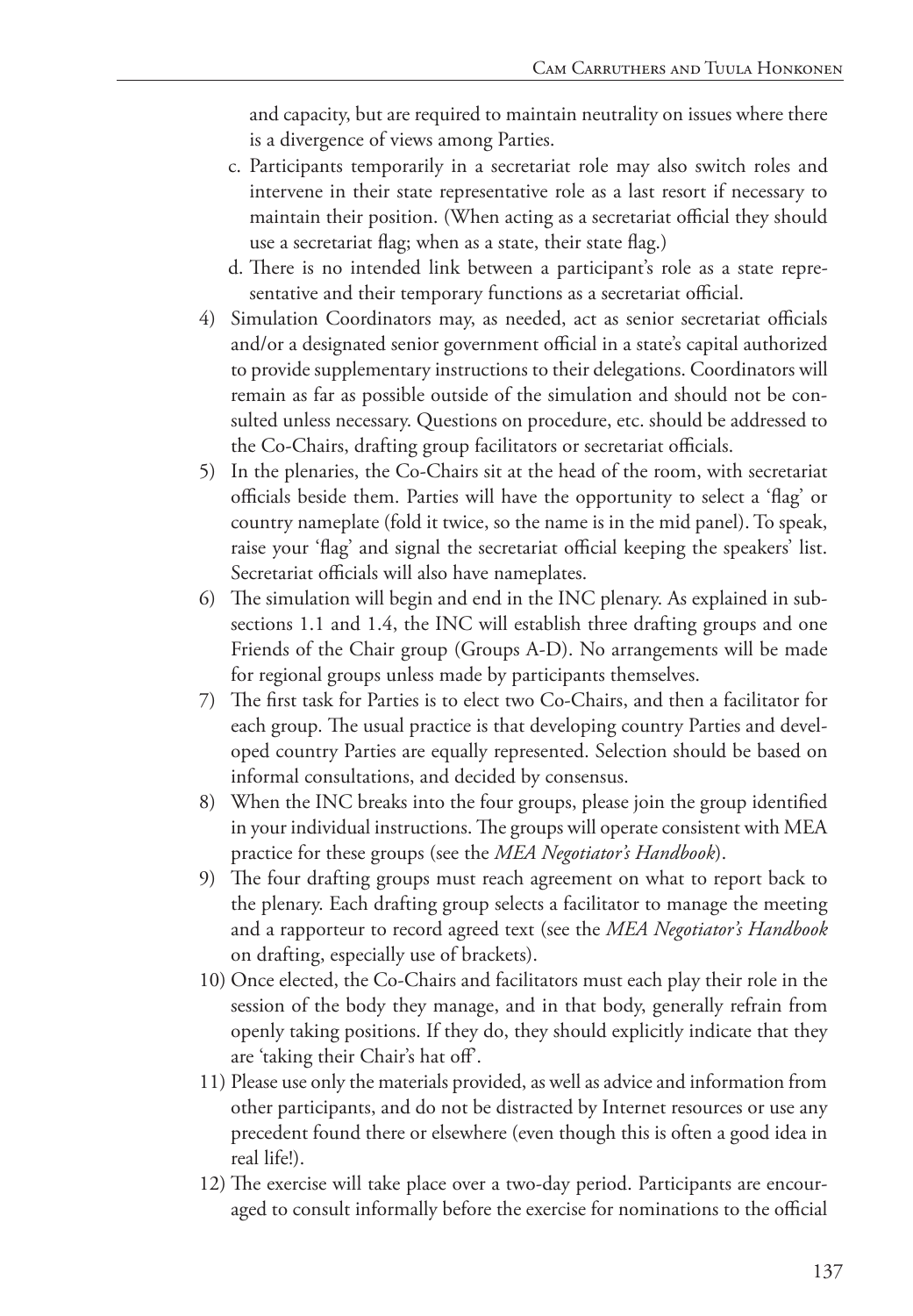positions and in the evening of the first day to form alliances and broker solutions (as in real life).

## **2.3 List of participants, roles, groups and twinning**

Participants were provided with a list of their 'twins' for the exercise, and their negotiation group  $(A, B, C, or D)$ .<sup>9</sup>

## **2.4 Roles**

Each participant was assigned to represent one state, playing the role of a Lead Negotiator. They also played temporary and secondary roles as a Delegation Expert on the delegation of their twin, and a Secretariat Official.

## **2.4.1 State Representative**

Each participant was assigned to represent one state, playing the role of a Lead Negotiator on the first day of the simulation, and of the Head of Delegation on the second day. In these roles, participants negotiated directly with other participants, including by speaking 'at the microphone'. Each participant represented the state of another participant with whom they were 'twinned', or represented a state from the same region as their twin.

As a Lead Negotiator or Head of Delegation, each participant was encouraged to consult their twin (or twins, as the case may be), in order to develop the rationale for their positions and interventions and to put their negotiation instructions in the substantive context of the country they represented. In particular, participants were expected to seek information from their twin about economic, social, cultural and environmental drivers that could inform their approach to negotiations and support their individual instructions (which were not intended to represent the position of any actual state, as noted above).

Participants were each provided with a 'flag' (country nameplate) for use in the formal meeting. Each participant was asked to select the flag of their 'twin' (see below). If that flag was not available (for example, if there was more than one participant from that country), then they were to select a flag from a country in the same region or negotiating group (if known) as their twin. Alternatively, if there were multiple participants from the same state, for purposes of this exercise any one of them was permitted to create a new fictional state based on a province, region or city in their country (which was the case, for instance, for Finland). They then provided expert advice as a representative of that 'country'.

<sup>9</sup> For more information on negotiation groups, see *ibid.* section 3.2.2.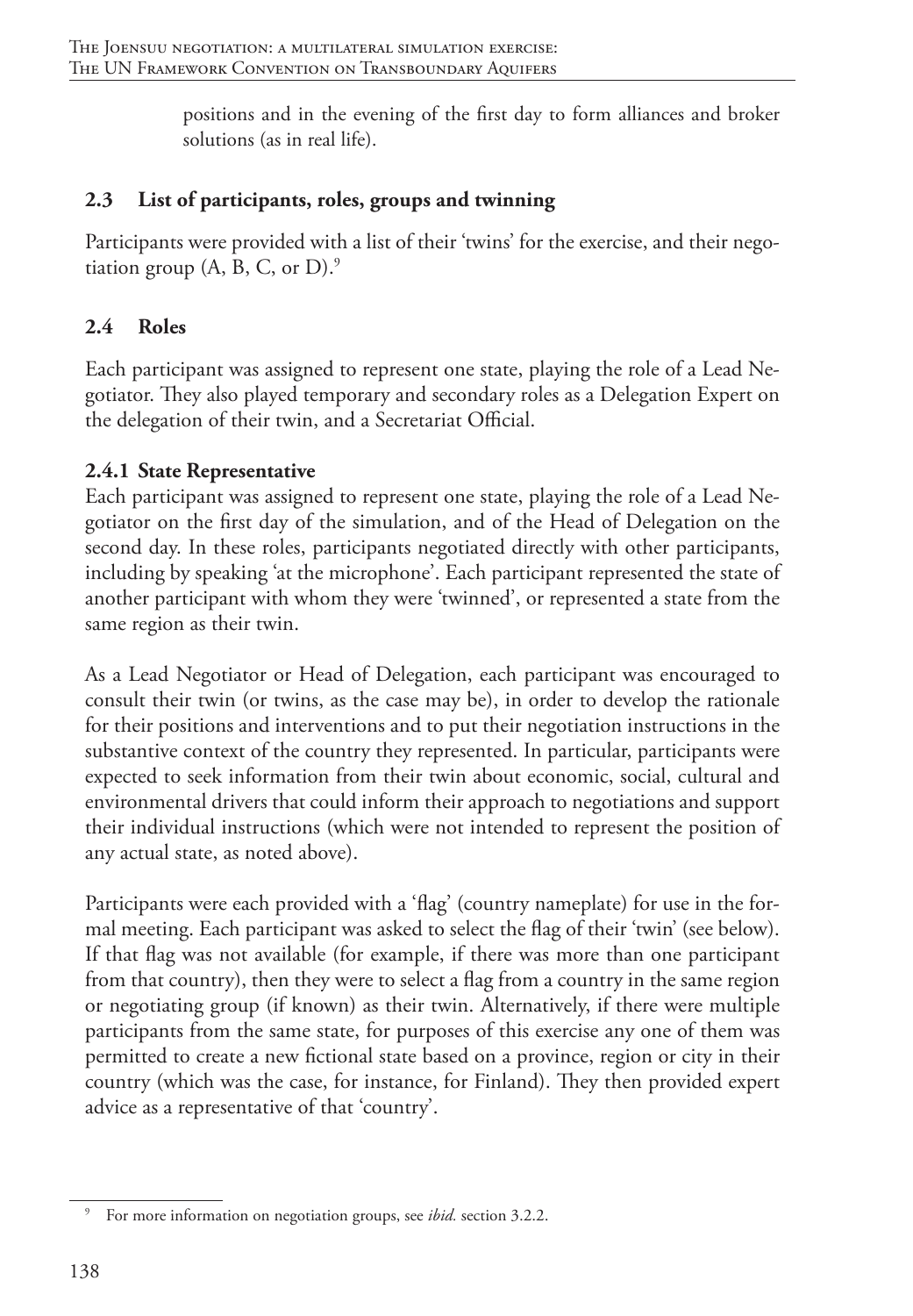## **2.4.2 Delegation Expert**

In the Delegation Expert role, participants never spoke 'at the microphone' or negotiated directly with other Parties; their only function was to advise their twin on substantive issues related to their actual home country (or in some cases, a country with which they had some affiliation), or about a country from the same region as their home country.

In their role as Delegation Experts, participants were not expected to provide any information on actual official or political positions, but rather to focus on economic, social, cultural and environmental issues and drivers with which they were familiar. No research was required in this regard. This role was temporary (in the early stages) and secondary to their role as a state representative.

## **2.4.3 Secretariat Official**

Each participant temporarily played the role of a secretariat official. In this role, their objective was to support all Parties and the process, including officers elected by the Parties (Co-Chair and rapporteurs), including in both plenaries and drafting groups.

## **2.5 Twinning**

Twinning in this exercise was intended to promote general understanding of how different perspectives may affect approaches to substantive and process issues – and to add some dramatic interest to the scenario. Each participant was 'twinned' with at least one other participant from another country, usually from another UN group or region and usually twins were not both developed or developing country participants. Some participants had more than one twin, based on the number of participants and the distribution of countries of origin among participants.

The intention was to have each participant twinned with another whose background or experience is different. Instruction sets and roles were otherwise assigned randomly, adjusted for regional, gender and sectoral balance. Participants were 'twinned' and assigned roles and positions based on numbered instruction sets.

There was no intended link between the positions and instructions of each State Representative (Lead Negotiator or Head of Delegation) and their twin's positions or instructions as a State Representative. Twins were not expected to act as allies or coordinate in any way when acting as State Representatives. Given the random distribution of positions, some twins had conflicting positions and others did not. Twins were asked not to disclose their fall-back positions to each other, only their opening positions. If they accidentally learned about their twin's fall-back positions, they were asked not to reveal them to any other participant. Twining was arranged to minimize the possibility that both twins were in the same drafting group.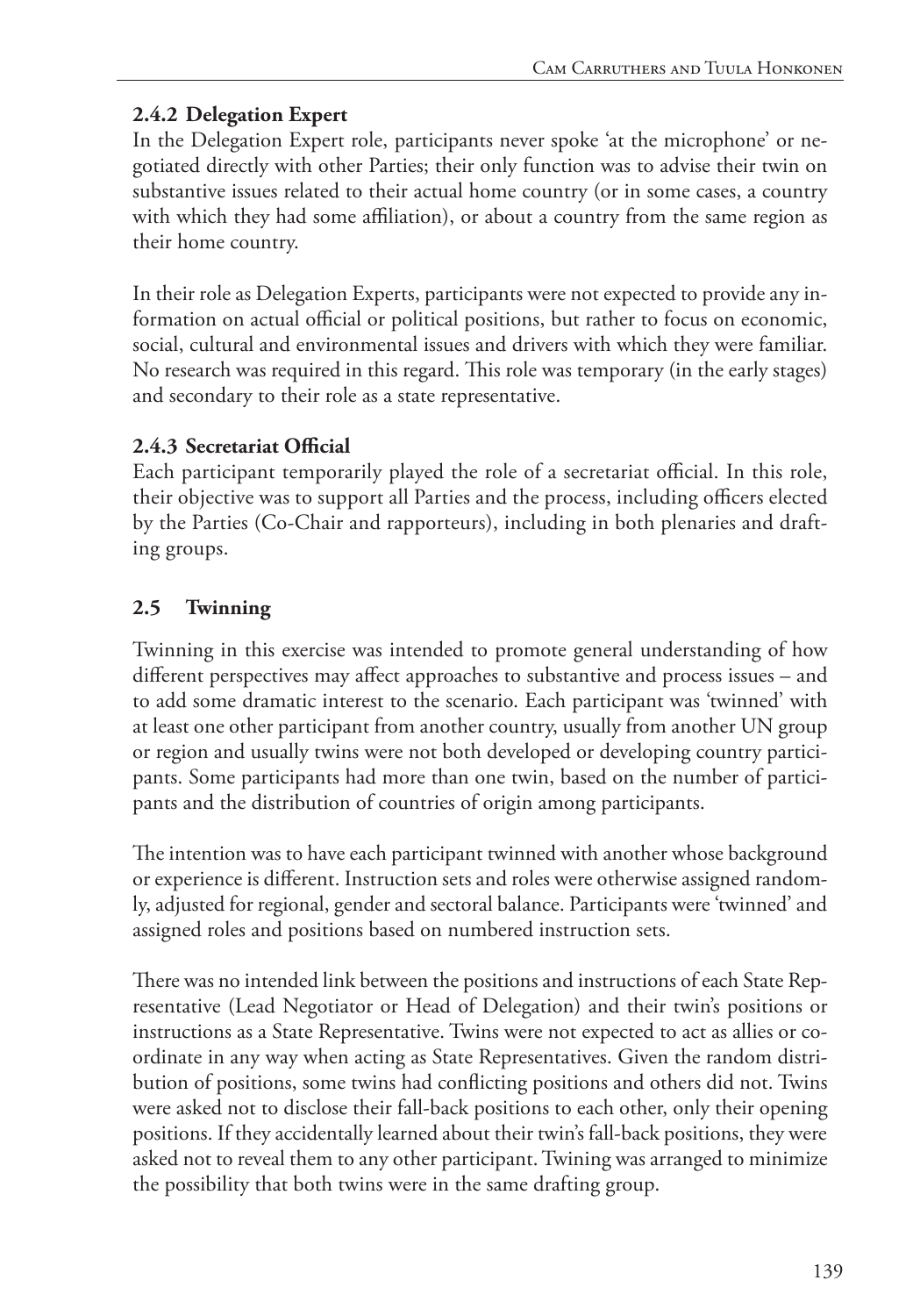Individual instructions were developed without reference to actual country positions, and it was not expected for this simulation that participants would attempt to follow such positions. It was suggested, however, that participants develop their positions and interventions with the economic, cultural and social context of the country, or at least the regional group, of their twin in mind.

In addition to providing substantive information, Delegation Experts were alo encouraged to provide their twin with cultural references, local sayings or anecdotes to help them illustrate a point related to the negotiation process or to substantive positions – as negotiators often do.10 While humour is often an effective negotiation tool, participants were asked to always be respectful of each other's views and background.

# **3 Key simulation documents**

## **3.1 Background material**

In this fictional scenario, an INC on Transboundary Aquifers takes place against the backdrop of increased domestic and international tension with respect to groundwater issues, as increased water scarcity and drought affects more and more countries. Some states are examining ways to address these issues under other MEAs, including the United Nations Convention to Combat Desertification.<sup>11</sup> Other states have returned to the idea of a more specific framework convention on groundwater. Some states and stakeholders have very high expectations and specific goals, other states and stakeholders are even more concerned and wary of the implications for their sovereignty and interests. The media environment has become increasingly dramatic. Participants were provided with a range of reference and historical material from current media, academic and United Nations sources, including relevant international decisions and agreements.<sup>12</sup>

An informal competition and vote for the best use of such a saying took place. One example is from the late Malaysian 'Chairman' Chow Kok Kee's use of a 'walk through a rose garden' metaphor in United Nations Framework Convention on Climate Change (UNFCCC, New York, 9 May 1992, in force 21 March 1994, 31 International Legal Materials (1992) 849, <http://unfccc.int>) negotiations, see Depledge, *The Organization of Global*, *supra* note 4, at 43. A second example is when the Chair of a Strategic Approach to International Chemicals Management (SAICM) session, Halldor Thorgeirsson of Iceland, used a 'boat' metaphor in the negotiations; see IISD *Earth Negotiations Bulletin* (ENB), 15 (89), 11 November 2003. These simple metaphors were repeatedly used by each chair, and embellished with reference by each to their home country. In both cases, other negotiators made interventions drawing on the same metaphor and adding their own personal or national perspective.

<sup>&</sup>lt;sup>11</sup> UN Convention to Combat Desertification in Countries Experiencing Serious Drought and or Desertification, Particularly in Africa, Paris, 17 June 1994, in force 26 December 1996, 33 *International Legal Materials* (1994) 1309, <http://www.unccd.int>.

<sup>&</sup>lt;sup>12</sup> Harriet Bigas et al (eds), The Global Water Crisis: Addressing an Urgent Security Issue (UNU–INWEH, 2012), available at <http://inweh.unu.edu/wp-content/uploads/2013/05/WaterSecurity\_The-Global-Water-Crisis.pdf<sub>2</sub>; Suzanne Goldenberg, 'Why global water shortages pose threat of terror and war', The Guardian, 9 February 2014, available at <http://www.theguardian.com/environment/2014/feb/09/global-water-shortages-threat-terror-war<sub>2</sub>; Stephen C. McCaffrey, 'Convention on the Law of the Non–Navigational Uses of International Watercourses', UN Audiovisual Library of International Law, available at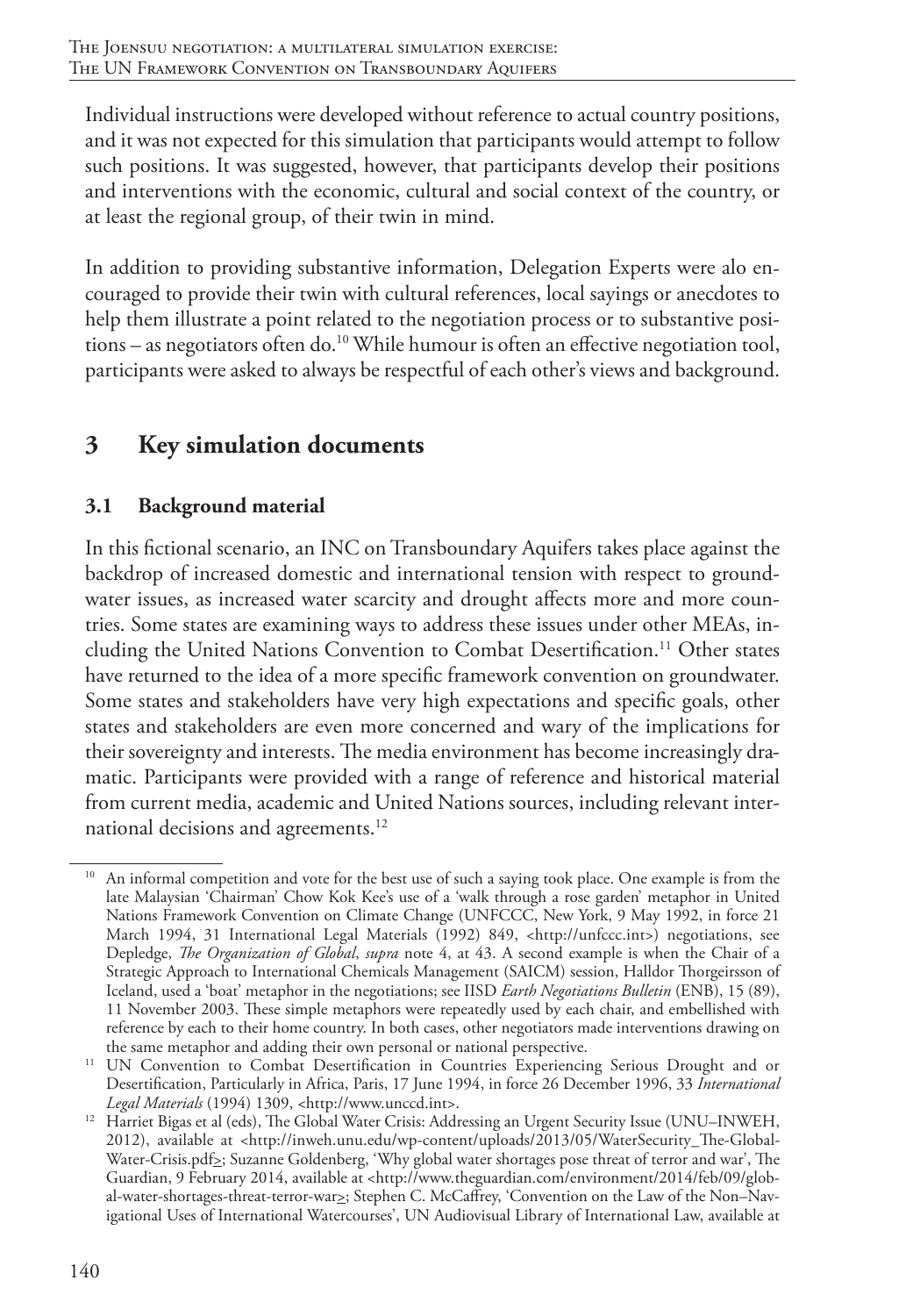## **3.2 Proposed drafting groups**

Participants were informed that the Co-Chairs of the INC had prepared a draft negotiation text based on a request from the INC at its last session. While the Co-Chairs were said to have provided a clean text, in a cover note a divergence of views was highlighted with respect to specific articles, with a proposal to the INC that the issues should be addressed in drafting groups. At the same time, it was noted that many participating states had indicated that 'nothing is agreed until everything is agreed' and that much hard work remained for the INC, given diverging views expressed by participating states on fundamental issues. The stated goal of negotiating partners was nonetheless to have a final legal text for adoption at the end of the Joensuu INC. At the same time participants were warned that informal discussion in the corridors suggested considerable doubt about whether there was sufficient political will to compromise and overcome obstacles to agreement. For simplicity, the issues were organized into four clusteres, with corresponding drafting groups labelled A, B, C and D.

**Group A** was requested to provide a clean and agreed proposal of text for adoption on acquired state sovereignty and the obligation not to cause harm et al.; and on emergency situations and protection in armed conflict (focusing on Articles 3, 6, 7, 19, 21–21.3 in particular – and 22).

**Group B** was requested to provide a clean and agreed proposal of text for adoption on equitable and reasonable utilization versus sustainable use, and preservation (focusing on Articles 4 and 5, and 14–18).

**Group C** was requested to provide a clean and agreed proposal of text for adoption on institutional arrangements (Part IV, focusing on Articles 8, 10, 17 and 20) in a Friends of the Chair format.

<sup>&</sup>lt;http://legal.un.org/avl/ha/clnuiw/clnuiw.html>; Convention on the Law of Non-Navigational Uses of International Watercourses, New York, 21 May 1997, in force 17 August 2014, 36 *International Legal Materials* (1997) 713; UN International Law Commision (ILC), Report on the work of its fifty-ninth session, UN Doc. A/62/10 (2007), paras. 160–183 (shared natural resources); Topical summaries in UN docs A/CN.4/577 (2007; Report of the ILC on the work of its fifty-eighth session; Topical summary of the discussion held in the Sixth Committee of the General Assembly during its sixty-first session, prepared by the Secretariat); A/CN.4/588 (2008; Report of the ILC on the work of its fifty-ninth session; Topical summary of the discussion held in the Sixth Committee of the General Assembly during its sixty-second session, prepared by the Secretariat); A/CN.4/595 (2008; ILC, Shared natural resources: comments and observations by Governments on the draft articles on the law of transboundary aquifers); and A/ CN.4/595/Add.1 (8; ILC, Shared natural resources: comments and observations by Governments on the draft articles on the law of transboundary aquifers, Appendum: United States of America); Stefano Burchi and Kerstin Mechlem, *Groundwater in International Law: Compilation of Treaties and Other Legal Instruments* (FAO/UNESCO, 2005), available at <http://www.fao.org/3/a-y5739e.pdf>; International Institute for Sustainable Development (ISSD), 'Experts identify lack of adequate governance of transboundary aquifer systems in Africa', available at <http://water-l.iisd.org/news/experts-identify-lack-of-adequategovernance-of-transboundary-aquifer-systems-in-africa/>; and ISSD, 'Workshop addresses transboundary aquifers in the Amercas', available at <http://water-l.iisd.org/news/workshop-addresses-transboundary-aquifers-in-the-americas/> (all visited 28 June 2015).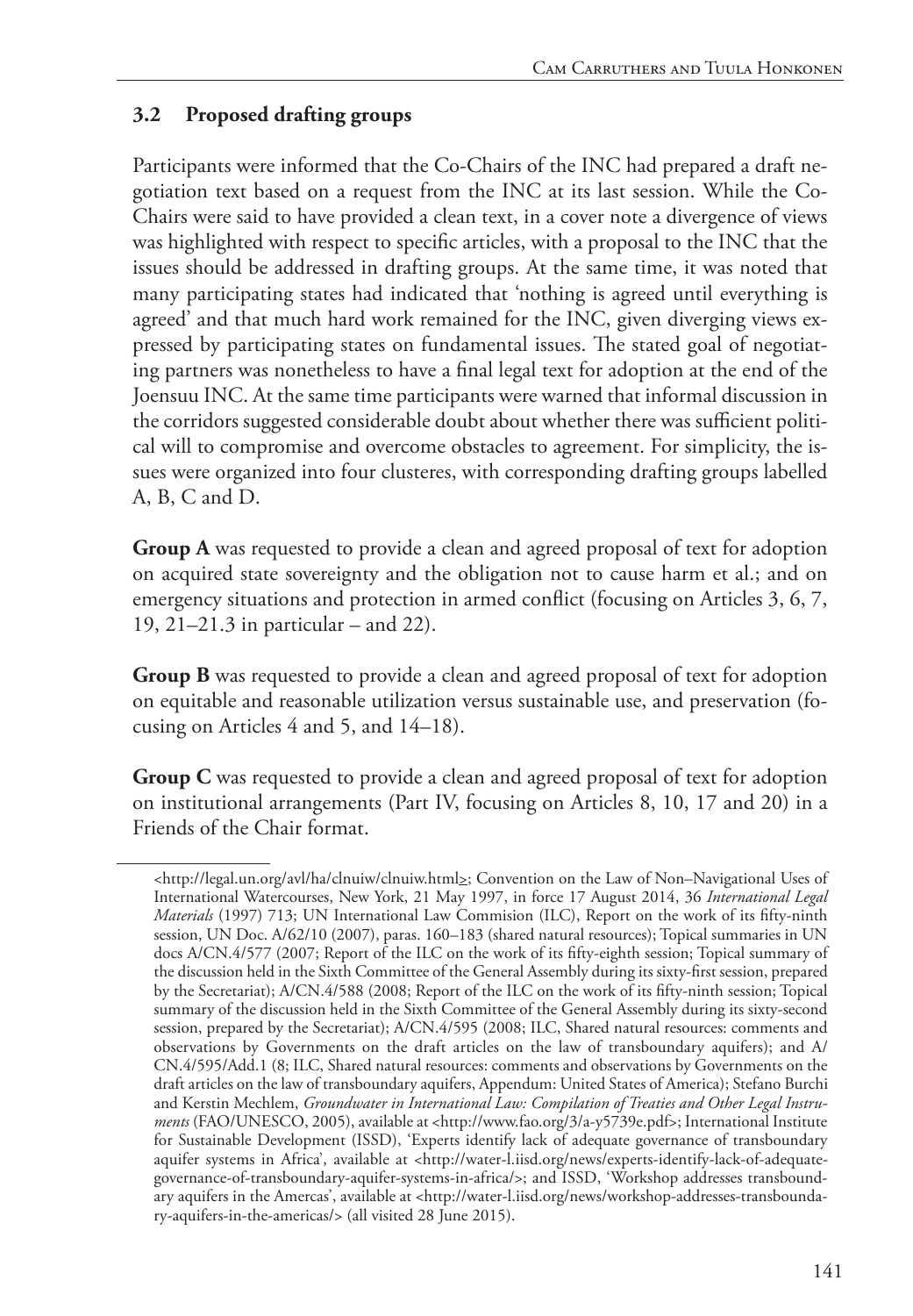**Group D** was requested to provide a clean and agreed proposal of text for adoption on a financial mechanism and capacity building; and on bilateral and regional agreements (focusing on Articles 10(2)(d), 11, 13 and 20).

## **3.3 Draft texts for negotiation and rules**

Praticipants received a draft text for negotiation based on the *DRAFT United Nations Framework Convention on Transboundary Aquifers (UNFCT),*13 along with selected rules of procedure on officers, conduct of business and voting,<sup>14</sup> and a proposed daily schedule.

# **4 Review of the exercise**

## **4.1 Introduction**

The following is a brief summary of the proceedings and analysis based on observations made by the facilitators during the simulation as well as the post-mortem conducted immediately following the simulation, written evaluations from participants, and notes from additional verbal feedback.

There were 31 official participants in all, not including the facilitators and the other resource people who supported or played various roles in respect of the simulation.<sup>15</sup> The participants were mainly from Ministries of Foreign Affairs or from ministries responsible for environmental matters of their respective countries. Academic and non-governmental organizations were also represented.

This was the eighth time that a simulation exercise based on the same basic organizational model has been run in a UEF – UNEP Course and published in this *Review*. In each exercise, there has been a different substantive focus, while at the same time each has included key issues related to the rules of procedure. In each case, the procedural settings and mechanics have varied in important respects, while there has consistently been a focus on two aspects of negotiation: informal drafting groups,

<sup>13</sup> Based on 'Draft articles on the Law of Transboundary Aquifers' (Official Records of the General Assembly, Sixty-third Session, Supplement No. 10, UN Doc. A/63/10), text adopted by the International Law Commission at its sixtieth session, in 2008, and submitted to the UN General Assembly as a part of the Commission's report covering the work of that session. The report also contains commentaries on the draft articles. Additions to the text of Articles 8–11 and 24–34 include modified text from analogous articles of the UNFCCC.

<sup>&</sup>lt;sup>14</sup> Annex to Dec. I/1 and V/20, as abridged for this exercise. Selected rules related to participation, conduct of business, voting and language have been included for the six participating MEAs. See section 3.1.1 of Carruthers, *MEA Negotiators' Handbook, supra* note 5, for an overview of the subjects most commonly covered by rules of procedure in MEAs.

<sup>&</sup>lt;sup>15</sup> The 31 participants included 17 women and 14 men from 22 countries: Afghanistan, Albania, Algeria, Belize, Brazil, Bulgaria, Burkina Faso, Egypt, Finland, Germany, India, Kenya, Lebanon, Macedonia, Moldova, Morocco, Nepal, Paraguay, Russia, Serbia, Sri Lanka (2) and the USA.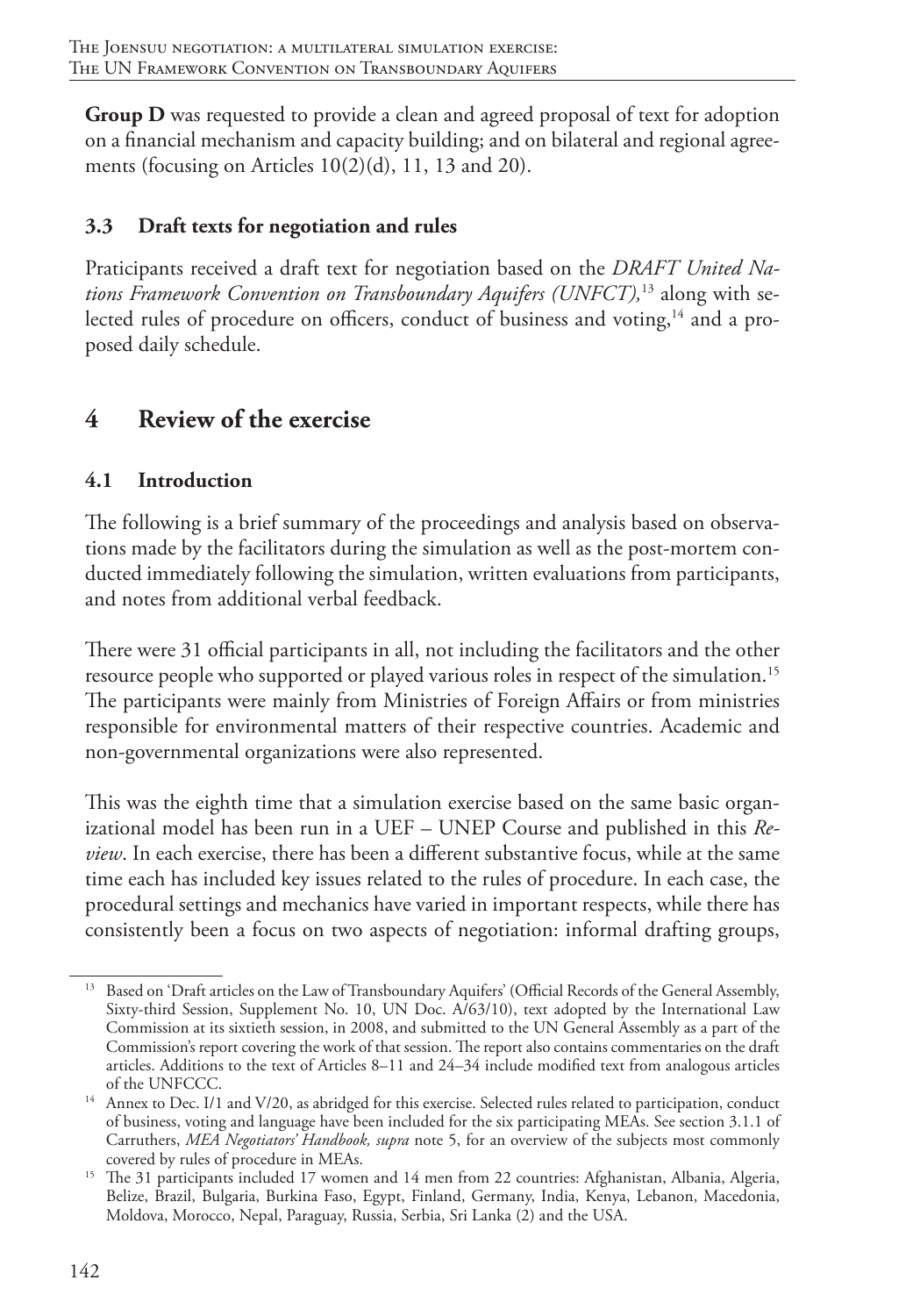and then formal processes for adoption of agreed text. This is the fifth time that the exercise was set to run over two full days. The positive results achieved were largely the product of the creativity of the participants in overcoming the challenges of the exercise. The simulation organizers were able to monitor and influence the negotiations by providing supplementary instructions 'from capitals' to individual participants, in order to ensure that the process remained challenging, but also to allow room for positive progress. However, concrete substantive and procedural proposals and strategies were produced exclusively by participants.

## **4.2 General comments**

As reflected in the plenary post-mortem held immediately following the simulation, as well as in written evaluations, the exercise was considered to be a success by the organizers and by all of the participants who provided feedback.16 In particular, one participant wrote: 'Good introduction to basic negotiation structure and procedure, good opportunity to build skill set'. Another noted: '[t]he exercises harnessed the best possible learning given the group we had. Participants had very little negotiation experience so the common denominator was rather low'.

However, there were also suggestions for improvement. One participant said that while it was '[v]ery useful, pragmatic. Guidance to negotiation workshop on 28–29 Oct. was confusing'.

In previous years, there were calls for access to course materials in advance for the purpose of preparation. For a second year in a row, the 'Primary materials' (not including individual positions/instructions) were shared approximately two weeks before the Course began, which seemed to effectively address this concern.

## **4.3 Feed-back on the simulation objectives**

The debriefing session focussed initially on the four objectives of the exercise:

- 1) understanding of the challenges and opportunities related to adopting a new international legal instrument, both in general and in this specific MEA context;
- 2) understanding of the principles and practices of multilateral negotiation (including high level segments) and appreciation of the value and role of the rules of procedure;
- 3) familiarity with specific substantive and drafting issues; and,
- 4) discussion and appreciation of different perspectives on substantive and institutional issues related to multilateral groundwater issues.

<sup>&</sup>lt;sup>16</sup> On a scale of 1–5, with 1 as very poor and 5 as very good, the two introductions to the exercise were rated at 4.4/5 and 4.3/ by the participants in terms of relevance; and 4.2/5 and 4.0/5 in terms of quality. Participation in the exercise was rated at 4.5/5 in terms of relevance and 4.3/5 in terms of quality.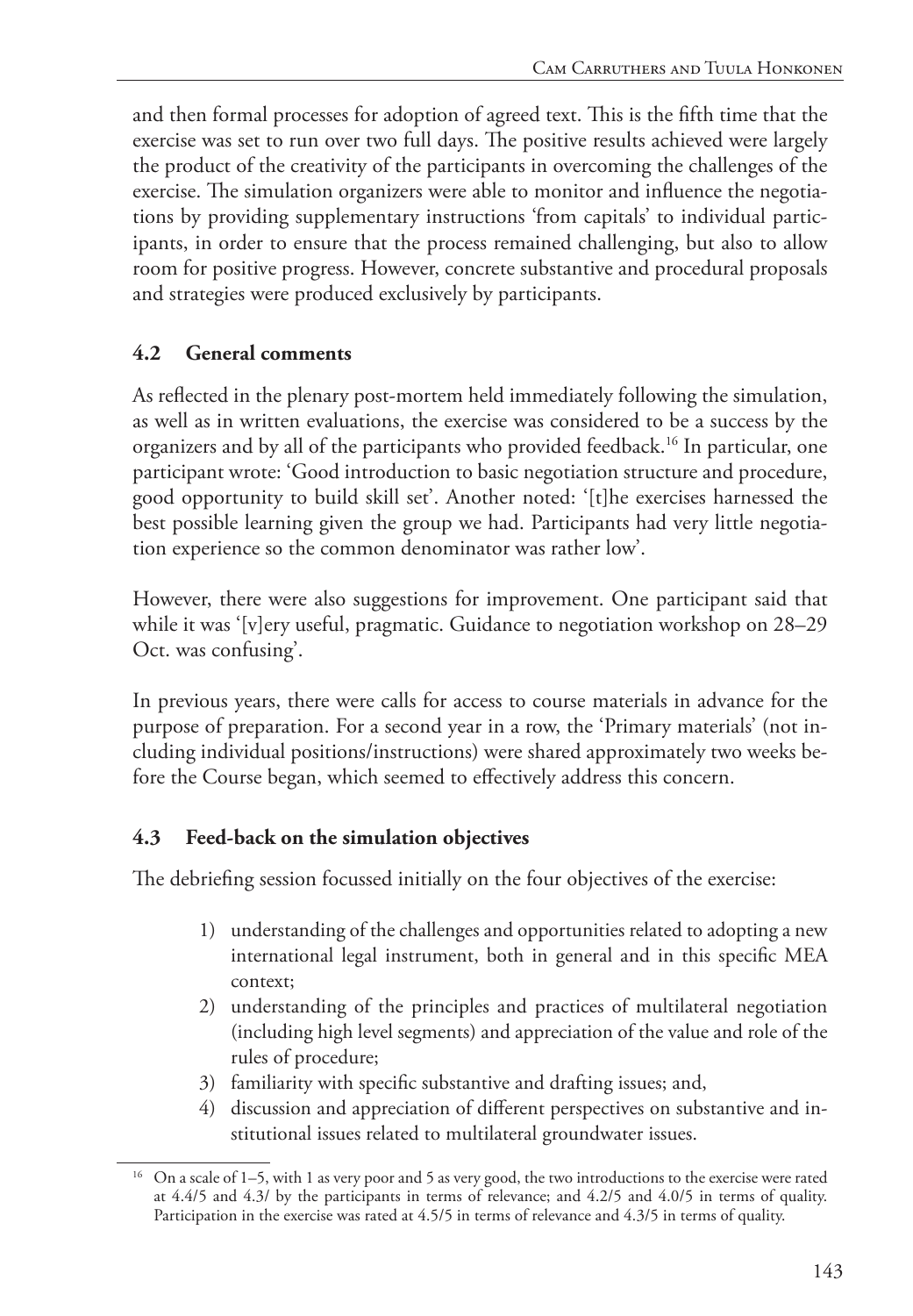## **4.3.1 Understanding of the challenges and opportunities related to adopting a new international legal instrument, both in general and in this specific MEA context**

This was the first time in this series of MEA negotiation simulations that the objective was to adopt a new legally binding multilateral instrument. There was limited discussion about challenges specific to an International Negotiation Committee (INC), and the organizers noted that this aspect of the simulation likely merited further exploration.

At the same time, there was positive feedback about the support and information provided by the resource experts who led relevant sessions in the Course related to water security and transboundary aquifers.

## **4.3.2 Understanding of the principles and practices of multilateral negotiation (including high level segments) and appreciation of the value and role of the rules of procedure**

The simulation organizers highlighted that the goal of the exercise was not for all groups to achieve consensus. On the contrary, the intent was to present participants with possibly irresolvable issues so that there would be more than usual pressure on the rules and procedures of MEA negotiation, and, in turn, more pressure on participants to use – or even misuse – the rules.

In past exercises, the facilitators had not been as transparent with participants about this objective and, as a result, frustration was expressed by participants and course lecturers. The organizers recognize that it is more usual during MEA negotiations for delegates to cooperate and work in a collegial effort to reach consensus toward progressive agreed outcomes. However, participants were warned not to assume that they could simply rely on experts to intervene once there is an issue with rules of procedure – the problem often is that it is very hard to undo procedural decisions.

It was noted that a number of participants had specific instructions to be obstructionist, and to use rules of procedure aggressively. Some had instructions to raise points of order and this was the second year in a row where some participants were to look for opportunities to challenge rulings by the Chair.<sup>17</sup> This is extremely rare in actual MEA negotiations, and participants expressed appreciation for the opportunity to consider how to resolve such issues. Participants were generally congratulated on their perseverance and creativity, as the outcome produced a higher than expected amount of agreed text, with only a few outstanding issues reflected in bracketed text from one drafting group. There was substantial discussion among participants, including several with considerable negotiation experience, about how best to negotiate high stakes procedural issues, such as a motion to overrule the Chair. The organizers of the exercise noted that the Chair who was faced with the motion to overrule,

<sup>&</sup>lt;sup>17</sup> Note that both Co–Chairs and the President may be referred to as the 'Chair'.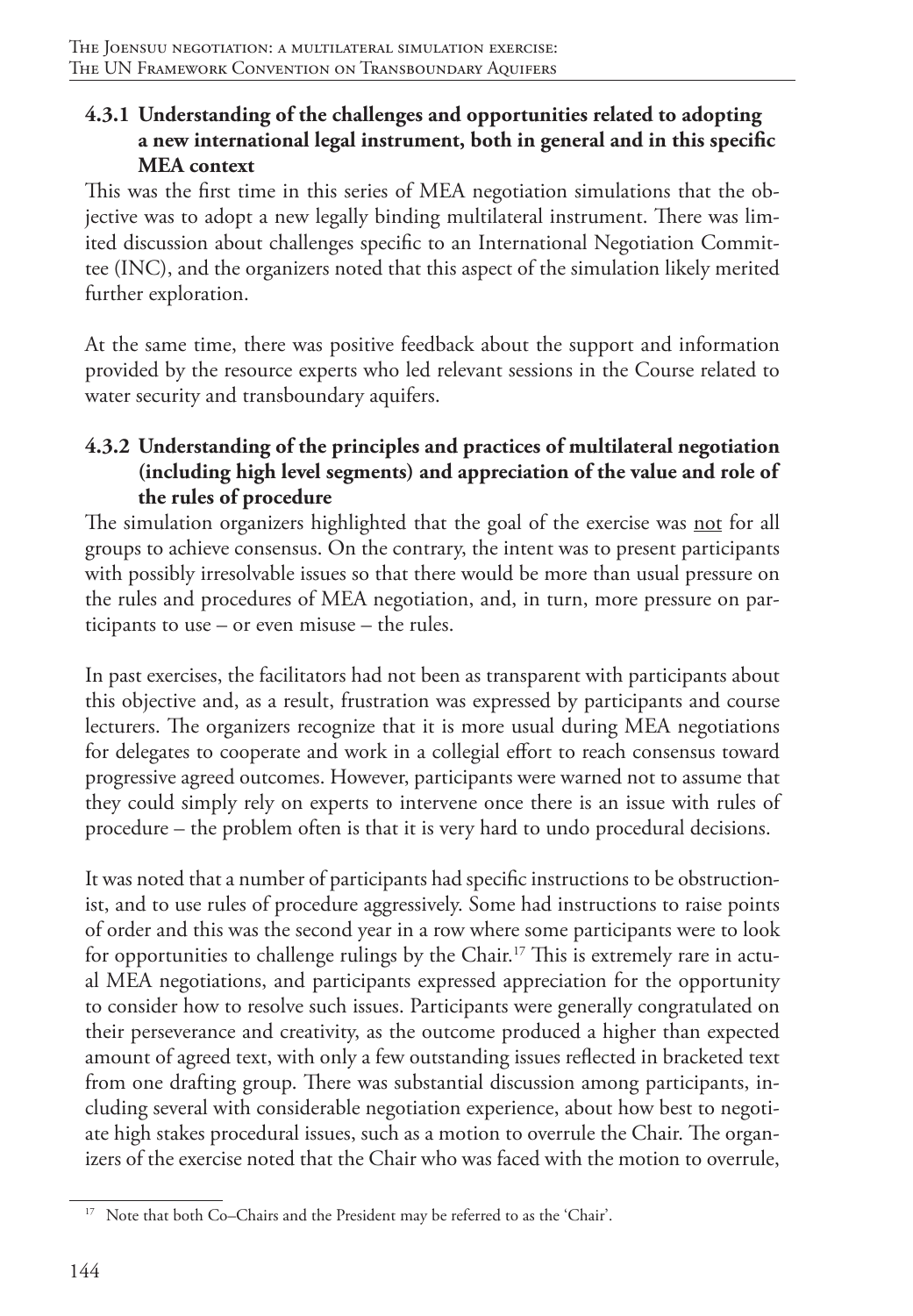and all involved with the motion, played their roles effectively. They were organized and thoughtful, and managed to maintain good diplomatic relationships even while making very forceful interventions.

Participants were confronted with results that would be untenable within the terms of their instructions and they were forced to grapple with the constraints of the rules of procedure, as well as the frustrations of being unable to reach agreement. Participants nonetheless worked through challenges and appreciated the learning opportunity in the exercise. The underlying objective was to highlight the importance of knowing the rules of procedure in the very rare instances where participants could be involved in actual negotiations with such difficulties, and this objective was clearly achieved.

In the end, participants were unable to overcome a key negotiation challenge and were prevented from adopting an agreed outcome by two intransigent Parties. Different negotiation and procedural approaches were made by different participants, but to no avail. There was some debate about the principle of consensus decision-making, and some questions about whether one or two Parties had taken sufficient steps in blocking consensus. The Chair, supported by those in the roles of secretariat officials, wisely chose to suspend the formal session more than once in order to provide for informal consultations among Parties and review of the key rules of procedure.

As discussed in the post-mortem, although instances of such procedural conflict might be rare and therefore not reflect typical negotiations, the techniques employed during the exercise are both useful and valid. It is not uncommon for a few Parties to have serious difficulties at some point in any MEA negotiation process leading to the adoption of a major decision. Parties in this position often have to consider the possibility of blocking consensus. In these situations, the importance of the rules of procedure increases, as Parties may seek procedural solutions. The assumption behind this objective is that many negotiators could be better prepared to deal with such challenges. It should be noted that some instructions and the roles of some groups were somewhat exaggerated in order to give these participants stronger roles and to contribute to the inter-locking sets of challenges confronting participants.

Most of the challenges facing participants were based on actual experience and all were based on real issues. Only a few of the instructions were somewhat unrealistic. One of the concerns noted by participants was the lack of detailed explanations for positions, some of which contained internal contradictions. Internal contradictions appear to be relatively common in MEA fora, and so were purposefully included in the simulation. The organizers recalled that participants were intentionally being challenged to impose a coherent logic on their set of positions, in part because delegates in real negotiations often face such challenges, as domestic interests are not always easy to reconcile. They also noted that because positions were allocated to different participants in a random manner, this also led to further contradictions. While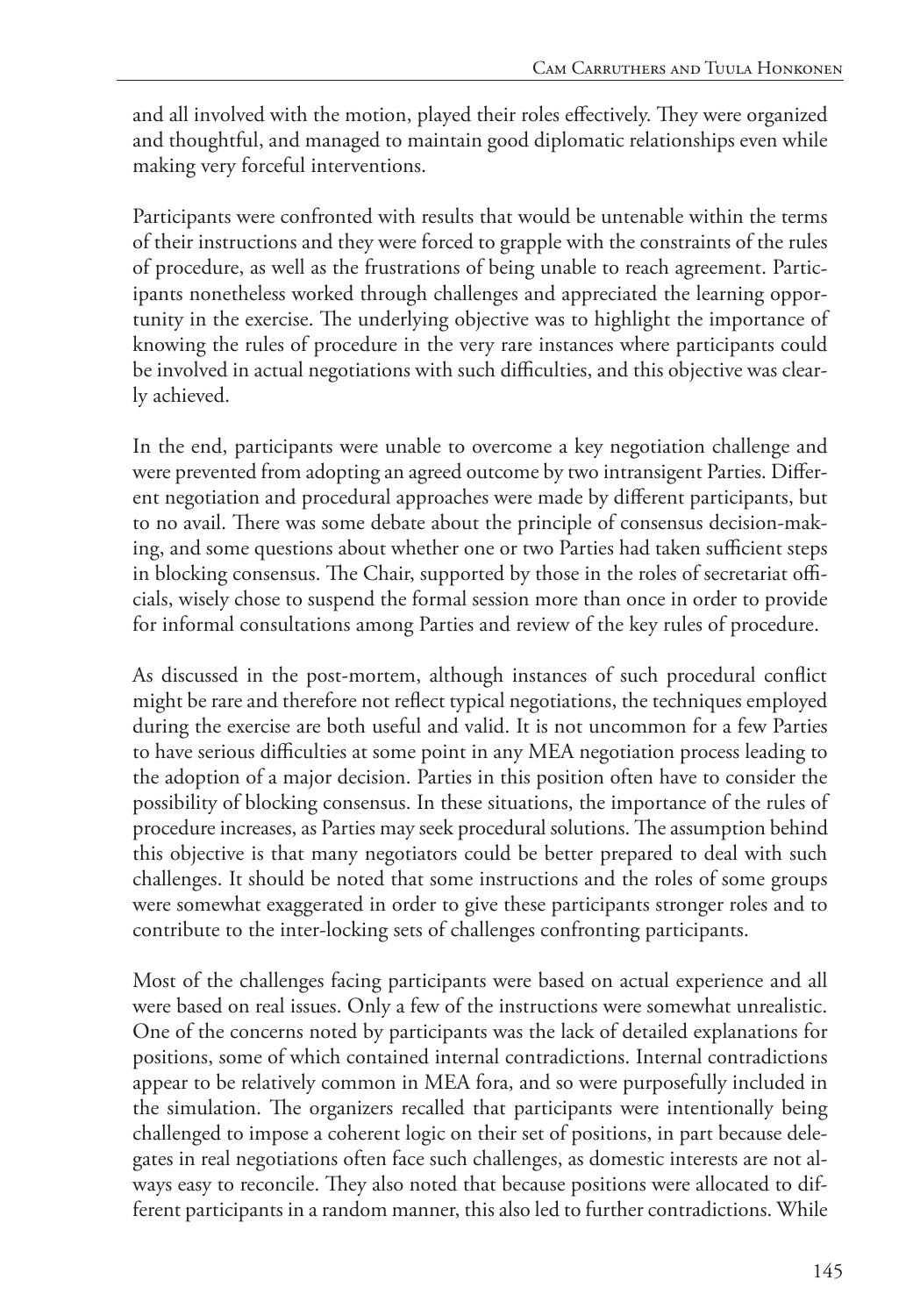some participants agreed that internal contradictions were not uncommon in real negotiation mandates, others suggested that there were enough challenges in the exercise, and that this aspect only caused unnecessary confusion.

Most of the questions involved subjective assessments of different kinds of negotiation tactics and strategies. Much of the discussion focused on the motion to overrule the Chair put forward in the final plenary session. As noted above, the participants were able to make forceful interventions in line with their instructions, and yet maintain a diplomatic approach that was largely realistic. It was emphasized that such a motion is extremely rare in actual MEA negotiations. However, participants agreed that this situation in the exercise helped in gaining an appreciation of how MEA rules can be used, and prepared them for dealing with high stakes procedural issues in the future.

Specifically, some Parties were given instructions to question the approach of the presiding officers and some other Parties, and to specifically challenge them on whether they had respected proper procedure with respect to properly setting up discussion on a particular issue, where Parties had been unable to agree to set up a drafting group, and the Co-Chairs had asked a 'Friends of the Chair' group to negotiate the proposed text. This text was subsequently presented for adoption. Issues were raised about whether the rules had been respected, and the text had any 'standing' before the INC, as well as fundamental principles of transparency and participation by sovereign states. This scenario was based on COP 15 COP/MOP 5 of the Kyoto Protocol.18 Some Parties with concerns had further instructions to block consensus on the issue.

As a first step, these Parties were to work to ensure that the Chair had to make a ruling on whether a document produced by the Friends of the Chair group could be adopted by the Parties, since the document was not produced at the request of the Parties, and not all Parties had the opportunity to negotiate it, given that it was produced by a select group of 'Friends of the Chair'. If unsatisfied with such a ruling, and if they judged they had enough support, they were to ask the Parties to over-rule the Chair. Parties on the other side of these issues had equally forceful instructions.

## **4.3.3 Familiarity with specific substantive and drafting issues**

Some participants wanted more focus on drafting techniques in the negotiation exercise, and indicated that they would be interested in more instruction on technical drafting issues, as well as a glossary of technical terms. The organizers recognized that the exercise involves procedural issues, negotiation techniques and drafting, and that while drafting is an important activity in the negotiations, techniques are not much discussed.

<sup>18</sup> See 'Summary of the Copenhagen Climate Change Conference, 7–19 Dec., 2009', 12 (459) *the Earth Negotiations Bulletin*, 22 December 2009. That situation was different in that it took place within a treaty body as opposed to an INC.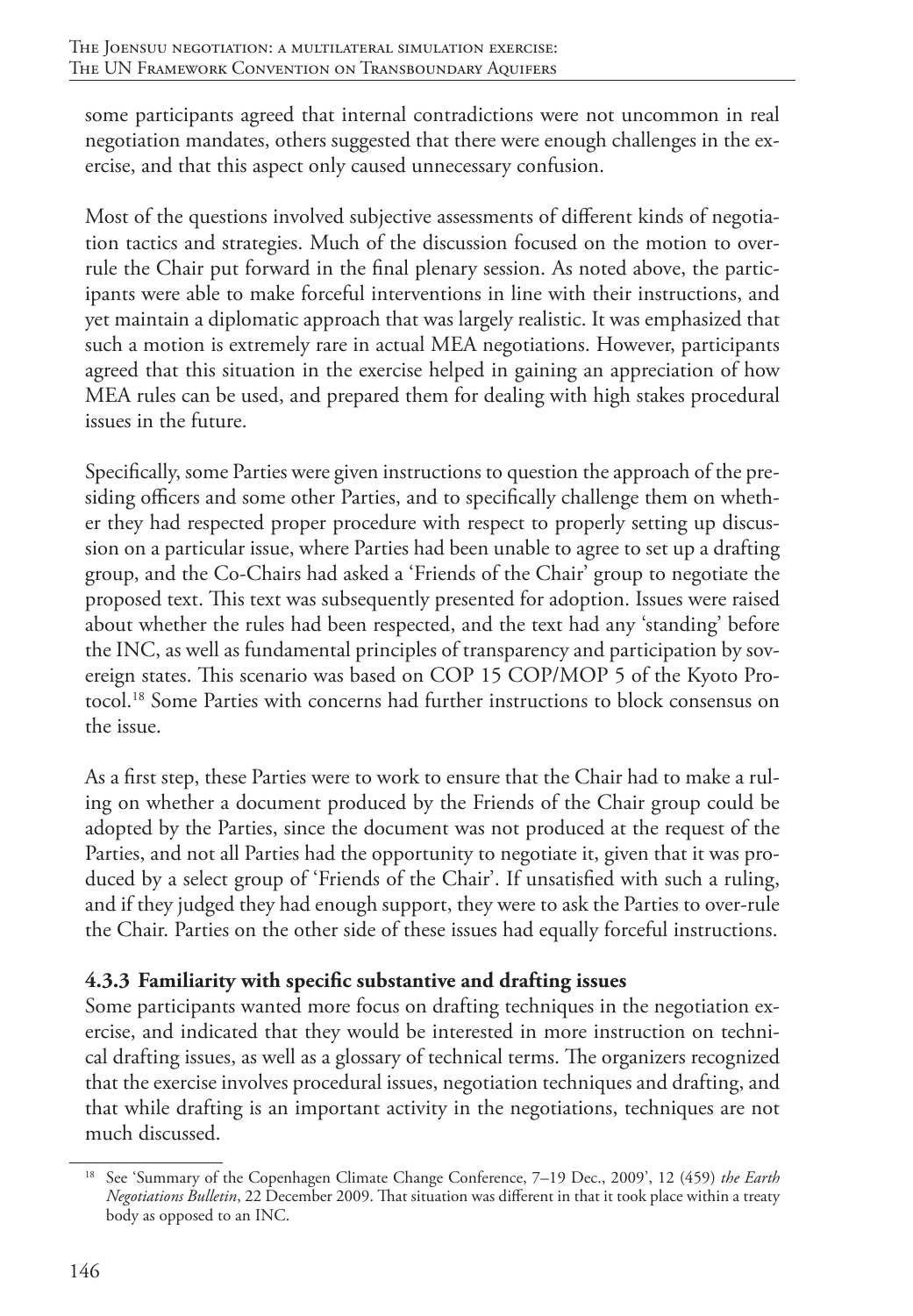Some participants suggested that the negotiation exercise and drafting exercise could be linked, so that participants could focus on a specific text and take it through a more complete process. This is a suggestion that will be considered for any future versions of the exercise led by the organizers. In particular, participants noted one particular drafting issue with respect to how to balance clarity and 'constructive ambiguity' in a negotiated text in order bridge divergent views and to reach agreement. This was one of the key issues discussed in the drafting exercise earlier in the Course.

Participants and organizers noted that the negotiated outcome of this exercise reflects considerable 'constructive ambiguity' on a few issues, but that it also appeared to have sufficient clarity and specificity to be considered useful in practical terms. There were a number of comments from participants who found the Course sessions on negotiation and drafting techniques, which preceded the simulation, as well as the *MEA Negotiator's Handbook*, very useful with respect to drafting*.* 

#### **4.3.4 Discussion and appreciation of different perspectives on substantive and institutional issues related to multilateral groundwater issues**

On the fourth and final objective*,* the organizers suggested that achievement of this objective was driven by participants themselves, and that the simulation only provided a platform for exchange among participants. They noted with appreciation that all participants took the exercise seriously and the simulation, indeed, reflected reallife multilateral discussions on the subject. Participants agreed that they had learned more about the issues and different perspectives on the issues in some ways than they could have through readings or lectures alone.

## **4.4 Specific issues**

Both participants and organizers raised specific issues for review of the exercise, both in the post-mortem plenary, bilaterally and in written evaluations. Those issues which generated the most substantive comments and discussion are reflected below.

## **4.4.1 Materials**

As noted above, participants were provided with a Primary Materials document, which contained general instructions and supporting material, and which was reflected in an introductory presentation. There were many general positive comments about the materials, contents, structure and accessibility. The only concerns expressed related to those seeking greater clarity with respect to twinning (see below). There were more positive comments about the *MEA Negotiator's Handbook.* Some participants suggested that the latter could be updated.

It was noted by the organizers that, in response to participant responses in previous simulation exercises, participants in this exercise were provided with an introduction and materials about two weeks before the exercise took place; they were not given detailed substantive background to their instructions, nor were they provided with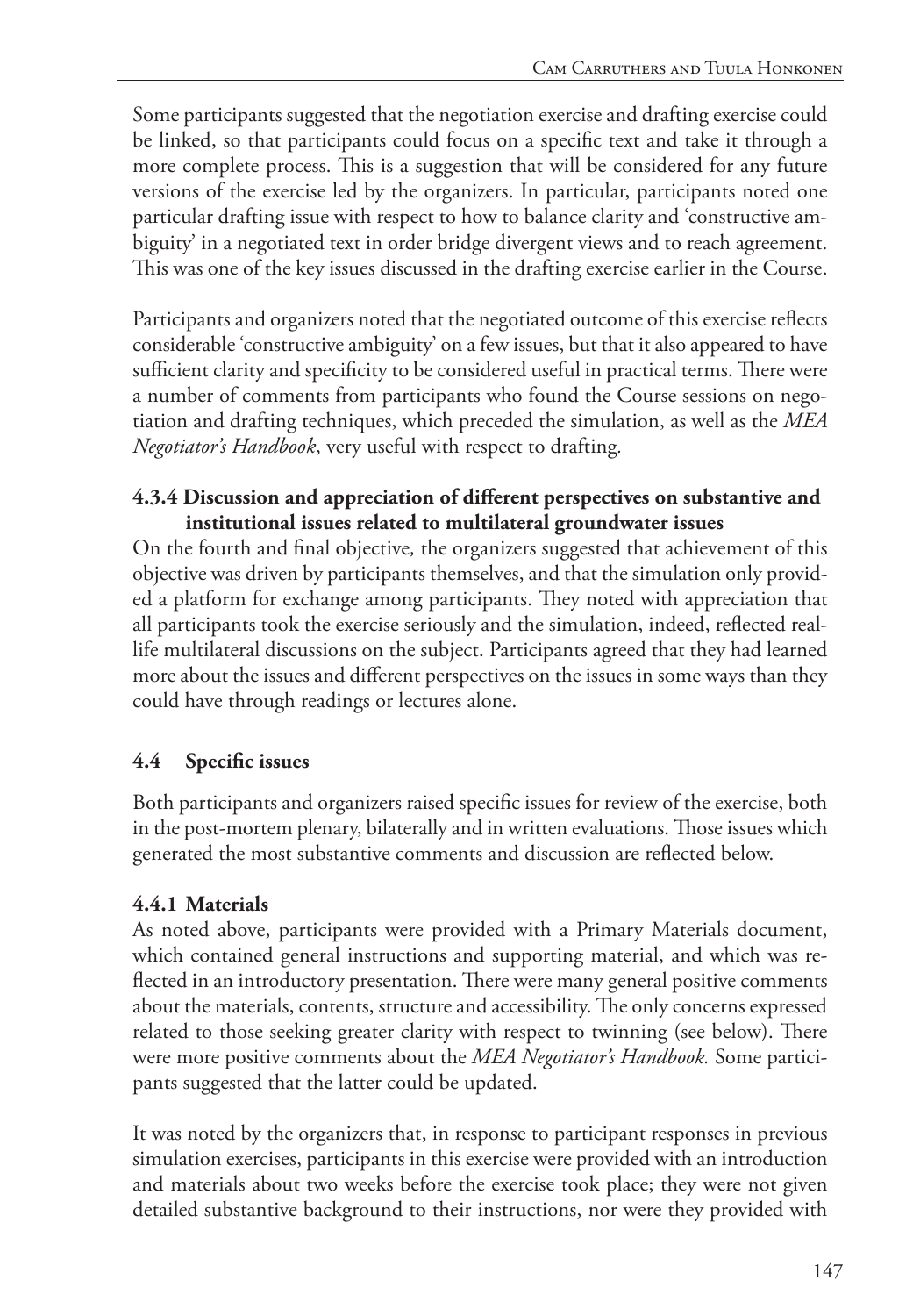detailed rationales for the linkage – or lack of linkages – between their positions. Instead, participants were encouraged to develop their own rationales and given the freedom to do so.

## **4.4.2 Roles and individual instructions**

Consistent with feedback from previous simulation exercises, there were no NGO or IGO roles. Some participants noted this absence, and it was discussed how the simulation might be adapted to bring in these perspectives. For the same reasons, full-time secretariat roles were also not included in this simulation, and participants took turns to play secretariat roles only for brief 'time slots'. Feedback on this arrangement was positive. The mere presence of participants in secretariat roles allowed the Chair of a session the opportunity to consult and seek advice. Participants in secretariat roles were able to provide substantive support and advice by, among other things, identifying applicable rules of procedure, or other relevant material for the Chair, while allowing the Chair to focus on the flow of discussion.

Other participants who played secretariat officials at key points in the process were faced with managing logistical demands of Parties, and helped to organize interaction with course support staff providing services such as document reproduction. While these activities were often simple and practical, many participants noted that they gained an appreciation of secretariat roles and perspectives, including on substantive issues, such as institutional or procedural issues, which would have implications for secretariat management. There was general agreement that this approach was preferable to having one or more participants dedicated entirely to a secretariat role or roles, where they would have less scope to intervene and engage on substance.

## **4.4.3 Twinning**

Most participants indicated that mutual mentoring between 'twinned' partners was a challenge and a source of confusion, particularly when considered in addition to other elements of the exercise. On balance most participants felt that twinning should be dropped from the simulation model, or somehow modified.

Nonetheless, most recognized that it was a useful way of exploring and learning about different perspectives. Twinning was helpful in initiating discussion about cultural, regional and country-specific views, and was also conducive to improving the social dynamic amongst participants. Most felt that twinning provided a useful opportunity to put themselves in 'someone else's shoes'.

As in previous years, several participants expressed some disappointment that they had not been able better to engage with their twins and draw out more relevant views and perspectives, largely owing to the limited timeframe of the exercise. Others suggested that the concepts could have been better explained, or that twinning could have been set up earlier in the course, or even before the course began.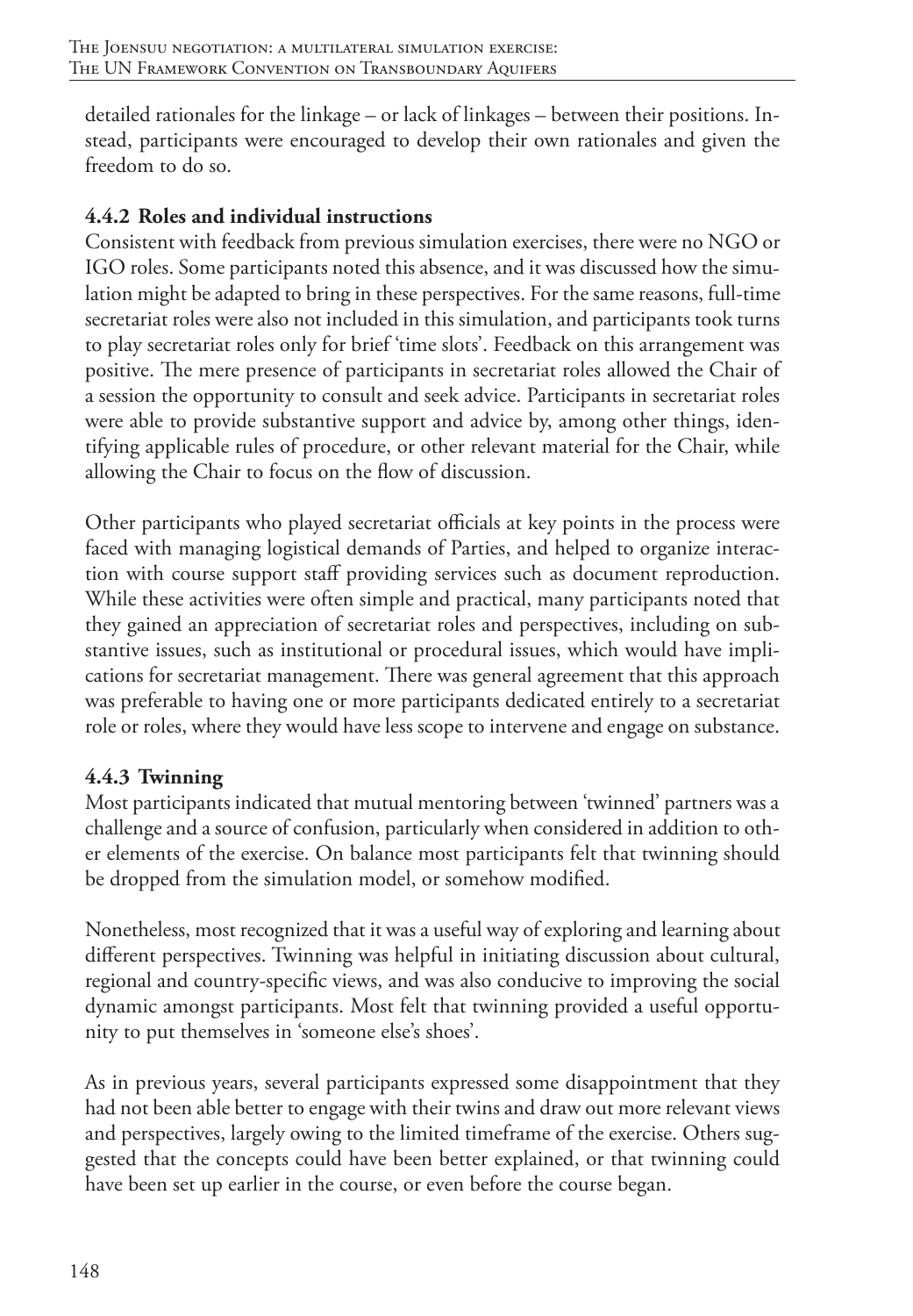The organizers questioned participants during the post mortem on their experiences playing different roles. This edition of the exercise was the second time that the role of 'technical advisor' was formalized. Some participants found that this concept helped them to understand 'twinning'. There was also support for the two-day format, in part as the extra day helped participants to take advantage of opportunities to learn more from their twin. While, as in previous years, there was some interest in having twinning done before the Course, it was recognized that this would not be fair to those participants twinned later (some whose participation is confirmed late would be twinned as late as the first day of the course).

## **4.4.4 Chairing and lead roles**

In this simulation, it was clear that those in a Chair role were kept working hard on substantive and procedural issues, so that keeping track of the real and simulation names of all participants became a concern. The Chairs in this simulation were given greater flexibility to design the process and to respond to ongoing developments. This was particularly challenging and increased the intensity of the simulation. However, the Chairs were closely supported by participants in secretariat roles, and effectively used their time between and during sessions to consult with each other. Participants congratulated their Chairs on dealing effectively with rules of procedure, issues and motions, and felt that the Chair did an excellent job of continuing to effectively manage the meeting, even when dealing with a motion to overrule the Chair.

## **4.4.5 High Level Segment strategies**

For the second time in this series of simulations, a High Level Segment was added, with participants switching roles from lead negotiators (in drafting groups) on the first day, to Heads of Delegation in the plenary on the second day. There was general support for this structure and for the way it made participants shift their focus from drafting to higher level strategies leading to adoption of decisions by Parties. However, while there was a general recognition of time limitations, there was some concern about this being yet another level of complexity within an already challenging simulation, and disappointment that there was not more specific general guidance as well as more detailed individual instructions for participants to help distinguish between these two roles.

There was discussion of how to deal with Parties threatening to block consensus, and how to deal with situations when a majority of Parties seek agreement against the strong objection of one or more isolated Parties. There were different views on how MEA decision-making may evolve in the wake of the UNFCCC Copenhagen<sup>19</sup> and Cancun<sup>20</sup> results, with almost equally divided opinions. Most participants emphasized the need for the rules to provide Parties with flexibility to produce meaningful decisions that work for the majority of Parties, while a large minority emphasized

<sup>19</sup> See 12 (459) *Earth Negotiations Bulletin*, 22 December 2010.

<sup>20</sup> See 12 (498) *Earth Negotiations Bulletin*, 11 November 2011.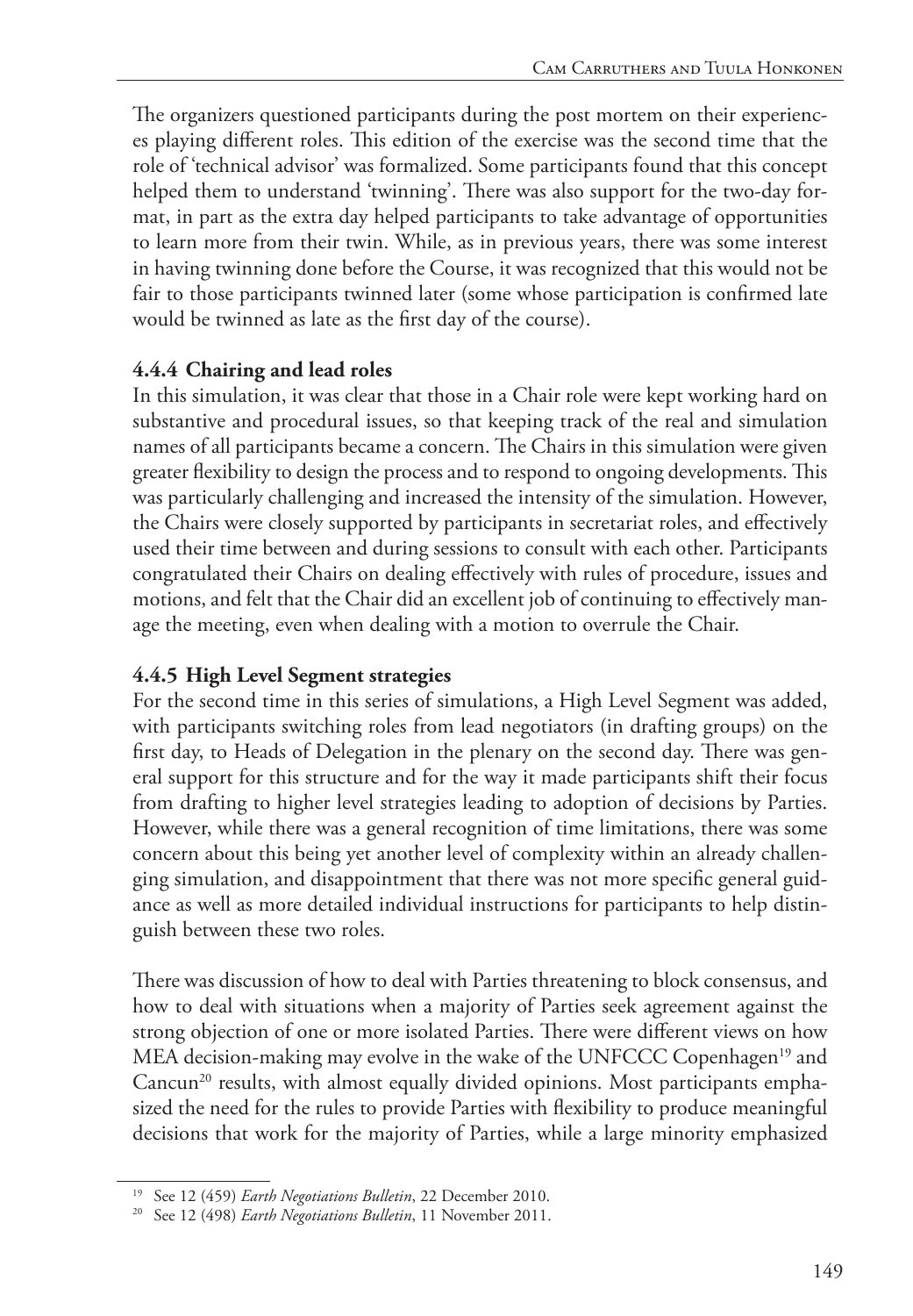the need to respect the principle that no Party should be bound against its will, and the recognition that if this principle is not respected, it could also have practical implications where Parties avoid certain kinds of multilateral engagement.